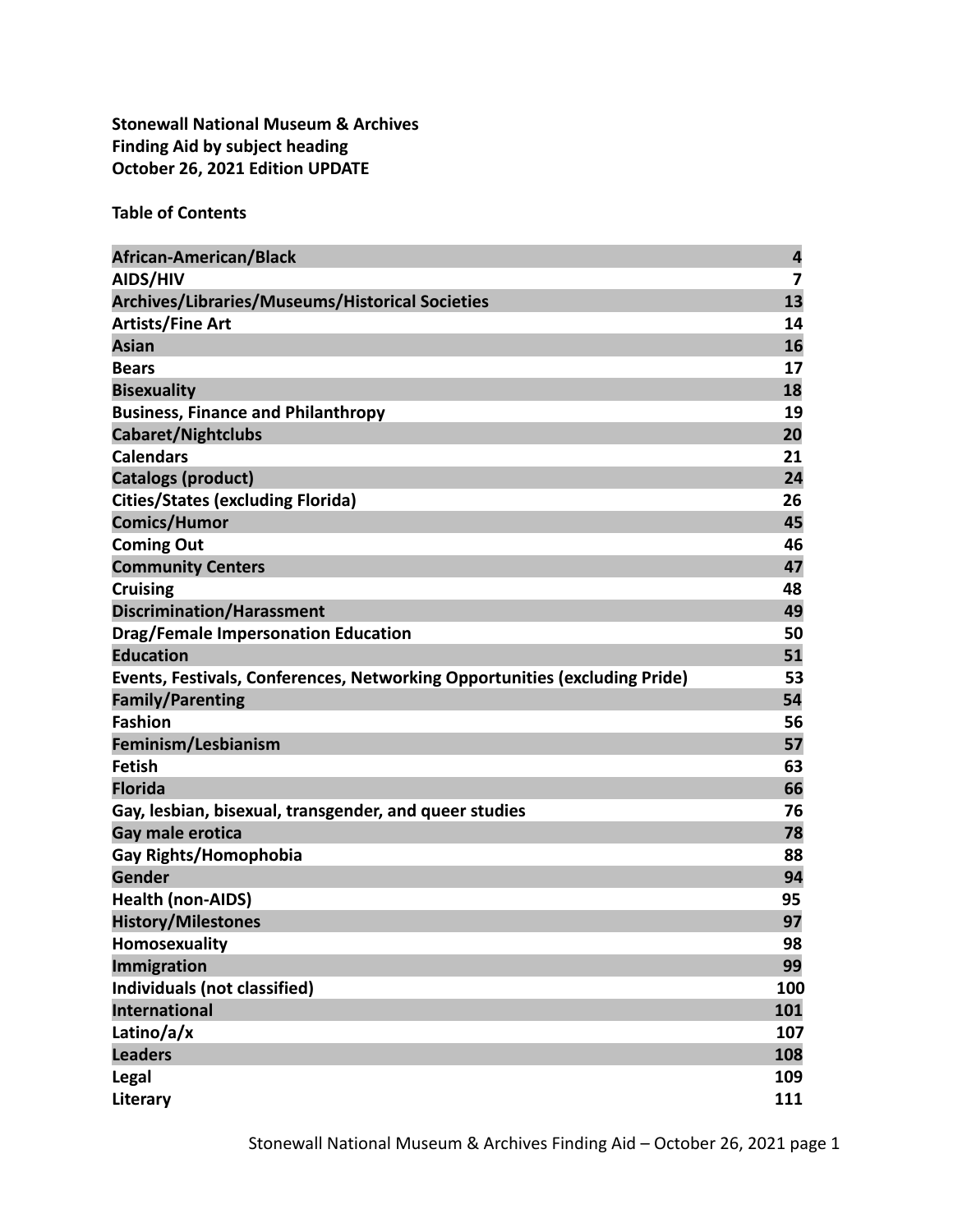| <b>Marriage/Civil Unions/Divorce/Domestic Violence</b> | 116 |
|--------------------------------------------------------|-----|
| <b>Media/Reporters</b>                                 | 117 |
| <b>Military/Veterans</b>                               | 118 |
| <b>Multi-Racial and People of Color</b>                | 120 |
| <b>Music</b>                                           | 121 |
| <b>National</b>                                        | 122 |
| Naturist/Nudity/Physique                               | 125 |
| <b>Oral histories</b>                                  | 127 |
| <b>Other</b>                                           | 128 |
| <b>Performers</b>                                      | 130 |
| <b>Politics/Political Parties/Politicians</b>          | 133 |
| <b>Pre-Stonewall</b>                                   | 133 |
| <b>Pride</b>                                           | 137 |
| <b>Pulp Fiction</b>                                    | 138 |
| <b>Prisons</b>                                         | 139 |
| <b>Psychology and Social Work</b>                      | 140 |
| <b>Realia</b>                                          | 141 |
| <b>Religion/Atheism</b>                                | 142 |
| <b>Seniors</b>                                         | 147 |
| <b>Sex Work</b>                                        | 148 |
| <b>Socialism</b>                                       | 149 |
| <b>Sports/Athletes</b>                                 | 151 |
| <b>Stonewall National Museum &amp; Archives</b>        | 152 |
| Theater/Dance/Television/Film                          | 153 |
| <b>Transgender</b>                                     | 156 |
| Travel/Directories/Guides/Phonebooks                   | 158 |
| Youth                                                  | 161 |

**Notes:**

- **● If the word "archive" appears after a serial, it should direct you to an existing digital archive of the serial.**
- **● Not every issue in a given year is included.**
- **● This finding aid excludes items in the flat files. Refer to flat file index below.**
- **● For oversize calendars refer to main finding aid—Calendars.**
- **● If the letter "S" appears after a description in the lateral file, it is a serial**
- **● If the word "more" appears in a record, it is a link to more information about the listing.**
- **● Gale is reference to the Gale Collection and is likely behind a paywall.**
- **● Many thanks to Samantha Niederman, Jackson Davidow, Paola Sierra, Linda Jane and Stephen Nonack for their work on this project.**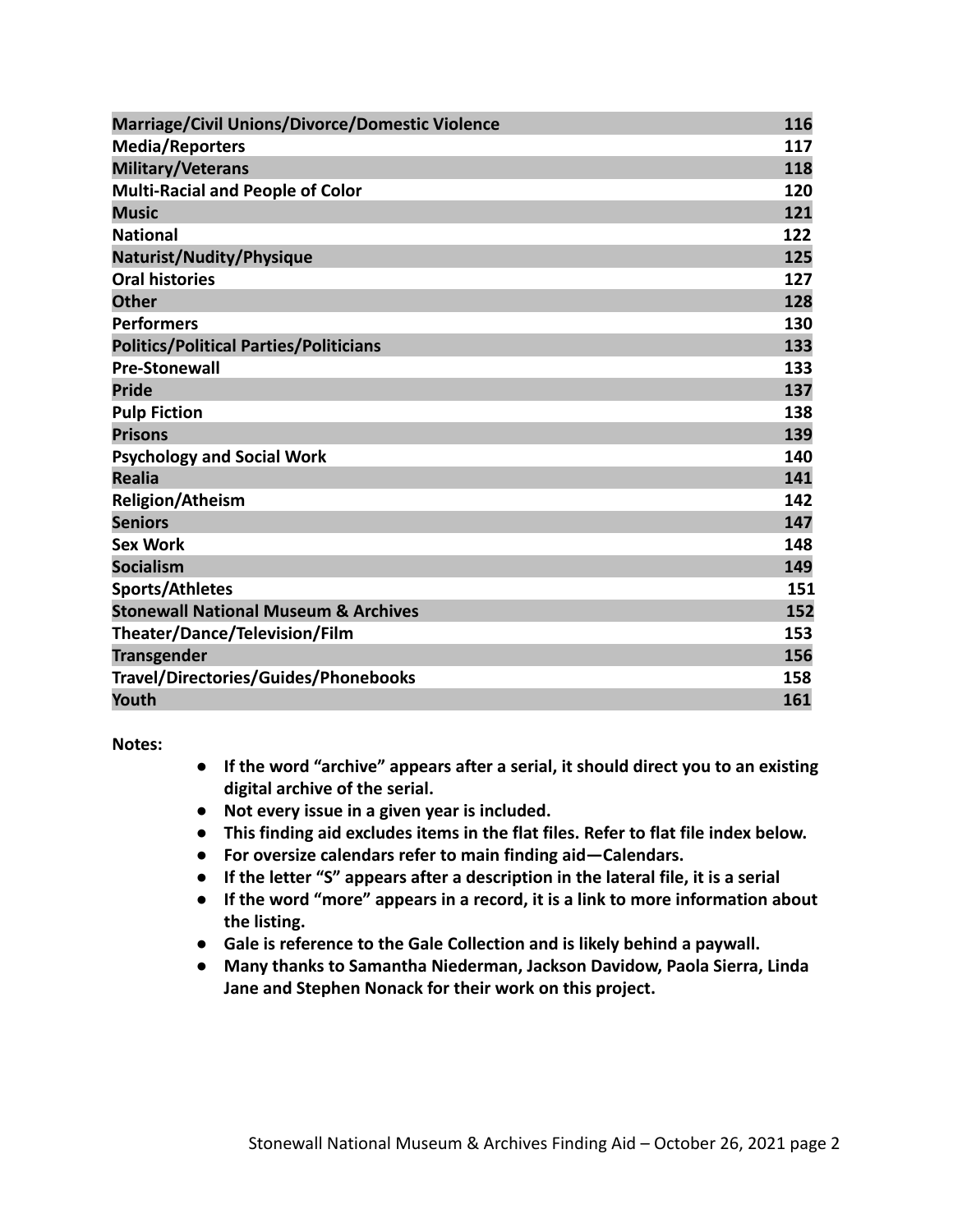# **Table of Contents: Flat Files**

| <b>Anita Bryant</b>                                 |     | 165       |  |
|-----------------------------------------------------|-----|-----------|--|
| <b>Frank Kameny</b>                                 |     | 165       |  |
| <b>Marlin Beach Hotel</b>                           |     | 165       |  |
| <b>Drawings/Paintings/Prints/Sculpture</b>          |     | 166       |  |
| <b>Midge Batelle</b>                                |     | 166       |  |
| Photography                                         |     | 167       |  |
| Sean                                                |     | 167       |  |
| <b>Joel Starkey</b>                                 |     | 167       |  |
| <b>Orlando (Pulse)</b>                              |     | 169       |  |
| <b>AIDS Posters</b>                                 |     | 170       |  |
| <b>AIDS Events Posters</b>                          |     | 170       |  |
| <b>Art Posters</b>                                  |     | 170       |  |
| <b>Chorus Groups Posters</b>                        |     | 171       |  |
| <b>Erotic Posters</b>                               |     | 171       |  |
| Events (conferences, expos, galas) Posters          |     | 171       |  |
| <b>Exhibitions (National/International) Posters</b> |     | 172       |  |
| <b>Film Posters</b>                                 |     | 173       |  |
| <b>Film/Television Festivals Posters</b>            |     | 173       |  |
| <b>Gay Games/Athletes Posters</b>                   |     | 173       |  |
| <b>Health Posters</b>                               |     | 173       |  |
| <b>History Posters</b>                              |     | 173       |  |
| <b>Literature Posters</b>                           |     | 174       |  |
| <b>Marriage Equality Posters</b>                    |     | 174       |  |
| <b>Music Festivals/Concerts/Bars/Clubs Posters</b>  |     | 174       |  |
| <b>Oversize Posters</b>                             |     | 175       |  |
| <b>Politics Posters</b>                             |     | 175       |  |
| <b>Pride Posters</b>                                |     | 176       |  |
| <b>Products/Merchandising Posters</b>               |     | 176       |  |
| <b>Provincetown Posters</b>                         |     | 176       |  |
| <b>The Saint Posters</b>                            |     | 177       |  |
| <b>Theater Posters</b>                              |     | 178       |  |
| <b>Travel Posters</b>                               |     | 178 Youth |  |
| <b>Initiatives Posters</b>                          | 178 |           |  |
| <b>Proclamations</b>                                |     | 179       |  |
| Political campaign/protest signs                    |     | 181       |  |
| <b>Stonewall National Museum &amp; Archives</b>     |     | 182       |  |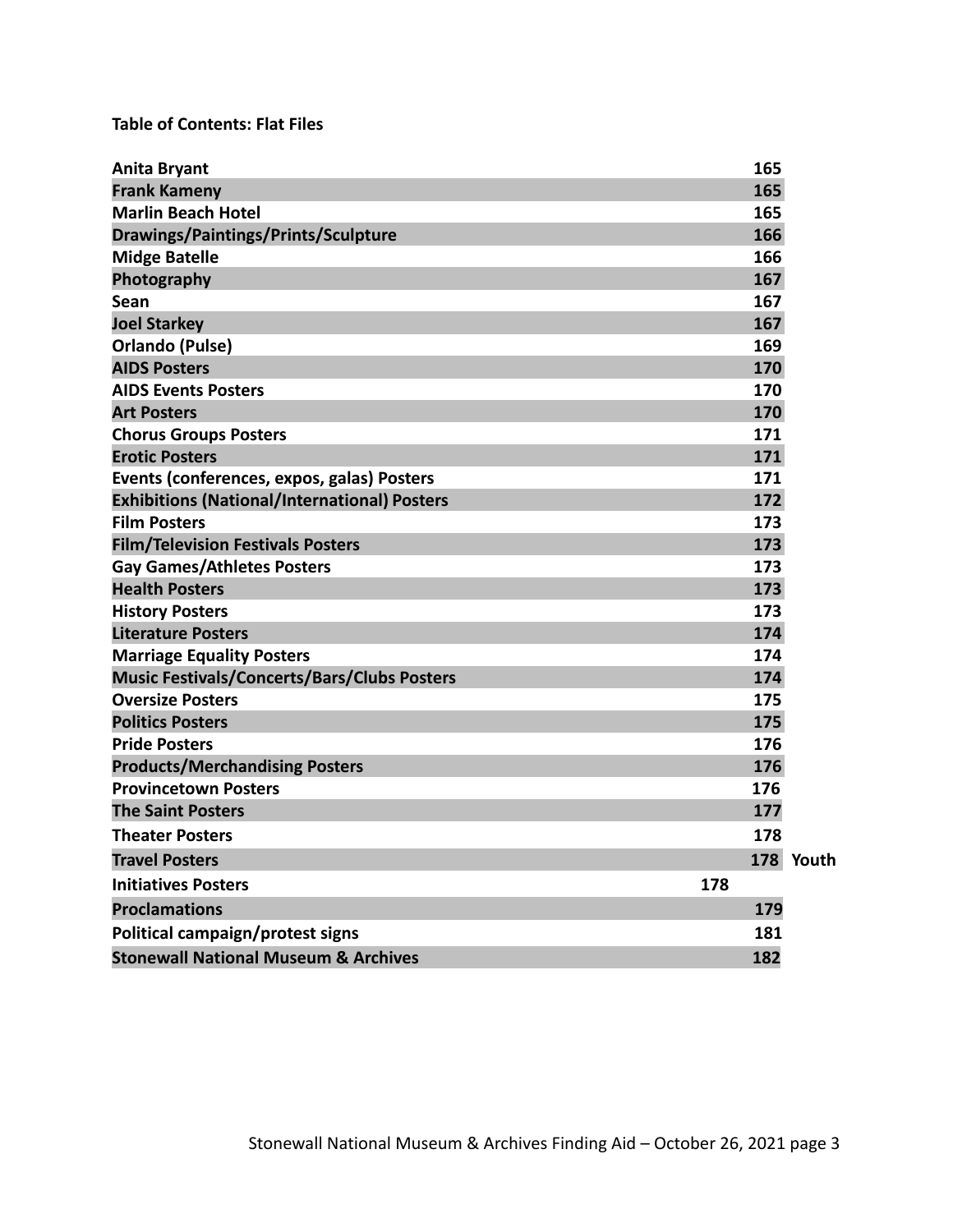# **African-American/Black - serials**

*Aché* (1992-1993) San Francisco-based journal for lesbians of African descent Archive (Gale, 1989-1993) *ARISE Magazine* (2002) Black LGBT community magazine [Archive](https://www.yumpu.com/en/document/read/25569292/arise-magazine) (2001) *Black Lace* (1991) Erotic literary magazine for Black lesbians *Blackheart* (1986) Publication of the Blackheart Collective *Black/Out* (1987-1988, along with press releases and reports from 1984-1985) Magazine of the National Coalition of Black Lesbians and Gays *BLK: The National Black, Lesbian and Gay Magazine* (1988-1994) Magazine centered on the Black lesbian and gay experience [Archive](https://nmaahc.si.edu/explore/collection/search?edan_local=1&edan_q=blk&) (1988-1989) *CLIK* (2007) Lifestyle, entertainment, and culture magazine for Black gay men *Malebox!* (2000) "The intimate opinions, experiences, and emotions of black gay men" *MPower* (2001) South Florida urban lifestyle magazine for and about young men of color *Other Countries Journal* (1988 and 1993) Black gay men's writing, published by the Other Countries Collective *Out in Black* (1997) Magazine of news and information related to Black LGBT issues [More](http://outhistory.org/exhibits/show/nc-lgbt/periodicals/out-in-black-2) *Rafiki* (1976) Journal of the Association of Black Gays *SBC (Stanley Bennett Clay) Magazine* (2001) "Monthly magazine for the Afrocentric homosexual man" Archive (Gale, 1993-2000) *Sierra Domino Newsletter* (1976-1978) Publication of Sierra Domino Studio, which featured gay Black erotica *Swerv* (2009 to present) Lifestyle magazine celebrating the Black LGBT community [Archive](https://en.calameo.com/accounts/3311902) (2013 to present) *The Tenth* (2014) Lifestyle, culture, and fashion magazine for queer Black men *Wavelength Magazine* (1988-1989) Cultural magazine for Black gay and bisexual women Archive (Gale, 1988) *Women in the Life* (1997-1999; 2002) Monthly Black lesbian publication based in Washington, D.C.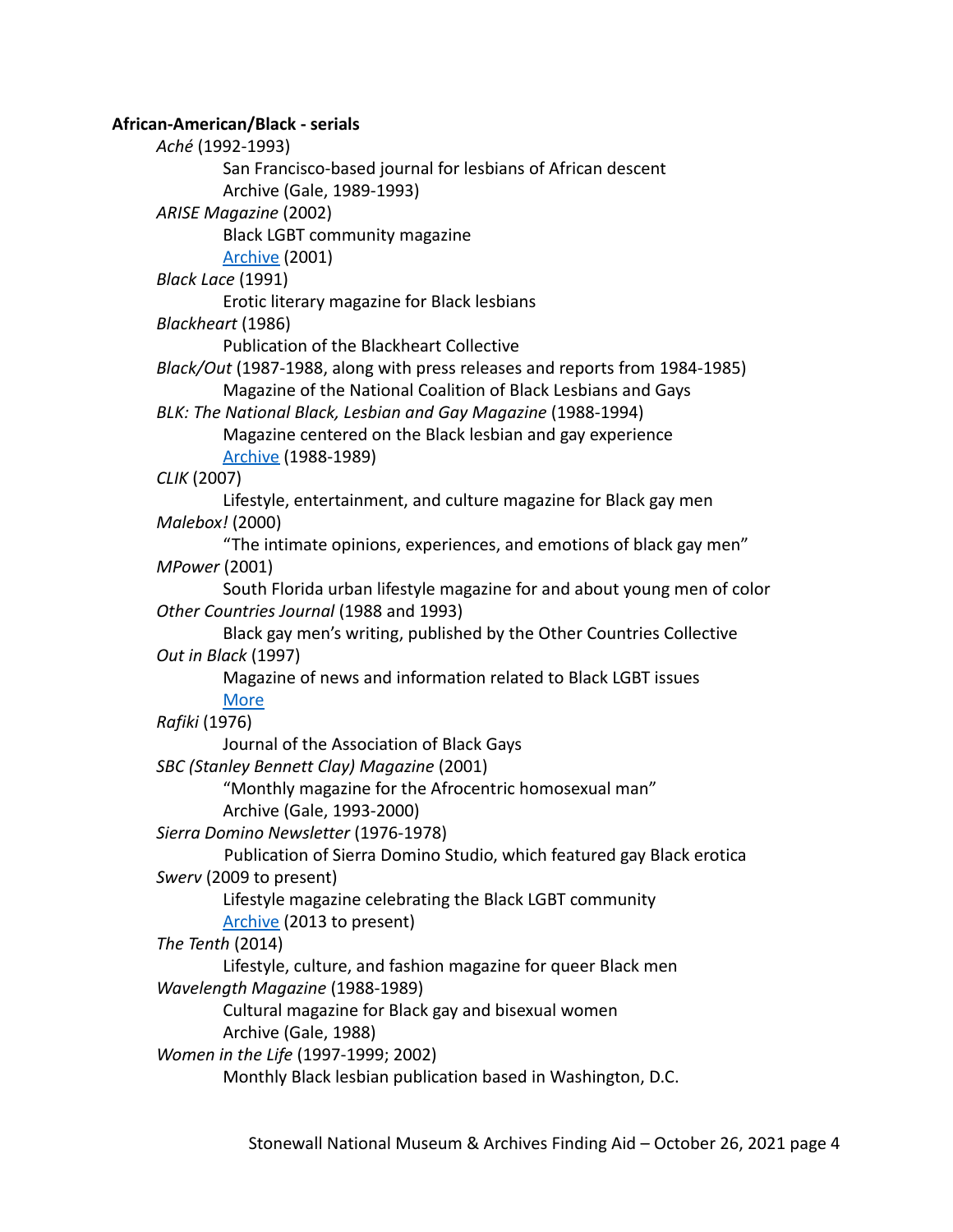## **African-American/Black - Lateral Files**

- Ache, A Journal of Lesbians of African Descent S
- African Americans
- African American Conferences & Congresses
- African American Journalist
- African American Lesbians
- African American Magazines & Newsletters S
- African American Music
- $\bullet$  Arise S
- B & G Magazine S
- Beauty Parade Erotica
- BFP Tribune S
- $\bullet$  Black Lace  $-S$
- Black and White Men Together, South Florida S
- Black and White Men Together, Washington DC S
- National Black Gay and Lesbian Forum S
- Black and White Men Together, National & Washington, DC S
- Black and White Men Together, San Francisco S
- Black AIDS Institute
- Black Lesbians S
- Black Poets
- $\bullet$  Blackheart S
- Chiaroscuro Black & White Men Together, South Florida S
- $\bullet$  Clikque Magazine S
- $\bullet$  Color Life S
- $\bullet$  Ekzyst S
- $\bullet$  Gay Black Female (GBF) Magazine S
- Gay Black Male (GBM) Magazine S
- $\bullet$  G.E.M.S Magazine S
- In Our Own Voices
- Issues, The Magazine for Lesbians of Color S
- Kitchen Table
- $\bullet$  Malebox, The  $-$  S
- Men of All Colors Together (New York, NY) S
- Mpower Magazine- S
- National Black Justice Coalition (NBJC)
- National Coalition of Black Lesbians and Gays (NCBLG) Reports S
- $\bullet$  Newzette S
- Nyansapo
- Other Countries
- Out in Black (OiB )- S
- Out in Black and White
- Pyramid Periodical, The
- $\bullet$  Rafiki S
- Roberts, JR (Black Lesbians)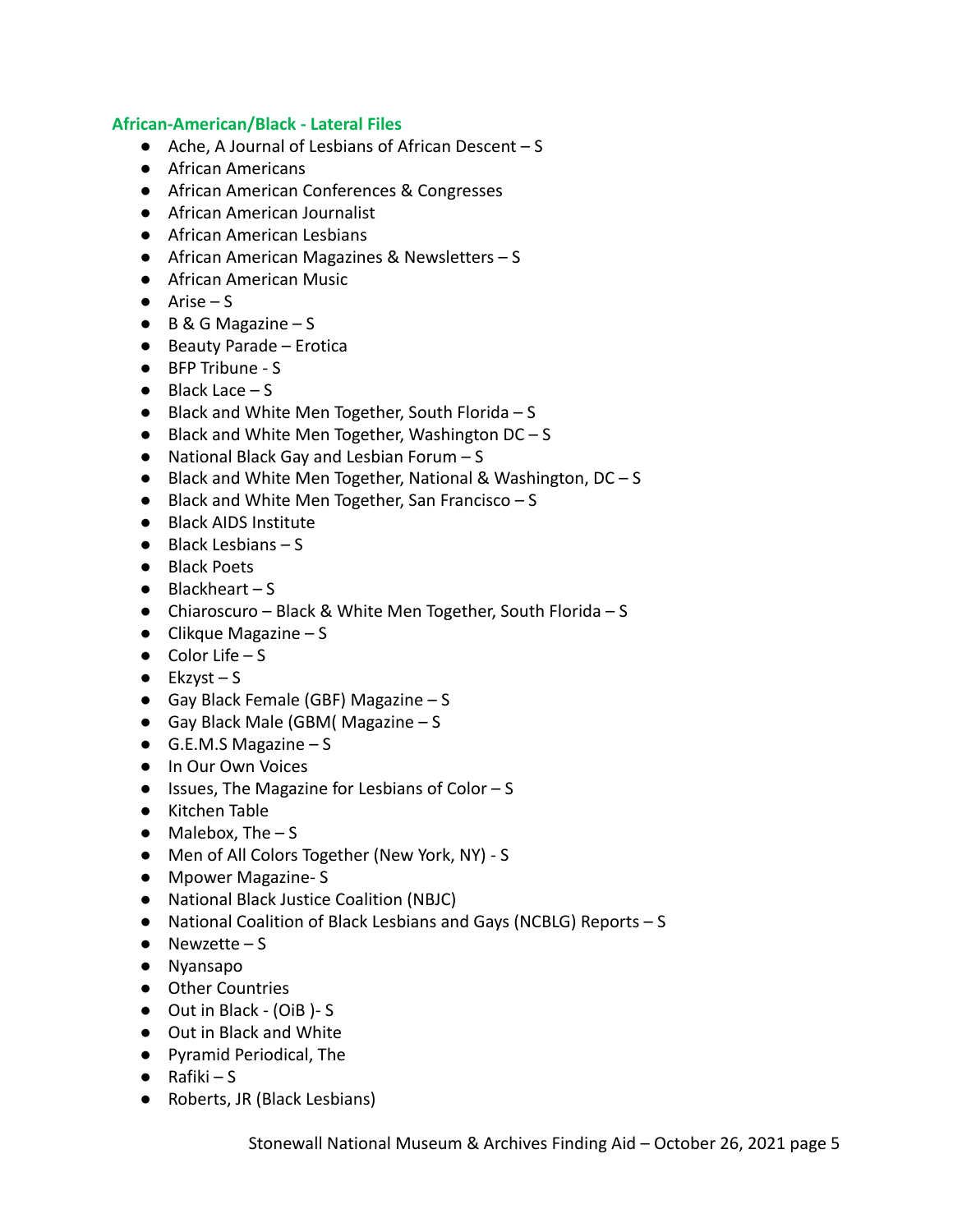- SAGE, A Scholarly Journal on Black Women
- Sat it Loud, I'm Black and I'm Proud
- $\bullet$  SBC S
- Swerve
- Think Life, Inc.
- $\bullet$  Venus S
- Wallace, Michelle
- $\bullet$  Women in the Life S

## **See also:**

**Gay Male Erotica Multi-Racial**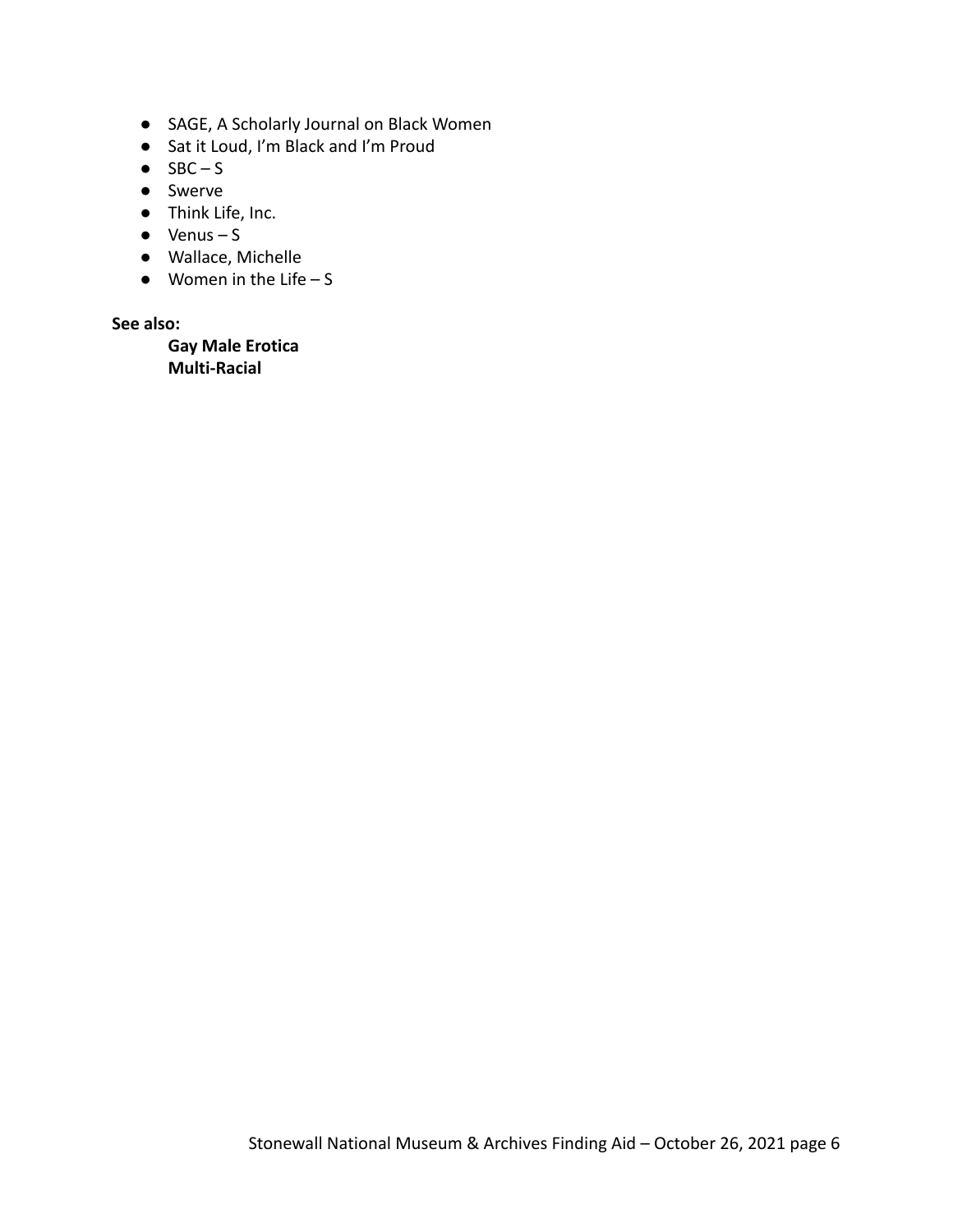#### **AIDS/HIV - Serials**

*AIDS Surveillance Quarterly Update* (1993-2000)

Publication of the Bureau of HIV/AIDS Epidemiology at the New York State Department of Health

*AIDS Treatment News* (1986-1993)

AIDS treatment and public policy resource for community-based organizations and government agencies [Archive](https://drive.google.com/drive/folders/1hoLFO5Y-0HL0fQpxlp-_KhM8F3EejM_D) (1986-2007)

#### *ALERT* (1987-1996)

AIDS-focused publication of the University Fellowship of Metropolitan Community Churches

- *Art & Understanding* (1991-2012) HIV/AIDS magazine covering advocacy, treatment, and the arts [Archive](https://issuu.com/aumagazine) (2013-2019)
- *Body Positive* (1988-2003)

Magazine of a New York City-based AIDS support and advocacy group of the same name

*Journal of Acquired Immune Deficiency Syndrome* (1990-1993) Interdisciplinary scientific journal regarding HIV/AIDS [Archive](https://journals.lww.com/jaids/Pages/issuelist.aspx) (1988 to present)

## *PAAC Notes* (1989-1991)

News Journal of the Physicians Association for AIDS Care [More](https://www.iapac.org/about/history/)

*Plus* (1999 to present)

HIV-related news regarding research, economics, treatment, and policy [Archive](https://books.google.com/books?id=o2UEAAAAMBAJ&dq=hiv+plus&source=gbs_all_issues_r&cad=1&atm_aiy=1990#all_issues_anchor) (1998-2009)

*Positively Aware* (1992 to present) An HIV treatment journal published by the Test Positive Aware Network [Archive](http://www.positivelyaware.com/archive) (2015 to present) [Archive](https://issuu.com/positivelyaware/docs) (2010-2017)

*POZ Magazine* (1994 to present) A magazine for people living with and affected by HIV/AIDS [Archive](https://www.poz.com/magazines) (1994 to present)

*POZ español* (1997-2004) The Spanish-language version of *POZ*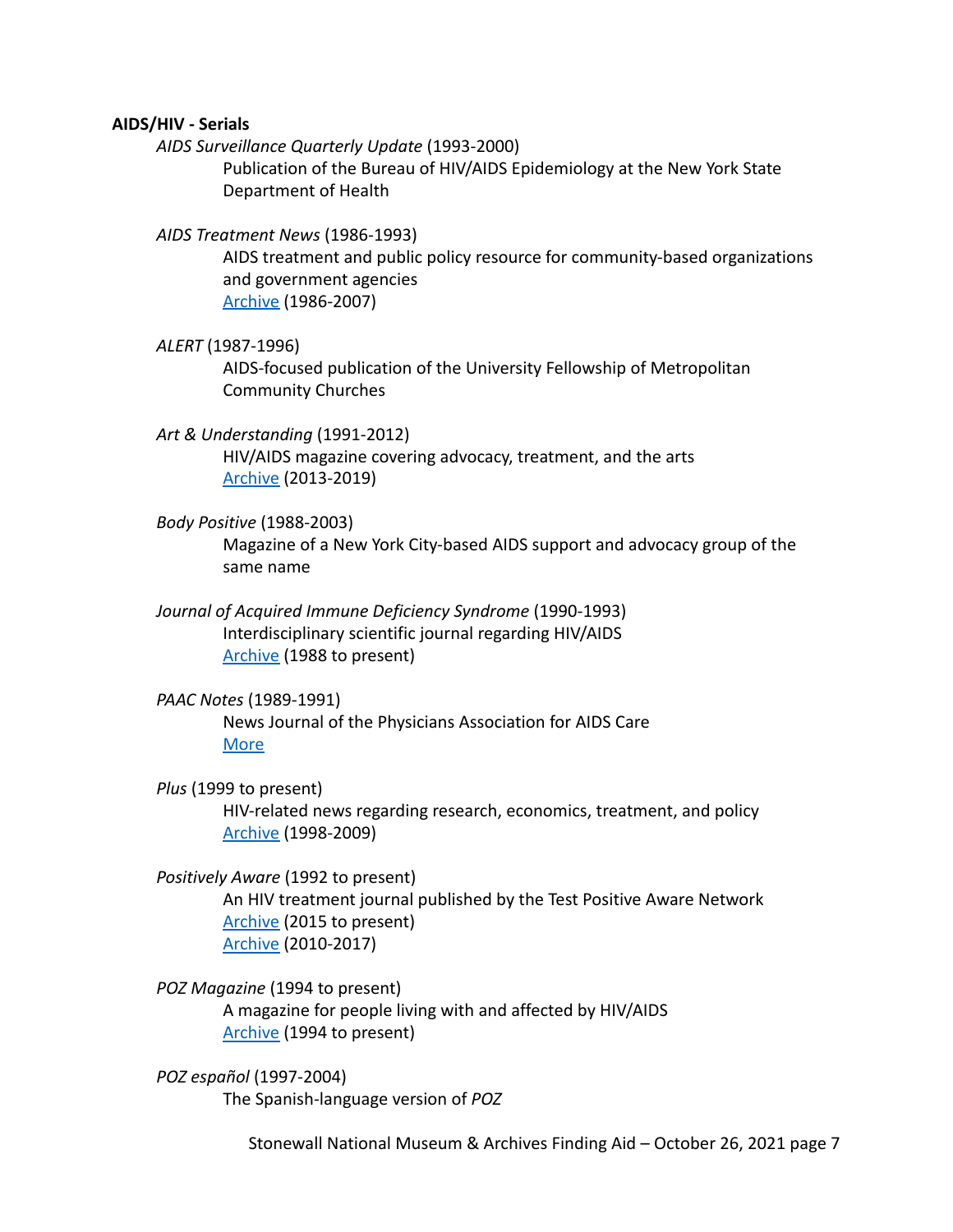## [Archive](https://www.poz.com/slideshow/poz-en-espanol-digital-editions) (1997-2003)

*PWA Coalition Newsline* (1986-1998) Newsletter of the National PWA Coalition Archive (Gale, 1990-1992) [More](http://archives.nypl.org/mss/2379)

# **AIDS/HIV – Archival files**

AIDS- general clippings videos fundraising brochures walks AMFAR ACT UP AIDS Quilt Body Positive Resources Center Centers for Disease Control Molly Ellowis Archive Kenny Eyer Archive **GMHC** International Conference on AIDS Names Project John E. Payne Jr. Archive Paul Sergios Archive Mitchell Weissner Archive World AIDS Day Women and AIDS Yellowstone AIDS Project

# **AIDS/HIV – Lateral files**

- $\bullet$  Ace News S
- Act UP Foreign
- $\bullet$  AIDS Atlanta S
- AIDS Action Council
- $\bullet$  AIDS Alert The monthly update for health professionals S
- AIDS Cultural Analysis, Cultural Activism
- AIDS history Florida
- AIDS personal Accounts M
- AIDS, religious, aspects
- AIDS, schools
- AIDS testing
- FOCUS, A Guide to AIDS research, San Francisco S
- AIDS Healthcare Foundation
- AIDS Housing- Washington, DC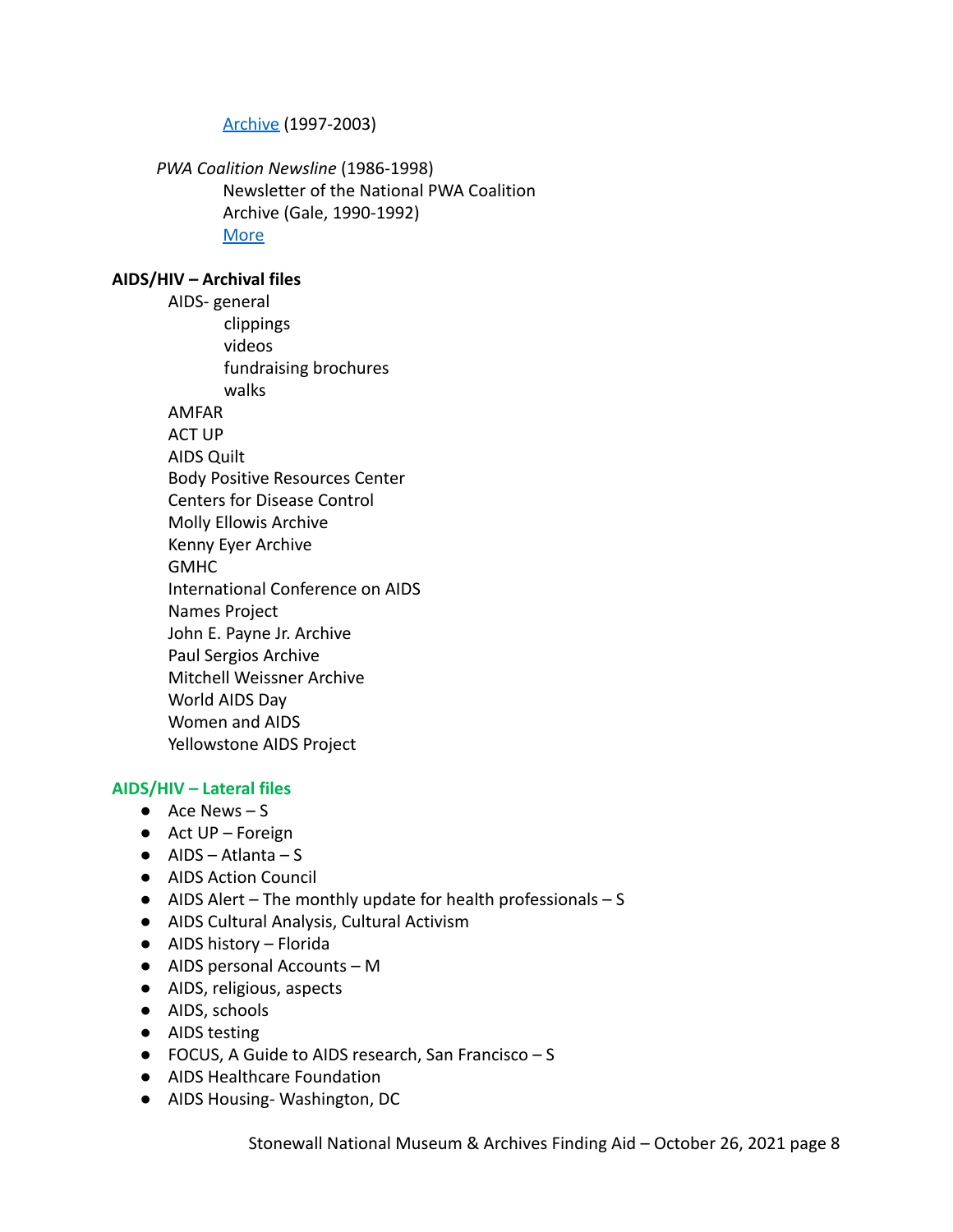- AIDS Project Los Angeles Impacto! Transnational S
- AIDS Project Florida Oakland Park
- $\bullet$  AIDSID Info Hispanic S
- AIDS Resource Center (ARC), New York, NY
- $\bullet$  AIDS Update -Dallas, TX S
- $\bullet$  AIDS Update Memphis S
- $\bullet$  AIDS Weekly S
- All Saints World AIDS Day 2002, Choral Evensong
- A.L.L. Alternative Life Line
- America Living with AIDS
- America Responds to AIDS
- $\bullet$  Angel News S
- Art and Understanding, The International Magazine of Literature and Art About AIDS
- ASTRAEA Lesbian Action Foundation S
- BCPWA British Columbia Persons with AIDS Society
- Belle Glade, FL
- Bergalis, Kimberly
- Fight for Life Committee, Broward Act-UP S
- Broward County HIV Health and Services Planning Council
- Broward County Planning Partnership, Area Ten's HIV Prevention Plan
- Broward House
- Broward County Regional Health Planning Council, Inc., Ryan White
- $\bullet$  Palm Beach County CAPpenings S
- Care Resource
- Catholic Archdiocese of Chicago A report of the AIDS Task Force
- Central Florida AIDS Unified Resources (CENTAUR) S
- $\bullet$  Center One News S
- $\bullet$  Chronicles S
- Coleman Institute
- Commemorative Mint, The
- Companion, The
- Comprehensive AIDS Law Seminar
- Condom Project
- Community Research Initiative (CRI) of South Florida S
- Community Research Initiative on AIDS (CRIA) S
- Department of Health and Human Services, HIV Prevalence Trends in Selected Populations in the United States
- Doonesbury, Comics
- DPN, Diseased Pariah News S
- Dugas, Gaetan ("Patient zero")
- Ellowis, Molly
- Fiscal Infrastructure Technical Assistance (FITA) Voices From Experience, Development and Management of AIDS Services
- Florida AIDS Action Council (FLAAC) S
- Florida Department of Health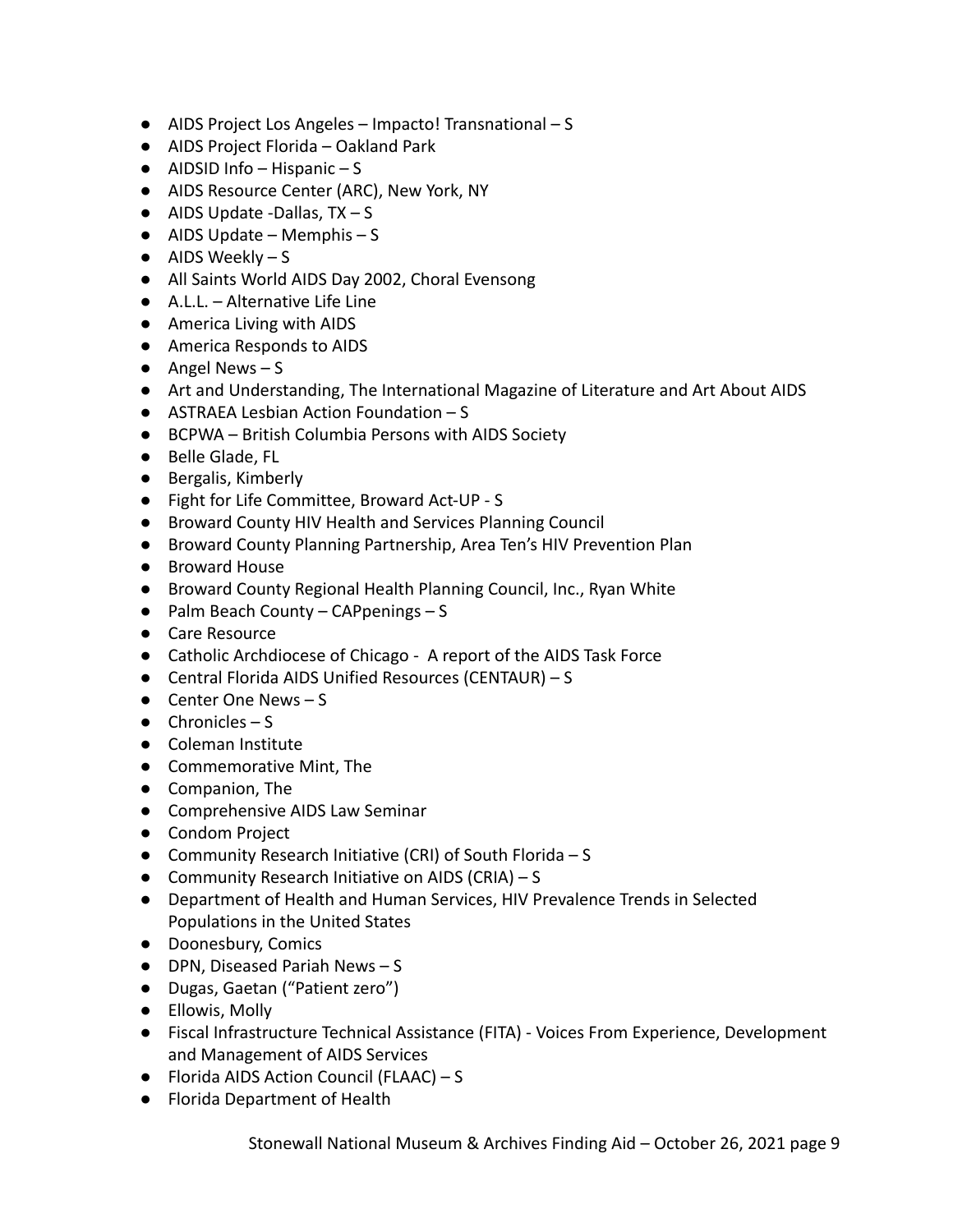- Gay Men's Health Summit
- $\bullet$  God's Love We Deliver, NY, NY S
- Good Samaritan Project
- Hamann, Denny A Tribute to the Memory of You M
- Hampton Roads AIDS walk Foundation
- Healing AIDS A Newsletter of Healing tools, Resources and AIDS, San Francisco, CA S
- $\bullet$  Health Crisis Network News (HCN) S
- Healthlink
- Health Transition Review
- $\bullet$  Heart Beat, Indiana S
- Heart Beat, Kentucky S
- $\bullet$  HIV Frontline S
- HIV-negative Gay Men's Group
- $\bullet$  HIV Positive  $-$  S
- HIV Treatment Alerts , Inc.
- Home of Peace Enterprises
- Hope and Help Center
- Hope House, Palm Beach, FL
- $\bullet$  Info Pack S
- In the Times of Plague, The History of Social Consequences of Lethal Epidemic Disease
- $\bullet$  In Touch with Broward House S
- $\bullet$  (In)visible Women M
- Jackson Memorial Hospital, South Florida AIDS Network
- Jews, Florida (The Seder of Hope) Jewish AIDS Network
- Journal of HIV/AIDS Prevention & Education for Adolescents and Children S
- $\bullet$  Journal of Neuro-AIDS S
- Kavar, Louis
- Koop, C. Everett
- Koop AIDS file
- Kramer, Larry
- L.A. Cares
- LaRouche, Lyndon
- Lavender Hill Mob, Miami, FL
- Legal Aid Society of Palm Beach (AIDS in the Workplace)
- Library of the Healing Arts
- Lifelines/South Florida Cares S
- Living With AIDS (Hazelden)
- M2M S
- Management of HIV Disease, Treatment Tea Workshop Handbook
- NAPWA News (National Association of People with AIDS) S
- National AIDS Network, The NAN Monitor S
- National Candlelight AIDS March 1996
- National Commission on AIDS
- National Gay Rights Advocates (NGRA)
- National AIDS Awareness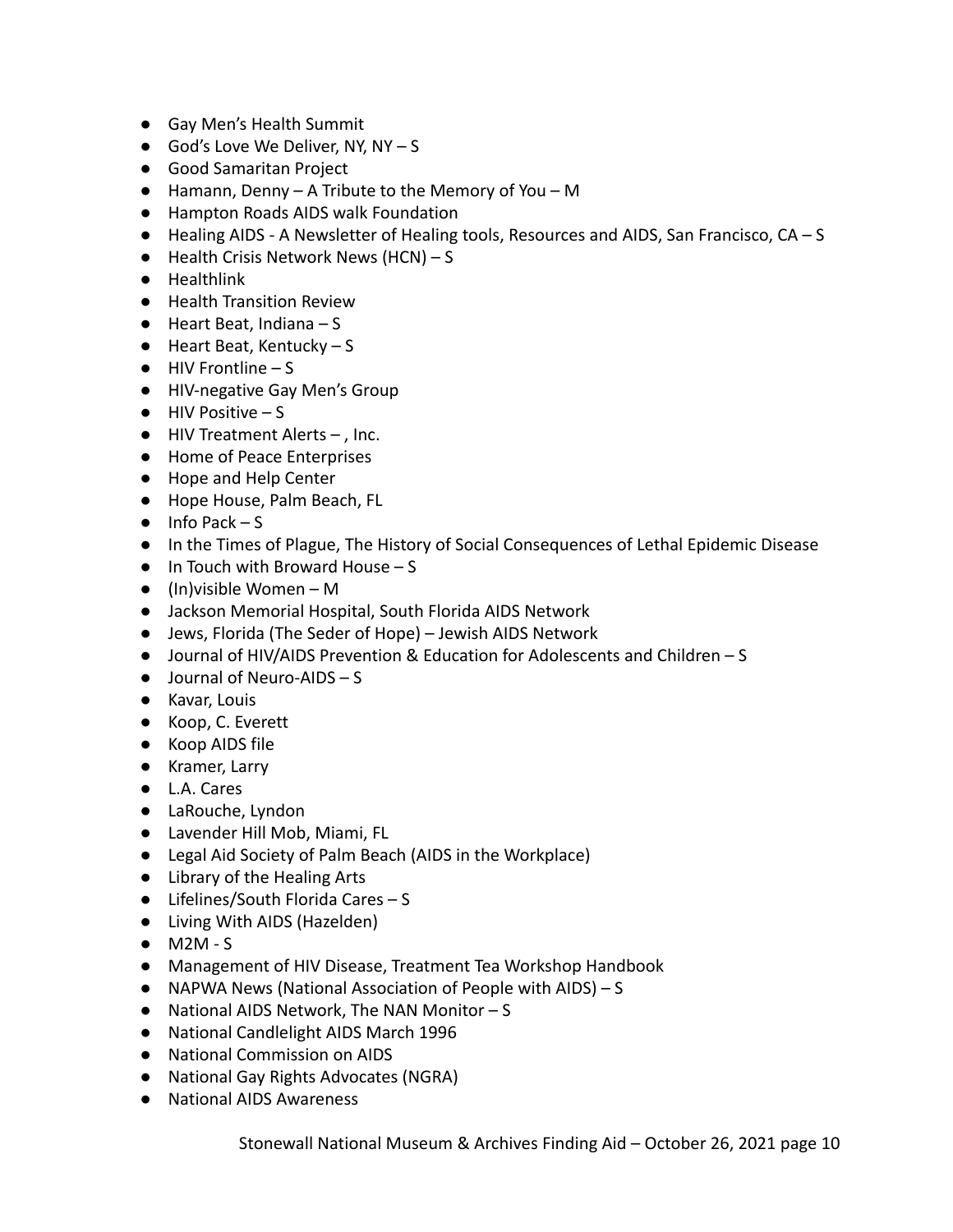- National Lawyers Guild AIDS Network (The Exchange) S
- National AIDS Awareness
- National Lesbian & Gay Health Conference (AIDS Forum) S
- New York Area Citizens
- Northwest AIDS Foundation
- Notes from the Underground (New York, NY) S
- Numedx -S
- On Display, The NAMES Project Foundation S
- $\bullet$  Out in the News S
- OUTReach, San Francisco AIDS Foundation S
- Palmetto AIDS Life Support Services of S.C. (Pals Update) S
- Panel Magic
- Parents for Hope
- Pet Therapy, Pet Owners with AIDS Resource Services, Florida
- Plus Voice S
- Project Inform (PI) Perspective (San Francisco, CA) S
- Politics of AIDS
- $\bullet$  Positive Health News, Wisconsin S
- $\bullet$  Positive Men Inc, (PMI Positive News) S
- $\bullet$  Positive Outlook, Oakland Park, FL.  $-$  S
- $\bullet$  Poverello (Poverello Post) S
- $\bullet$  Poz Abilities S
- Poz Life Expo
- Presidential Advisory Council on HIV/AIDS
- $\bullet$  Prevention Views, Miami FL S
- **●** Project M
- **●** PWAC (People with Aids Coalition), Broward
- **●** PWAC (People with Aids), General
- **●** PWA (People with Aids) Voice S
- **●** PWA (People with Aids) Health Alliance Corp.
- **●** PWA, People with AIDS
- **●** PWAC (People with Aids Coalition) Palm Beach County S
- **●** Quilt News, The S
- **●** Red Book, The
- **●** Red Hispania, Florida M
- **●** Ryan White CARE Act Programs
- **●** San Francisco AIDS Foundation
- **●** Sex Club and Bathhouse Educator's Network
- **●** Sexual Health News
- Shadowood II, Inc.
- Shanti Project, The
- $\bullet$  Siecus Report S
- $\bullet$  Source, The  $-$  S
- Stop AIDS Project
- $\bullet$  Tag Line S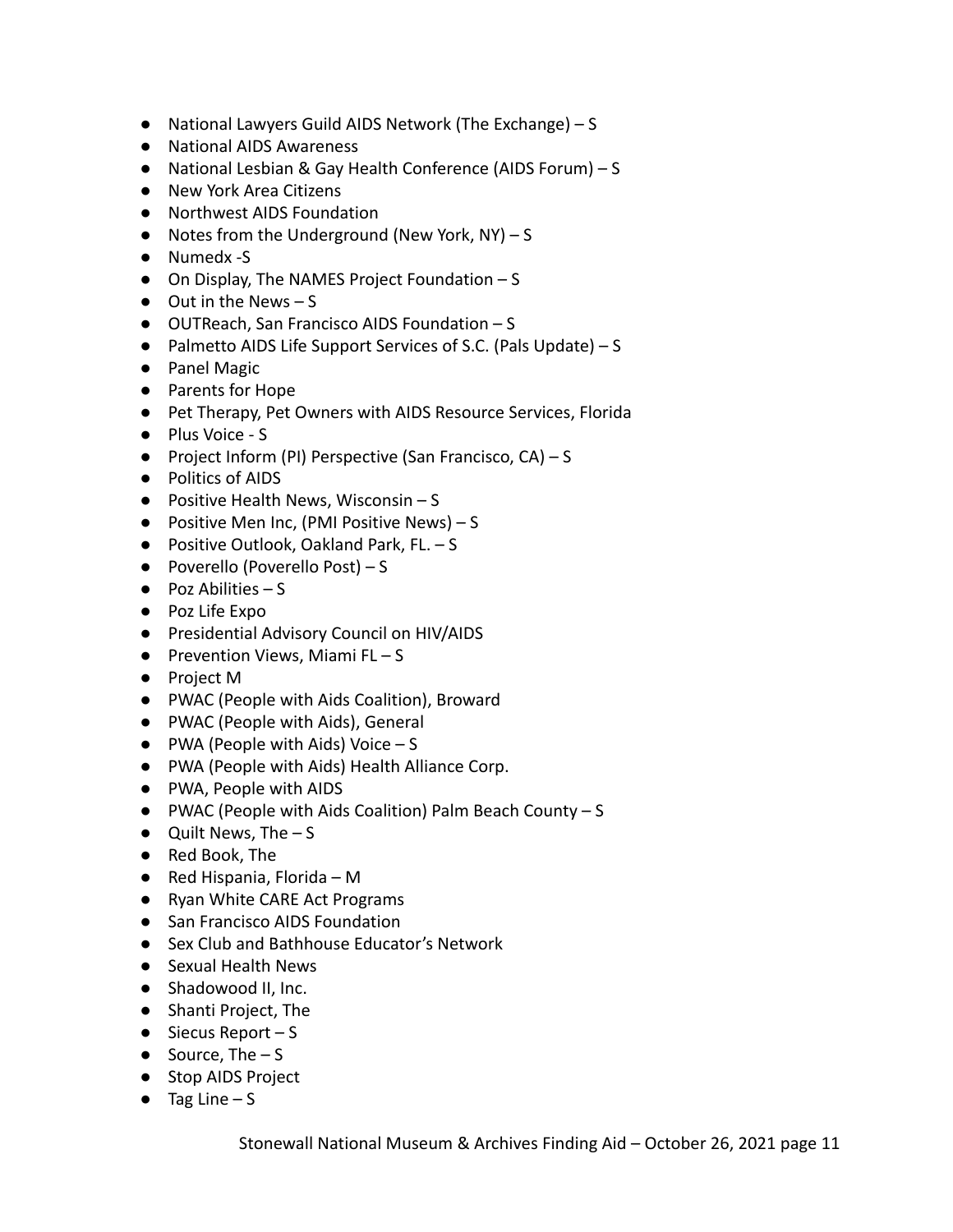- TWISL Magazine, The State of AIDS Care in Missouri
- Unimed Pharmaceuticals, Inc.
- United States Conference on AIDS
- U.S. Department of Health and Human Services
- $\bullet$  Update Miami Florida S
- $\bullet$  Update Jacksonville, FL S
- USCA Bulletin
- Visionary Health Concepts
- Volunteer, The
- Wellness Center of South Florida
- Wellspring
- White, Ryan
- $\bullet$  Whitman Walker Clinic S
- $\bullet$  Women Alive S
- World AIDS Museum
- Zero Patience M

**See also:**

**Events Florida Health (non-AIDS)**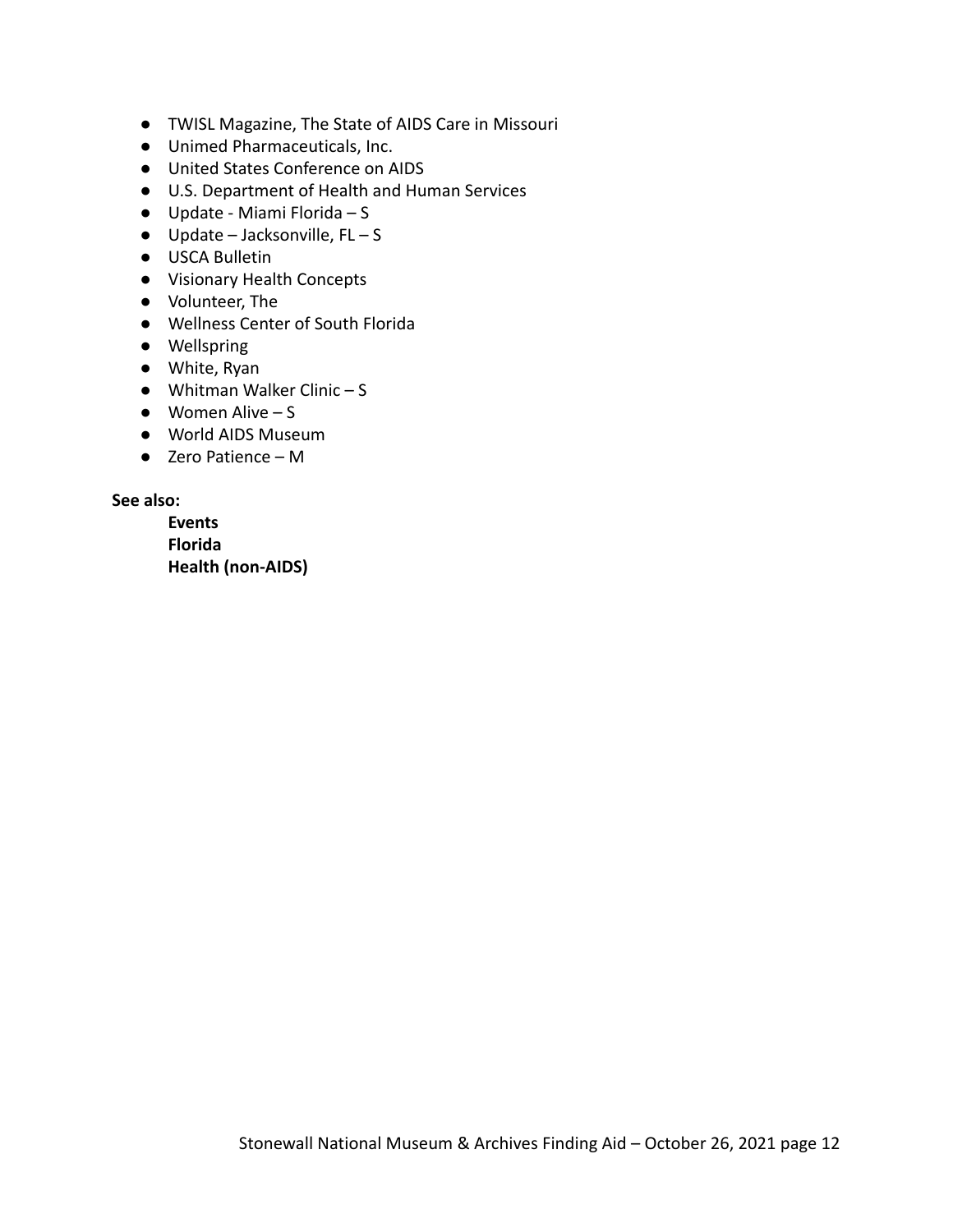## **Archives/Libraries/Museums/Historical Societies – Lateral files**

- Asseln, Diane Gay & Lesbian Archives: The Challenge of Preserving the History of Sexual Minorities
- Canadian Gay Archives
- Florida Archivist, The
- Gay Archives, various, International
- Gay and Lesbian Historical Society of Northern California
- Gay Librarians
- $\bullet$  Gerber-Hart Library S
- Interface S
- International Association of Lesbian and Gay Archives and Libraries
- Keim, Adam G.
- Leather Archives & Museum, The (Leather Times) S, M
- Lesbian and Gay Archives (Lavender Legacies)
- $\bullet$  Lesbian and Gay Archivist (Canada) S
- Lesbian, Gay, Bisexual and Transgender Archives Network Newsletter S
- LGBTQ Iowa Archives and Library
- National Gay and Lesbian Archives
- NYPL Manuscripts and Archive Section
- New York Public Library LGBT Committee
- International Gay and Lesbian Archives (IGLA Bulletin) S
- One Archive
- $\bullet$  Quartrefolio (library) S
- Religious Archives Network
- SAA (Society of American Archivists Lesbian and Gay Archives Roundtable)
- Velvet Foundation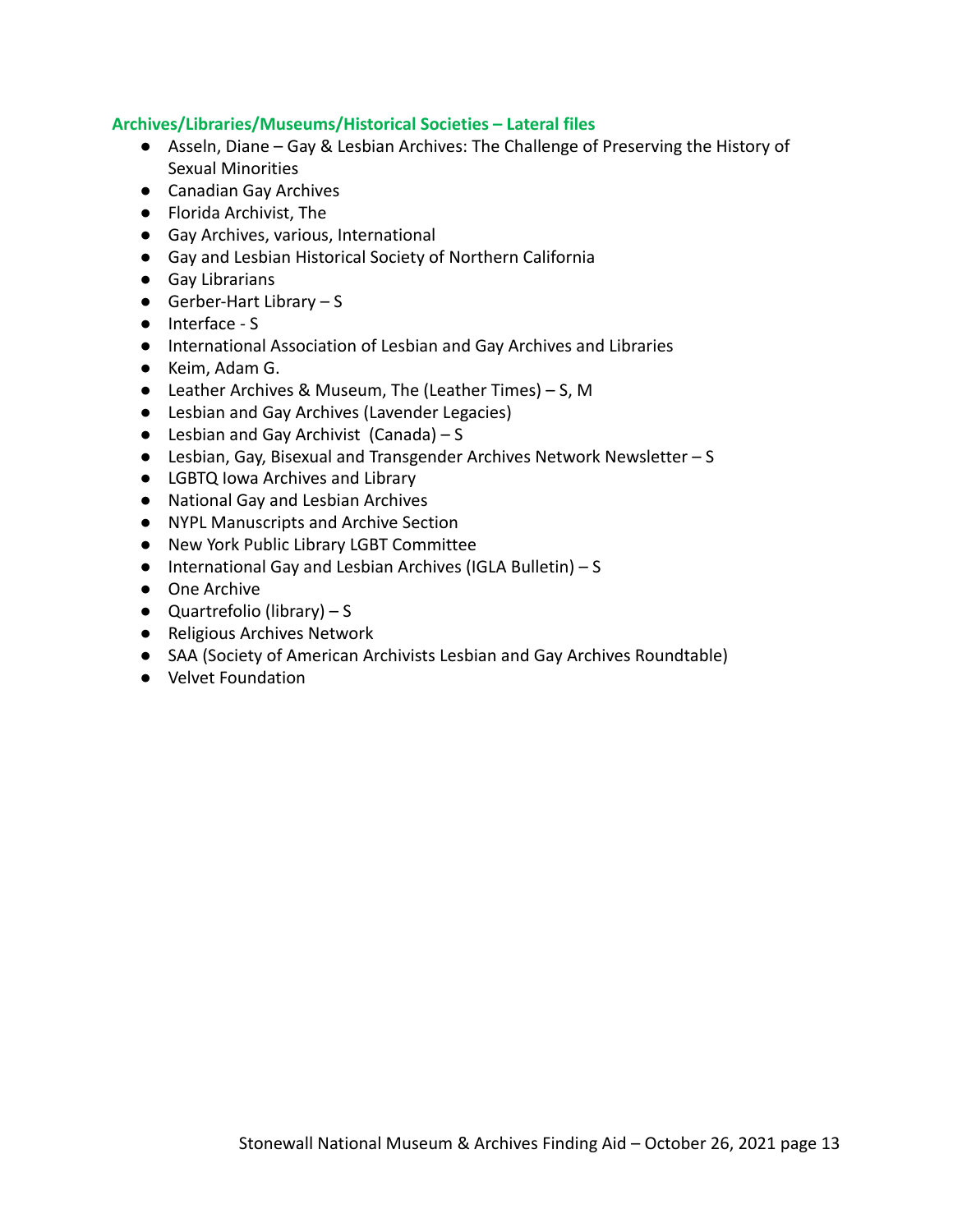## **Artists/Fine Art - Serials**

*The Art of Man* (2010-2013)

Quarterly about the male figure in fine art

*Avant Garde* (1968-1971)

Magazine focused on sex, culture, and politics [Archive](http://avantgarde.110west40th.com/) (1968-1971)

*Provocateur* (1995-1997) Gay male photography magazine

#### **Artists/Fine Art – Archival files**

Robert Araya Andrew Epstein Etienne Gay art exhibitions Wayne Hampton Edward McAndrews Leonard Paoletti Rex Bill Schmeling (The Hun) Sean Tom of Finland Leslie-Lohman Gay Art Foundation Richard West Rex Wassermann Archive

## **Artists/Fine Art – Lateral Files**

- AGA, Alliance for Gay Artists Los Angeles S
- The Barn 1948, Blade Illustrator (Neal Bates)
- Bravo, Caludio
- Bellas, Bruce
- Bastille cards
- Cadmus, Paul
- Center for The Fine Arts Latin American Treasures from Miami's Private Collections
- Chisholm-Prats Gallery
- Cocuzza, Peter
- Cicconnet, M
- $\bullet$  Critchley, Jay M
- D'Eon, Felix
- Domino
- Dureau, George
- Gibbons, Eric
- Harry, Bush Hard Boys
- Fazakerley, Michael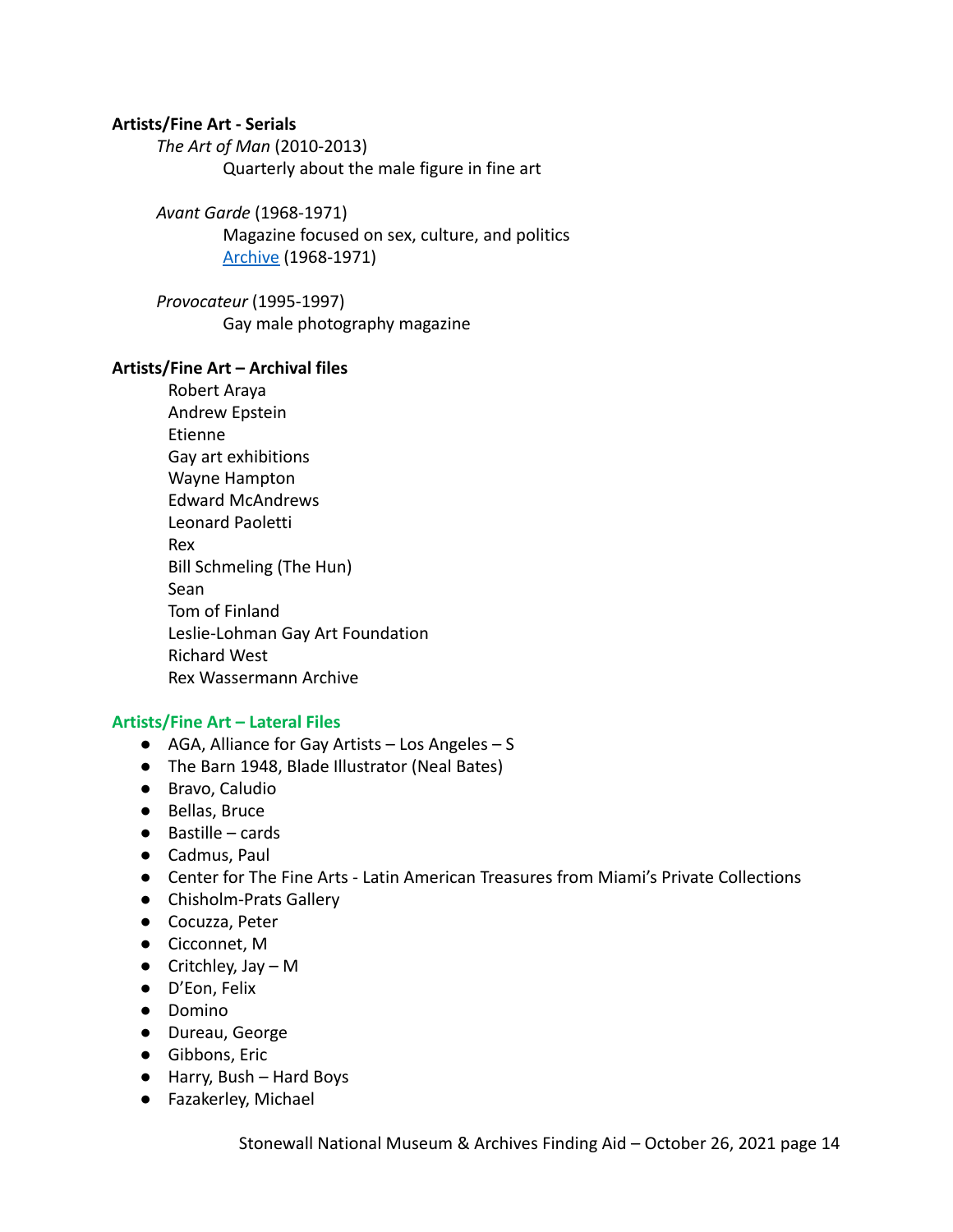- Gallery 421
- Gal Pals, Women's Friendship and Association
- Exhibitions
- Gay-Lesbian Arts Alliance
- Hampton, Wayne
- Haring, Keith
- Hide/Seek, an exhibition
- Jarman, Derek
- Lindeblom, Gregory
- Libido S
- Luger (Jim French)
- MAC (artist)
- McDonald, Robert
- Mapplethorpe, Robert
- Mizer, Bob
- Museum of Art Fort Lauderdale
- Nathans, Robert
- Next Door S
- Norman, Emile M
- $\bullet$  On the Couch (Tom Bianchi)
- Open Dialogues, Stores from the LGBTQ Community
- Quaintance, George
- Sparta, James
- Stavrinos, George
- Tom of Finland Foundation, Artist Support Division
- Valentine
- Villarobia, Jose
- Waynesart
- Wilton Art
- Wolfsonsonian FIU Museum
- ZACH

**See also:**

**Gay male erotica**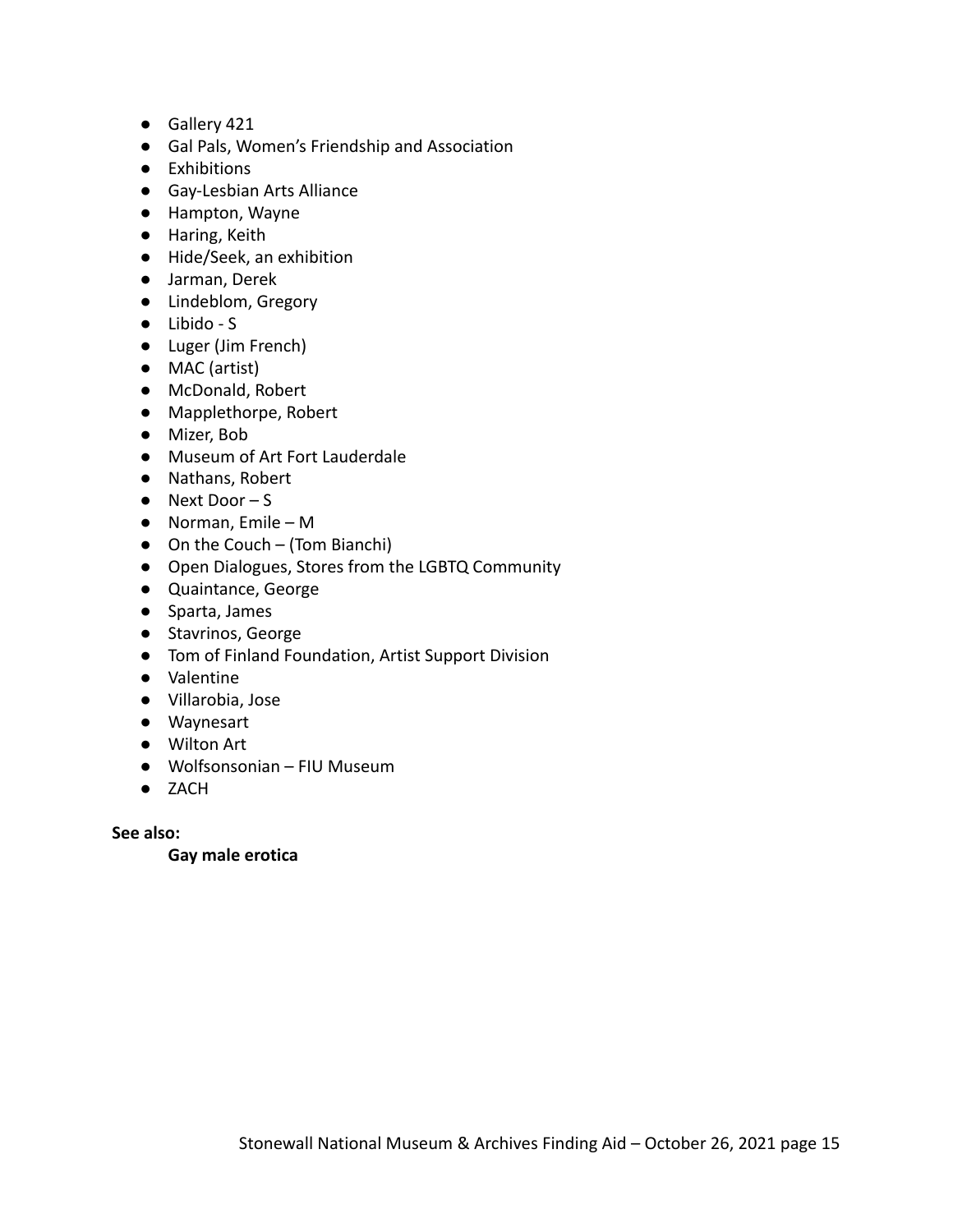#### **Asian - Serials**

*The Florasian* (2001)

A newsletter of the Florida branch of Asians & Their Friends

*OG (Oriental Guys)* (1988-1998)

Cultural and erotic magazine for and by Asian men [More](https://dearstraightpeople.com/2017/06/05/remembering-edward-chew-publisher-of-og-magazine/)

*Trikone* (2001-2009) San Francisco-based South Asian gay and lesbian magazine/newsletter

#### **Asian – Lateral files**

- Florasian, Asians Friends Florida Newsletter S
- South Asian Lesbian & Gay Association
- $\bullet$  Thai Puan S

#### **Asian – Archival files**

Gay Asian magazines

**See also:**

**Gay male erotica Multi-racial**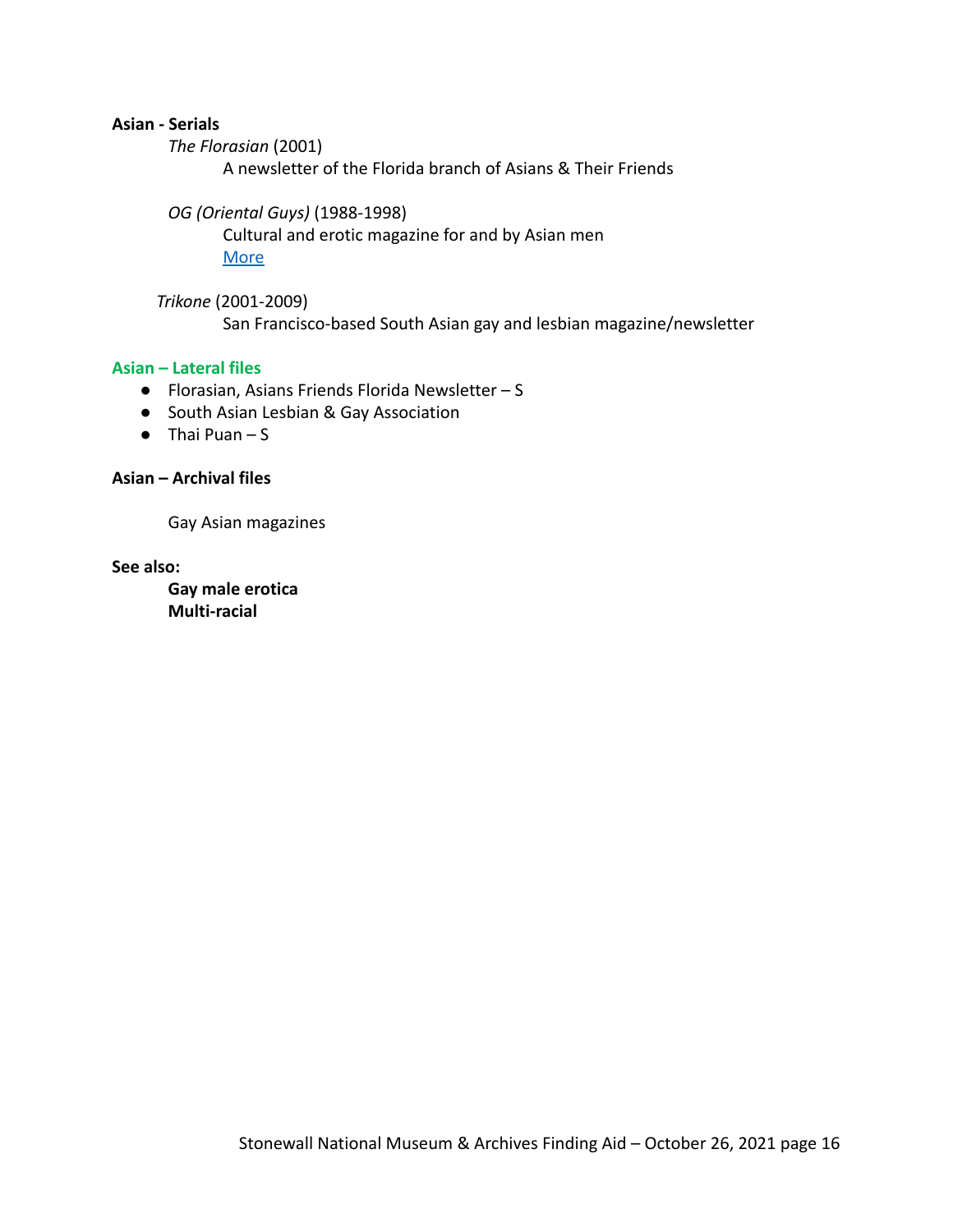#### **Bears - Serials**

*A Bear's Life* (2005-2010) Bear lifestyle magazine

*American Bear* (Louisville, KY) (1994-2005) Bear erotica and cultural magazine

*American Grizzly* (Louisville, KY) (1998-2005) Bear-focused magazine of erotic photography, stories, and art

*Bear Magazine* (San Francisco) (1989-2001) Bear erotica and cultural magazine

*Big Ad* (1993-1997) Bear erotica magazine

*Bulk Male* (1991-2002) Bear erotica magazine

*Daddy Bear* (1994-1995) Bear erotica magazine

*Euro Bear* (2004-2007) Bear erotica magazine

#### **Bears – Lateral files**

- $\bullet$  The Affiliate S
- The Bear Cult
- $\bullet$  Bear Fax S
- Bear Week cards
- Bears of South Florida, The
- $\bullet$  Big News, The  $-$  S
- $\bullet$  Girth and Mirth Clubs Fort Lauderdale S
- Gold Coast Bare Skins Bare Tales, Miami. FL S
- Gold Coast Bears of South Florida S
- South Florida Bears

#### **See also:**

#### **Gay male erotica**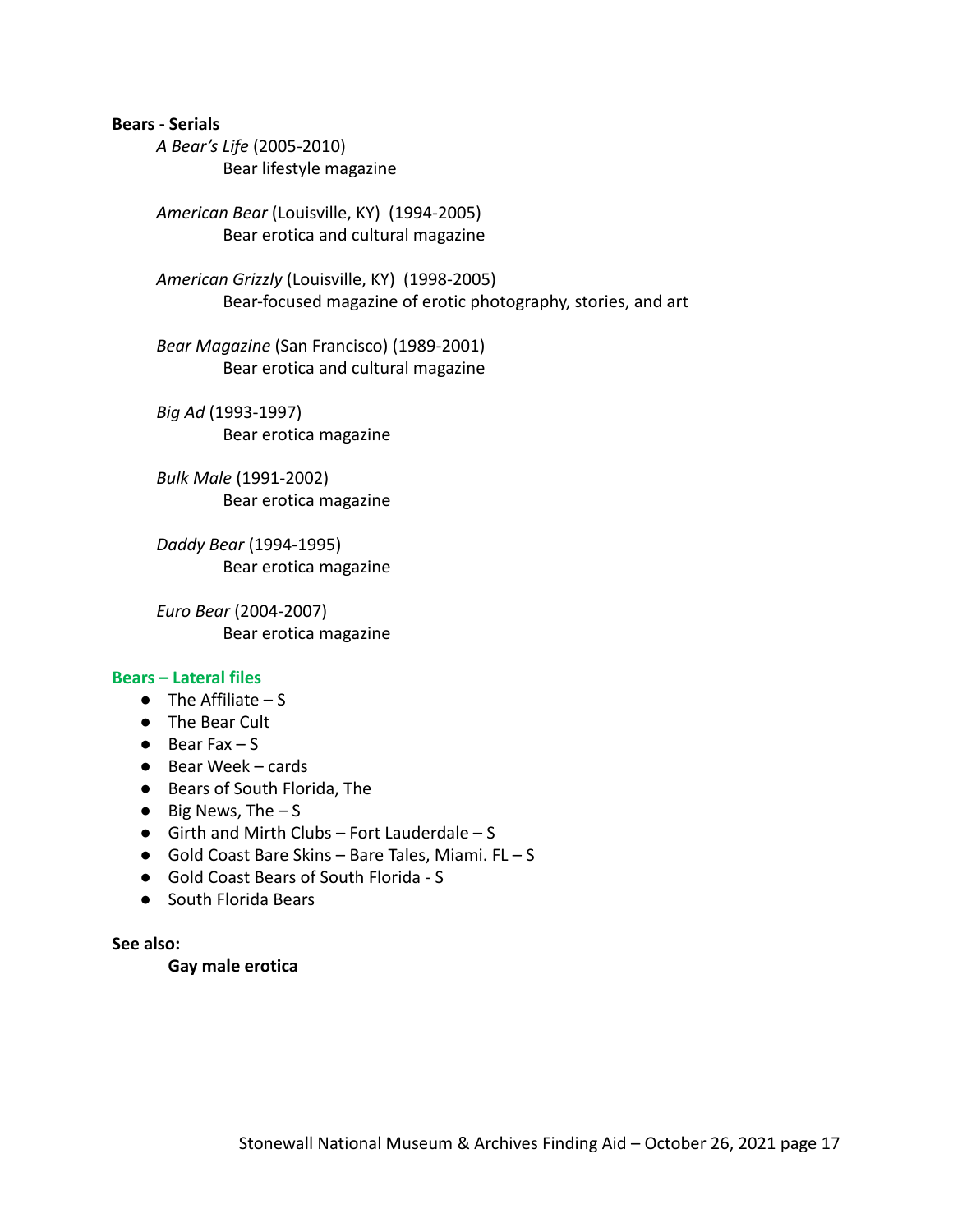# **Bisexuality – lateral files**

- $\bullet$  Anything That Moves S
- $\bullet$  BiNet USA S
- Bisexuality
- Bisexuality in Marriage
- South Florida Bisexual Network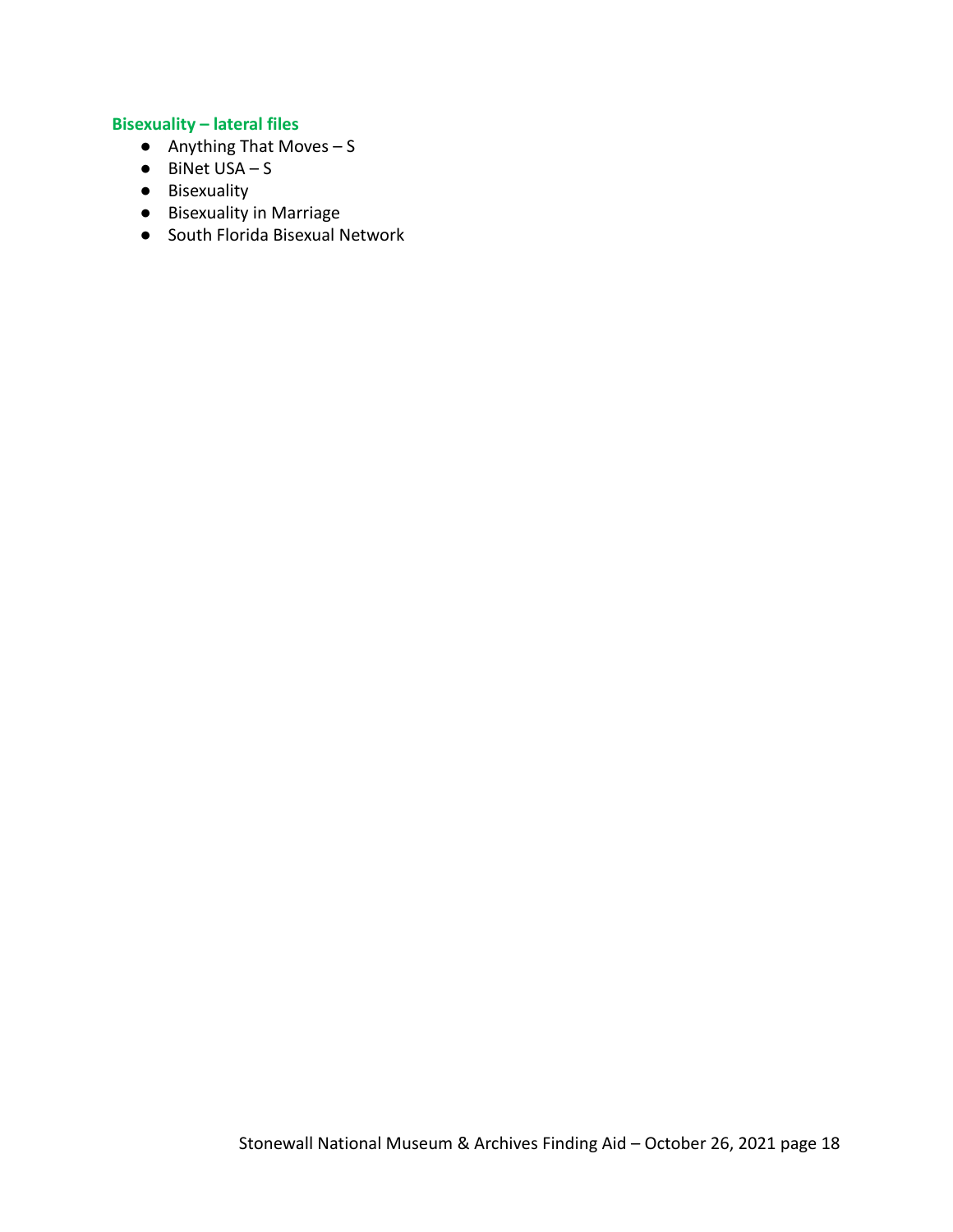#### **Business, Finance and Philanthropy – lateral files**

- $\bullet$  Face to Face Florida News S
- G&L Bank
- Gay Business Association, Fort Lauderdale, FL S
- Business and Finance
- Business & Professional Group (The BPG News) S
- Key West Business Guild
- National Committee for Responsive Philanthropy
- National Gay & Lesbian Chamber of Commerce
- Professional Business Gild Florida
- Rainbow Business Coalition Fort Lauderdale, FL
- South Carolina Gay and Lesbian Business Guild S
- Southwest Florida Business Guild Directory
- Tampa Bay Business Guild
- $\bullet$  Unite S
- Wilton Manors Business Association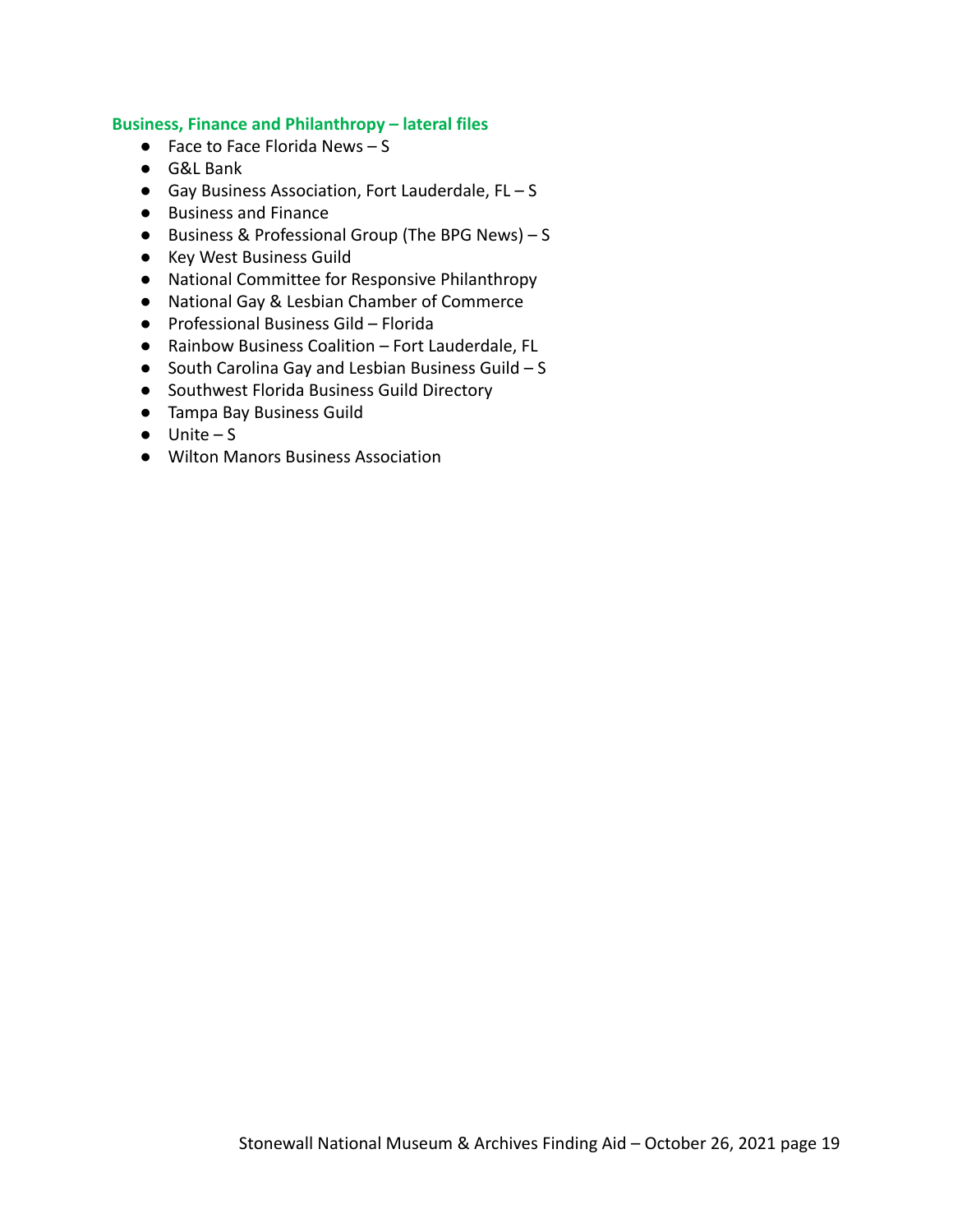# **Cabaret/Nightclubs – lateral files**

- $\bullet$  The Duplex News, Cabaret Piano Bar (NYC) S
- Play Ft Lauderdale Disco
- Storm, Fort Lauderdale, FL
- Defalco, Sal M
- Douglas Dunes (club)

# **Clubs – archival files**

● Drink tokens/cards

# **See also:**

**Music Performers Theatre/film Florida City/States**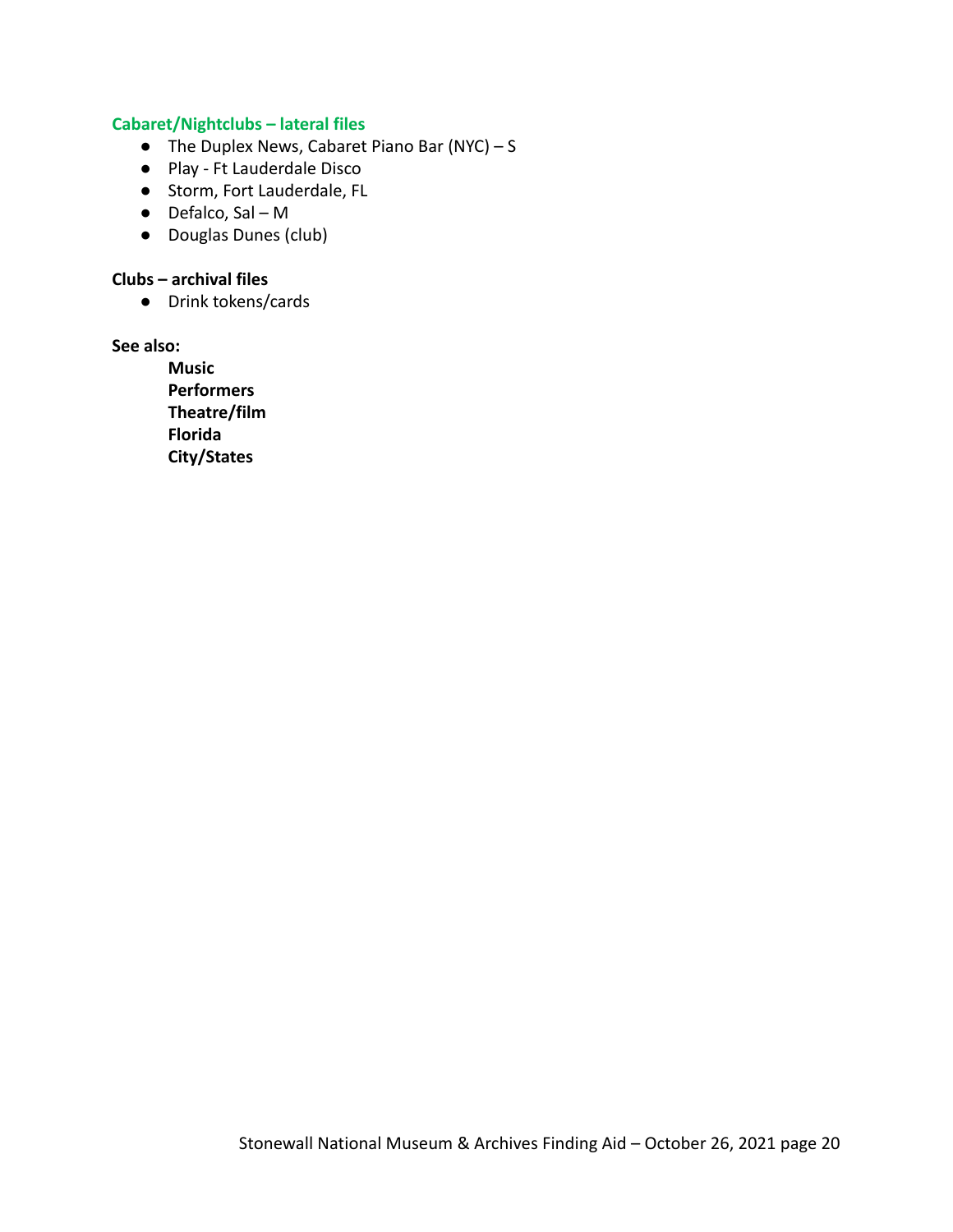### **Calendars**

**Box 1:** 10% Productions: Kiss 1997, Desire 1998, Innocence 1999, Tales 1999, Straight Boys 1999, Passion 2000, The Boy Next Door 2000, David Morgan Retrospective 2000, Heroes 2001, Latin Men 2001, Latin Men 2002, Jeff Palmer 2002, Female Form 2002, Dream Guys 2004, Latin Men 2005; The A Images Partnership 1993; AIDS support groups: Safe Sex is Great Sex 1986; AC Graphics: AIDS Benefit Calendar 1992, AIDS Benefit Calendar 1995, The AIDS Memorial Quilt 1995, AIDS Benefit Calendar 2000, Heroes in the Struggle 2015-2016; Alaye: Fit to be King 1995; Alluvial Publishing 1997

**Box 2:** Battman Studios 2001; Tom Bianchi: Out of the Studio 1993, Dive 1996, Bob and Rod 1996, True Romance 2001; Big Daddy: Bear Men 2008, Bianchi Men 2009, Raging Stallion Studios: Stallions 2009, Cuban Men 2013, Bear Men 2013, LegendMen 2013, Beef Cake 2014; BiCoastal Enterprises 1990; The Body Black: 1990, All Male Nude Calendar 1991, A Traditional Family Jewels Calendar; Brothers: 1994, The Real America's Most Wanted 1997; Campus Men: In Key West 1992; Day Dream Publishing: On Guard: Lifesaving Bodies for 1988!, On Guard: Lifesaving Bodies for 1990; Chippendales: A New Experience 1996; The Crossing Press Feminist Series 1984; Delilah Calendars, Inc. 1983

**Box 3:** The Eagle: Florida Leathermen's Calendar 1997, Florida Leathermen's Calendar 1998; Ebony Soul: Anthony Ragland Photography 2013-2014; Emotion Graphics: Shimabukuro 1997; Fortune Four, Inc.: Briefs 1986; GetinGo: NGO 2003; Bruno Gmunder: Howard Roffman: Johan Paulik 2002, Howard Roffman 2006; Hat-Gar Enterprises 1986; In The Black Productions: Beauty of Black Men 1994; InformAsian Media, Inc.: AZN Image 1995; The Ink Group: Noir 2000, Dreamboys 2002; International: Countdown to Gay Games VI 2002, Calendrier Tetu 2008, EnglishLads 2014-2015; Kerner Press 2002; L.A. Blue Inc. 1988; Landmark calendars: Up Front 1985, Body Building 1986, Up Front 1986, Rear View 1986, Silver Foxes 1986, Rear View 1987, Rear View 1988, Hot Bods 1987, Up Front 1991, Art Against Aids 1995; Marage productions 1998

**Box 4:** Mormons Exposed: Men on a Mission 2008, Men on a Mission 2009; Nadadores: 2006; New American Library: The Buns 1985; PBR: Cowboy Hunks 2007; Pomegranate Calendars 1991; Project X 1991; Provocateur: Intense 2005, Studio Men 2005, Black: 2008, Studio Men 2012; Puerto Rico Atletico: Drawings by Stephen Keyes 1996; Sierra Domino: Visions 1977, Machismo 1978, Ebony Iron 1979, Decade 1980, Excellence in Ebony 1981, Deuces Wild 1982; Soho Gallery: Howard Roffman Photography 1994, Howard Roffman 1995, Steven Underhill 1995, Clifford Baker 1995, Rage On 1997, Rage On 1998, Partners 1998, Rage On 1999, Pool Party 2000, Rage On 2001, Erotika 2001; Rundu Style: Men 1992, Men 1993, Men 1995, Men 2007, Bare Essentials 2007, Men 2008, Bare Essentials 2008, Men 2009, Bare Essentials 2009, Men 2011; Schwarzwald International Corporation 1988; Shots Too Hot 1986

**Box 5:** South Beach Cards 1998; A State of Man Inc.: 1996; Studio Men 2012; Sterling Specialties: Hardcore: Men's bodybuilding 1986, Gold's Gym: The Men 1990; T.N.T. Designs: Body Heat 1985, Those Lips. Those Eyes. Those Buns 1985; te Neues Publishing Company: Keith Haring 1993, Keith Haring 1994; Tushita Fine Arts: Male Body in Art History 2001; Universe Publishing: Desire: Rediscovered Male Nudes 1998; Vista: Heat Wave 2000; Xenex Publishing Corporation 1997; Zebra Publishing: Ripped 2005, Under the Uniform 2005, Uniforms 2007

**Box 6:** A Main Street Press Calendar: 1977, 1978, 1979, 1981, 1982, 1985, 1986, 1987; Abbeville Publishing Group 1999; Annual Man Desk Calendar: 1984, 1996, 1997; Bonham & Co. Inc. 2014, Bluedoor Collection: Body Heat 2000, Raymond Vino: Men 2003, Raymond Vino 2004 (pocket-sized);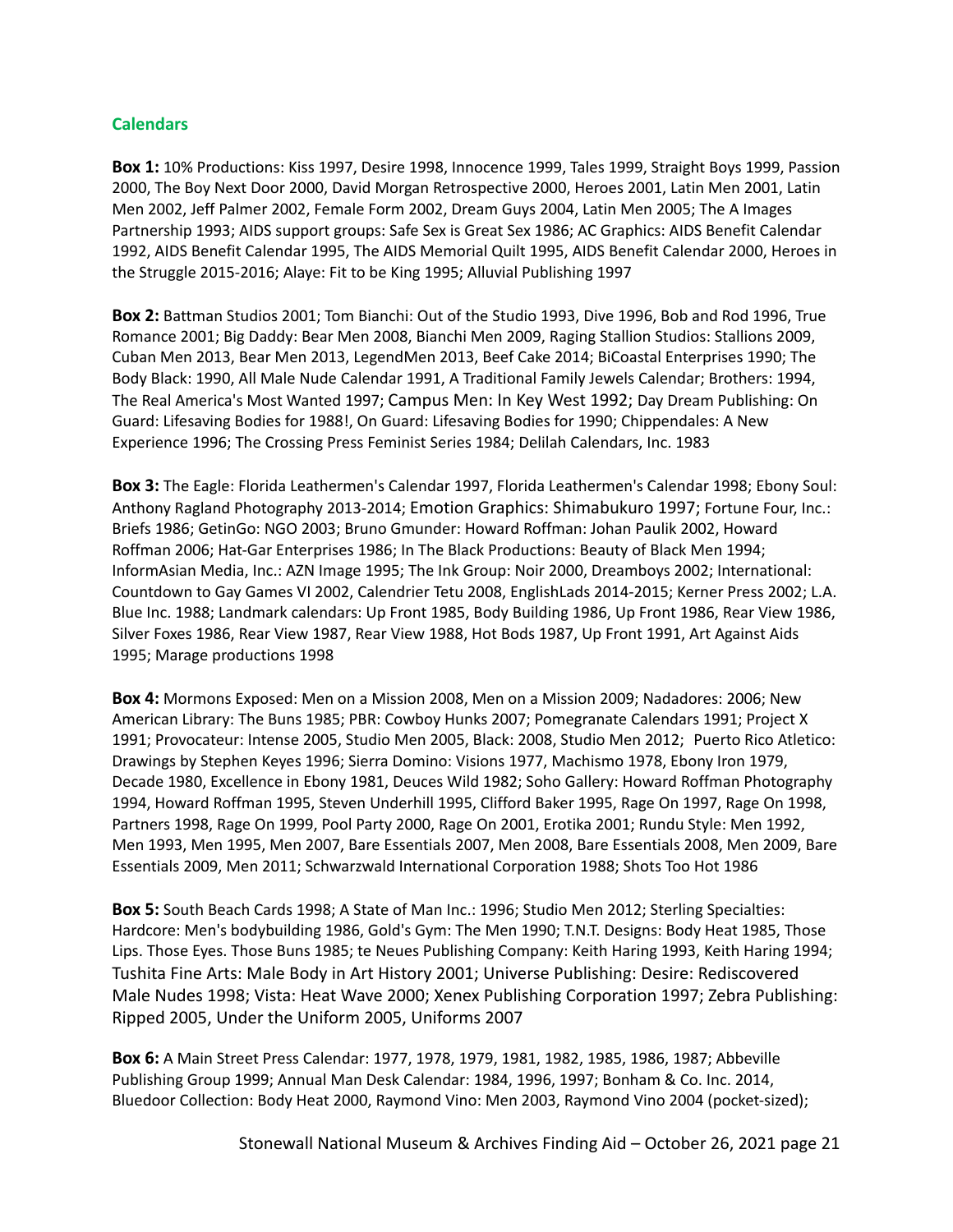Columbia FunMaps: 2003-2004; Landmark Calendars: Heart Throbs 1989; Robert Flynt 2001; te Neues Publishing Company: Mapplethorpe 1992; Uptown Studios 2005

**Box 7:** A Cloud Photography 2005; Bear Entertainment Distributing, Inc. 2010; Bound & Gagged 2000; Broadway Cares 2008; Brush Creek Media, Inc. 1997; CenterOne Inc.: Infinite Men 2000; Creative Graphics, Inc. 2004; The Christopher Collection 1992; Copymaster Printing: 2001; DB Photography 1997; Firefighters U.S.A. 1984; Flava Works, Inc. 2009; G. Howard, Inc. 1982; Robert John Guttke 1995; Liberation Publications, Inc.: Body & Soul Men 1989, Body Heat 1989, Matt Sterling's: Huge 1989; Male Physique 1999; Mandate 1977; Men on the Net 2001; Men's Workout 1996; Papi Calendar 2000; Phenomenon Factory: 1995; Seattle Quake: Rugby Football Club 2018; Showcase Publishing Corporation 1987, Silent Impact 1998; XXX Calendar: 2003

**Box 8:** Adam Gay Video: 1999, 2000, 2002; Advocate Men: 1988, 1993, 2001, 2002; The Annual Man 1996, 1999; Bel Ami: 1997, 1998; D.C. Eagle 1999; Kristen Bjorn Productions: 1996, Naked Black Men 2001, Naked Hard Men 2001, Body Heat 2008; Blue Boy: 1979, 1980, 1985 (centerfold); Bravo: 1986, 1988, 1989, 1991, 1992; Chippendales: 1983, 1984, 1985, 1987, 1988, 1989, 1991, 1992, 1995; Colt: 1977, 1978, 1979, 1980, 1981, 1982, 1983, 1984, Leather: 1984, 1985, Leather: 1985, 1986, Leather: 1986, 1987, Leather: 1987, 1988, 1989, Leather: 1989, 1990, Leathermen: 1990, 1991, Leather: 1991, 1992, Classics: 1992, Leather: 1992, 1993, Colt Man: 1993, Leather: 1993, 1994, Steve Kelso: 1994, Colt Classics: 1994, Leather 1994, 1995, Classics: 1995, Leather: 1995, Steve Kelson: 1995, 1996, Colt Man: 1996, Leather: 1996, Steve Kelson: 1996, 1997, Steve Kelson: 1997, Hairy Chested Men: 1997, Leather: 1998, Colt Man 1998, 1998, Hairy Chested Men: 1998, Leather: 1998, 1999, Colt Men 1999; Hairy Chested Men: 1999, Leather: 1999; Carl Hardwick: 2000, Hairy Chested Men: 2000, Leather: 2000, 2001, Colt Men: 2001, Hairy Chested Men: 2001, Couples: 2001, Hairy Chested Men: 2002, 2002, 2003, Hairy Chested Men: 2003, Hairy Chested Men 2004, Hairy Chested Men 2005, Hairy Chested Men 2006, Naked Muscles 2006, Naked Muscles 2007, Couples: 2008, Cowboy: 2008, Hairy Chested Men: 2008, Leather 2008, Hairy Chested: 2011

**Box 9:** Alyson Publications: 1990; Backstreet: 1985, 1986; DNA: 2010, 2012, 2013; Eagle Studios: 1997, 1998, 1999; Falcon: 1979; Florida: Friends of Broward House: Men 2000, Men of Gay Lauderdale 2003, GaySouthFlorida: Images 2004, Men.FL: Couples 2006, Men.FL: 2006, SAGE: Shirley's Girls 2005, SAGE: Shirley's Girls 2006, SAGE: Shirley's Girls 2007, Men of the Treasure Coast: 2007, Main Street Gym: 2008, Soccer Florida Storm: 2009, Greater Fort Lauderdale 2010-2011, Matty's On the Drive Deli Video Bar: 2012; Fox: 1984, 1985, 1986, 1987, 1988, 1990, 1991, 1992, 1993, 1995, 1996; Gauntlet II: 1987; Bruno Gmunder: 2001, David Vance: Attractions 2002, Bel Ami 2002, 2003, 2004, 2005, Kingdome 19: Universal 2006, White Boys: 2006, 2009, Mucho Macho: 2011, Down on the Farm: 2011; Handjobs by Julius: 1995; Hombres Productions: 1998, 2000; In Touch: 1978, 1980; Island Heritage Publishing: 1996, 1997, 2014; Mineshaft Calendar: 1983; New Heights: 1993, 1994; Phenomenon Factory: 1993, 1994, 1995, Naked Men: 1995, 1996, Naked Men: 1996, 1997, Naked Men: 1997, Naked Men, New York: 1997, 1998, Naked Men, San Diego: 1998, 1999, Black Men: 1999, 2000, 2001, 2002, 2003, Military Men: 2003, 2004, Asian Youth: 2004, 2008, Bottoms Up: 2008, 2011, 2012; Playgirl Inc.: 1975, 1977, 1983, 1987, 1989, 2000, Man of the Year; Pohlmann Press: 1998; Lily Pond: 1975; Pre-Stonewall: Male Nudist Art: Zodiac Calendar 1967, Elysium Publishers: Male Manual 1969; Douglas Simonson: 1999, 2000, 2004, 2005, 2008; A State of Man Inc.: 1975, 1976, 1985, 1986, 1987, 1988, 1989, 1991, 1992, 1997, 2001, 2003; Target Studios: 1976, 1977, 1978, 1979; That Look: 1984, 1985; Tom of Finland: 1984, 1989; Aaron Webster 2002; Winter Park Printers (FL): 1983, 1984, 1985, 1986-1987; Zambo Productions: 1987, 1990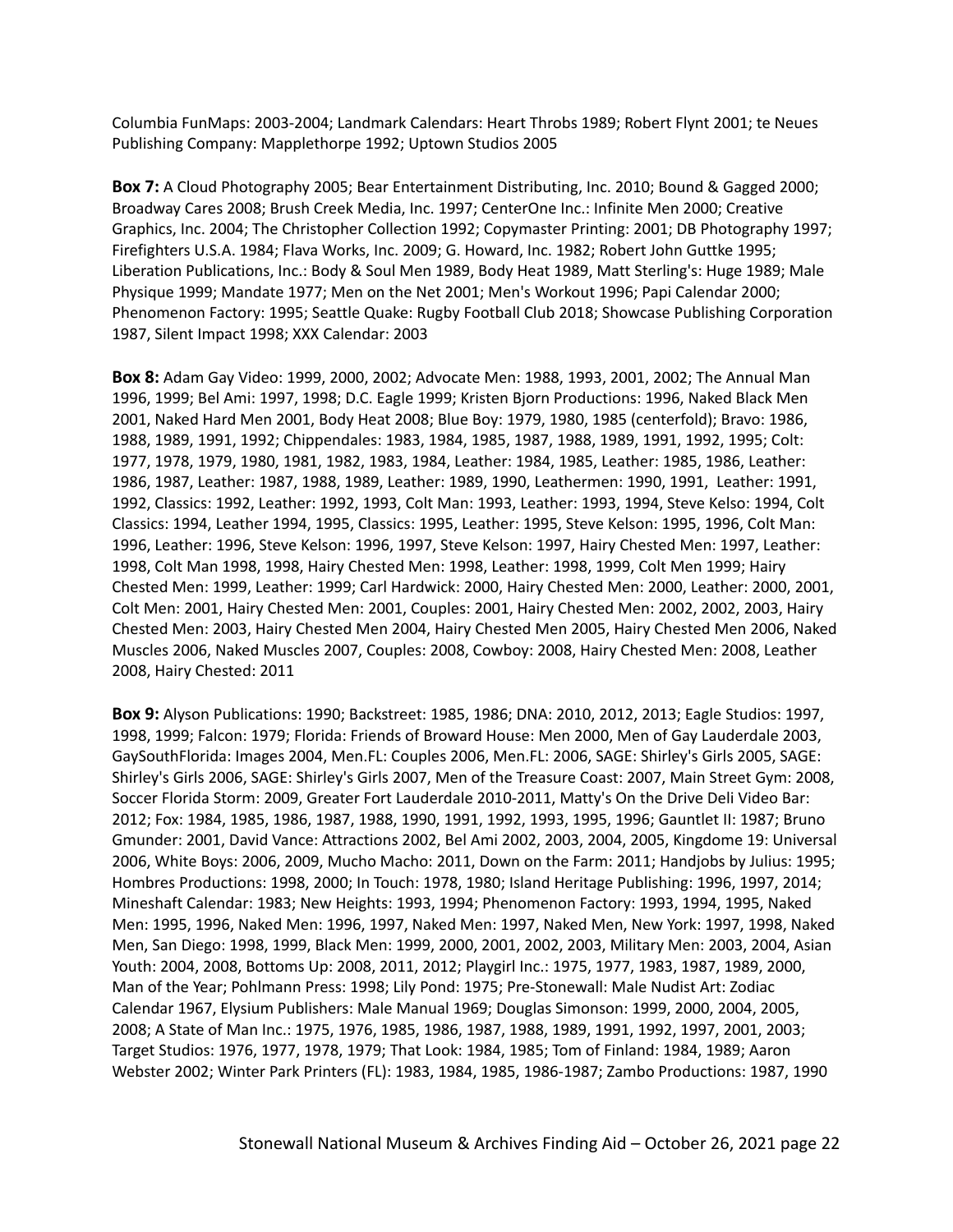## **Located in Flat Files:**

**4E: Oversize Calendars (B-G):** Blue Door Production: Raymond Vino 2001; Dievx Dv Stade: Les Rugbymen Champions 2004, Les Joueurs de Rugby 2005; Daniel Garofali 2012-2013; G Gallery: Singled out 1999, Fantasy 1999; Eons: Tom of Finland 1978; Each: Early Advocacy & Care for HIV 1992

**4F: Oversize Calendars (G-S):** Bruno Gmunder: Rick Day Players 2010, Bruno Gmunder: Tom of Finland 2012, David Vance: Masculine Beauty 2016, Untitled #: Ross Watson, Rick Day Players 2014, Dominicanos 2016; Hugo Image: Des Dieux & Des Hommes 2021; Imperial Cancer Research Fund: Musclephotos Calendar 2002; Longhorn Studio: 250 Year Calendar; MATT Commemorative Calendar 1991-1992; Meat: Naked 2018; Mixed Sources: Gilles Marini 2010; Miscellaneous (Untitled: long penis centerfold 1978); Mr. B: Erwin Olaf 2014; QX International: 1997; Scorpio Enterprises: Mary and Her Boyfriends 1972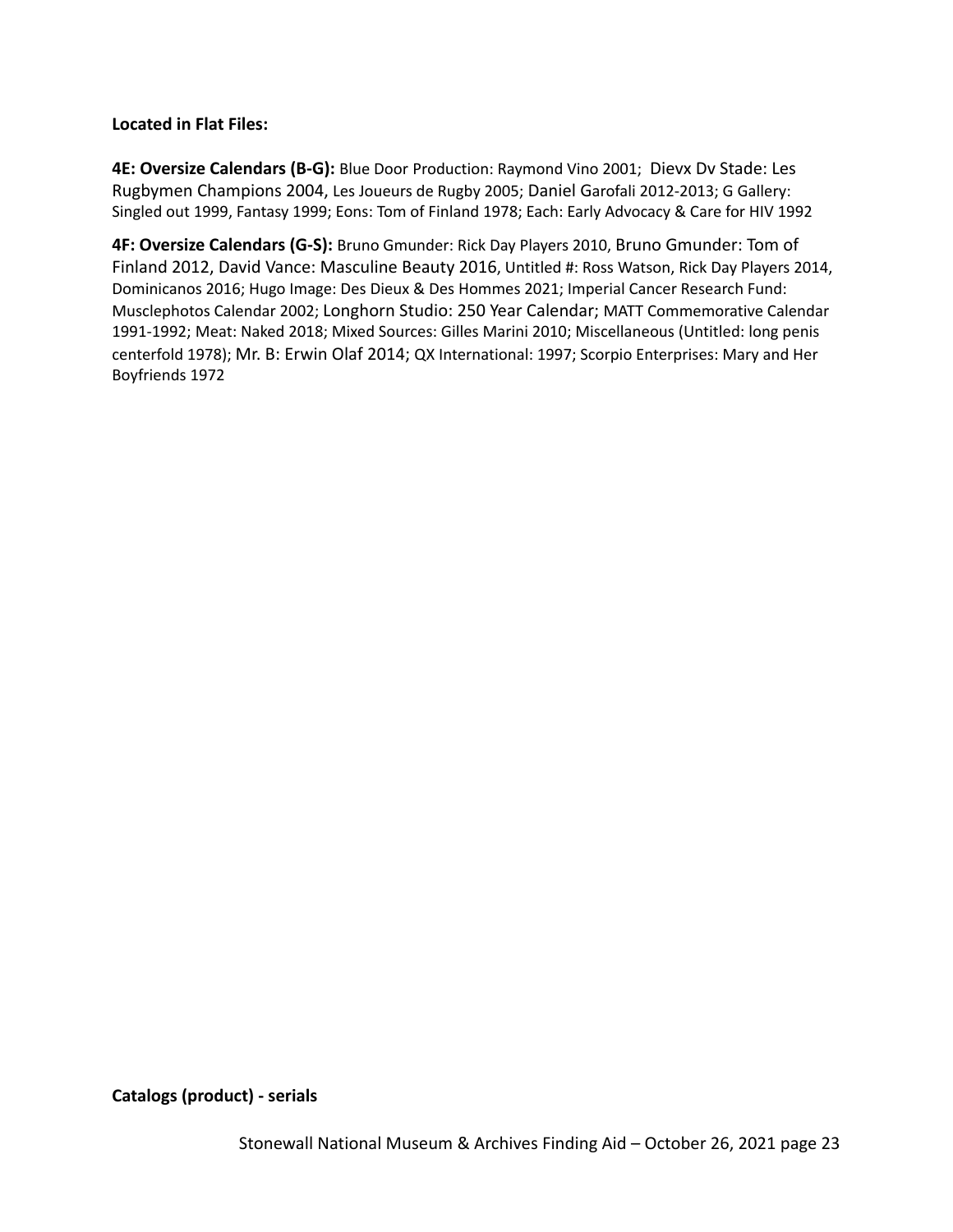*A & F Quarterly* (1999-2007) Lifestyle periodical for young people published by the retailer Abercrombie & Fitch

*Adam Gay Video Directory* (1993-2005) Gay adult video reference guide and reviews

*Bijou Video* (1987-1997) Gay adult video reference guide and reviews

*No. 1 Service Co.* (undated) Gay magazine ordering service

# **Catalogs (products) – Lateral files**

- Absolute Vodka
- $\bullet$  Catalog  $X S$
- **DOM Presents**
- $\bullet$  Express Pages, South Florida S
- Gay Travel, Florida
- Be Proud
- Coast, Exclusive Hot Movies
- Continental Artists
- Creative Photo Crafts
- Greenwood/Cooper Catalog
- Hollywood Sales
- Hudson Park Galleries
- In Sight Out Books
- Jeffrey Roth Company
- Lambda Rising, Films
- Lyndon Distributors
- Media Arts
- MSR Video
- $\bullet$  M2M S
- Odyssey Men
- Old Reliable Catalogue, The
- Pride Company, The
- Pride Factory
- $\bullet$  Pride Factory Newsletter S
- Proud Enterprises
- Pacific Creek Associated
- Sampson, Rick
- Ten Percent Productions
- Village Book and Press
- Whole Gay Catalog
- Witeck, Bob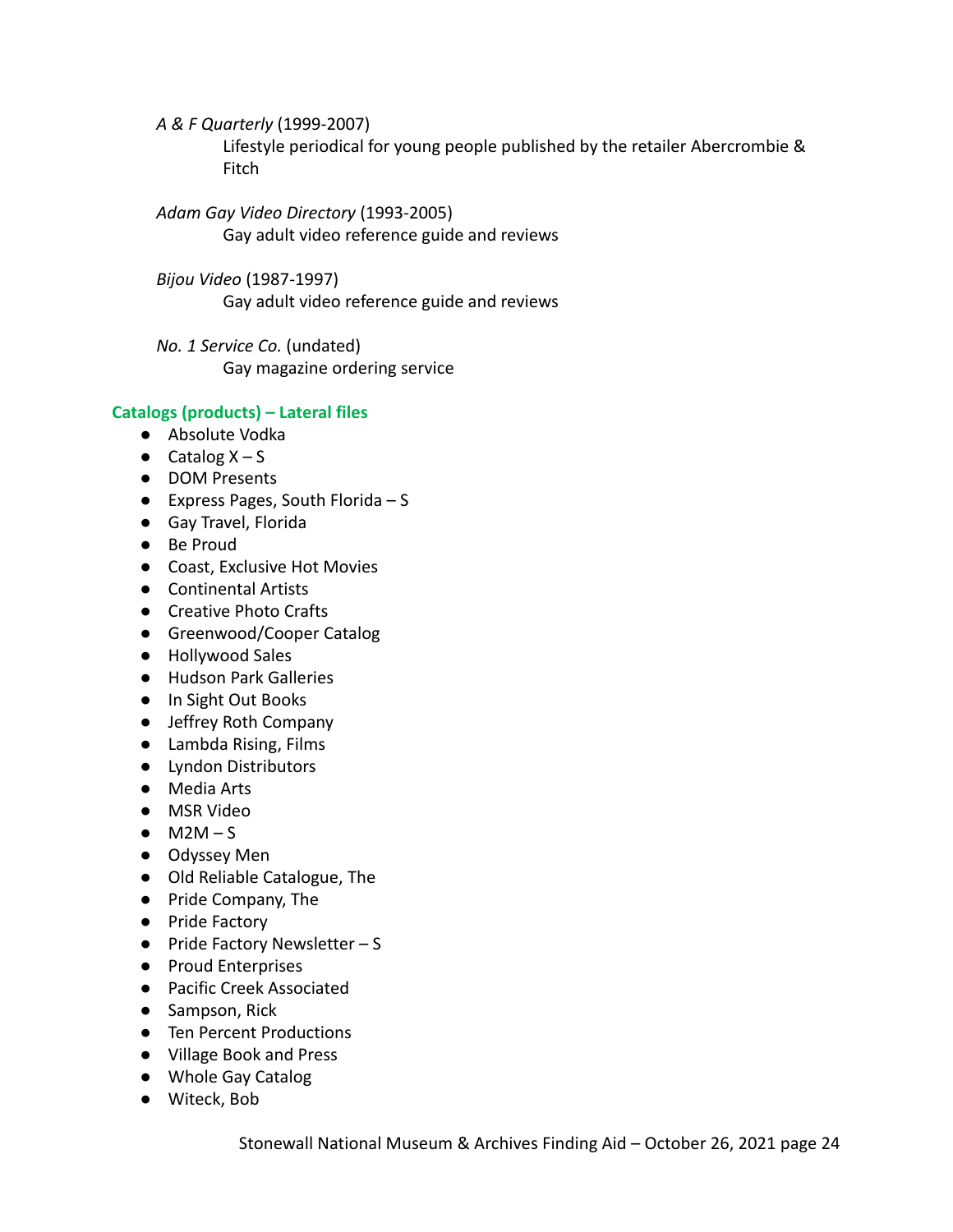# **Catalogs (product) - Archival files**

Product catalogs (clothes, toys, etc.) Product catalogs (international)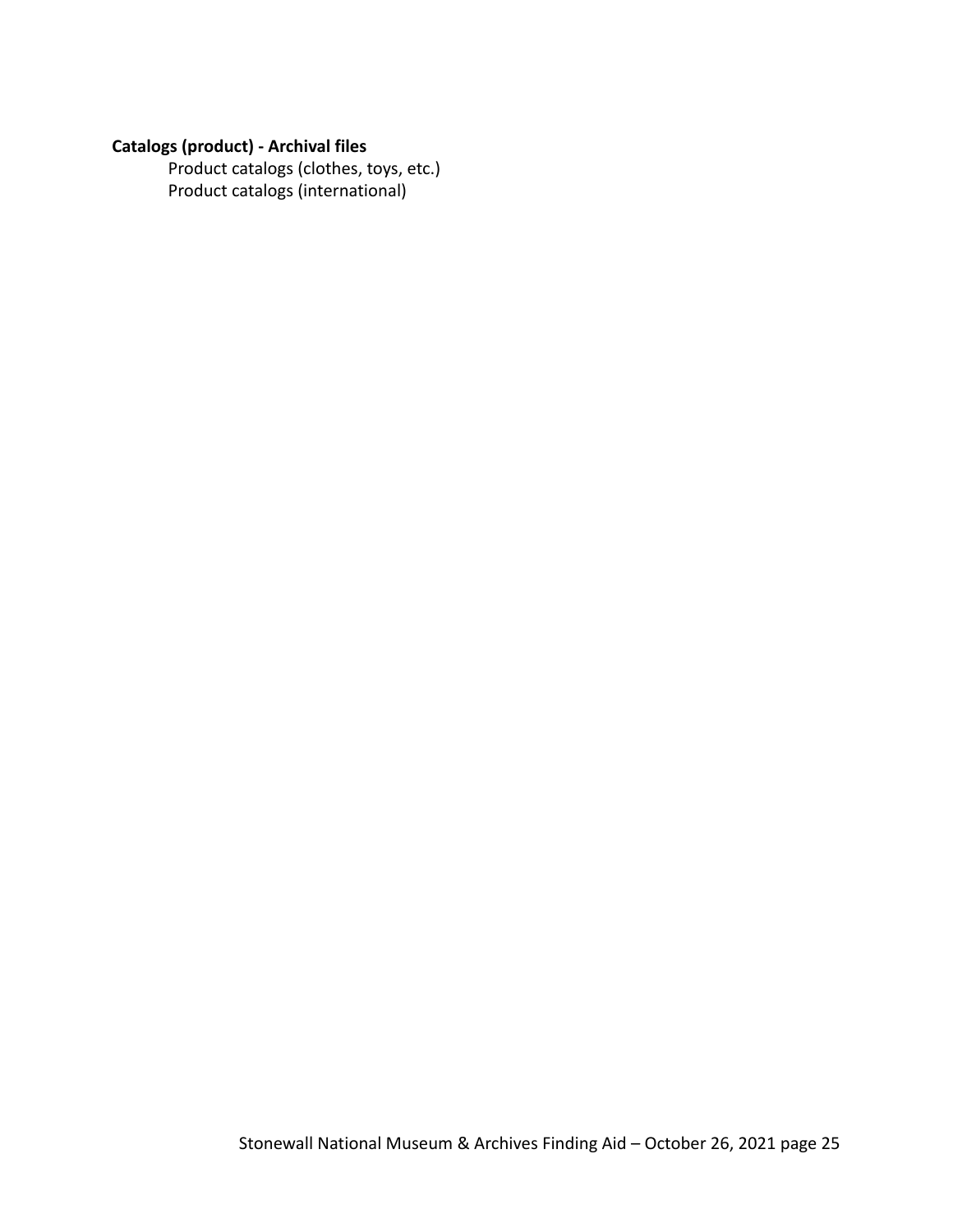#### **Cities/States (Florida is in a separate category) - serials**

Anchorage, AK

*Gay* (lateral, S)

#### Birmingham, AL

*Alabama & Birmingham Forum* (1981-2002) Local lesbian and gay newspaper [Archive](https://apps.lib.ua.edu/blogs/alabamaforum/) (1981-2002)

Little Rock, AR *Lesbian and Gay Directions* (lateral, S)

Phoenix, AZ

*Echo* (lateral, S)

Tucson, AZ

*Tucson Gay Newsletter* (lateral, S)

#### Tucson, AZ

*Arizona Gay News* (1977-1981) Gay and lesbian newspaper, focusing on Arizona and the Southwest [Archive](https://exhibits.lib.asu.edu/BjBud/item-set/1377) (1978-1980)

## California

Gay Sunshine Press – San Francisco/Berkley (archival) Lavender and Red Union – Los Angeles (socialism) (archival) Newspapers – California (archival)

## Berkeley, CA

*Berkeley Barb* (1967-1968)

Undergrounds news magazine centered on counterculture, social movements, and sex [Archive](https://voices.revealdigital.org/cgi-bin/independentvoices?a=cl&cl=CL1&sp=BFBJFGD&ai=1&e=-------en-20--1--txt-txIN---------------1) (1965-1980)

*Brother* (1971-1975) Anti-sexism journal for men

Long Beach/Orange County, CA

- Blade (lateral, S)
- $\blacksquare$  The Bulletin (lateral, S)

Los Angeles, CA *Data-Boy/Nightlife* (1975-1991)

Stonewall National Museum & Archives Finding Aid – October 26, 2021 page 26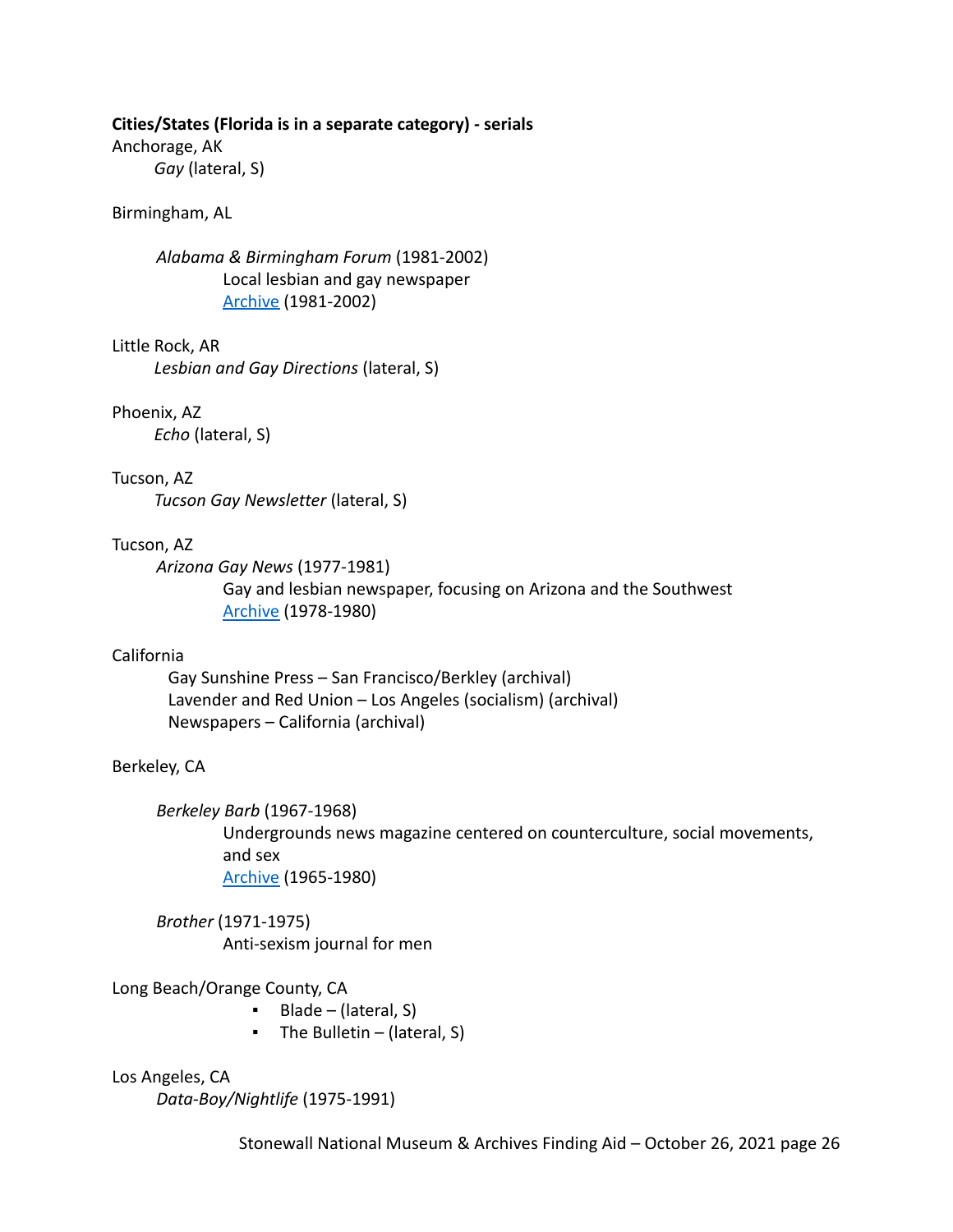Local gay entertainment magazine, also covering San Francisco

*Entertainment West* (1970-1975)

Bar, social, and entertainment publication for gay men in Los Angeles

*Frontiers* (1984-2006)

LGBT magazine with news, entertainment, and nightlife coverage [Archive](https://issuu.com/frontiersmagazine) (2013-2016)

*Pacific Coast Times/ Coast to Coast Times* (1975-1978) Gay and lesbian tabloid periodical with a local and national focus

Los Angeles, CA (including West Hollywood)

- 4 Front (lateral-s)
- H.E.L.P. Newsletter (lateral, S)
- In Los Angeles (lateral -S)
- LA Girl Guide (lateral -S)
- Moon (lateral S)
- Pride Newsletter (lateral, S)
- *▪* Square Peg Magazine (lateral)
- Ten Percent (lateral, S)

Palm Springs/Yucca Valley, CA

*Centaur Magazine* (1990-1997) "A magazine for the senior gay/bisexual male"

*The Bottom Line* – (lateral -S)

*Gay & Lesbian Times* (lateral -S)

*Desert Outlook* (lateral -S)

Sacramento, CA

*MGW ("Mom Guess What?")* (1980-1991) Local gay and lesbian newspaper [Archive](http://mgwnews.angelfire.com/currentissue.html) (2008-2010) Archive (Gale, 1979-1990)

San Diego, CA

San Diego Sun – (lateral file, S)

San Francisco, CA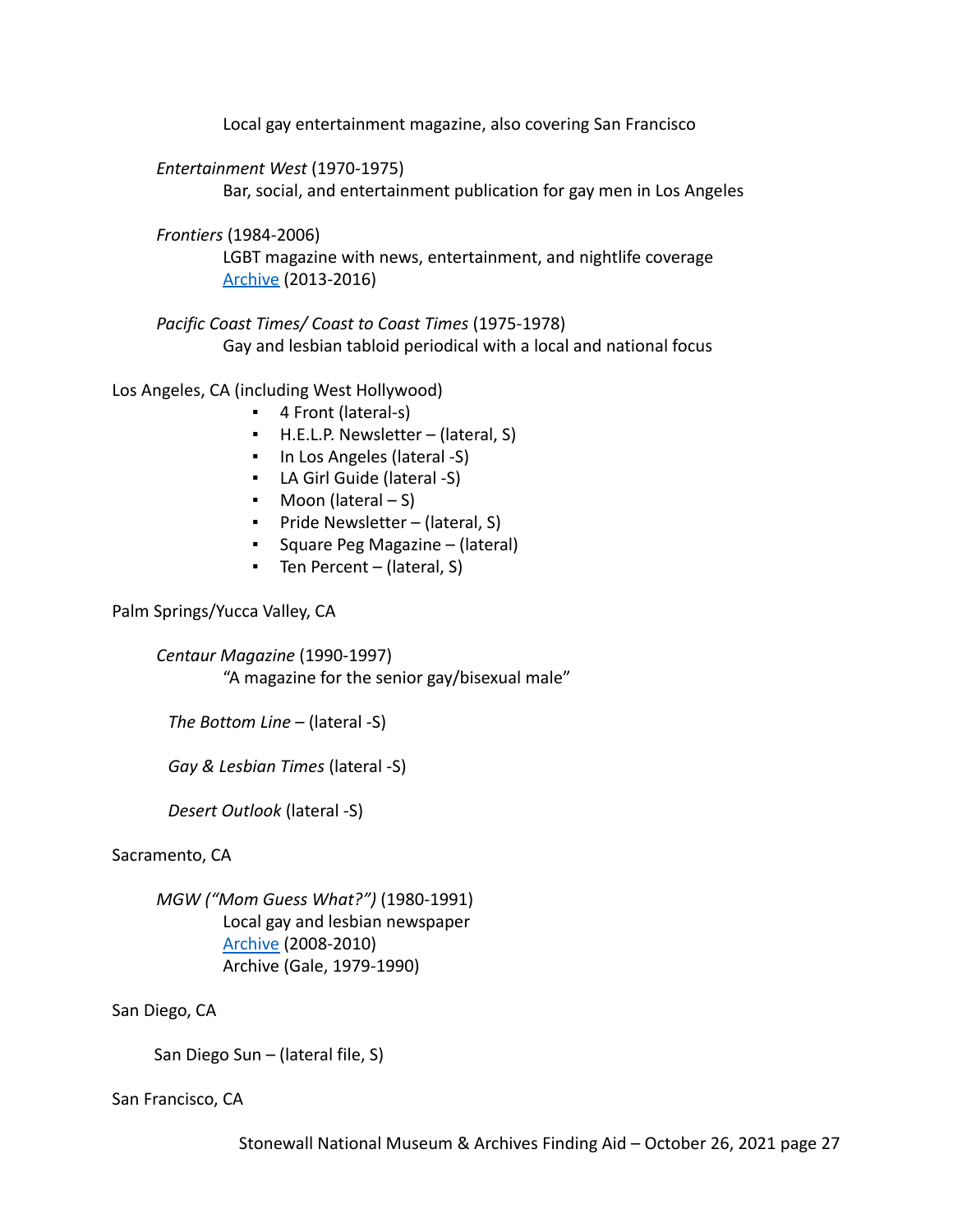*Bay Area Gay Liberation (BAGL) Newsletter* (1976-1978) Publication of a gay liberation group

*Bay Area Reporter* (1971-1989) Local LGBT newspaper [Archive](https://archive.org/details/bayareareporter&tab=collection) (1971-2005)

*A Different Beat* (1976-1977) Gay magazine of culture, politics, entertainment, photographs, and listings Archive (Gale, 1976-1977)

*Gay Sunshine* (1970-1982) Gay literary and cultural journal [Archive](https://digitalassets.lib.berkeley.edu/sfbagals/Gay_Sunshine/) (1970-1971; 1974)

*Odyssey* (1992-1996) Local entertainment magazine

*Plexus* (1976-1986) Local women's newspaper with articles, editorials, and listings Archive (Gale, 1974-1988)

*San Francisco Bay Times* (1978 to present) Local LGBTQ newspaper Archive (select issues, 1989-1997) [Archive](https://issuu.com/sfbt) (2012 to present)

San Francisco, CA

- Alternate, The American Magazine for Grown Up Gays (lateral file, S)
- American Gay Life (lateral file,  $S$ )
- California Voice (lateral file, S)
- Castro Street Fair
- San Francisco Crusader (lateral file, S)
- David Interaction (lateral file,  $S$ )
- Drummer, H.E.L.P., Inc. –(lateral file, S)
- $\blacksquare$  Gay Crusader (lateral file, S)
- Pacific Gay Life (lateral file, S)
- San Francisco (lateral file, M)
- San Francisco Crusader –(lateral file, S)
- San Francisco Sentinel (lateral file, S)
- **•** Sentinel USA (lateral file, S)
- $\blacksquare$  Voice, The (lateral file, S)
- MFD Quarterly (lateral file, S)
- $\bullet$  Oblivion –(lateral file S)

Stonewall National Museum & Archives Finding Aid – October 26, 2021 page 28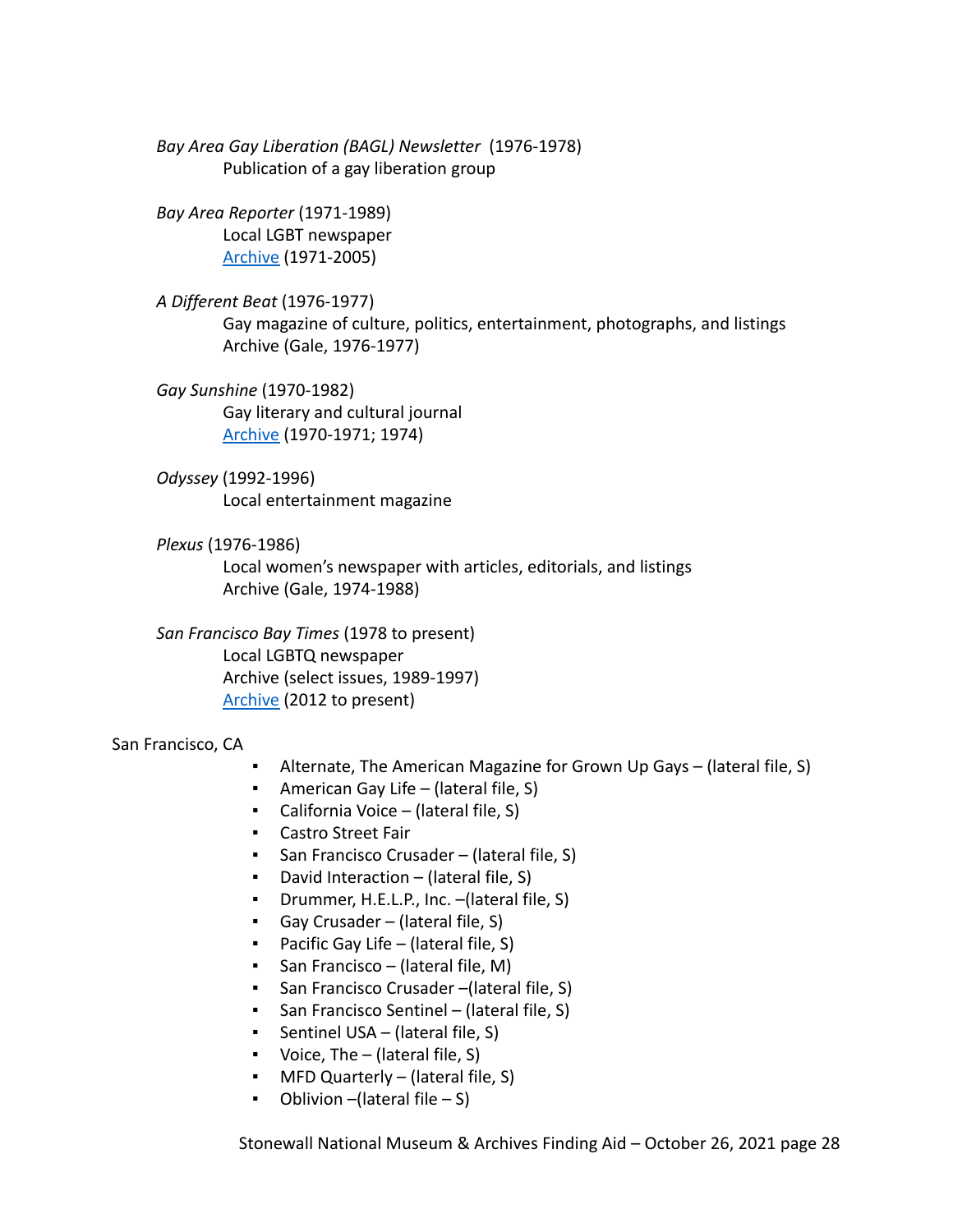- Pink Magzine (lateral -S)
- Q San Francisco (lateral -S)

CA

- California Scene (lateral files, S)
- Gay and Lesbian Alliance of the Central Coast (lateral files, S)
- OUT! (lateral files, S)
- o Palm Springs BCN Communications, Gay Spots
- o San Jose
	- High Tech Gays (HTG) (lateral, S)
	- Lambda News (lateral, S)

#### Colorado

Colorado newspapers (archival) Living Room Gay Community Center – Boulder CO (archival)

Denver, CO

- o Out Front (lateral, S)
- o Denver, Scene, The (lateral, S)
- o You Fruit Magazine (lateral, S)

#### Connecticut

- Hartford, CT– Connexion (lateral, S)
- $\bullet$  The Connecticut Voice (lateral  $-S$ )

#### Washington, DC

*The Gay Blade/Washington Blade* (1976 to present) Local and national LGBT newspaper [Archive](https://digdc.dclibrary.org/islandora/object/dcplislandora%3A2841) (1969-1999)

*Metro Weekly* (1994-2018)

LGBT magazine with news, entertainment, arts, and nightlife listings [Archive](https://www.metroweekly.com/archives/) (2012 to present)

## *Out* (1977-1980)

Weekly local entertainment magazine

#### Washington

New Capital Pride - Washington DC (archival)

- $\bullet$  In Magazine S
- $\bullet$  Washington, D.C. In Step (lateral, S)
- Washington, D.C. –Metro Arts & Entertainment Weekly (lateral, S)
- Washington, D.C. DCQ Fag Boy News (lateral, S)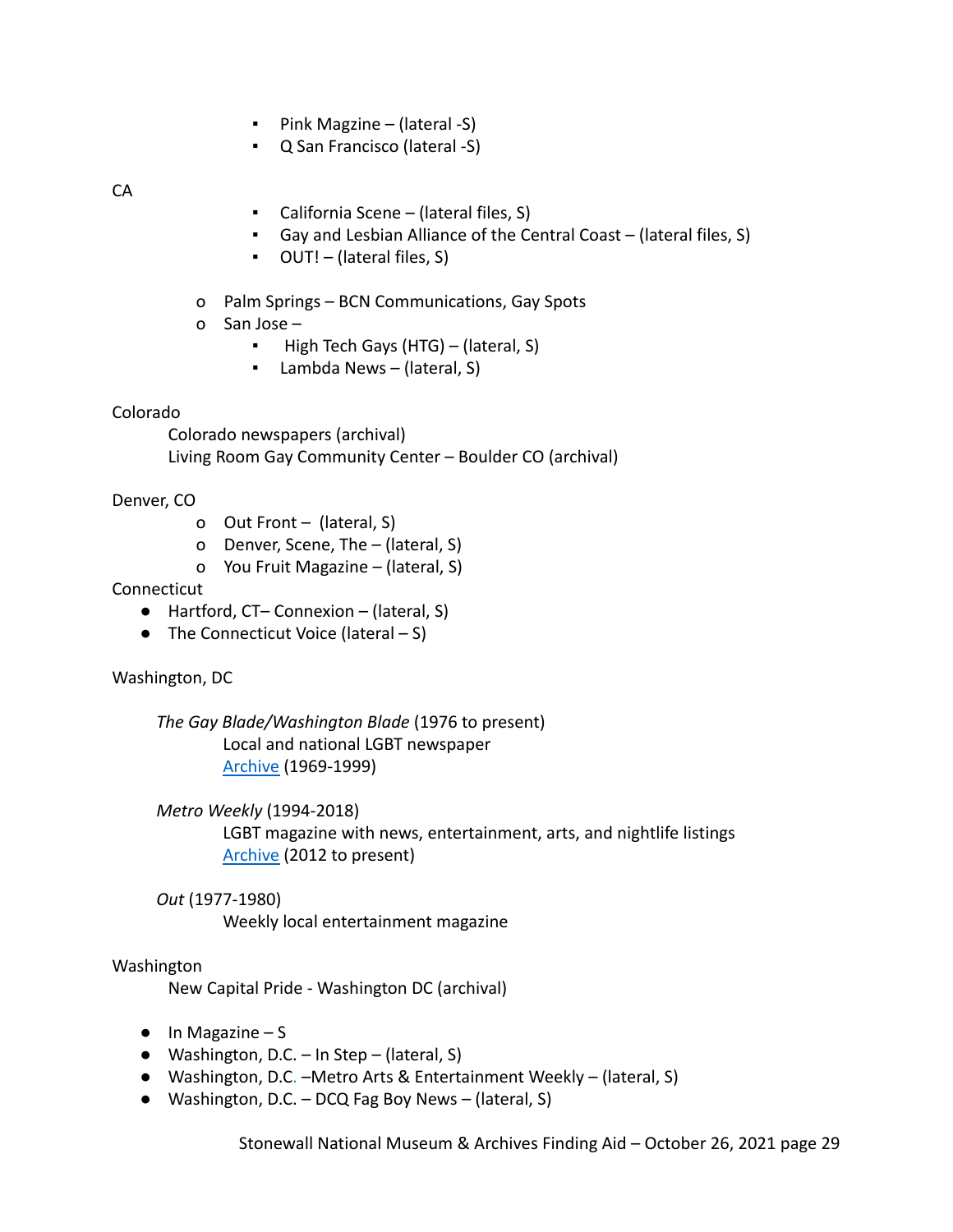#### Atlanta, GA

Hotlanta River Expo – Atlanta (archival)

*Atlanta Barb* (1975-1977)

Local gay and lesbian newspaper covering politics, entertainment, arts, and social events [Archive](http://album.atlantahistorycenter.com/cdm/landingpage/collection/p17222coll17) (1974-1977)

- *Cruise* (1976-1983) Local gay entertainment guide
- *Cruise Newsmagazine* (1983) Local gay entertainment guide
- *Cruise Weekly* (1984) Local gay entertainment guide
- *David Atlanta* (1999-2009)

Lifestyle and entertainment weekly magazine for the gay community in the **Southeast** [Archive](https://issuu.com/davidatlantaga) (2012-2017)

*ETC* (1985-2002) Weekly gay news and entertainment magazine

# *Gazette* (1981)

Gay liberation news source of the South

- *Georgia Voice* (*Southern Voice*) (1989 to present) Lesbian and gay newspaper, with a focus on Atlanta and the Southeast [Archive](https://dlg.usg.edu/collection/gkj_sovo) (1988-1995)
- *Nite Scene* (1983-1984) Regional gay newspaper, from Atlanta to Key West

## Georgia

- o Atlanta
	- After Dark (lateral, S)
	- Atlanta Business & Professional Directory (lateral)
	- Atlanta's Hot Spots (lateral, S)
	- Chanticleer (lateral, S)
	- Cruise Magazine (lateral, S)
	- Gay Entertainment Scene (lateral, S)

Stonewall National Museum & Archives Finding Aid – October 26, 2021 page 30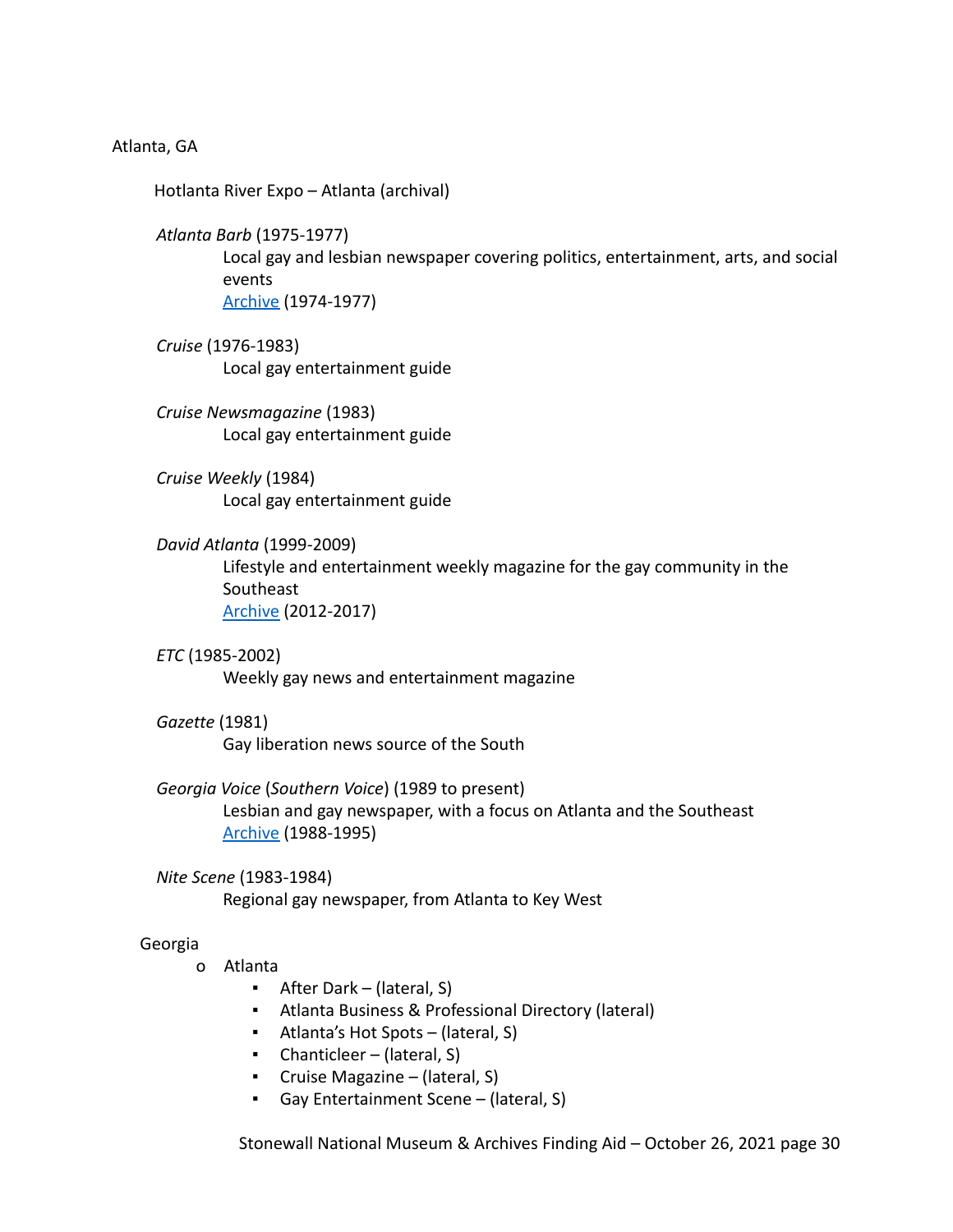- $\blacksquare$  Fenuxe (lateral, S)
- Gaybriel (lateral, S)
- Gay News Atlanta (lateral, S)
- Guide Atlanta (lateral, S)
- Healthy Closet, The (lateral, S)
- Otherwise Atlanta (lateral)
- Pulse (lateral, S)
- o Augusta Metropolitan Spirit, The (lateral, S)

# Savannah, GA

*First City Network* (1986 to present) Newsletter of the First City Network, a local LGBT community organization [Archive](https://firstcitynetwork.org/network-news-archives/) (2009 to present)

# *Fusion* (2005)

Local gay nightlife and entertainment magazine

# Honolulu, HI

*DaKine* (2001-2008) Local gay news and lifestyle magazine [Archive](https://archive.org/search.php?query=DaKine+Magazine&sin=) (selected, 2004-2005)

# Champaign, IL

*Lavender Prairie News/ Newsletter* (1980-1992) Local lesbian newsletter of the Lavender Prairie Press Collective Archive (Gale, 1977-1998)

## Chicago, IL

*Boi Magazine* (2010-2015) Local gay lifestyle, entertainment, and nightlife magazine [Archive](http://anyflip.com/homepage/xfip) (2016 to present)

*Chicago Gay Crusader* (1973-1979) Local gay newspaper Archive (Gale, 1974-1975)

*Gay Chicago Magazine* (1976-2000) Local gay and lesbian news, events, culture, and entertainment Archive (Gale, select issues, 1990-2000)

*Gay Life* (1975-1983)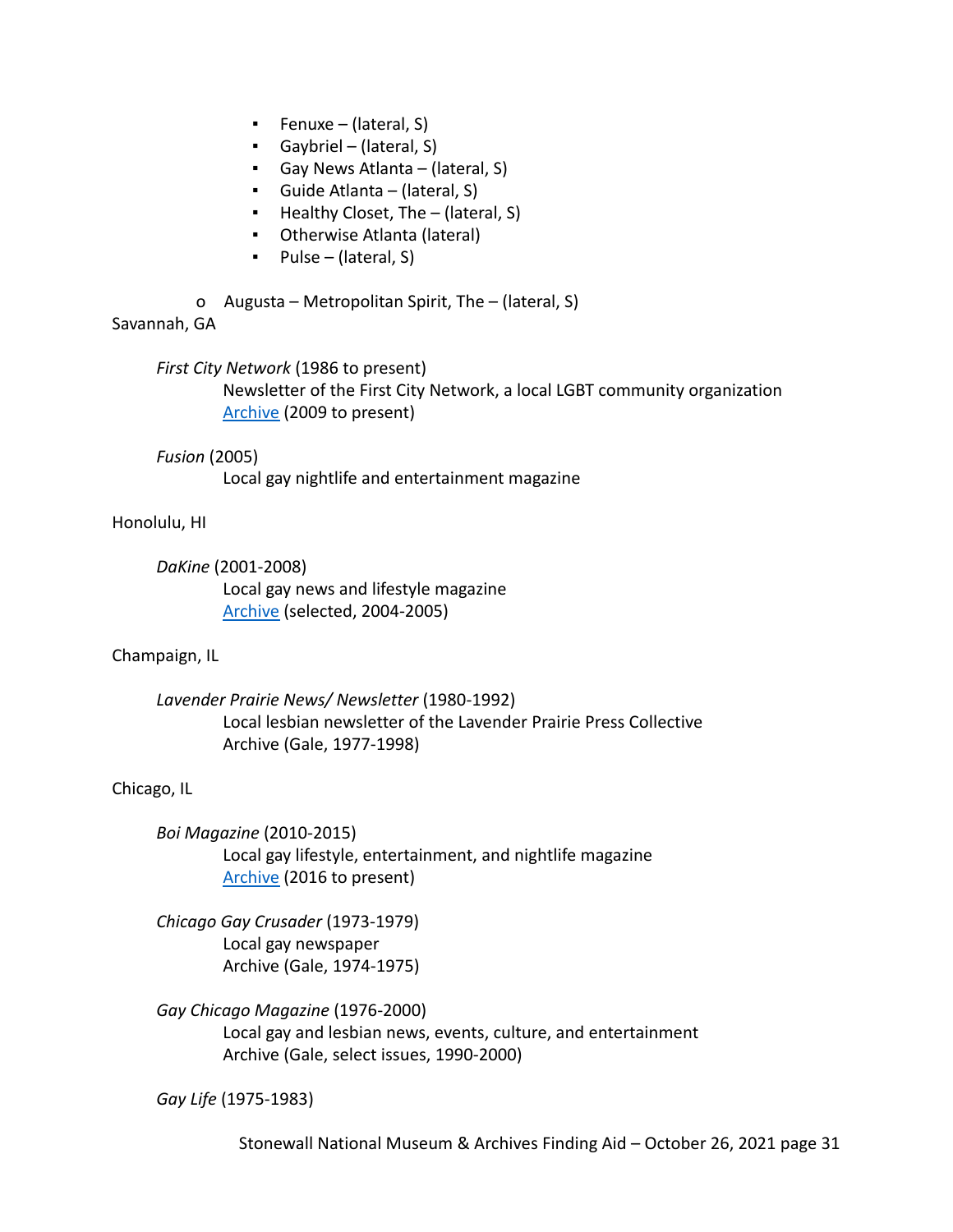Weekly local gay and lesbian newspaper

*Outlines* (1987-1994) Local lesbian and gay newspaper Archive (Gale, 1987-2000)

### Illinois

- o Chicago
	- Chicago Gay Alliance Newsletter (lateral, S)
	- Chicago Gay Liberation (lateral, S)
	- Chicago Gay Price Newsletter (lateral, S)
	- Gab (lateral -S)
	- Gay Life, Chicago's (lateral, S)
	- Out Lines (lateral, S)
	- Paper, The (lateral, S)

#### Chicago

Lee A Newell Archive - Chicago (archival)

Indiana – Works, The – (lateral, S)

Lexington, KY

*GSO Newsletter* (1983-1984) Monthly publication of the Lexington Gay Services Organization [Archive](https://exploreuk.uky.edu/catalog/?q=%22gso+newsletter%22&f%5Bsource_s%5D%5B%5D=Pride+Community+Services+Organization+publications) (1981-1986)

*GLSO News* (1993-1999)

Monthly local newspaper of the Lexington Gay and Lesbian Services Organization [Archive](https://exploreuk.uky.edu/catalog/?q=%22GLSO+News%22) (1986-2013)

Louisville, KY

*The Furies* (1993-1996) Local lesbian publication

*The Letter* (1990-2001) Kentucky's gay newspaper Archive (Gale, 2001 and 2003)

*Sari Guide* (1995-1999) Local LGBTQ publication

- Kentucky Newsletters Letterhead, Kentucky's Gay Newspaper (lateral)
- Louisville,  $KY$  Lambda Louisville (lateral, S)

New Orleans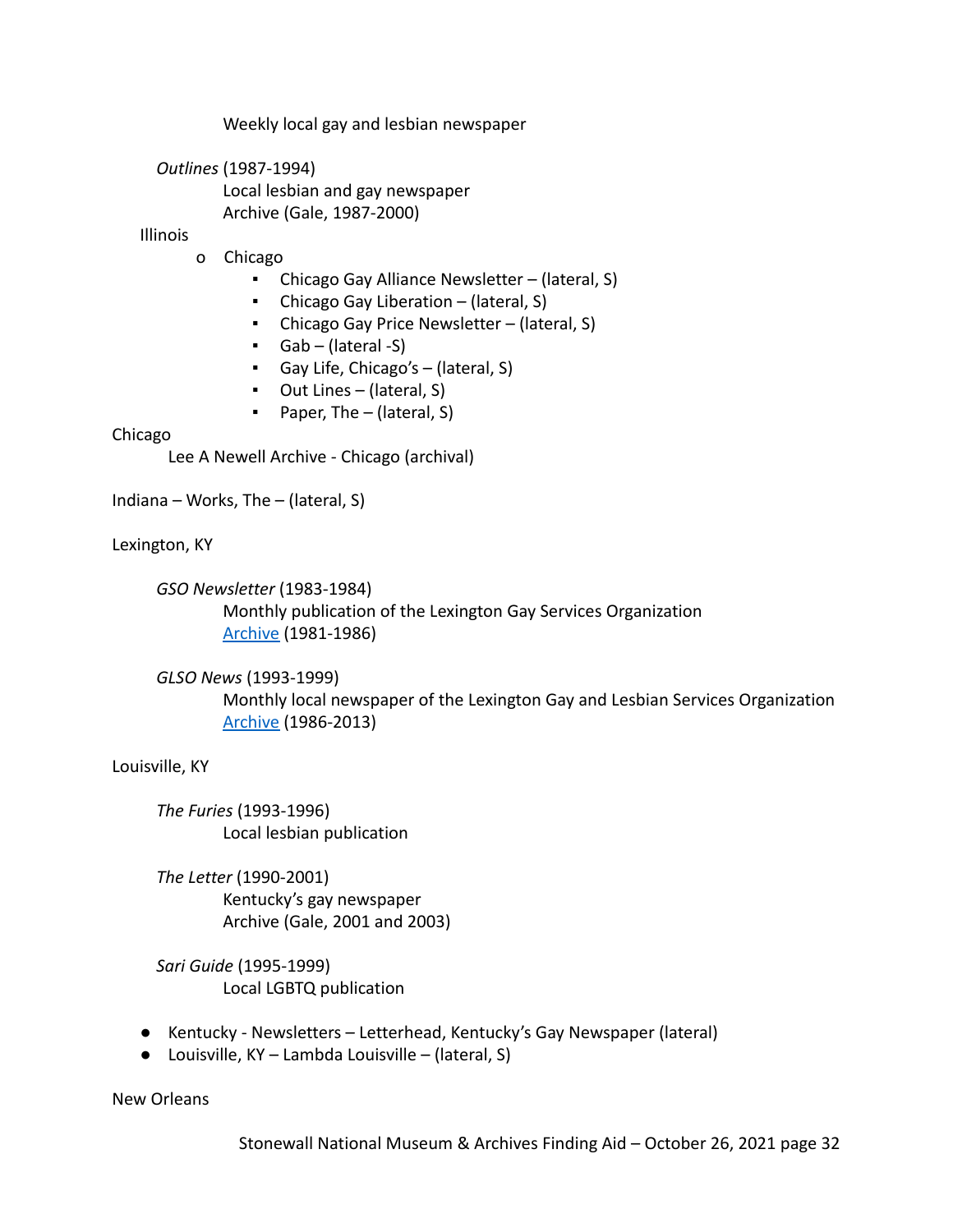Project Lazarus - Halloween in New Orleans (archival)

New Orleans, LA

*Ambush Magazine* (1989-2000) Local LGBT entertainment, news, and travel guide [Archive](https://issuu.com/ambushpublishing) (2015 to present) Archive (Gale, 1989) *Around the Clock* (1984-1985) Local gay magazine

*Impact* (1991-1998) Local gay and lesbian newspaper

- Louisiana
	- o Alexandria Louisiana Gay Blade Newsletter of the Central Louisiana Gay community – (lateral, S)
	- o New Orleans
		- Ambush Magazine (lateral, S)
		- Around the Clock (lateral, S)
		- Headlines (lateral, S)
		- LASIS (Louisiana Sissies for Struggle) (lateral, S)
		- Southern Forum (lateral, S)

## Boston, MA

*Boston Spirit* (2009 to present)

Magazine centered on the LGBTQ community in Massachusetts and New England [Archive](https://issuu.com/bostonspiritmagazine) (2012-2019)

*Bay Windows* (1984 to present) Newspaper for LGBT people in New England

*Gay Community News* (1973-1988) Local and national gay and lesbian newspaper [Archive](https://archive.org/search.php?query=creator%3A%22Gay+Community+News%22&and%5B%5D=firstTitle%3AG&sort=addeddate) (1973-1999)

*Fag Rag* (1971-1987)

Radical journal of gay liberation politics, literature, history, and art [Archive](https://rozsixties.unl.edu/items/browse?tags=Fag+Rag) (1971) [Archive](https://archive.org/details/FagRagSept1974D.D.TeoliJr.A.C.1) (September 1974)

*The Guide* (1981-2010) The annual official guide of Boston Pride [Archive](https://issuu.com/bostonpride) (2015-2019)

Stonewall National Museum & Archives Finding Aid – October 26, 2021 page 33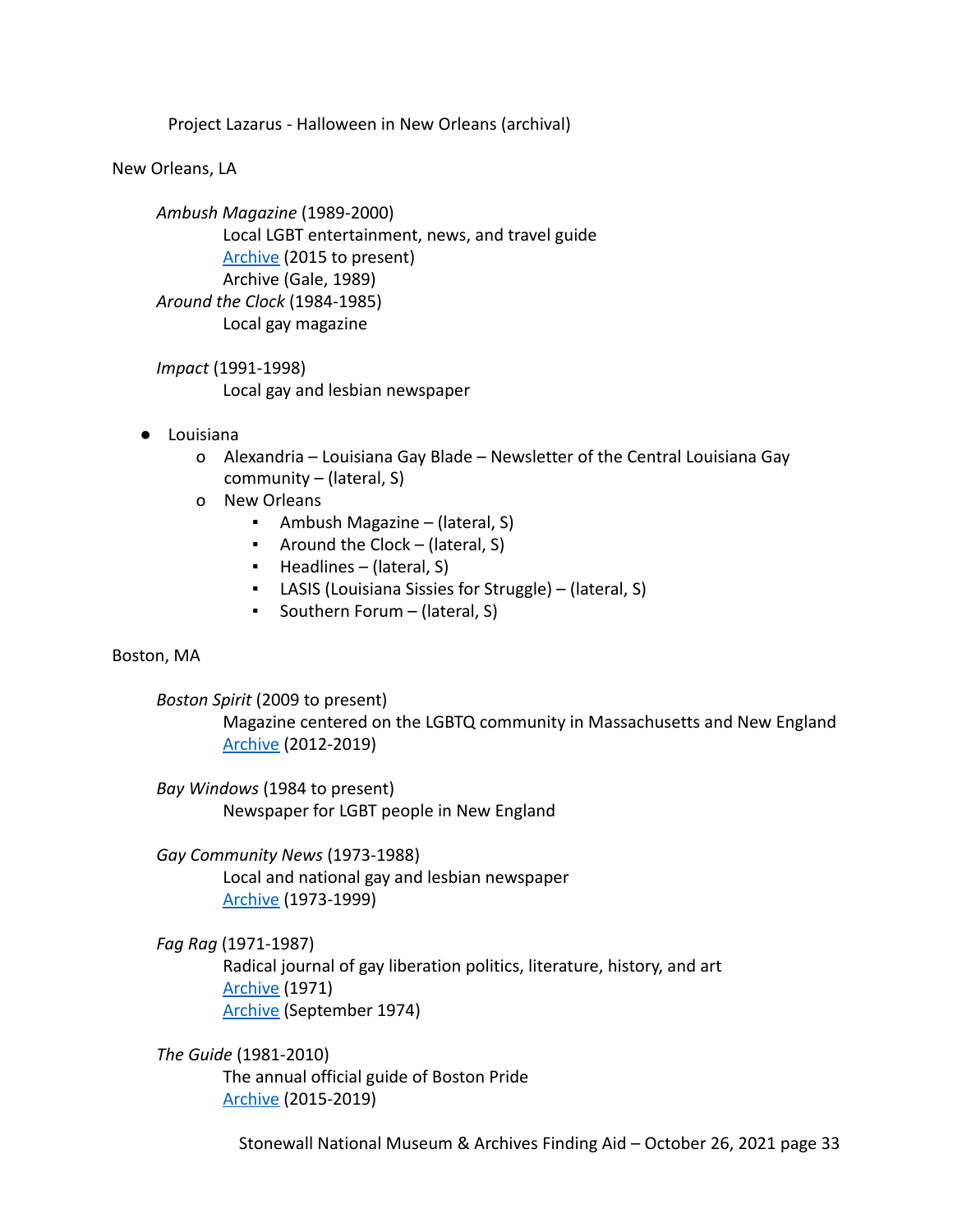Savoirflair – (lateral – S)

## Provincetown, MA

*Provincetown Magazine* (1977-2015) Local arts and entertainment magazine [Archive](https://provincetownmagazine.com/index.php/print-editions/) (2015 to present)

## Provincetown

Conrad Harding - Provincetown (archival) Provincetown posters (archival) Leonard Paoletti – Provincetown (archival)

- Massachusetts
	- o Boston Boston Gay Review (lateral, S)
		- One in Ten (lateral, S)
	- o Provincetown Provincetown, Mass (lateral)
	- o The Guide (press releases)

Baltimore, MD

*Baltimore Gay Paper (BGP)* (1980-1998)

Local newspaper (originally the newsletter of the Gay Community Center of Baltimore)

ME

• Portland, ME – Mainly Gay – (lateral, S)

## Michigan

Douglas Dunes Archive (archival)

- Detroit, MI
	- o Cruise Magazine (lateral, S)
	- o The Detroit Liberator (lateral, S)
	- o OutPost (lateral, S)
- $\bullet$  Western, MI Network News, The (lateral, S)

Detroit, MI

*Cruise Magazine* (1984-1988) Local gay entertainment magazine

*Detroit Liberator/Detroit Gay Liberator/Gay Liberator* (1970-1976) Newspaper of the Detroit Gay Liberation Front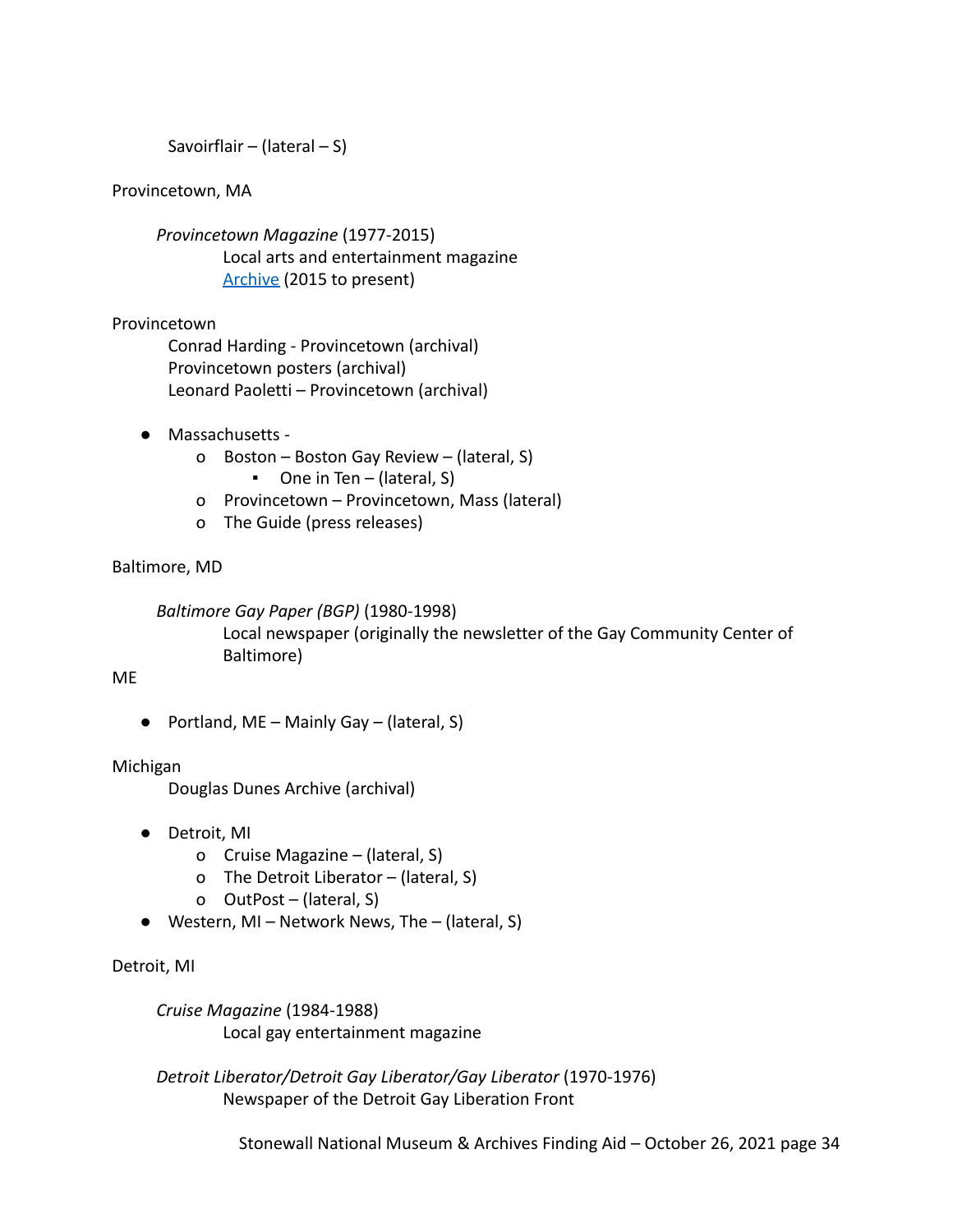[Archive](https://voices.revealdigital.org/?a=cl&cl=CL1&sp=BDHIIHJI&ai=1&e=-------en-20--1--txt-txIN---------------1) (April 1970-September 1970) [Archive](https://voices.revealdigital.org/cgi-bin/independentvoices?a=cl&cl=CL1&sp=BDHIIHBB&ai=1&e=-------en-20--1--txt-txIN---------------1) (November 1970-February 1971) [Archive](https://voices.revealdigital.org/cgi-bin/independentvoices?a=cl&cl=CL1&sp=BCIFJJJA&ai=1&e=-------en-20--1--txt-txIN---------------1) (September 1971-1976)

### Minneapolis, MN

- *Lavender* (1998-2007) LGBT lifestyle, entertainment, and news magazine [Archive](https://issuu.com/lavendermagazine) (2017 to present)
- $\bullet$  Minnesota The GLC Voice (lateral, S)

## St. Louis, MO

*Gay News Telegraph* (1982-1994) Local gay and lesbian newspaper [Archive](https://sites.google.com/a/slu.edu/the-st-louis-gay-news-telegraph/home) (1981-1988)

*Prime Time* (1976-1977) Gay community publication from the local Metropolitan Community Church

#### St. Louis

Pew/Croxton – St. Louis (archival)

- Missouri Other Voices (lateral, S)
	- o St Louis
		- Gay St. Louis (lateral, S)
		- No Bad News (lateral, S)
	- o Kansas City
		- Current News (lateral, S)
		- Proton, Kansas City's Positively Charged Paper (lateral, S)
		- Personally (lateral, S)

Mississippi

*TMM: This Month in Mississippi* (1975-1991)

● Mississippi – Mississippi Voice – (lateral, S)

Charlotte, NC

*Free Press* (1976-1977) Local gay and lesbian newspaper Archive (Gale, 1976)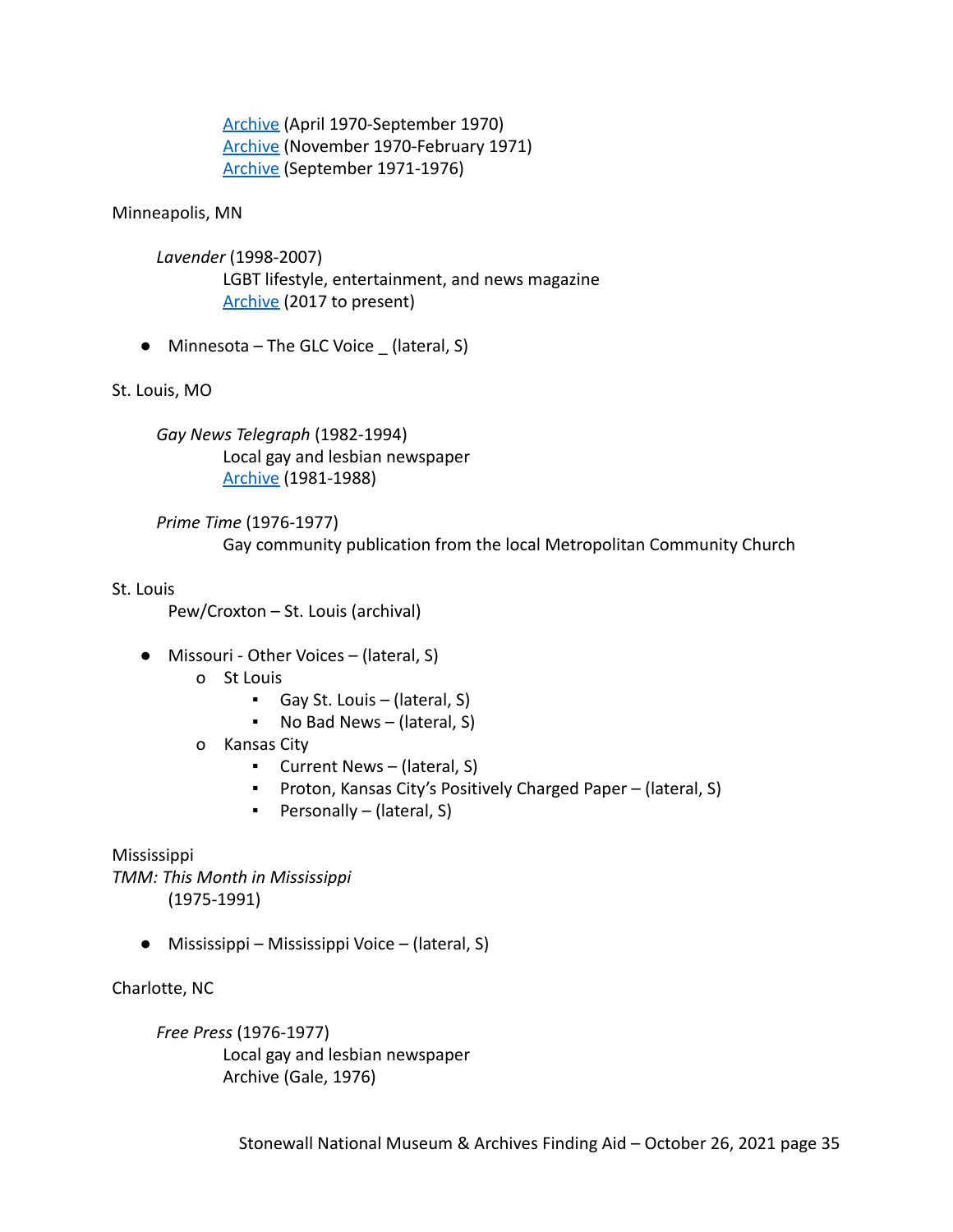*QNotes* (1994-2019) Local LGBTQ newspaper [Archive](https://www.digitalnc.org/newspapers/q-notes/) (1983-2016)

#### Raleigh, NC

*Front Page* (1974-2003)

Newspaper devoted to gay and lesbian issues in North and South Carolina Archive (Gale, 1984-2003)

- North Carolina, Pink Trash (lateral)
	- o Chapel Hill, NC Lambda Newsletter (lateral, S)
- North/South Carolina Q Notes (lateral, S)

#### New Jersey

Charlie's West scrapbooks (New Jersey bar) (archival) Out in Jersey (lateral-S) Jerzey Gaze (lateral -S)

## Fanwood, NJ

*Lazette* (1971-1975)

Newsletter of the New Jersey chapter of the Daughters of Bilitis Archive (Gale, 1971-1975)

## Garwood, NJ

*The Puce Mongoose* (1975-1978) Publication of the United Sisters

#### New York

Bar guides - New York (archival) Fire Island/Cherry Grove (archival) Newspapers – New York (archival) The Center – NYC (archival) West Side Discussion Group – NYC (archival) Ted Scouten Archive – NYC (archival)

## Buffalo, NY

*abOUT* (2004-2006) LGBT lifestyle, news, and culture magazine

New York City, NY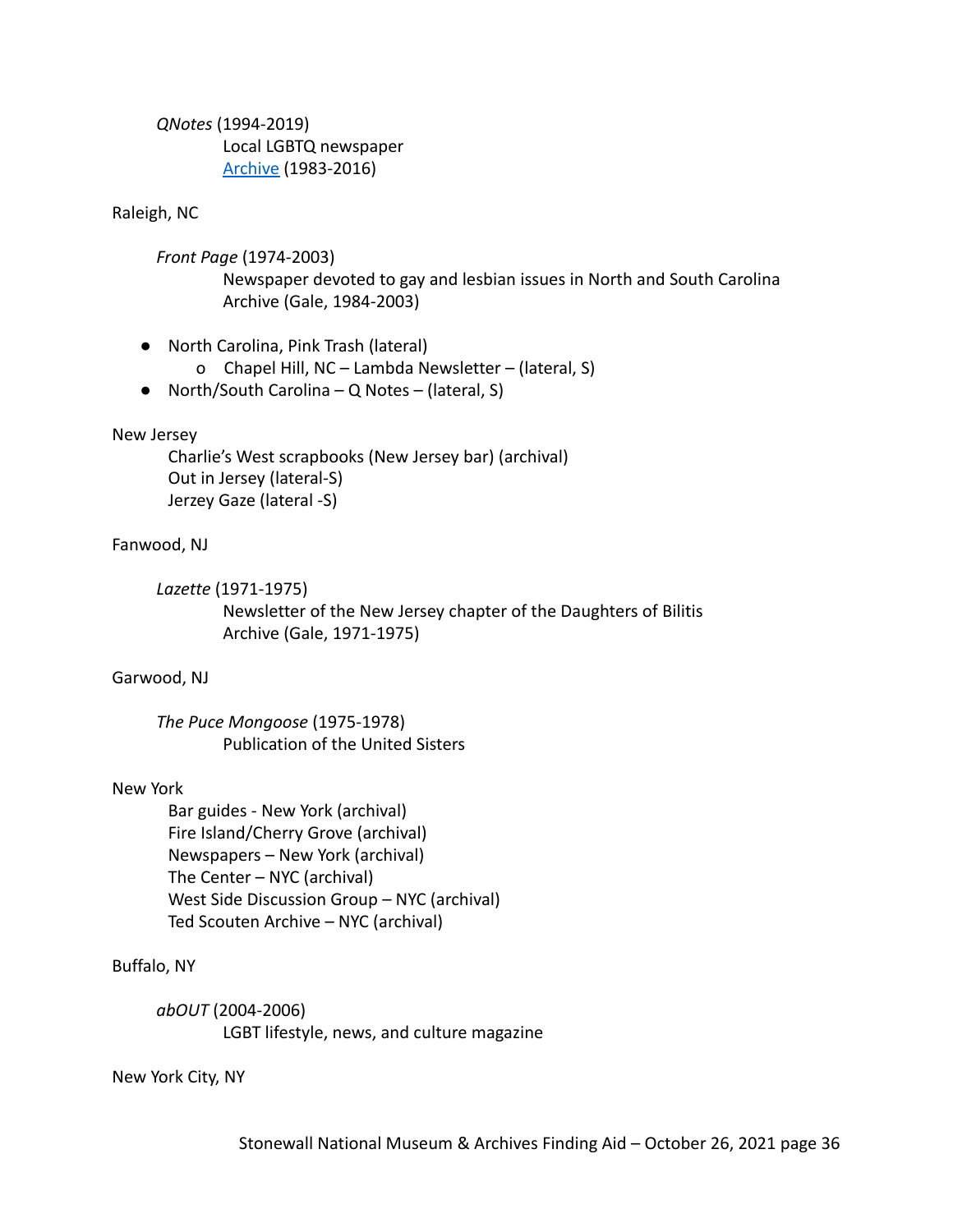*Center Happenings* (1986-2009)

Listing of events at the Lesbian and Gay Community Services Center in New York [Archive](http://dcmny.org/islandora/search/%22center%20happenings%22?type=edismax) (various, 1986-1994)

#### *Center Voice* (1985-2001)

Newsletter of the Lesbian and Gay Community Services Center in New York [Archive](http://dcmny.org/islandora/search/%22the%20center%20voice%22?type=edismax&cp=lgbt%3Acenterrecords) (various, 1986-1994)

#### *Come Out!* (1969-1972)

Newspaper published by an open collective of the Gay Liberation Front [Archive](https://voices.revealdigital.org/cgi-bin/independentvoices?a=cl&cl=CL1&sp=BEAHIBEI&ai=1&e=-------en-20--1--txt-txIN---------------1) (1969-1972)

*Equal Times* (1988-1989) Local gay newspaper, based in Babylon, Long Island

### *GAY* (1969-1974)

Local gay liberation newspaper

*Gay Activist: New York* (1971-1979) Newsletter of the Gay Activists Alliance

*Gay Party/Gay Scene* (1970-1980) Monthly publication of politics, criticism, and erotica

*Gay Power* (1969-1970) Local gay newspaper covering culture and politics

*Gaysweek* (1977-1978) Tabloid newspaper with articles, editorials, and art Archive (Gale, various, 1977-1997)

*Go NYC* (2004-2017) Lesbian nightlife, entertainment, and culture magazine

*Homo Xtra (HX)* (1991-2000) Local gay entertainment guide

*Mattachine Newsletter* (1956-1974) Newsletter of the New York chapter of the Mattachine Society, Inc., an early homophile organization Archive (Gale, 1956-1970)

*New York Native* (1980 -1996) Local gay newspaper, noted for its pioneering HIV/AIDS coverage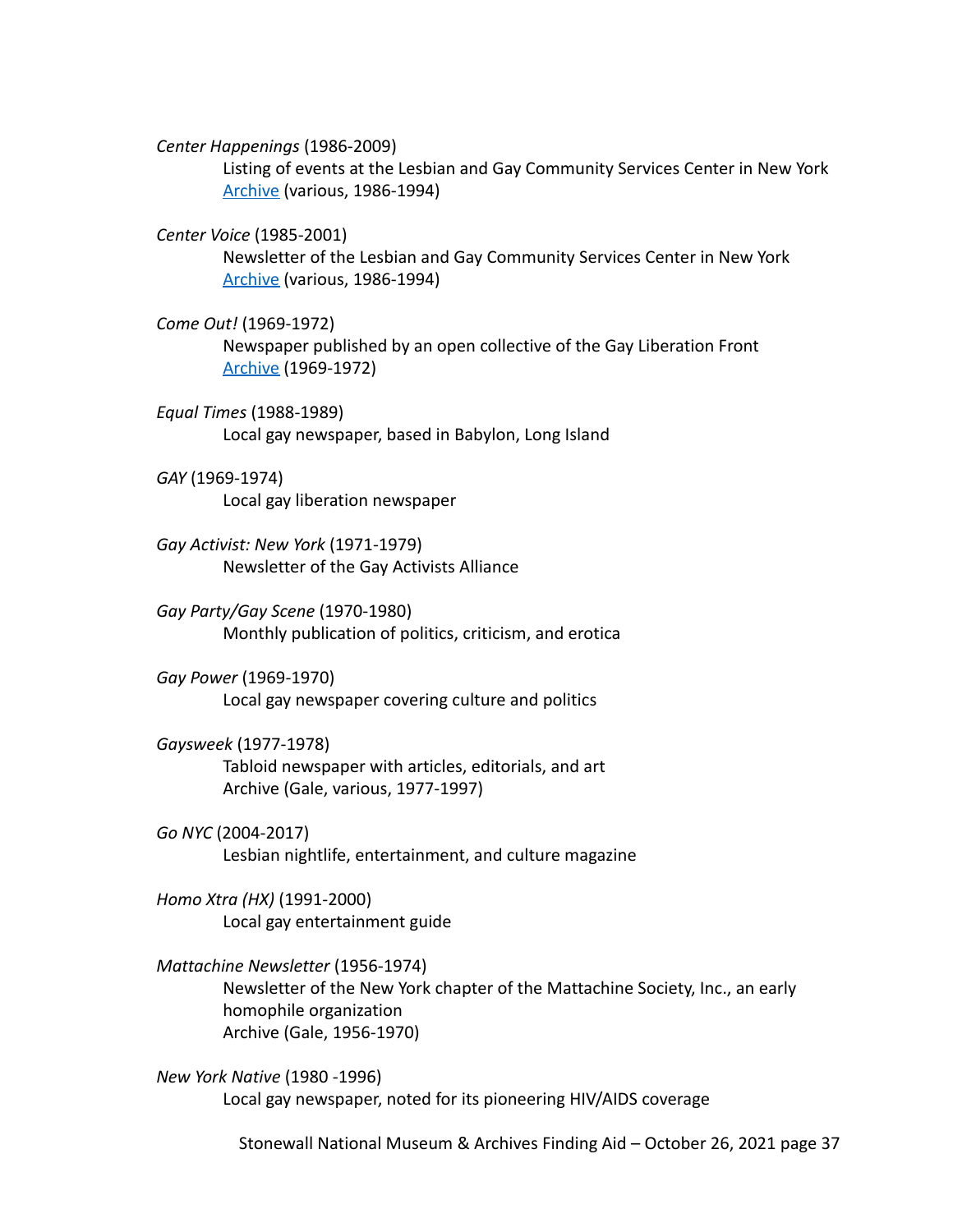*Next* (1993-2016) Local gay lifestyle magazine [Archive](https://issuu.com/nextmagazine.com) (2010-2016)

*NYQ* (1991-1992) Gay and lesbian news magazine

*Outweek Magazine* (1989-1991) Local gay and lesbian news magazine [Archive](http://www.outweek.net/description.html) (1989-1991)

*Parlee Plus* (1989-1994) Entertainment magazine for New York City and New Jersey

*Sappho's Isle* (1988-1993) Local lesbian newspaper Archive (Gale, 1988-1995)

Rochester, NY

*The Empty Closet* (1971-2018) LGBTQ newspaper (originally published by the Rochester Gay Liberation Front) [Archive](https://rbscp.lib.rochester.edu/EmptyCloset) (1971-2015)

Tri-State Suburban NY, NJ, and CT

*Private Lives* (1987-1992) Regional bar and business guide

- New York
	- o New York State Alternative, New York State's Gay Newspaper (lateral, S)
	- o Albany, NY
		- Community, A Publication for Gay People (lateral, S)
		- Alive (lateral)
	- o Brooklyn
		- Gay Friends & Neighbors (GFN) (lateral, S)
		- Gay Media Alliance (lateral, S)
	- o Buffalo  $5^{th}$  Freedom (lateral, S)
	- o New Jersey Network for the 10% Plus (lateral, S)
	- o New York/Long Island
		- Kiss, We Are Family (lateral, S)
		- LIB Magazine (lateral, S)
		- Fowler, Nat (Cherry Grove) (lateral)
		- Long Island Pride Press (lateral -S)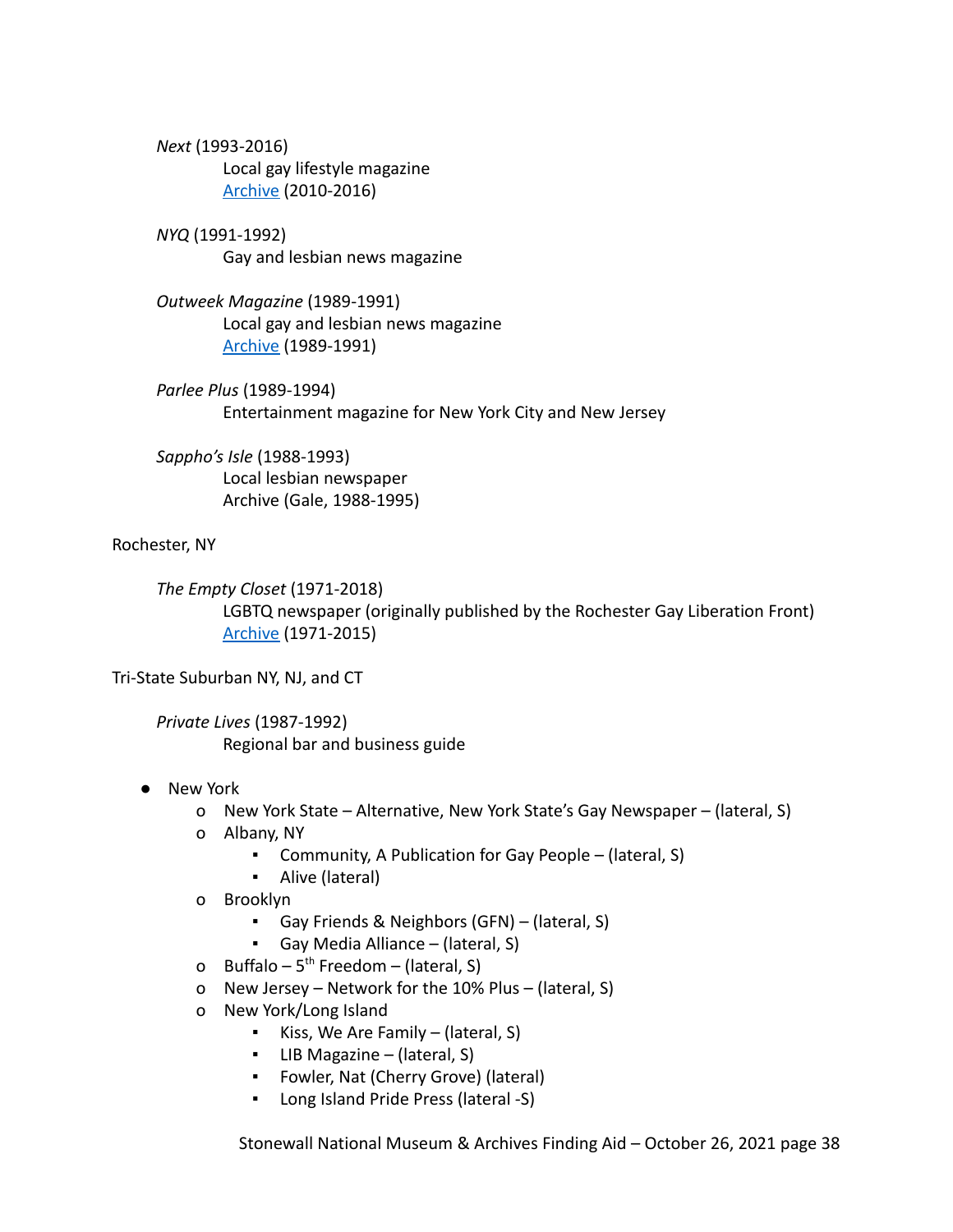- o New York, NY
	- About Town (lateral, S)
	- Brooklyn (lateral)
	- Empty Closet, The (lateral, S)
	- Fone Book, The (lateral, S)
	- Gay City News (lateral,  $S$ )
	- Gay Clone, The (lateral, S)
	- Gay Flames (lateral, S)
	- Gay New York (lateral, S)
	- Gay Opinion (lateral, S)
	- Gay People at City College-(lateral)
	- Gay Synagogue News (lateral, S)
	- Get Out! (lateral -S)
	- Gotham (lateral, S)
	- List Magazine, The- (lateral, S)
	- Man Alive (lateral, S)
	- Manhunt Magazine (lateral, S)
	- Maverick (lateral,  $S$ )
	- New York Knight Life (lateral, S)
	- **•** New York Topman (lateral, S)
	- Night and Day  $-$  (lateral, S)
	- Pride (lateral)
	- QW, Out of New York (lateral, S)
	- Ted (lateral, S)
	- Twist (lateral S)
	- Union Club (lateral)
- o Eastern New York, Fifth Column, The (lateral, S)
- o Syracuse Gay Light (lateral, S)
- o Tri-City– In The Life (lateral, S)

#### Nevada

- $\bullet$  Nevada The Centerline (lateral, S)
- Nevada, Las Vegas Vegas Gay Times (lateral, S)
- Nevada, Reno Trail Writer, The (lateral, S)
- Q Vegas (lateral -S)

Cleveland, OH

*High Gear* (1976)

Local newspaper published by the GEAR (Gay Education and Awareness Resources) Foundation Archive (Gale, 1976-1980)

Columbus, OH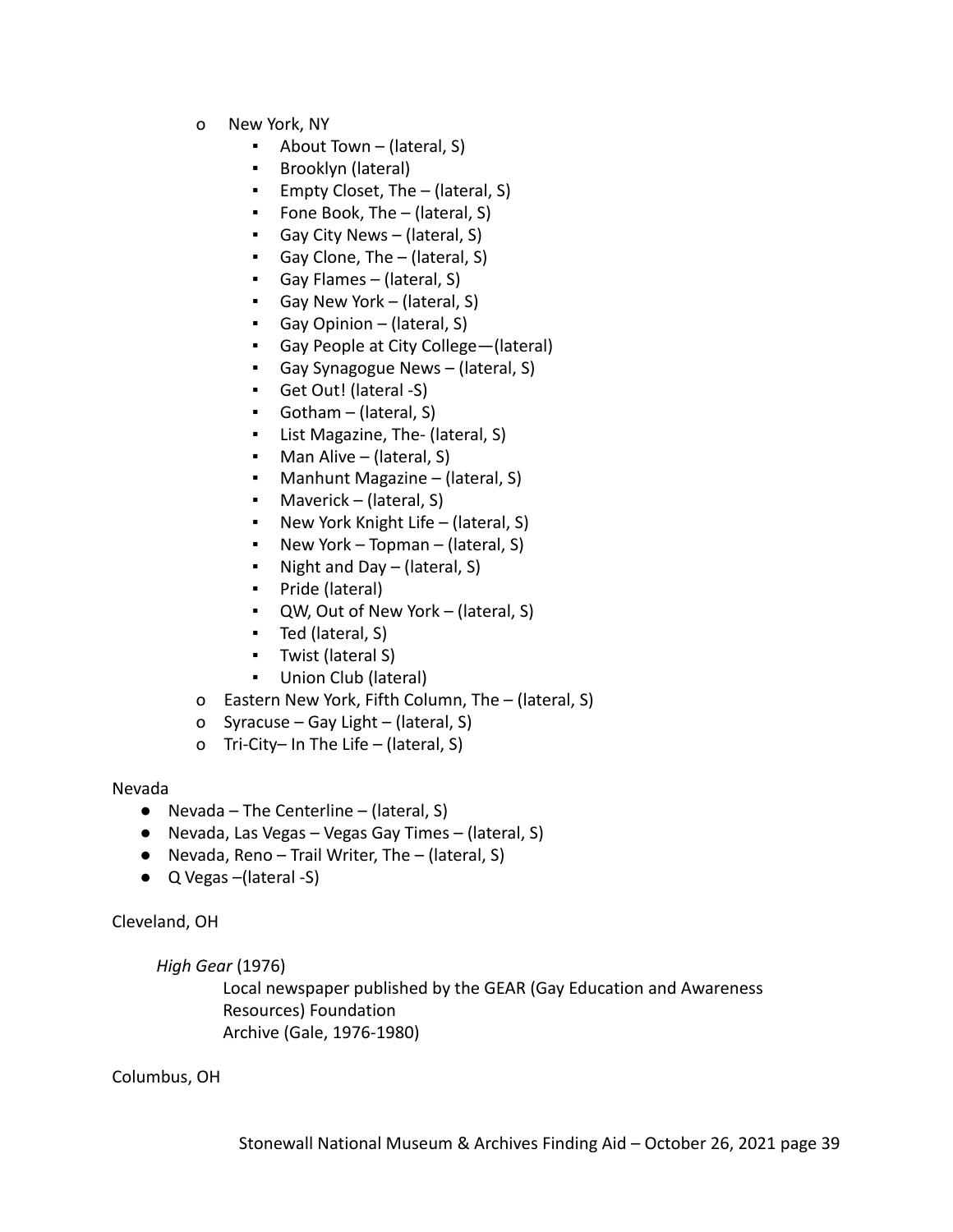*Outlook/ Outlook Weekly* (2000-2007)

Local LGBTQ lifestyle and entertainment magazine

- Ohio
	- o Gay Ohio (lateral)
	- o Gay Ohio Living Data (GOLD) (lateral, S)
	- o Ohio, Mid America Rapping Paper (lateral, S)
- Ohio, Cleveland
	- o Gay News Cleveland (lateral, S)
	- o Cleveland Gay People's Chronicle (lateral, S)
- Ohio, Columbus Stonewall Union (lateral, S)

Oklahoma

● Oklahoma, Oklahoma City – Gayly Oklahoma – (lateral, S) Portland, OR

*Forum for Changing Men* (1976-1980)

Newsletter of the Men's Resource Center, an anti-sexist organization [Archive](https://search.alexanderstreet.com/preview/work/bibliographic_entity%7Cbibliographic_details%7C3235345) \*

- Oregon Oregon Liberator, The (lateral, S)
	- o Portland Oregon Gay Rights Report (lateral, S)
	- o Salem, Capitol Forum News (lateral, S)

# Pennsylvania

Gays United of Lancaster, PA (archival) The Gay Journal (lateral-S)

# Lancaster, PA

Lancaster Women's Liberation, Lancaster, PA. – S

Philadelphia, PA

*Au Courant* (1983-1995) Local lesbian, gay, and bisexual newsweekly

*Drum* (1964-1969)

Homophile news, cultural criticism, comics, and erotica [Archive](https://archive.org/search.php?query=creator%3A%22Clark+Polak%22) (Assorted)

*Gay Activist – Philadelphia* (undated) Newsletter of the Philadelphia branch of the Gay Activists Alliance

*Philadelphia Gay News* (1976 to present)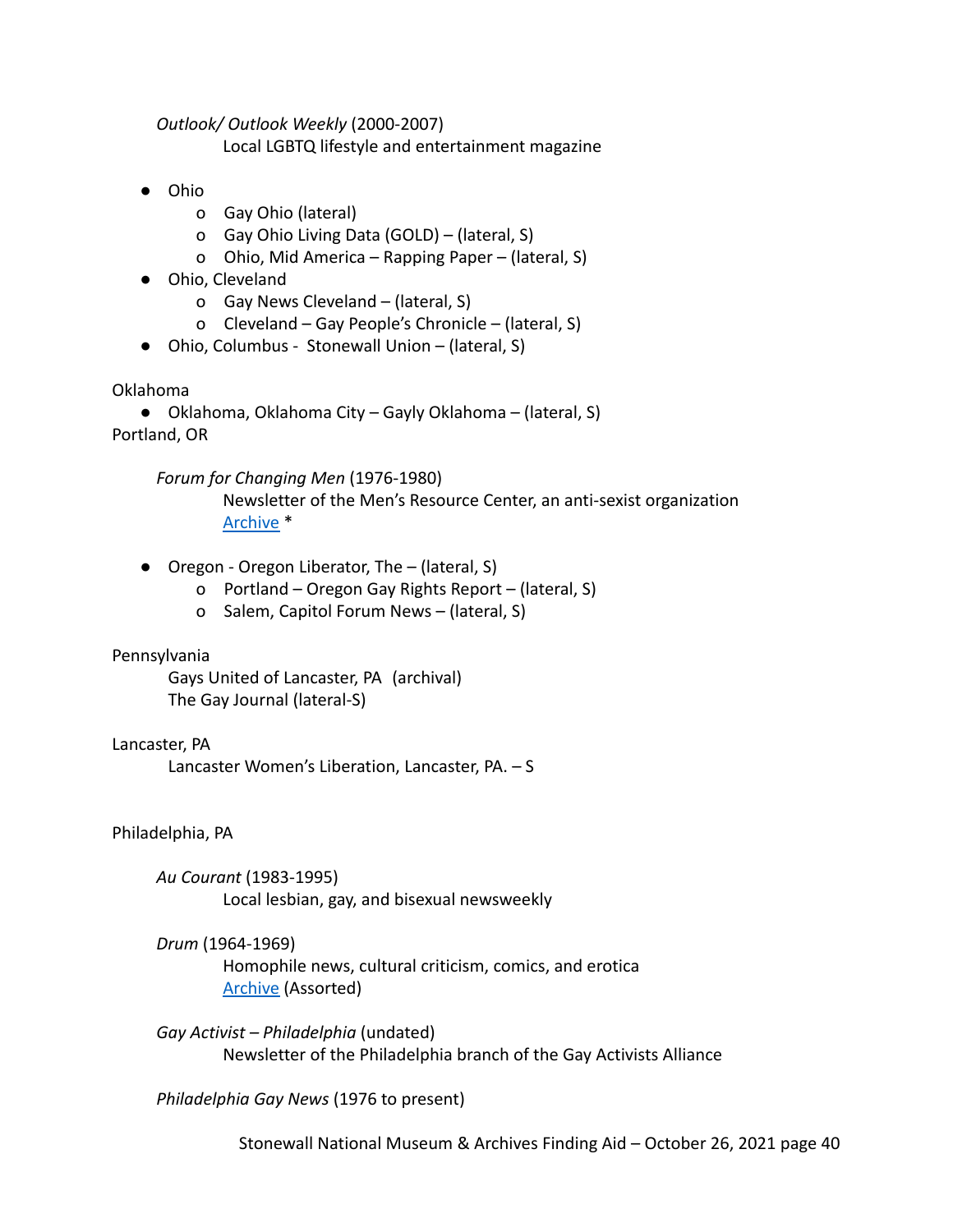Local LGBT newspaper [Archive](https://voices.revealdigital.org/?a=cl&cl=CL1&sp=JDJAJHJJF&ai=1&e=-------en-20--1--txt-txIN---------------1) (1976-1982) [Archive](https://issuu.com/philagaynews) (2009-2019)

# *Weekly Philadelphia Gayzette* (1974-1977) Local gay liberation newspaper Archive (Gale, 1975-1977)

Pittsburgh, PA

*Pittsburgh Gay News* (1974-1976) Local gay liberation newspaper Archive (Gale, 1975-1978)

*Pittsburgh's Out* (1980-2005) Local LGBT newspaper covering news and entertainment [Archive](https://issuu.com/pittsburghsout) (2011-2012)

- Pennsylvania
	- o Bethlehem Lehigh Valley Homophile Organization Newsletter (lateral, S)
	- o Erie Erie Gay Community Newsletter (lateral, S)
	- o Lancaster Gay Era (lateral, S)
	- o New Hope & Cape May Pennywise (lateral, S)
	- o Philadelphia
		- **•** New Gay Life (lateral, S)
		- Welcomat (lateral, S)
	- o Pittsburg
		- Gay Life (lateral, S)
		- Gay News (lateral, S)
		- Pittsburg Gay Times (lateral, S)

Providence, RI

*Get* (2006-2008) Local gay magazine

*Options* (1991 to present) Local LGBT magazine with news, resources, and listing [Archive](https://issuu.com/optionsri) (2011 to present)

Columbia, SC

*In Unison* (1994-1997) Local gay and lesbian magazine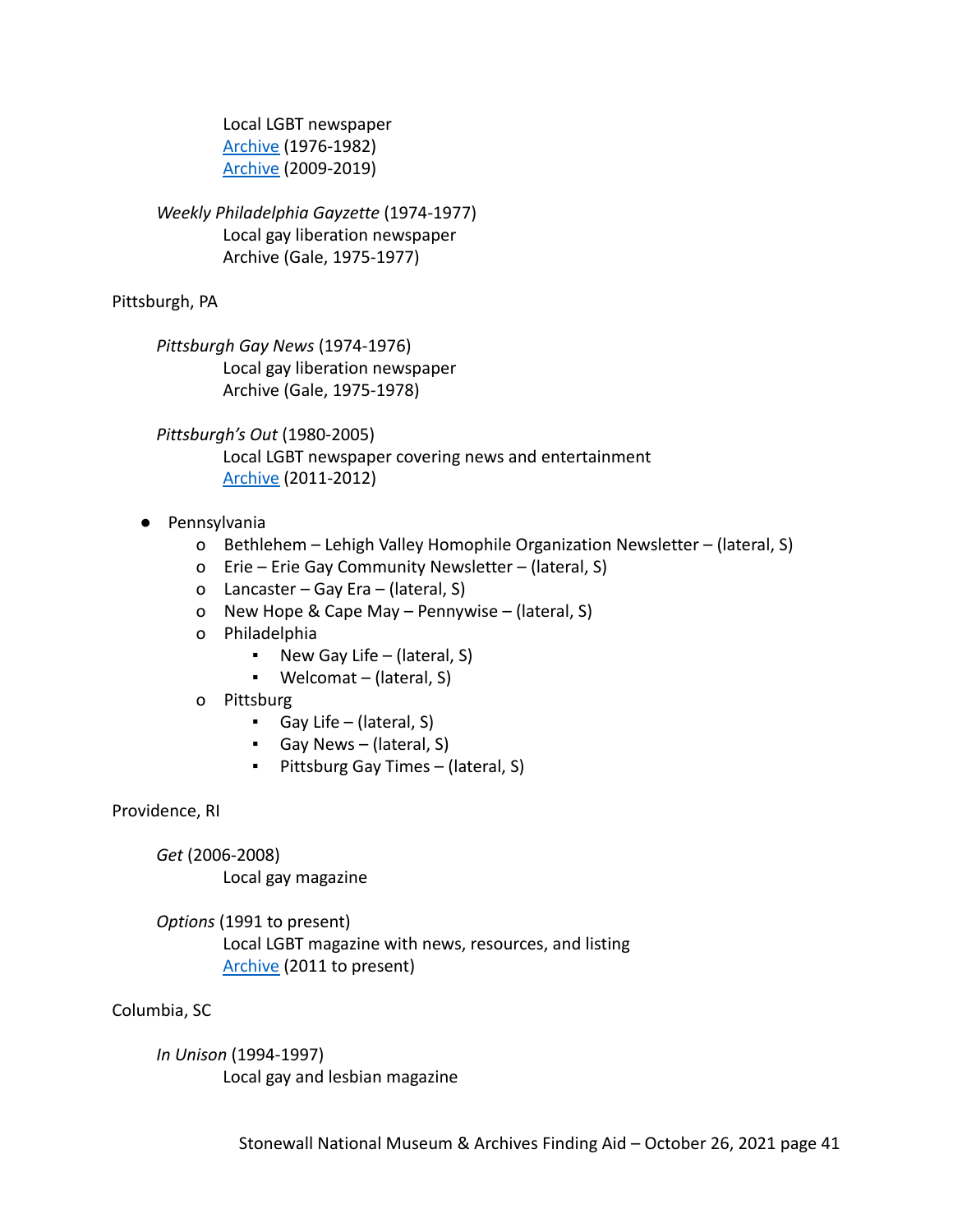- South Carolina, Charleston Low Country Gallery (lateral, S)
- South Carolina Miscellaneous Publications (lateral)

### Memphis, TN

*Family and Friends* (2003-2006) Local LGBT community newspaper and business guide [Archive](https://dlynx.rhodes.edu/jspui/handle/10267/31328/browse?type=title&sort_by=2&order=ASC&rpp=20&etal=0&submit_browse=Update) (1998-2006)

*Gaze* (1979-1990)

Local gay and lesbian community newspaper [Archive](https://dlynx.rhodes.edu/jspui/handle/10267/31330/browse?type=dateissued&submit_browse=Issue+Date) (1979-2008)

- Tennessee
	- o Dare (lateral, S)
	- o Et al. Newsletter (lateral, S)
	- o Nashville
		- GCN (lateral-S)
		- Out & About (lateral, S)
		- Xenogeny (lateral, S)
	- o Q (Query) (lateral)

Dallas, TX

*Dallas Voice* (2007-2009) Local and regional LGBT newspaper [Archive](https://digital.library.unt.edu/search/?q=%22dallas+voice%22&t=fulltext&fq=dc_type%3Atext_newspaper&fq=str_title_serial%3ADallas+Voice&sort=date_a) (1984-2011) [Archive](https://dallasvoice.com/download-issue-pdf/) (2012 to present)

*QTexas* (2000-2003) Local gay magazine

## Houston, TX

*Eclipse* (2000-2003) Guide to gay nightlife in the South [Archive](http://www.houstonlgbthistory.org/assorted2.html) (various excerpts, 1999-2001)

# *Montrose Voice* (1981-1985) Local gay and lesbian community newspaper [Archive](https://digital.lib.uh.edu/collection/montrose) (1980-2006)

*Nuntius and Our Community* (1972-1973) Local gay community newspaper [Archive](https://digital.lib.uh.edu/search/query:%22Nuntius%20and%20Our%20Community%22!newspapers/fields:all!format/mode:all!all/op:and!and/alias:all) (1972-1973)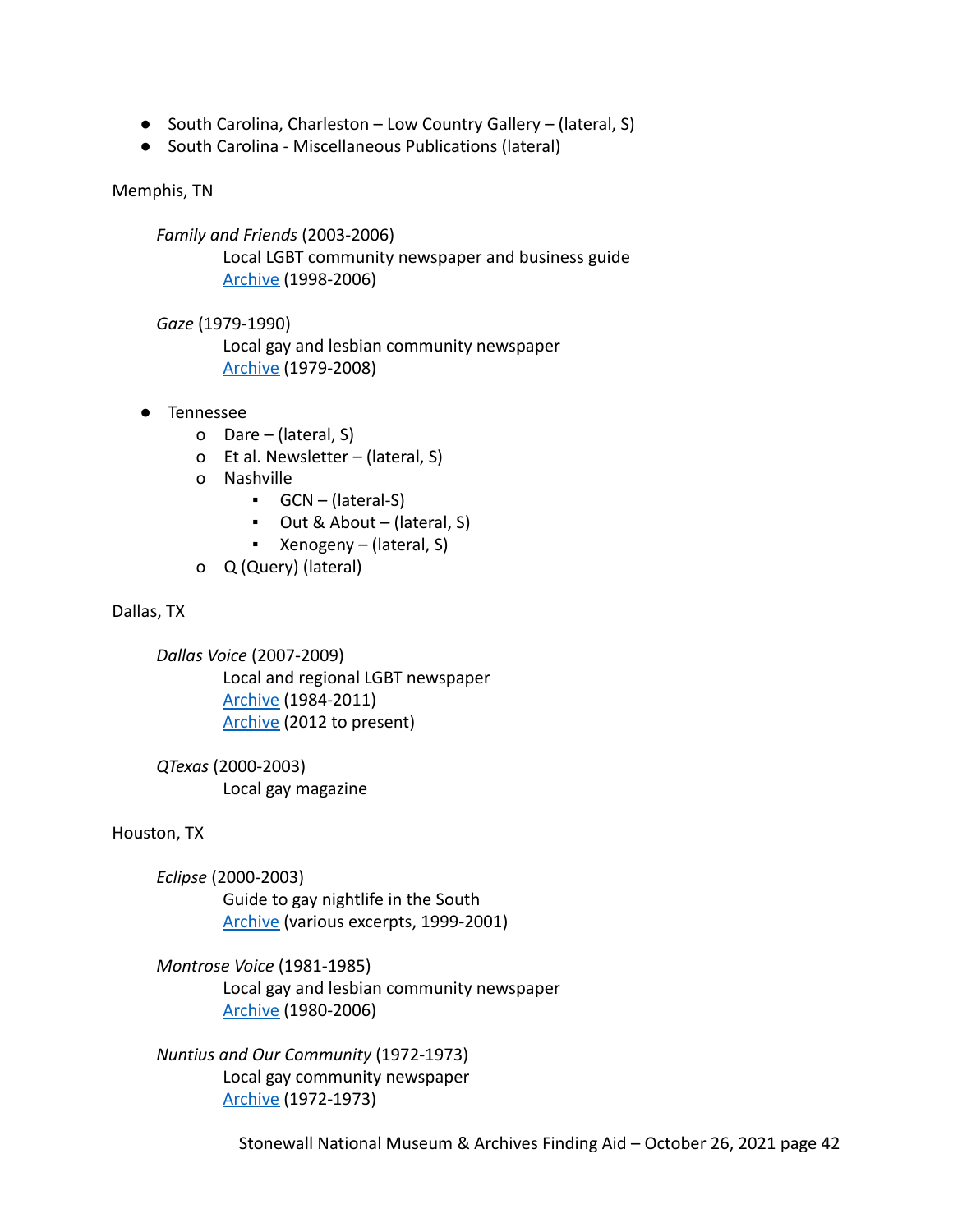*OutSmart* (2001 to present)

LGBT magazine with a local and national focus [Archive](http://www.houstonlgbthistory.org/assorted2.html) (various, 1994 to present) [Archive](https://issuu.com/outsmartmagazine) (2017 to present)

- $\bullet$  Texas Texas Triangle, The (lateral, S)
	- o Amarillo and the Texas Panhandle OUTspoken (lateral, S)
	- o Austin Connections (lateral, S)
	- o Corpus Christi Together (lateral, S)
	- o Dallas Dallas Voice (lateral, S)
	- o Dallas/Fort Worth
		- Metro Star (lateral, S)
		- Metro Times (lateral, S)
		- Our Community (lateral, S)
	- o San Antonio The Calendar (lateral, S)
- South Texas & Louisiana New Voice, The (lateral, S)

Virginia

Alicea Herr Archive (archival)

Norfolk, VA

*Our Own Community* (1976-1998) Local gay and lesbian newspaper [Archive](https://dc.lib.odu.edu/digital/collection/ourown) (1976-1998)

*Out and About* (1995-1999) Virginia gay and lesbian entertainment and news

Richmond, VA

*The Richmond Pride* (1987-1990) Local LGBTQ publication Archive (Gale, 1988-1990)

- Virginia
	- o Blue Ridge Lambda Press (lateral, S)
	- o Norfolk Paper, The (lateral, S)
	- o Our Own Community Press (lateral, S)
	- o Outlife 757 (lateral S)
- $\bullet$  Roanoke Virginia Gayzette, The (lateral, S)
- West Virginia
	- o Across the Threshold (lateral, S)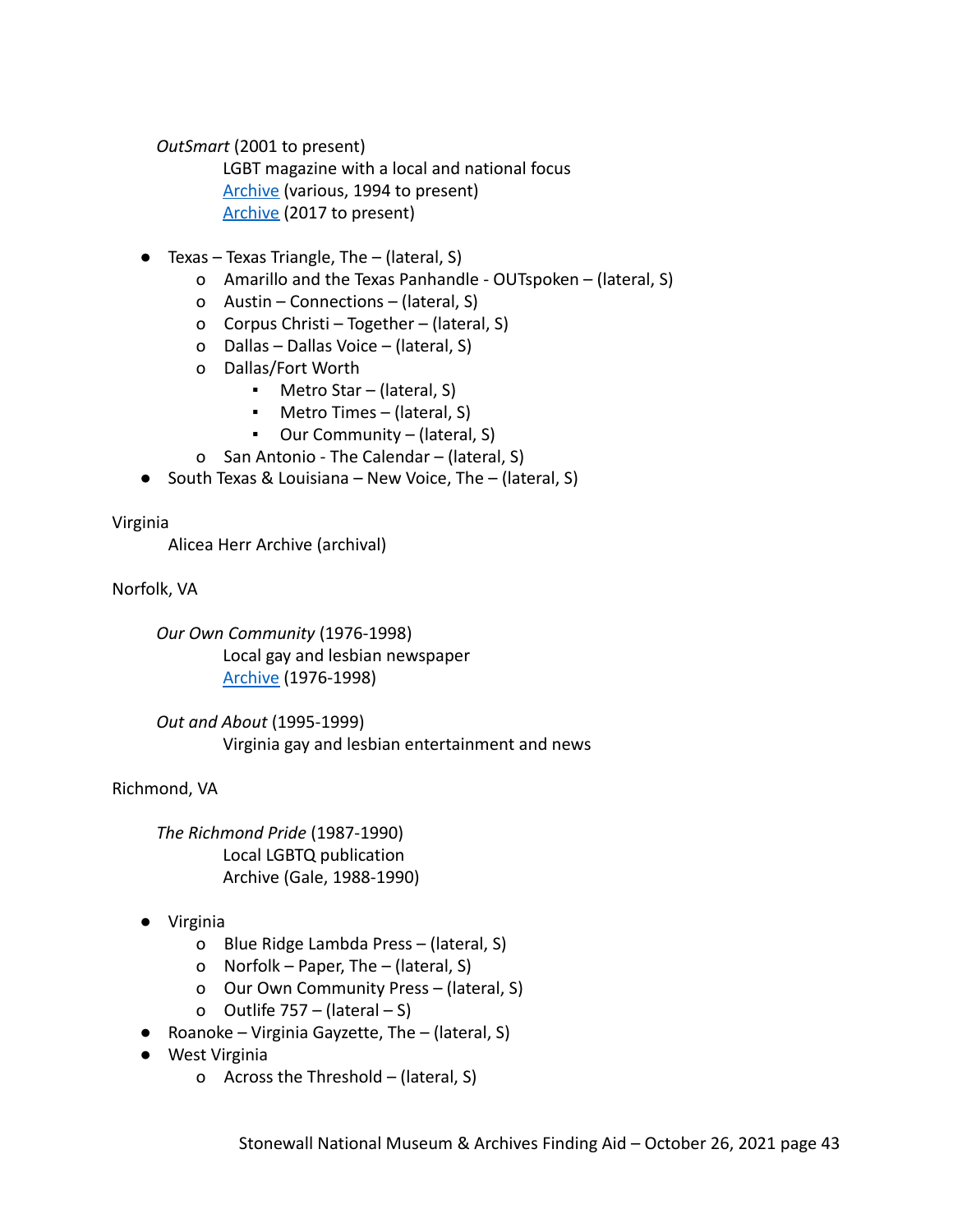Washington

- Washington, Seattle
	- o The Columns Northwest (lateral, S)
	- o Stonewall Report –(lateral, S)

### Madison, WI

*Changing Men* (1975-1994) Men's feminist journal about gender, sex, and politics

*Our Lives* (2010-2015)

Local LGBTQ magazine with articles, editorials, and advertisements [Archive](https://ourlivesmadison.com/magazine/) (2007 to present)

## Milwaukee, WI

*GPU News* (1977-1979)

Magazine of local and national news, articles, editorials, and creative writing [Archive](https://search.library.wisc.edu/digital/AVTGBQNYT5NWRD85) (1971-1981)

- Wisconsin
	- o Madison Gay Renaissance Newsletter S
	- o Milwaukee Milwaukee Calendar S
- Mid-South GLBT News Press (lateral, S)
- Mid-West
	- o Today's Gay America Mid-West (lateral, S)
	- o NewsMidwest (lateral, S)
	- o Sceamer, The (lateral, S)
- New England New England Connection (lateral, S)
- North East North Eastern Standard Times (Nest) (lateral, S)
- $\bullet$  North West NW Fountain (lateral, S)
- South Southern Gay Liberator (lateral, S)
- U.S. Northwest Fountain, The (lateral)

## **See also:**

| <b>AIDS</b> | <b>Community Centers</b> |
|-------------|--------------------------|
| Events      | <b>Gay Rights</b>        |
| Youth       |                          |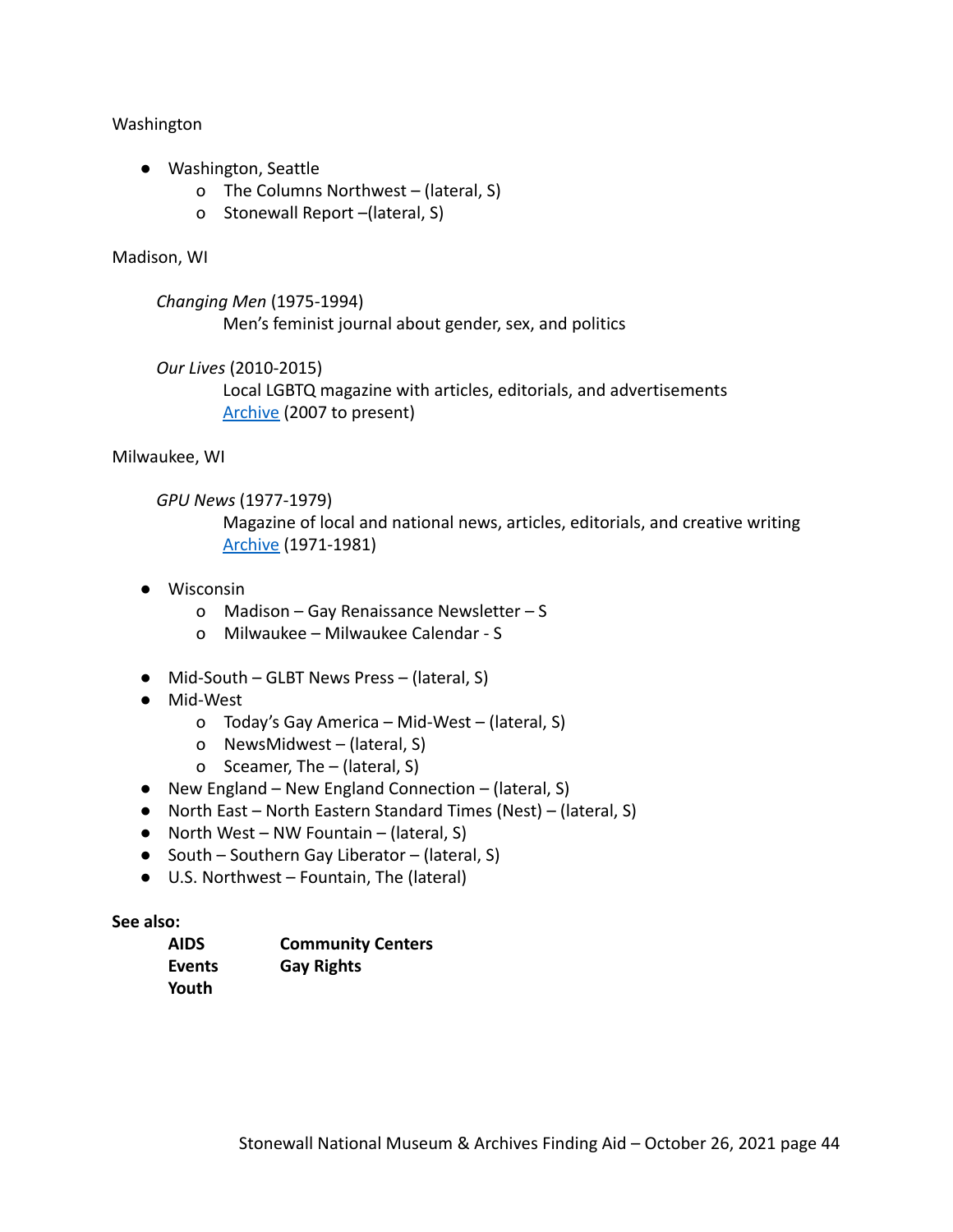## **Comics/Humor - serials**

*La Noche Más Loca (Spain) (1987-1995) Gay comics by Ralf König with a special focus on HIV/AIDS*

*Meatmen* (1996-1999) Erotic comics featuring gay and bisexual men

*OH: A Comic Quarterly for Her* (1993-1995) Comics and articles centered on the lesbian experience

### **Comics/Humor – archival files**

Wit and humor Gay Comics

### **Comics/Humor – lateral files**

- Ciao!
- Cartoons, Gay
- Gay Coloring Book
- Gmunder, Bruno, Hot for Boys Comics S
- Godfrey, Joe A Queer Carol
- Hands Off!
- Joan Crawford/Clark Gable
- Josman, Handjobs
- $\bullet$  Millennium S
- Murphy's Manor S
- Prism, Your LGBT Guide to Comics
- $\bullet$  Shirtlifter S
- Vellekoop, Maurice
- Wimmen's Comics
- Wit & Humor

**See also:**

**Artists Gay male erotica**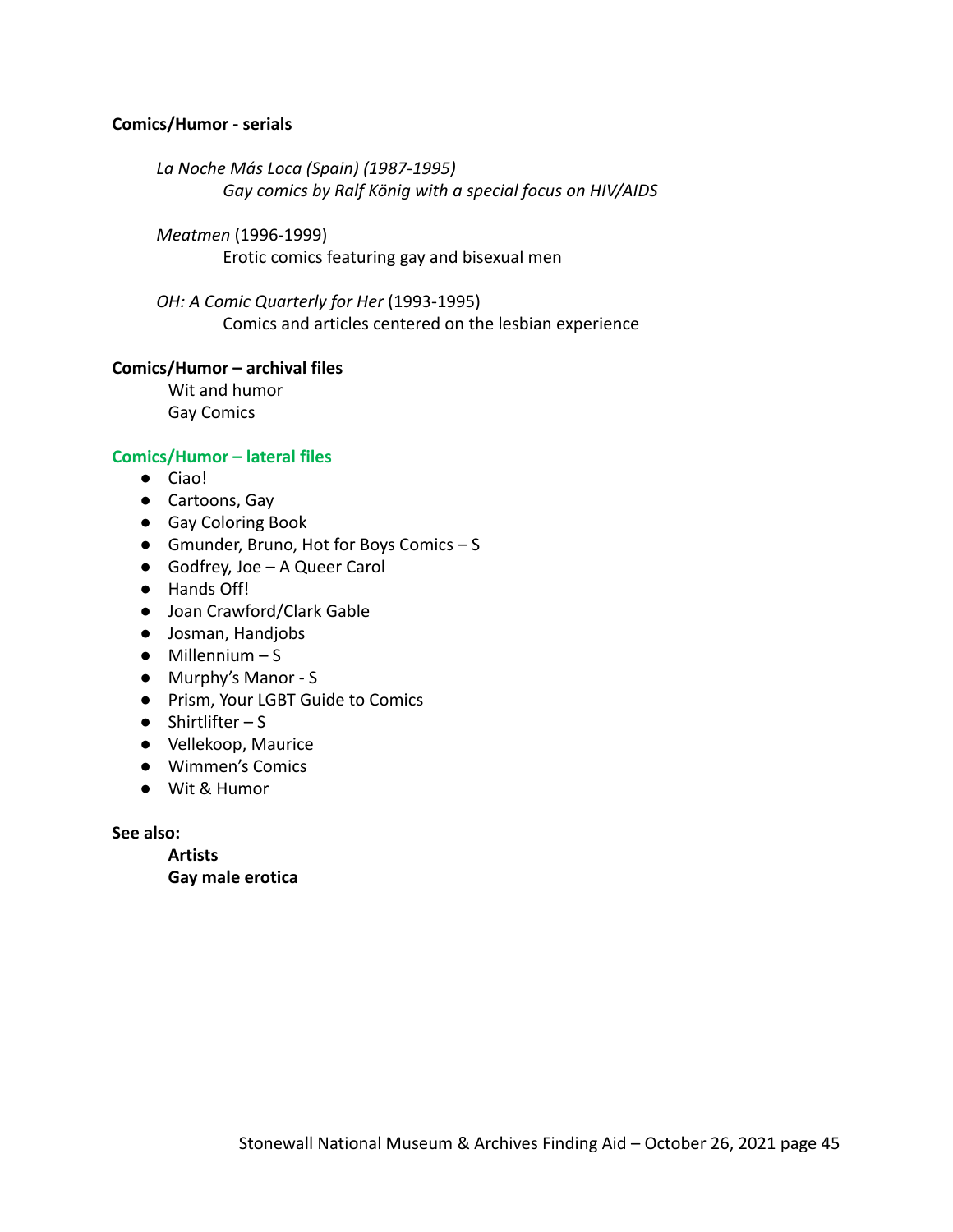# **Coming Out – lateral files**

- $\bullet$  Coming Out M
- Coming Out in the Business World
- Coming Out Among Professional Women
- Coming Out Toolkit M
- National Coming Out Day

**See also:**

**Youth**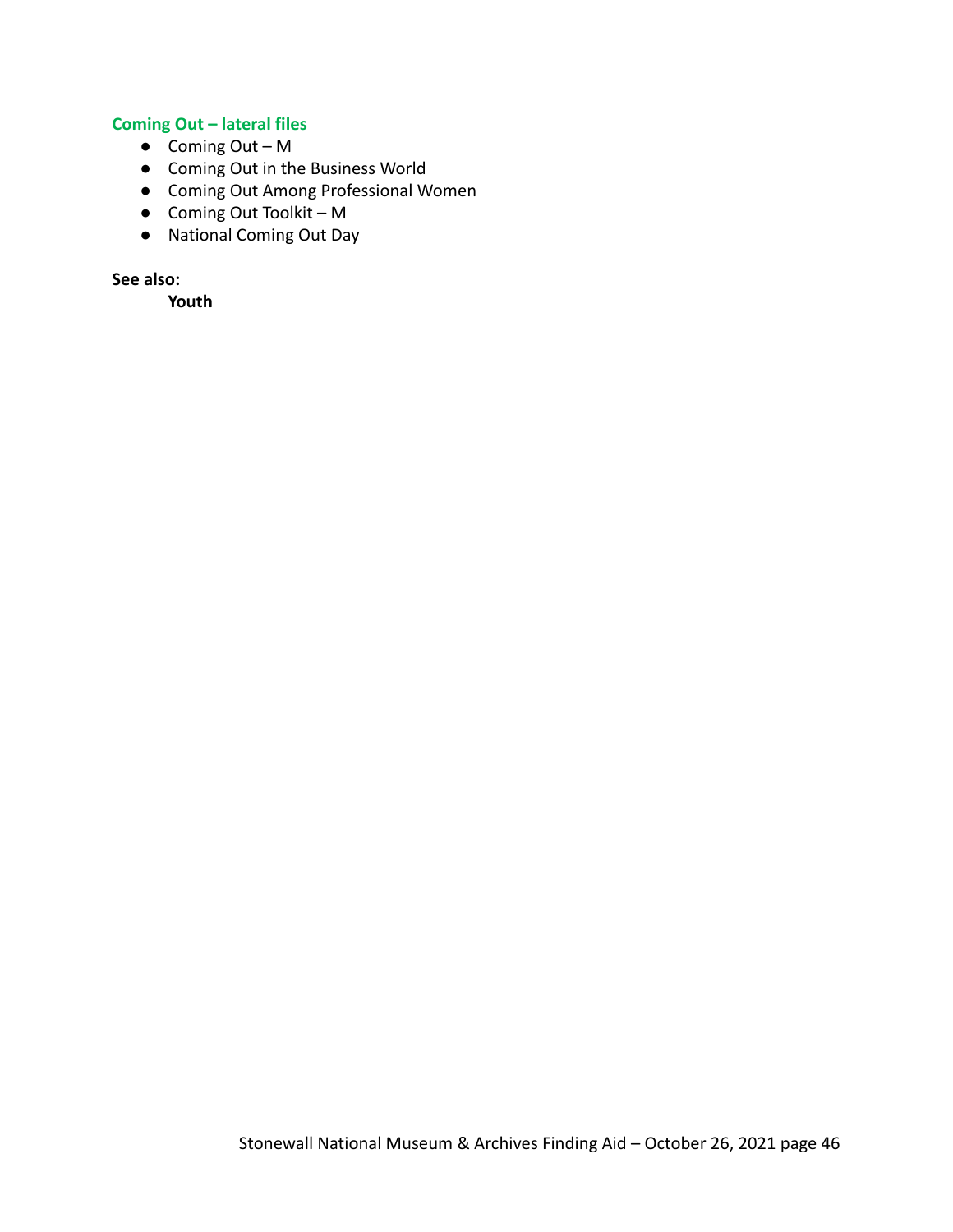## **Community Centers – archival files**

Centerlink Gay Community Centers Center One Clio Foundation Movement Advancement Project

#### **Community Centers – lateral files**

- International Directory of LGBT Community Centers & LGBT Organizations M
- Lambda Community Center of Greater Miami
- Lesbian, Gay & Bisexual Community Center (Miami Beach, FL)
- Los Angeles Gay & Lesbian Community Services Center S
- The Atlanta Gay Center, Inc.
- Community Center News San Jose,  $CA S$
- Branching Out LGBT Center of Tallahassee S
- The Center Fold Gay & Lesbian Community Services of Central Florida S
- The Center, Home for GLBT in Metro DC
- Centerline A Publication of the New Haven, CT Pride Center S
- Center of Attention Utah Stonewall Center S
- Clarion, Cosmopolitan Community Center of Miami S
- Community Press, NYC
- $\bullet$  Compass S
- Compass Directions S
- Diversity Center, Diversifications S
- Engage, Lesbian & Gay Community Center of Kansas City S
- Gay and Lesbian Community Center of Greater Miami
- Gay Community Center of Colorado, Inc. S
- Gay Community Services, Miami, FL
- GLBT Community Center and Resource Guide, Miami Beach, FL
- Gay and Lesbian Community Center Volunteer Times
- Gays and lesbians Offering Warmth (GLOW)
- News & Notes, William Way Community Center S
- Our Community Center News, The Key West Gay & Lesbian Community Center S
- SHOUT!, Voice of the Lesbian, Gay & Bisexual Community Center, Miami Beach, FL S
- Triangle, The Newsletter of the Gay, Lesbian & Bisexual Community Center of Central Florida – S
- VOX, The Center Voice Gay and Lesbian Community Center of Greater Fort Lauderdale  $-S$

**See also:**

**City/states**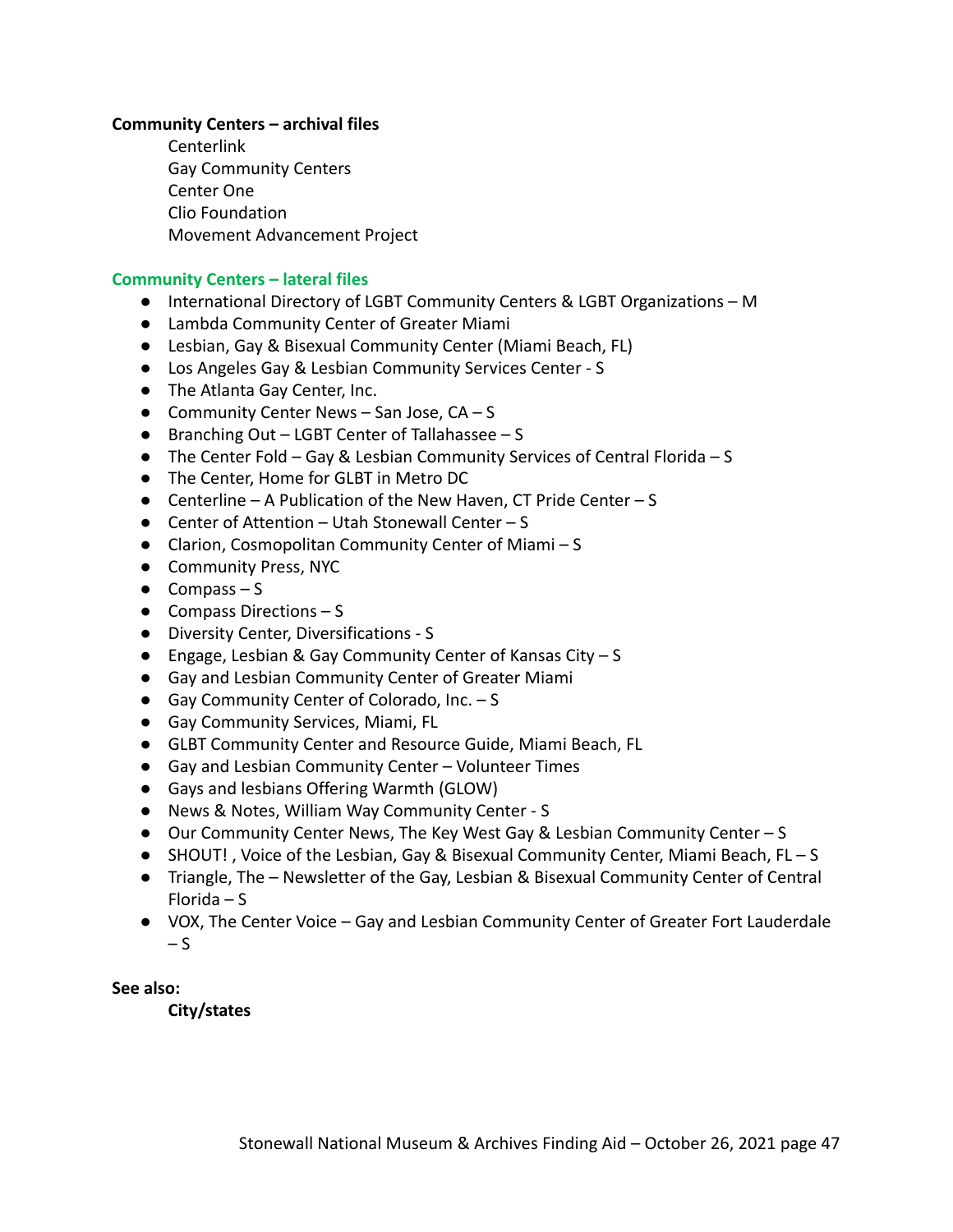# **Cruising – lateral files**

- Baths
- Cruising
- Club Body Center
- Allen, Jay diary

## **See also:**

**Gay male erotica**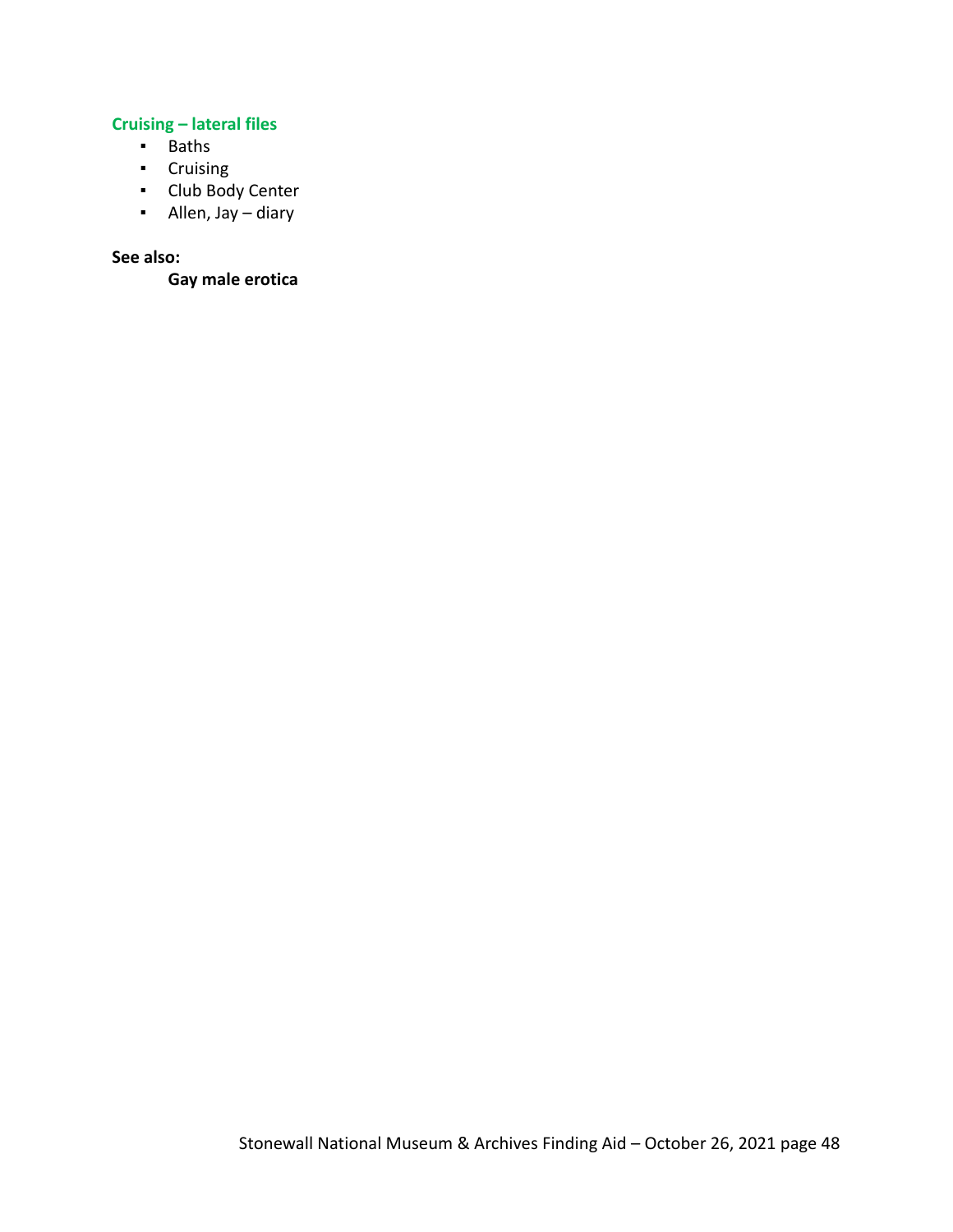#### **Discrimination/Harassment – lateral files**

- Discrimination, General
- Discrimination, Employment
- Discrimination, Housing
- Harassment/Discrimination, International
- Harassment Boca Raton, FL
- Homophobia in the Media and Society: One Life to Live and Beyond M
- Nondiscrimination Laws
- Outing (Sexual Orientation)
- Presidential Administrations, actions by

# **See also:**

**Florida Gay rights Legal**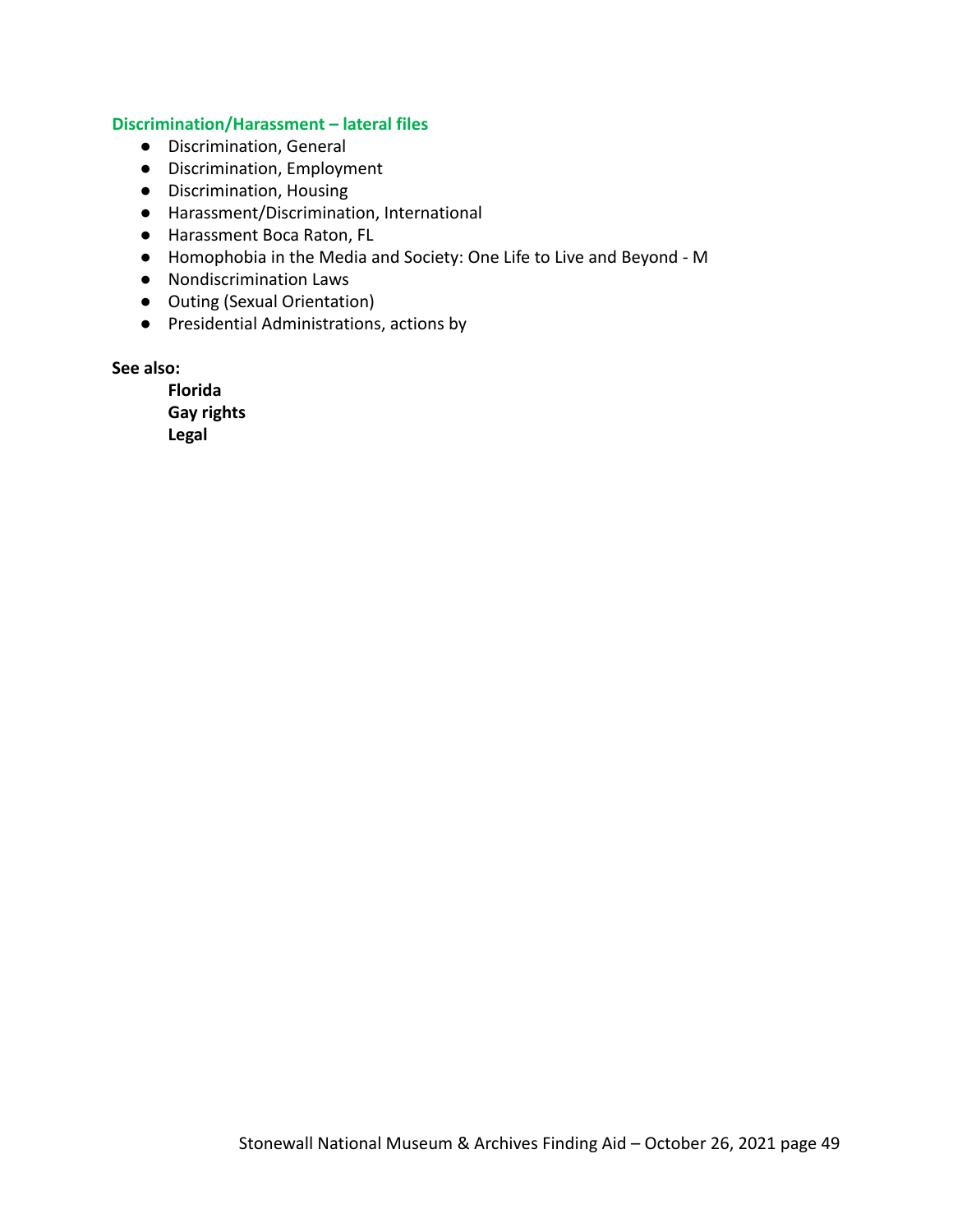### **Drag/Female Impersonation – archival files**

Drag Queens Pageants (by state and city) Timothy W. Bass Archive Jack Brenner Archive Eddie Guertin Archive Kurt Mann Archive

### **Drag (male and female/cross-dressing) – lateral files**

- Dragazine S
- Drag Performers, Thailand
- FI News (Female Impersonator) S
- F.M.I. (Female Mimics International) S
- Jewel Box Revue
- Magazines Drag, Transvestite
- Minette, Recollections of a Part-Time Lady

**See also:**

**Gender Transgender**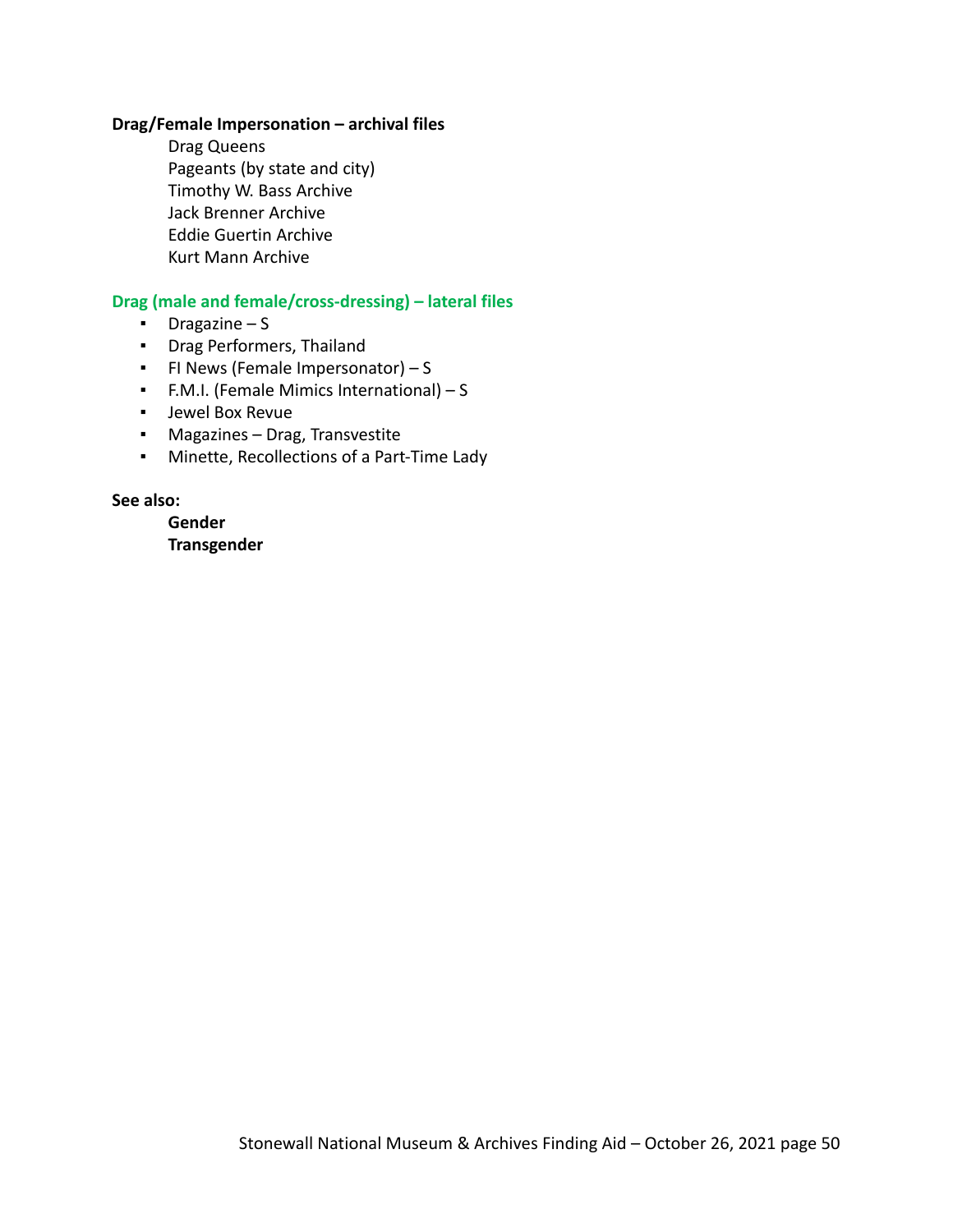## **Education - serials**

*Journal of Gay and Lesbian Issues in Education* (2004-2006)

Interdisciplinary scholarship on LGBT youth (currently known as *Journal of LGBT Youth*)

[Archive](https://www.tandfonline.com/loi/wjly20) (2003 to present) \*

*Teaching Tolerance* (1992 to present)

Magazine for educators hoping to cultivate a diverse classroom experience [Archive](https://www.tolerance.org/magazine/archive) (1996 to present)

*Revision* (2002-2005)

Newsletter of the YES Institute, the LGBT youth suicide prevention organization [More](https://yesinstitute.org/)

# **Education/Schools – lateral files**

- American Federation of Teachers, National Gay and Lesbian Caucus S
- BlackBoard Gay, Lesbian & Straight Education Network S
- $\bullet$  Chaulkboard, The  $-$  S
- Citizens for Human Rights, Educator's Task Force
- $\bullet$  Community Exchange S
- Demystifying Homosexuality, A teaching Guide about Lesbians and Gay Men
- $\bullet$  Erickson Educational Foundation S
- Gai Saber: Gay Academic Union Journal S
- Gay College Students
- Gay Students, Education
- $\bullet$  Gay Teacher's Association Newsletter S
- Gay, Lesbian and Straight Education Network (GLSEN)
- GLSEN Bookstore
- $\bullet$  GLSENotes, Fort Lauderdale, FL  $-$  S
- GLESRNings, Miami, FL St
- Gay, Lesbian and Straight Teacher's Network (GLSTN) -S
- Graves, Karen
- **●** Implementing Lessons That Matter
- **●** In Every Classroom
- **●** Inter Change S
- Jennings, Kevin (GLSEN)
- Journal of Gay and Lesbian Issues in Education S
- Lesbigay (Announcements for LBG Scholars)
- Midwest Gay Academic Journal S
- National Organization of Scientists and Technical Professionals
- New Light Media, Train the Trainers
- Open Classroom, American Federation of Teachers National Gay & Lesbian Caucus S
- $\bullet$  Otherwise Monograph Series, The  $-$  S
- Point Foundation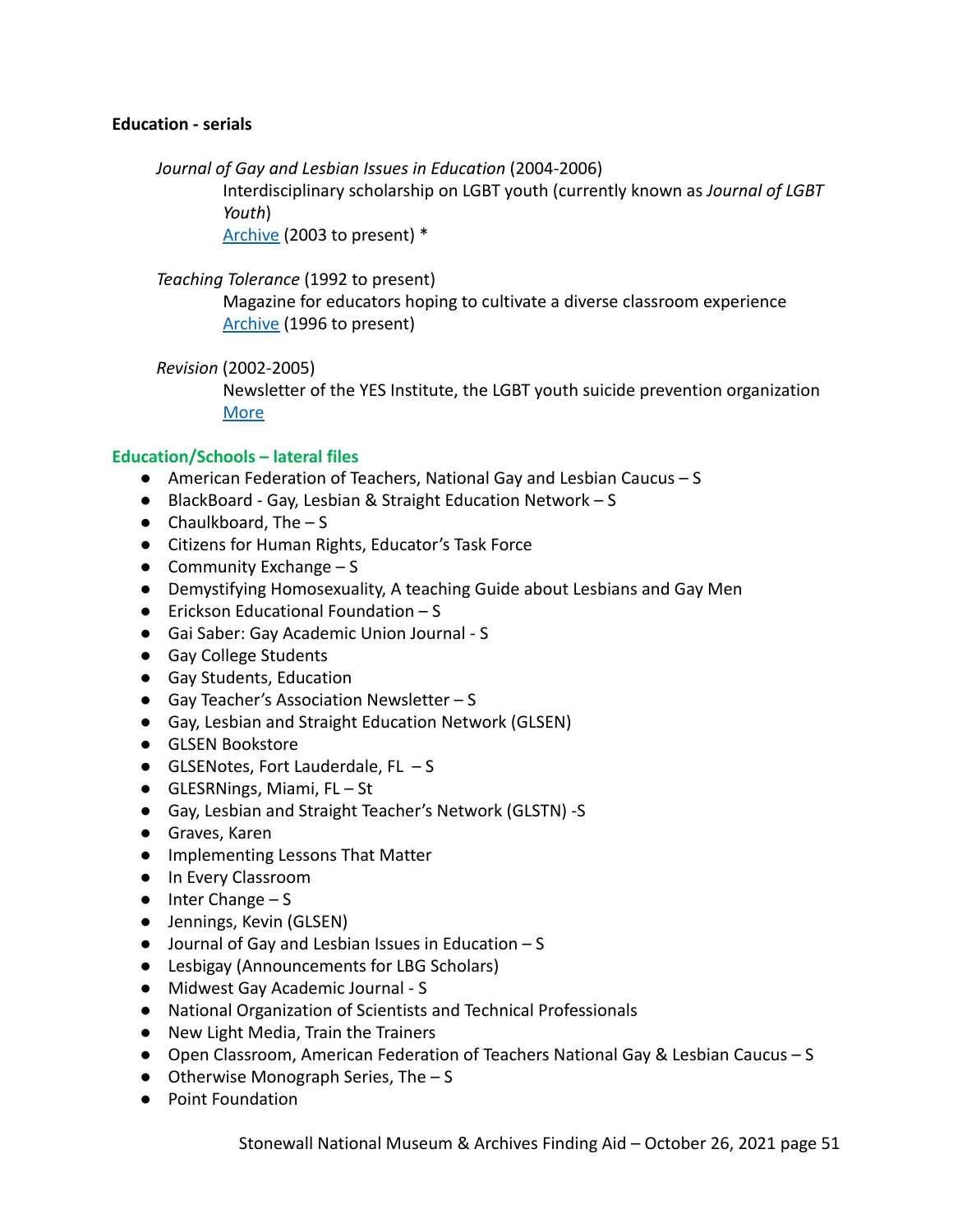- Project 10
- Proudly Infusing Nonviolence Sixth Grade
- Radical Teacher
- $\bullet$  Respect, GLSEN S
- Safe Schools South Florida
- Shipley, Bill, articles written by
- Sizemore, Richard
- South Florida Educators Group Newsletter
- Sunshine Cathedral Light University
- Teachers Gay
- Teachers, Gay, Florida
- Teaching Tolerance
- $\bullet$  Triangle Area Bay Scientists S
- Turing, Alan
- U.S. National Student Association
- University of Miami

**See also:**

**Families/parenting Youth**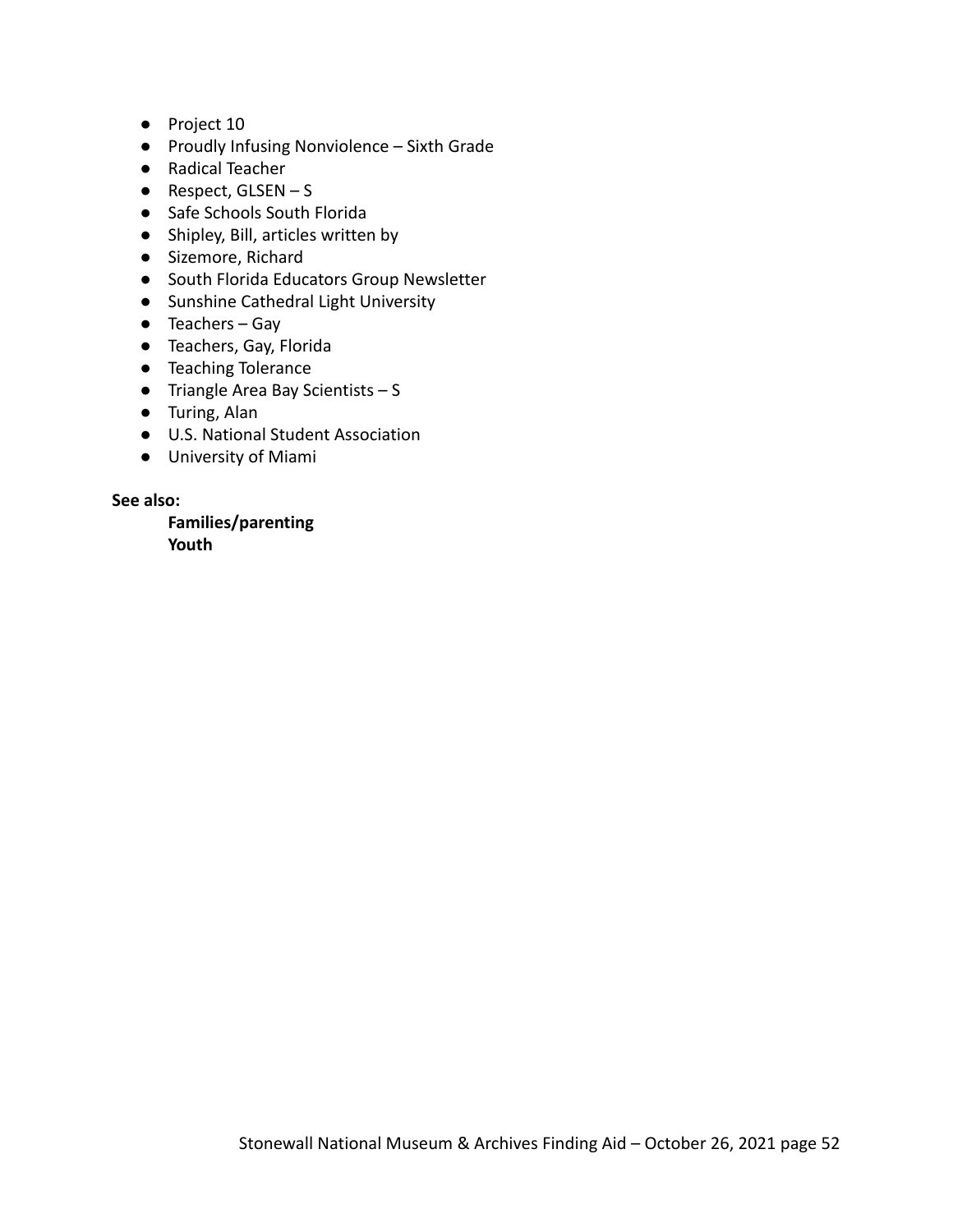## **Events, Festivals, Conferences, Networking Opportunities, (excluding Pride) – lateral files**

- Charity Events
- Events Gay M
- Events Women M
- Fantasy Fest (Key West)
- Festivals, various
- Flirt '95, Tacky Tourist Weekend, Fort Lauderdale, FL
- Friend's Group
- Hanging out with Friends
- Houston Gay & Lesbian Film Festival 2002
- Lambda Conference Miami, FL
- Lambda Conference and Business Expo Miami, FL
- Lambda United Gay/Straight Alliance, Organization and Business Expo, Florida Atlantic University
- Living Outside the Box
- Out on the Street, LGBT Leadership Summit
- Penn Gala
- Persistent Vision
- Power Places Tours & Conferences
- Provincetown Lesbian Women's Week  $30<sup>th</sup>$  Anniversary, 2014
- $\bullet$  Right Angle, The Miami, FL S
- Saint Black Party
- Saint White Party
- Trade Shows Florida
- White Party Palm Springs M
- Wicked Manors Wilton Manors, FL
- Wigstock Festival, New York, NY
- Winter Gala, Fort Lauderdale, FL
- Women Fest

**See also:**

**Cities Florida Pride**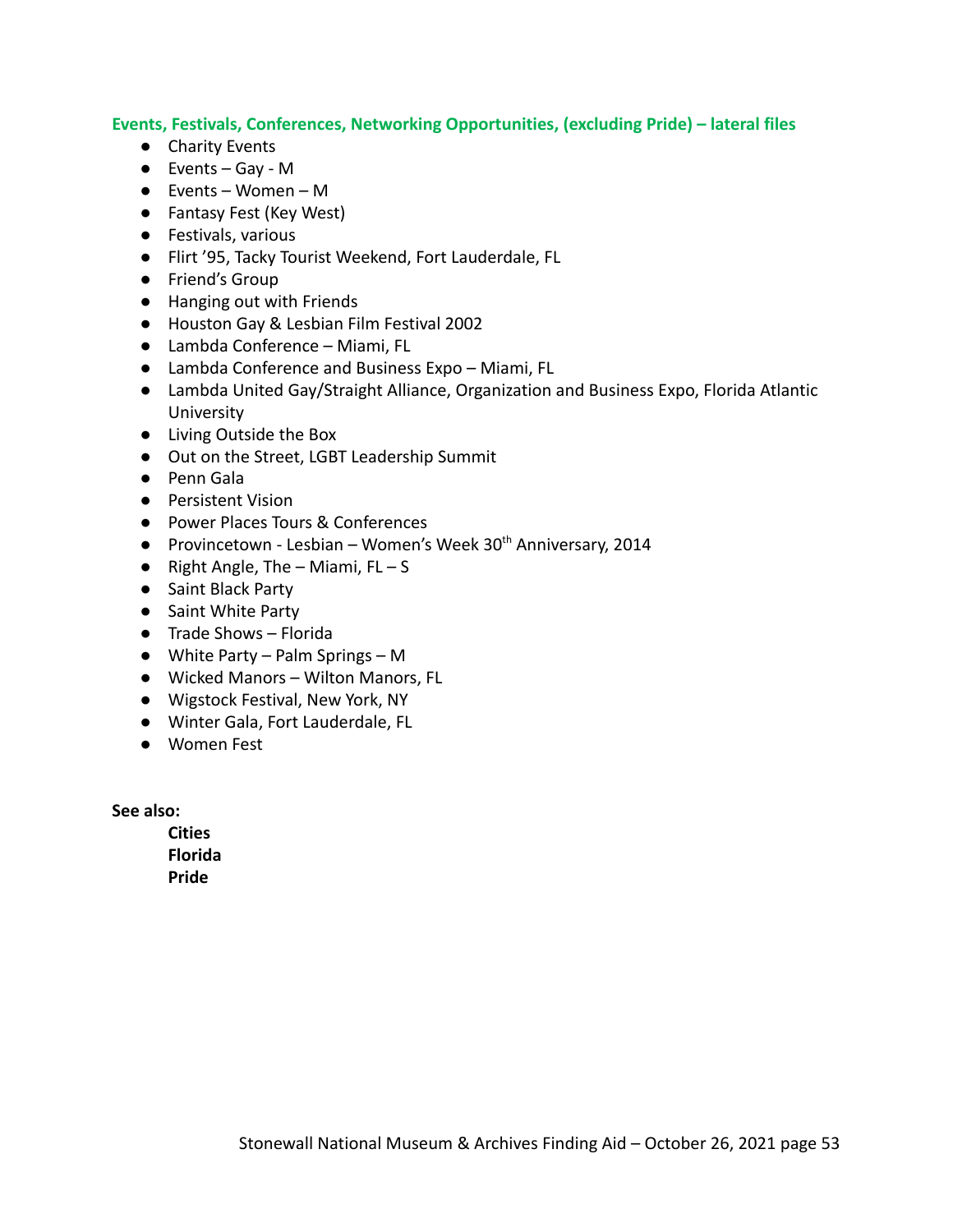## **Family/Parenting- serials**

*andBaby: Redefining Modern Parenting* (2001-2003) Magazine about lesbian and gay parenting

*The Flagpole* (1998-2012) Newsletter of the Washington, D.C. chapter of PFLAG Archive (Gale, 1984-1987)

*Gay Parent Magazine* (1998 to present) Magazine devoted to LGBTQ parenting

*In the Family* (1999-2005) Magazine about LGBT family relationships

*Journal of GLBT Family Studies* (2004) Research on LGBTQ people and family experience [Archive](https://www.tandfonline.com/loi/wgfs20) (2005 to present) \*

*Mom's Apple Pie* (1977-1996) Newsletter of the Lesbian Mothers National Defense Fund

*Newsletter of the Los Angeles Chapter of PFLAG* (1980-1992)

*Partners* (1988-1991) Newspaper for gay and lesbian couples

#### **Family/parenting – archival files**

Gays and Lesbians with Children Gay parenting

## **Family/Parenting- lateral files**

- Adoption
- $\bullet$  Alternative Family S
- Davis, Deon
- Family Equality Council
- Family Pride, Outspoken Families
- $\bullet$  Family Next Door, The  $-$  S
- Family Research Council
- $\bullet$  Focus on the Family M
- Gay and Lesbian Parents Coalition International S
- Gay Family
- Gay Fathers
- Growing Generations S
- $\bullet$  In the Family  $-S$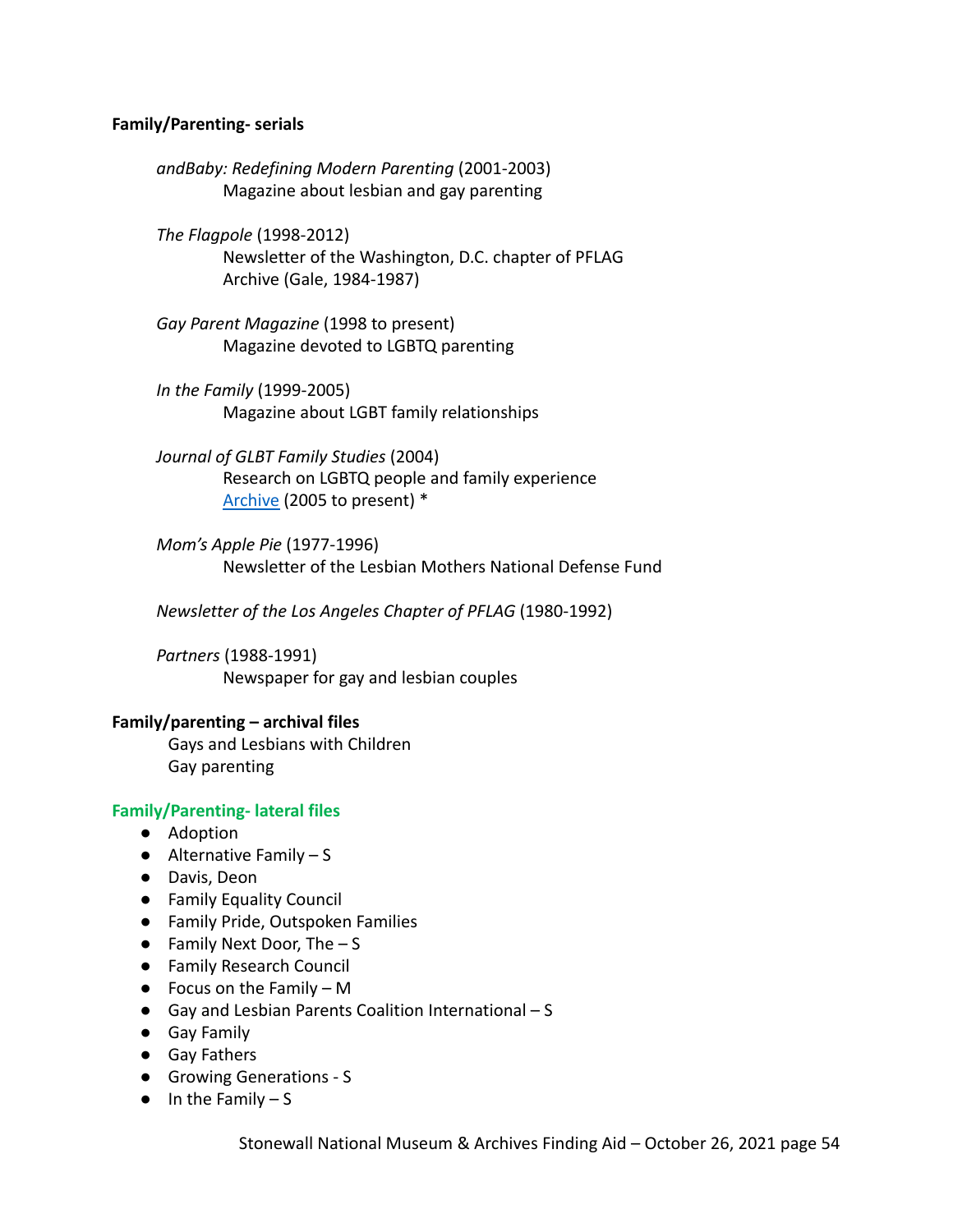- New York City Parents of Lesbians and Gay Men, Inc.
- Parents of Gays/PFLAG clippings
- $\bullet$  PFLAG Indianapolis,  $IN-S$
- $\bullet$  PFLAG Louisville,  $KY-S$
- White House Conference on Families, 1978

**See also:**

**Education Youth**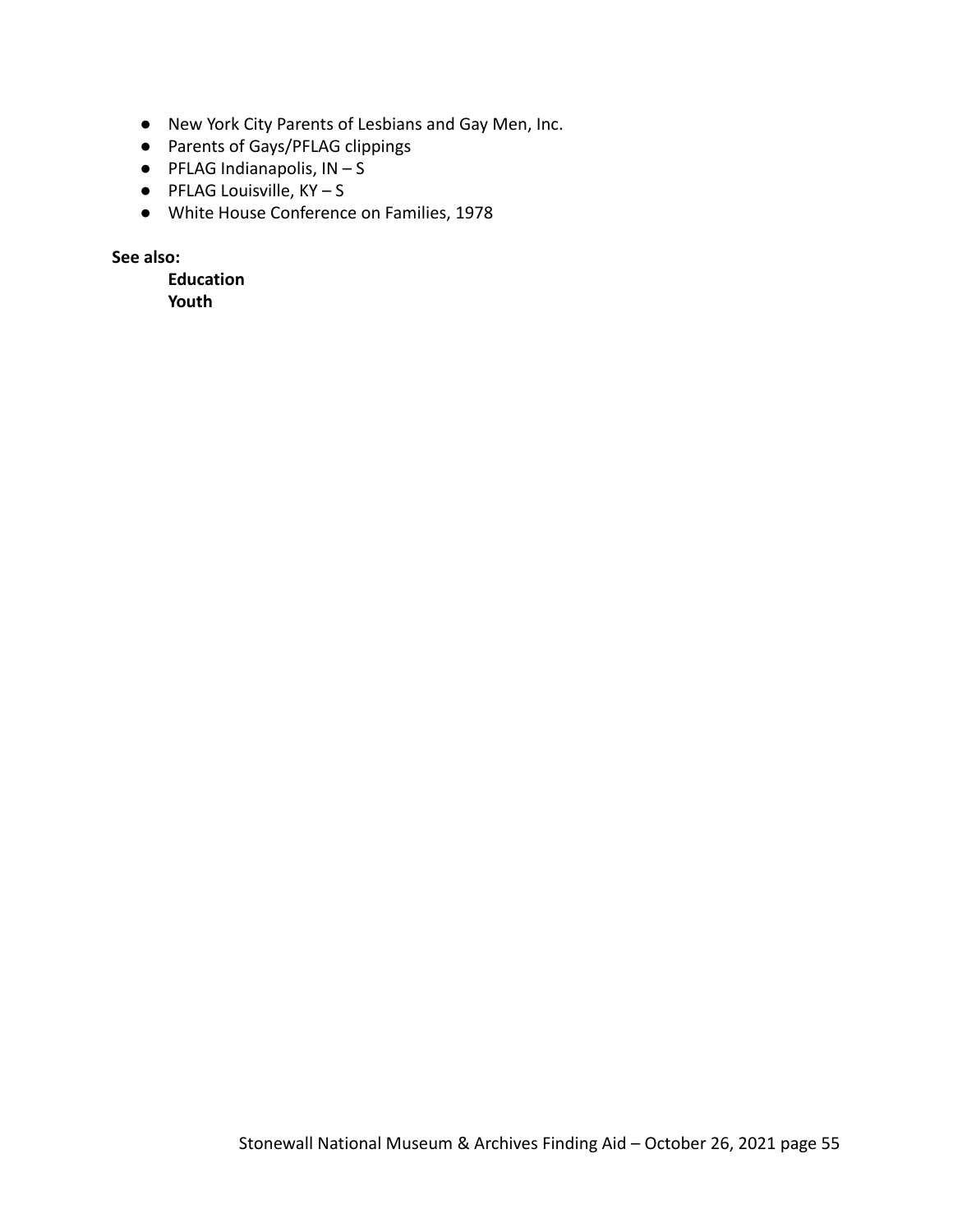# **Fashion – lateral files**

- Fashion Fashion Designers
- Gerneirch, Rudi
- L'uomo S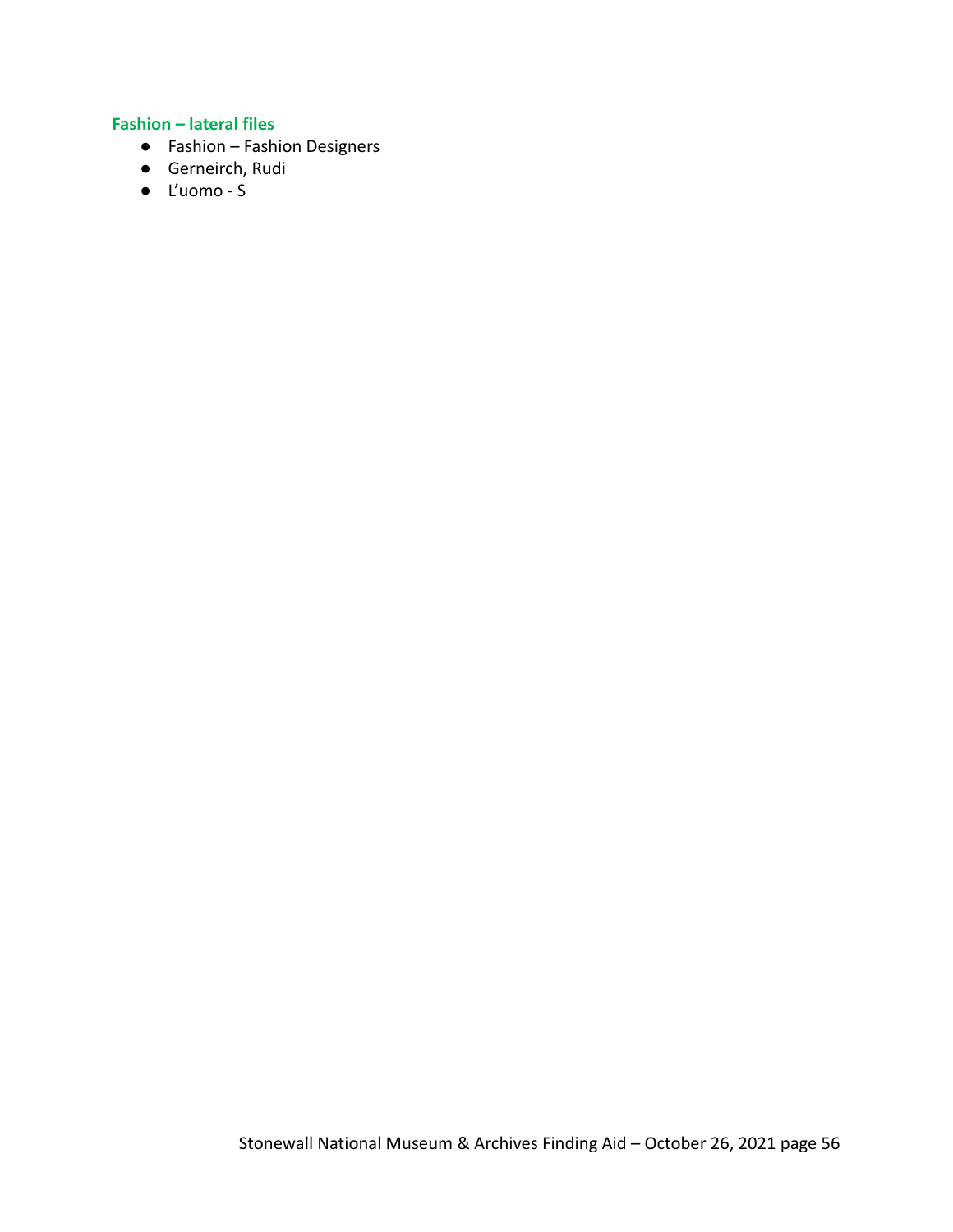#### **Feminism/Lesbianism - serials**

*ALFA Newsletter/Atlanta Lesbian Feminist Alliance* (1976-1978) Publication of this radical lesbian feminist organization

*Amazon Quarterly* (1979-1992) Lesbian feminist arts journal [Archive](https://voices.revealdigital.org/?a=cl&cl=CL1&sp=CHFAFHB&ai=1&e=-------en-20--1--txt-txIN---------------1) (1972-1975)

*Big Mama Rag* (1975-1980) Radical feminist newspaper based in Denver [Archive](https://voices.revealdigital.org/?a=cl&cl=CL1&sp=CDCABBEE&ai=1&) (1973-1984)

*Broomstick* (1986-1989) Radical lesbian feminist political and cultural magazine for, by, and about women over forty

- *Chrysalis* (1977-1979) Los Angeles-based feminist magazine of art and politics [Archive](https://voices.revealdigital.org/?a=cl&cl=CL1&sp=DBCIDBB&ai=1&e=-------en-20--1--txt-txIN---------------1) (1977-1980)
- *Common Lives/Lesbian Lives* (Iowa City) (1981-1996) Lesbian feminist quarterly of cultural criticism, politics, and art [Archive](https://voices.revealdigital.org/?a=cl&cl=CL1&sp=ICDEABE&ai=1&) (1981-1996)
- *Deneuve/Curve* (San Francisco) (1991-2017) Lesbian lifestyle and news magazine
- *Dinah* (1976-1990)

Newsletter and cultural journal published by the Cincinnati-based Lesbian Activist Bureau

*Feminary* (1979-1983) Southern lesbian feminist journal

*Feminist Bookstore News* (1988-1991) Newsletter for feminist bookstores, printers, and publishers [Archive](https://voices.revealdigital.org/?a=cl&cl=CL1&sp=BABJGEEA&ai=1&e=-------en-20--1--txt-txIN---------------1) (1983-2000)

*Fountain* (1997-1998) Women's alternative lifestyle magazine, based in South Florida

*The Furies* (1972-1973) Lesbian separatist newspaper run by the Furies Collective in Washington, D.C. [Archive](https://voices.revealdigital.org/cgi-bin/independentvoices?a=cl&cl=CL1&sp=CDDEJEE&ai=1&e=-------en-20--1--txt-txIN---------------1) (1972-1973)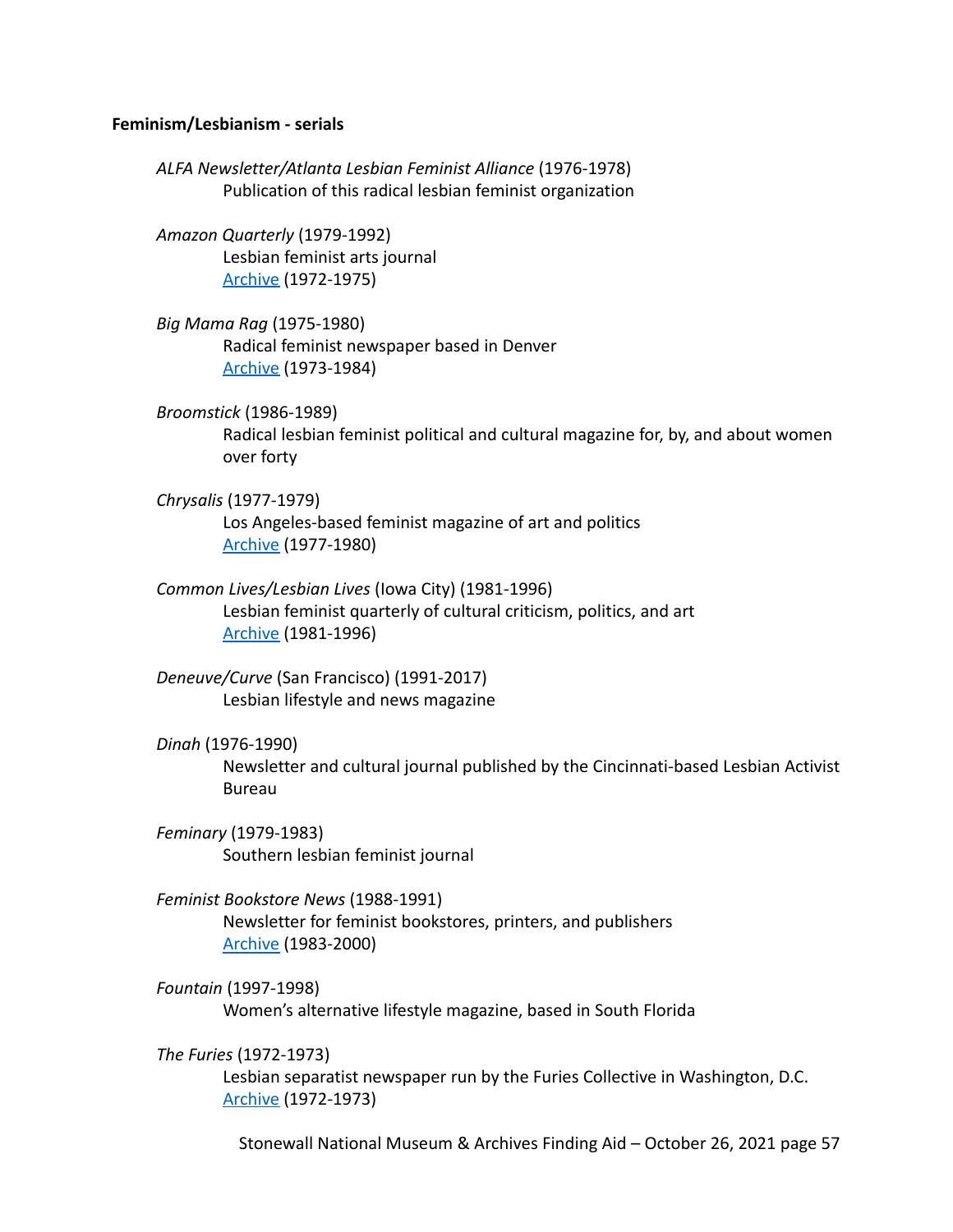*Girlfriends* (San Francisco) (1994-2006) Lesbian lifestyle and news magazine

### *Golden Threads* (2007-2017)

Publication of a networking group of older lesbians seeking to build community among the elderly

## *Heresies* (1977-1987) Feminist publication on art and politics [Archive](https://voices.revealdigital.org/?a=cl&cl=CL1&sp=CJBHGII&ai=1&e=-------en-20--1--txt-txIN---------------1) (1977-1993)

*Hot Wire* (1985-1993) Journal of women's music and culture [Archive](http://www.hotwirejournal.com/hwmag.html) (1984-1994)

## *Hypatia* (1987-1991)

Journal of feminist philosophy [Archive](https://www.cambridge.org/core/journals/hypatia/all-issues) (1986 to present) \*

#### *IKON* (1987-1990)

Magazine of cultural criticism and art, with an emphasis on women's issues [Archive](https://voices.revealdigital.org/?a=cl&cl=CL1&sp=BDEGAECD&ai=1&e=-------en-20--1--txt-txIN---------------1) (1967-1992)

*The InformHer* (1988-1997) Newsletter of the Friday Night Womyn's Group in Miami

## *Lavender Women* (1973-1976)

Chicago-based lesbian newspaper with a focus on politics and culture [Archive](https://voices.revealdigital.org/?a=cl&cl=CL1&sp=CIIJGIFA&ai=1&e=-------en-20--1--txt-txIN---------------1) (1971-1976)

*Lesbian Connection* (East Lansing, MI) (1974-1996) Lesbian feminist newsletter published by the Ambitious Amazons [Archive](https://voices.revealdigital.org/?a=cl&cl=CL1&sp=BAHDEACD&ai=1&e=-------en-20--1--txt-txIN---------------1) (1974-1989)

# *Lesbian Tide* (Los Angeles, CA) (1972-1980) National lesbian feminist newsletter and periodical [Archive](https://voices.revealdigital.org/cgi-bin/independentvoices?a=cl&cl=CL1&sp=DBDHFED&ai=1&e=-------en-20--1--txt-txIN---------------1) (1971-1974) [Archive](https://voices.revealdigital.org/cgi-bin/independentvoices?a=cl&cl=CL1&sp=EFGABGF&ai=1&e=-------en-20--1--txt-txIN---------------1) (1974) [Archive](https://voices.revealdigital.org/?a=cl&cl=CL1&sp=EFGABHD&ai=1&e=-------en-20--1--txt-txIN---------------1) (1974-1980)

*Lesbian News* (1986-2014) Lesbian lifestyle, culture, and politics magazine

*Maize: A Lesbian Country Magazine* (1995-1999)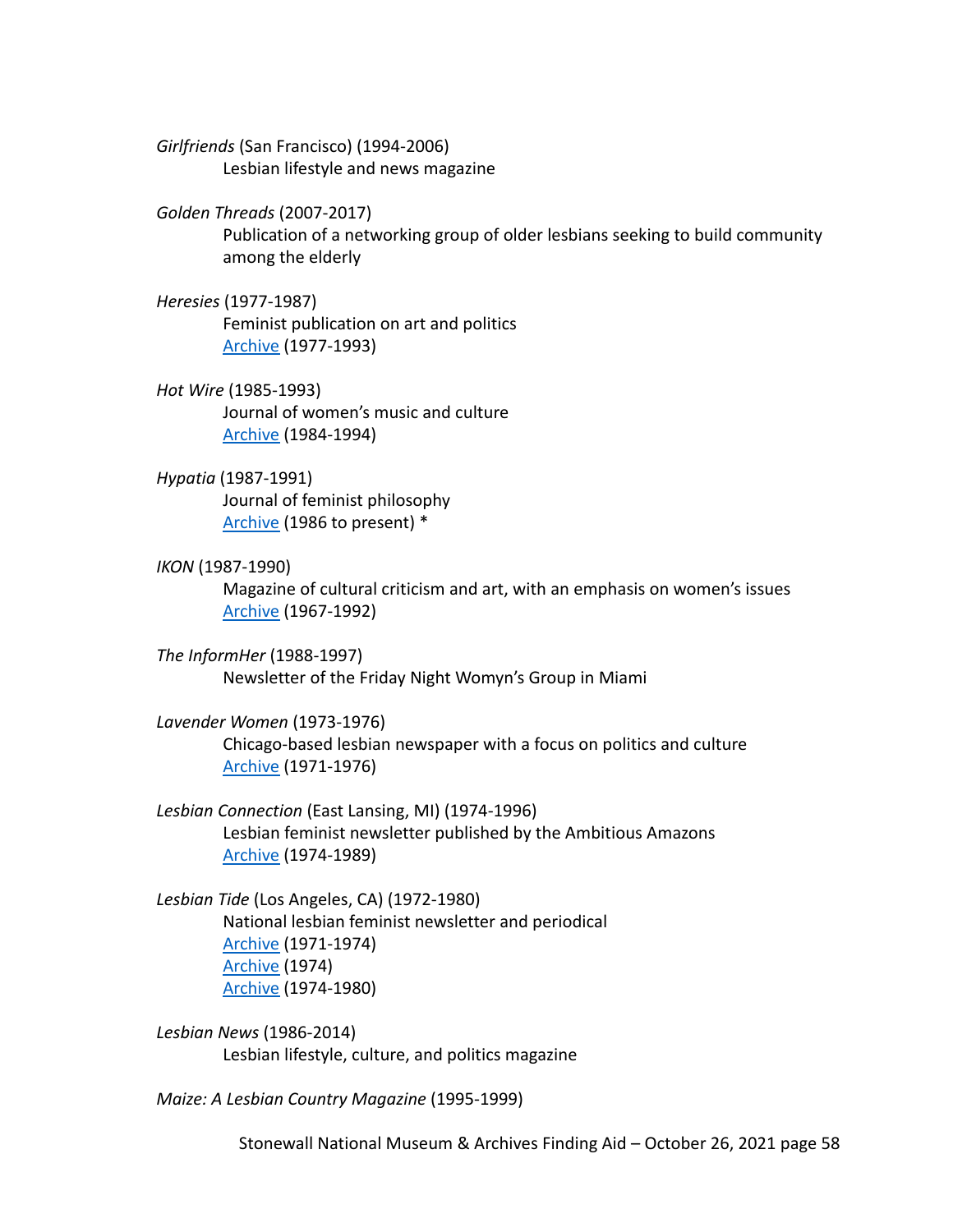Articles, interviews, and illustrations by and for "lesbians on the land" [Archive](http://www.lesbianpoetryarchive.org/sites/default/files/MaizeNumber49Spring1996.pdf) (1996)

*Off Our Backs* (Washington, DC) (1976-2005) Radical feminist news journal [Archive](https://voices.revealdigital.org/?a=cl&cl=CL1&sp=BADICEB&ai=1&) (1970-1976) [Archive](https://www.jstor.org/journal/offourbacks) (1970-2008) \*

*On Our Backs* (San Francisco, CA) (1985-2001) Lesbian feminist magazine of art and erotica [More](https://susiebright.blogs.com/history_of_oob.pdf)

*She Magazine* (Fort Lauderdale, FL) (1999-2003) Lifestyle and news magazine for lesbians in Florida

*Sojourner* (Cambridge, MA) (1975-2002) New England's women's journal of news, opinions, and the arts [Archive](https://voices.revealdigital.org/?a=cl&cl=CL1&sp=EGFGCHH&ai=1&e=-------en-20--1--txt-txIN---------------1) (1975-1998)

*Women's Review of Books* (Wellesley College, Wellesley, MA) (1986-2007) Feminist review of scholarship and literature [Archive](https://www.jstor.org/journal/womesrevibook) (1983-2016) \* Archive (Gale, 1983-2014)

*Quest: A Feminist Quarterly* (1972-1978) Periodical focused on feminist politics and criticism [Archive](https://archive.org/details/questquarterly) (1974-1982) [More](https://hollisarchives.lib.harvard.edu/repositories/8/resources/5117)

#### **Lesbian/Feminism – archival files**

Muriel Crawford/Anyda Marchant Betty Jane Diener Archive Meryl Friedman Archive Stephanie Jones Archive Lesbian newsletters Serial publications – lesbian Lesbian Pamphlets Lesbian mystery fiction Lesbians in Friendship Together Marilyn Lamkay Archive Sonia Mitchell Archive National Lesbian Journals Association Poetry-Lesbian Shelly Roberts Archive Leonie Wolfson Archive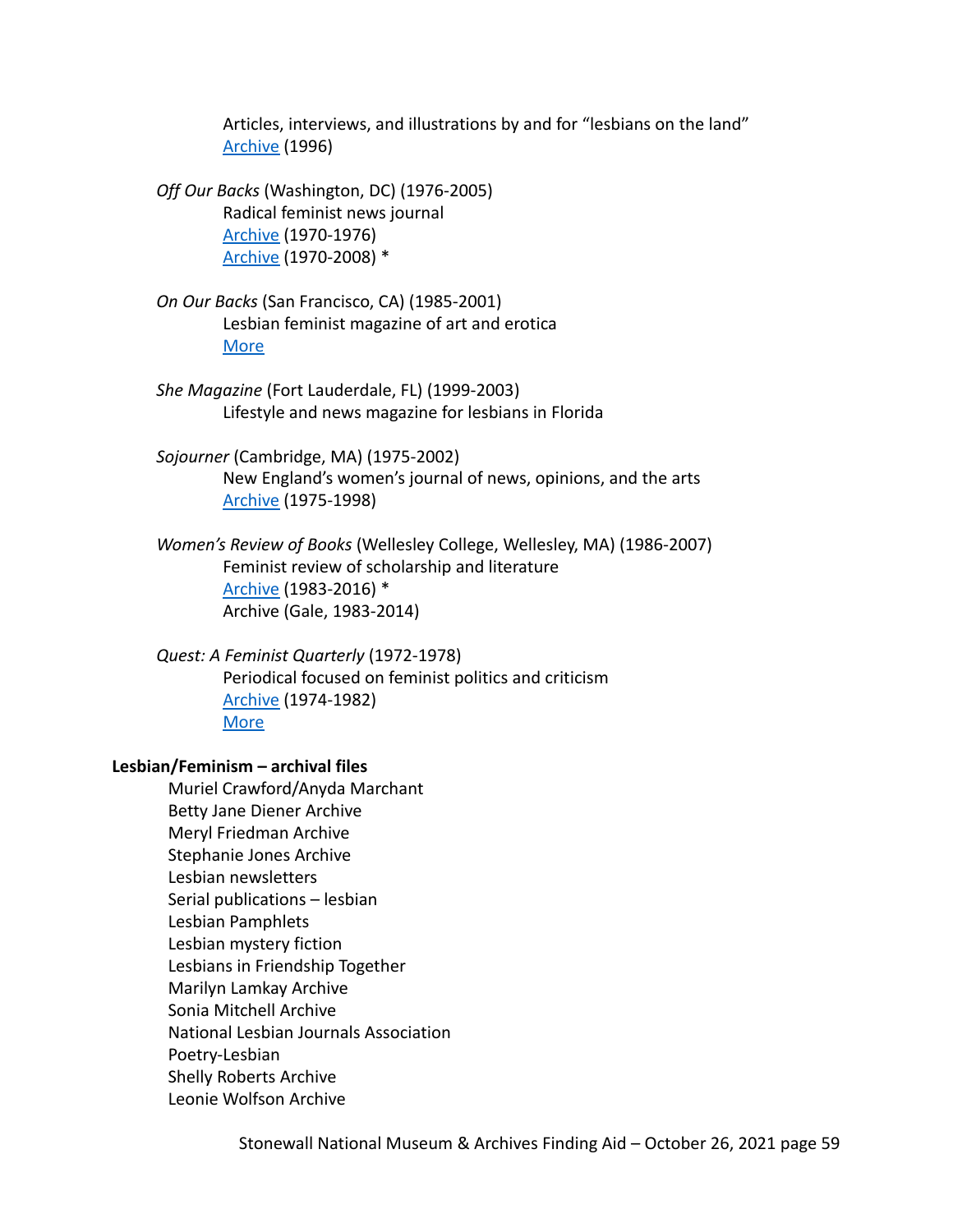Women Pamphlets Women In Network Archive

# **Feminism/Lesbian – lateral files**

- $\bullet$  Albatross, New Jersey S
- Aqua Girl
- Armed Forces, Lesbian
- Bad Attitude, Lesbian Erotic Fiction S
- $\bullet$  Blazing Star S
- $\bullet$  Booksellers and Bookselling Lesbian  $S$
- **●** Brand, Doreen
- Broward National Association of Women (NOW) News S
- $\bullet$  Circles S
- $\bullet$  Coquette Erotica S
- Dade NOW Times S
- $\bullet$  Desperate Living  $-S$
- $\bullet$  Dimensions S
- Dykes Against Racism (DARE) S
- Dykes 'n Dolls S
- Dykes & Gorgons S
- $\bullet$  Dyke S
- Ryke Review S
- $\bullet$  Echo of Sappho S
- $\bullet$  Ecstasy, Gay Revolution Party S
- The Effeminist S
- Eidos, Erotica Entertainment for Women S
- FatGirl, A zine for Fat Dykes and the Women Who Want Them S
- Female State, The A Journal of Female Liberation S
- Female FYI S
- Feminism and Ecology
- **•** Feminist Alternative Press, The  $S$
- $\bullet$  Feminist Art Journal S
- $\bullet$  FOCUS, A Journal for Gay Women S
- Fraser, Clara VS. Seattle City Light
- $\bullet$  Frighten the Horses S
- Florida Collection of Lesbian Herstory S
- Gayla, Movies of the Gay Set Lesbian Eroticism
- Helaine Victoria Press post cards of women
- Herrin, Ashley
- $\bullet$  Hysteria, Bridgeport,  $CT S$
- I Know You Know S
- $\bullet$  InformHER, The (Florida) S
- $\bullet$  Intuition S
- Jane and Jane S
- Jewish Lesbian Daughters of Holocaust Survivors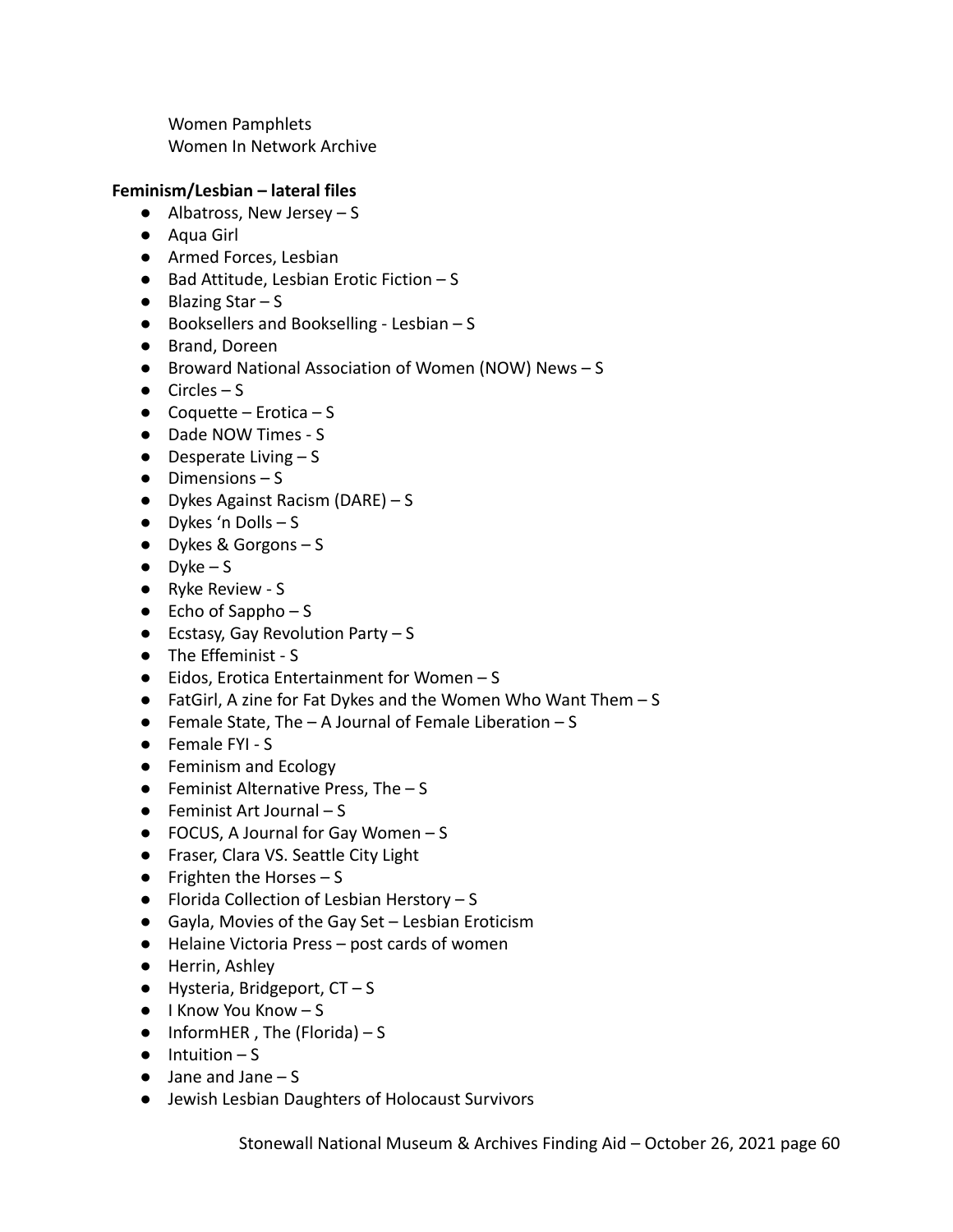- $\bullet$  Journal of Women and Aging  $-S$
- $\bullet$  Killer Dyke S
- Kindred Sisters S
- Lavender Prairie News (Champaign, IL)
- Lesbian Center Newsletter (Lansing, Michigan) S
- $\bullet$  Lesbian Contradiction (San Francisco, CA) S
- Lesbian Couples
- Lesbian Entertainers
- $\bullet$  Lesbian Ethics (Albuquerque, NM) S
- Lesbian/Feminist
- $\bullet$  Lesbian Feminist, The (New York, NY) S
- $\bullet$  Lesbian Front S
- Lesbian Mothers
- Lesbian Mother's National Defense Fund
- $\bullet$  Lesbian Nation (Florida) S
- Lesbian Potluck
- $\bullet$  Lesbian Review of Books, The  $-$  S
- Lesbian Rights Project
- $\bullet$  Lesbian Voice (Las Vegas, NV) S
- $\bullet$  Lesbiana Speaks (Dade County, FL) S
- Lesbianism
- Lesbianism Psychological Aspects
- Lesbians and Sports
- Lesbians Civil Rights
- Lesbians Conferences & Congresses
- Lesbians Health Issues
- Lesbians Speak Out
- Lesbisch Archief Leeuwarden
- $\bullet$  Long Time Coming  $-S$
- $\bullet$  LSF (Lesbian Short Fiction) S
- LStyle-G/Style
- Michigan Womyn's Music Festival
- Moonburst Newsletter S
- $\bullet$  Mother Eagle Review S
- Muse Newsletter S
- National Center for Lesbian Rights (NCLR)
- National Center for Lesbian Rights Newsletter S
- $\bullet$  National Times (NOW) S
- New Women's Press, Turned on Women Songbook
- Northop, Ann
- $\bullet$  NOW News (Miami) S
- Olivia Records
- $\bullet$  Options (Erotica) S
- Organizations Lesbian
- Out in the World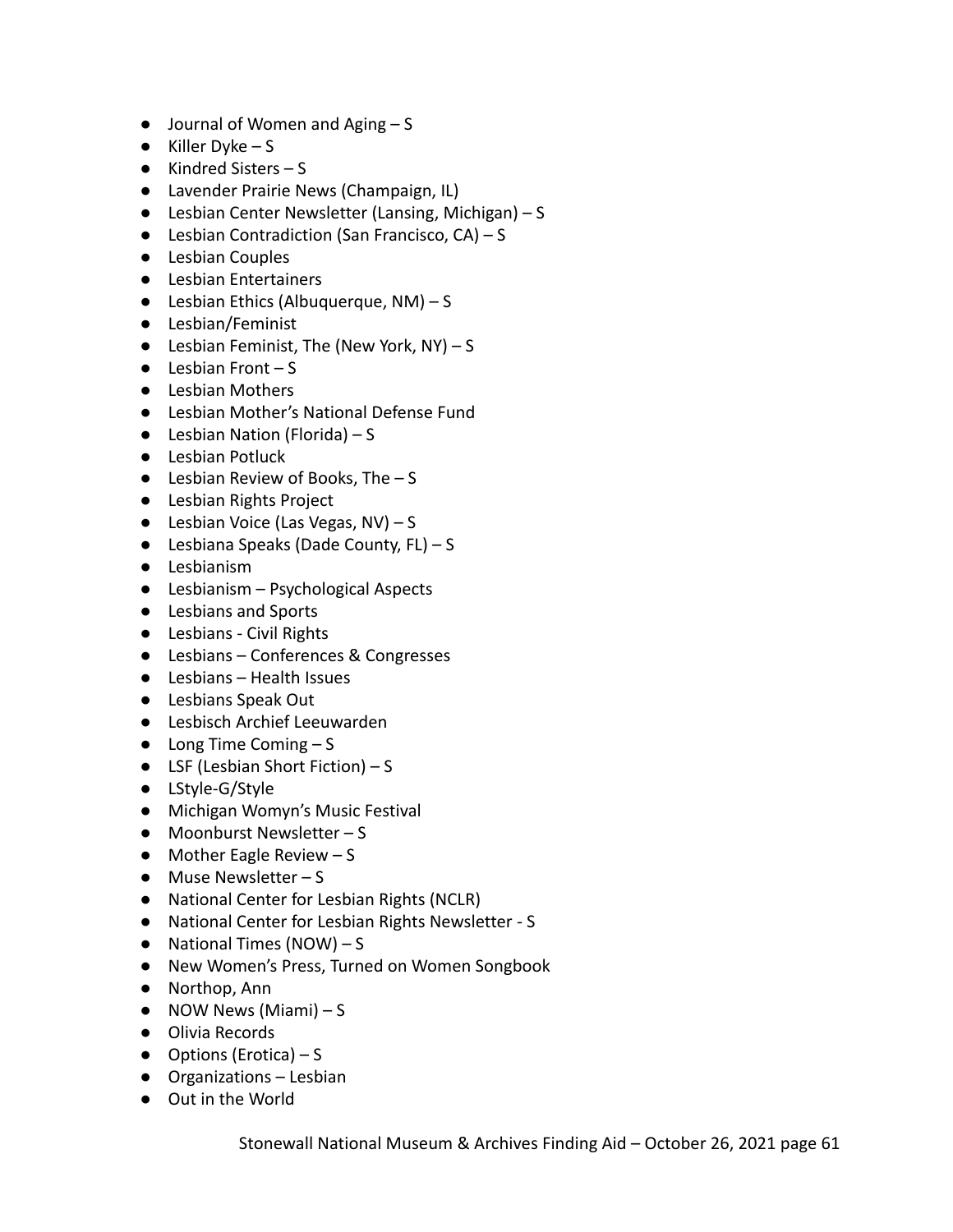- Pandora Events
- Pointblank Times (Houston, TX) S
- $\bullet$  Portcullis S
- Press Gang Publishers Drawing the Line (Erotica)
- Priolo, Char
- Pussy S
- Quim S
- $\bullet$  Radical Chick S
- Renaissance Women, Florida S
- Sapphic Touch
- $\bullet$  Sapphire S
- Scholar and the Feminist, The
- Seal Press
- Sexism
- Sister Courage S
- Sisterfire –
- Sisterhood
- Sister Rise Collective
- Social Groups, Lesbian
- $\bullet$  Southern Feminist S
- Spinsters Ink
- Susan Saxe Defense Committee
- $\bullet$  Telewoman, California Bay Area) S
- $\bullet$  Themis S
- United Sisters
- Velvetpark Dyke Culture in Bloom S
- $\bullet$  Wavelength S
- Weaver, R
- $\bullet$  We Moon South Florida S
- What Color is Your Handkerchief
- Whitman-Radclyffe Foundation
- WICCE, A Lesbian/Feminist Newspaper S
- Wimmen's Comix
- $\bullet$  Witch and the Chameleon  $-S$
- Women of Power S
- $\bullet$  Woman Spirit S
- $\bullet$  Women at the Center S
- Women in Motion
- Women in Paradise
- Women on the Move
- Women's Coalition
- $\bullet$  Womynsong  $-M$
- $\bullet$  Work force S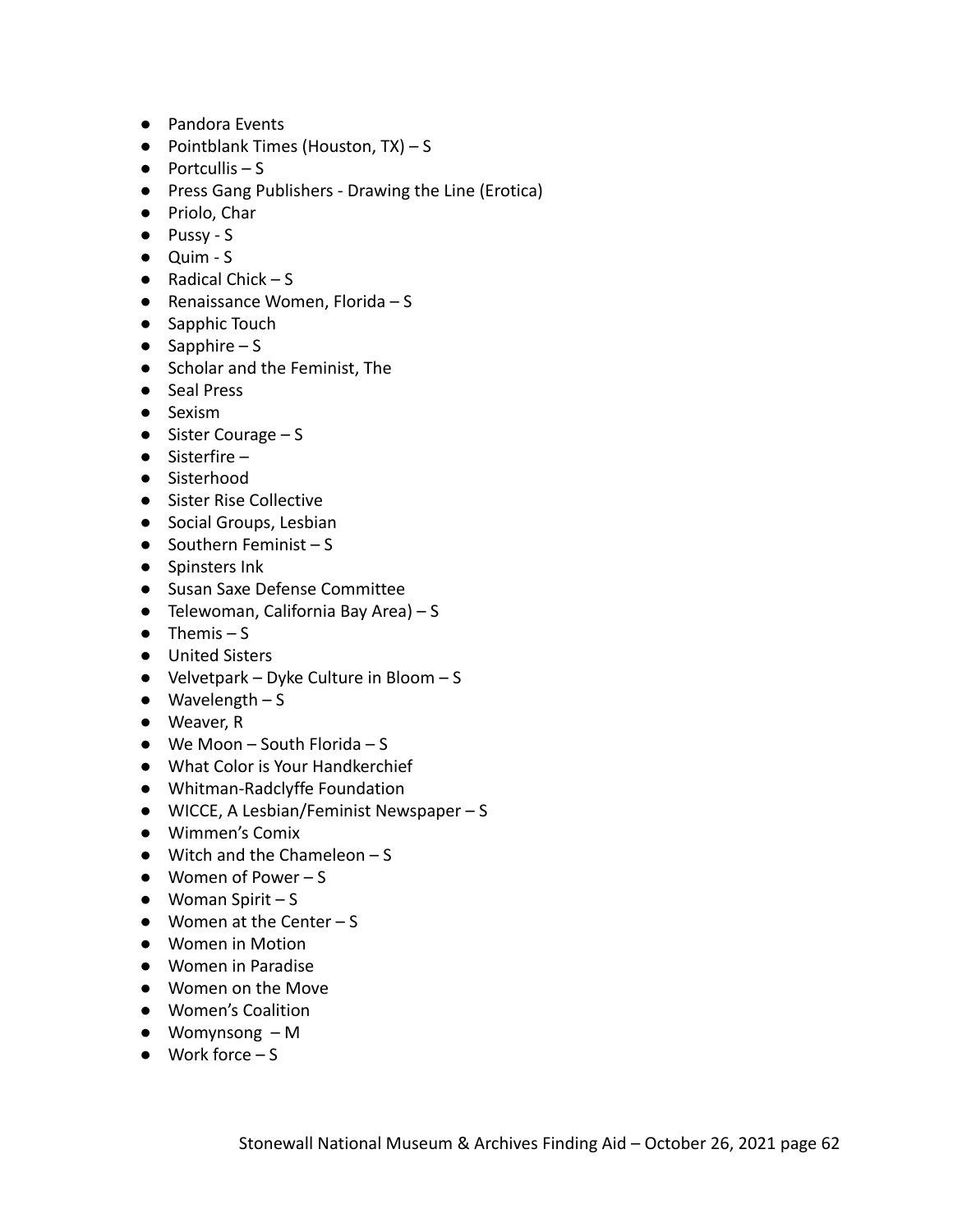#### **Fetish - serials**

*Bound and Gagged* (New York) (1987-2005) Gay male bondage magazine of erotica, technique, and narrative *Bound to Please* Bondage magazine (not explicitly LGBTQ) *Cuir* (1992-1996) Leather magazine with articles, stories, and art *Dirty Boyz* (2016) Gay fetish magazine *Drummer* (San Francisco) (1976-1998) Gay male leather magazine of erotic fiction, photography, and technique *GMSMA News* Newsletter of the Gay Male S/M Activists, a community organization *Iniquity (1995-1996) Leather magazine with photos, articles, and reviews Instigator* (2013-2010) Gay men's leather fetish magazine *International Leatherman* (1993-1999) Gay male leather erotica magazine *Leather Journal* (Hollywood) (1987-2019) Gay male leather community news magazine *Manifest Reader* (San Francisco) (1988-1999) Gay male leather erotica magazine *Powerplay* (1992-1995) Gay male leather erotica magazine **Fetish – archival files** Bondage Sadomasochism (video tapes) RFM (magazine issues)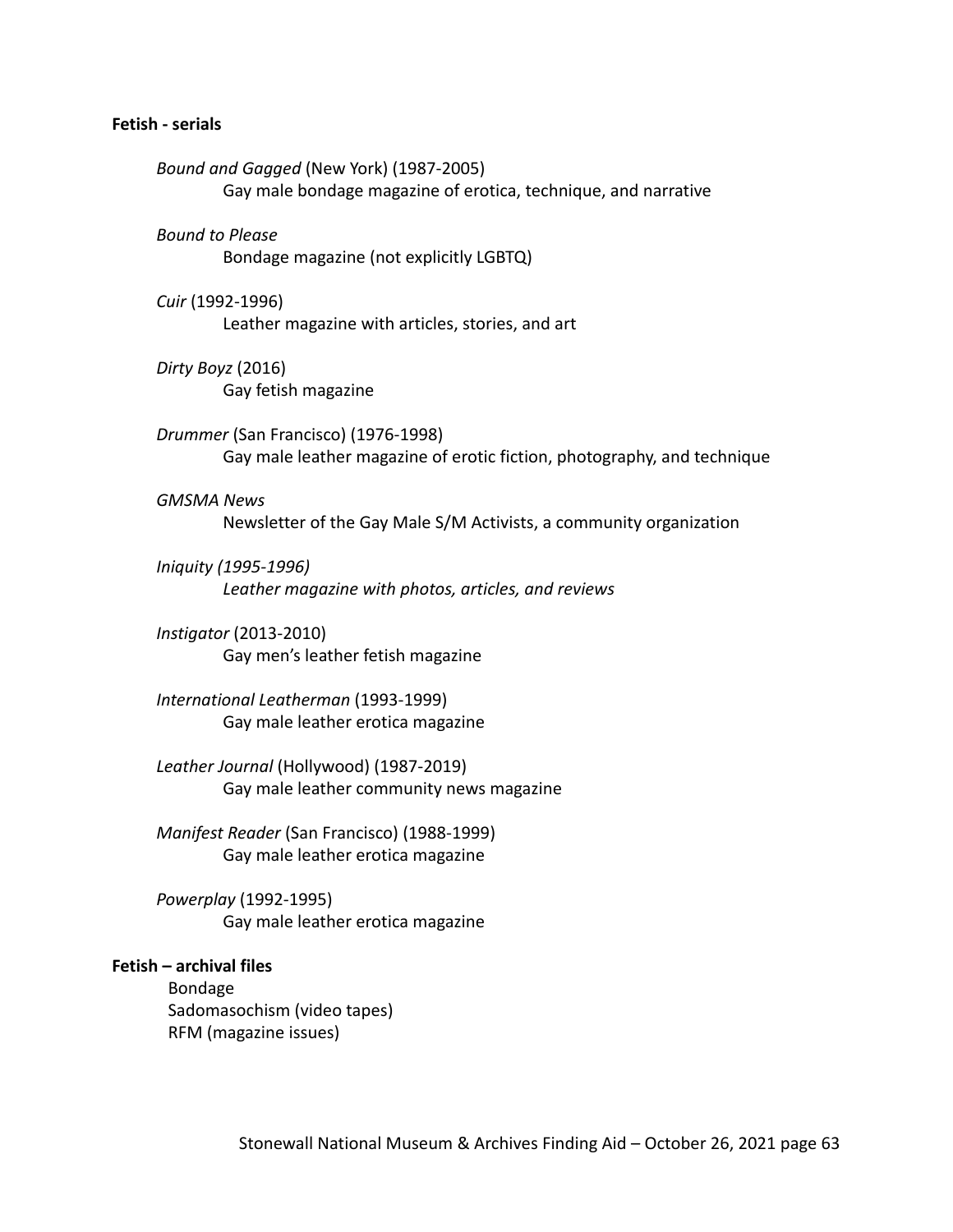## **Fetish – lateral files**

- $\bullet$  Alphatribe (Alpha.male.fetish) S
- Arnett, Lautrec (Chuck) in Leather
- $\bullet$  Bandanna S
- Bunkhouse S
- $\bullet$  Flanagan, Bob RE search S
- PFIO, Piercing Fans International Quarterly S
- A Bound and Gagged Phone Book S
- $\bullet$  Captive S
- $\bullet$  The Care & Training of the Male Slave S
- $\bullet$  Cellblock 28 S
- $\bullet$  Dam S
- $\bullet$  Eagle S
- Fetishism, various
- FFA Handy News, Miami
- $\bullet$  Florida Leather Network S
- Florida Leather Unity Weekend
- $\bullet$  Folsom S
- Folsom Street Fair M
- Giber, Lauren
- GraphX
- Hill, Leonard Aaron
- Holy Tit Clamps S
- $\bullet$  Knights of the Night S
- $\bullet$  Leather Scene (Fort Lauderdale, FL) S
- Martin of Holland
- $\bullet$  Metropolitan Slave S
- Mr. Florida Drummer
- Mr. S Leather Co
- National Leather Association
- Newsletters (Fetish)
- Payne, Robert, publications S
- PFI Quarterly S
- Pledges and Paddles
- $\bullet$  Pro Me Thee Us  $-$  S
- $\bullet$  Ranch, The  $-$  S
- Red Right, Fisting
- Rough Trade
- $\bullet$  S+M/B+D
- Saber's Edge
- $\bullet$  Sandmutopia Guardian S
- Sexual Art
- SFMEN Newsletter S
- SMADS
- $\bullet$  Spankography S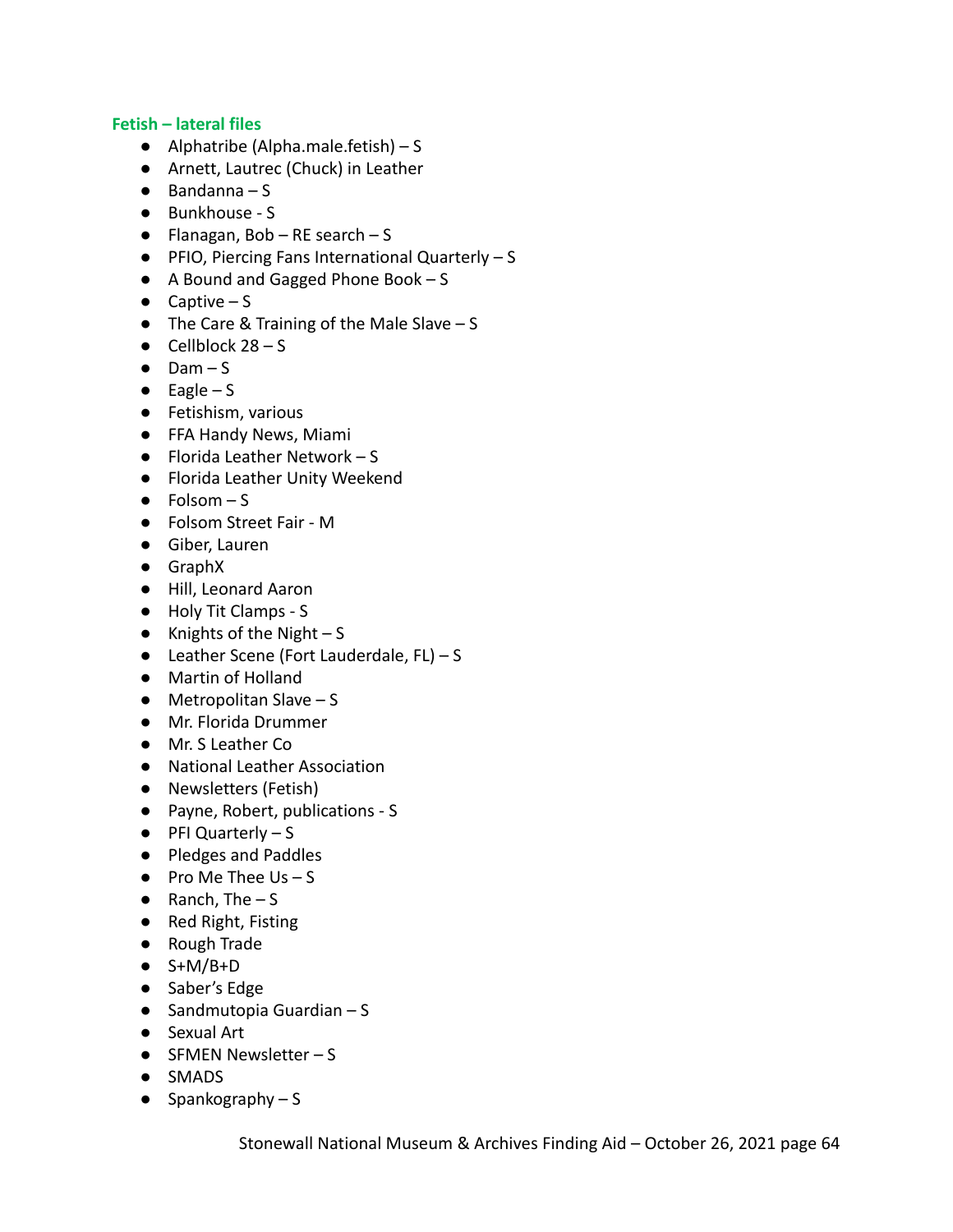- Spar Productions
- $\bullet$  Tom of Finland Dispatch S
- Townsend, Larry
- $\bullet$  Update (Scene) S
- Voyeur, Voyeurism
- Western Man
- Weisman, Jay J. (SM 101)
- Young Leathermen of South Florida

## **See also:**

# **Gay male erotica**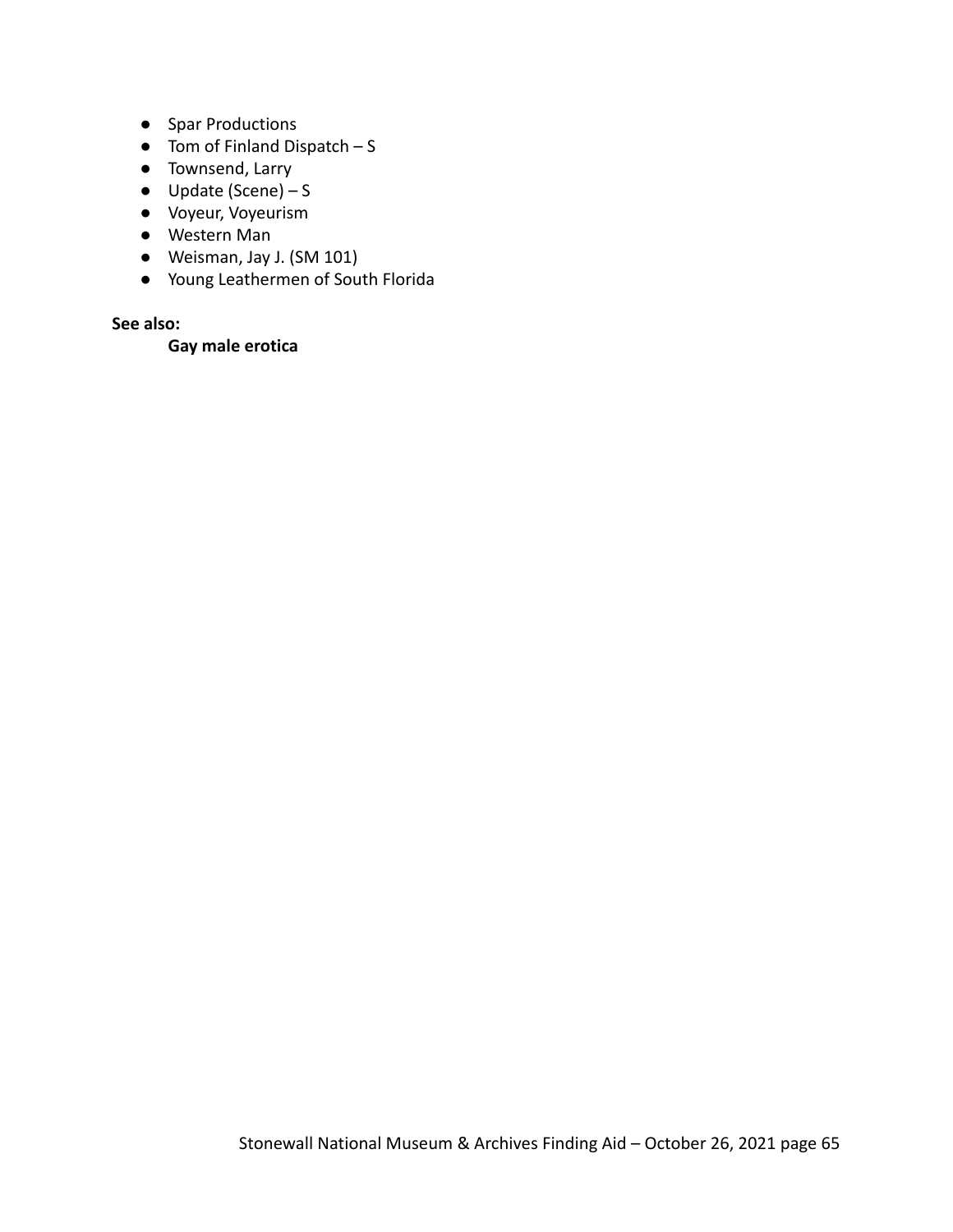#### **Florida – serials**

#### Boca Raton, FL

*Florida Gay Liberation News* (1972-1977) Publication of the Southern Gay Liberator

Daytona Beach, FL

*Daytona Beach Guild* (2011-2012) Local gay magazine

Fort Lauderdale, FL

*411 Magazine* (2001-2009) Local gay listings and nightlife magazine

*Black Book Magazine* (1998-2000) Lifestyle and entertainment magazine

*Buzz* (2006-2008) Local LGBT entertainment magazine

*David* (1978-1988)

Gay entertainment and lifestyle magazine, with an emphasis on South Florida and the U.S. South

*David Weekly* (1998-2000) Gay entertainment and nightlife guide

*Dolphin News* (1987-2010) Publication of the Dolphin Democratic Club, a gay and lesbian political organization in Broward County

*Express* (2006-2009) Local and state-wide gay and lesbian newspaper [Archive](http://www.originalexpressgaynews.com/) (2000-2004)

*Florida Agenda* (2010 to present) Local LGBT newspaper [Archive](https://issuu.com/floridaagenda) (2010-2016)

*Front Runners* (1993-2001) Publication of a gay runners' club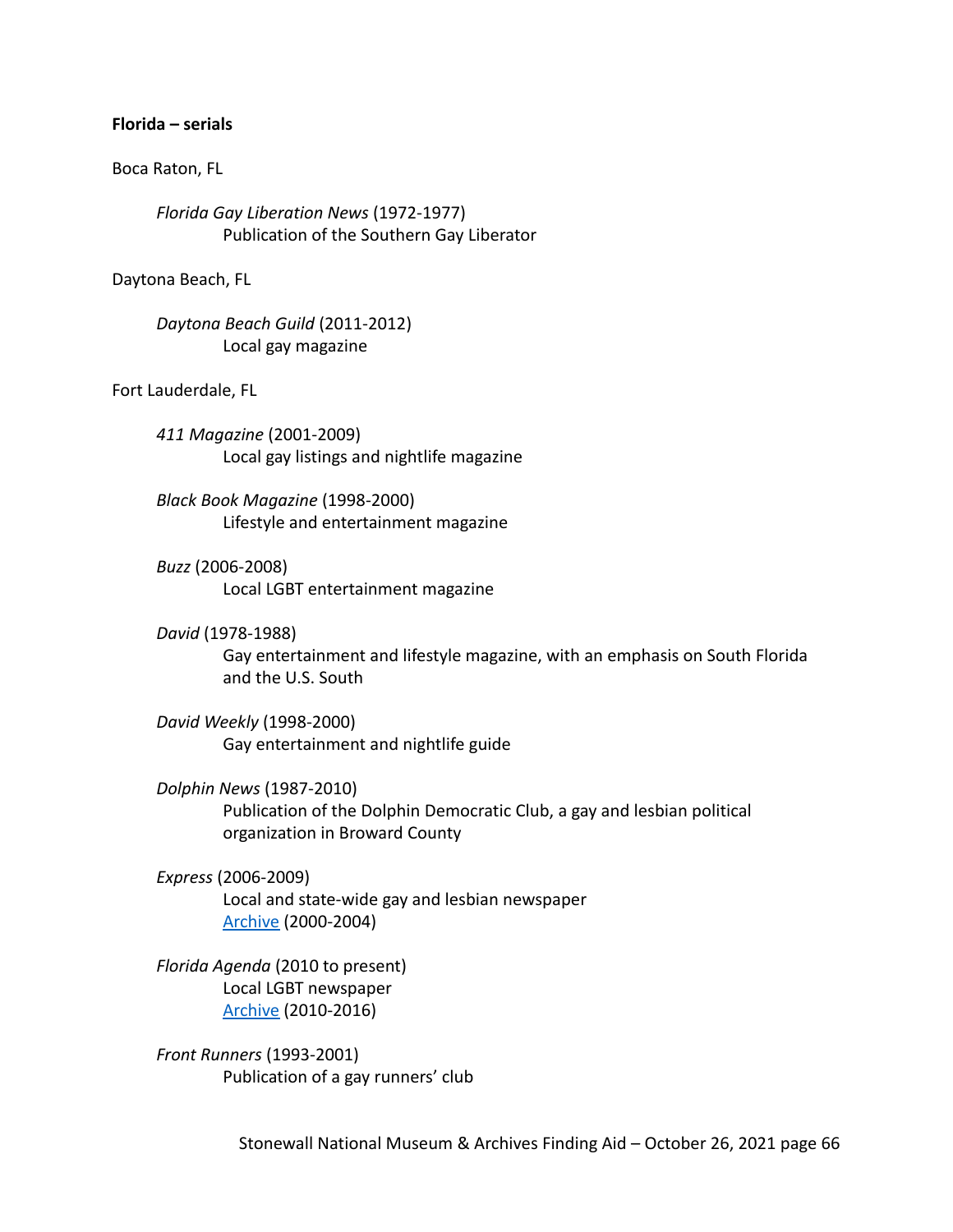*FYI* (2001) Gay bar and video guide

*Gir(L)* (2006-2015) Local lesbian and bisexual lifestyle magazine [Archive](https://issuu.com/girlmagazine) (2011-2019)

*Hot Spots* (1991 to present) Gay weekly focusing on events and nightlife in South and Central Florida [Archive](https://issuu.com/hotspotsmediagroup) (2014 to present)

*The Independent* (2004-2007) Local gay newspaper

*The Inside Scoop* (2001) Local gay lifestyle magazine

*Newsline* (1990-2004) Monthly publication of the PWA Coalition of Broward County

*Out on the Coast* (2003-2011) Gay magazine covering the Space and Treasure Coasts of Florida [Archive](http://ootcmag.com/) (2003-2011)

*OutClique* (2016 to present) Local gay lifestyle, arts, and travel magazine [Archive](https://issuu.com/outclique) (2016 to present)

*Playtyme* (1985) Advertising for local gay businesses

*The Pride Center Voice* (2010-2016) Newsletter of the Pride Center [Archive](https://www.pridecenterflorida.org/voice-newsletter/) (2013-2017)

*Scoop* (1992-2001) Local gay weekly magazine

*South Florida Gay News* (2010 to present) Local LGBT newspaper [Archive](https://issuu.com/sfgnissues/docs) (2010 to present)

*Vox/The Center Voice* (1993-2001) Newsletter of the Gay and Lesbian Community Center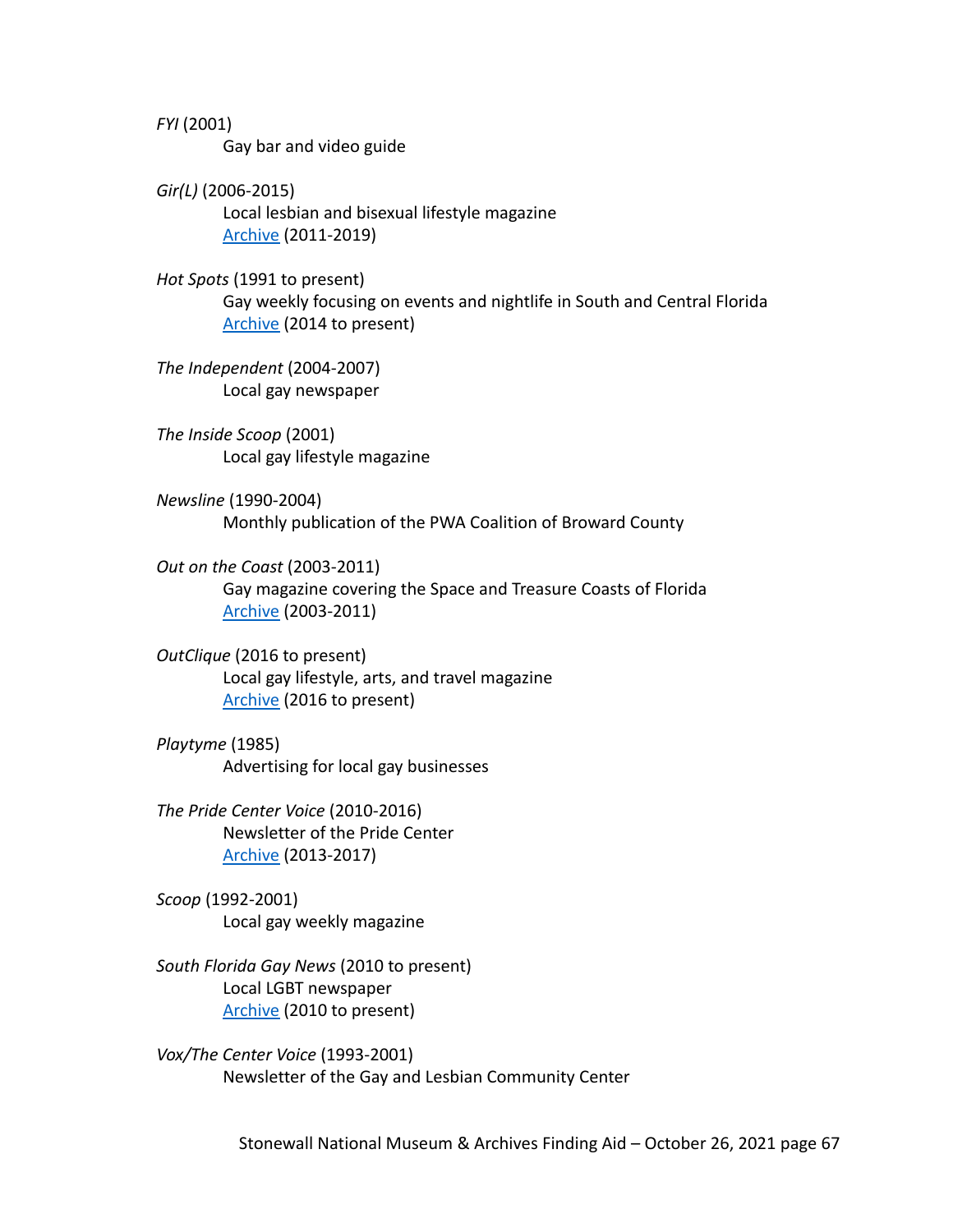#### Jacksonville, FL

*Gay Community News and Calendar* (1975-1977) Publication of the Metropolitan Community Church

*David* (1970-1974)

Gay entertainment and lifestyle magazine [Archive](http://www.houstonlgbthistory.org/assorted3.html) (various, 1972-1974)

*Out and About/ Out in the City* (1996-2008) Monthly information newspaper

Key West, FL

*Celebrate! Key West* Local gay newspaper

*Changing Men* (1975-1994) Men's feminist journal about gender, sex, and politics

*Our Lives* (2010-2015) Local LGBTQ magazine with articles, editorials, and advertisements [Archive](https://ourlivesmadison.com/magazine/) (2007 to present)

#### Miami, FL

*Alive!* (1977-1980) Gay magazine of culture, politics, and listings

*Fashion Times (1998) Fashion, gay tabloid for Miami and South Florida*

*Boyz* (1984-1995) Local gay entertainment and bar guide

*Out in Style* (1982-1983) South Florida entertainment and bar guide

#### *Out Pages* (1995)

South Florida entertainment, lifestyle, and business listing

#### *Outpost* (1993)

Local gay and lesbian weekly newspaper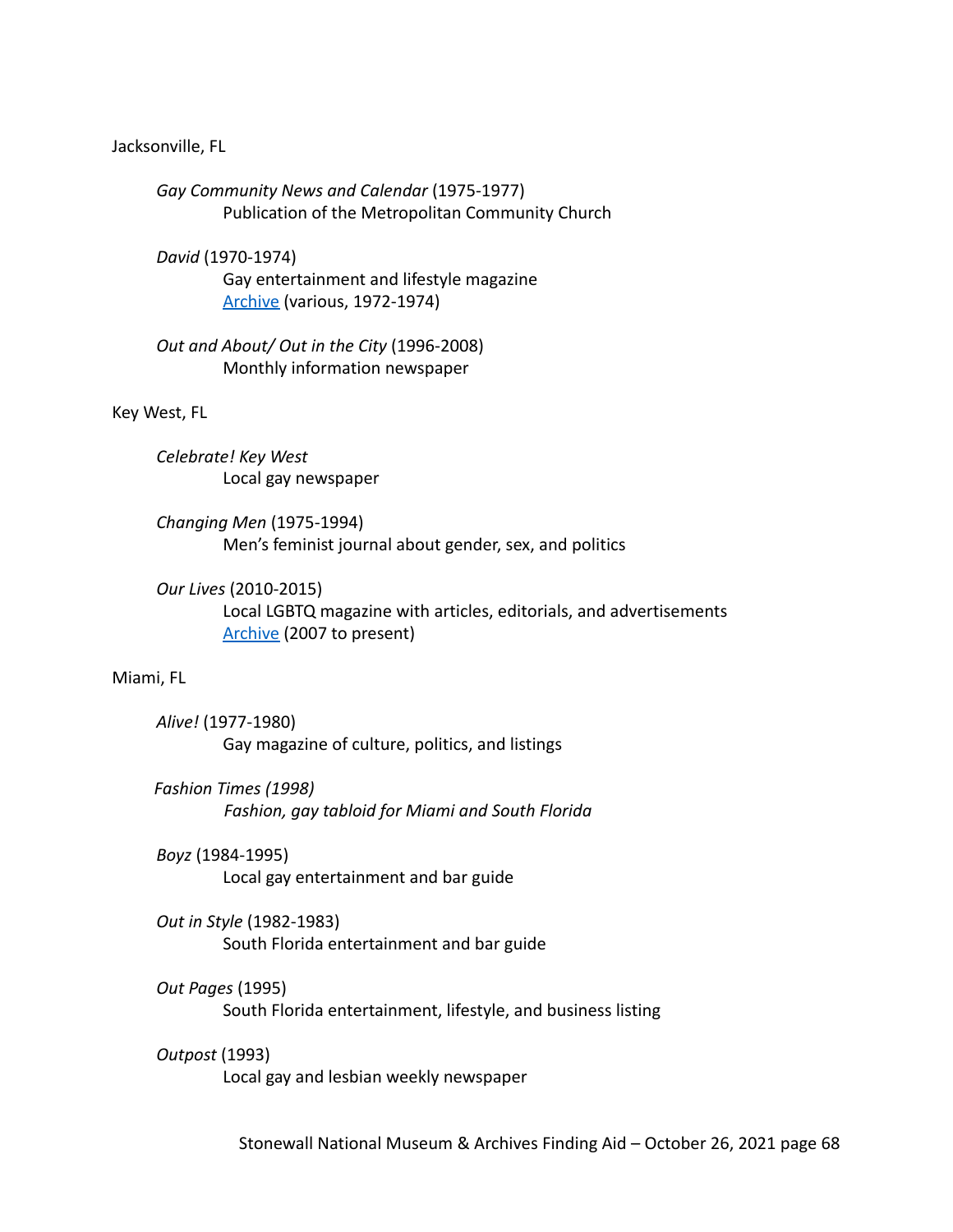*Palette* (2015-2017) Local LGBTQ lifestyle magazine [Archive](https://ufdc.ufl.edu/AA00063932/00007/allvolumes) (2015-2018)

*TWN* (1977-2006) Local LGBT weekly newspaper

### Orlando, FL

*Orlando Weekly* (2016-2018) Local LGBTQ newsweekly [Archive](https://www.orlandoweekly.com/orlando/IssueArchives) (1997 to present)

### Pompano Beach, FL

*The Pompano Pelican* (2007-2012) Local newspaper [Archive](https://ufdc.ufl.edu/UF00090900/00549/allvolumes) (2004 to present)

### Tallahassee, FL

*Community News* (1996-1998) Local gay and lesbian newspaper

# Tampa, FL

*A Friendly Voice* (1989-1991) Local gay bar and social guide

*Gayzette* (1991-2007) Local gay and lesbian newspaper

West Palm Beach, FL

*The Community Voice* (1992-1996) Local gay and lesbian news magazine

*The Compass* (2001-2018) Newsletter of the Compass Gay & Lesbian Community Center of Palm Beach County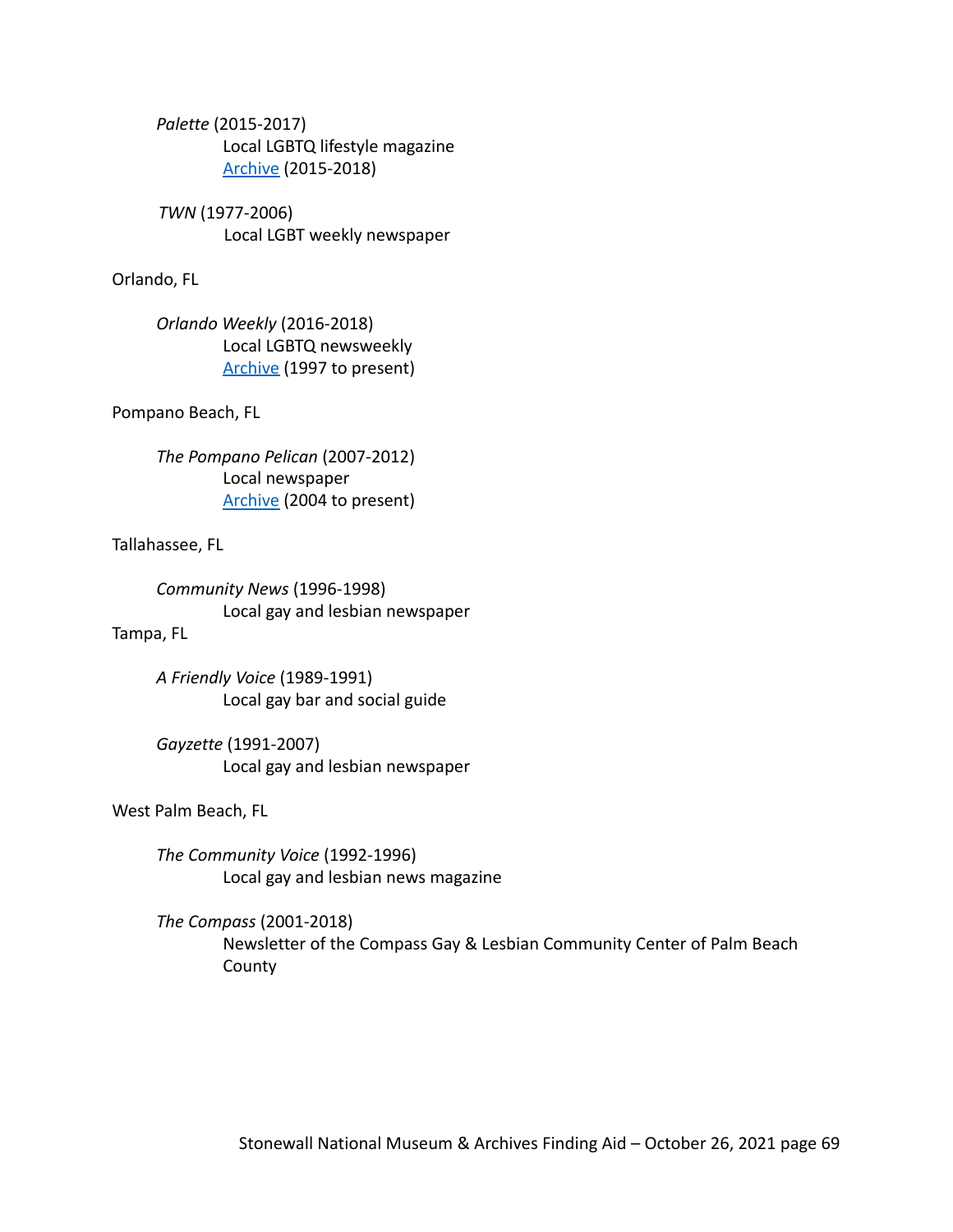## **Florida (includes items from other topics, within Florida) – lateral files**

- Terl, Allen (thesis on gay rights in Florida)
- EMS Productions, One Night Only, The People's Choice Performance, Florida
- Coffey, Jerry M
- Pompano Bill
- Shaw, Clay
- "In Anita's Wake"-M
- Trader Tom's
- Florida
	- o All of Florida
		- Clubs Monthly S
		- $\cdot$  ener-G S
		- Gayzette Magazine S
		- Matrix, Florida Gay Task Force News S
		- Michael's of Florida Travel Guide S
		- OUT in Florida & Georgia S
		- ▪
	- o Brevard Together (BT) News S
	- o Central Florida
		- New Direction S
		- New Liberation S
		- Or-lambda Sentinel S
		- Our World S
		- OUT Look S
		- OUT Where it Counts S
		- $\blacksquare$  Paper, The  $\blacksquare$  S
		- $PLS$  Guide S
	- o Cocoa Beach Alternative Network News S
	- o East Coast
		- Florida Spotlight S
		- Southeastern Great Outdoors S
	- o Fort Lauderdale
		- American Lifestyle S
		- Athena, a woman...a magazine  $S$
		- Billfold S
		- BOA, Florida Newsletter S
		- Boardwalk Fort Lauderdale S
		- B.I.K.A. THE VOICE OF Stingray S
		- Club Lauderdale
		- Copa
		- Coyote Howls S
		- David's Gazette S
		- Express, The S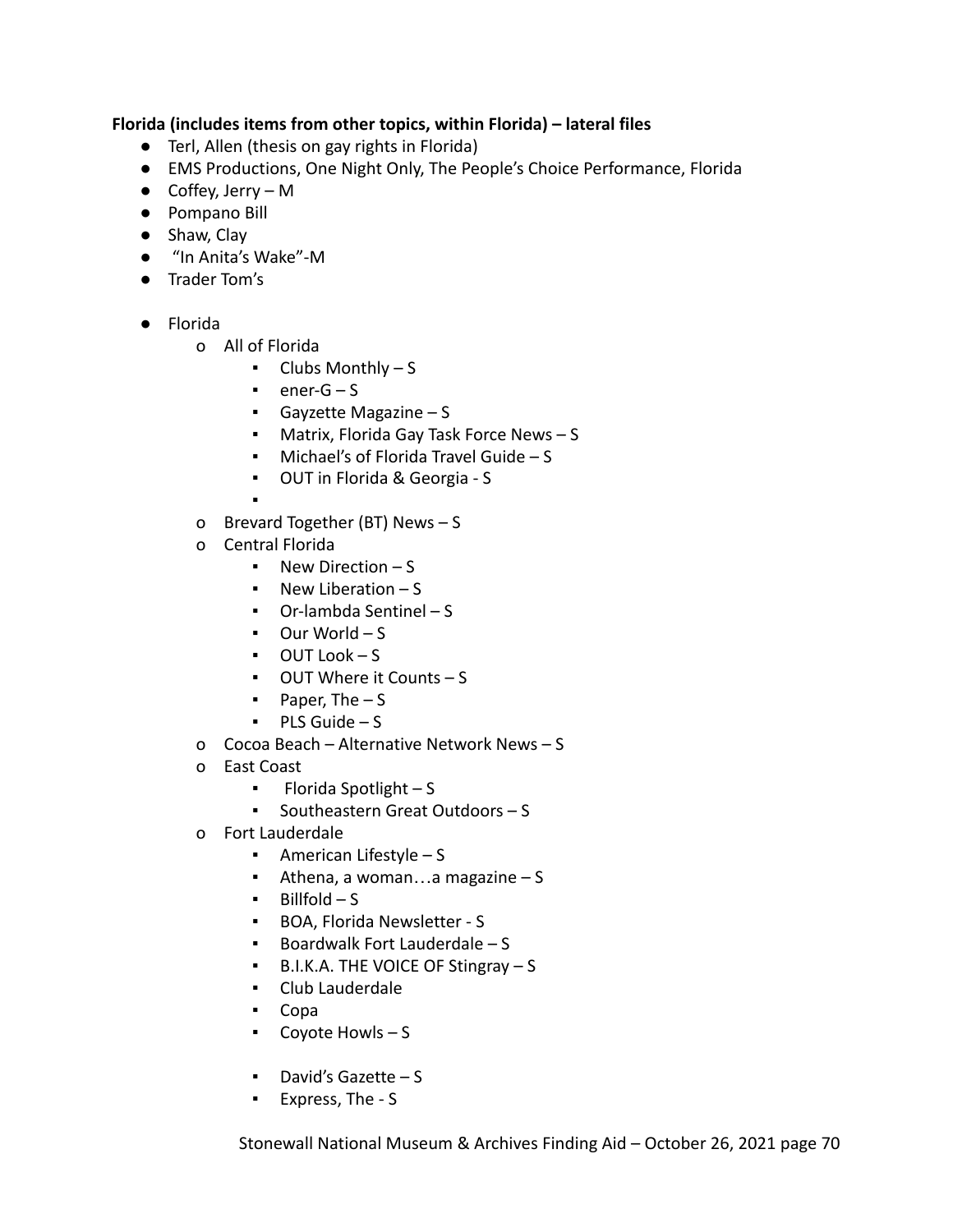- Forum Publishing, Best of Pride
- Gayline
- Gay South Florida
- Georgie's Alibi
- $-$  Girl S
- Gay and Lesbian Train Club of Florida (GLTRAXX) S
- Gold Coast Couples News S
- Good Like Weekly S
- In Town Exposure S
- Just Circuit Mag S
- Lambda Poon  $S$
- Little Black Book S
- N-Beat S
- Rimmer Mag S
- $\blacksquare$  Sidelights S
- SMRCA (South Middle River Civic Association) News S
- Society Magazine S
- Tuesday Night Group
- **•** Travel with Pride  $S$
- $1200$  Club S
- $\blacksquare$  2. The Alternative  $-$  S
- What's Happening S
- $\bullet$  Whazappnin S
- o Fort Myers
	- Hot off the Press S
	- Support-Line S
- o Gainesville, FL The Chronical S
- o Hollywood, FL
	- Monitor S
	- SUN Group of Hollywood
- o Jacksonville
	- Awareness
	- $\text{COE} \text{S}$
	- Jerviston Journal, The
	- Metro Tempo S
	- OUT in the City S
	- Southern Flair S
	- ▪
- o Key West
	- $\blacksquare$  Guild News, The  $-$  S
	- Key West Entertainment
	- Lifestyle Magazine S
	- Sea to Sea Pride Flag
	- What's Happening S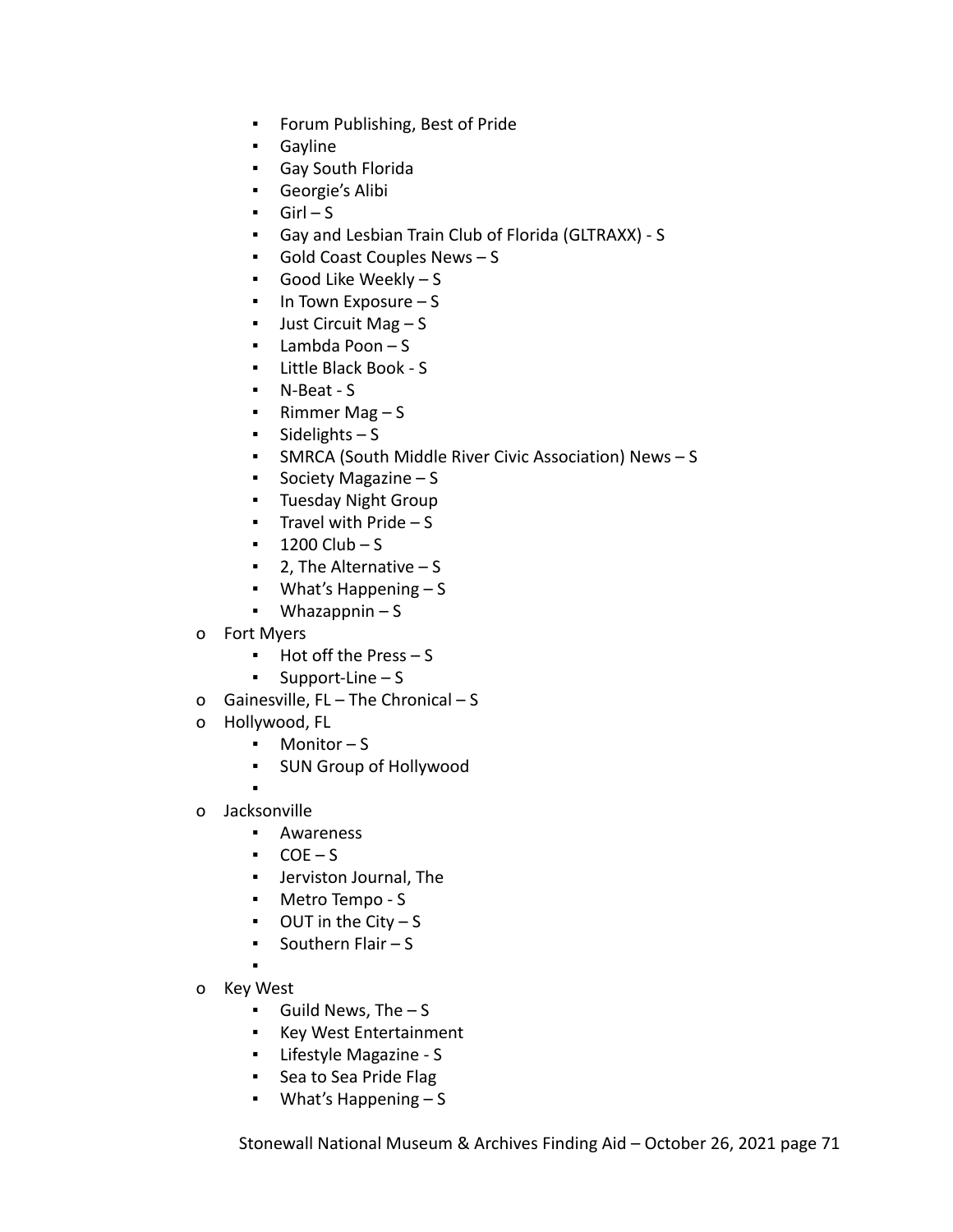- o Miami, FL
	- Gay Life Expo, 2003
	- Generation Lambda S
	- Going Places in Florida S
	- Hotter Than Hell, Miami, FL
	- Mother's New Dish Rag -S
	- Planet Homo S
	- $\blacksquare$  She Times S
	- $\blacksquare$  Tonight S
	- $\bullet$  Verge S
	- $\blacksquare$  Where the Action is  $\lightharpoonup$  S
	- $\blacksquare$  XYZ S
- o North Florida Ram S
- o North Miami Aware S
- o Orlando Lambda Express S
- o Pensacola, FL
	- Panhandle Post, The S
	- Parents of Gays, Pensacola
- o South Florida
	- After Dark S
	- South Florida's Nightlife Magazine S
	- OUT in Florida S
	- OUT in Florida (Gallery Proofs)
	- Palette S
	- **•** People Like  $Us S$
	- Pride Magazine S
	- Pulse S
	- $\bullet$  Q (Newspaper) S
	- Q Nation Quintessential, Thinking Outside the Closet S
	- South Florida Current S
	- South Florida's Black Book S
	- Southern Source S
	- $\blacksquare$  Sundancing  $\blacksquare$  S
	- Sunray News S
	- Sunset People S
	- Touch Magazine S
	- **•** Tropical Times  $S$
	- Upfront S
	- Vantage Point S
- o Tallahassee
	- AGAPE Alliance of Gay Awareness in Tallahassee. Florida S
	- Community News S
	- Congress of People with Gay Concerns Bay Area Rights Council S
- o Tampa Stonewall S
- o St Augustine Leaping Out & Around S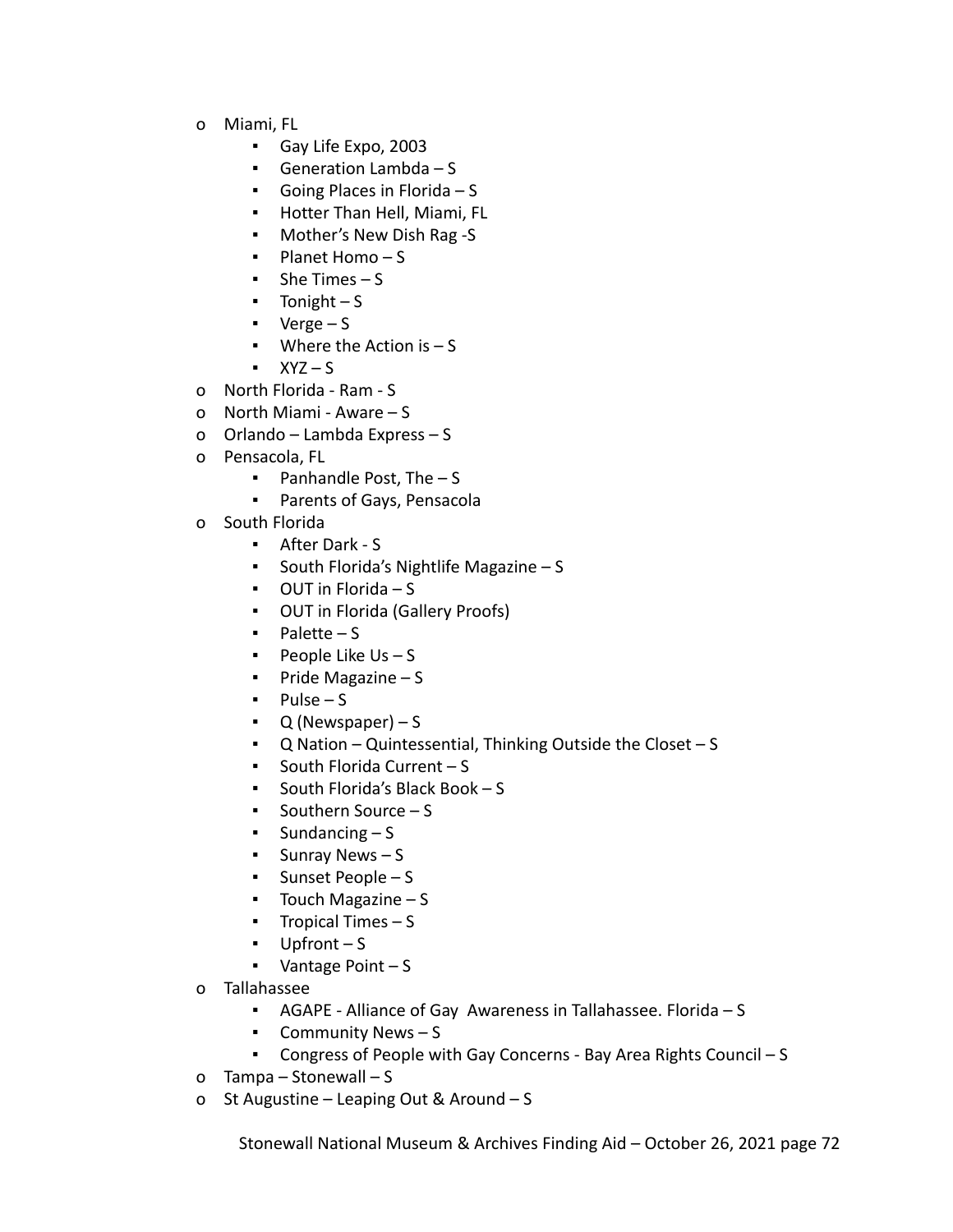- o St Petersburg TLW (The Last Word) S
- o West Coast
	- Bay Area Express
	- Bay Rights Council S
	- Dominion S
	- Rainbow Pages Magazine S
	- Suncoast Gay Community News S
	- Suncoast Tradewinds S
	- ▪
- o West Palm Beach Backdoor Bookstore S
- o Wilton Manors, FL
	- $\blacksquare$  The Islander S
	- Progress Bar
	- Town Crier S
	- Tropical Pines S
	- Wilton Manors
	- Wilton Manors Tribune S

# **Florida – archival files – lateral files**

- Anita Bryant
- Arts United
- Bar guides Florida
- **Robert Boyle Archive**
- Broward County Coalition of Human Rights
- **Broward County Diversity Committee**
- **Broward County Education Project**
- Broward County Gay Rights
- **Father William Francis Collins Archive**
- Community Foundation of Broward
- Alan Curtis Archive
- Dade County Human Rights referendum
- Dade County Human Rights Foundation
- Dixie Awards
- Andrew Eddy Archive
- **Everglade Rawhides (scrapbooks)**
- **Equality Florida**
- **Grant Lynn Ford Archive**
- **Front Runners- Fort Lauderdale**
- Florida Red and Blue
- Florida Gold Coast Chapter of LGBTQ AMVets
- *Gay Days* (Orlando Mag)
- Gay Games Team Fort Lauderdale
- Gold Coast Bare Skins
- John Graves Archive
- GUARD (Gays United to Attack Repression and Discrimination)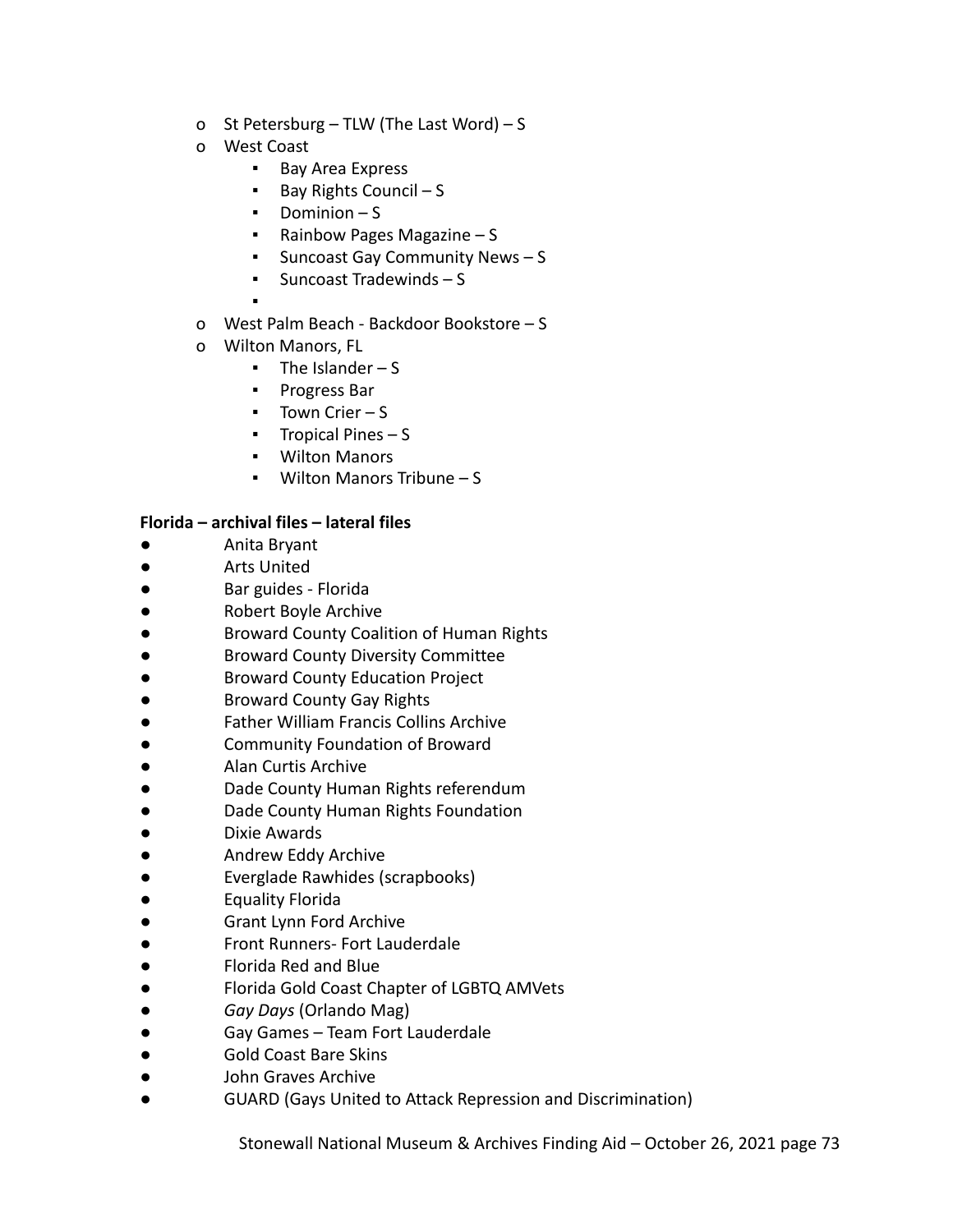- Heim Archive
- **Richard Inman Archive**
- Johns Committee
- "Johnny" Photo Archive
- **Gary E. Keating Archive**
- Robert Kunst Archive
- Lesbian, Gay, Bisexual Community Center Miami Beach
- Marlin Beach Hotel
- William Mathisen Archive
- Robert Ben Mitchell Archive
- Miami Gay and Lesbian Film Festival
- Miami Victory Campaign
- Robert Ben Mitchell Miami
- Dieter Murphy Archive
- Lee Newell II Archive
- Newspapers Florida
- Newsletters Florida
- Our Fund
- Odyssey Church Florida
- Eugene A. Patron Archive– Miami
- Palm Beach County Human Right Council
- Pew/Croxton Archive
- Pompano Bill Archive
- PWAC Broward (People with AIDS Coalition)
- PWAC Dade
- Pride Center at Equity Park
- Pulse nightclub
- Pulse Nightclub Orlando (posters, banners, ephemera
- Photographs Fort Lauderdale Bar Scene
- Alan M. Rockway Archive
- Rohrbacher, Yvonne
- Sage of Broward County
- Save Dade
- Alan Schubert Archive
- **Richard Sedlak Archive**
- **Steven Shires Archive**
- Southern Country/South Florida
- **Stingray Motor Cycle Club**
- Sunshine Athletic Association
- Sunshine Cathedral (MCC Church)
- Dean Trantalis Archive
- Theatre in Florida
- Theatre in NY
- Transperience Center (sex counseling) Miami
- Tuesday's Angels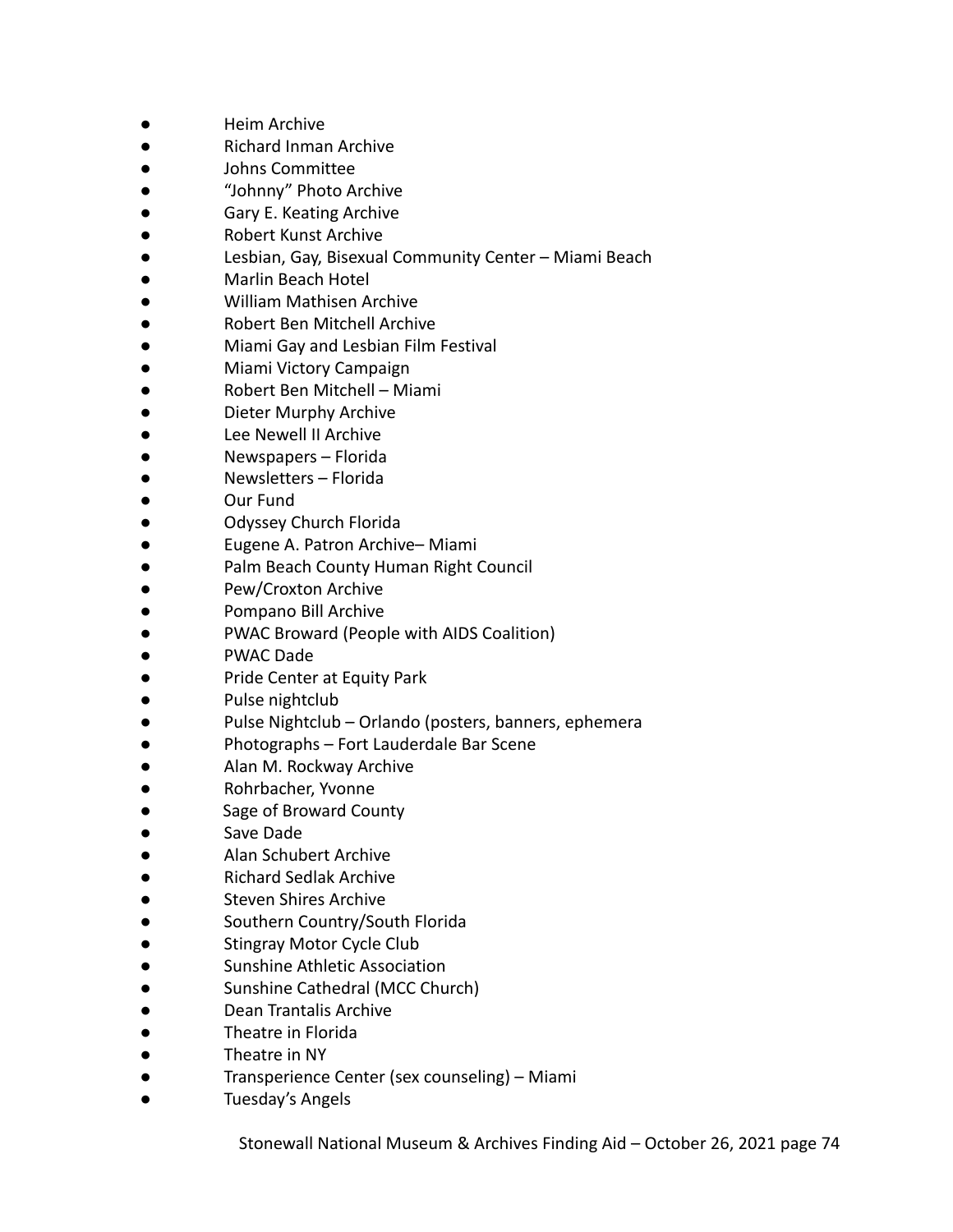- Teachers of Dade County Gay and Lesbian Caucus<br>● Richard Weissner Archive
- Richard Weissner Archive<br>● Wilton Manors
- **Wilton Manors**
- "Where the Boys Are"

**See also:**

| <b>AIDS</b>      | <b>Bisexuality</b> | <b>Business</b>   | <b>Discrimination</b> |
|------------------|--------------------|-------------------|-----------------------|
| <b>Education</b> | Events             | <b>Gay Rights</b> | Homosexuality         |
| <b>Military</b>  | <b>Music</b>       | Religion          | <b>Politics</b>       |
| <b>Seniors</b>   |                    |                   |                       |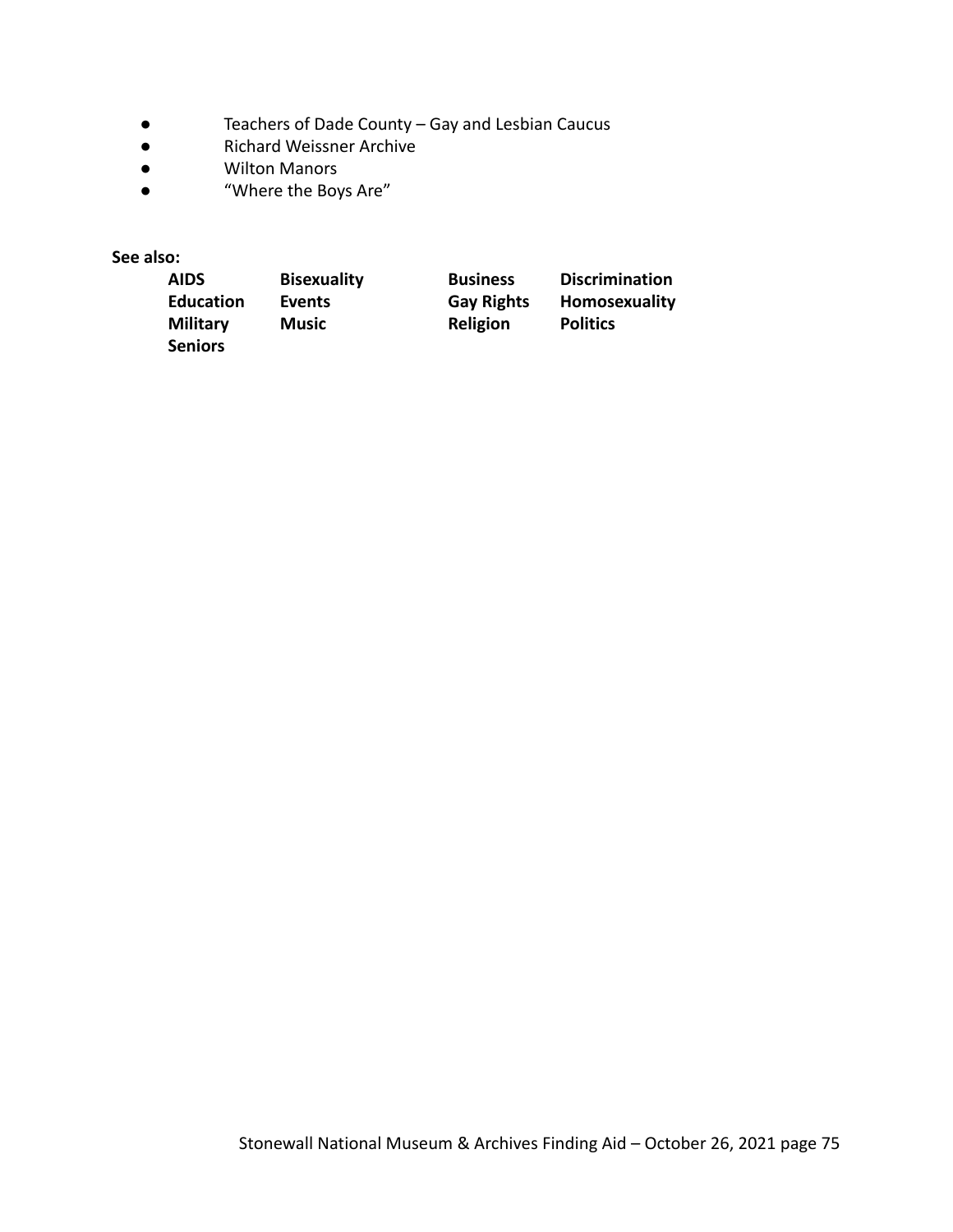#### **Gay, lesbian, bisexual, transgender, and queer studies - serials**

*The Alyson Almanac: A Treasury of Information for the Gay and Lesbian Community* (1989-1994)

> A wide-ranging guide to lesbian and gay topics, including history, politics, culture, health, and businesses [Archive](https://archive.org/details/alysonalmanactr00alys) (1990)

#### *CLAGS News* (2008-2010)

Newsletter of the Center for LGBTQ Studies at the City University of New York [Archive](https://cdha.cuny.edu/files/original/c1cc86b35ad05fa5c988b8fd2ad0bfd0.pdf) (1996) [Archive](http://bcrw.barnard.edu/archive/education/CLAGSnews.pdf) (2001) [Archive](https://cdn.atria.nl/ezines/email/CLAGnews/2006/No1.pdf) (2006) [Archive](http://www.westerling.nu/wp-content/uploads/2015/05/CLAGS-Newsletter-Fall-2012.pdf) (2012)

*Committee on Lesbian, Gay, Bisexual & Transgender History* (2009-2011) Biannual newsletter of this academic organization [Archive](http://clgbthistory.org/newsletter) (2005-2019)

- *Differences: A Journal of Feminist Cultural Studies* (1991-1992) Academic publication of critical theory and cultural analysis [Archive](https://read.dukeupress.edu/differences/issue) (1999 to present) \*
- *Empathy* (1990-1993)

Interdisciplinary journal "working to end prejudice & violence against sexual minorities"

- *Gay Books Bulletin* (New York, NY) (1979-1985) Publication of the Scholarship Committee of the Gay Academic Union
- *GLQ: A Journal of Lesbian and Gay Studies* (1998-2015) Interdisciplinary scholarship, criticism, and commentary in LGBTQ studies [Archive](https://read.dukeupress.edu/glq/issue) (1993-2020) \*
- *Journal of Bisexuality* (2001-2008) Multi-disciplinary academic journal focused on the topic of bisexuality [Archive](https://www.tandfonline.com/loi/wjbi20) (2000 to present) \*
- *Journal of Lesbian Studies* (1998-2001) Interdisciplinary scholarship on lesbian experience [Archive](https://www.tandfonline.com/loi/wjls20) (1996 to present) \*
- *Journal of the History of Sexuality* (1991-2000) Research on the history of sexuality across time, geography, and culture [Archive](https://www.jstor.org/journal/jhistsexu) (1990-2016) \*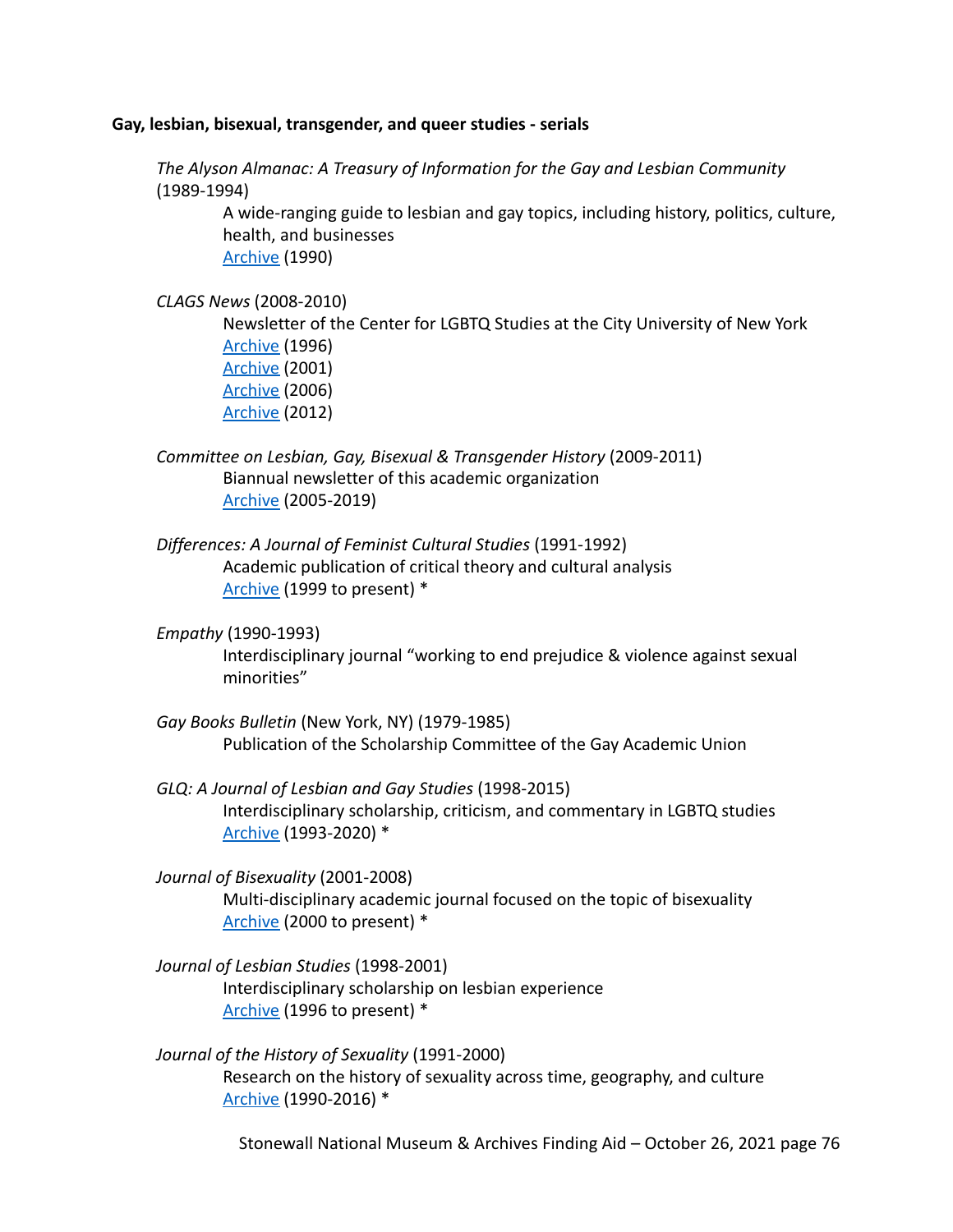# [Archive](https://www.utexaspressjournals.org/loi/jhs) (2009 to present) \*

*Our Stories* (1990-1995)

Newsletter of the Northern California Gay and Lesbian Historical Society Archive (Gale, 1990-2004)

### **Gay, lesbian, bisexual, transgender and queer studies - lateral files**

- ANGLES The Policy Journal of the Institute for Gay and Lesbian Strategic Studies S
- Bolerium Books, Gay & Lesbian Studies S
- Center for Lesbian and Gay Studies News, The (CLAGS) S
- Gay Studies
- $\bullet$  Journal of Gay, Lesbian and Bisexual Identity S
- Journal of GLBT Family Studies S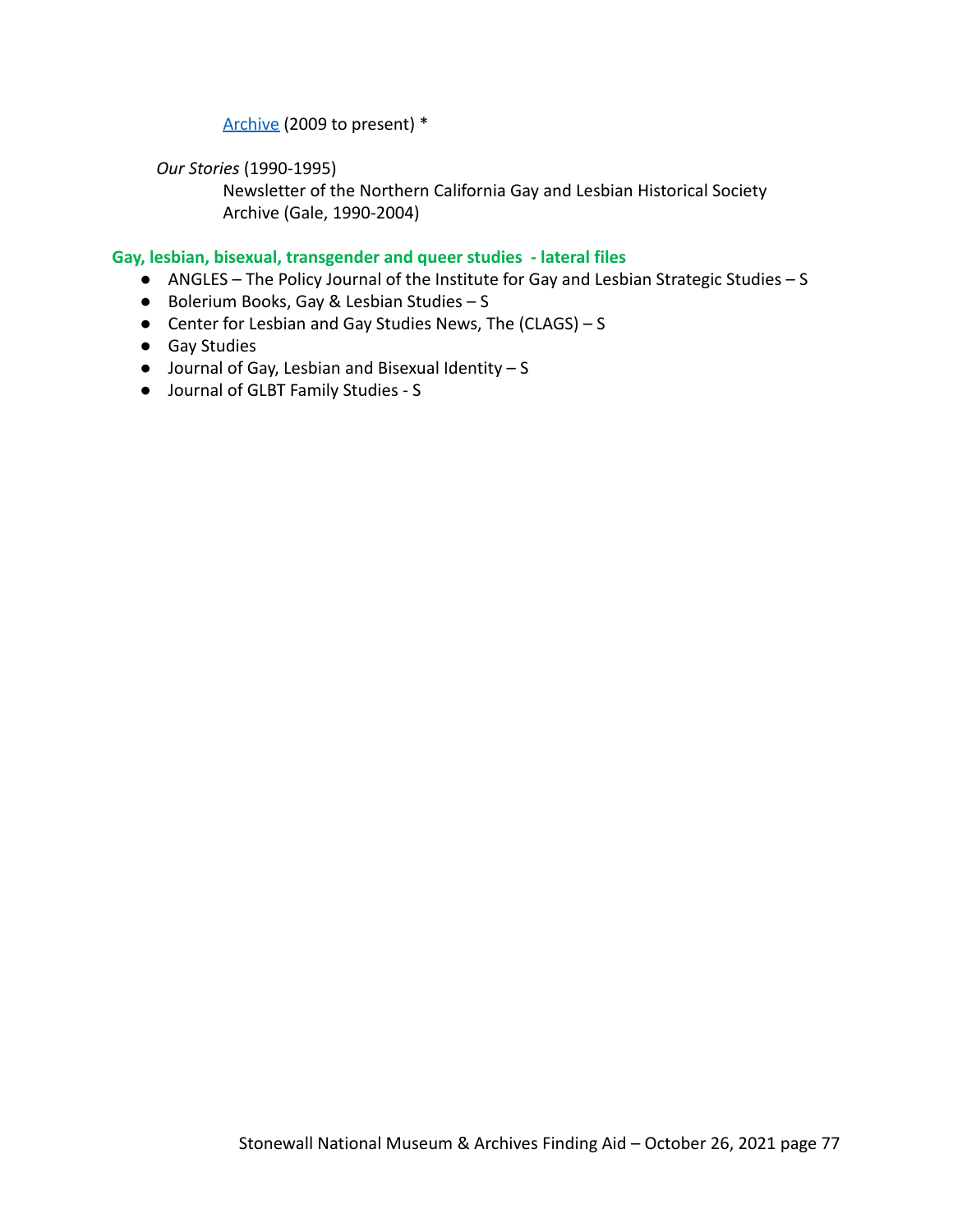#### **Gay male erotica - serials**

*100 Percent Beef* (2006-2007) Erotic magazine featuring bears

*2 Hot Male Couples* (2001-2007) Erotic magazine focused on gay couples

*Advocate Classifieds* (1992-1997) Erotica-filled spinoff of *The Advocate*

*Advocate Men/Men* (1988-2009) Erotic magazine featuring photographs, comics, and reviews (originally a sister publication to *The Advocate*)

*Alcazar/Turkish Men* Erotic photographs of Middle Eastern men

*All Boy* (1999-2017) Erotic photographs of young men

*All Stars* (1997-2000) Gay video review magazine

#### *Alternate*

*Amigo/French Male Erotica* Dutch erotic magazine of photographs

*Bad Puppy* (2002-2017) Erotic magazine featuring "young tough guys"

*Beau* (1989-2002)

*Beau Presents and Beau Specials* (1995-2002)

*Bel Ami/Mandate Presents* (1996-2007) Catalog of Bel Ami and Falcon International models and videos

*Black Inches* (1988-2002)

Erotic magazine with photos, stories, and reviews featuring African-American men

*Blueboy* (1976-2007) Gay lifestyle, entertainment, and erotica magazine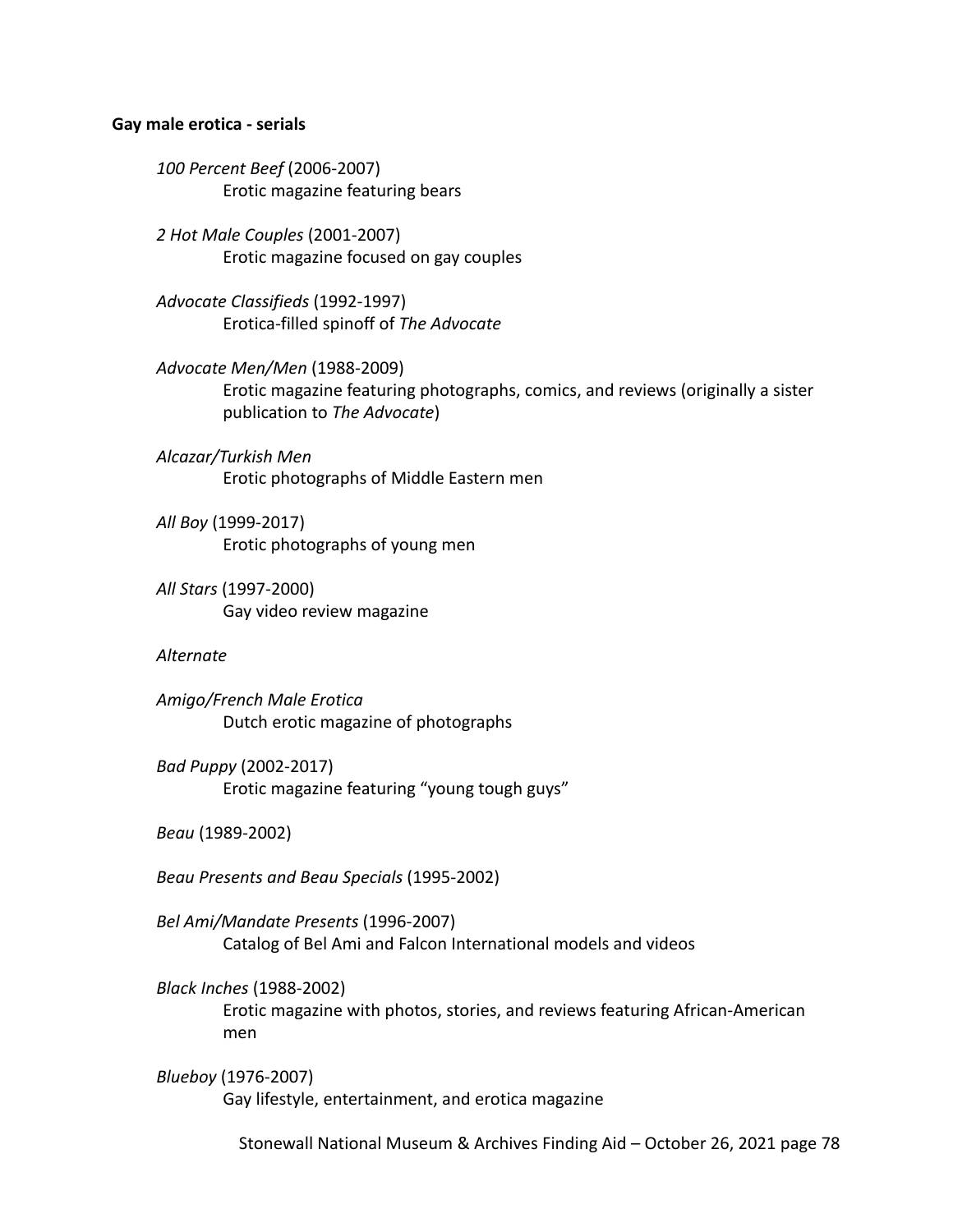[Archive](https://archive.org/details/BlueboySept1984Vol91) (September 1984) [Archive](https://archive.org/details/BlueboyVol10No6/mode/2up) (January 1987)

*Body* (1972-1980)

*Bolt* (1987-1991) Erotic photographs of young men, articles, and reviews

*Catalina Video* (1994-1997) Catalog of Catalina Video

*Chiron Rising* (1989-2002) Erotic magazine with photographs and stories featuring older men

*Colt Men* (1975-2000) Erotic magazine published by Colt Studio

*Colt Studio Presents* (1978-2000) Erotic magazine published by Colt Studio

*CR Classics* (1994 – 1996) Erotic magazine with photographs and stories featuring older men

*Cuming Up* (1989-1995)

*Cybersocket* (1999-2007) Guide to online gay erotica

*Daddy: The Magazine* (1993-1996) Erotic magazine filled with daddy-related photos, stories, and ads

*Defi* (French) (1994)

*Dick* (undated)

*Dude* (1987-2003) Erotic magazine with photos and reviews

*Euro Boy* (1989-1996) Erotic magazine with photos of young men

*Euro Guy* (1997-1999) Erotic magazine with photos of young men

*Falcon* (various titles) (1978 to present)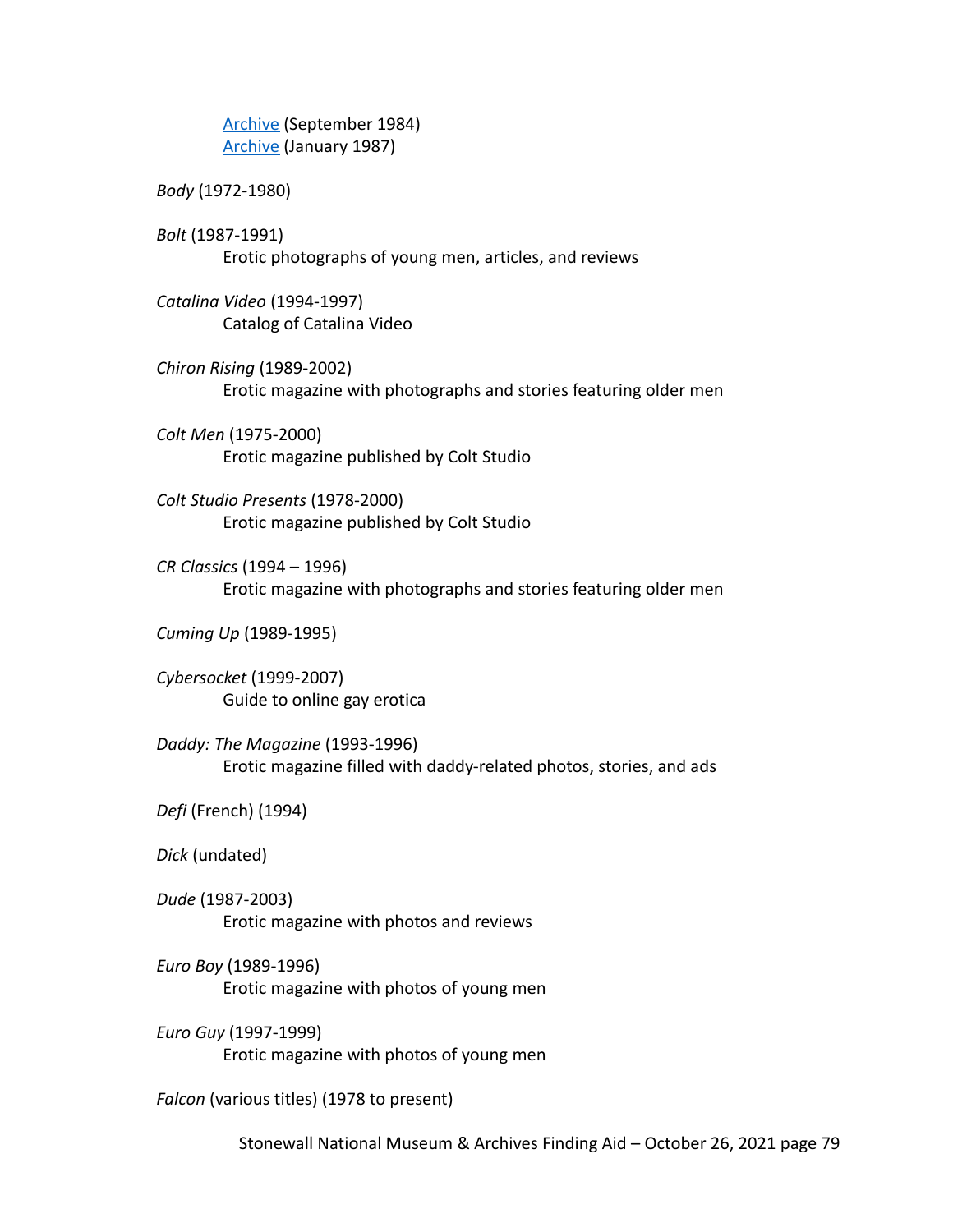Erotic magazine published by Falcon Studios

*First Hand* (1980-1997) Erotic stories, photographs, and ads

*Freshmen* (1991-2009) Erotic magazine with photographs of younger men, reviews, and fiction

*FQ Foreskin Quarterly* (1984-2000) Foreskin fetish magazine

*Friction* (1990-1992) Erotic magazine for "men who dare"

*Golden Boys* (1967-1969) Erotic magazine with photographs of younger men

*Guys Magazine* (1989-1998) Erotic magazine with photographs and articles

*Handjobs Magazine* (1994-2001) Erotic stories, illustrations, and photographs

*Heat* (1989-1992) Erotic magazine with photographs and articles

*Hombres* (1989-1992)

*Hombres Latinos* (1995-1998) Erotic magazine featuring Latinos

*Honcho* (1978-2009) Erotic magazine featuring "macho" men

*Hot Male Review* (1988-1996) Erotic magazine with photographs and reviews

*Inches* (1985-2012) Erotic magazine with photographs and articles

*Indulge for Men* (1994-2003) Erotic magazine with photographs, articles, and reviews

*In Touch* (1973-2004) Erotic magazine with photographs, articles, and reviews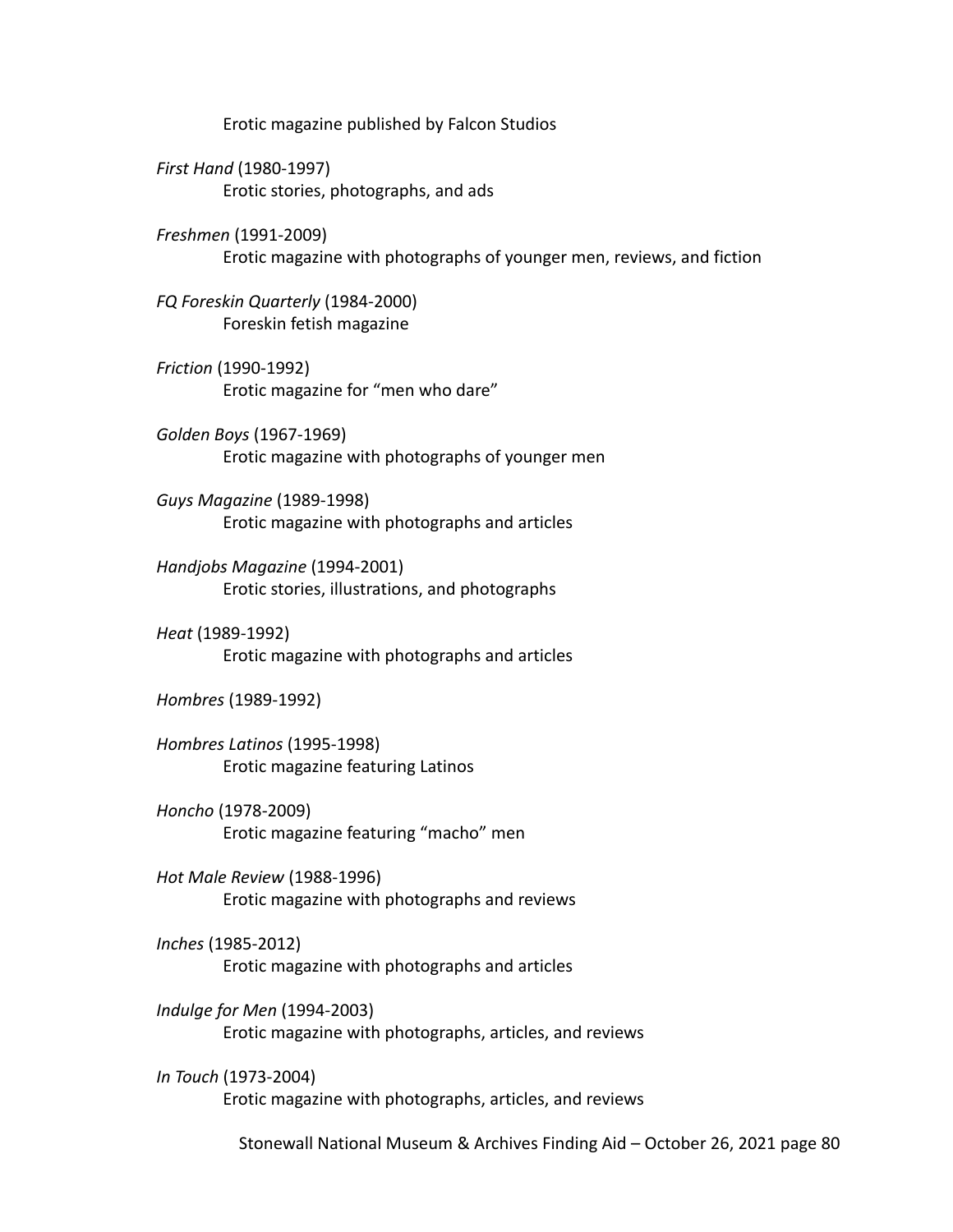*Jock* (1985-2003) Erotic magazine featuring jocks *Just Men* (1982-1987) Erotic magazine with photographs, reviews, and profiles

*Just Us Boys* (2009-2011) Erotic magazine with advertisements, interviews, and profiles [Archive](https://www.justusboys.com/magazine.html) (uncertain dates)

*Latin Inches* (1997-2007) Erotic magazine featuring Latino men

*Machismo* (1993-2007) Erotic magazine featuring Latino men

*Male Insider* (1986-1992) Erotic magazine with photographs of young men, fiction, and articles

*Male Pictorial* (1989-1993) Erotic magazine with photographic spreads and articles (formerly *Men of Advocate Men*)

*Mandate* (1975-1995) Erotic magazine of photographs, reviews, and entertainment

*Manifest* (1982-1983) Erotic magazine of photographs and fiction

*Manifest Reader* (1988-1999) Erotic magazine of fiction

*Man Power* (1969-1975) Erotic magazine

*Man's Best/ Mega Boys* (1996-2000) Erotic magazine with photographs and articles

*Manscape* (1985-1999) Erotic magazine with photographs and stories

*Manscape 2* (1985-1999) Erotic magazine with photographs and stories

*Manshots* (1988-2000)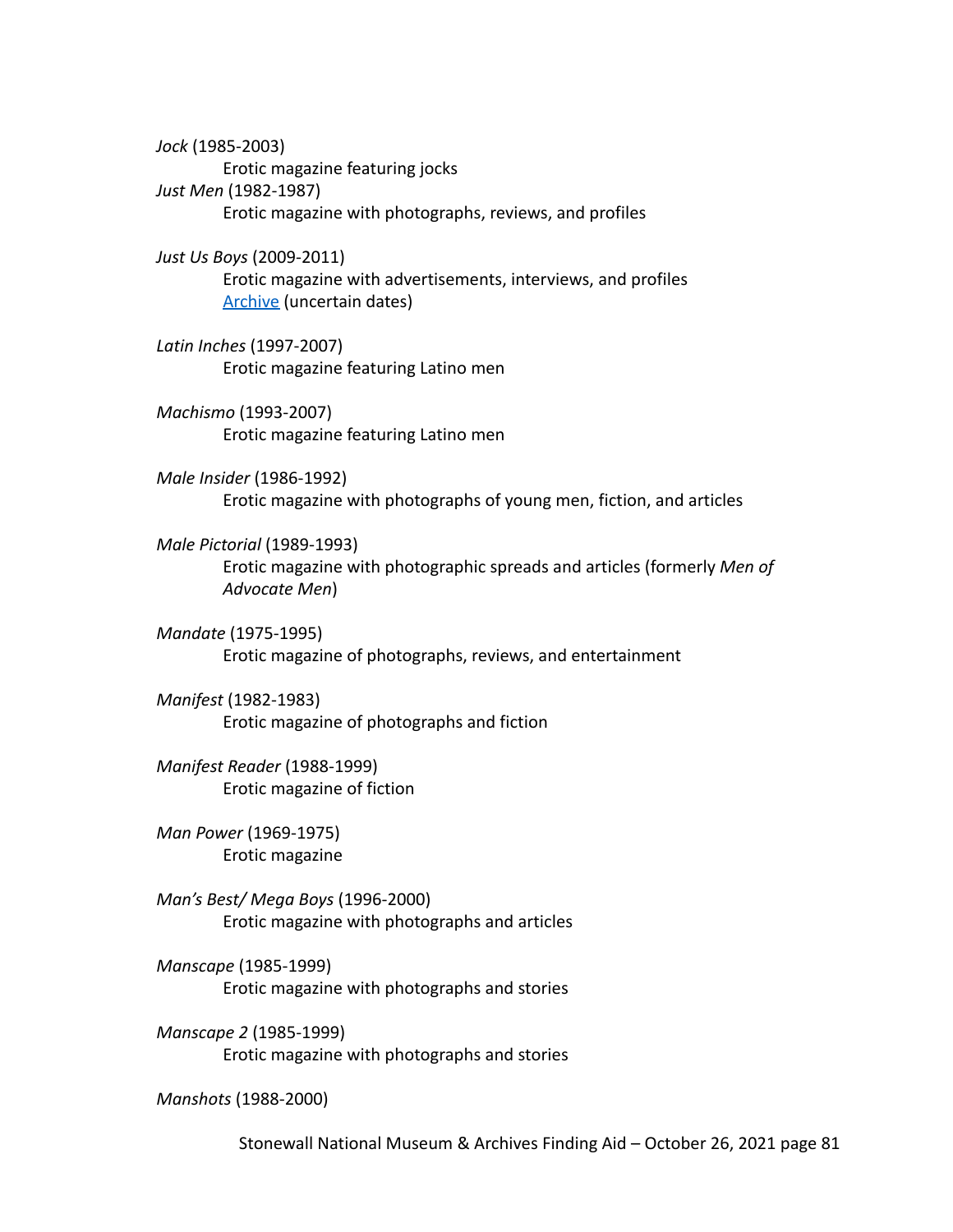Erotic video guide with reviews, interviews, and photographs

*Mansize* (2003) Erotic magazine with photographs and articles

*Mantalk* (1992-1998) Erotic magazine with photographs and articles

*Naked* (1994-2001) Erotic magazine

*Naked Real Stories* (2004-2005) Erotic magazine of fiction

*Numbers* (1977-2002) Erotic magazine with photographs and stories

*Obsessions* (1988-1997) Erotic magazine with photographs, articles, and reviews

*Olympus* (1972-1978) Erotic magazine published by Colt Studio

*Playguy* (1976-2010) Erotic magazine with photographs, articles, and reviews

*QQ: Magazine for Gay Guys* (1969-1979) Erotic magazine with photographs, articles, and classifieds

*Rump* (1981-1992) Erotic magazine with photographs and stories

*Savage Male* (1993-1996) Erotic magazine with photographs, articles, and reviews

#### **Gay male erotica – archival files**

8 mm films (gay male erotica) 35 mm slides – gay male erotica Anonymous /Unknown (numerous collections of gay male erotica) African American Models Bel Ami Bruno Gmunder books Tom Dalton Archive DVDs – Gay male erotica Erotic fiction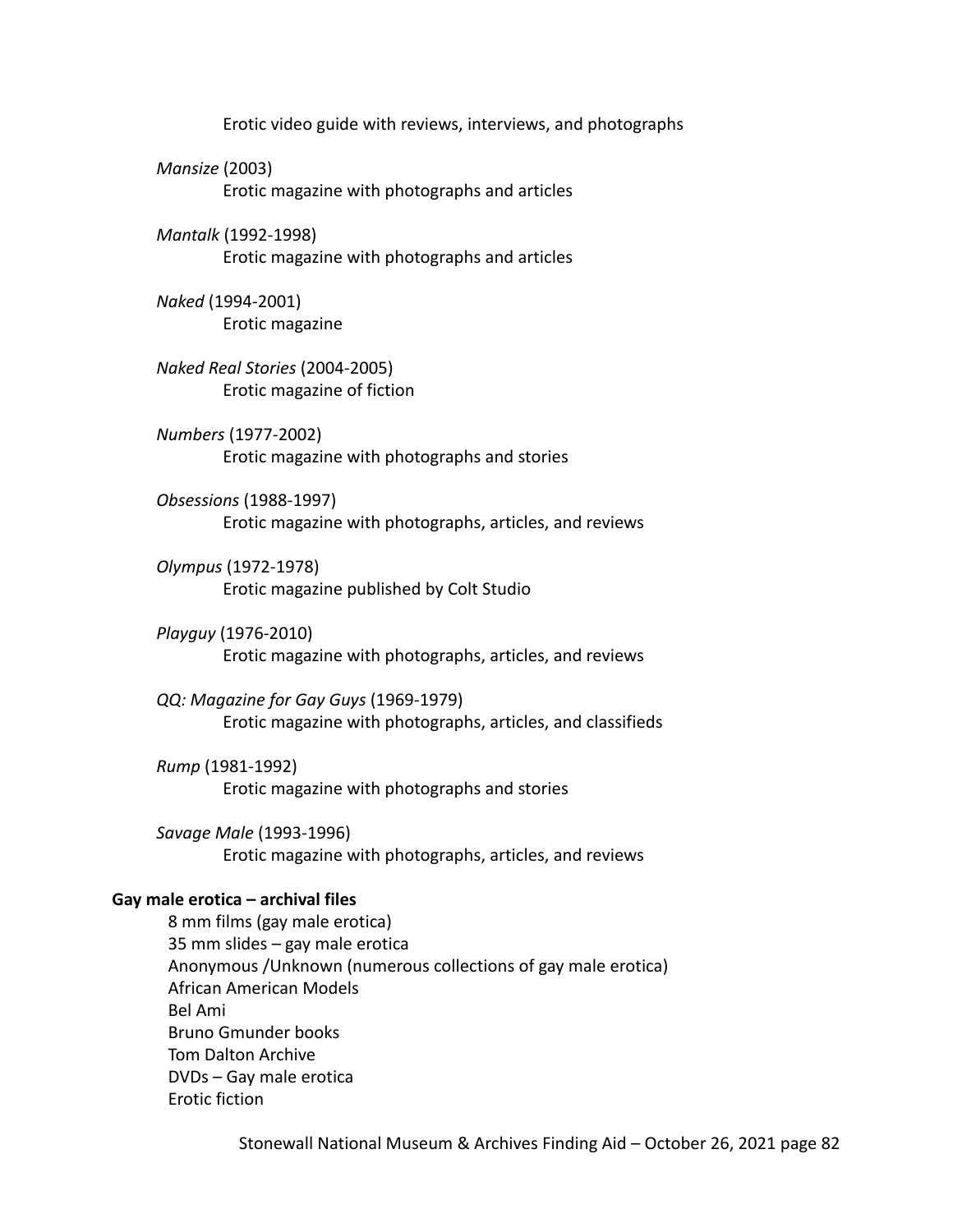Gay Male erotica (fiction) Gay Male erotica (photos) L. Herczeg Archive Male Nudes (books – commercial and personal) Male homosexuality Manner von Hinten Magazine Penis Penis Festival (Japan) Personals Classifieds Publishing catalogs Rad Video Publishing Schink/Battle Archive Video recordings – (commercial and private male erotica) Zeus Studios

# **Gay Male Erotica - lateral files**

- $\bullet$  Action Boys S
- $\bullet$  Adam S
- $\bullet$  Adam & Co S
- Advocate Men S
- $\bullet$  Alcazar, Germany S
- $\bullet$  All American Man S
- All Man
- Along the Wayside
- $\bullet$  American Collection of Erotica S
- $\bullet$  Attitude S
- $\bullet$  Avanti S
- $\bullet$  All American Guy S
- $\bullet$  Back Pocket Special S
- $\bullet$  Bad Boy S
- Beaumen Books 1 & 2
- $\bullet$  Bel Ami Freshman S
- $\bullet$  Big Daddies S
- Big David
- Big Penis, The Little Book of
- Bjorn, Kristen The Films of
- $\bullet$  BFP Tribune S, M
- Blue Door Collection, The
- $\bullet$  Bolt S
- $\bullet$  Boys and Toys  $-$  S
- Boy Next Door S
- $\bullet$  Buchman, Jay A Night in the Barracks
- $\bullet$  Buddy German S
- Bullet Presents S
- $\bullet$  Bunkhouse S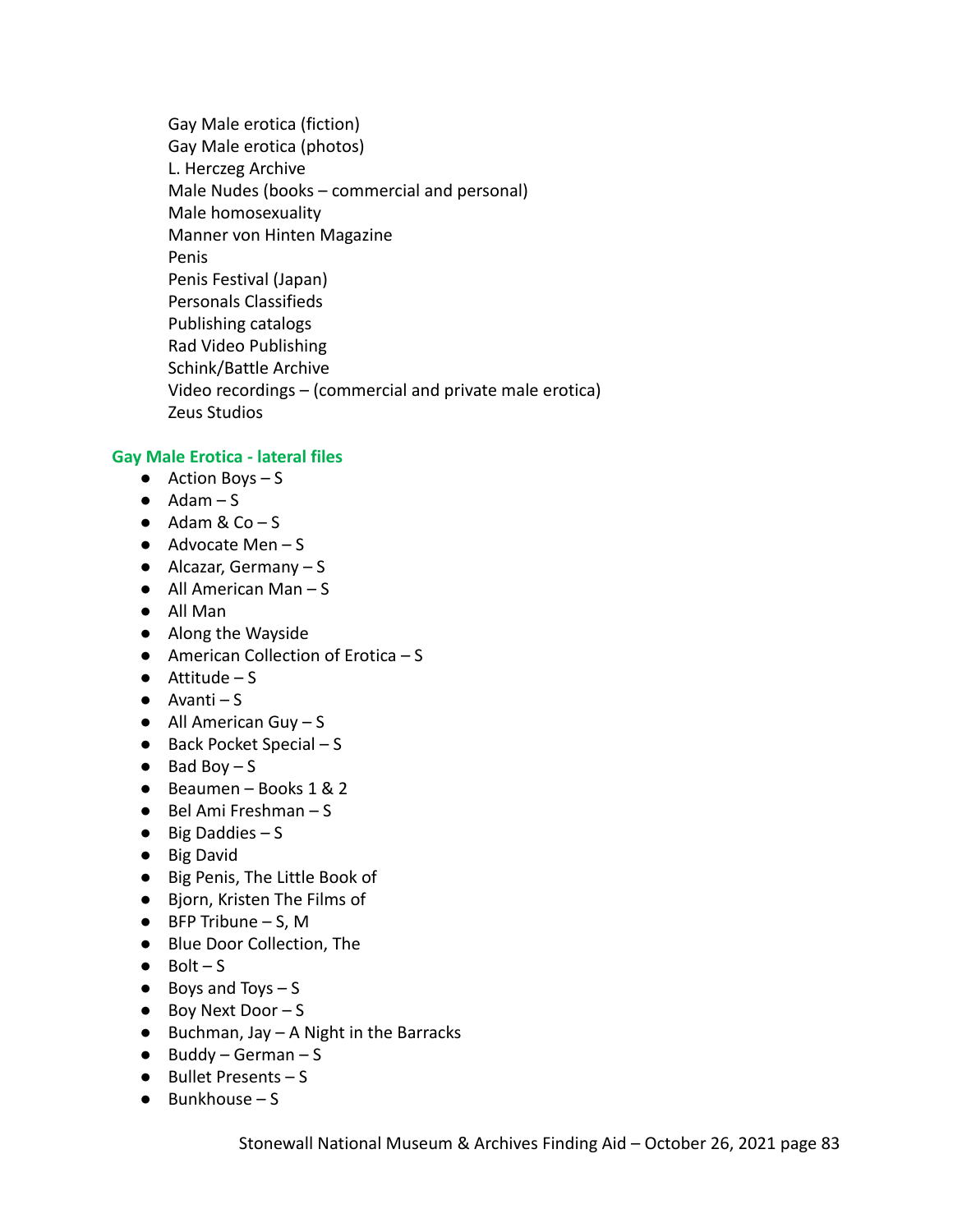- Butt Bangers S
- Videomo Guide, Jean-Daniel Cadinot, French S
- $\bullet$  Call Boy, London S
- $\bullet$  Celebrate the Self S
- The Compound Tapes M
- $\bullet$  Inferno S
- $\bullet$  Chris S
- $\bullet$  Class Comics S
- $\bullet$  Classic Inches S
- $\bullet$  Close-Up S
- $\bullet$  Clothesdick S
- Cock Addicts
- $\bullet$  Cock S
- $\bullet$  Cole, Barret S
- $\bullet$  Colt Men (two files) S
- $\bullet$  Colt Private Collection S
- Colt Anniversary Albums S
- Colt Studio
- Colt Studio DVDs M
- Colt Videoview S
- Comin' At Ya!
- Cosco Studios S
- $\bullet$  Cronos S
- Dean Dennis, Within Reach
- Dorus
- Drawings, Erotic (various artists)
- Dream Boys
- $\bullet$  Drive  $! S$
- $\bullet$  ECCE HOMO S
- $\bullet$  ERA, The Magazine of the New Age S
- Erotic Art India
- $\bullet$  euroboy S
- $\bullet$  eurocreme S
- $\bullet$  Exchange, The  $-$  S
- Falkon, Felix Lance Gay Art, An Historic Collection
- $\bullet$  Fantasies Unlimited S
- $\bullet$  Fig Leaf News Magazine S
- Fizeek Art Quarterly S
- $\bullet$  Flavamen S
- Frazier, Bud
- $\bullet$  For Men S
- $\bullet$  Fox Studio S
- Frat House Boys M
- $\bullet$  Gallers S
- Gay Americans Sexual Freedom NOW (straight and lesbian) S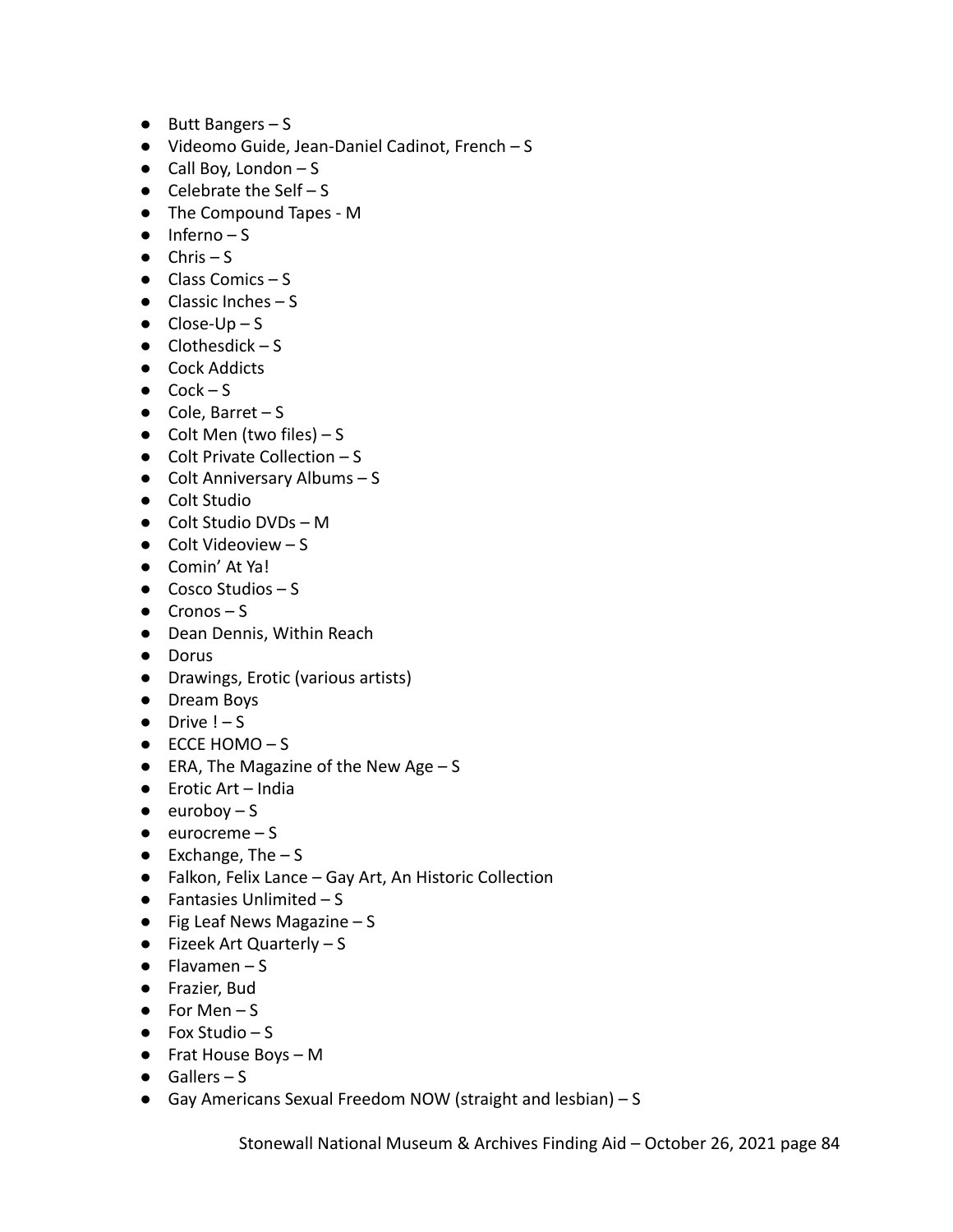- $\bullet$  Gay Bizarre S
- $\bullet$  Gay Blade NY, NY S
- Gay Boy S
- $\bullet$  Gay Contacts S
- $\bullet$  Gay is Beautiful S
- Gay Magazines, Hispanic
- $\bullet$  Gay Porn Stars S
- $\bullet$  Gay Times S
- $\bullet$  Gay Web Monkey S
- $\bullet$  Gay World, The  $-$  S
- $\bullet$  GayVN S
- $\bullet$  Gold Coast Gays  $-S$
- Golden Boys M
- Grapevine -S
- Heavy Traffic S
- Hesitant Press, South Florida S
- $\bullet$  Hombre S
- Hombre Scene S
- $\bullet$  Honcho S
- $\bullet$  Hot Male Review (HMR) S
- $\bullet$  Hot Stuff S
- Hot Talk Tapes M
- $\bullet$  H2OT-S
- Huddle Up! S
- $\bullet$  Hunk S
- Hunt S
- $\bullet$  Impact S
- Impulse S
- $\bullet$  In Heat S
- Instinct Publishing, Inc
- $\bullet$  International Nudist Sun S
- In Touch Portrait of Todd
- $\bullet$  Uniform S
- $\bullet$  Jock Collectors Edition S
- $\bullet$  Jock Erotic Novels S
- $\bullet$  Jock Stars S
- $\bullet$  Juniors S
- KaØapeie S
- Kink Konfidential
- $\bullet$  Kinks Magazine S
- $\bullet$  Laddie S
- Laguna Pacific- S
- L'Affaire S
- Latin Men
- $\bullet$  Latin Fan Club S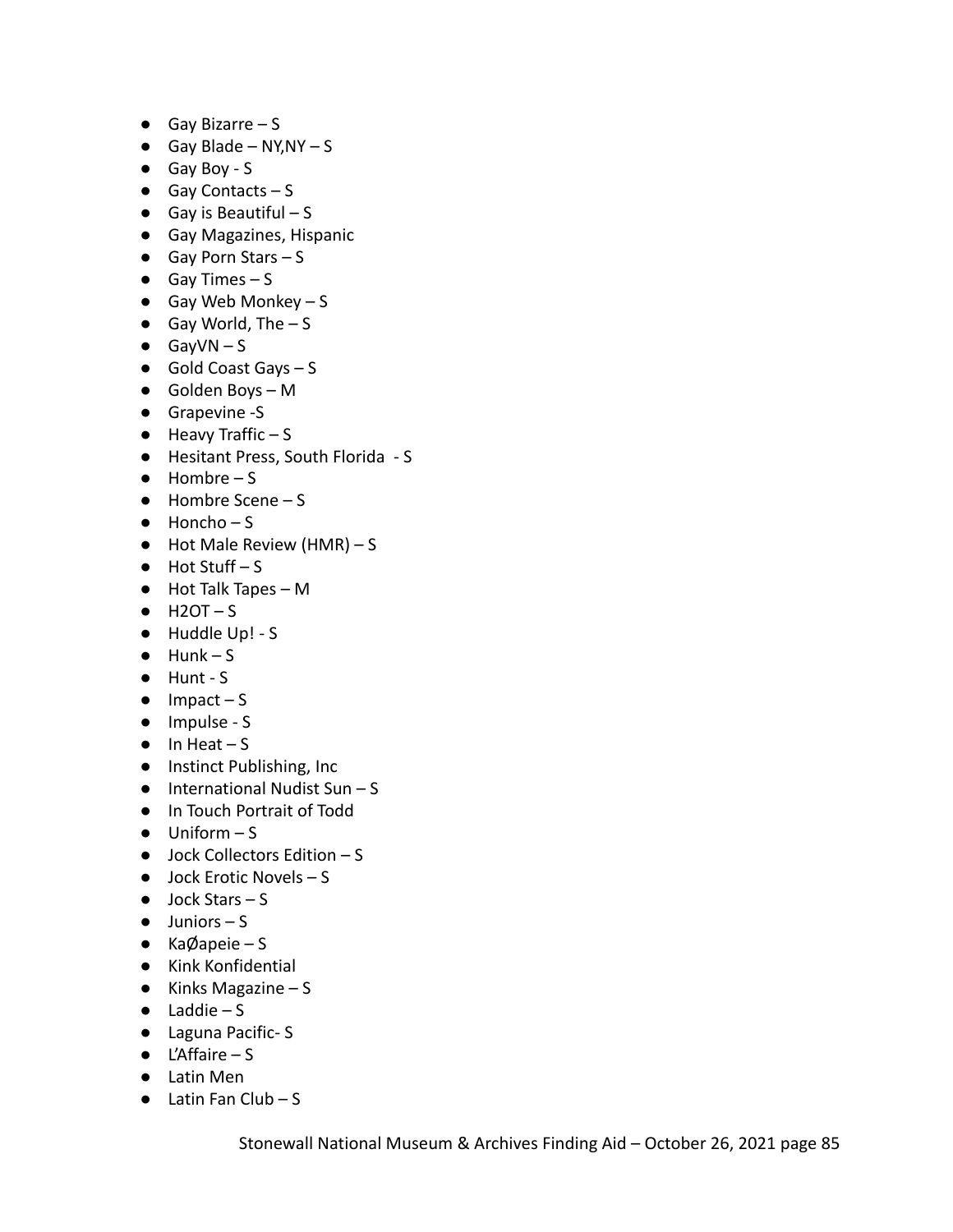- Legends
- Le Salon
- Lights, Camera, Action
- $\bullet$  Macho S
- Magazine -S
- Magazines Brochures
- Magnifique!
- Male Cherries S
- Male Nude
- Male Nudes M
- Male Review
- $\bullet$  Alee Video Review S
- Mandate Presents S
- $\bullet$  Manhood Rituals S
- $\bullet$  Man's Image S
- $\bullet$  Man Zone S
- $\bullet$  Masculine Magazine S
- Meat Market
- $\bullet$  Meat Rack S
- Men of Arena S
- Moreno, Andrew
- Movie Stars
- Mr. Male Review S
- Muscle Studs
- $\bullet$  Nova S
- Nova Publications S
- Nova Presents S
- Novarro
- Olympus
- $\bullet$  Our World S
- Outcome S
- $\bullet$  Package S
- Paean Publications
- $\bullet$  Pantheon S
- Parker, Al
- Penis
- Phallus
- Pirates S
- Playgirl (international and special edition)
- Porn Up!
- Portfolio Photographer's Choice
- Private Man
- $\bullet$  Pump it Up S
- QQ Publishing
- RAM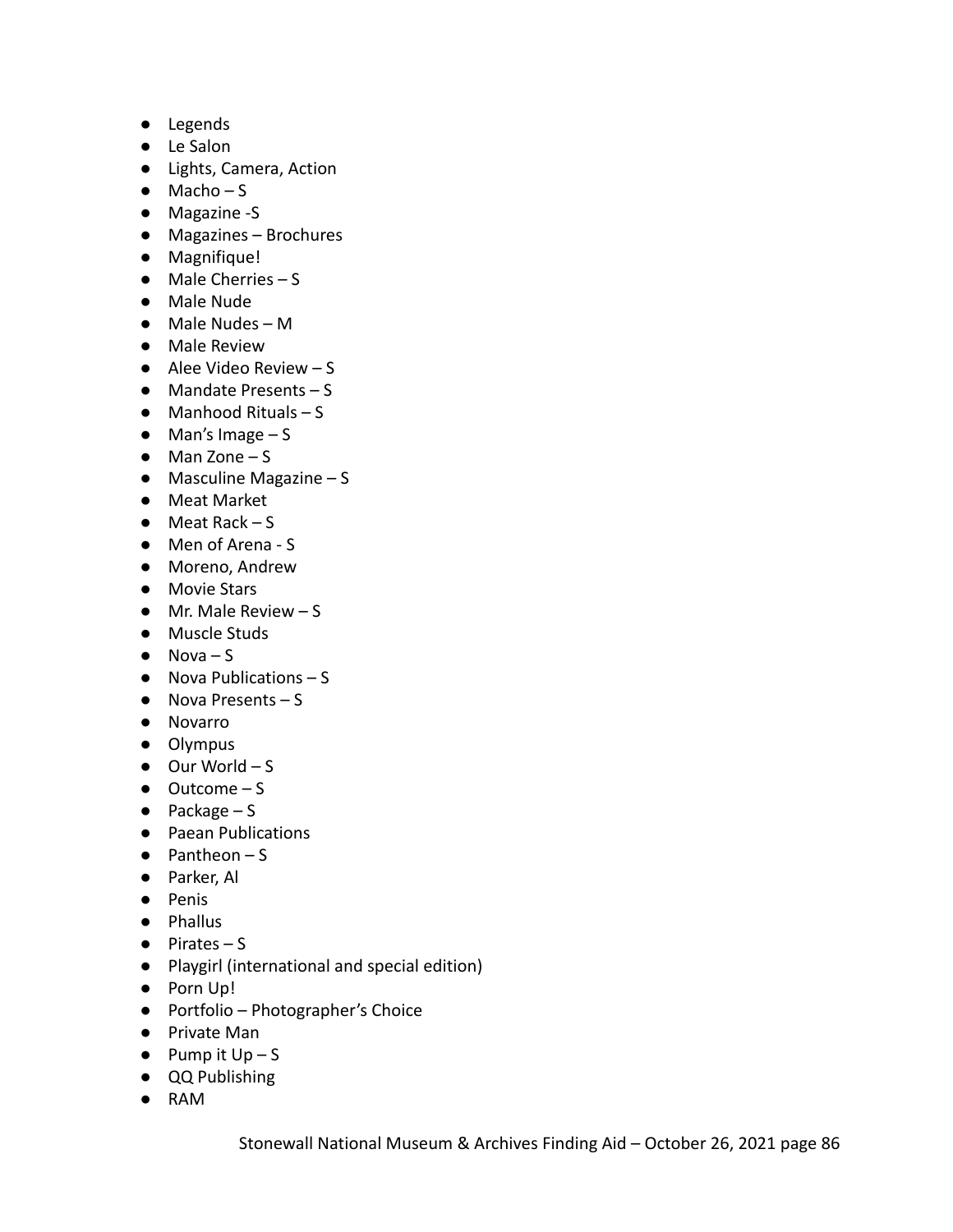- Reynolds, Mark
- Rutherford, Roger
- $\bullet$  Rough Trade S
- Salza
- $\bullet$  Score S
- $\bullet$  SeaBag Productions  $-S$
- Sex Fights
- Sir Nude
- Skin
- $\bullet$  Spartan for Men S
- Specialty Publications
- $\bullet$  Spree S
- Street!
- $\bullet$  Stud S
- $\bullet$  Studs S
- Studio Domingo
- $\bullet$  Sun Rebels S
- $\bullet$  Sun Trek S
- $\bullet$  Super MR S
- $\bullet$  Swan S
- $\bullet$  T.A.I.L. S
- Times Square Stud
- $\bullet$  Tomcat S
- $\bullet$  Torso Beef S
- Trade S
- Uniform
- Visions of Men
- Voltage
- When Johnny Comes Marching Home
- $\bullet$  Wilde S
- Winchester of New York
- Working Numbers
- $\bullet$  Young Men at Play S
- $\bullet$  Zipper S

**See also:**

| African-American | <b>Artists</b> | Asian           | <b>Bears</b>  |
|------------------|----------------|-----------------|---------------|
| Catalogs         | <b>Comics</b>  | <b>Cruising</b> | <b>Fetish</b> |
| Latino           |                |                 |               |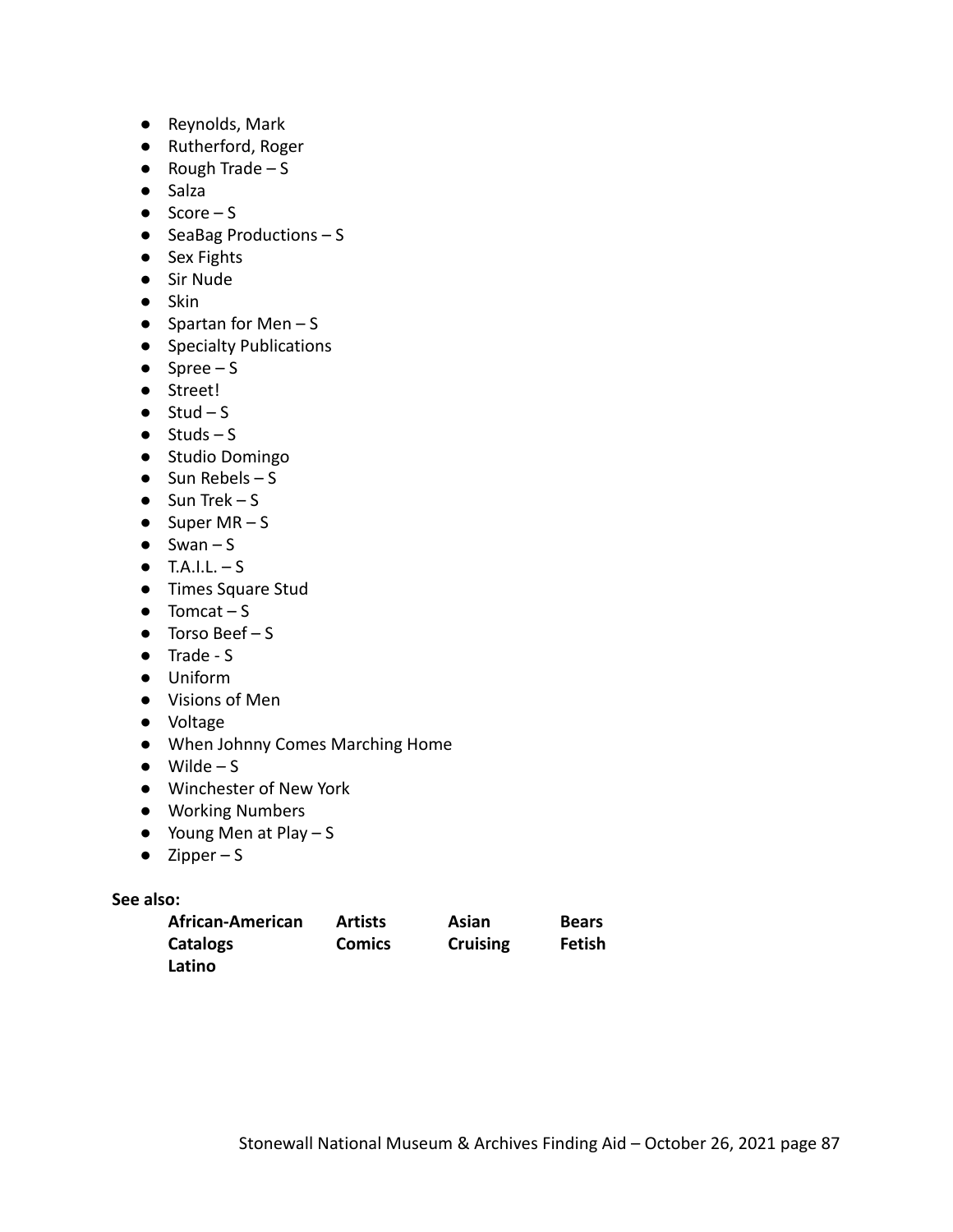### **Gay Rights/Homophobia- archival files**

Fred Fejes Archive Gay Academic Union –S Gay rights demonstrations Gay agenda Gay rights legislation Gay rights Harassment and Discrimination Hate Crimes Homophobia Homophobia – various studies Human Rights Campaign March on Washington (1979, 1987, 1993, 2000) Richard A Inman Archive Karen Kirchler Archive National Gay and Lesbian Task Force Richard A. Rogers/Bill Mullins Archive Mark Silber Archive Joel Starky Archive Sodomy laws and legislation Southeastern Conference for Lesbians and Gay Men Violence against gay and lesbians Mel White Archive

# **Gay Rights/Homophobia- lateral files**

- Alfred, Randy
- Americans for Equality
- Amnesty International S
- Amnesty Action S
- American Family Association, Project to stop TV's promotion of homosexuality
- Anarchist of Love The Secret Life of John Henry Mackay
- (ANGLE) associates Network for Gay and Lesbian Equality (BellSouth Employees)
- Anita Bryant
- Apuzzo, Virginia
- $\bullet$  Aqui Llego S
- Bay Area Gay Liberation Newsletter S
- Berry, Salisse
- $\bullet$  Blazing Star S
- Breakthrough–S
- Bridges Initiative, California
- Broward County Coalition for the Human Rights of Gays S
- Broward Gay Rights Project
- Broward United Against Discrimination S
- Butte, William
- Camerado S
- Campaign for Homosexual Equality, London S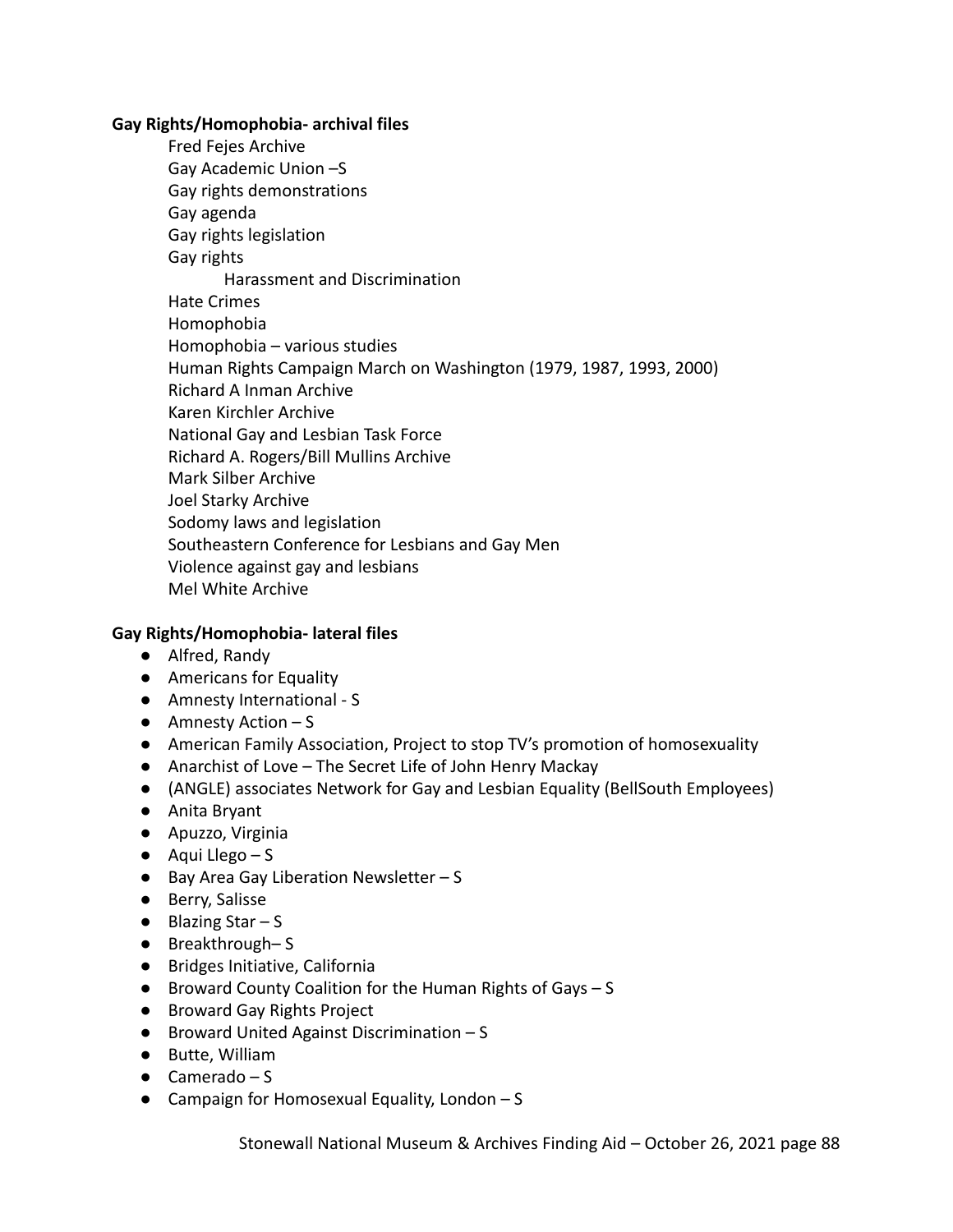- Campaign for Military Service
- Campaign to End Discrimination
- Campaign to End Homophobia, The
- Capital City Gay Report, Capital District Gay Community Center, Albany, NY S
- Censorship
- Center for Homicide Research S
- Birch & Co
- Ciao S
- Citizen for Human Rights Newsletter, Orlando
- Civil Rights Amendment, 1991
- Coalition for Lesbian and Gay Civil Rights
- Committee for Gay Rights
- The Coalition for Political Responsibility
- Come Out Fighting, The Newspaper of the Lavender & Red Union S
- Communigay, Gay Coalition, University of South Florida S
- Commission on Social Justice, Homosexuality and Social Justice
- Committee for Homosexual Freedom, San Francisco S
- Committee to Protect Journalists
- Cook, Timothy, Splitting Images
- $\bullet$  Cornell Gay Liberation Front  $-S$
- Creating Communities: Giving and Volunteering
- Dade Action PAC
- Dade Community Foundation
- Dialog, Newsletter of the Dallas Gay Political Caucus S
- Dispatch, Gay and Lesbian Alliance Against Defamation S
- Do's and Don'ts of Dealing with the Religious Right
- Double F: a magazine of effeminism S
- $\bullet$  Eden News  $-S$
- Equality Forum
- Faggots and the Revolution
- $\bullet$  Fairness Campaign S
- $\bullet$  Fall of the Closet Door, The  $-S$
- FAN News (Federal Advocacy Network)
- Federal Report, The The Human Rights Campaign Federal Club Newsletter S
- Fejes, Fred
- Fight Out Loud
- Florida Citrus Boycott Committee
- Florida Coalition of Gay Organizations
- Florida Collection of Lesbian Herstory S
- Florida Commission on Human Relations
- $\bullet$  Florida Fact Sheet NOW S
- Florida Gay Conference, 1978
- Florida Gay Rights
- Florida, Palm Beaches
- Florida Right to Privacy Coalition, Inc.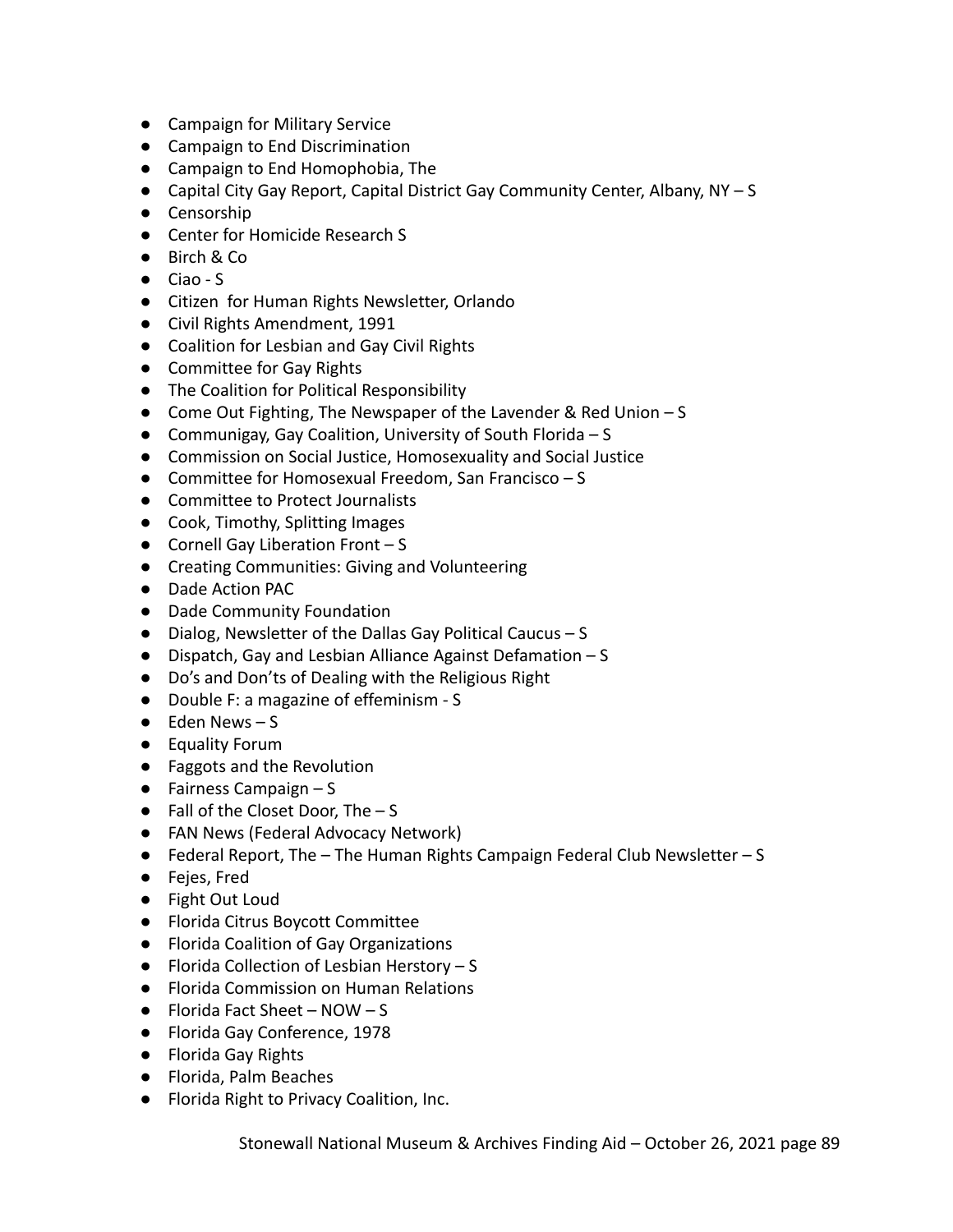- Florida Sarasota
- Florida Task Force
- $\bullet$  Florida Task Force Report S
- Florida Against Bigotry
- Floridians United Against Discrimination Broward County
- Floridians United Against Discrimination Palm Beach County
- $\bullet$  Founders, FL S
- **•** FREE: Gay Liberation of Minnesota  $S$
- Freedom of Choice, Savannah, GA
- Freedom of Expression, National Campaign for S
- Free Speech TV
- $\bullet$  Frontline S
- Fund for Human Dignity, Inc.
- Gainesville Gay Liberation Front
- GALAA (Gay and Lesbian Alliance of Alabama) Family Values S
- Gay Activists
- Gay Activists Alliance of Miami
- Gay Activists Florida
- Gay Alliance of the Genesee Valley
- $\bullet$  Gay Alternative, Pennsylvania, PA S
- Gay American Heroes
- Gay and Lesbian Community Foundation Conference, 1998, Miami/Dade, FL
- Gay and Lesbian Criminal Justice Professionals Conference, Key West
- Gay and Lesbian Foundation of South Florida (GLFSF)
- Gay Community Service Center (The Mirror Image), Gainesville, FL
- Gay Liberation Front, Tallahassee, FL
- Gay Liberation Publications
- Gay Liberation Front Hiram Ruiz
- $\bullet$  Gay People and Mental Health S
- Gay People's Union (GPU) various
- $\bullet$  Gay People's Union (GPU) Indiana S
- Gay Resource Identification and Preservation Project, Miami Dade. FL
- Gay Rights Conferences
- $\bullet$  Gay Rights National Lobby (Capitol Hill) S
- Gay Rights New York M
- Gay Rights U.S.
- Gay Rights Resolutions
- Gay Nazi Persecutions
- $\bullet$  Grassroots Gazette, The  $-$  S
- $\bullet$  Griffin, The  $-S$
- $\bullet$  GUARDian, The Fort Lauderdale, FL S
- Guardian, Human Rights Council of North Central Florida S
- Homophile Action League (HAL) Newsletter S
- Hampton Roads Gay & Lesbian Alliance The Announcer S
- Hampton Roads Lesbian & Gay Pride Coalition S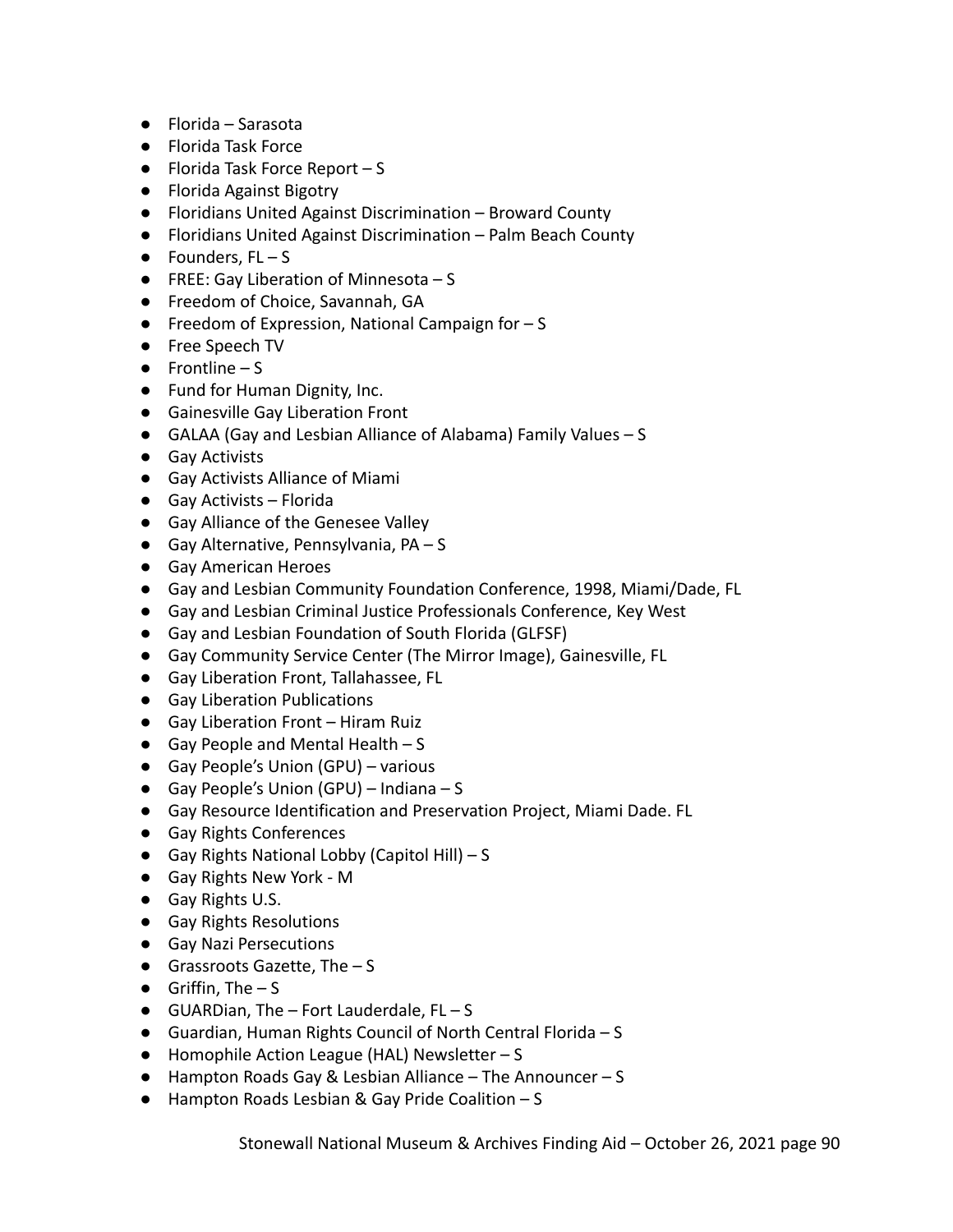- Homophile Action League, Philadelphia, PA S
- $\bullet$  Homosexual Citizen, The  $-$  S
- Homosexual Information Center, Hollywood, CA S
- Homosexual Intransigent
- Hostile Climate, Report on Anti-Gay Activity
- Human Rights Campaign Foundation
- Human Rights Council of Central Florida (Guardian) S
- Human Rights Taskforce
- $\bullet$  Human Rights Watch S
- Humphreys, Laud
- Images, A Journal of the Gay & Lesbian Alliance Against Defamation -S
- Impact, Lambda Legal A
- In the Spirit of Stonewall
- Institute for Gay and Lesbian Strategic Studies
- International David Society
- International Gay and Lesbian Human Rights Commission S
- ISMR Chronicle– S
- It's Time, Newsletter of the National Gay Task Force S
- June 28 Union
- $\bullet$  Kentucky Misc. publications
- Kurtz, Steven P.
- Lauritsen, John & Thorstad, David
- $\bullet$  Lavender Left S
- Leaving Our Children Behind (Welfare Reform and the Gay, Lesbian, Bisexual and Transgender Community)
- Lesbian & Gay Network Mobilization for Survival (New York, NY)
- Libertarians for Gay and Lesbian Concerns (LGLC) Newsletter S
- LGBT Organizations Florida
- M. Gentle Men for Gender Justice S
- Maine Gay Rights
- March on News, The (Newsletter of the March Committee for Lesbian & Gay Rights/Los Angeles) – S
- Massacres, Riots
- Media Matters (GLADD) S
- $\bullet$  Media Notes S
- Men's Awareness Network S
- Miami/Dade Gay Rights
- Miami/Dade Human Rights Ordinance M
- Miami Sunshine S
- MOHR (Michigan Organization for Human Rights) S
- $\bullet$  Momentum A News Publication of the Human Rights Campaign Fund S
- Monteagudo, Jesse
- Monuments Gay & Lesbian
- $\bullet$  Morning Due S
- Mother's Alliance of Miami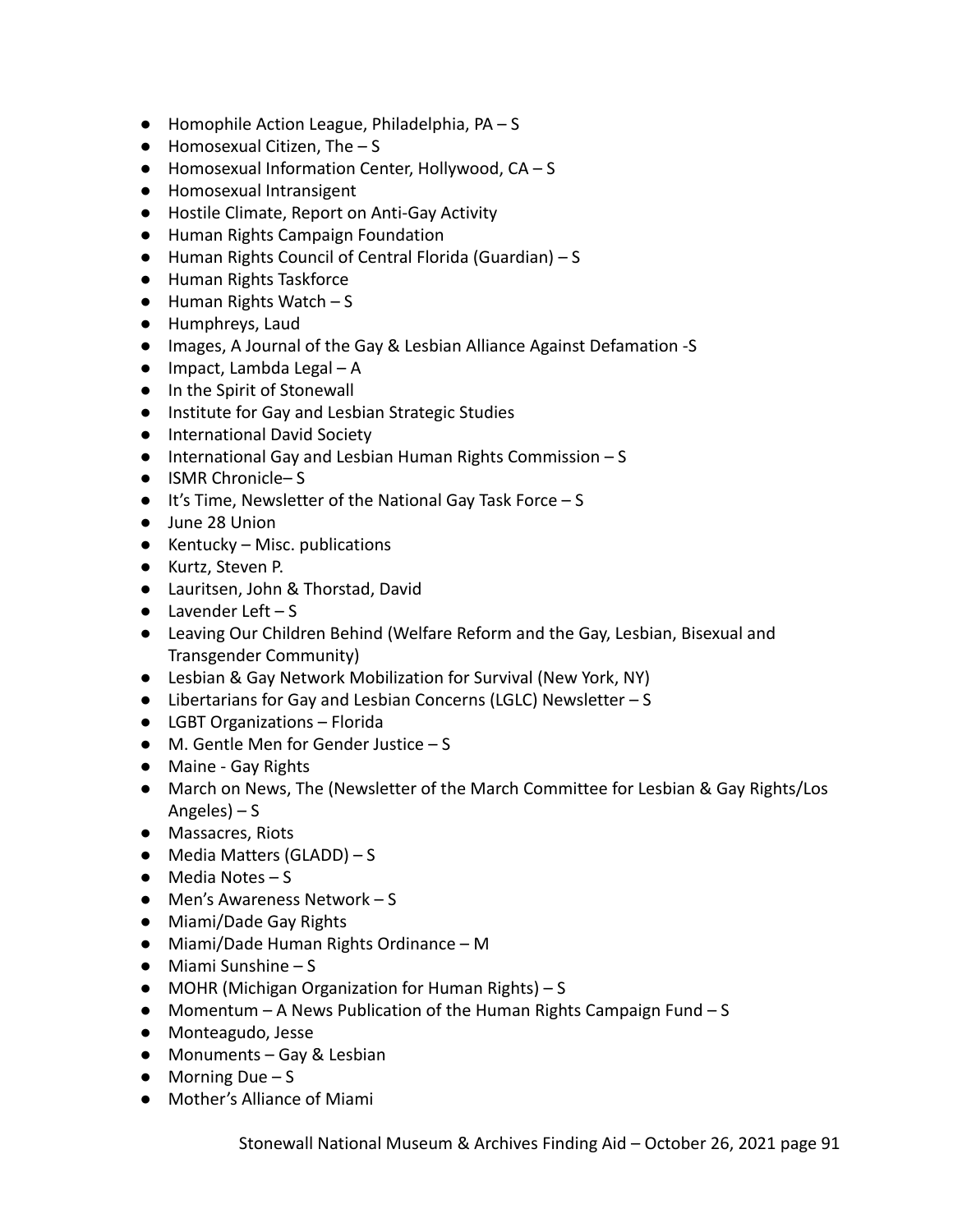- $\bullet$  Motive S
- National Coalition of Gay Activists (NCGA)
- National Conference on Gay & Lesbian Issues
- National Equality March, 2009
- National Gay and Lesbian Task Force
- Newsletter by Subject
- New York Gay and Lesbian Anti-Violence Project STOP the Violence S
- NGLIF National Lobby Day Report (National Gay and Lesbian Task Force)
- NGTF Action Report (National Gay Task Force) S
- $\bullet$  Northwest Faggotry Newsletter S
- $\bullet$  Nova Nebalae S
- Oral Majority (Miami Beach, FL)
- Orange County Coalition for Human Rights
- Palm Beach County
- Palm Beach County Coalition
- Palm Beach County Gay Rights
- Pan International
- Philadelphia Misc. Publications
- $\bullet$  Pluribus (ACLU) S
- Pride of Work, AFL-CIO
- Profile of Bostin's Gay & Lesbian Community
- Progressive Gay Caucus
- Project Redirection, Detroit, MI-S
- Protect America's Children
- Queer Nation New York, NY
- $\bullet$  Radical America S
- Rankin, Susan
- Rap House Association
- $\bullet$  Save Bulletin, Miami, FL S
- Save Dade Miami, FL
- Save Dade News, Miami,  $FL S$
- Shack, Ruth
- Shepard, Judy
- Shively, Charley
- Society for Individual Rights, San Francisco
- Sons and Daughters of America, Fort Lauderdale, FL
- Speak Out Florida
- Task Force Report, Newsletter of the National Gay Task Force S
- Tampa- Gay Rights
- $\bullet$  TOHR (Tulsa Oklahomans for Human Rights) S
- United Citizens for Human Rights
- USAID M
- U.S. Gay Rights (2015-
- U.S. Gay Rights State Laws
- University of South Florida Gay Coalition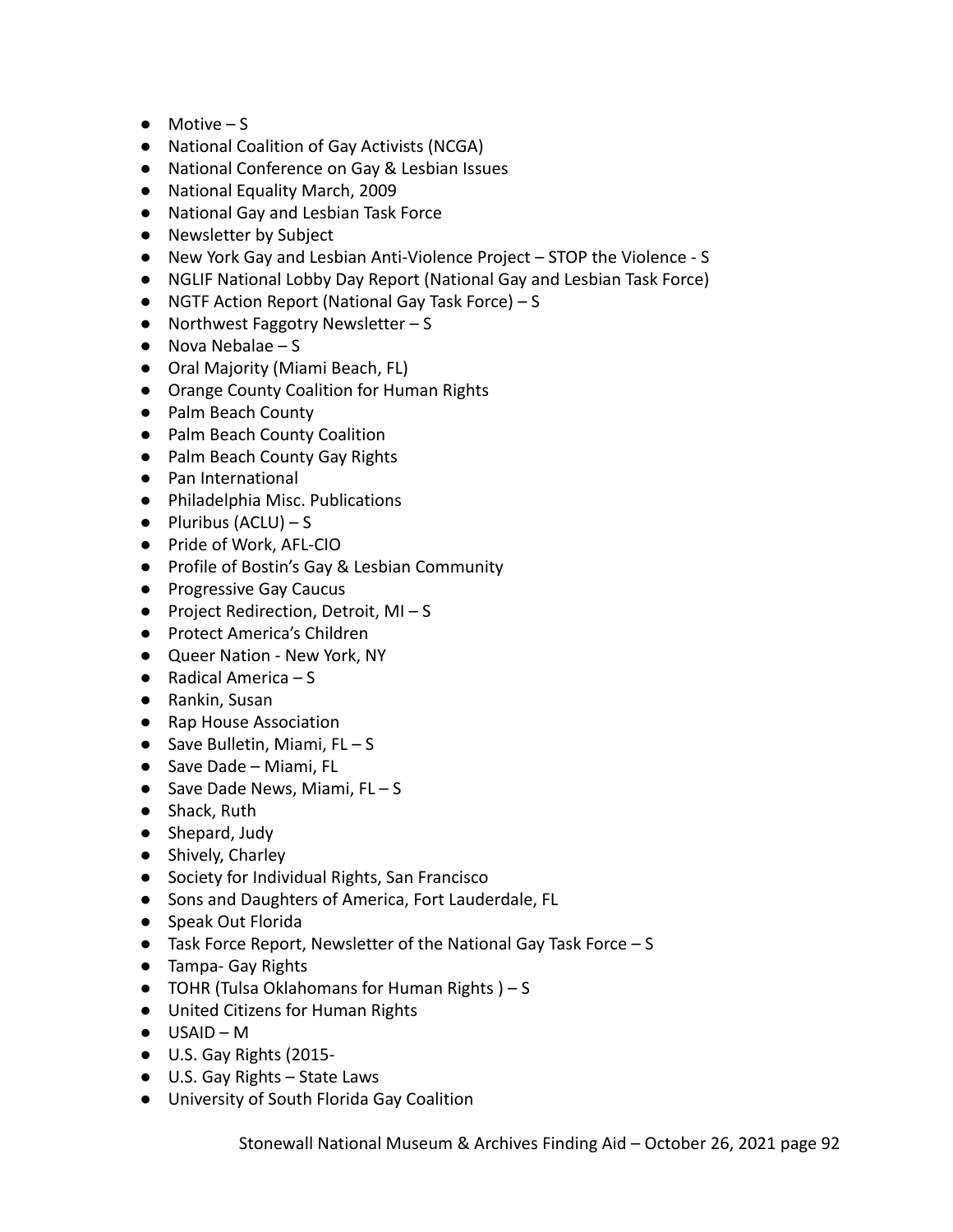- Virginia Homophile Society
- $\bullet$  Virginians for Justice The Voice S
- Vocations for Social Change
- We The Change
- Whimsey, The
- White House Office of Public Liaison
- Williams, Elliot D.
- United Citizens for Human Rights

### **See also:**

**City/states Discrimination Florida Homosexuality**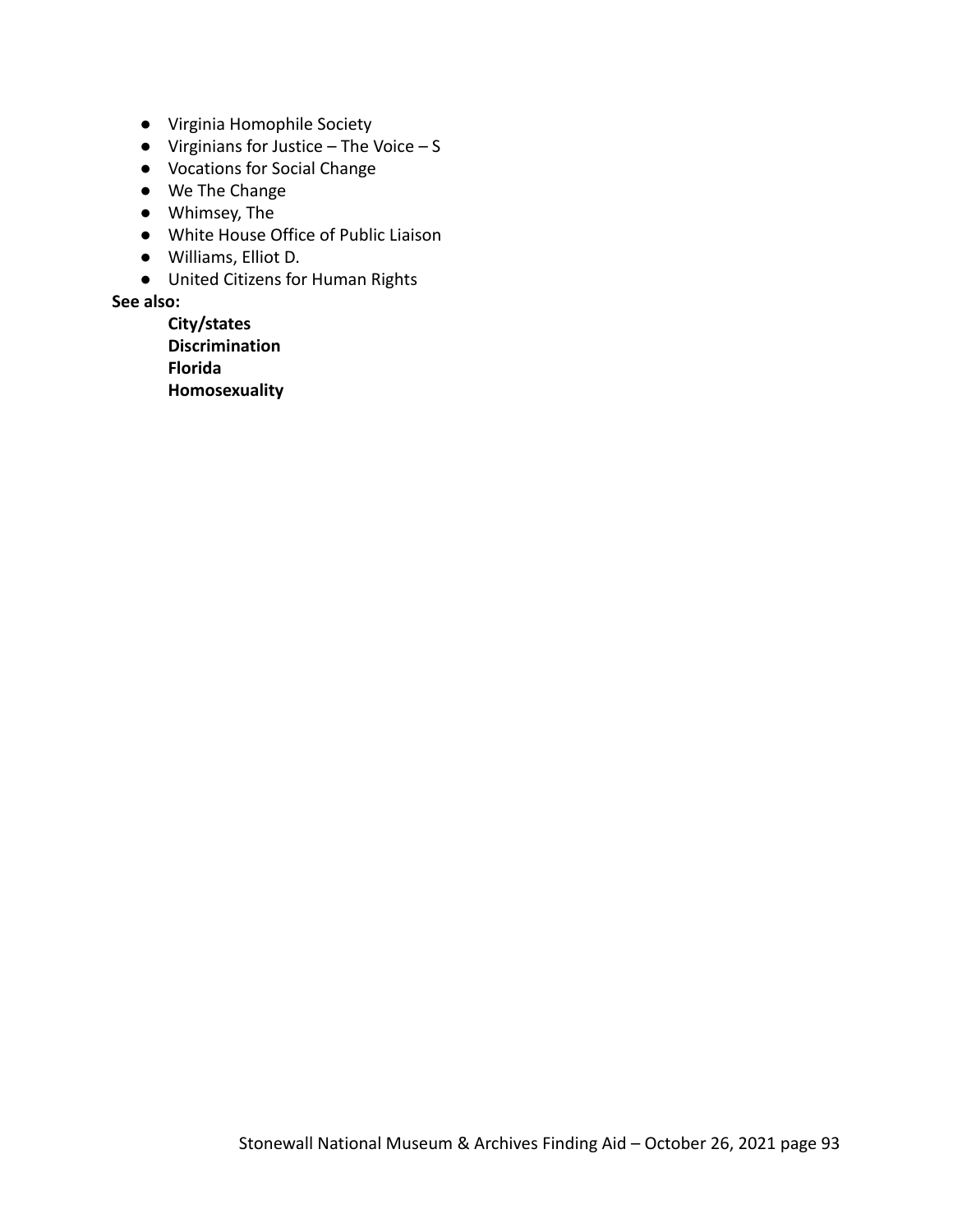### **Gender – archival files**

Gender Identity – Asexuality/cross dressing Gender Identity – Transgenderism Gender Identity – Transsexualism *Flawless!* The Tiffany Davis Story On Patrol

### **Gender - lateral files**

- Gender Identity
- Gender Identity, Laws and Legislation
- International Foundation for Gender Education
- Intersex Society of North America M
- Journal of Gender Studies, The (New York, NY) S
- Sexual Identity
- Sexual Orientation and Gender

### **See also:**

**Drag Homosexuality Transgender**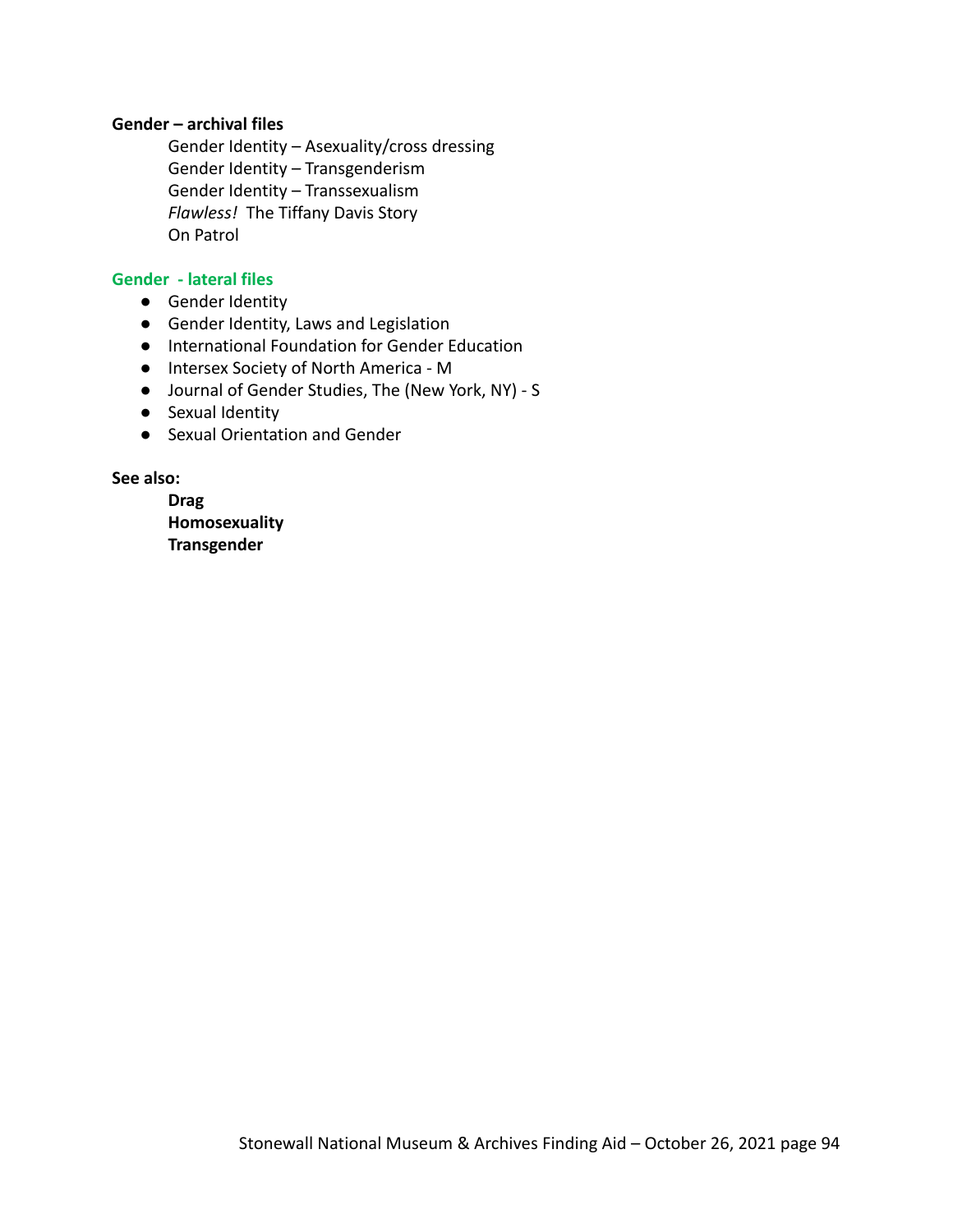### **Health (non-AIDS) – archival files**

Drug Abuse Health Sexually Transmitted Diseases Health Crisis Network Health and rehabilitative Services Safer Sex National Tobacco Control Network Paul Rosenfels (9<sup>th</sup> Street Center/Psychology) Transperience Center (sex counseling)

# **Health (non-AIDS)**

- International Advisory Council for Homosexual Men and Women in Alcoholic Anonymous
- Alternatives Counselling Center
- American Association of Sex Educators, Counselors and Therapists
- Coalition Advocating Medical Marijuana, Marijuana, Medical Effects and Legal Consequences – S
- Coalition of Gay Organizations, NY State
- Doctors, Homosexual
- Fenway Community Health Center
- Florida Roundup
- Gamma Dynamics, Inc.
- $\bullet$  Gay Health Reports  $-S$
- Gay Public Health Workers
- Gays with Disabilities
- $\bullet$  Gay and Lesbian Medical Association Report S
- Hazelden Foundation
- Health & Tobacco Addiction
- Homosexual Counseling Journal S
- Hospitals Staff
- Identity House
- Innovative Program of Venereal Disease
- Institute for Human Identity, The
- Island City Health and Fitness
- Lambda South, 12-Step Recovery, Fort Lauderdale, FL
- Lesbians, Gay Men, and Bisexuals (Alcohol, Tobacco and Other Drugs Resource Guide)
- LGBTQ Health Equality Summit
- NACAP Newsletter (National Association of Gay Alcoholic Professionals) S
- National Center for LGBT Health
- National Council on Alcoholism
- National Institute of Mental Health Task Force on Homosexuality
- Ortho Biotech, Inc.
- Pandemic
- Pride Institute Newsletter (Our Voice) S
- Professional Psychotherapeutic Services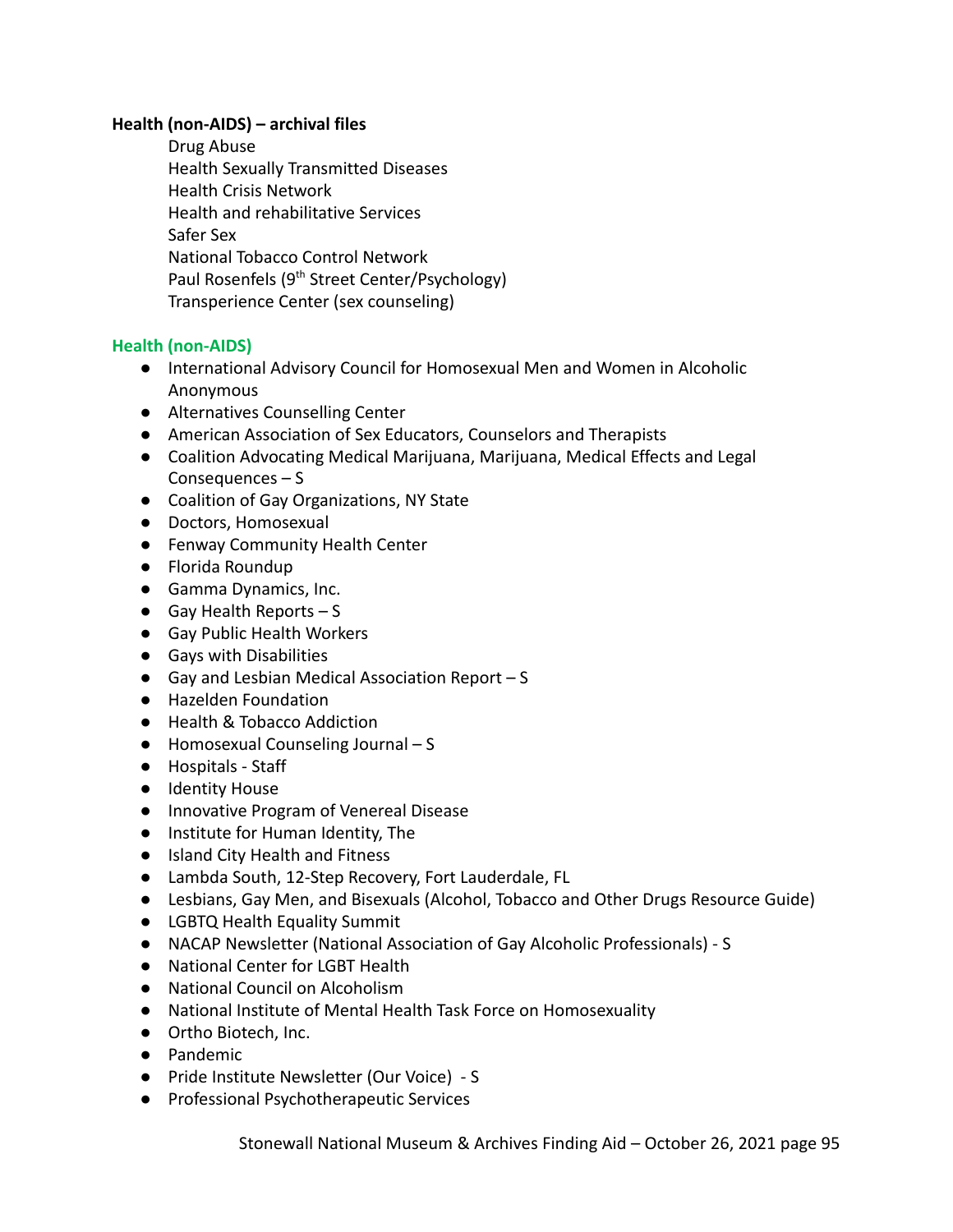- St Petersburg Free Clinic, Inc.
- San Francisco City Clinic
- Southeast Gay Men's Health Summit
- Syphilis Coalition

**See also:**

**AIDS**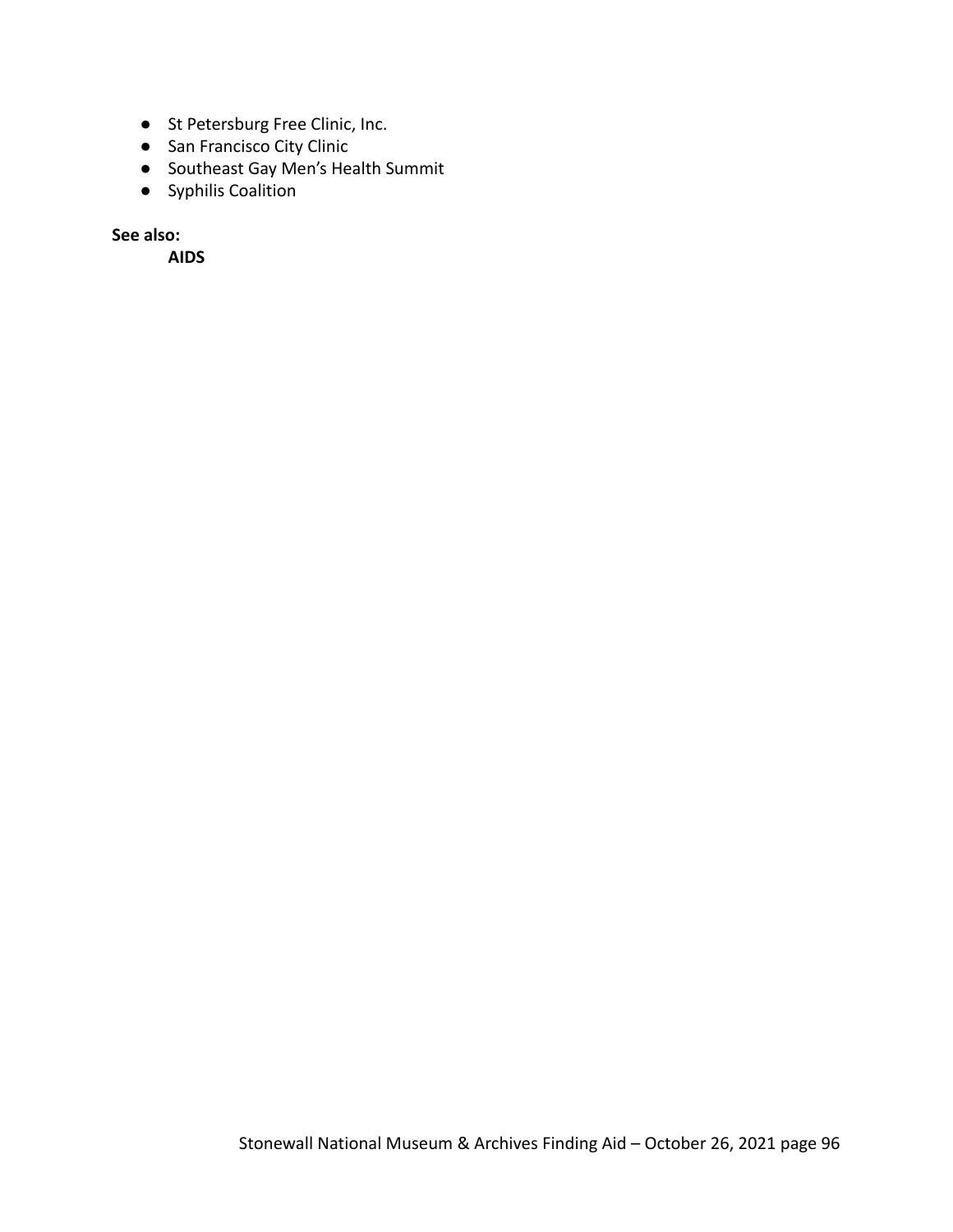#### **History/Milestones – archival files**

Magazines mass media Newspapers – US Bibliography Gay Histories Gay history videos Holocaust Brian McNaught/Ray Struble Archive James T. Sears Archive

### **History/Milestones/History Month – lateral files**

- Committee on Lesbian, Gay, Bisexual & Transgender History S
- GLBT Historical Society of Northern California
- GLBT History Month
- History Project, The
- It's About Time, International Museum of GLBT History
- Lesbian and Gay Historical Society of San Diego Newsletter S
- Lesbian and Gay History Group of Toronto
- Lesbian/Gay History Researchers Network Newsletter S
- LGBTQ History Month
- Louis Wolfson II Media History, The
- Affectionate Men missing
- Metro Gay News Cumulative Index (Detroit, MI)
- New Visions of America's Lesbian and Gay Past Radical History Review
- Prejudice & Pride
- San Francisco Bay Area Gay & Lesbian Historical Society
- Sexuality in History
- $\bullet$  Stonewall 25 M
- StoryCorps
- U.S. National Park Service (Stonewall)
- U.S. Holocaust Museum

**See also:**

**Pre-Stonewall**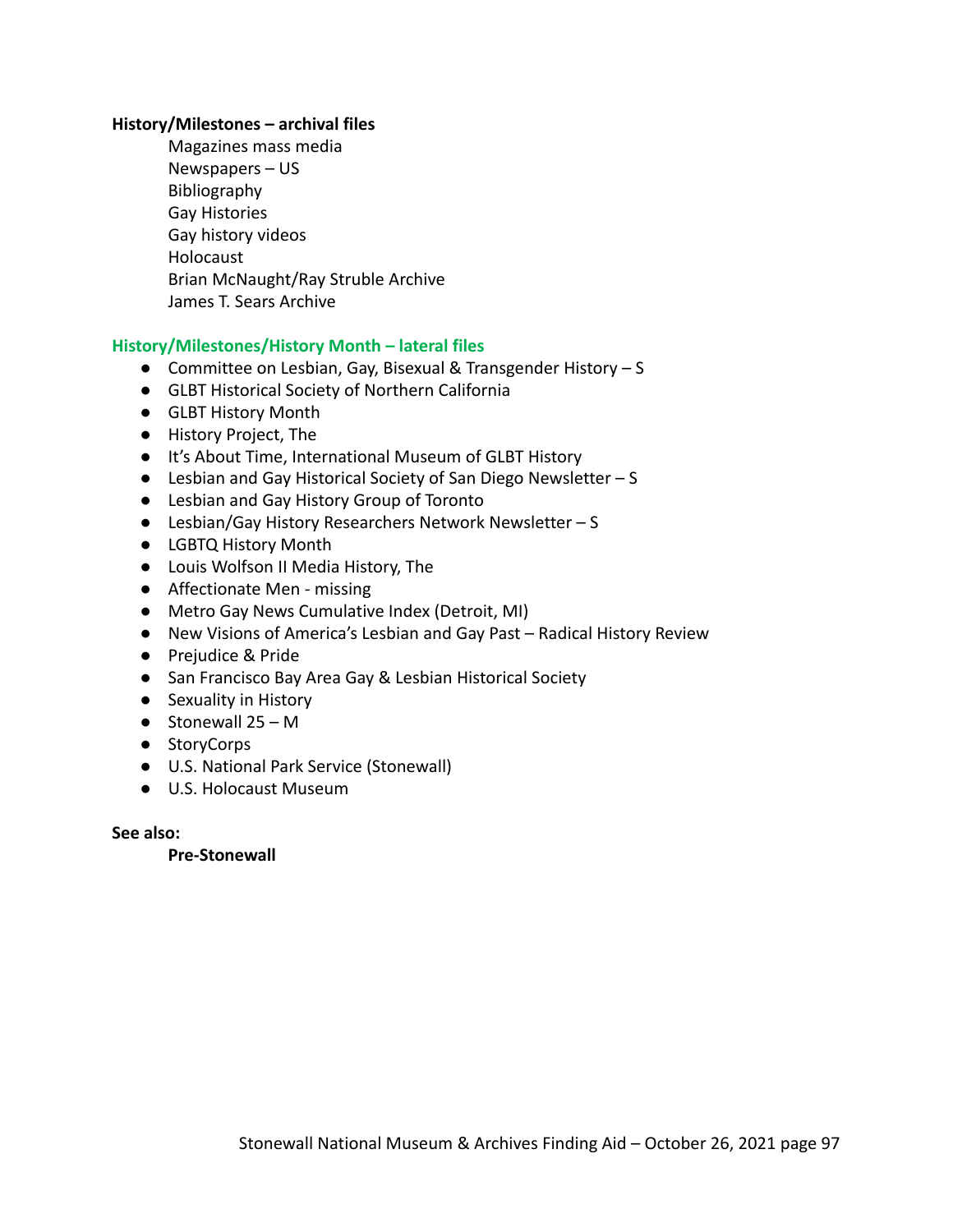### **Homosexuality – archival files**

Homosexuality – Psychological Aspects Homosexuality – Brazil Homosexuality – Sexuality Jim Naugle Archive

#### **Homosexuality – lateral files**

- Burr, Chandler Homosexuality And Biology
- $\text{-}$  Couples 1970 2000+
- Couples, Inc.
- Demographics
- Displacing Homophobia
- Essays on Homosexuality S
- Ex-Gay Movement
- Florida International University Institute on Sexism/Sexuality
- Focus Magazine S
- Focus for the Gay Community of South Florida S
- Gay Identity
- Gay in America
- Gay Prints and Rat Studies
- Gay Sex, Male Sexual Behavior
- Gabilondo, Jose
- Homosexuality: Sacrilege, Vision, Politics
- Homosexuals and Homosexuality
- Homosexuals
- Male Homosexuality in Central and South America
- Marketing
- Mentor S
- Metropolitan Men, New York, NY
- NARTH (National Association for Research & Therapy of Homosexuality)
- Norman Human Rights Commission, Community Attitudes
- On the Cause of Homosexuality
- Opposing Viewpoints S
- Outline of Human Ethology, The
- Parker, William (Homosexual Bibliography)
- Parks Coalition Report: The Public Sex Environment in the Columbus Park System
- Pomegranate Press Homosexuality
- Public Affairs Pamphlets, Changing views of homosexuality
- Rowe, Ed Homosexual Politics
- **EXECUTE:** Sexual Preference Study
- Tulsa, OK. Community Relations Commission on Sexual Preference Study
- U.S. Census Wolfe, Charlend
- Wolman, Darken Dale
- Young, Morris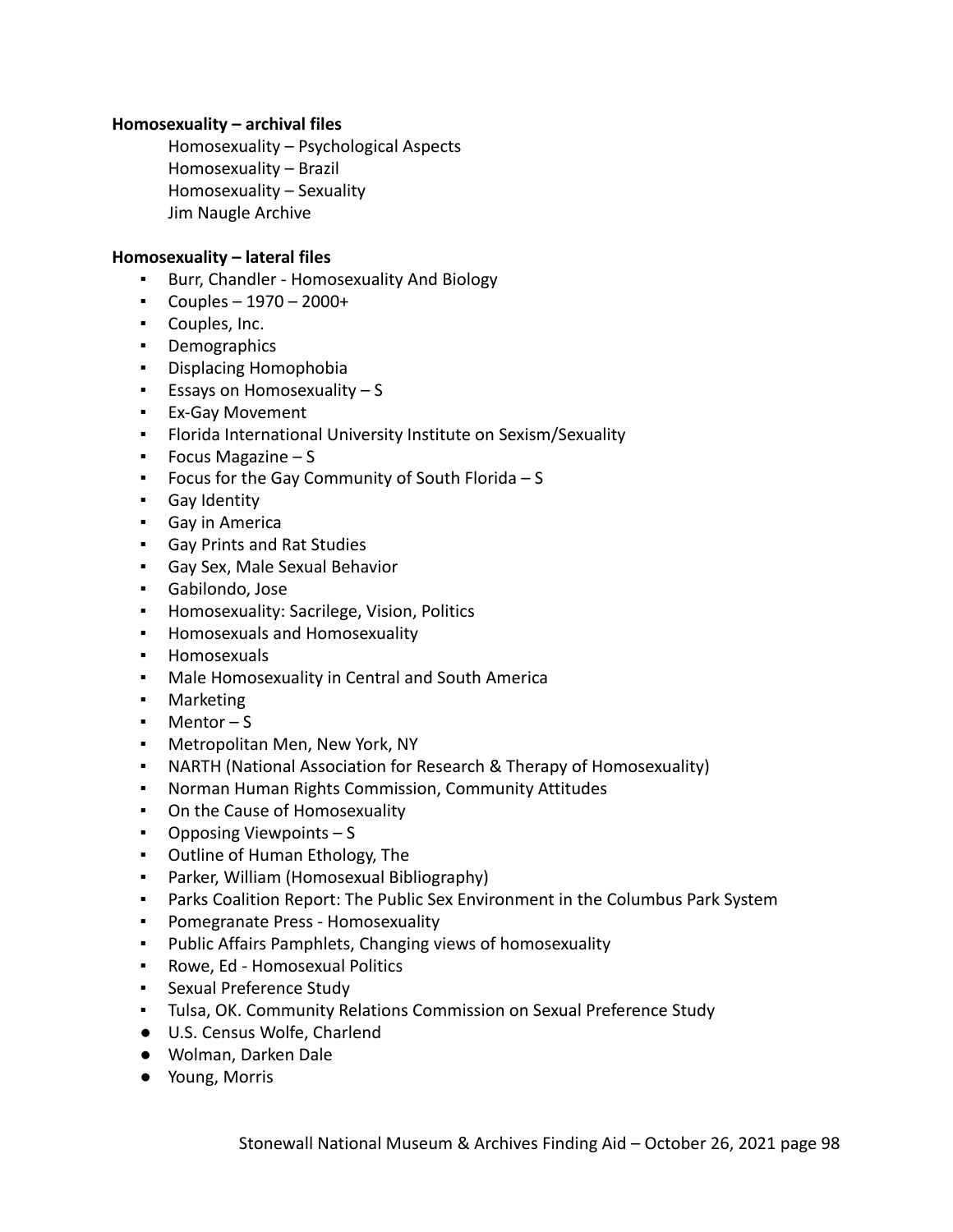# **Immigration – lateral files**

- Immigration
- Lesbian and Gay Immigration Rights Task Force (LGIRTF)

**See also:**

**Legal**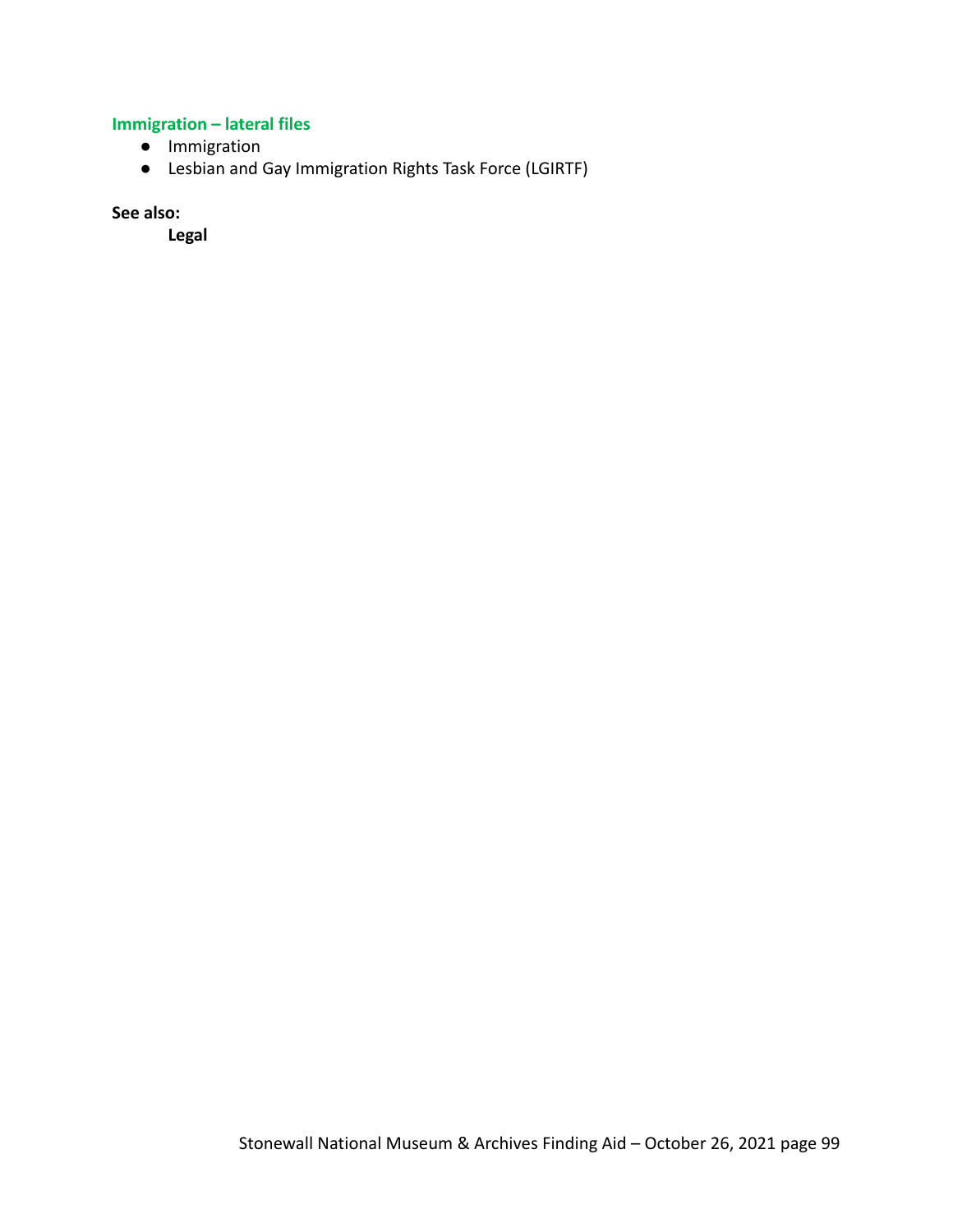### **Individuals (not classified) – archival files**

Thomas Furman Hewitt Leonard Hill Jim Pron Paul Nestler David Reidman Vanessa Sheridan

#### **Individuals (not classified) – lateral files**

- **●** Baldwin, Gregory
- **●** Benett, Cory
- **●** Bob and Jack's 52 year adventure, Robert Claunch M
- **●** Boyle, Rob, How to Properly Use a Condom
- Elmers, Robert
- Grays, John M.
- Hailey, Trevor
- Hebbe, Robert C.
- Hester, George
- Jarrett, David L.
- Klarfeld/Lawliss
- Kowalsky, David
- Maquire, Ann
- Martin, Damien
- Rosendall, Richard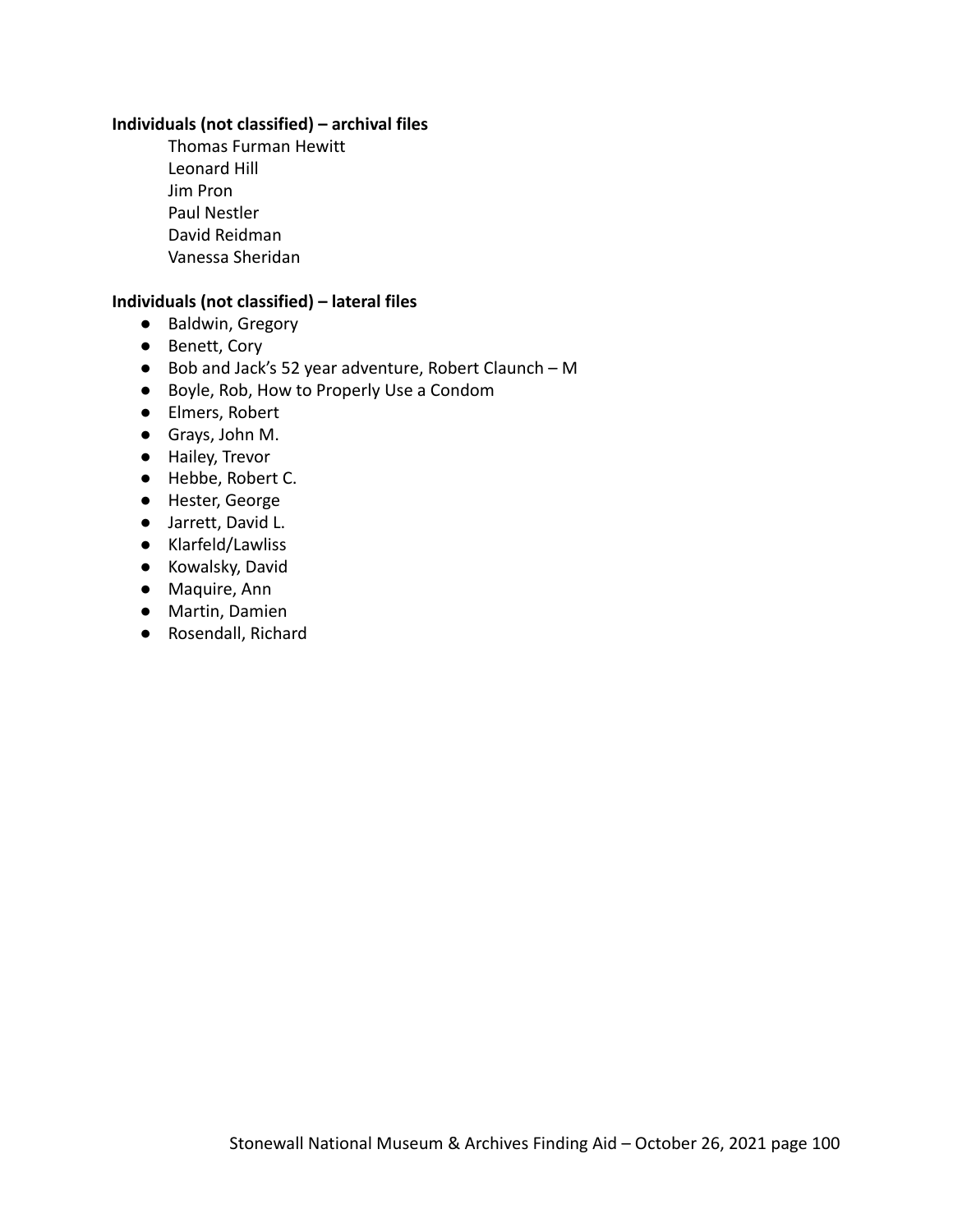#### **International - serials**

- *abOUT* (Canada) LGBT lifestyle, news, and culture magazine
- *Arcadie* (France)

Publication of the Association Arcadie, the first French homophile group [Archive](https://proquest.libguides.com/lgbtmagazinearchive) \*

*Attitude* (United Kingdom) (1994-2007) Gay lifestyle magazine

- *Babilonia Italia* (Italy) (2007-2008) Gay lifestyle magazine
- *Bent* (United Kingdom) (1986-2004) Gay magazine covering entertainment and nightlife
- *Bergensnytt* (Norway) Publication of Det Norske Forbundet av 1948, a gay liberation organization Archive (Gale, 1975-1980)
- *(not only) Blue* (Australia) (#00 to present) Gay magazine featuring cultural news and erotica

*(not only) Blue Special Issues* (Australia)

- *The Body Politic* (Canada) Toronto-based gay liberation newspaper, focusing on politics, history, and culture [Archive](https://archive.org/details/canadianmuseumforhumanrights?and%5B%5D=body+politic&sin=&sort=date) (1971-1987)
- *Boyz* (United Kingdom) (2016) Gay magazine covering entertainment and nightlife

*Campaign* (Australia) (1977) Gay newspaper of culture, politics, and listings

*Capital Q* (Australia) (1997 to present) A Sydney-based gay and lesbian newspaper

*Come Together* (United Kingdom) (1971) Newspaper of Britain's Gay Liberation Front

*Die Kappe* (Germany) (1984-1989) Publication of a motorcycle club in Dusseldorf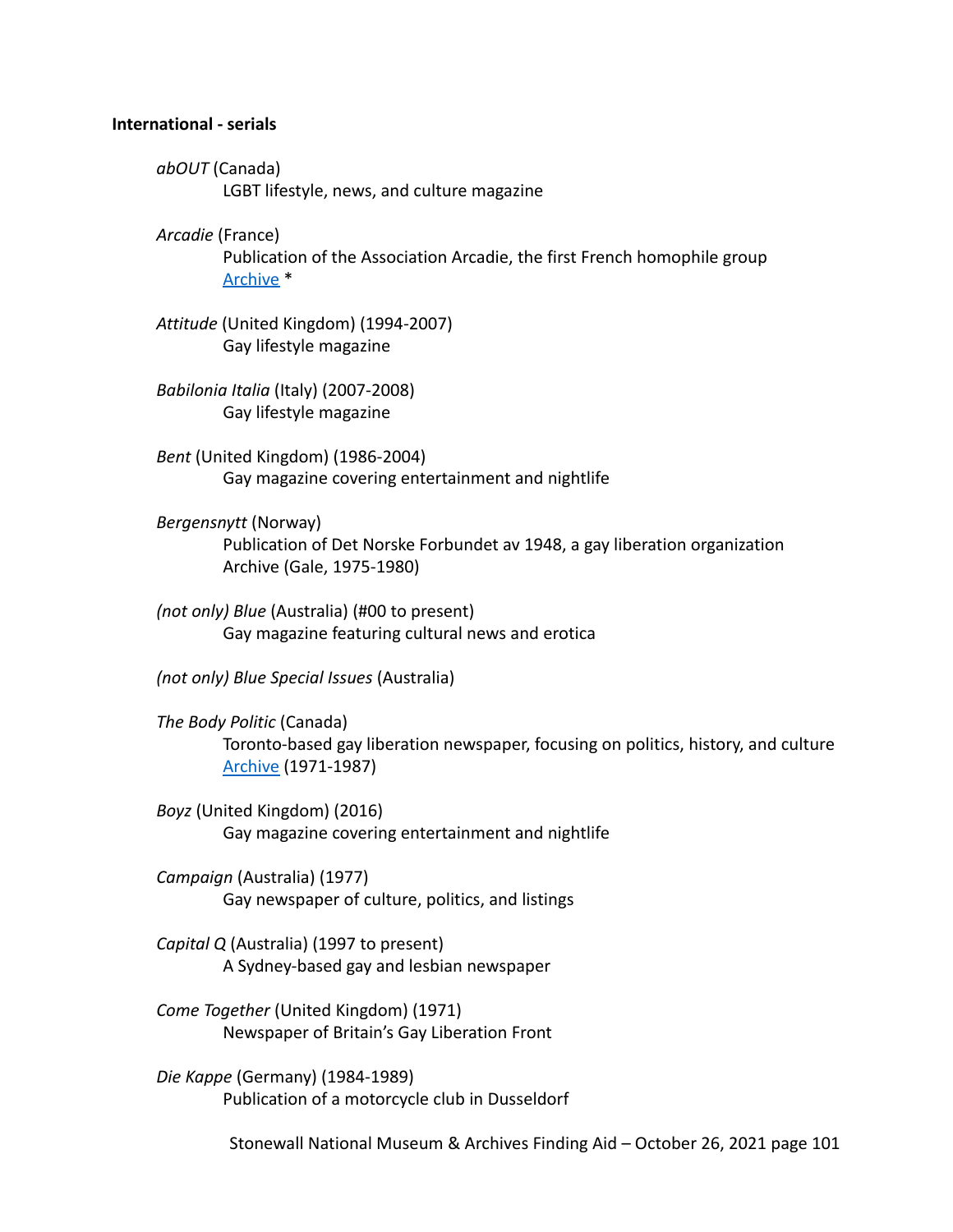*DNA (Australia) (2004-2013) Gay lifestyle magazine*

*Esteem (South Africa) (1992-1995) Gay newspaper-turned-magazine*

*Euros (Germany) (1991-1997) Magazine of gay erotica and photography*

*Gay News (United Kingdom) (1974-1979) Gay liberation newspaper* [Archive](http://gaynews.fighting-words.co.uk/) *(1972-1972)* [Archive](https://proquest.libguides.com/lgbtmagazinearchive) *\**

- *Gay Tide (Canada) (1973-1980) Publication of the Gay Alliance Toward Equality (GATE), a Vancouver-based liberation group*
- *Gay Times (United Kingdom) (1994 to present) Gay magazine of politics, culture, and lifestyle* [Archive](https://proquest.libguides.com/lgbtmagazinearchive) *\**
- *Him Magazine (United Kingdom) (1990-1993) Gay magazine of erotica, nightlife, and listings*

*Le Berdache (Canada) (1979-1981) Publication of the Association pour les droits des gais au Québec (ADGQ), a gay rights organization Archive (Gale, 1979-1982)*

*Magayzine (The Netherlands) (vols. 25-47) Magazine of gay photography and erotica*

*New Zealand Gay News (New Zealand) (1975-1977) National gay newspaper (renamed Out! in 1977)*

*Out! The Alternative Lifestyle Magazine (New Zealand) (1979-1991) National news publication focusing on politics, culture, and entertainment Archive (Gale, 1977-2004)*

*Prowl (United Kingdom) (1990-1998) Magazine of gay erotica*

*QX Men (United Kingdom) (2006-2012)*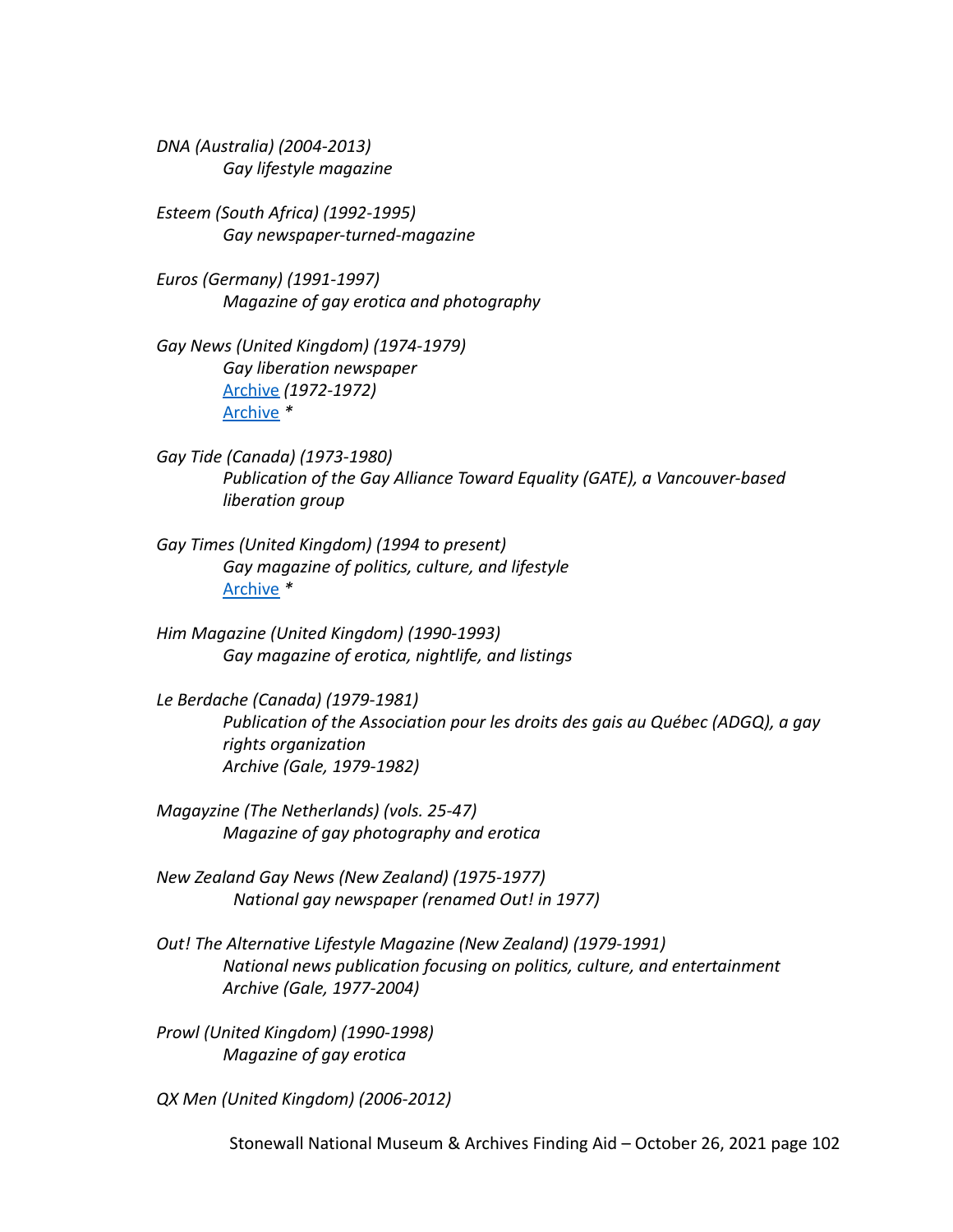*Magazine of gay erotica*

*Revolt (Sweden) (1973-1981) Magazine of gay erotica Archive (Gale, 1975-1986)* [More](https://skeivtarkiv.no/en/skeivopedia/revolt)

*XTRA* (Canada) (1985-2007) *LGBTQ2 news and culture newspaper*

# **International – archival files**

Australian magazines Bar guides – foreign Cologne Pride Parade

# **International – lateral files**

- FLASH, The International Guide to Gay Living S
- Gay Pride International
- Gay Rights International
- Gay Rights, Russia
- Gay World Wide
	- o Gay Liberation Press S
	- o Gold Collection (Male Erotica)- S
	- o Man's Way S
	- o Mister International (Erotic) S
- Argentina
	- o LaHiena -S
- Australia
	- o Campaign S
	- o G'Day Guide, The
	- o Queensland, Australia Queensland Pride S
	- o Sydney, Australia
		- Festival 97, The Sydney Observer's Guide to the 1997 Sydney Gay Lesbian Mardi Gras Festival
		- Sydney Star Observer S
- Brazil
	- o Homens
	- o Junior
- Caribbean
	- o Attitude (Haiti) S
	- o Caribbean Heat (Puerto Rico) S
- Canada
- 2B Magazine S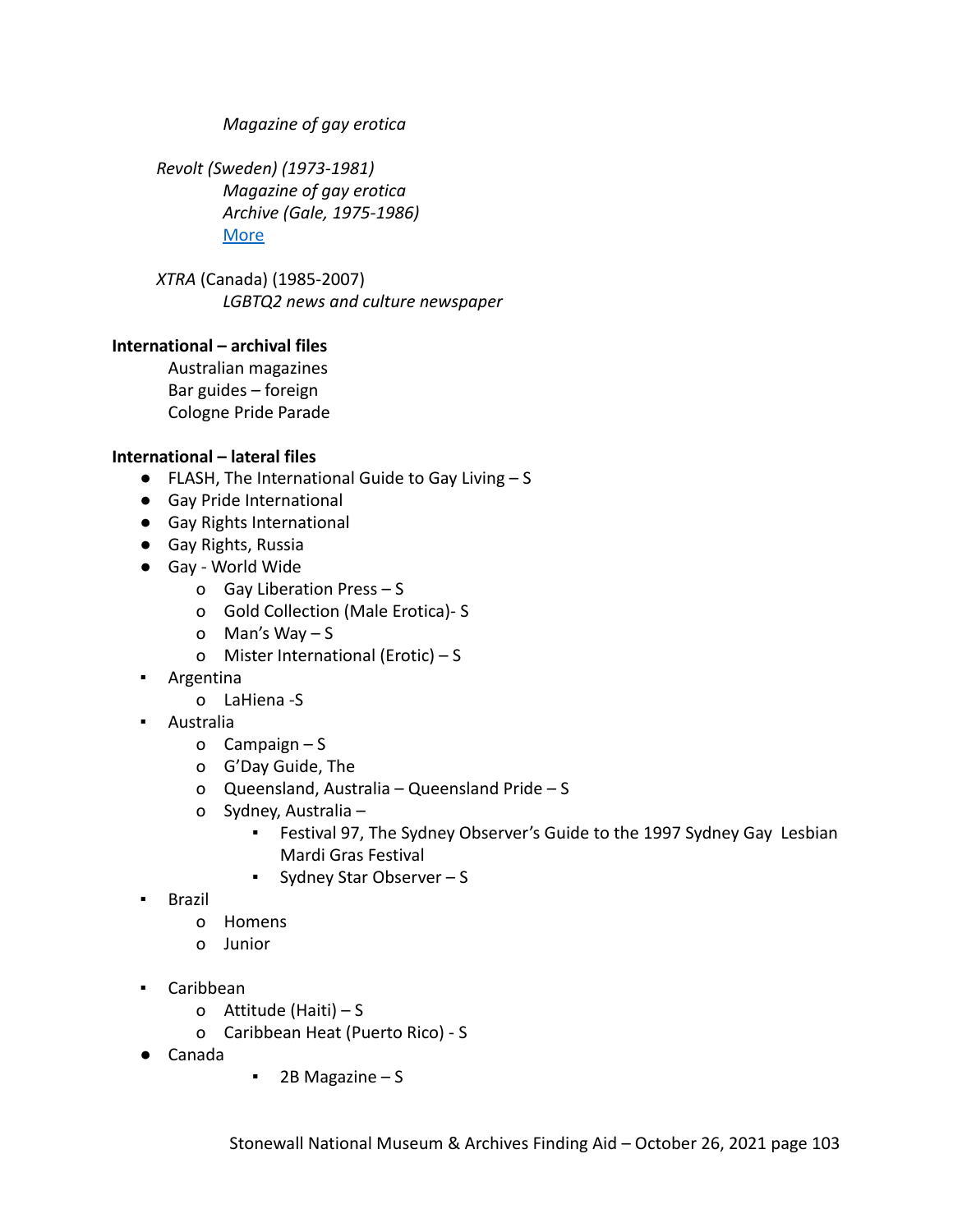- **EXTER 15 After Stonewall, Critical Journal of Lesbian and Gay Liberation in Prairie** Canada – S
- Canada's National Service Provider's Summit
- $\blacksquare$  Canadian Male S
- Celebrasian S
- Epicene, Canada's Gay News Magazine
- Fugues, Canada S
- Gays for Equality
- Icon S
- Niagara Region Gay Niagara News S
- o Alberta
	- Calgary Gay Calgary S
- o Manitoba
	- Winnipeg
		- $\bullet$  Out & About S
		- Operation Socrates Handbook
		- OutWords
		- Rainbow Resource Center
- o Nova Scotia
	- $\blacksquare$  Halifax Have you Heard  $\blacksquare$  S
	- Boonies, A Voice for Rural Gays
- o Ontario
	- Toronto, Canada S
		- Directions for Gay Men
		- Fab
		- $\bullet$  Gay International S
		- Gay Resistance S
		- Grapevine, Newsletter of the Lesbian Mother's Defense Fund S
		- $\bullet$  In Toronto S
		- Other Side of Silence, The
		- Toronto Life
	- Ottawa Gays of Ottawa S
- o Quebec All Gay infos S
- o Quebec, Montreal
	- $\cdot$  RG S
	- Sortie S
	- Le Gai Quebec -S
- o Saskatchewan Gay Saskatchewan S
- Costa Rica
	- o Gente10 -S
- England G Scene Magazine
	- o London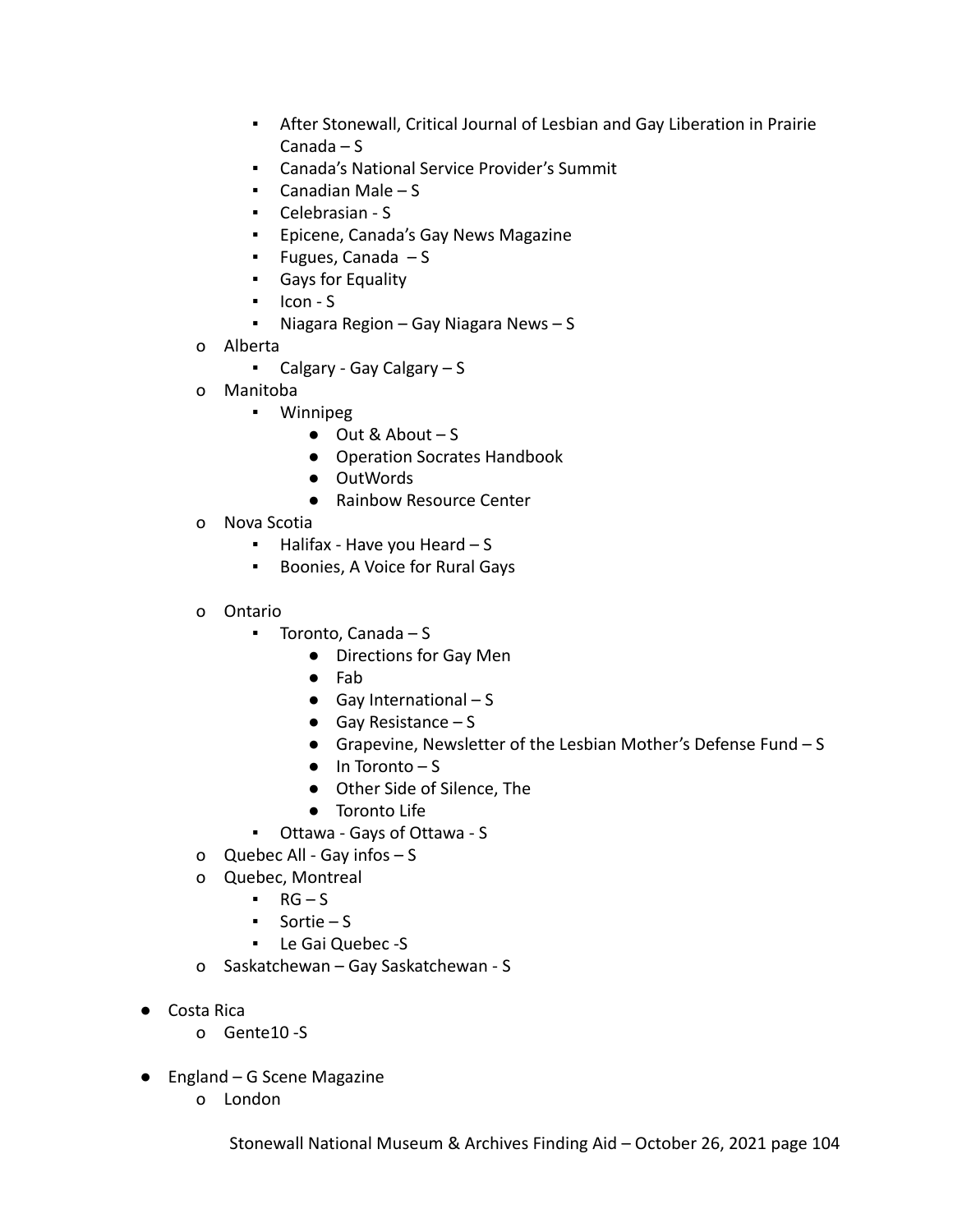- All Points North (APM) S
- Axiom S
- $\blacksquare$   $AXM-S$
- BOYZ S
- $\blacksquare$  Capital Q Weekly S
- CIA (Cartoons Included Also) S
- $\blacksquare$  Diva S
- Playguy S
- Proud
- Q International
- Shocking Pink -S
- Spunky S
- France
	- o Archives gaies, Ches les libraries associes
	- o Grand'Peur Et Misere des Homosexuels Francais, Jerome Bernay
	- o Gaipied, Paris S
	- o Garcons! -S
	- o Magazine (France)
	- o Perfor Mance. S
- Germany
	- o Berlin Institut fur Sexualwissenschlt M
	- o Bergenswyttt S
	- o Der Weg S
	- o Don & Adonis Magazine S
	- o Duich S
	- o Homho!
	- o L. Mag S
	- o Schwule Geschichte
- **•** Germany Nurmberg Rundbrief S
- Hungary Misc. publications
- Italy
- Gender Bender S
- Lamda S

Rome Gay News – S

- Mexico
	- o Liberacion Homosexual
- Netherlands Coc Sek
	- o Amsterdam
		- hoomodok-lesbisch archief Amsterdam M
		- Homologie S
		- **•** Stichting Vrije Relatierechten
	- o Amsterdam International Gay Information Gayzette S
	- o Et Ators S
	- o Gay & Night -S
	- o Gus S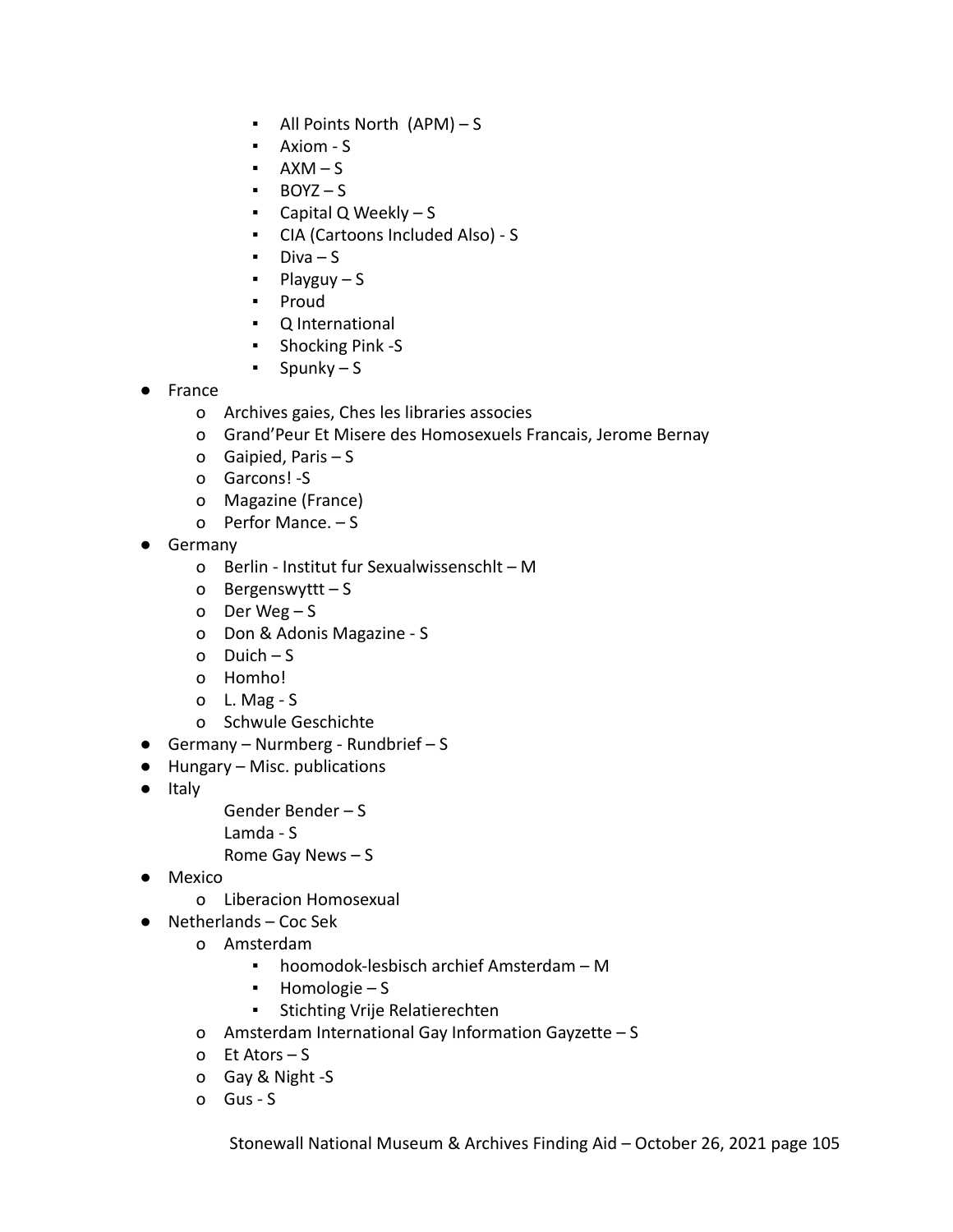- o Men International S
- New Zealand National Gay Rights Coalition
- New Zealand, Auckland The Gay Liberator S
- Poland
	- o Campaign against Homophobia Situation of Bisexual and Homosexual Persons in Poland
- $\bullet$  Scotland Inside OUT S
- South Africa Monthly Book News (Adelaide) S
- Sweden, Stockholm Stockholm Information Service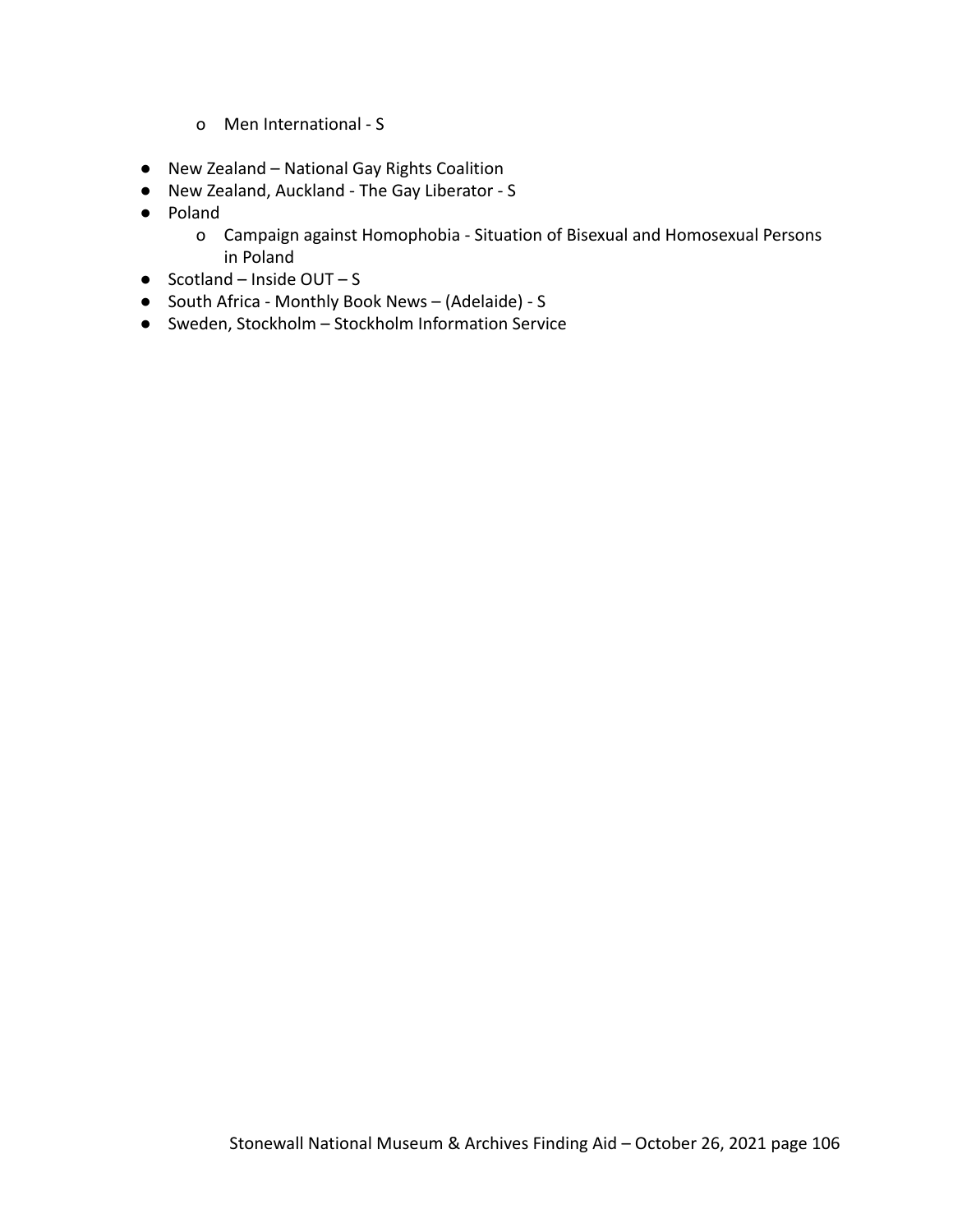### **Latino/a/x - serials**

#### *Adelante: LGBT Latino Magazine* (2013-2017)

Latino gay magazine covering news, nightlife, entertainment, and health [Archive](http://adelantemagazine.com/magazines/) (2020)

#### *AIDSIDA Info* (1994-1999)

AIDS-related publication of the National Latino/a Lesbian and Gay Organization

*Aquí LLEGÓ* (1994-2002)

Newsletter of the National Latino/a Lesbian, Gay, Bisexual & Transgender Organization (LLEGÓ) Archive (Gale, 1994-1997)

#### *Genre Latino* (2010-2015)

Bilingual weekly focused on nightlife and listings in South Florida, published by *Hot Spots* [Archive](https://issuu.com/hotspotsmediagroup) (2014 to present)

*Latino Boys* (2006-2007) Culture and entertainment magazine "for Latinos and those who love them"

### **Latino/a/x – lateral files**

- Cuban Immigrants
- Gay Rights, Latin America
- Hispanics Homosexuality
- Homosexuality Columbia, International Gay and Lesbian Human Rights Commission
- Latino Men Who Have Sex With Men
- Latino Lalud
- (LLEGO) National Latina/o Lesbian, Gay, Bisexual & Transgender Organization
- $\bullet$  Nosotros S
- $\bullet$  OMPO S
- Oye Loca, Cuban American Gay Male Culture
- $\bullet$  Perra! La Revista S
- Salud, LGBT

### **See also:**

**Cities (Miami) Gay male erotica**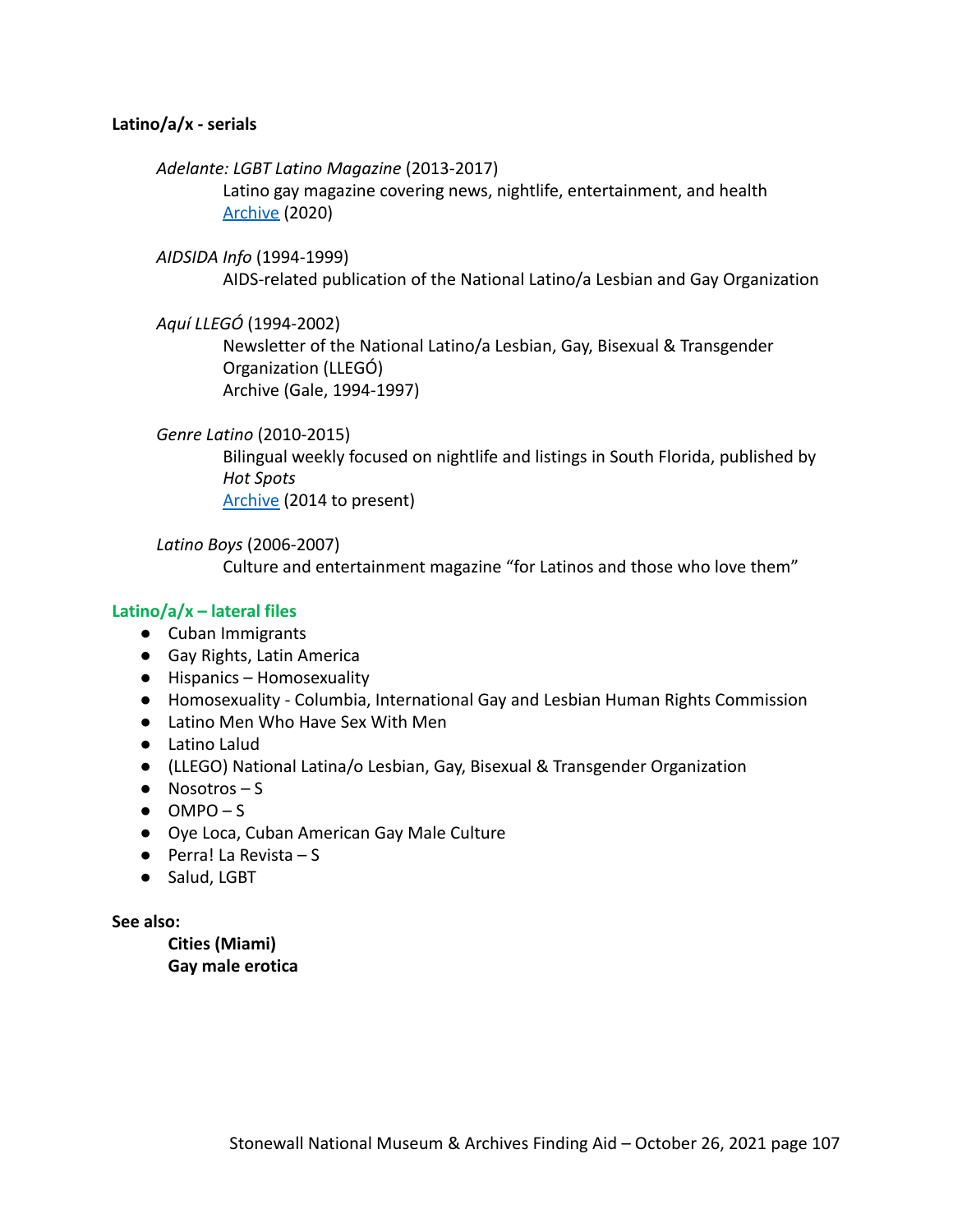# **Leaders (lesbian and gay) – archival files**

Barbara Gittings Elaine Noble Frank Kameny Jack Nichols Larry Townsend

# **Leaders (lesbian and gay) – lateral files**

- Milk, Harvey M
- Smith, Nadine
- Vaid, Urvashi
- Windsor, Edith
- Obergefell, James
- Hormel, James C.
- Stryker, Susan

#### **See also:**

**Literary Media/reporters Politics/politicians Performers Pre-Stonewall Sports**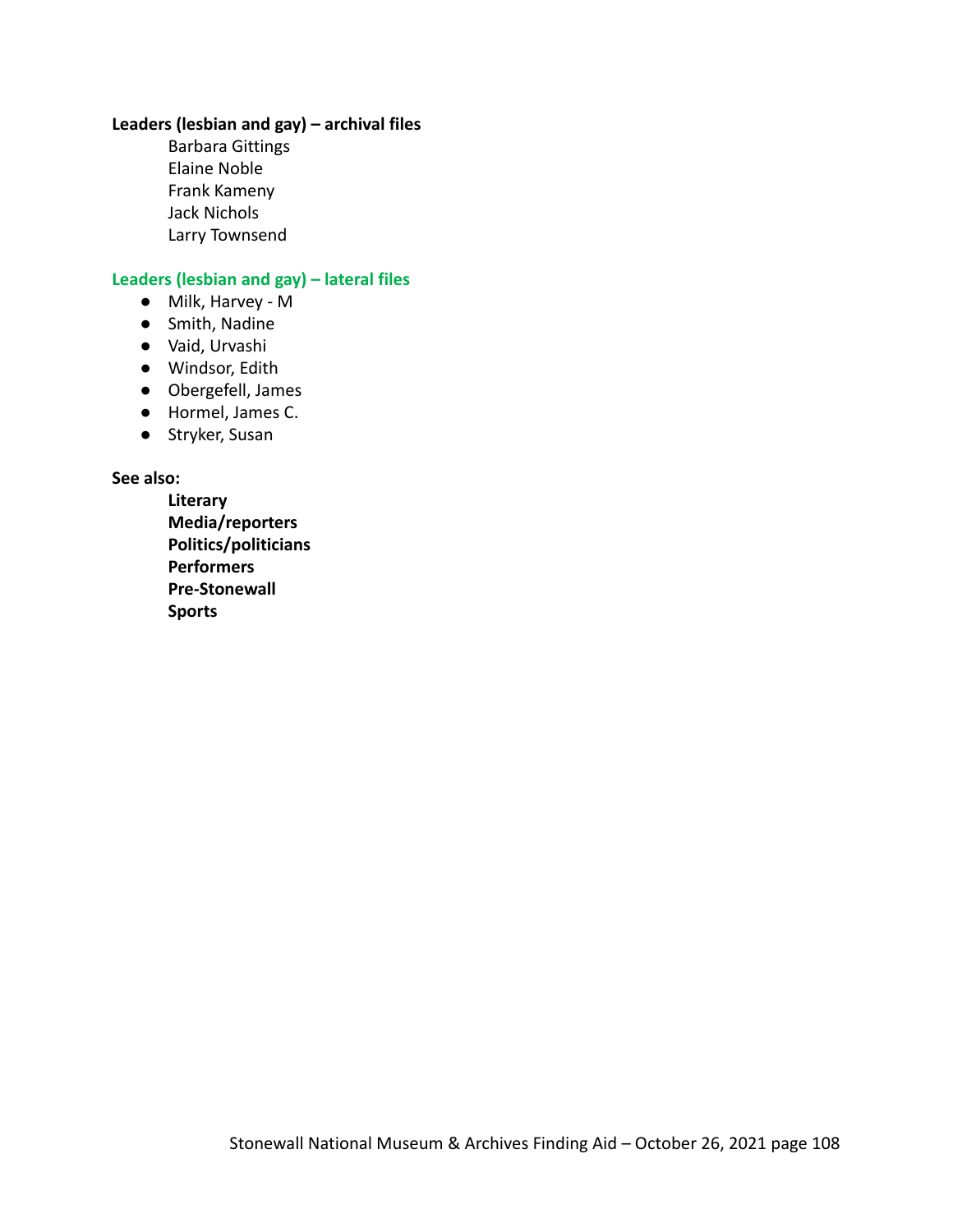#### **Legal - serials**

*Impact* (2013-2018) Newsletter of Lambda Legal [Archive](https://www.lambdalegal.org/publications/impact) (2007 to present)

*Lambda Legal AIDS Update* (1986-1991) HIV/AIDS publication of Lambda Legal

*Lesbian Gay Legal Notes* (2007) Publication of the Lesbian and Gay Law Association of Greater New York [Archive](http://www.qrd.org/qrd/www/legal/lgln/) (1994-2006)

*Lambda Legal Update* (1992-2006) News publication of Lambda Legal

*Revista Impacto* (2011-2012) Spanish-language newsletter of Lambda Legal [Archive](https://www.lambdalegal.org/es/publicaciones) (2008-2012)

#### **Legal - archival**

Lambda Legal GLAAD International Conference on Transgender Law and Employment Policy Robert W. Lee Archive

#### **Legal/ Law Enforcement – lateral files**

- ACLU Lesbian and Gay Rights Chapter News S
- $\bullet$  ACLU Briefing Paper S
- ACLU Florida
- $\bullet$  ACLU Broward Chapter S
- American Civil Liberties Magazine and more S
- American Civil Liberties Union Foundation Workplans
- American Civil Liberties Union of Florida, annual reports
- American Civil Liberties Union of Georgia
- Broward County Domestic Partnership
- Clash, Kevin
- Farrell, Susan
- $\bullet$  Florida Law Review S
- Florida Laws and Legislation
- Florida LGBTQ Legal Aid Summit
- Florida Supreme Court
- Gacy, John Wayne
- Gay and Lesbian Lawyers Association of South Florida (GALLA) S
- Gay and Lesbian Lawyers Association News (GALLA), Miami, FL S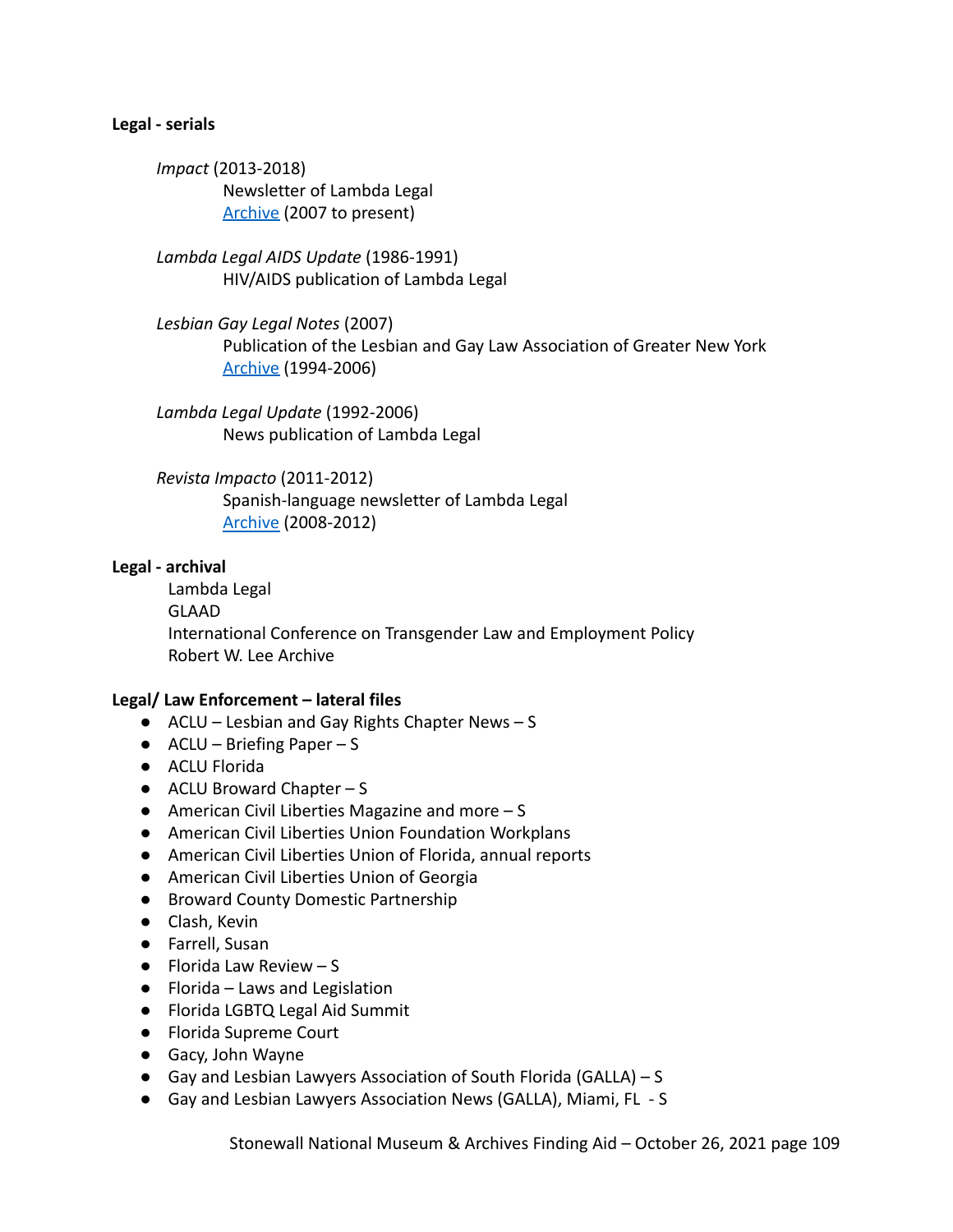- Gay and Lesbian & Defenders-S
- Hanson, Dan Minnesota Gay and Lesbian Legal Assistance, History of
- International Association of LGBTQ+ Judges
- Lambda Legal Defense & Education Fund
- Lawyers, Florida
- Law Enforcement
- National Lesbian & Gay Law Association (NLGLA Newsletter) s
- Norfolk Human Rights Ordinance, 1978
- NOVA Law Review
- NOQ Legal Defense and Educational Fund
- Ohio State Law Journal
- Police
- Ponzi Schemes
- Pre-Paid Legal Plan
- Privacy, Right to
- Pornography Laws and Legislation
- Rivera, Rhonda
- $\bullet$  Sexual Law Reporter S
- Sexual Orientation and the Law
- Sodomy Laws and Legislation, 1986
- Southern Poverty Law Center
- SPLC Report, Southern Poverty Law Center–S
- Spotlight, ACLU National Members Bulletin S
- $\bullet$  Stand, ACLU S
- Toolkit for the Law Enforcement Bodies
- Truth Wins Out Two
- Tulane Journal of Law
- U.S. Supreme Court Justices
- University of Miami Law Review
- Viatical Settlements
- Williams Institute

**See also:**

**Discrimination Florida Immigration**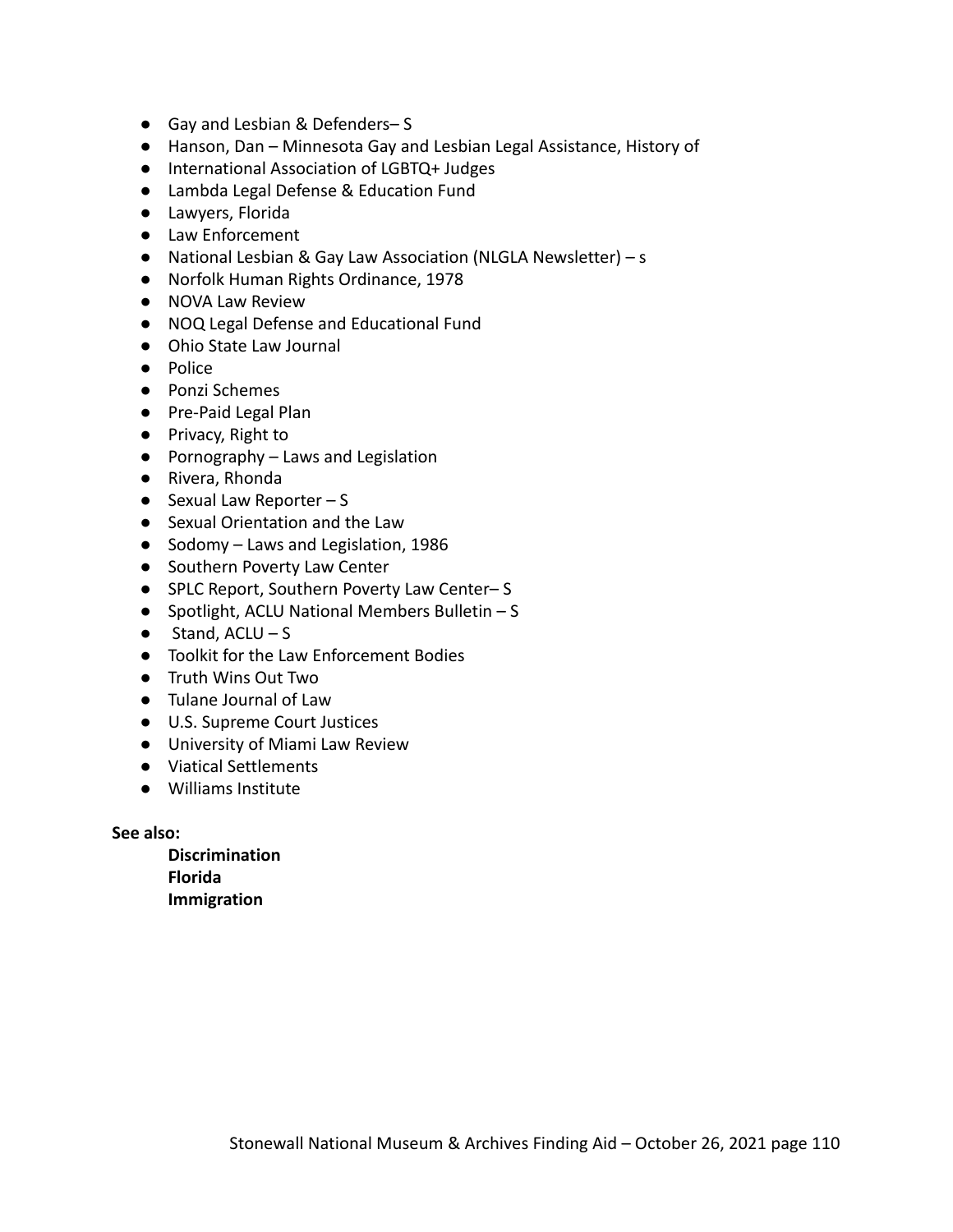#### **Literary - serials**

*Christopher Street* (1976-1995)

Gay male literary magazine with fiction, non-fiction, poetry, news, and photography

*Conditions* (1977-1990) Feminist literary magazine emphasizing lesbian writing [Archive](https://voices.revealdigital.org/?a=cl&cl=CL1&sp=DCDCDIG&ai=1&e=-------en-20--1--txt-txIN---------------1) (1977-1990)

- *Elysian Fields Catalog* (1970s) Catalog of Elysian Fields, a gay mail-order bookseller specializing in gay and lesbian literature based in Queens, NY
- *European Gay Review* (1986-1989) Quarterly review of homosexuality, the arts, and ideas
- *Harrington Gay Men's Fiction Quarterly* (1999-2006) Periodical devoted to new gay fiction, drama, essays, and criticism [Archive](https://www.tandfonline.com/loi/wgmf20) (2000-2008) \*
- *Harrington Lesbian Fiction* (2002-2004) Periodical devoted to new lesbian fiction, drama, essays, and criticism [Archive](https://www.tandfonline.com/loi/wlfq20) (2000-2008) \*
- *Harvard Gay and Lesbian Review*/*Gay and Lesbian Review* (1994-to present) Magazine of LGBT culture, politics, and history [Archive](https://glreview.org/digital-edition/) (2016 to present) \*
- *James White Review* (Minneapolis) (1984-2004) Gay literary quarterly with fiction, poetry, art, and reviews
- *Lambda Book Report* (Washington) (1987-2008) Publication of the Lambda Literary Foundation, an organization promoting LGBTQ literature
- *Lambda Rising News* (1990-1995) Publication of Lambda Rising, an LGBT bookstore in Washington, D.C. Archive (Gale, 1991-1996)
- *Maenad: A Women's Literary Journal* (1981-1982) Contemporary feminist and lesbian literature
- *Mouth of the Dragon: A Poetry Review of Male Love* (New York) (1974-1980) Gay poetry journal

Stonewall National Museum & Archives Finding Aid – October 26, 2021 page 111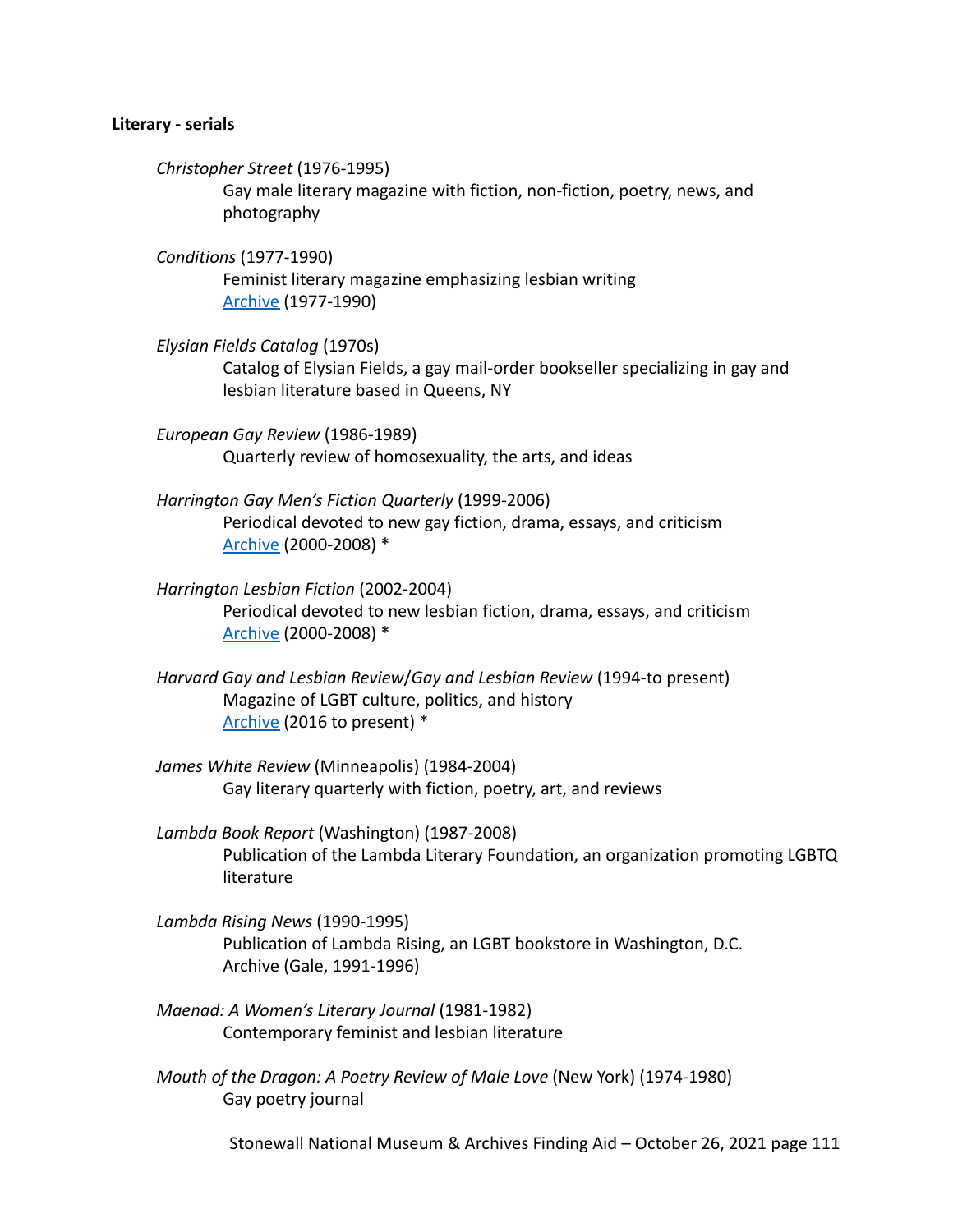*Sinister Wisdom* (Berkeley, CA) (1976-2010) Lesbian journal of literature, art, and ideas [Archive](http://sinisterwisdom.org/archive) (1976-2009)

# **Literary – archival files**

Donna Barr Archive Jeffry Beam Archive Mark Canterbury Archive E. Robert Dunn Archive Stephen Wayne Foster Archive Bill Konigsberg Archive Owen Levy Collection – S Jack Ricardo Archive KG MacGregor Archive Poetry Thomas Burnett Swann Archive John M. Wilson Archive

# **Literary (including authors) – lateral files**

- Andros, Phil
- Kirstein, Lincoln
- Leddick, David
- Forster, E.M
- $\bullet$  ABC's of Reading  $-S$
- $\bullet$  Amethyst, A Journal for Lesbians and Gay Men S
- Authors (writers, poets, playwrights, novelists)
- Baldwin, James
- Bannon, Ann
- Barron, Tony Miss Monkey Brings you the Best
- Bartolucci, Valerio Se anocora c'e' domani
- $\bullet$  Belles Lettres A review of Books by Women S
- Blanco, Richard
- Bloom Queer Fiction, Art, Poetry & More S
- Books Bohemian S
- Broward County Library
- Broward Count Library Association (BCLA News) S
- Brown, Rita Mae
- $\bullet$  Cabirion and Gay Books Bulletin S
- $\bullet$  Chiron Review  $-S$
- Cleis Press
- Consortium Books, Gay & Lesbian from Independent Publishers
- Connection, Art, Politics, Theory, Practice
- Current, Anna, Love Above the Reach of Time
- Deviants' Dictionary, The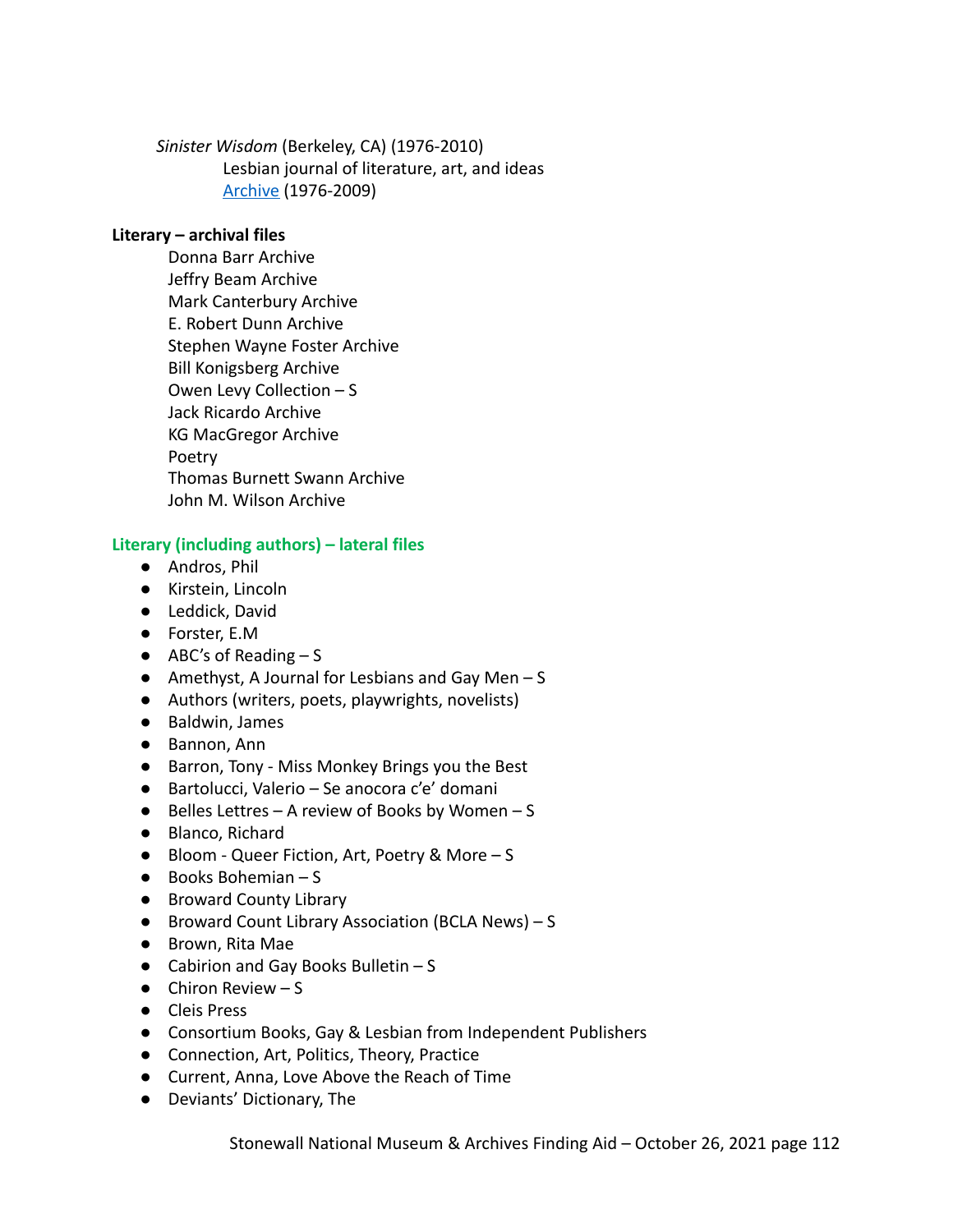- Dictionaries, various
- $\bullet$  Different Light Review, A S
- Elysium Books S
- Emrys, Barbara Wild Women Don't Get the Blues
- $\bullet$  Evergreen Chronicles, The  $-$  S
- $\bullet$  Faggots and Faggotry  $-$  S
- FAQNP: A Queer Nerd Publication S
- Firebrand Books
- $\bullet$  Gay and Lesbian Literary Arts (GALLA) M
- Gay Book News, Scarborough, Ont, Canada
- $\bullet$  Gay Books Bulletin (GBB) S
- $\bullet$  Gay Literature S
- $\bullet$  Gay Presses of New York S
- $\bullet$  Gay Review S
- Gay Sunshine Journal
- Gay Task Force, American Library Association
- $\bullet$  Giovanni's Room  $-S$
- Gay, Lesbian, Bisexual and Transgender Round Table's Annual Book Awards, Atlanta, GA
- Gildzen, Alex
- Grayson, Richard
- Guide to Gay and Lesbian Resources, University of Chicago Library Information
- Haldeman, Julius Co.
- Harrington Park Press
- Haworth Press, The
- Hewitt, Andre
- Hecate, A Woman's Interdisciplinary Journal, Australia S
- Historians de Amor
- Holleran, Andrew
- $\bullet$  Homoture S
- Hunt, Stephen M
- $\bullet$  Icarus S
- International Guild Guide
- $\bullet$  Intrepid, William Burroughs Issue S
- $\bullet$  Iris, A Gay Men's Literary Review S
- Kaiser, Charles M
- Key West Literary Seminar
- $\bullet$  Labyrinth S
- Lambda Literary Awards
- Lambda Literary Foundation
- Lambda Passages, Miami, FL
- Lavender Lexicon, San Francisco, CA
- $\bullet$  Lavender Salon Reader, Menasha, WI-S
- $\bullet$  Library Personal News (Chicago, IL) S
- Little Caesar 10 (New York, NY)
- MacKay, John Henry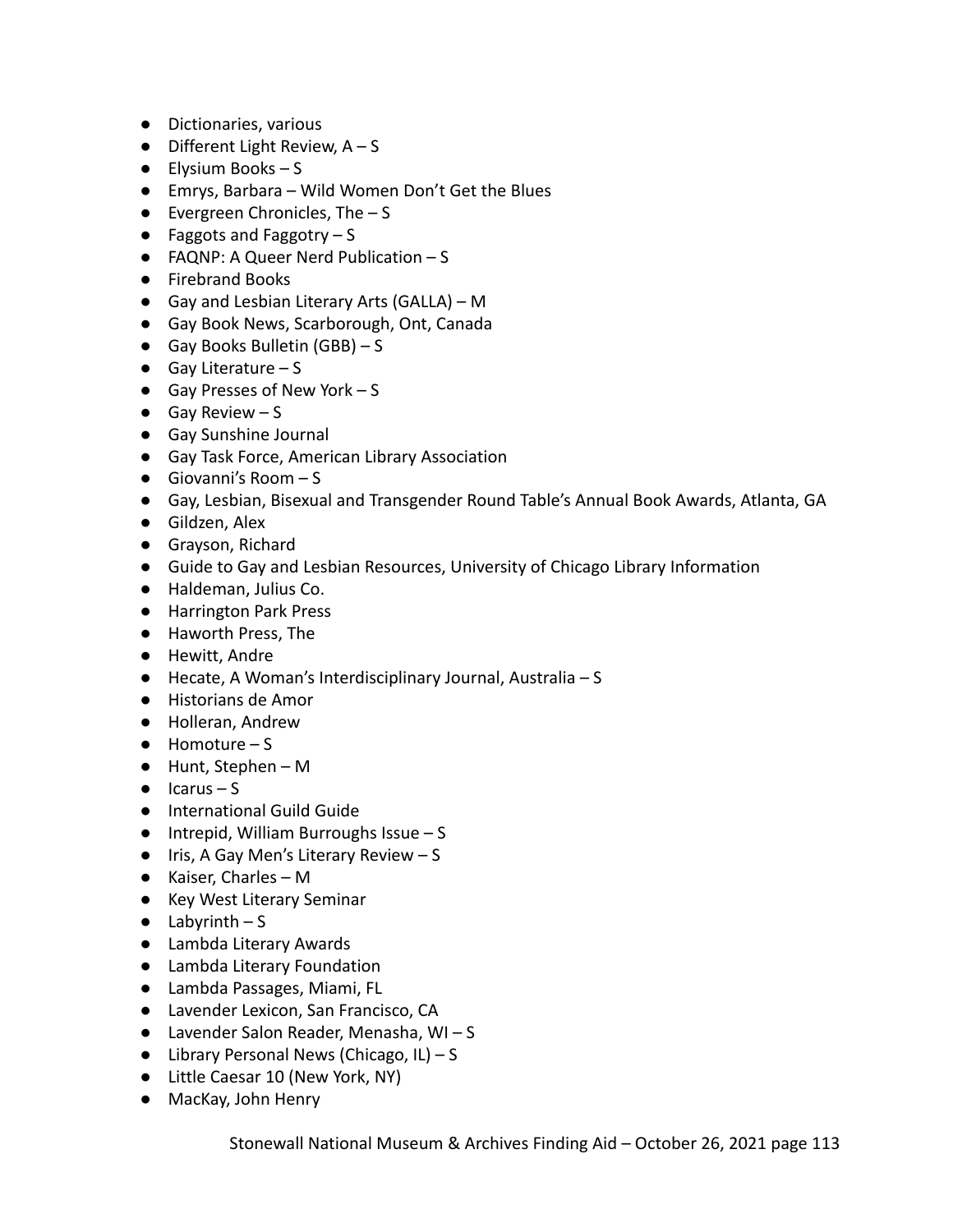- $\bullet$  Masque S
- Modern Words
- Monette, Paul Politics of Silence, The
- $\bullet$  Moving Out S
- National Lesbian, Gay, Bisexual & Transgender Writer's Conference M
- $\bullet$  New Victoria News S
- New York Times Gay News
- No Apologies
- Odd Girl Press
- Off the Rocks
- Oscar Wilde Memorial Bookstore S
- $\bullet$  Outrider Review, The  $-$  S
- OUT, The Gay Perspective
- $\bullet$  Paragraph  $1-S$
- Paths Untrodden S
- People's Bookseller
- Plume
- Pornography
- Porn Stars
- Porter, Darwin
- Pre-Op Post P
- Proust, Marcel
- Publishing Triangle, The
- Publishing Triangle News, The
- $\bullet$  Pursuit & Symposium S
- Queer Zine Explosion
- Rivercross Publishing, Inc.
- Rimpig Michaels, Bobby
- Saint, Assoto
- San Francisco Review of Books
- Sears, James
- Side by Side
- Soup
- Studies in Gay Literature
- This is a True Story
- Tretter Letters
- $\bullet$  Tribe (An American Gay Journal) S
- $\bullet$  Vanguard Magazine S
- Vice Versa Awards
- $\bullet$  Visionary GA S
- Voices
- Weekly Guide
- White, Edmond
- Whitman, Walt
- Winston Book Club Newsletter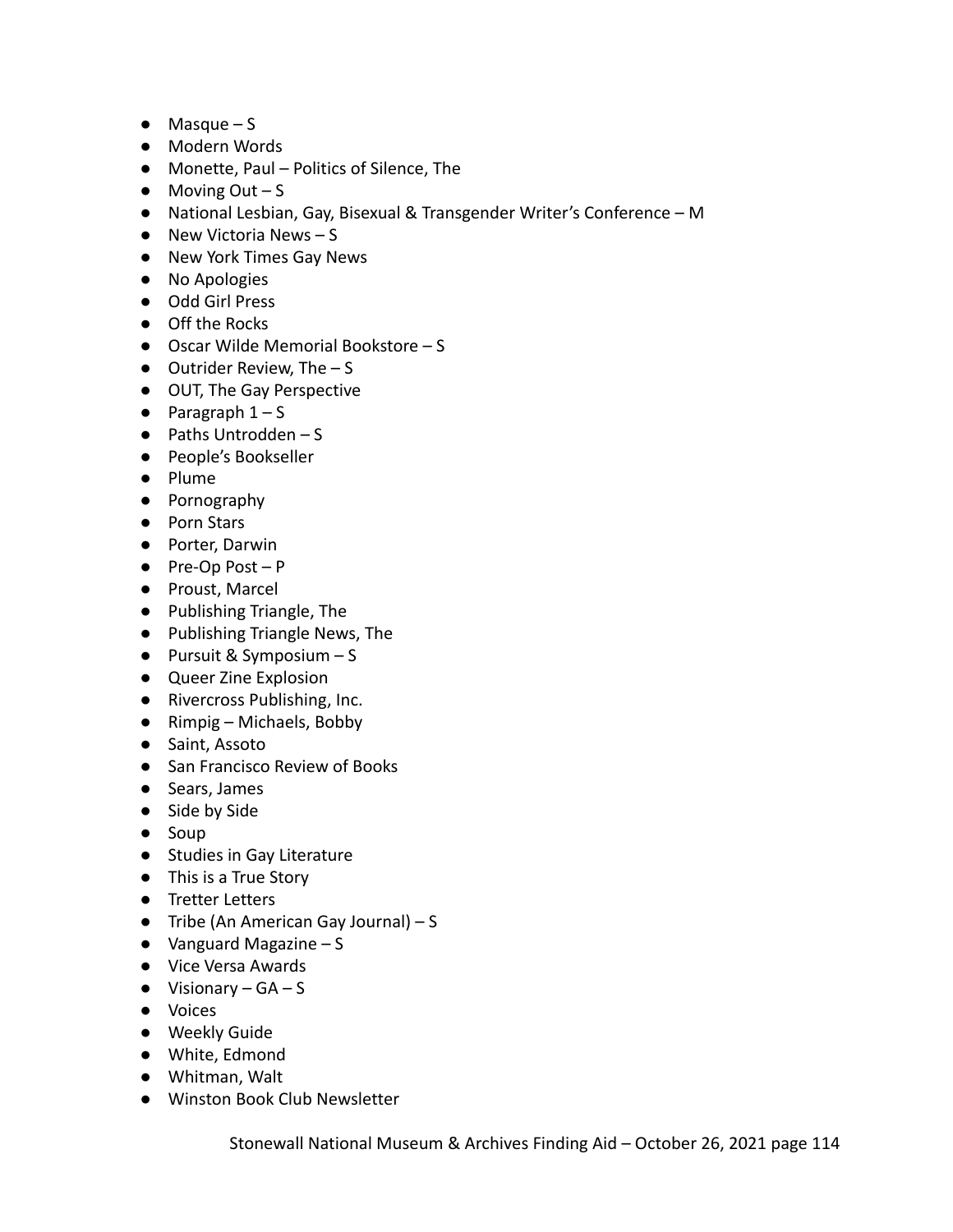● Zines

**See Also:**

**Feminism Florida**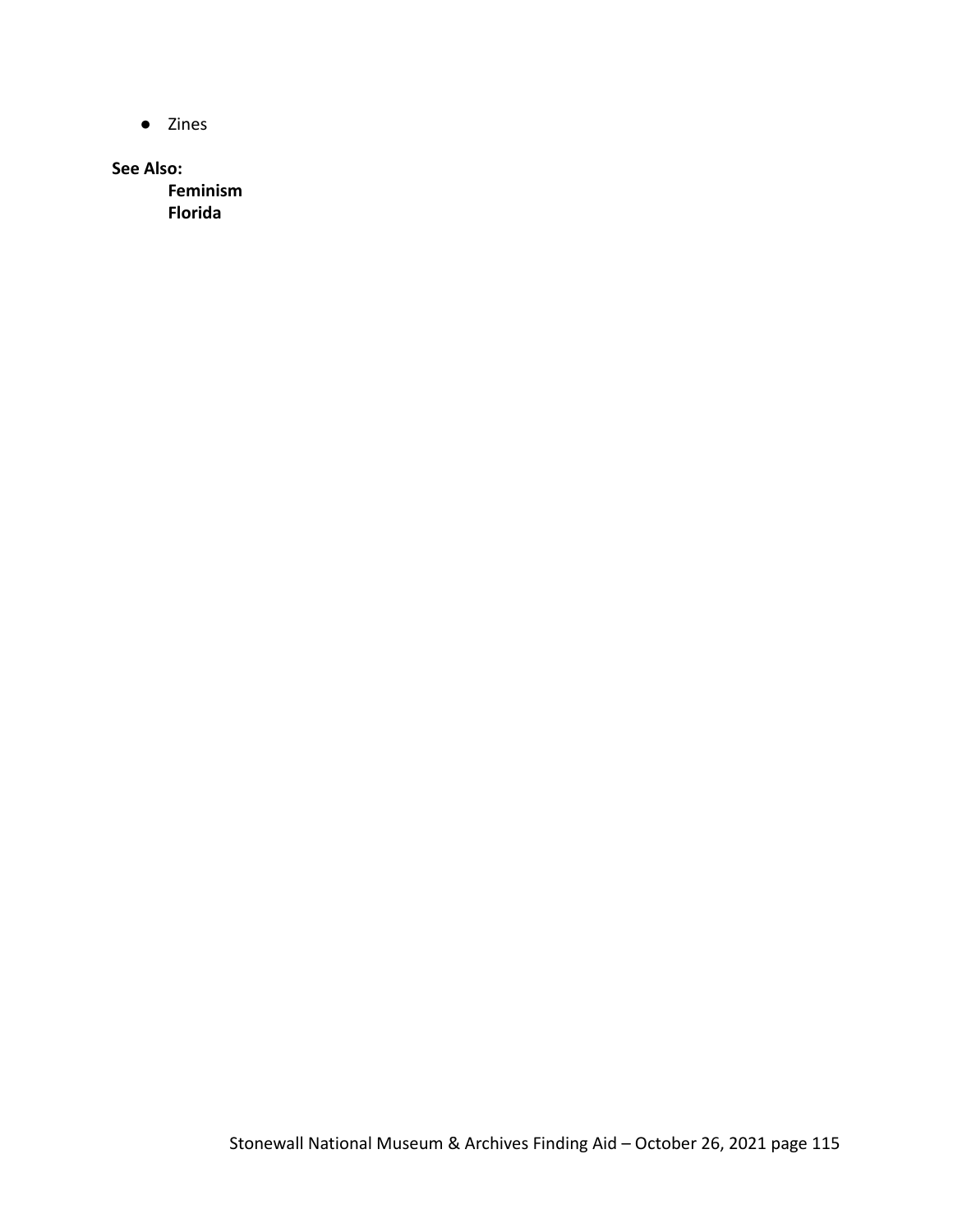#### **Marriage/civil unions/divorce/domestic violence – archival files**

Freedom to Marry Same Sex Marriage – National Same Sex Marriage – Florida

#### **Marriage/Civil Unions/Divorce/Domestic Violence – lateral files**

- District of Columbia, Religious Freedom and Civil Marriage M
- Florida Red & Blue
- Gay Divorce
- Gay Marriage, Supreme Court
- Gay Men's Domestic Violence Project
- I Can't Marry You M
- Marriage Equality 2015
- Marriage Equality Florida
- Marriage Equality Legal Aspects
- National Sexual Violence Resource Center
- Poly of South Florida
- Same-Sex Law and Legislation
- Same-Sex Marriage
- Same-Sex Marriage Supreme Court
- Same-Sex Marriage Australia
- Same-Sex Marriage Canada
- Same-Sex Marriage Ireland
- Same-Sex Marriage Maryland
- Same Sex Marriage New York
- Same-Sex Marriage Washington State
- Spectrum Institute
- Wedding Essentials
- Weddings, Marriage Ceremony

**See also:**

**Florida**

**Legal**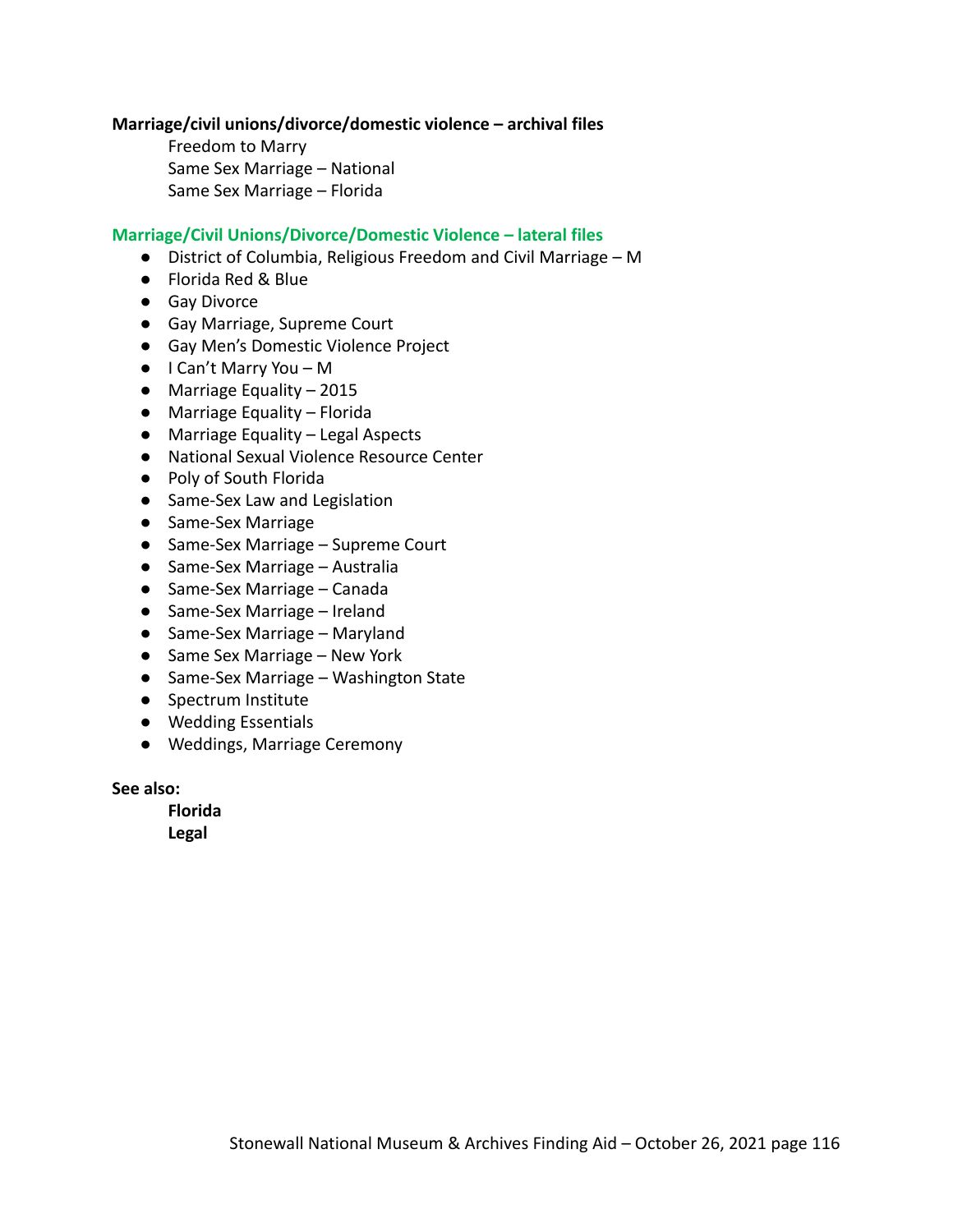### **Media/reporters – archival files**

Gay Themed Ads from the 20<sup>th</sup> Century Journalism/Advice columns

## **Media/Reporters – lateral files**

- Bruni, Frank
- Lemon, Don
- Alternatives, National Lesbian and Gay Rights Journalists– S
- Lesbians and Gays in the Newsroom 10 Years Later
- Lesbians in Mass Media
- Maddow, Rachel
- Gay Grapevine Radio Show, The
- Media Reporter, The S
- Media Technology

**See also:**

**Leaders**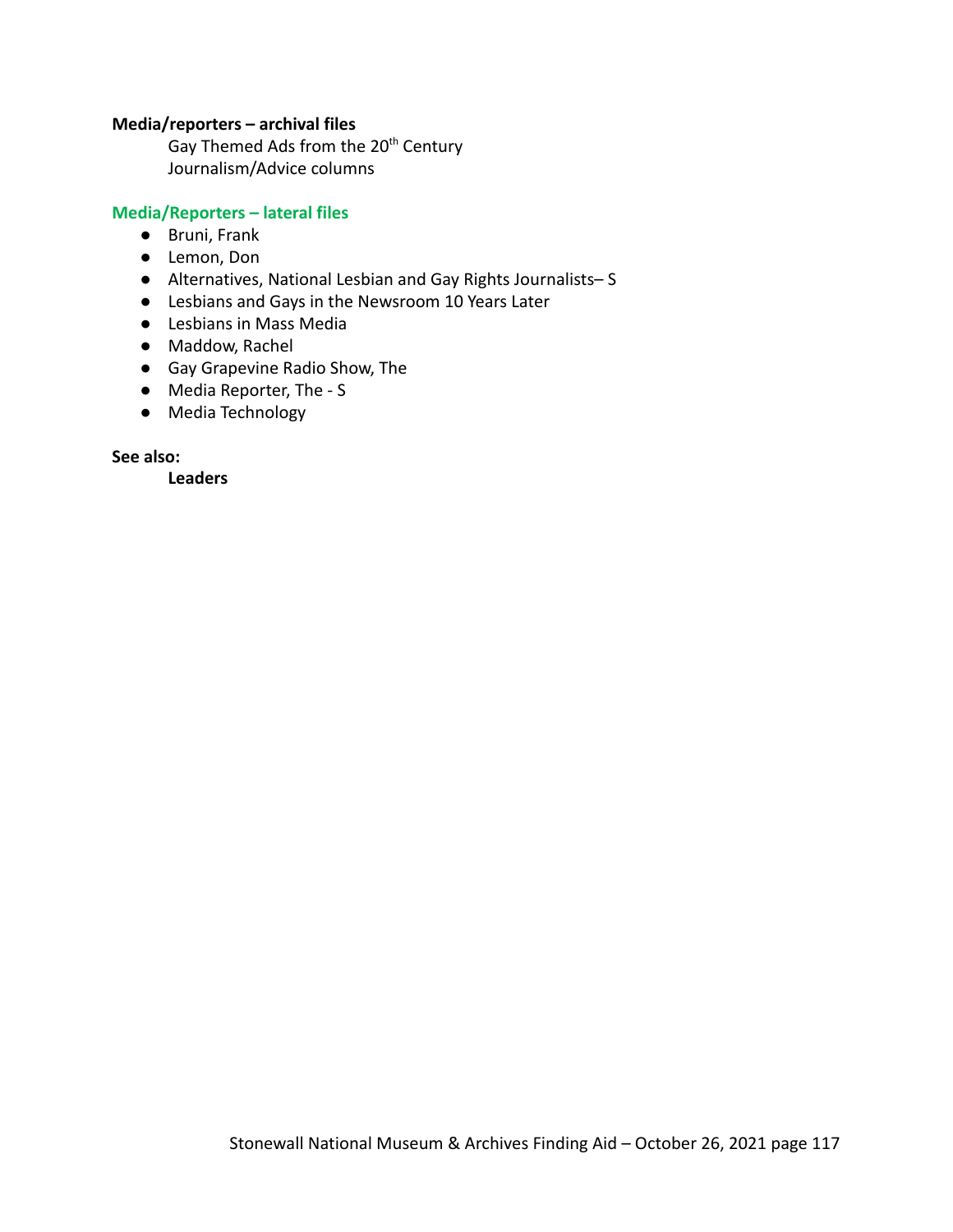## **Military/Veterans**

*The Forward Observer* (1994-2010)

Newsletter of the Gay, Lesbian, & Bisexual Veterans of America (now the American Veterans for Equal Rights) [Archive](http://aver.us/about/digital-national-archive) (1991-1993; 2004-2007; 2009-2013)

*The Forward March* (1994-2008)

Publication of the Florida Gold Coast Gay, Lesbian & Bisexual Veterans

### **Military/veterans – archival files**

American Association of Veterans American Veterans for Equal Rights Karl Clark Archive Gays in the Military (DADT) Robert Hoy Archive Mark LaFontaine Archive Sexual Orientation Military Policy

### **Military/veterans – lateral files**

- American Federation of Veterans, An Alliance for Equality of Rights S
- Armed Forces
- Armed Forces Informer S
- Berg, Vernon
- Cianni, Vincent Gays in the Military
- Dougherty, Thomas Joseph
- $\bullet$  Gay, Lesbian and Bisexual Veterans of America  $S$
- Gays in the Military
- Hoy, Robert F
- Lehmkuhl, Reichen
- Manning, Chelsea
- $\bullet$  Meinhold, Keith M
- On Alert, Publication of Gay, Lesbian, Bisexual Veterans of Greater New York S
- QLF (The Queer Truth)
- Rank Outsiders
- Servicemembers Legal Defense Network
- Stonewall Veterans Association (SVA)
- U.S. Department of Defense
- Veterans
- Veterans C.A.R.E.
- Vietnam Veterans Against the War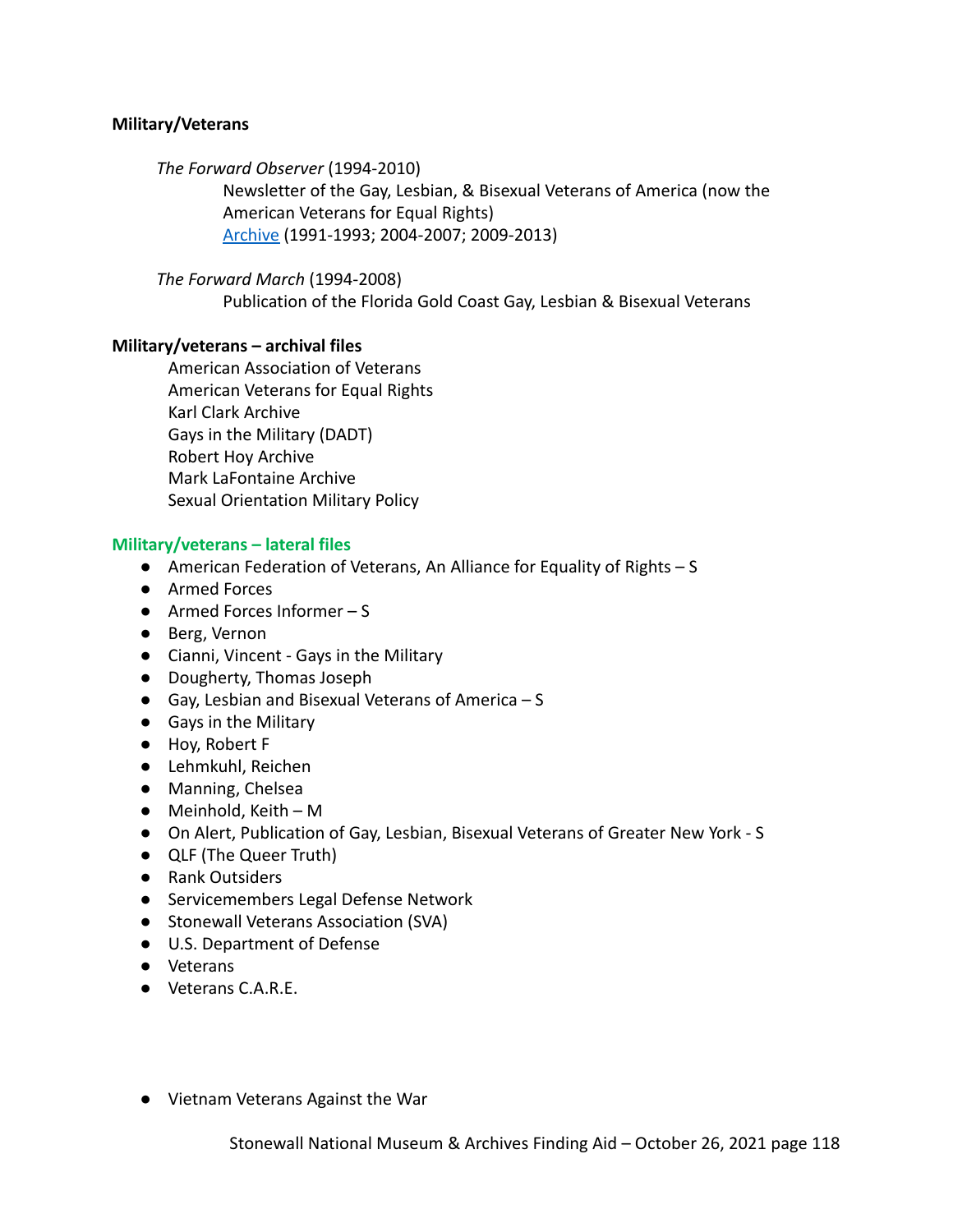● Veterans for Human Rights

**See also:**

**Florida**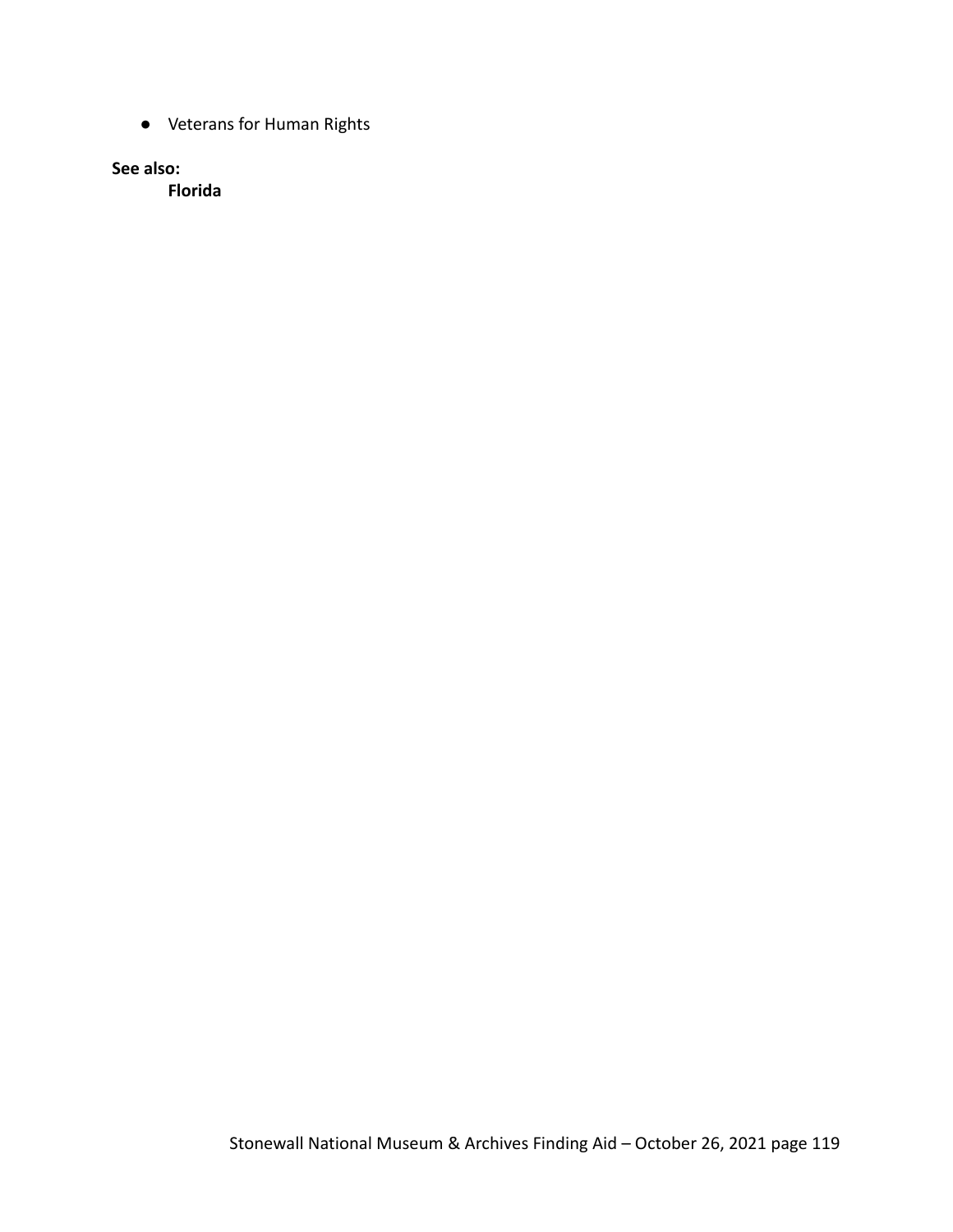#### **Multi-Racial and People of Color - serials**

*Black and White Men Together/Atlanta* (1986) Newsletter of the local branch of this organization

*Black and White Men Together/Chicago* (1982) Newsletter of the local branch of this organization

*Black and White Men Together/International* (1986-1990) Newsletter of the international branch of this organization

*Black and White Men Together/Long Beach* (1986) Newsletter of the local branch of this organization

*Black and White Men Together/Memphis* (1986) Newsletter of the local branch of this organization

*Black and White Men Together/New York* (1981; 1984-1985) Newsletter of the local branch of this organization

*Black and White Men Together/Philadelphia* (1986) Newsletter of the local branch of this organization

*Black and White Men Together/South Florida* (1980-1986; 1997) Newsletter of the local branch of this organization

*Black and White Men Together/Washington, D.C.* (1984-1989) Newsletter of the local branch of this organization

*G.E.M.S. Magazine* (1995-1996) Magazine for gay people of color

*Issues!* (2001) Magazine for lesbians of color

*Men of All Colors Together/New York* (1986-1990; 2012-2015) Newsletter of this gay multi-racial organization

Flavalife – lateral – S

### **See Also:**

**African American/Black Asians Latina/o/x**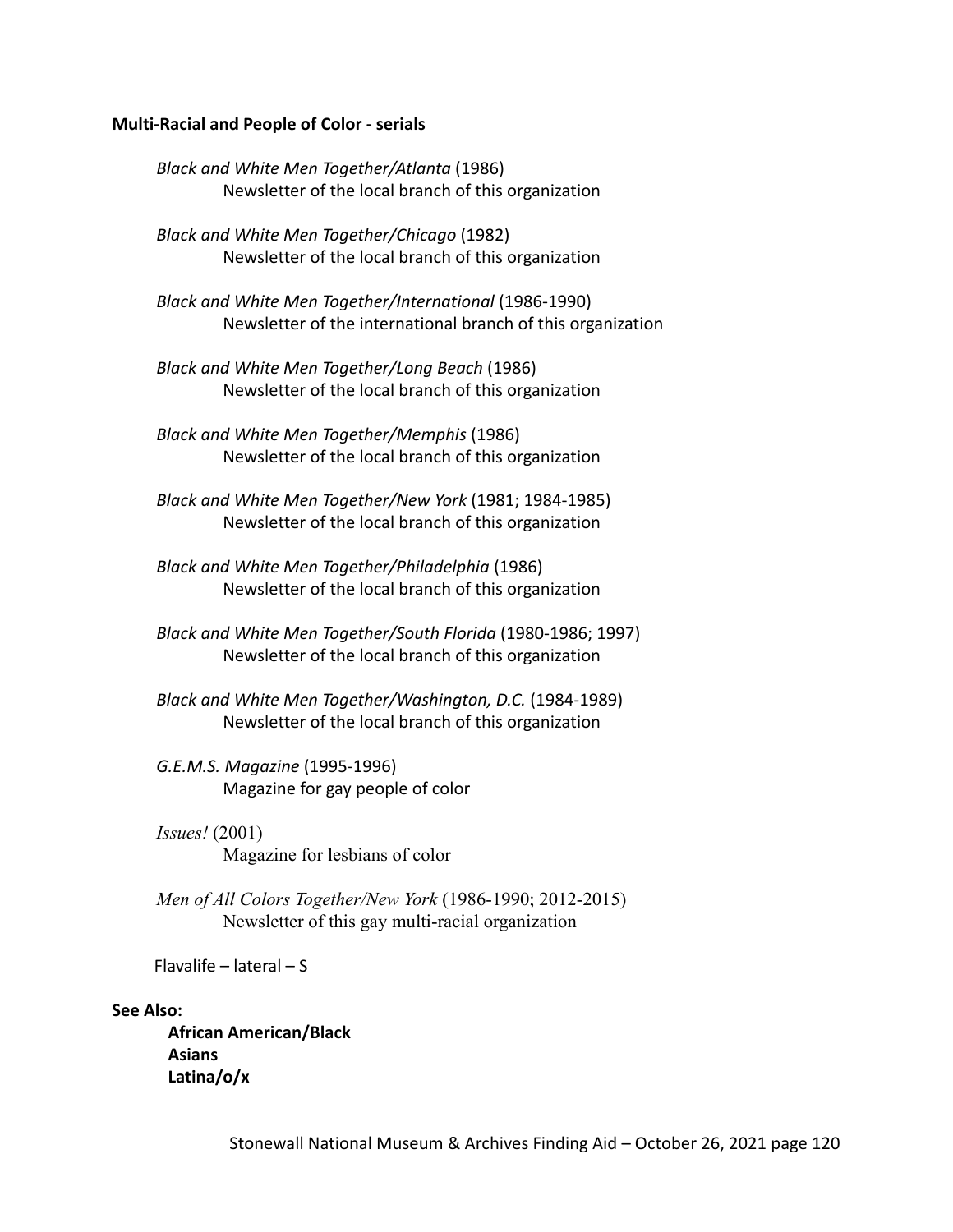#### **Music – archival files**

Gay choruses' recordings Gay Choruses and Bands Gay and Lesbian Association of Choruses Cassettes – Disco Cassettes/record albums – (general, cast albums, vocals, lesbian, etc.) Classical music and opera recordings Seattle Men's Chorus Seattle Women's Chorus Signed guitar from GLSEN fundraiser South Florida Gay Men's Chorus South Florida Pride Wind Ensemble

## **Music – lateral files**

- AWMAC, Association of Women's Music and Culture SDiDClub Verboten M
- Common Bond Lesbian Band
- Cummings, Randi
- Flamingo Freedom Band
- Fort Lauderdale Gay Men's Chorus
- $\bullet$  GALAGRAM S
- U.S. Library of Congress (Disco)
- NYC Gay Men's Chorus
- Gay Men's Chorus of Washington, D.C.
- Martin, Dan M
- Miami Boy Choir, The
- Music Festivals M
- Music Publishers
- My Gay Radio
- Our Voice, Fort Lauderdale Gay Men's Chorus/South Florida Choral Arts, Inc. S
- $\bullet$  PC Casualties  $-S$
- Performing Arts Music
- Performing Arts Television
- Queer Conscience M
- Vinyl Tracks S

#### **See also:**

**Performers**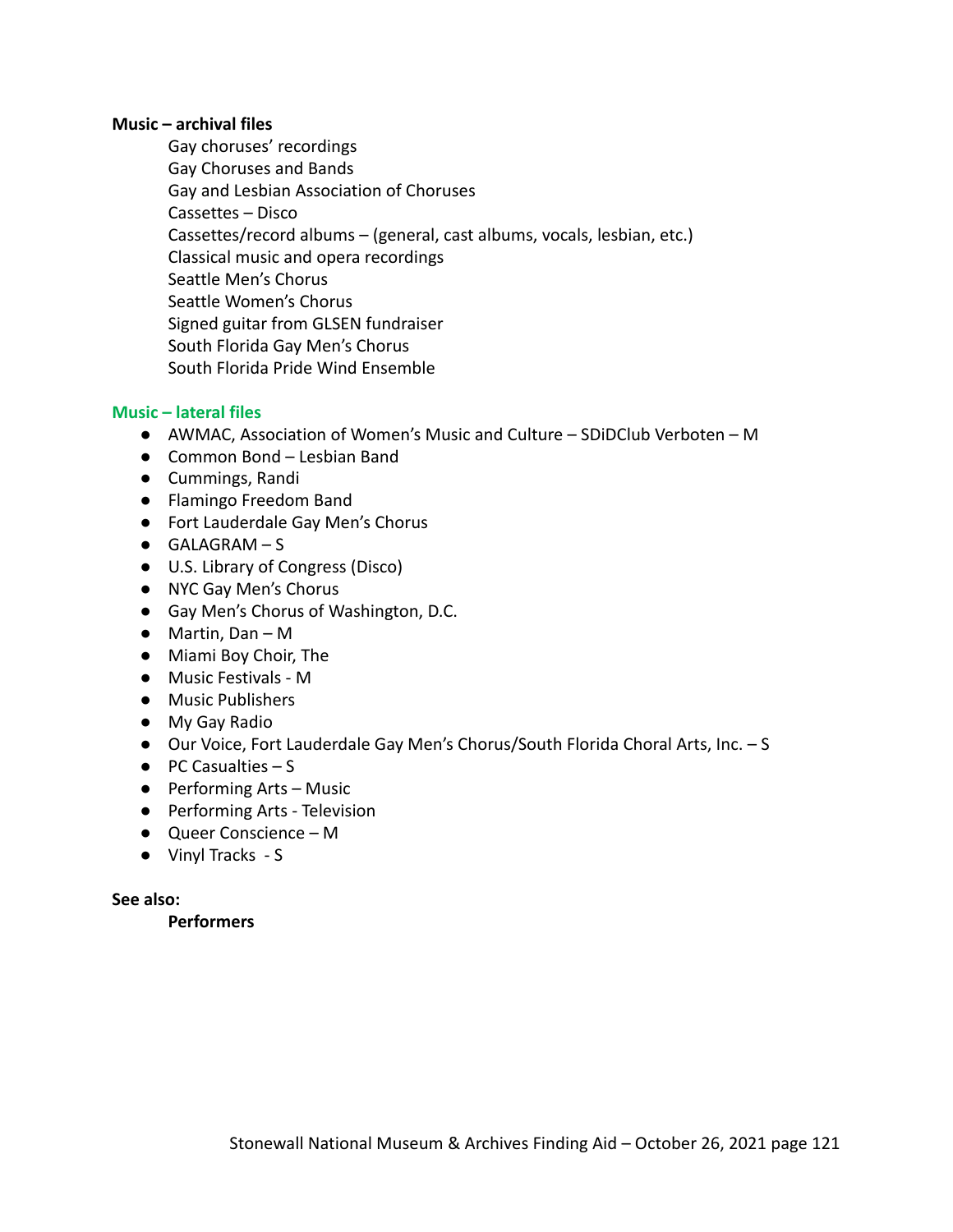#### **National - serials**

*ACLU* (1986-1991) Journal of the American Civil Liberties Union

*Advocate* (1967 to present) LGBT magazine of news, politics, arts, and entertainment [Archive](https://proquest.libguides.com/lgbtmagazinearchive#:~:text=The%20Advocate%20is%20the%20periodical,community%20for%20over%2050%20years.) (1967-2015) \*

*After Dark* (1968 – 1983) Arts and entertainment magazine that, while not specifically gay, published much gay content

*Alternate* (1977-2013) "Newsmagazine for Today's Gay America," focusing on politics and culture

*Equality* (Human Rights Campaign Fund) (1996 to present) Magazine of the Human Rights Campaign, the LGBT civil rights organization [Archive](https://issuu.com/humanrightscampaign/docs) (2009 to present)

*Four Two Nine* (2013-2016) Gay magazine of culture, politics, and fashion

*GayWebMonkey* (2004-2006) Magazine about gay and lesbian life, trends, and happenings on the Internet

*Genre* (1991-2008) Gay lifestyle and entertainment magazine

*Gentlemen's Quarterly (GQ)* (1976-1988) Men's magazine of fashion, style, fitness, and culture [Archive](https://flipster.ebsco.com/magazine/gq-gentlemens-quarterly) \*

*Hero* (1998-2001) LGBT magazine of news, culture, lifestyle, and politics

*Instinct* (1999-2015) Gay lifestyle and entertainment magazine

*Intelligence Report* (Southern Poverty Law Center) (1994 to present) Periodical tracking the radical right in the United States [Archive](https://www.splcenter.org/intelligence-reports) (1998 to present)

*LeGambit* (1992-2000) Newsletter of the National Gay SIG of American Mensa

Stonewall National Museum & Archives Finding Aid – October 26, 2021 page 122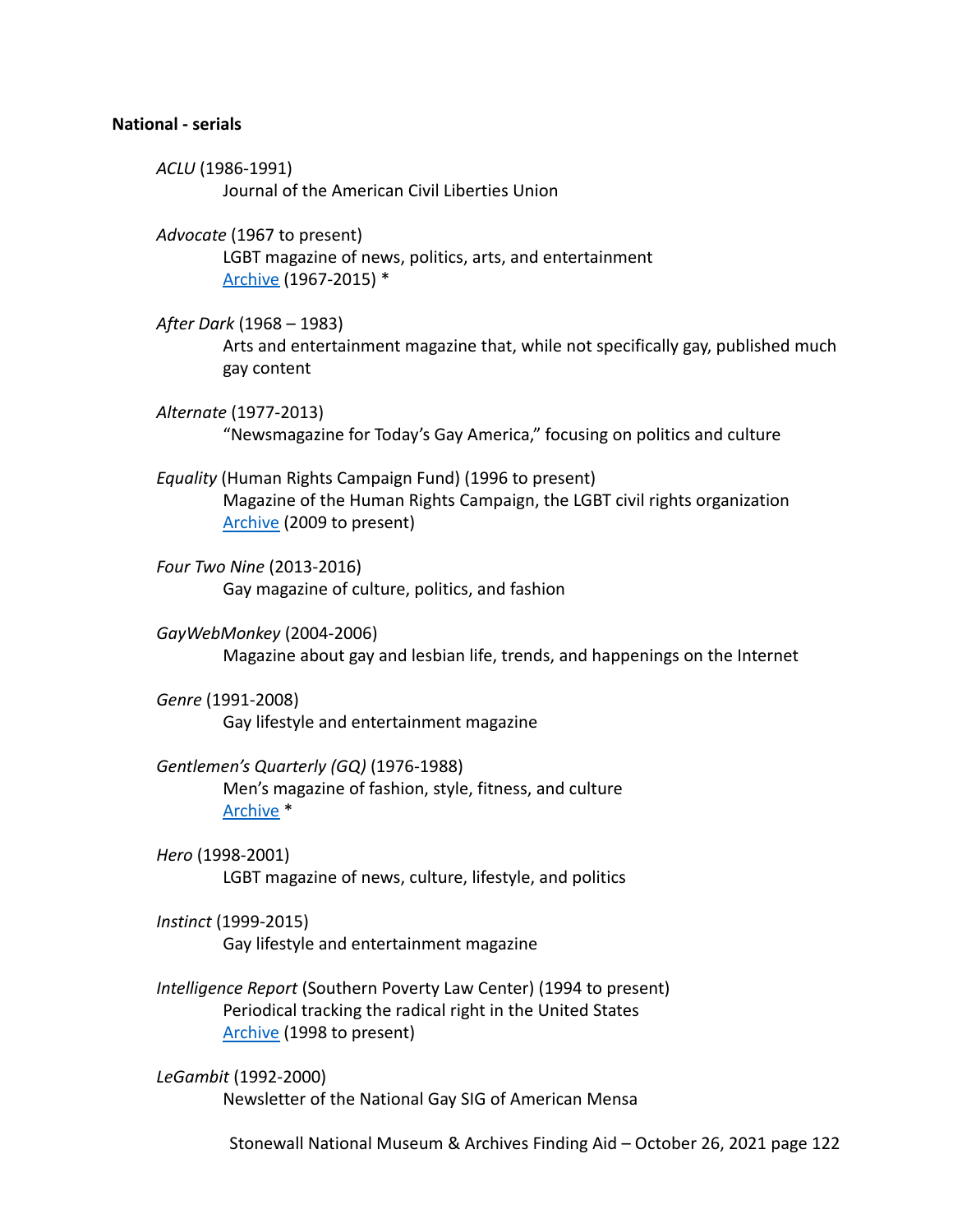*MetroSource* (1990 to present) Gay and lesbian lifestyle and entertainment magazine [Archive](https://issuu.com/metrosource) (2016 to present)

*National Association of LGBT Community Centers* (2004-2005) Newsletter of this organization

*National Gay and Lesbian Task Force News* (1976-2008) Newsletter of the National Gay and Lesbian Task Force

## *Newswest* (1975-1977)

Los Angeles-based newspaper covering politics, culture, and entertainment Archive (Gale, 1975)

### *Noize/ Circuit Noize* (1996-2010)

Worldwide guide to gay circuit parties [Archive](https://noize.buzz/issues/cn35full.pdf) (2003)

#### *OMG* (2009-2011)

Lifestyle and news magazine for the gay and lesbian community [Archive](https://issuu.com/omgmag) (2009-2011)

*Out* (1992 to present)

Gay and lesbian magazine with a focus on news and culture [Archive](https://about.proquest.com/products-services/LGBT-Magazine-Archive.html) \*

*Outlook: National Lesbian & Gay Quarterly* (1988 to present) Magazine of culture, politics, and art

# *reFRESH* (2005-2009)

Gay art and lifestyle magazine

*XY* (1996 to present)

Magazine for younger gay men, emphasizing photography and culture [Archive](https://www.vfiles.com/profile/XYmagazine/vfiles) (excerpts of issues, 1996 to 2008)

#### **National – archival files**

Bar guides – USA Serial publications – National Newsletters by state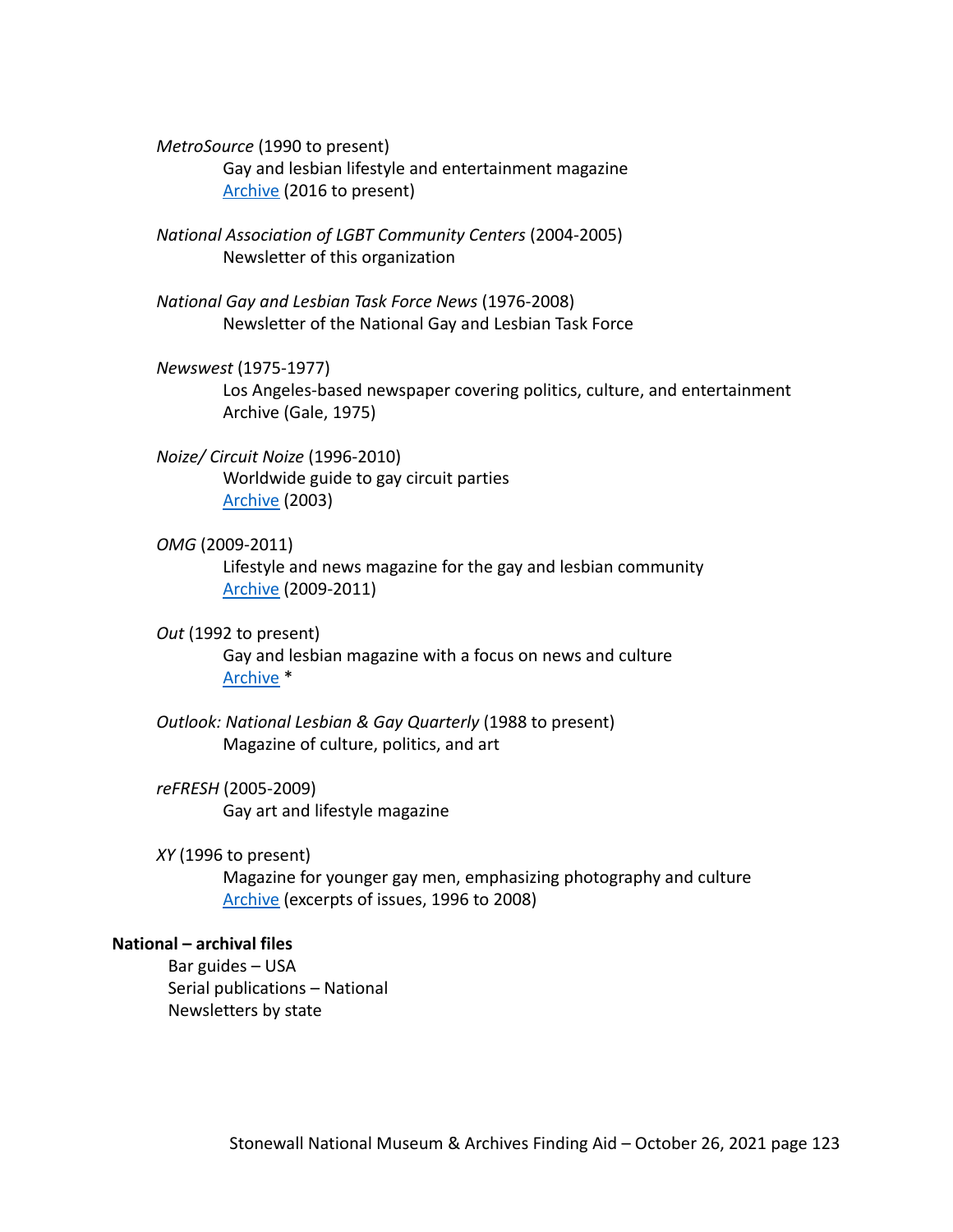## **National – Lateral files**

- $\bullet$  Alex Magazine S
- $\bullet$  Au Contraire S
- Blue Notes-Flash, The National Magazine of Gay Correspondence S
- Bookmarks
- $\bullet$  Booked for Brunch S
- $\bullet$  Guide, lite S
- $\bullet$  David  $-S$
- Dream S
- Equal Rights Amendment (ERA)
- Escapades, Out & About S
- Four Two Nine
- $\bullet$  Hero S
- $\bullet$  Gay Post S
- Gazette, USA S
- Little David (The Nation's Most Accurate Bar Guide) S
- Mark Tours, North American Gay Hotel Guidebook
- $\bullet$  One Calendar S
- Out Magazine
- $\bullet$  Patlar S
- $\bullet$  Rose, The  $-$  S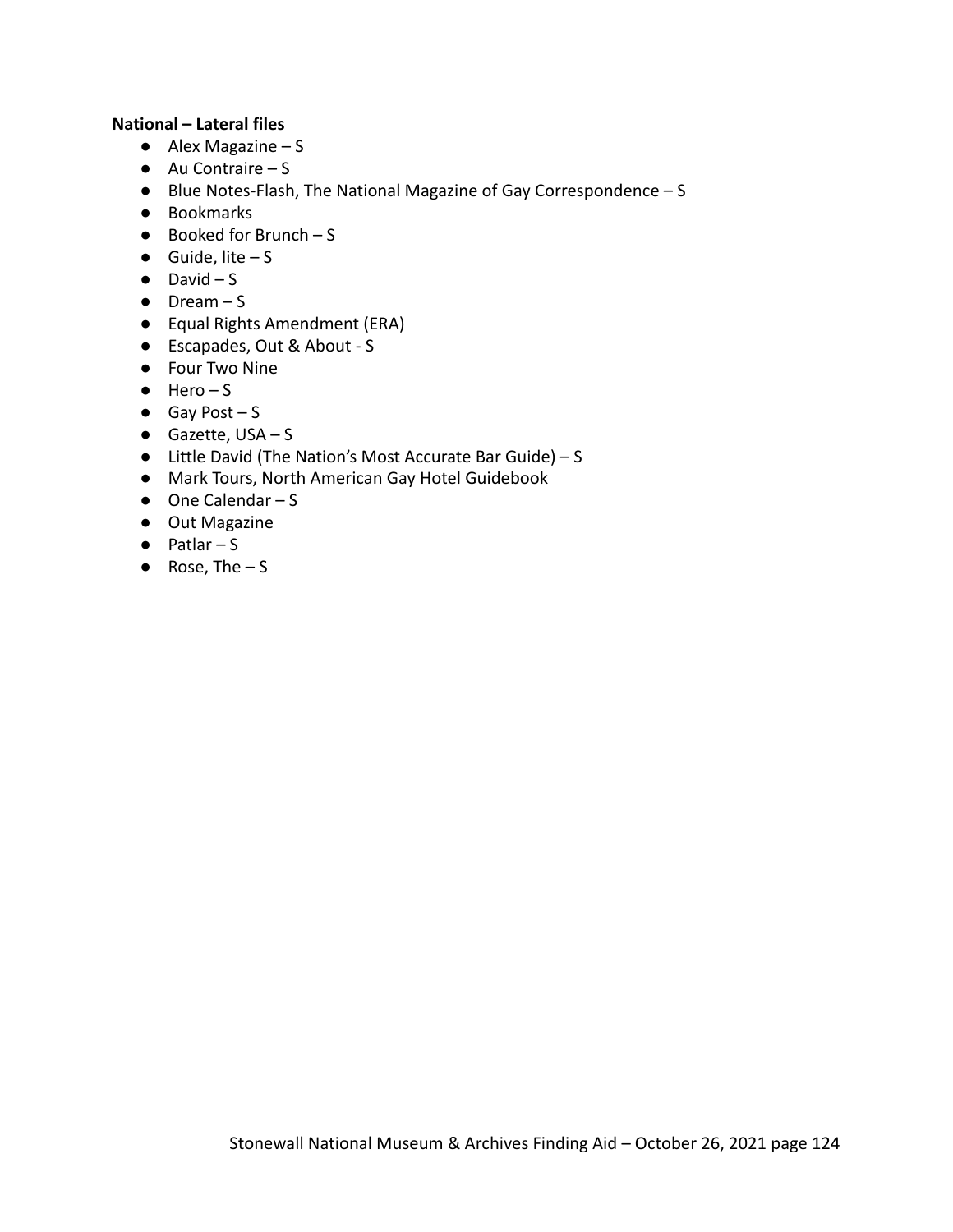## **Naturist/nudity/physique - serials**

*Athletic Model Guild* (1960's)

Physique magazine with photographs and articles published by the Athletic Model Guild

*Demi-Gods* (1961-1966) Physique magazine with photographs and spreads

*Focus* (1973-1978)

*Gay Naturist Informer* (1988-2001) Community magazine with stories, news, and profiles on gay nudism and travel [Archive](https://gaynaturists.org/news/gay-naturist-e-former-overview/back-issues-of-the-gay-naturist-e-former/) (2011-2015, of the *Gay Naturist E-former*)

*Male Figure* (1956-1966) Physique magazine with photographs and spreads

*Mr. Sun* (1966-1969) Male nudist magazine with photographs and articles

*Naked Magazine* (1993-2003) Gay nudist magazine with photo spreads and articles

*Physique Pictorial* (1951-1990) Beefcake magazine with photographs and visual art **[Archive](https://archive.org/search.php?query=creator%3A%22Bob+Mizer%22)** (vol. 5, no. 2 and vol. 12, no. 1) **[Archive](http://www.houstonlgbthistory.org/assorted3.html)** (various, 1963-1968)

*Tomorrow's Man* (1951-1967) Bodybuilding magazine with photographs and articles

*The Young Physique* (1960-1966) Physique magazine with photographs and spreads

#### **Naturist/nudity/physique – archive files**

Roger H. Brown archive

#### **Naturist/nudity/physique- lateral files**

- Basist, Bill
- Beefcake The muscle Magazines of America, 1950-1970 and cards
- EOS SFenton, R
- Gomez, Lorenzo
- Naturalists, Nudists
- $\bullet$  Naturist Gay-zette S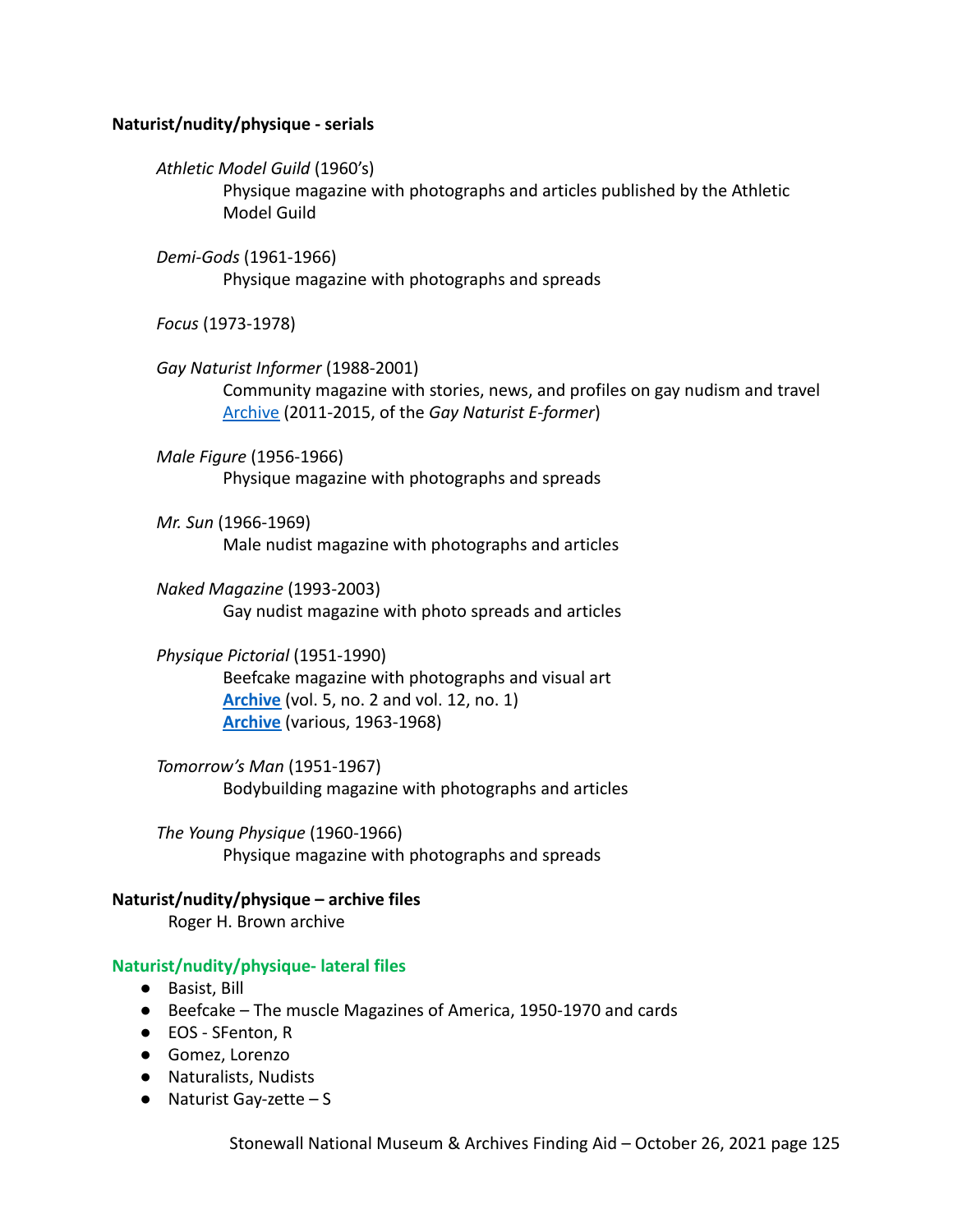- Nudists, Nudism
- Man's World Publisher
- Men International S
- $\bullet$  Marlowe, Kenneth S
- Massey, John American Adonis
- Muscle Teens
- Posters by Mail
- $\bullet$  Samson S
- $\bullet$  Strength and Health S
- Townsend, Edwin F.
- Urban Jr., Al
- XY Foto

**See also:**

**Artists Pre-Stonewall**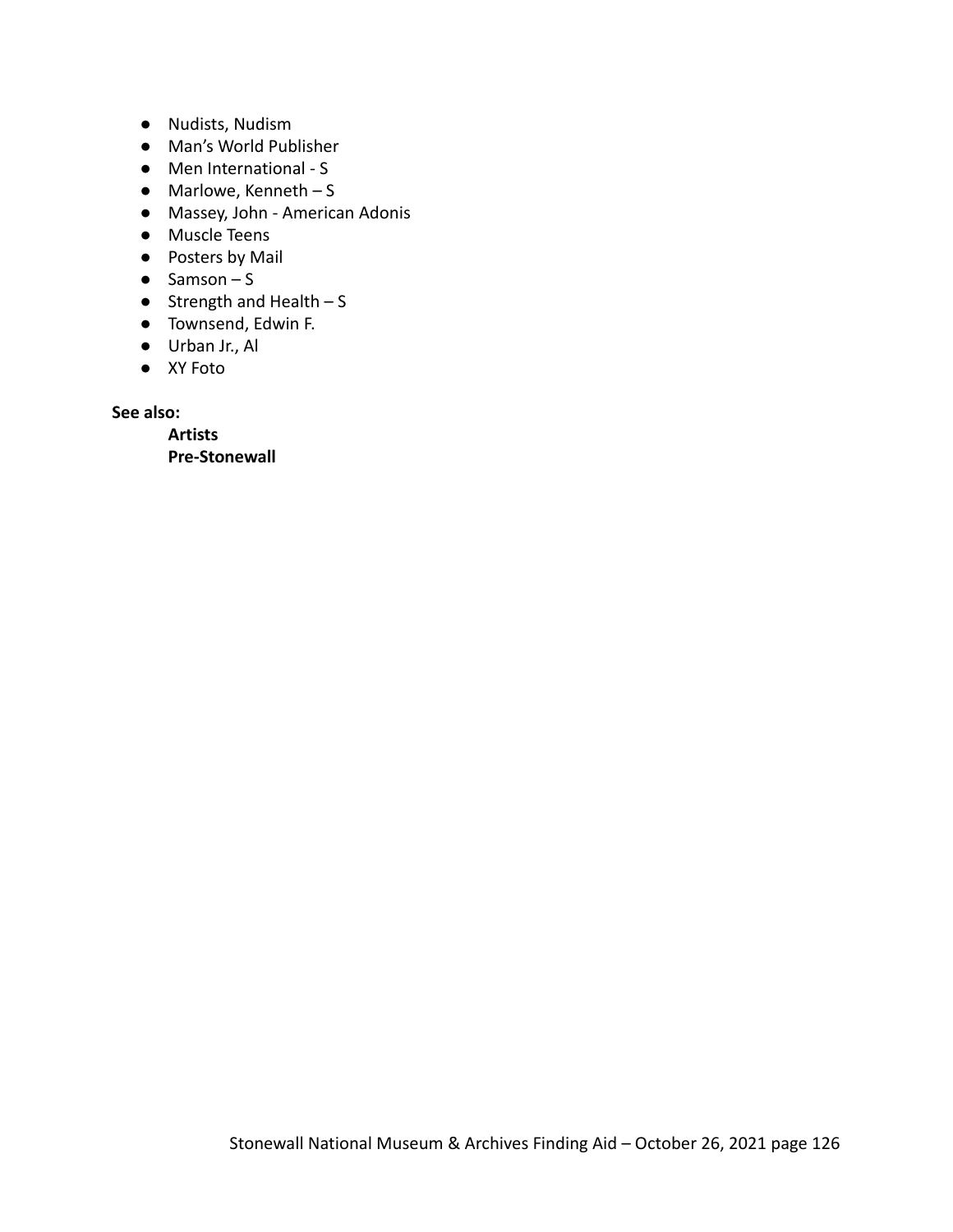# **Oral histories - archival files**

Clio Foundation – Women's oral histories Stonewall Live (Nate Klarfield) – filed with serials Stonewall Live

# **Oral Histories – lateral files**

**●** Carney, Janice – M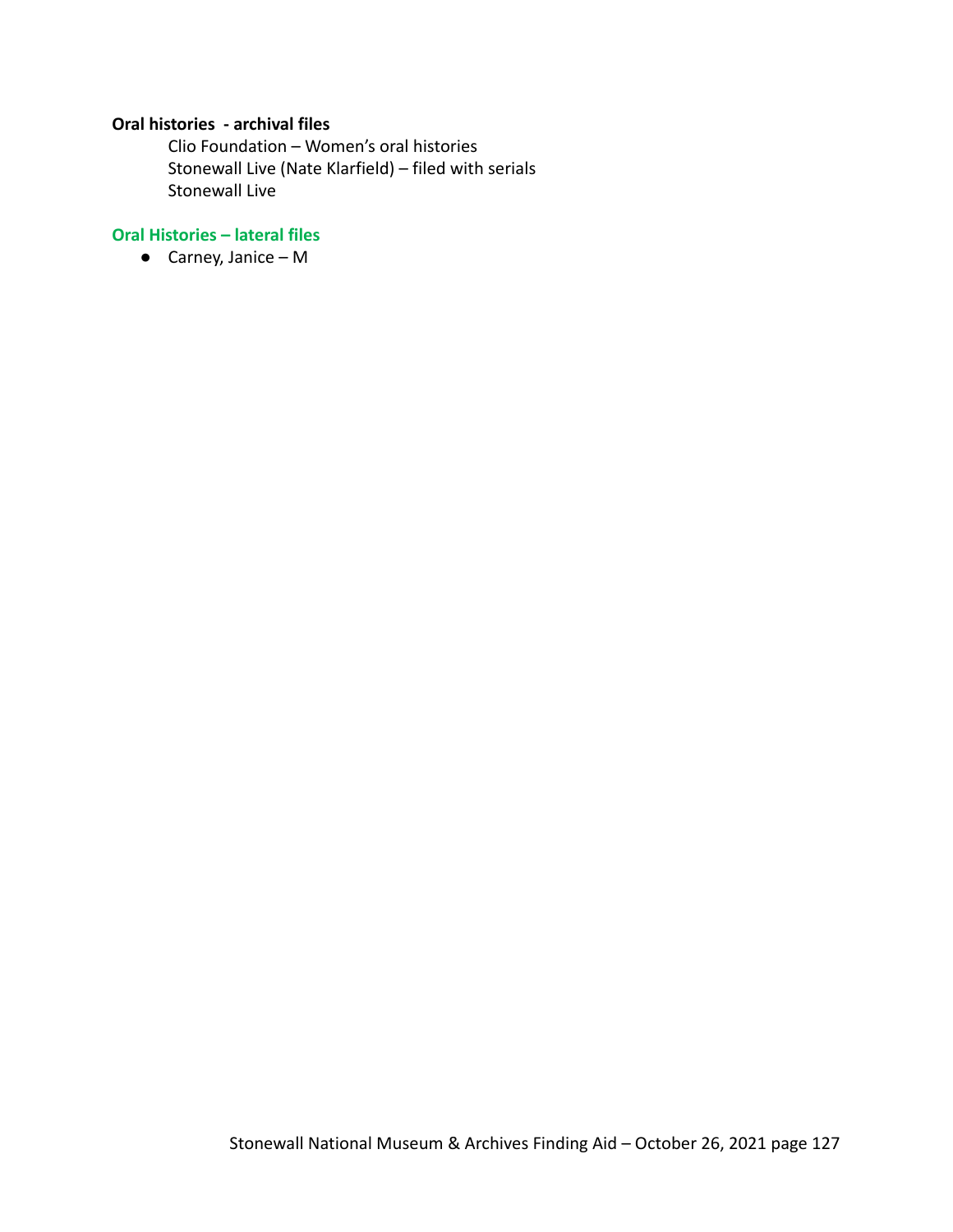#### **Other - serials**

*Gay and Lesbian Sierrans* (1985-1995)

Newsletter of the gay and lesbian activity section of the Sierra Club, an environmental organization

### *RFD (Radical Faerie Digest)* (1974-2015)

Gay magazine focused on country living and alternative lifestyles

### **Other - archival files**

Gay Lifestyle Memorial Services/Obits **Murders** Newspaper clippings (1960-) Socialist newspapers

## **Other – lateral files**

- Autographs and signatures
- Gay & Lesbian STATS, A pocket guide of facts and figures
- Gay Communities
- GLBT National Help Center
- Organizations General
- Roundup, The Gay Western and Rodeo Magazine S move to Sports
- $\bullet$  Social Groups, Gay M
- Surveys and Questionnaires
- Switchboards, Helplines and Hotlines
- Thrive, Los Angeles, CA
- Gays in Popular Culture
- $\bullet$  Gerbil S
- $\bullet$  Invert(e) S
- Magnus Gay and Lesbian News, Opinions and Culture S
- $\bullet$  Metro, South Florida S
- Brain the Storm Walls
- Man/Boy Love
- Monday Alternative Social Scene Fort Lauderdale, FL
- Murders
- North American Man Boy Love
- Non-Profit Endowment Funds
- Non-Profit Resource Center
- Online Services Gay
- $\bullet$  Other S
- Peace Corps
- People for the American Way
- $\bullet$  People for the American Way News S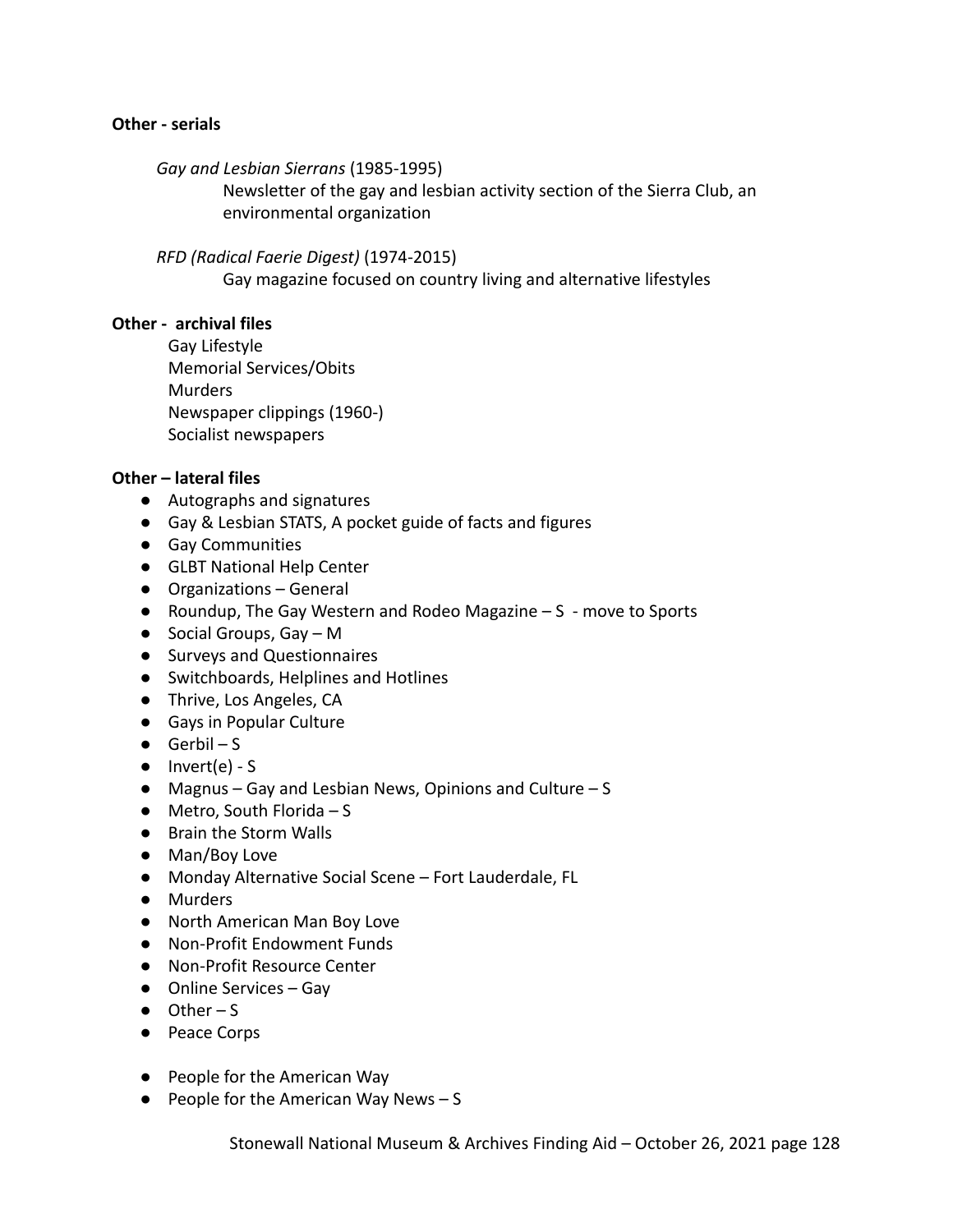- People's Anti-War Mobilization
- Pines Key West, The
- Public Sex SexPlorers, The Guide
- Restaurants, Florida
- Roundtable, The
- Short Mountain Sanctuary Goatzette S
- Smithsonian, Special
- $\bullet$  Steam Magazine S
- Ten Management
- Vision: The Male Image
- Wild Oats Times Miami, FL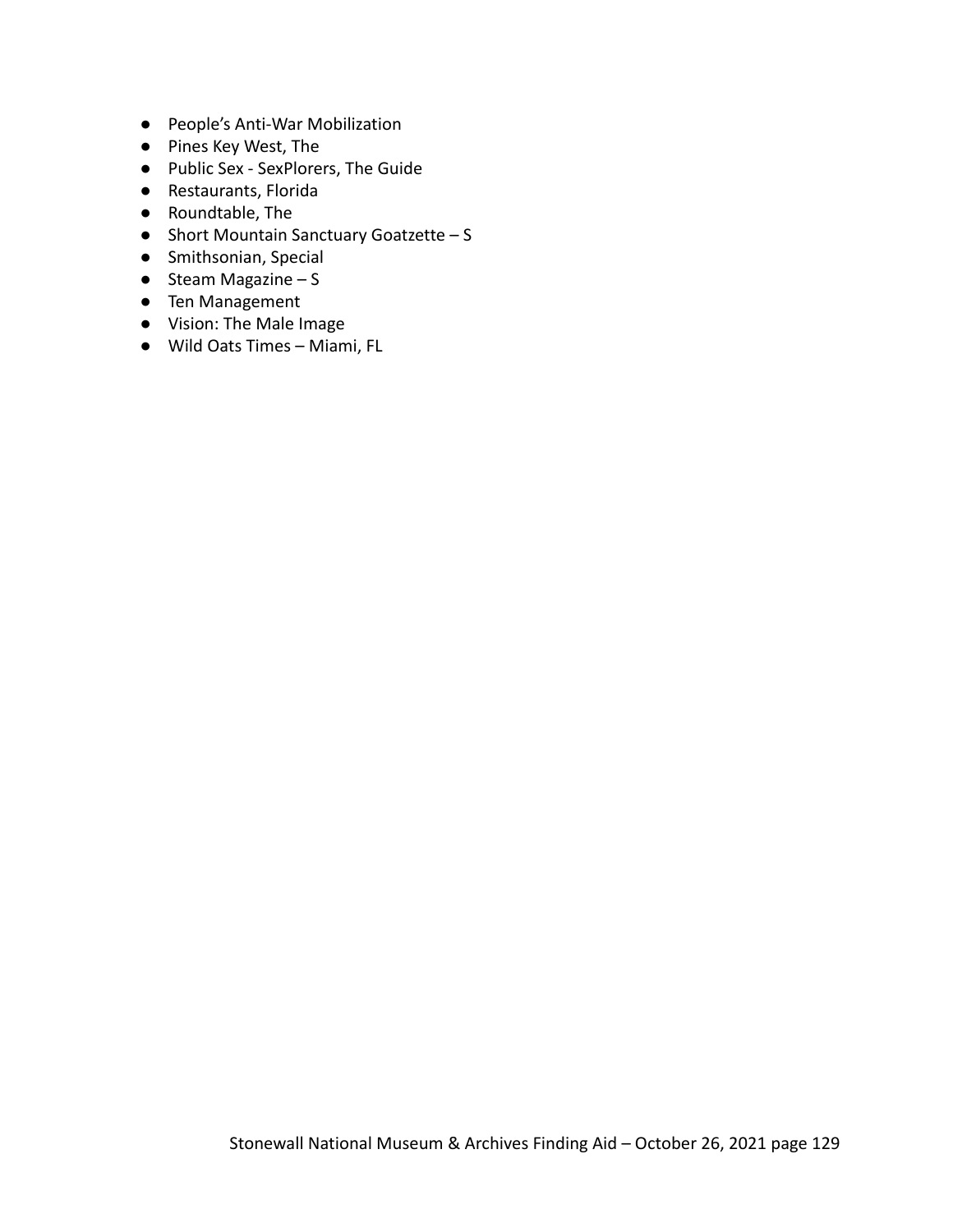## **Performers – archival files**

Lady Bunny--- Items worn/used in *Another Gay Sequel: Gays Gone Wild,* including beach cover, headpiece and pink shoes

Nate Burkus – ceramic tray

Charles Busch – costume from "Die Mommie Die."

Rita Mae Brown-- riding boots

Sam Champion—Jacket worn on *The Weather Channel*

Kate Clinton – eyeglasses

Quintin Crisp – signed letter

Alan Cumming—Black top hat, autographed in gold lettering, "Alan Cumming"

Ellen DeGeneres - sneakers

Harvey Fierstein—Robe worn in *Torch Song Trilogy*

Hat Sisters—Two hats with geisha dolls on top

Sharon Gless—Leopard jacket and boots, worn on Queer as Folk (also photo and letter)

Leslie Jordan—Versace shirt worn on television program *Will & Grace*

Carson Kressley—Pink sports coat worn on *Queer Eye for the Straight Guy*

Greg Louganis—Signed Greg Louganis Wheaties Box

Erik Marcus

Ricky Martin—Leather pants, V-neck shirt worn in concert

Gregory McGuire—Ceramic bowl

James Obergefell—Signed rainbow flag and signed copy of *Obergefell v. Hodges* 2015 Supreme Court decision upholding the right to same sex marriage

Rosie O'Donnell—Dolls: Friend of Barbie, Munny doll, and Rosie O'Doll

Peter Paige—Orange leather pants with Tom of Finland lining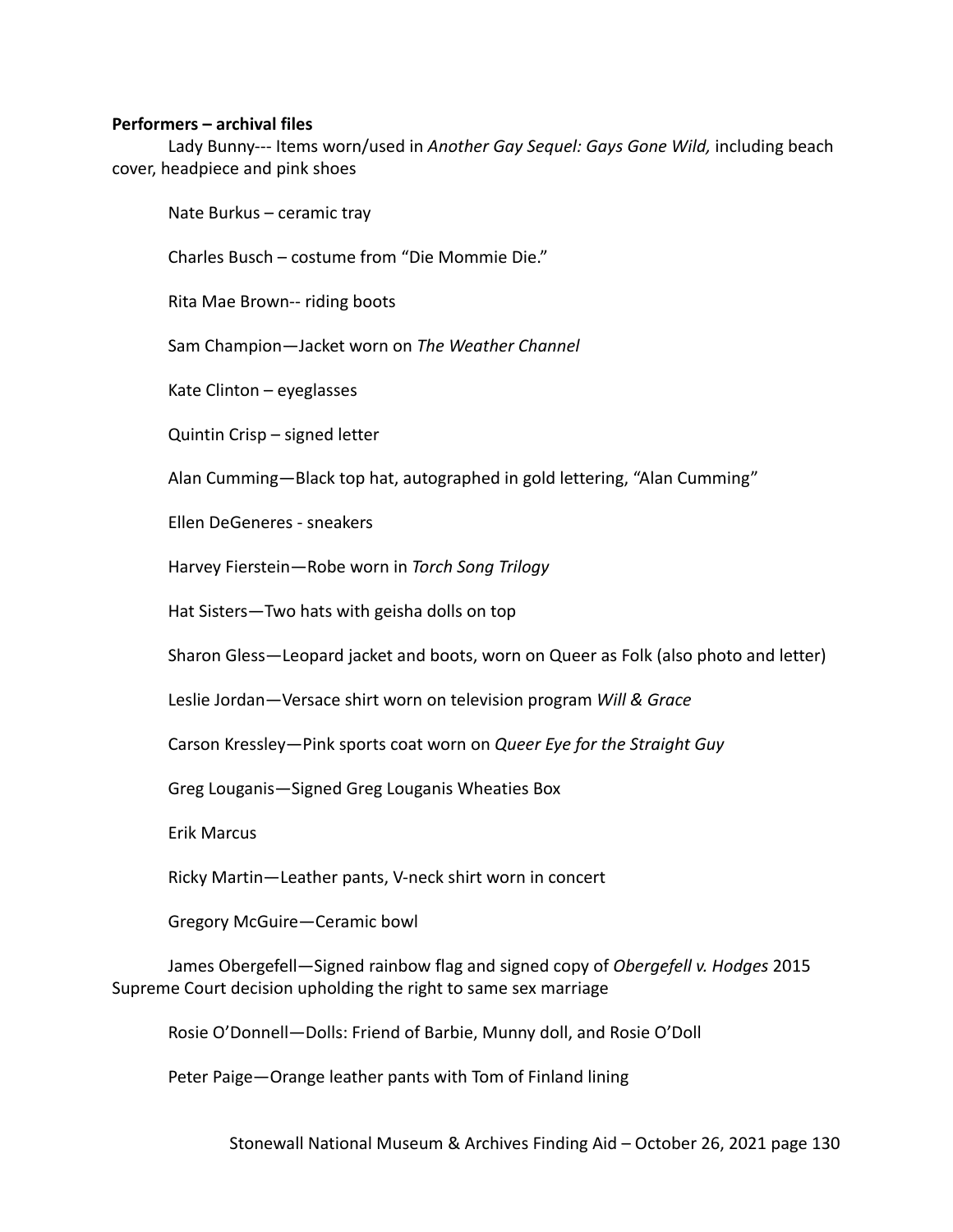RuPaul – costume from "Another Gay Sequel: Gays Gone Wild"

Nancy Pelosi – gavel used at the approval of the repeal of the Don't Ask, Don't Tell legislation by the US House of Representatives

Billy Porter—Signed bright red boot, left foot, worn in *Kinky Boots*

Muffin Spencer-Devlin – Golf shoes

Vito Russo -- movie projector, projector screen, red rotary telephone, black and offwhite sweater, black jacket, hand painted tie, NYC Gay Men's Chorus "The Movie" T- shirt with Russo as Master of Ceremony

Michael Sam—Black football cleats

Ted Scouten—hat, jacket, mask and photo identification used while covering the destruction of the World Trade Center in NYC on September 11, 2001

Patricia Nell Warren—Cowboy hat worn when Grand Marshall at IGRA

John Waters—Hand decorated Christmas ornament and Christmas cards

Dan Woog—Black and white soccer ball

## **Archival files**

Actors, Actresses, Celebrities Judy Garland Rock Hudson Liberace Novarro, Ramon

## **Lateral files**

- 50 Famous Stars
- Busch, Charles
- Bowie, David
- Callen, Michael
- Cockettes
- Dobkin, Alix
- Etheridge, Melissa
- Funny Gay Males
- Lynn Lavner
- Martin, Ricky
- Rogers, Neil
- Romanovsky, Ron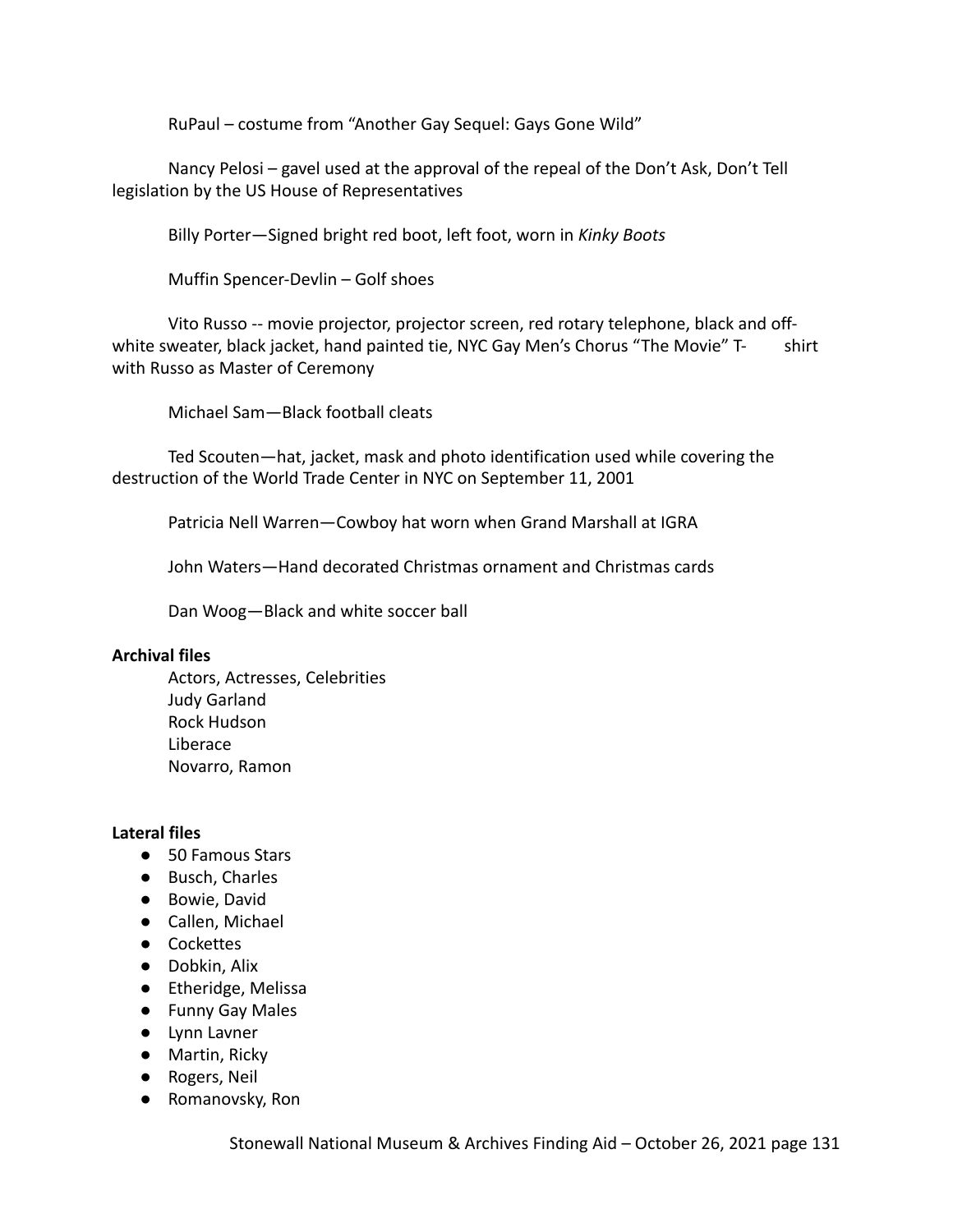- Clinton, Kate
- Cohen, Andy
- Crisp, Quentin
- DeGeneres, Ellen
- Harris, Neil Patrick
- James, Jimmy
- Kressley, Carson
- Leslie, Jordan
- Rosie O'Donnell Life Magazine
- Rosie O'Donnell Magazine
- Paige, Peter
- Parker, Annise
- Pierce, Charles M
- Tyler, Robin
- Tomlin, Lily
- Photograph Celebrity Photographs Missing

**See also:**

**Music Theatre/film/TV**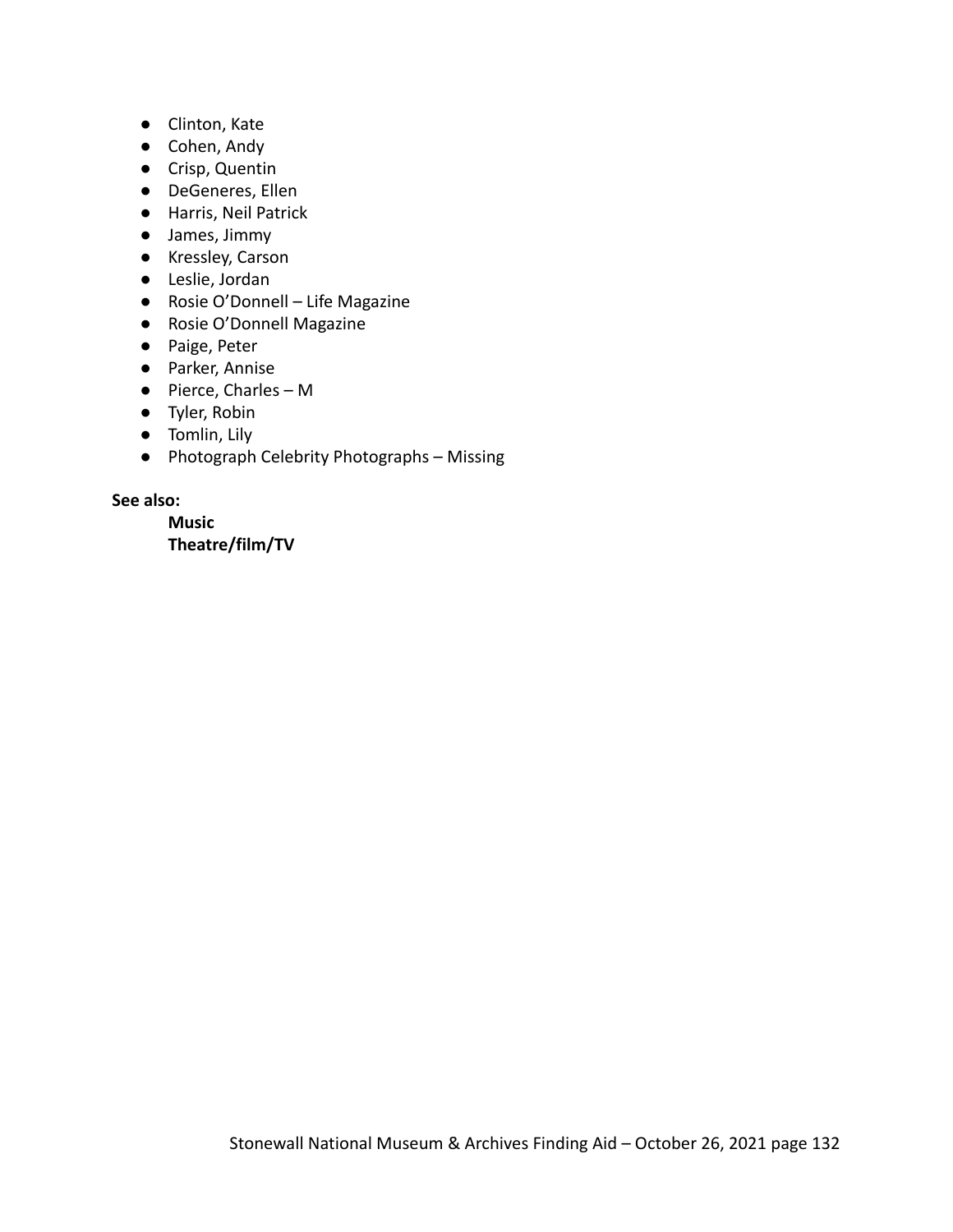## **Political parties – archival files**

Log Cabin Republicans Dolphin Democrat Club Log Cabin Society Stonewall Democrats

# **Politics/Political Parties/Politicians – lateral files**

- John Adornato III, Oakland Park
- American Political Science Association, The politics of Gay Rights in American **Communities**
- Atlantic Coast Democratic Club of Palm Beach County
- Baldwin, Tammy
- Broward County Log Cabin Club
- Buchanan, James
- **●** Burns, Joel M
- Buttigieg, Pete
- Campaign 2020 Democratic Party
- Campbell, Jack
- Clinton, Hillary and Al Gore Administration
- Clinton, Hillary Rodham
- Charlie Crist
- Dean, Howard
- Democratic National Committee
- Democratic National Convention
- Democratic Socialists of America, Democratic Left S
- Florida Democratic Party
- Frank, Barney
- Gay Politicians Florida
- Gay Politicians Various
- Gay Residential Areas
- Gill Foundation
- Hastert, Dennis
- Kennedy, Flo
- $\bullet$  Log Cabin Republicans S
- Log Cabin Republicans, Miami Dade, FL
- Luckett, Roger
- National Association of Gay & Lesbian Democratic Clubs
- No More No Less S
- Obama, Barack
- Political Campaigns, Florida Amendment 2 (2008)
- Political Campaigns National
- Political Cartoons
- Political Groups
- Political Parties Conservatives
- Political Parties Florida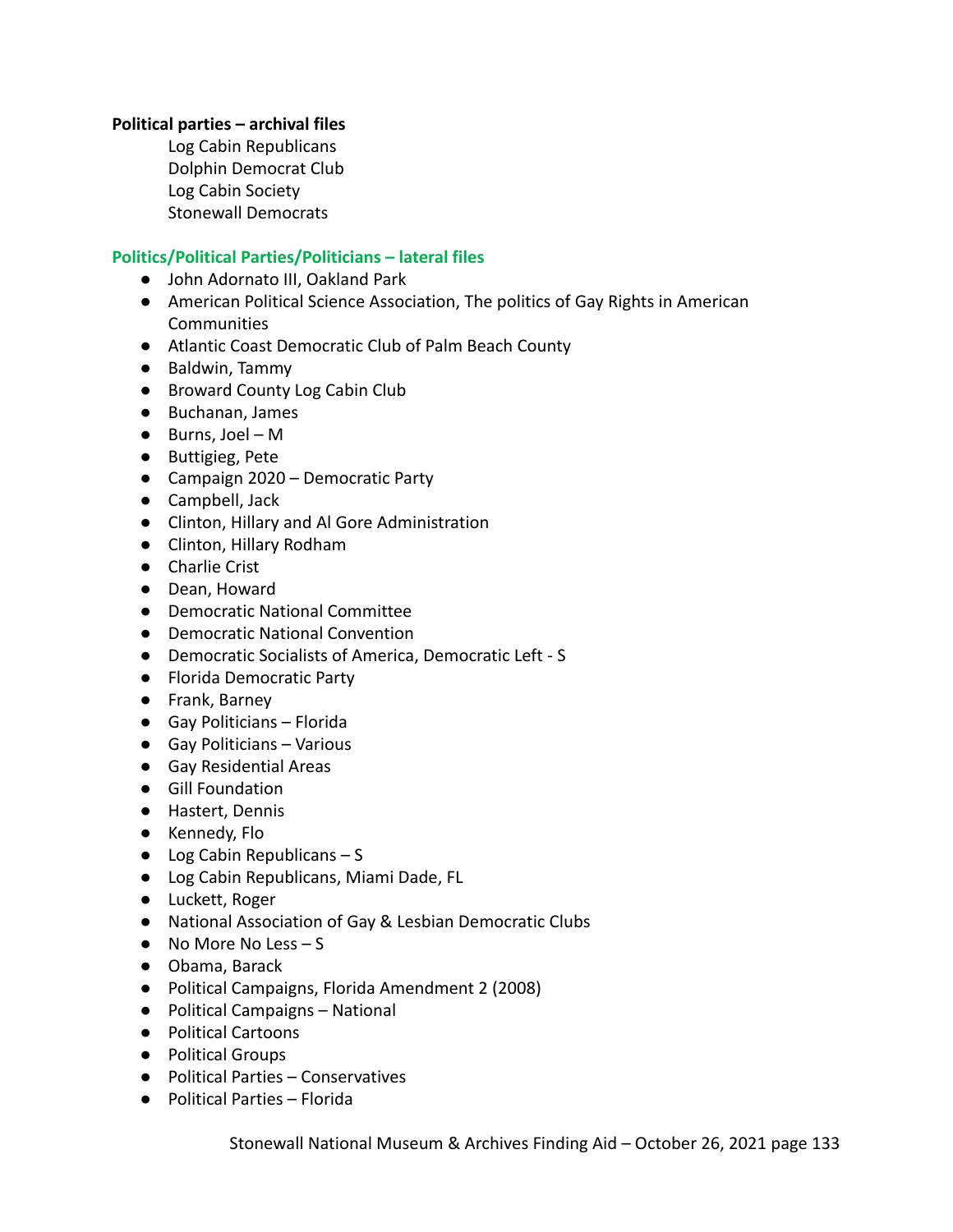- Political Research Associates
- Politics New York
- Politics USA
- Politicians
- Presidential Campaign, 2016
- Political Campaign, National, 2018
- Psychedelic Republicans
- Rayside, David
- $\bullet$  Right-Wing Watch S
- Salicco, Bill
- SAVE, Safeguarding American Values for Everyone
- Stork, Jim
- Studds, Gary
- Sunshine Republicans
- Trump Administration
- US Congress Page Scandal
- Victory Gay & Lesbian Leadership Institute

# **See also:**

**Florida Leaders**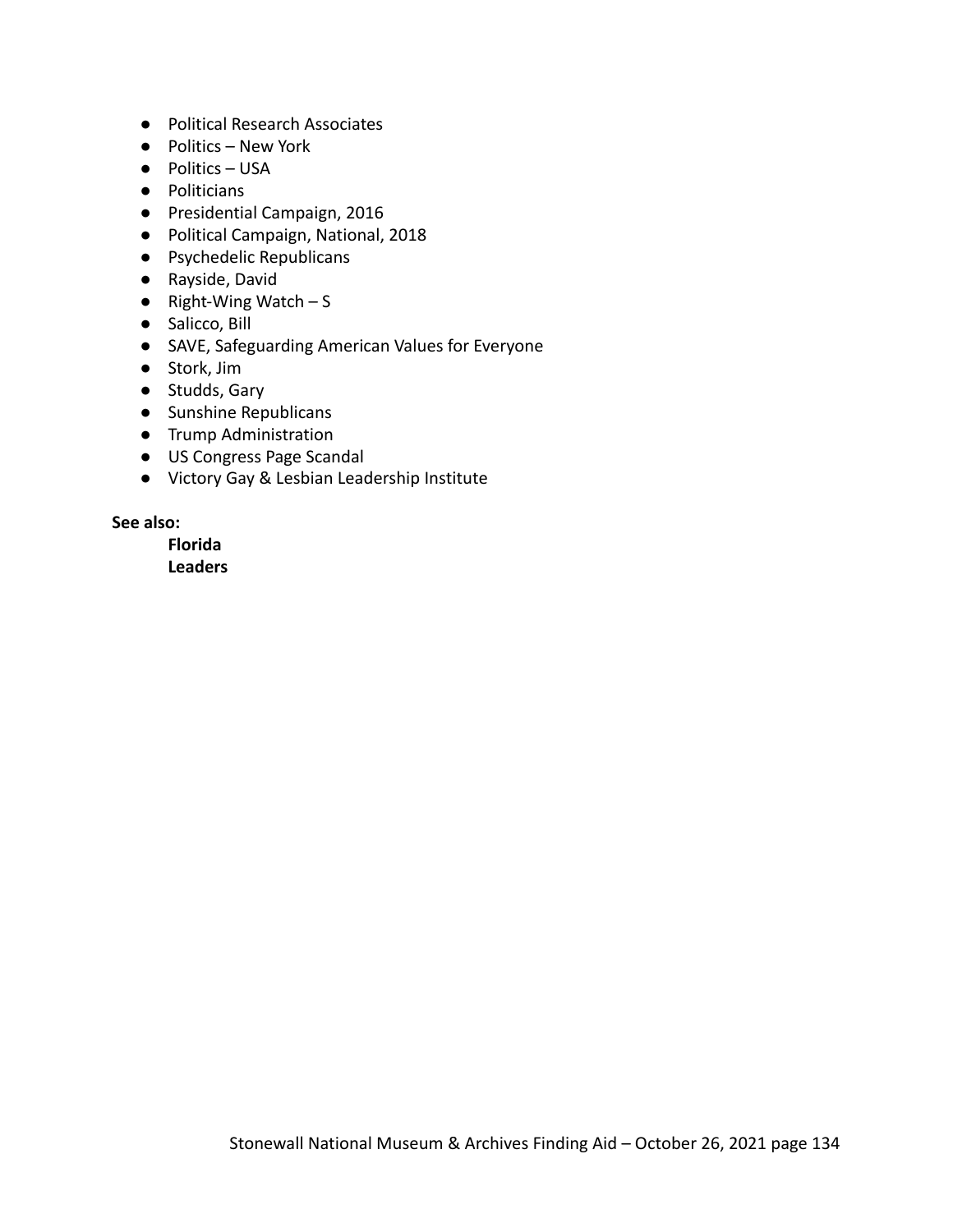#### **Pre-Stonewall - serials**

*Daughters of Bilitis Newsletter* (1959-1965)

Newsletter of the Daughters of Bilitis, a San Francisco-based lesbian political group [Archive](https://digitalassets.lib.berkeley.edu/sfbagals/Daughters_Of_Bilitis/) (1959-1970)

# *Drum* (1967-1968)

Gay culture and news magazine [Archive](http://www.houstonlgbthistory.org/assorted3.html) (1964-1969)

# *The Ladder* (1956-1971)

Magazine of political and cultural analysis published by the Daughters of Bilitis [Archive](https://digitalassets.lib.berkeley.edu/sfbagals/The_Ladder/) (1960-1972)

## *Mattachine Midwest* (1965-1973)

Newsletter of Mattachine Midwest, a regional chapter of the Mattachine Society based out of Chicago Archive (Gale, 1965-1979)

## *Mattachine Review* (1955-1963)

Newsletter and commentary from the Mattachine Society, an early homophile organization [Archive](https://digitalassets.lib.berkeley.edu/sfbagals/Mattachine_Review/) (1953-1966)

# *One Letter* (1968-1989) Newsletter of ONE, Inc. [Archive](https://digitallibrary.usc.edu/CS.aspx?VP3=DamView&VBID=2A3BXZS928U7&SMLS=1&RW=1559&RH=938#/DamView&VBID=2A3BXZS928U7&PN=12&WS=SearchResults) (1954-1995)

## *One: The Homosexual Magazine* (1953-1972)

Magazine published by ONE, Inc., the Los-Angeles-based homophile organization [Archive](https://digitallibrary.usc.edu/CS.aspx?VP3=SearchResult&VBID=2A3BXZS4NT1O&PN=1&WS=SearchResults) (1954-1974)

## *Tangents* (1965-1969)

Homophile cultural and political magazine published by ONE, Inc. [Archive](https://archive.org/details/TangentsVol1No2/mode/2up) (vol. 1, no. 2)

## *Vector: A Voice for the Homosexual Community* (1964-1976)

Homophile/gay magazine of news, criticism, and erotica published by the Society of Individual Rights [Archive](https://digitalassets.lib.berkeley.edu/sfbagals/Vector/) (1964-1976)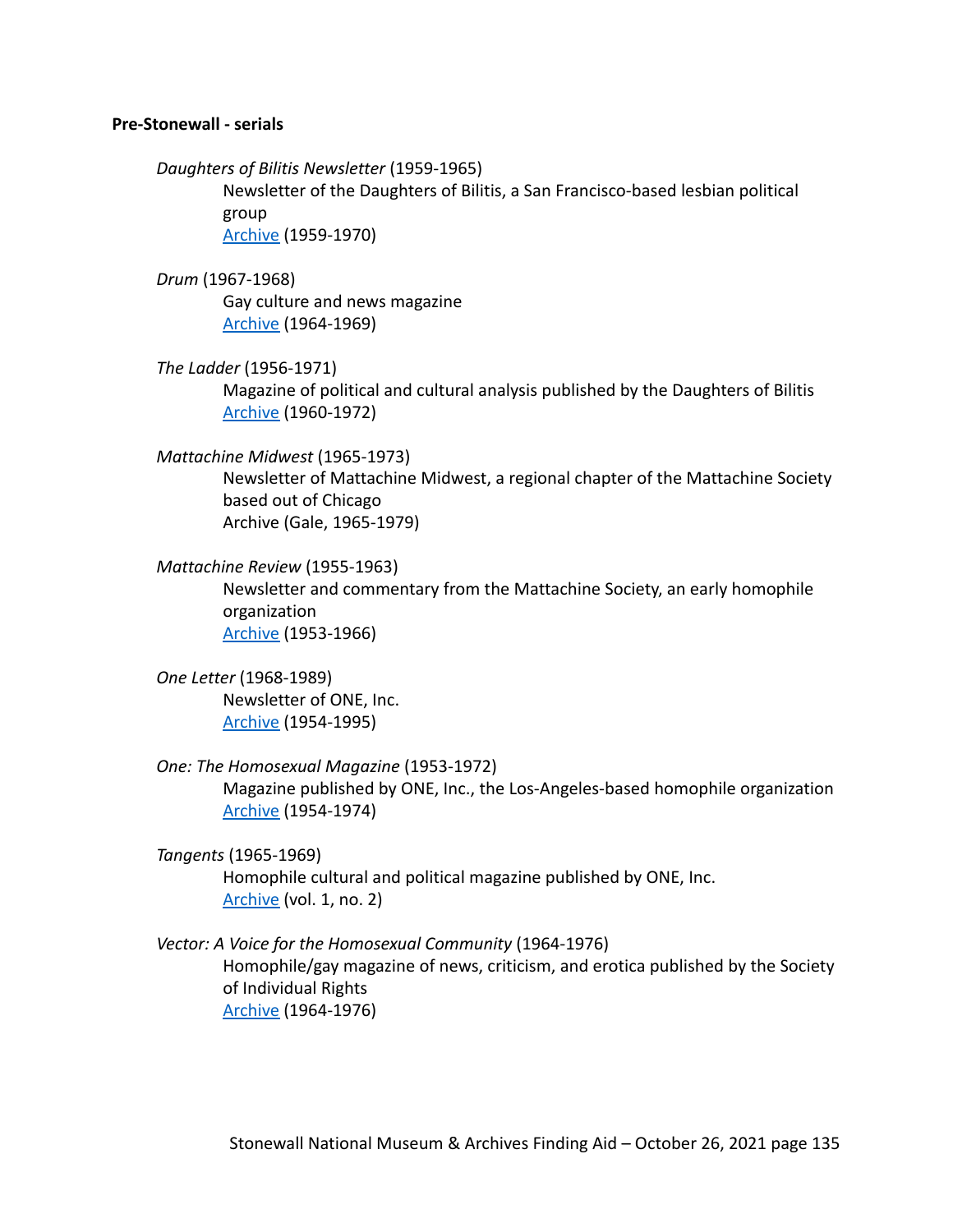## **Pre-Stonewall – lateral files**

- Bachelor
- Broward County Grand Jury, Fall term 1966
- $\bullet$  Daughters of Bilitis Inc S
- Daughters of Bilitis Chicago, IL
- Daughters of Bilitis New Jersey
- Daughters of Bilitis Newsletter New York , NY– S
- $\bullet$  Daughters of Bilitis (DOB) Newsletter San Francisco, CA S
- Daughters of Bilitis Newsletter Pittsburg, PA
- Deering, James
- ECHO, East Coast Homophile Organization S
- $\bullet$  Eastern Mattachine Magazine S
- Giles, Geoffrey
- Hay, Harry
- Homosexuality and Citizenship in Florida
- $\bullet$  Hymnal, New York, NY S
- $\bullet$  In S
- $\bullet$  Interim, Mattachine S
- Kaminsky, Howard
- Legal Regulation of Sexual Conduct
- Mills, Rosewell Gilbert
- New Yorker, The (1937)
- Phoenix, The (Midwest Homophile Voice, 1967) S
- Stonewall Riots, New York, NY, 1969
- Student Homophile League, New York, NY
- Study of Sexual Activity Between Males
- Video Images M
- Vikings, The S
- Vintage Erotic Stories
- WIN Magazine, 1969
- WSD (West Side Discussion Group) Newsletter S
- $\bullet$  ZAP S

### **See also:**

**History Leaders Literary Naturists**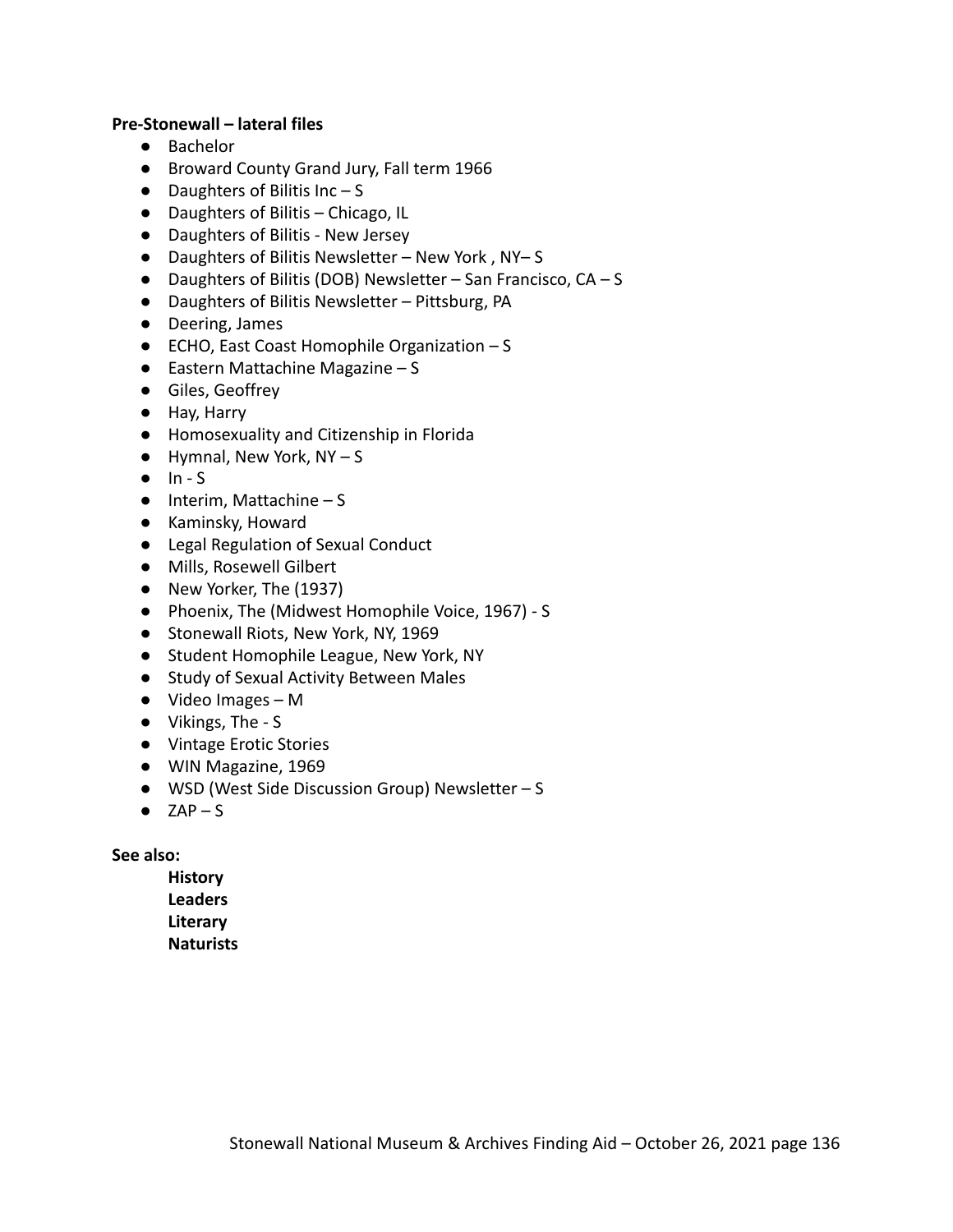# **Pride – archival files**

Elbert X. Barnes Archive Patricia McGarry Archive Pride by city

# **Pride – lateral files**

- Pride Month
- Pride USA

#### **See also:**

**Events**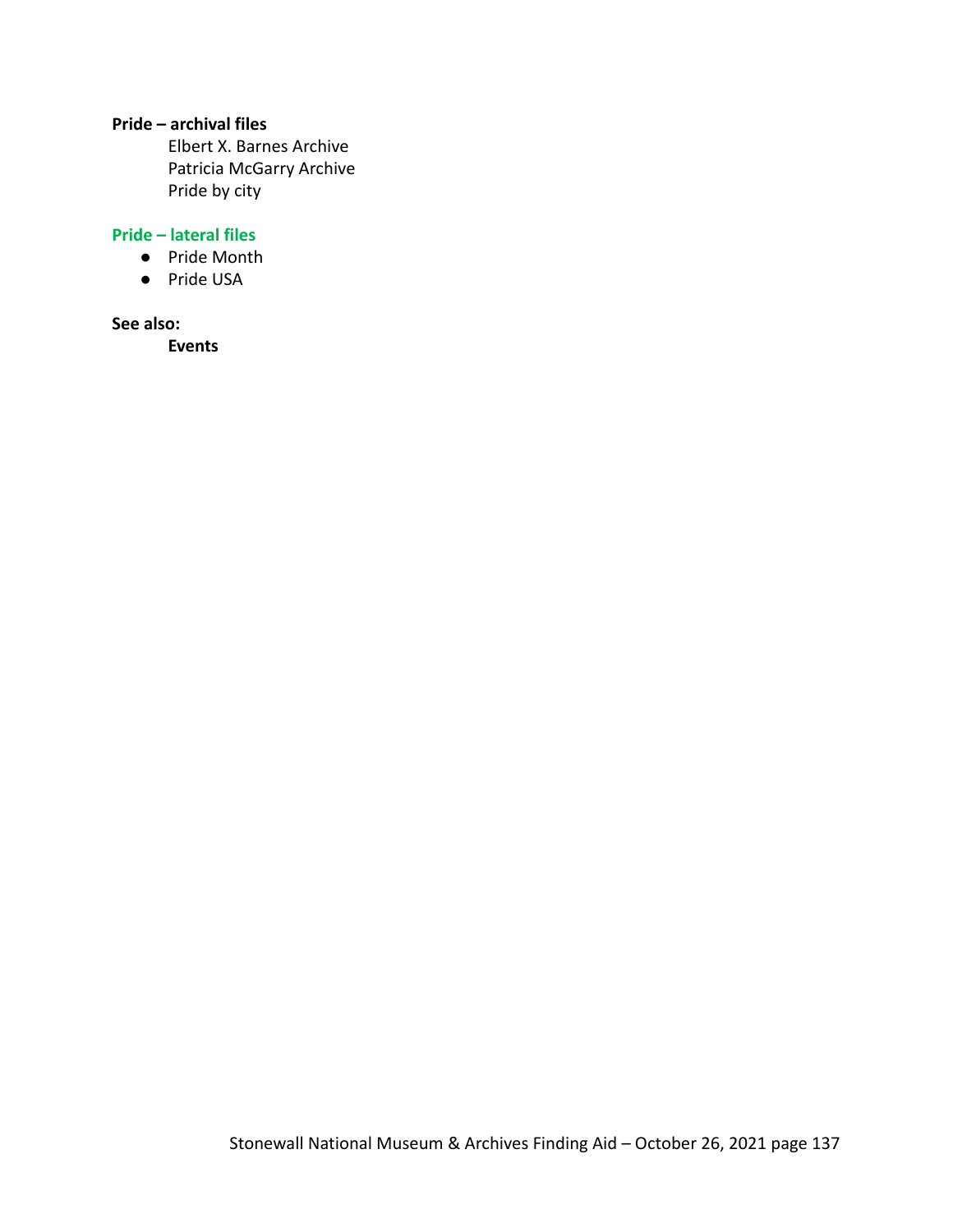# **Pulp fiction – archival files**

Pulp fiction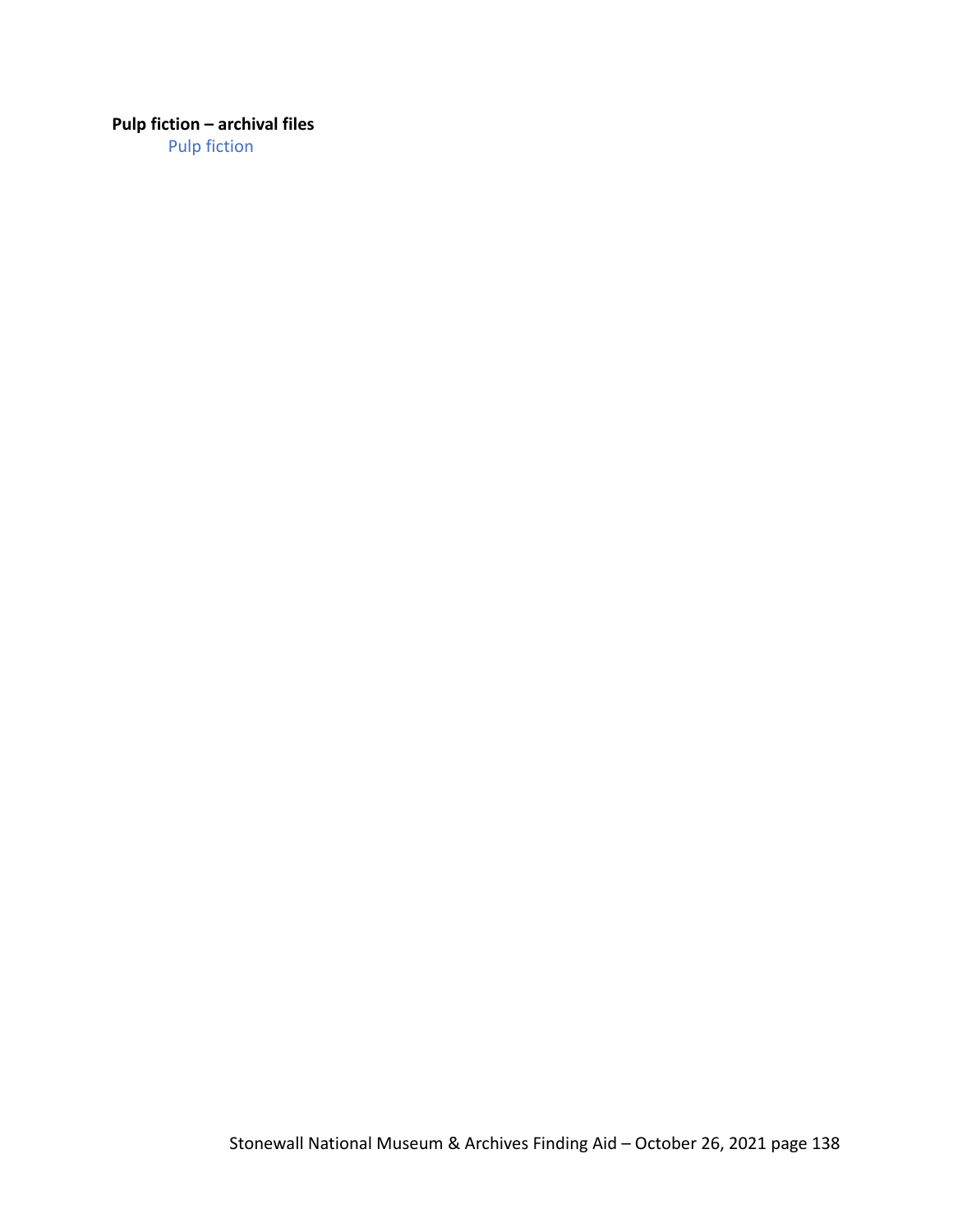# **Prisons – lateral files**

- $\bullet$  Join Hands S
- Joint Venture S
- People Organized to Stop Rape of Imprisoned Persons (POTSRIP)
- Prisons and Prisoners

**See also:**

**Legal**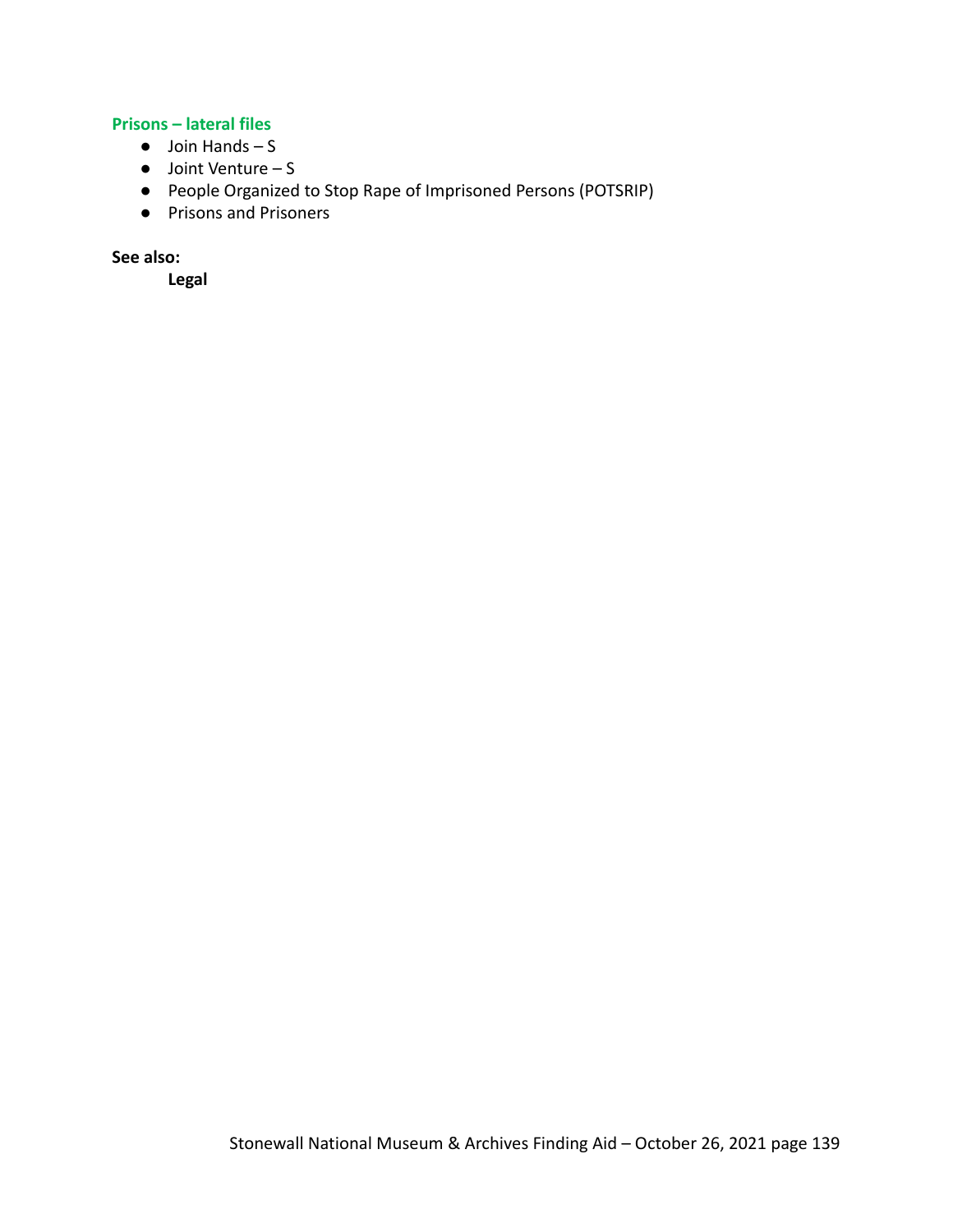## **Psychology and Social Work - serials**

*Journal of Gay & Lesbian Psychology/ Mental Health* (1991-2010) Clinical research and scholarship on LGBT mental health [Archive](https://www.tandfonline.com/loi/wglm20) (1988 to present) \*

*Journal of Gay & Lesbian Social Services* (1994-2004) Research on the design, evaluation, and delivery of social services for sexual minorities [Archive](https://www.tandfonline.com/loi/wgls20) (1994 to present) \*

*Journal of Homosexuality* (1974-2004) Interdisciplinary research in LGBTQ studies [Archive](https://www.tandfonline.com/loi/wjhm20) (1976 to present) \*

#### **Psychology and Social Work – lateral files**

- American Psychological Association, Report of the APA Task Force on Gender Identity and Gender Variance and more
- Freedman, Alfred

**See also: Gender**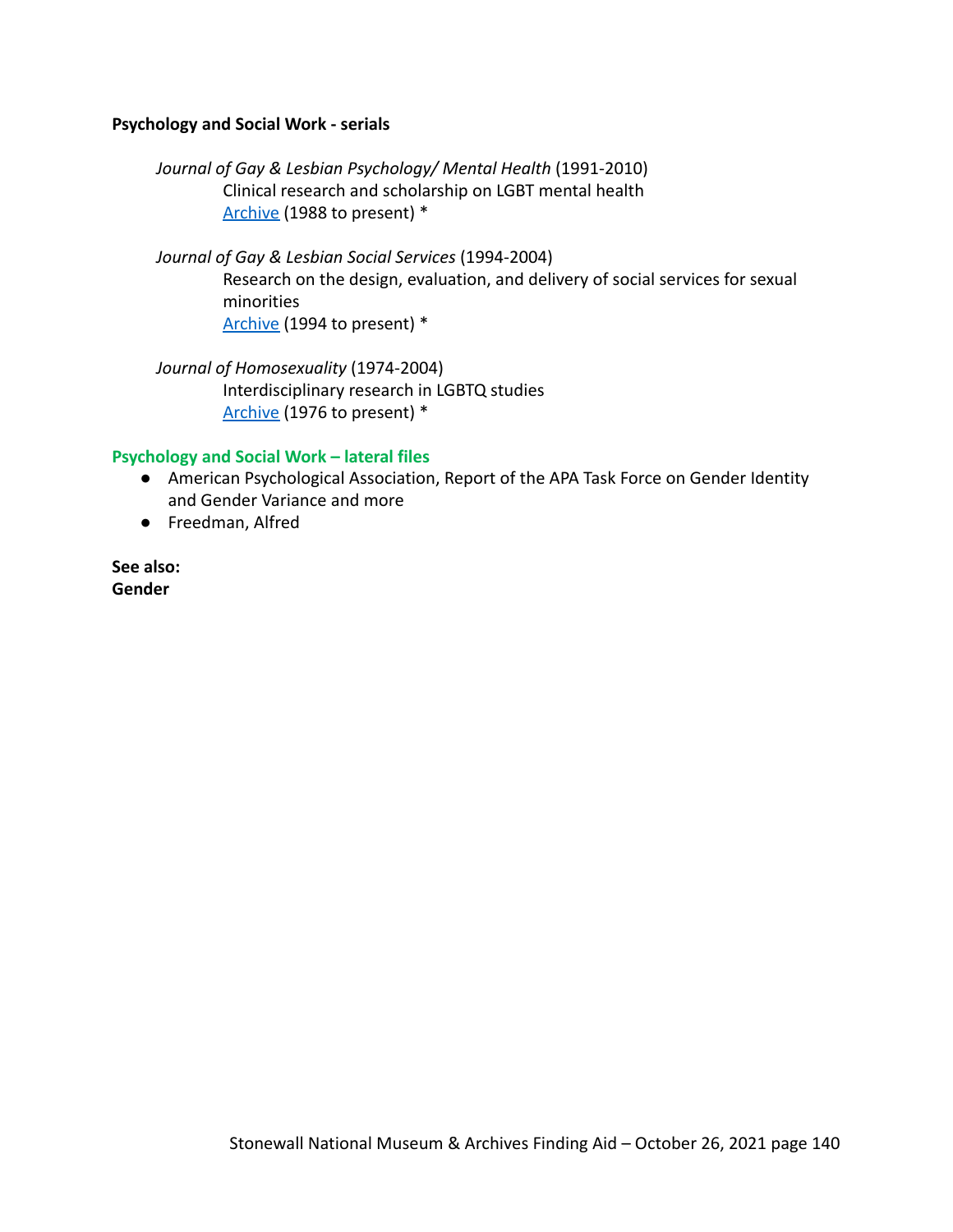### **Realia – archival files**

Aprons Board games Gay calendars Gay advertising cards Bumper stickers Buttons Flags Note cards/postcards Dolls Hats/caps Matchbook covers Netsuke figures Posters Pride Flags Playing cards Realia (flags, cups, tumblers, mugs, cloth) Scrapbooks – general Signs and banners Sweatshirts Symbols – hankies Symbols – lesbian T-shirts

## **Realia – lateral files**

- Drink Tokens
- Refrigerator magnets
- Postal Items (Stamps, Cards)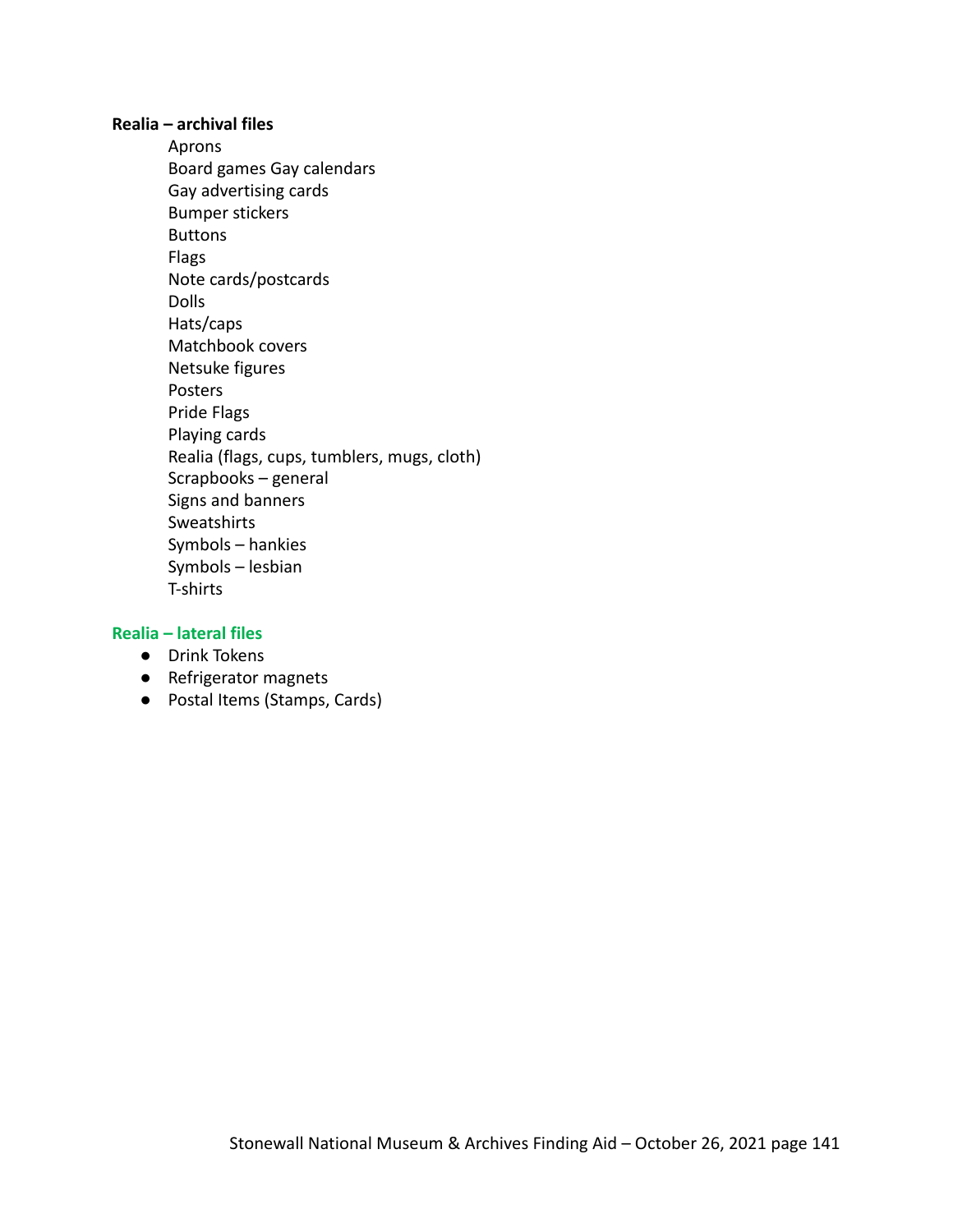#### **Religion/Atheism - serials**

*American Gay and Lesbian Atheist* (1990-1995) Newsletter of the Houston-based national organization with the same name Archive (Gale, 1989-1995)

*Beth Chayim Chadashim* (1975-1984) Newsletter of the first lesbian and gay synagogue of the same name in Los Angeles

*Evangelicals Concerned* (1977-1988) Newsletter of the national network of gay and lesbian evangelical Christians

*Dignity* (1973-1985) Newsletter of Dignity, an organization for Catholic lesbians and gay men

#### *GALA Review* (1981-1989)

Publication of the Gay Atheists League of America, a San Francisco-based community group Archive (Gale, 1978-1989)

*Gay Theological Journal* (1998-2001) "Homosexual hermeneutics on religion and the scripture"

*One in Spirit* (2004-2005) Fort Lauderdale-based holistic magazine

*Open Hands* (1999-2000)

Journal of the Reconciling Congregation Program from the United Methodists for Lesbian/Gay Concerns [Archive](http://exhibits.lgbtran.org/exhibits/show/open-hands) (1985-2002)

*The Second Stone* (1989-1997) National newspaper for gay and lesbian Christians Archive (various, 1989 and 1991)

#### **Religion**

Frank Arango Archive Catholic Church Gay Clergy Rev. Chris Glaser Archive Sister Jeannie Gramick Archive Bishop S.F. Makalani-MaHee Archive Religion and homosexuality Universal Fellowship of Metropolitan Church

Stonewall National Museum & Archives Finding Aid – October 26, 2021 page 142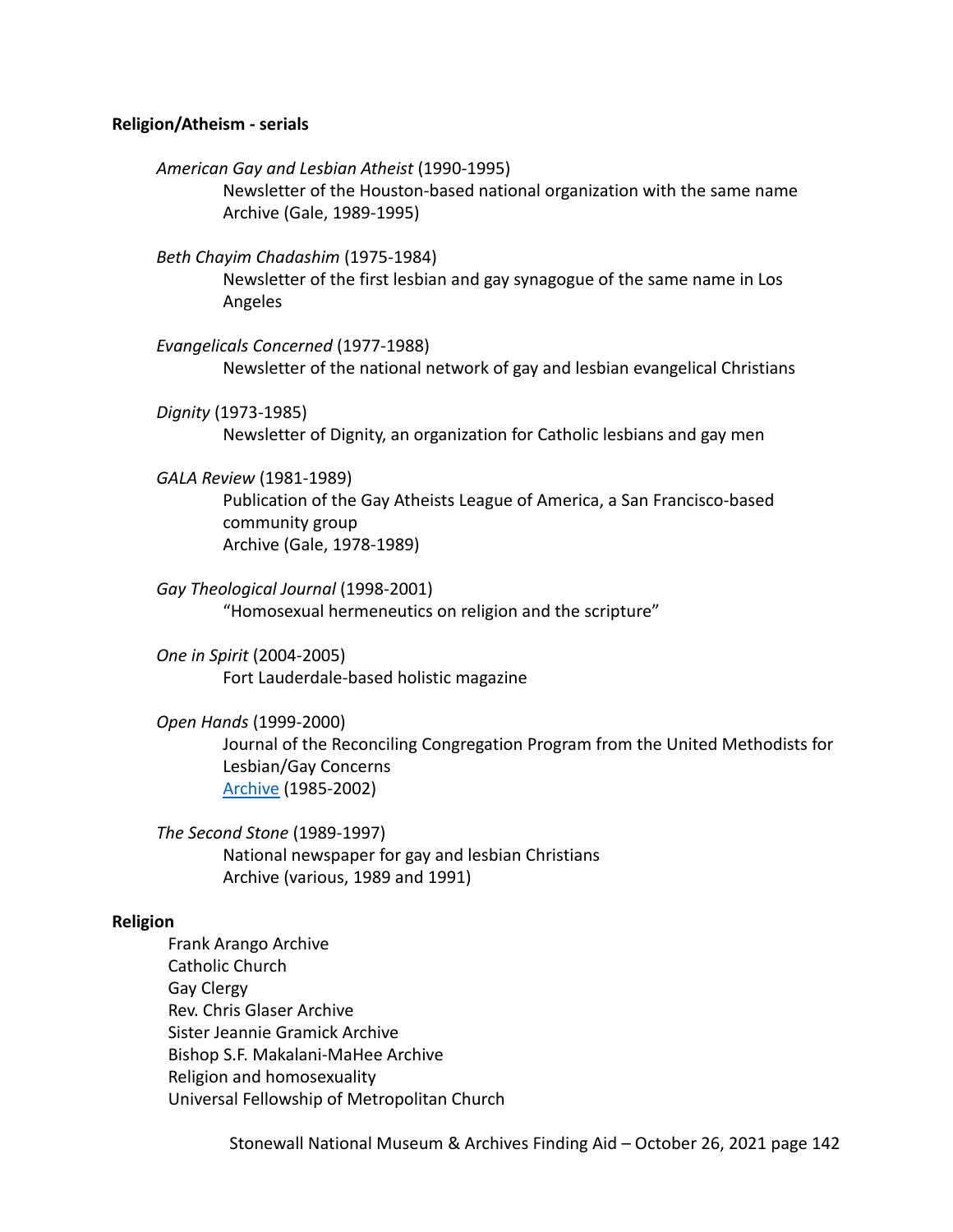Pedophilia in Catholic Church

# **Religion/Atheism Lateral Files**

- Act 29, St. Luke's MCC, Jacksonville -S
- American Friends Committee (Quakers), Friends Committee for Gay Concerns Newsletter – S and Crossroads – S
- $\bullet$  Baptists Today S
- Beth Simchat Torah
- Blair, Ralph
- Davidson, Bruce
- Good News, Body of Christ Church S
- Changing Tides, The (Church of Our Savior, MCC) S
- Channel, The (MCC of Dallas)  $S$
- Christ's Way, Newsletter of Christ Metropolitan Community Church, Miami, FL (MCC) S
- The Church of Our Savior, MCC, Boca Raton, FL S
- Church of the Holy Spirit, Fort Lauderdale, FL
- Church of the Holy Spirit Song, Deerfield Beach, FL
- Circle of Light Good News, Miami, FL S
- Communaute du Christ Liberateur French S
- $\bullet$  Communication S
- Conference for Catholic Lesbians
- Congregation Sha'ar Zahav
- Coral Ridge Presbyterian Church M
- Council for Democratic and Secular Humanism, Free Inquiry S
- Dateline, Dignity Gay, Lesbian, Bisexual & Transgender Catholics S
- Dialogue, Brethren/Mennonite Council for Gay Concerns S
- Digest, The Newsletter of the World Congress of Gay & Lesbian Jewish Organizations S
- Dignity Biennial Conference
- Dignity, Brooklyn Insight: A Quarterly of Gay Catholic Opinion
- $\bullet$  Dignity, Fort Lauderdale, The Dignity Sun S
- Dignity Miami S
- Dignity, Los Angeles, CA The Dignity Angelus S
- $\bullet$  Dignity, Richmond, VA Voice, The  $-S$
- Dignity, San Diego, CA Dignity -S
- Dignity, Washington, DC Dignity S
- $\bullet$  Dignity USA Journal S
- Divine Light, The Newsletter Published by Universal Ne Age Church S
- The Emerald Wave Metropolitan Community Church of the Palm Beaches S
- Episcopal Church
- etcetera, News and Notes from the Sunshine Cathedral, Fort Lauderdale, FL-S
- Etz Chaim, Congregation, L'Chaim S
- Evangelical Outreach Ministries, Bridges S
- $\bullet$  Evangelite, MCC, Universal Fellowship S
- Freedom Christian Tabernacle
- Gay and Lesbian Atheist (GALA) Realist, San Francisco S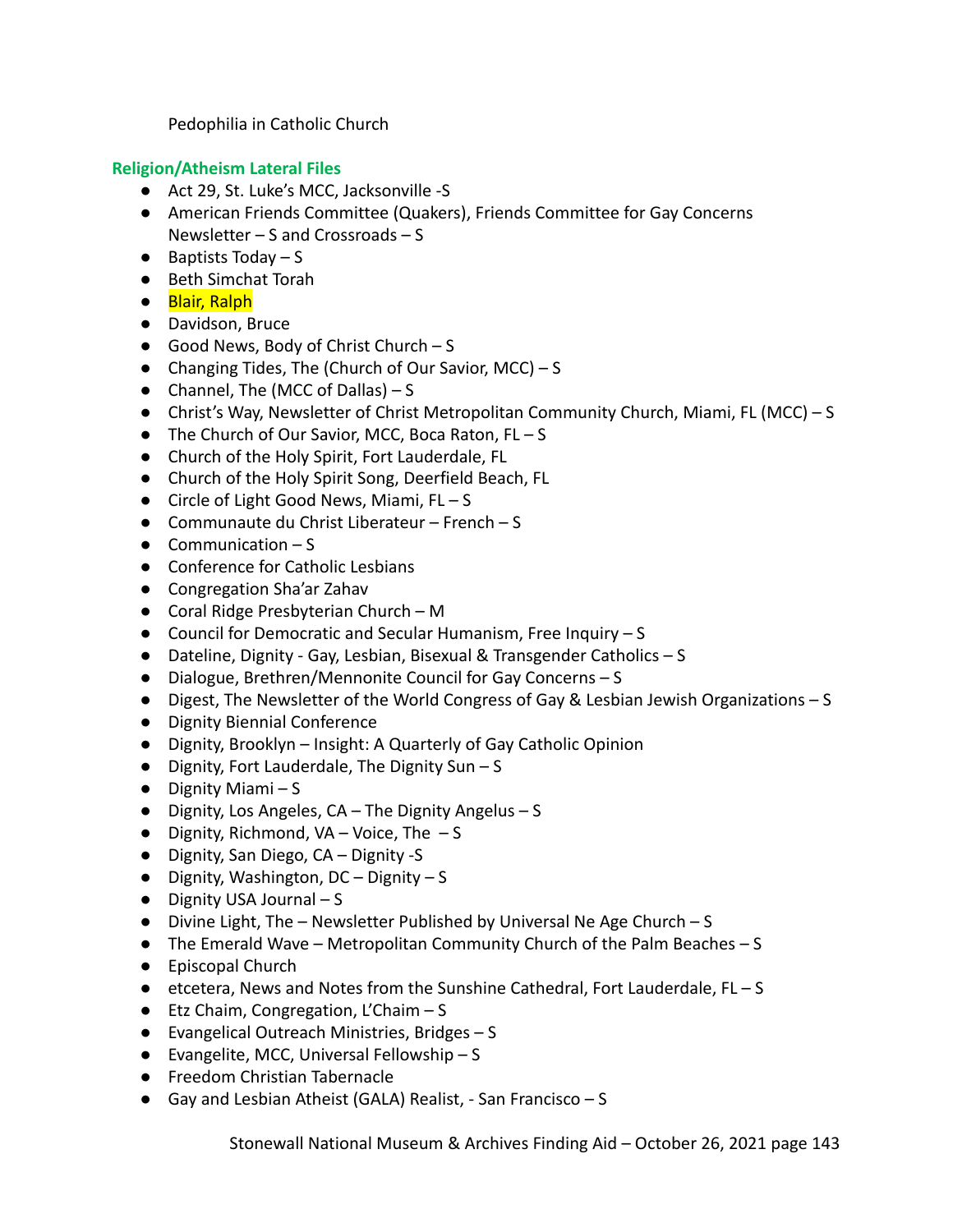- Gay Atheist News, New York, Gay and Lesbian League of America
- Gay Atheist League of America (GALA) Interim, Atlanta, GA S
- Gay, Rediscovering History
- Gay Community News & Calendar, MCC, Jacksonville, FL
- Gay Men's Issues in Religious Studies The Journal of Men's Studies
- Gay Religious Tracts
- $\bullet$  Gay Spirit Visions (Visionary) S
- Gay Websites
- $\bullet$  Generous Living  $-S$
- Global Outreach, Newsletter of World Church Extension S
- Hardesty, Nancy God has no Sexual Preference
- Heart to Heart News, MCC Key West, S
- $\bullet$  Herald, The, MCC Gainesville S
- $\bullet$  Herald of Joy, MCC Orlando S
- Heartsong Newsletter, Heartsong Christian Ministries S
- Higher Visions, Universal New Age Church S
- Christianity and Homosexuality, Hope MCC Ormond Beach, FL
- In Service
- $\bullet$  Integrity (Gay Episcopal Forum) S
- $\bullet$  Integrity Waves (Fort Lauderdale) S
- $\bullet$  Integrity, Newsletter of (Houston, TX) S
- Integrity, Newsletter of Integrity/Episcopal Gay Society S
- Integrity/Tidewater
- $\bullet$  Jews religion
- Johnson, O.D. (Homosexuality and the Bible)
- $\bullet$  Journey (MCC) S
- Kings Messenger, The MCC
- $\bullet$  L'Chaim S
- Lifelines (Evangelicals Concerned/Grace Gospel Chapel, Seattle, WA) S
- $\bullet$  Lutherans Concerned S
- Metropolitan Community Church (MCC)
- MCC, Atlanta
- MCC, Chicago
- MCC Florida
- MCC Fort Lauderdale, FL
- MCC, Jackson, MS
- MCC, Key West, FL
- MCC, Louisville, KY
- MCC, Miami, FL
- MCC Miami News
- MCC, Miami Shores, FL
- MCC, Palm Beaches, FL
- $\bullet$  MCC, News, Los Angeles, CA S
- MCC, South Beach, FL Newsletter S
- MCC, Tampa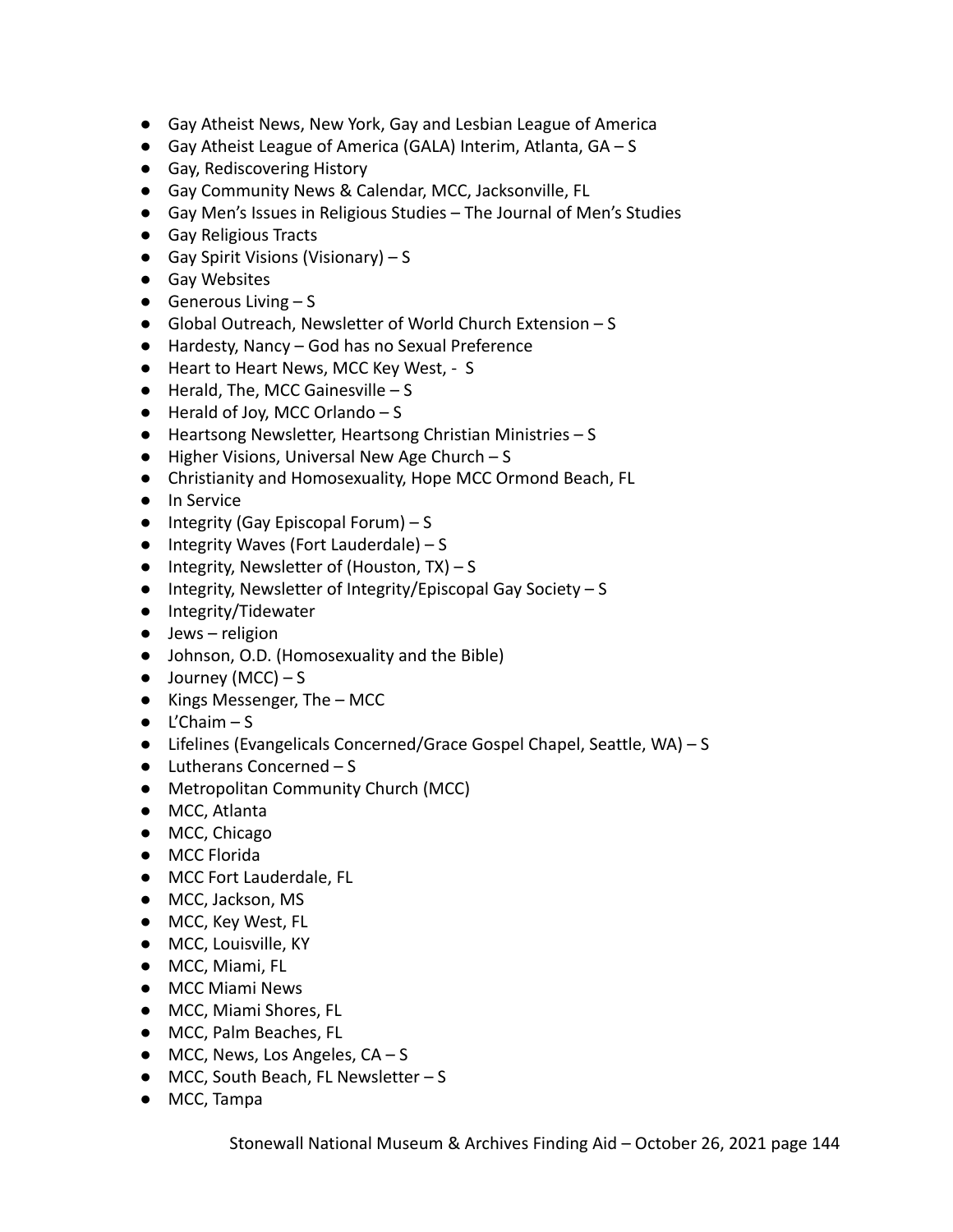- $\bullet$  MCC, Washington, DC S
- McNeill, John Jay
- Metropolitan Community Church, Albany NY
- Metropolitan Community Synagogue, Congregation Etz Chaim
- $\bullet$  More Light, Spotlight S
- Mormon Church
- $\bullet$  Mother Church Bulletin S
- National Conference of Catholic Bishops
- $\bullet$  New Direction S
- $\bullet$  New Life, MCC of Los Angeles,  $CA S$
- Newsletter (Metropolitan Community Synagogue of Greater Miami) S
- Other Six Days, The (MCC Boca Raton, FL) S
- $\bullet$  Palm Leaflte, The (MCC of the Palms, Fort Myers, FL) S
- Perry, Troy
- Poole, Carmen
- Presbyterians for Lesbian/Gay Concerns
- $\bullet$  Reach Out!, MCC Magazine S
- Religion and Homosexuality Clippings
- Riverside Church, New York, NY
- Road to Emmaus, The (MCC Miami Beach, FL-S
- Ru'ach
- SAGA
- St Luke's MCC
- Samaritan Theological Institute
- $\bullet$  SDA Kinship S
- Sharing the Light Sunshine Cathedral
- $\bullet$  Shemate S
- $\bullet$  Sun Beams S
- Sunshine Cathedral. MCC Fort Lauderdale, FL M
- $\bullet$  Together Outreach Update S
- $\bullet$  Touching Body and Spirit  $-S$
- Unfinished World M
- Unitarian Universalists
- Unitarian Universalist Church Fort Lauderdale, FL
- United Church of Christ Coalition
- United Methodist Church
- United Methodists for Gay and Lesbian Concerns
- United Reformed Church
- University Fellowship of Metropolitan Community Churches, Southeast District
- UUGG News (Unitarian Universalists Gay Caucus)– S
- VIA
- Voice of Integrity
- Voice of the Turtle (Baptists)
- Wagne, Richard
- WIG Ministries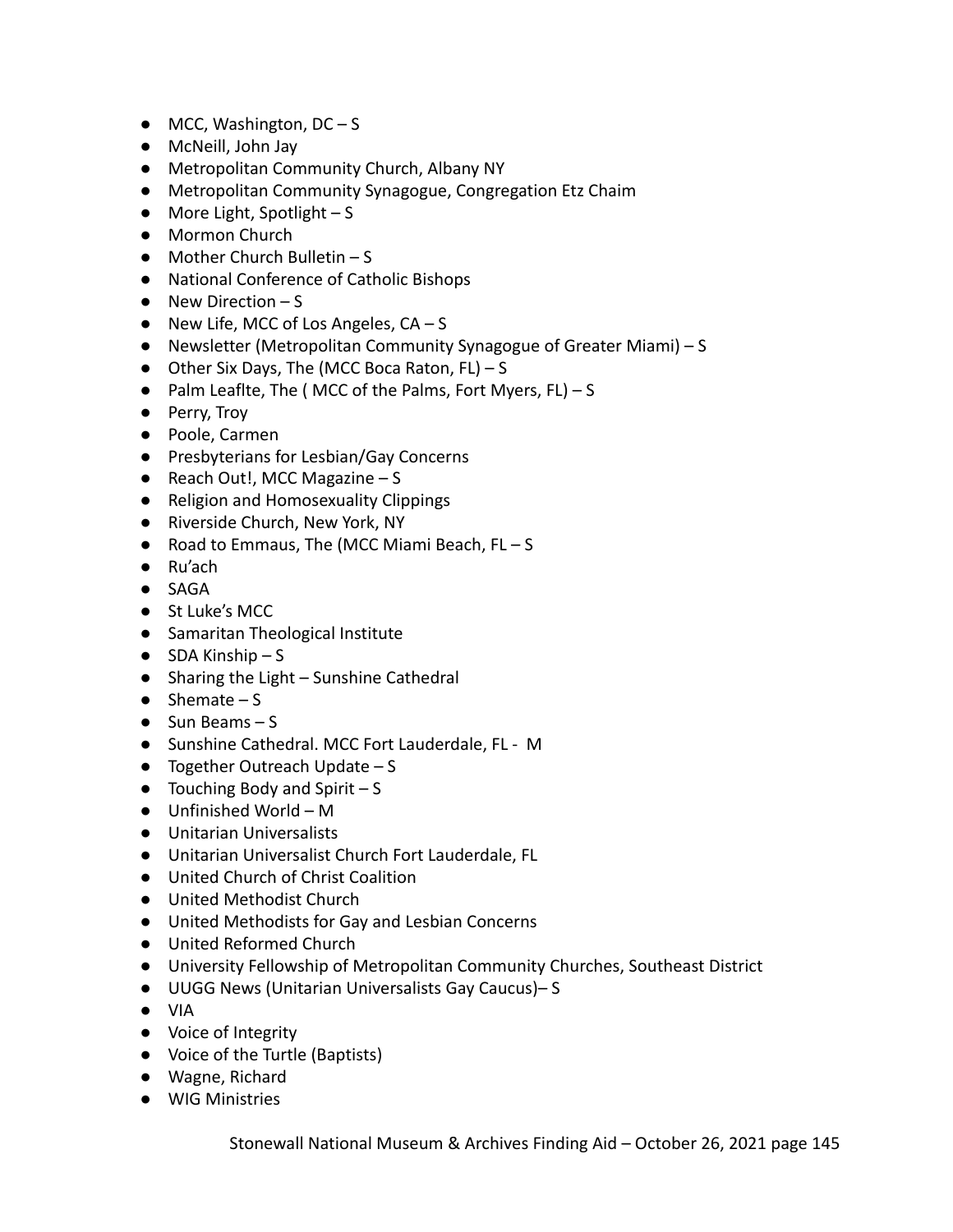- Wilcox, Melissa
- $\bullet$  Unfinished World MCC M
- World Congress of Gay and Lesbian Jewish Organizations

**See also:**

**Cities/states Florida**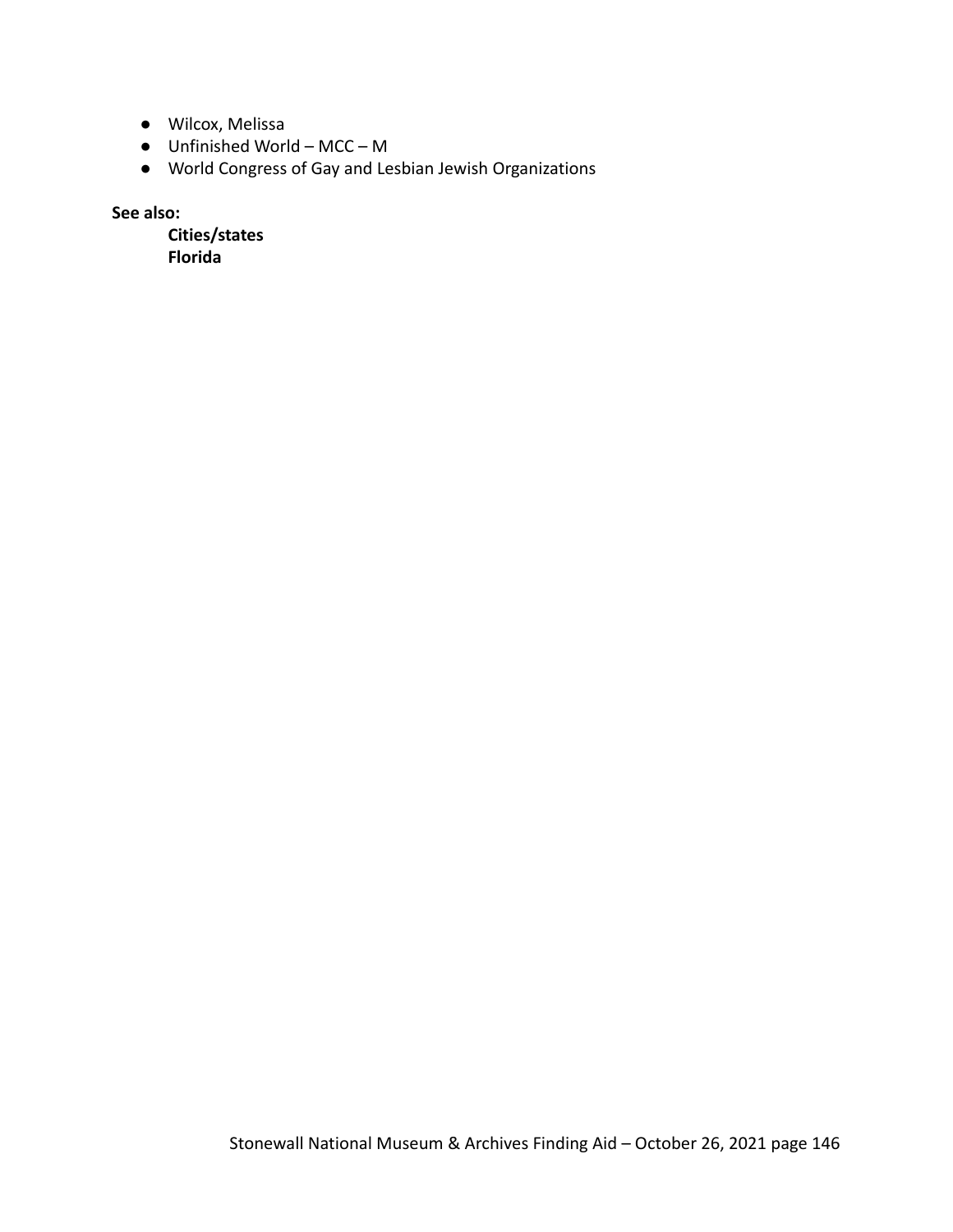### **Seniors - serials**

*Golden Rainbow Times* (2009) Monthly publication for GLBTQ seniors in MA, NH, and ME

*SAGE Matters* (New York, NY) (1984 to present) Magazine of Services & Advocacy for LGBT Elders [Archive](https://www.sageusa.org/resource-category/sagematters-magazine/) (2007-2018)

*SAGE Matters* (Fort Lauderdale, FL) (1994 to present) Magazine of Services & Advocacy for LGBT Elders

### **Seniors – archival files**

Sage National

### **Seniors – lateral files**

- Gay Seniors
- Gay Senior Residences
- Health Seniors
- Networker, Pride Senior Network (New York, NY) S
- $\bullet$  Older S
- Out World, Newsletter of the Lesbian and Gay Aging Issues Network of the American Society of Aging - S
- Primetimers S
- Ripe Gay, Lesbian & Transgender Midlife & Older S
- SAGE (New York)

#### **See also:**

**Florida**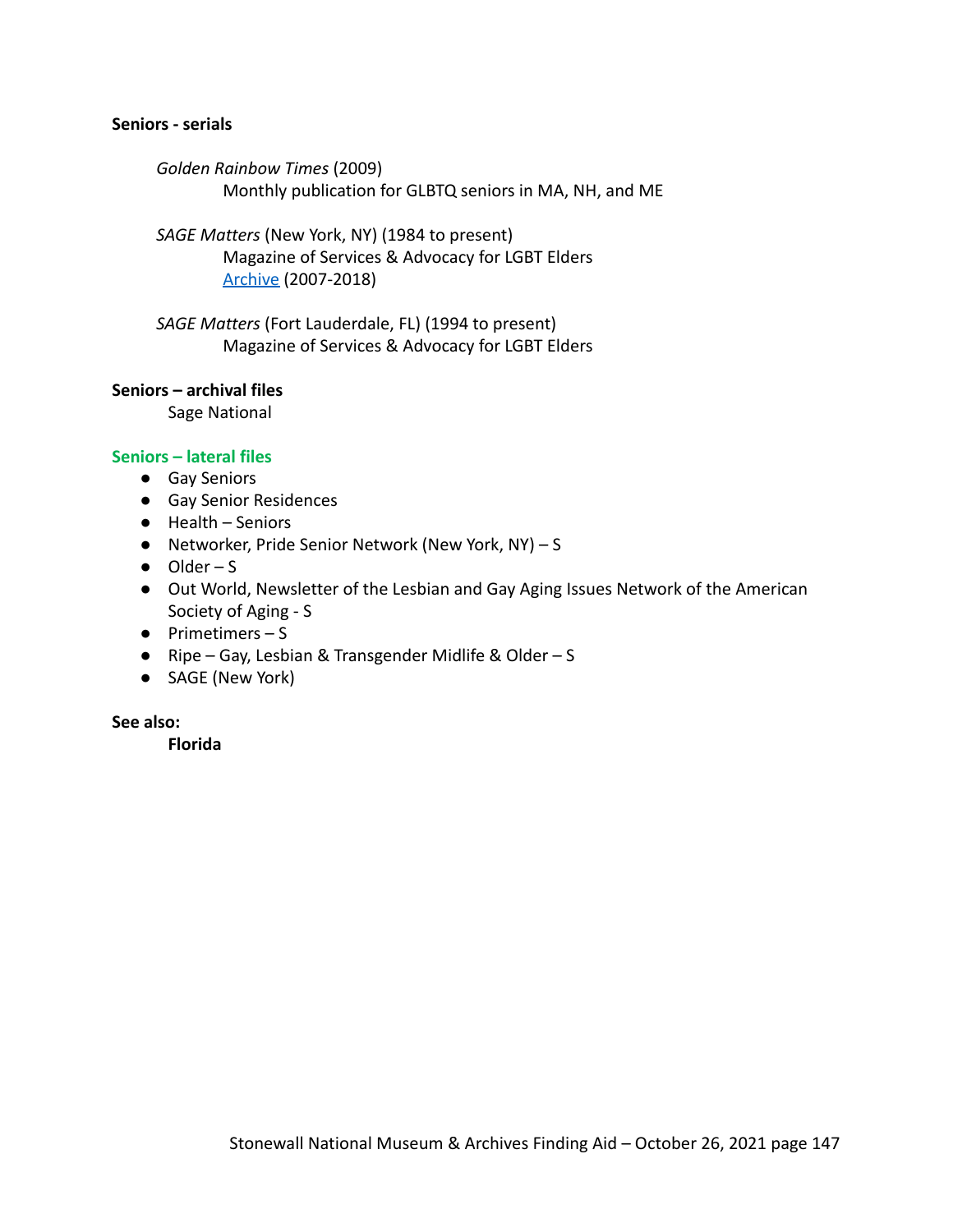# **Sex Work – lateral files**

- Male Prostitutes
- Prostitution, Hustling, Male Prostitution, Lesbian Prostitution
- Services
- Sex Offenders
- Sex Trafficking
- Sexuality Slavery
- Sexual Coercion

### **See also:**

**Legal**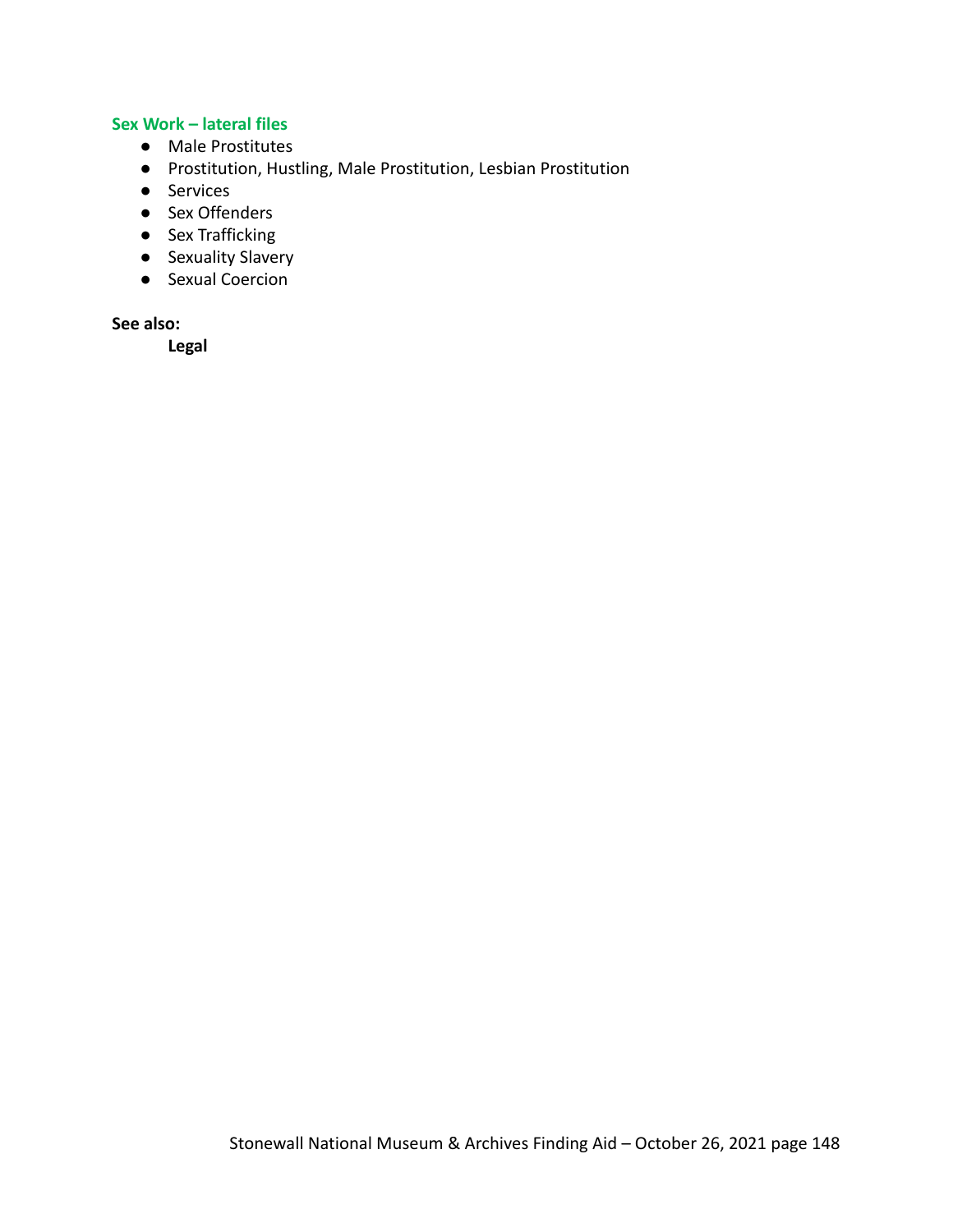### **Socialism - serials**

*East Village Other* (1967-1969) Countercultural newspaper of news, politics, cultural criticism, and art [Archive](https://voices.revealdigital.org/?a=cl&cl=CL1&sp=BFGHCGB&ai=1&e=-------en-20--1--txt-txIN---------------1) (1965-1971)

*Freedom Socialist* (1977-1991) Publication of the Freedom Socialist Party, with a focus on feminism [Archive](https://www.marxists.org/history/etol/newspape/freedom-socialist/index.htm) (1966-1996)

*Guardian* (1974-1989) Left-leaning British newspaper

*Militant* (1976-1980) Newsweekly of the Socialist Workers Party [Archive](https://themilitant.com/backissu.html) (1928 to present)

*Torch* (1975-1982)

Journal of the Revolutionary Socialist League [Archive](https://www.marxists.org/history/etol/newspape/torch-us/index.htm) (1973-1984)

*Workers' Power* (1971-1978) International Socialist Biweekly [Archive](https://www.marxists.org/history/etol/newspape/workerspower/index.htm) (1970-1978)

*Workers World* (1975-1993) Newspaper of the Workers' World Party [Archive](https://www.workers.org/archives/2020pdfs/) (2015 to present)

#### **Socialism/Communism – lateral files**

- The All-Peoples Congress
- $\bullet$  Gay Insurgent S
- $\bullet$  Gay Journal, The  $-S$
- $\bullet$  Gay Left S
- Gay Liberation
- Gay Liberation TODAY
- $\bullet$  Gay Marxist S
- Gay Oppression and Liberation
- $\bullet$  Grassroots S
- International Socialists
- Toward a Scientific Analysis of the Gay Question (Los Angeles Research Group)
- Magnus A Journal (Socialist) of Collective Faggotry S
- National Socialist League S
- No Apologies
- Red Collective Pamphlet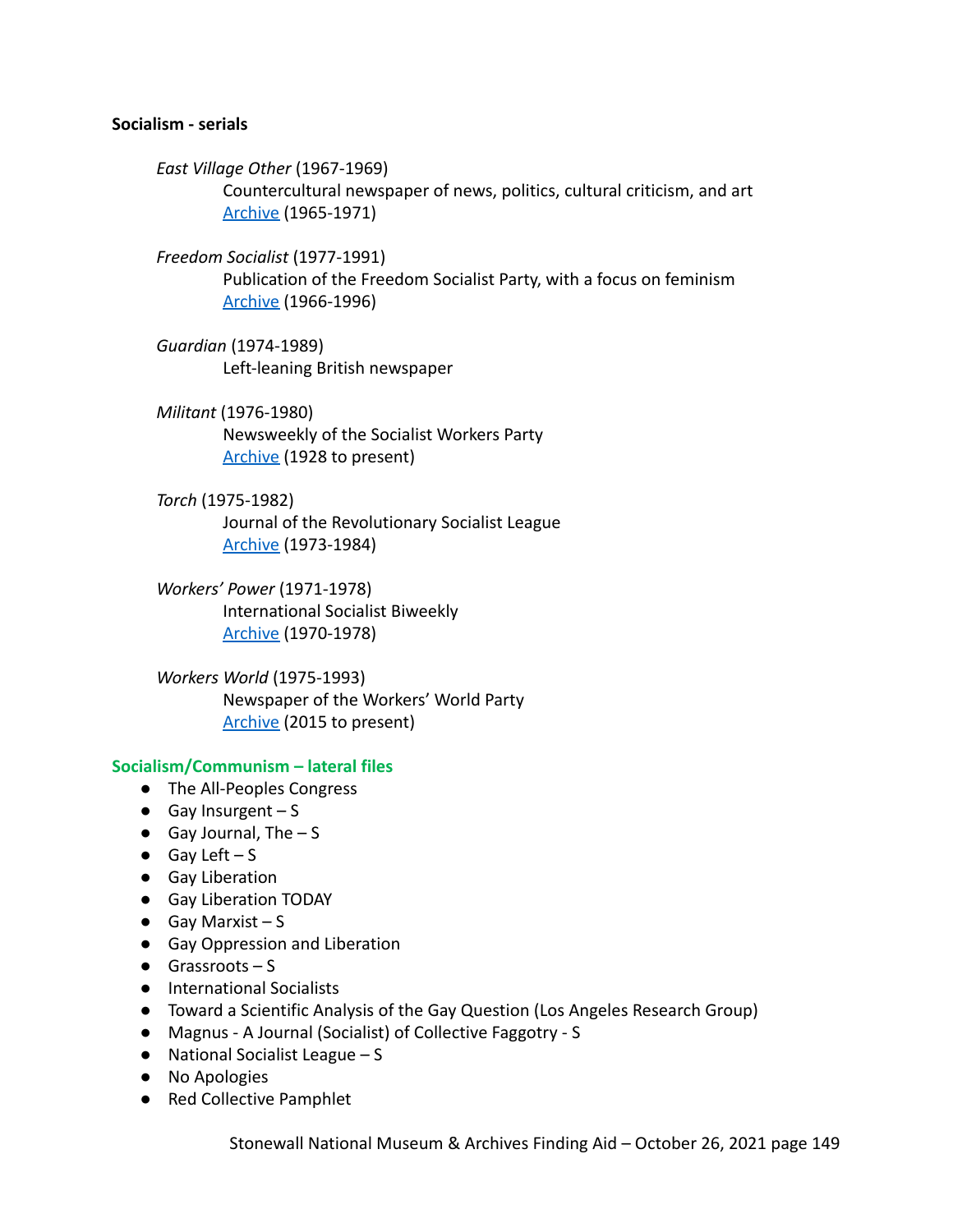- $\bullet$  Red Flag Newspaper S
- Socialism and Feminism
- Socialism and Homosexuality
- $\bullet$  The Storm! S
- $\bullet$  Storrs Weekly Reader S
- Thorstad, David
- Toward a Marxist Theory of Gay Liberation (Socialist Revolution)
- Venceremos Brigade

# **See also:**

**Gay rights**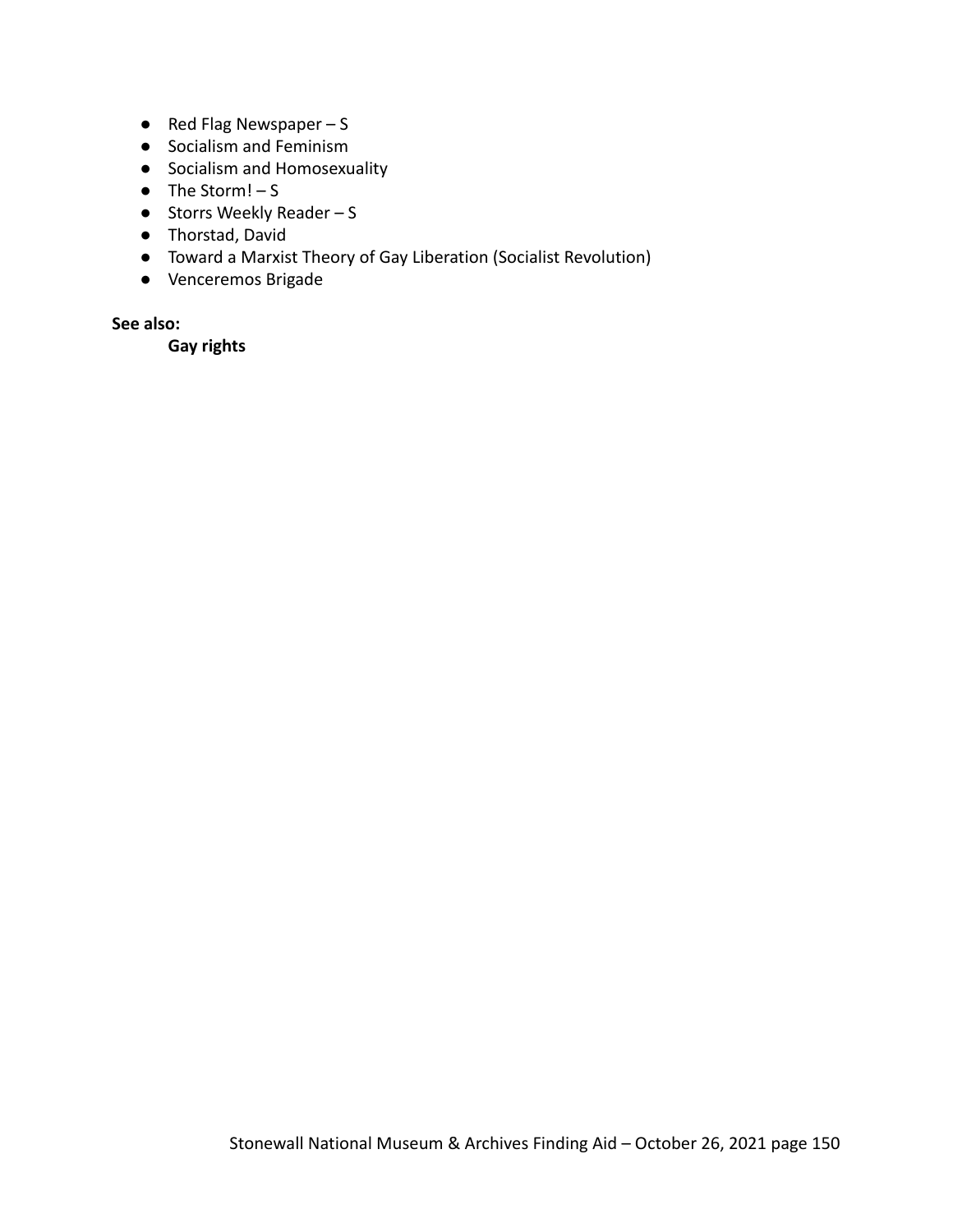#### **Sports – archival files**

Larry Baca Archive Drew Cockrell Archive Gay Games Gays and Sports International Gay & Lesbian Aquatics Robbie Rogers Archive

#### **Sports/athletes – lateral files**

- **●** All-Star Wrestling Studs S
- **●** The Blond Bomber
- Collins, Jason
- $\bullet$  D.C. Sports Newsletter, dcsa S
- Euro Games, Stockholm, 2015
- $\bullet$  Front Runners, DC S
- $\bullet$  Front Runners, Miami S
- $\bullet$  Front Runners, New York S
- Gay Athletes
- $\bullet$  Gay Athlete, The, New York, NY S
- Gay Games, Paris, 2018
- Gay Polo League
- $\bullet$  Girl Jock S
- Gym S
- King, Billie Jean
- Lambda Camping Club
- Navratilova, Martina
- North American Gay Amateur Alliance (NAGAA)
- Olympic Games
- SAA Newsletter (Sunshine Athletic Association, Miami, FL) S
- $\bullet$  Sports Out Loud S
- $\bullet$  Sports Pride S
- World Out Games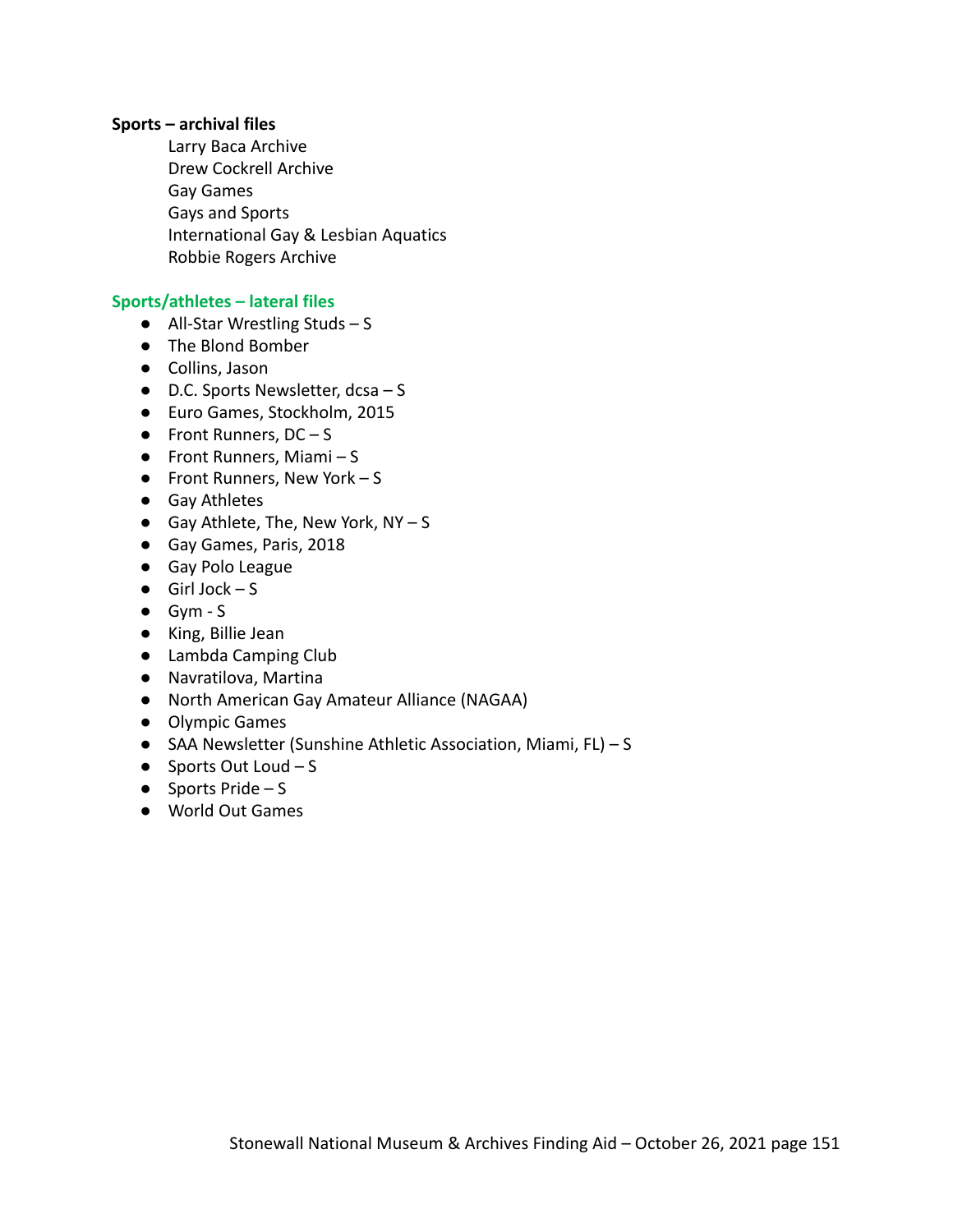### **Stonewall National Museum & Archives – lateral files**

- **•** Legacy, The (News from Stonewall Library and Archives)  $S$
- Rudisill, Chris
- Strawbridge Building Contractors
- Mulane, Wally
- Graves, John
- Museum Assessment Program Stonewall National Museum and Archive
- Queer Geography Exhibition
- Stonewall Library and Archives Heritage of Pride
- Stonewall Library and Archives Award Reports
- Stonewall Library and Archives By Laws
- Stonewall Library and Archives Exhibitions M
- Stonewall Library and Archives Bookmarks
- Stonewall Library and Archives History
- Stonewall Library and Archives Programs
- Stonewall Library and Archives Whitman Society
- $\bullet$  Stonewall Library Newsletter S
- Stonewall National Museum
- Stonewall National Museum and Archives National Advisory Council
- Stonewall Library and Archives Strategic Plan 2015

#### **SNMA – Archival files**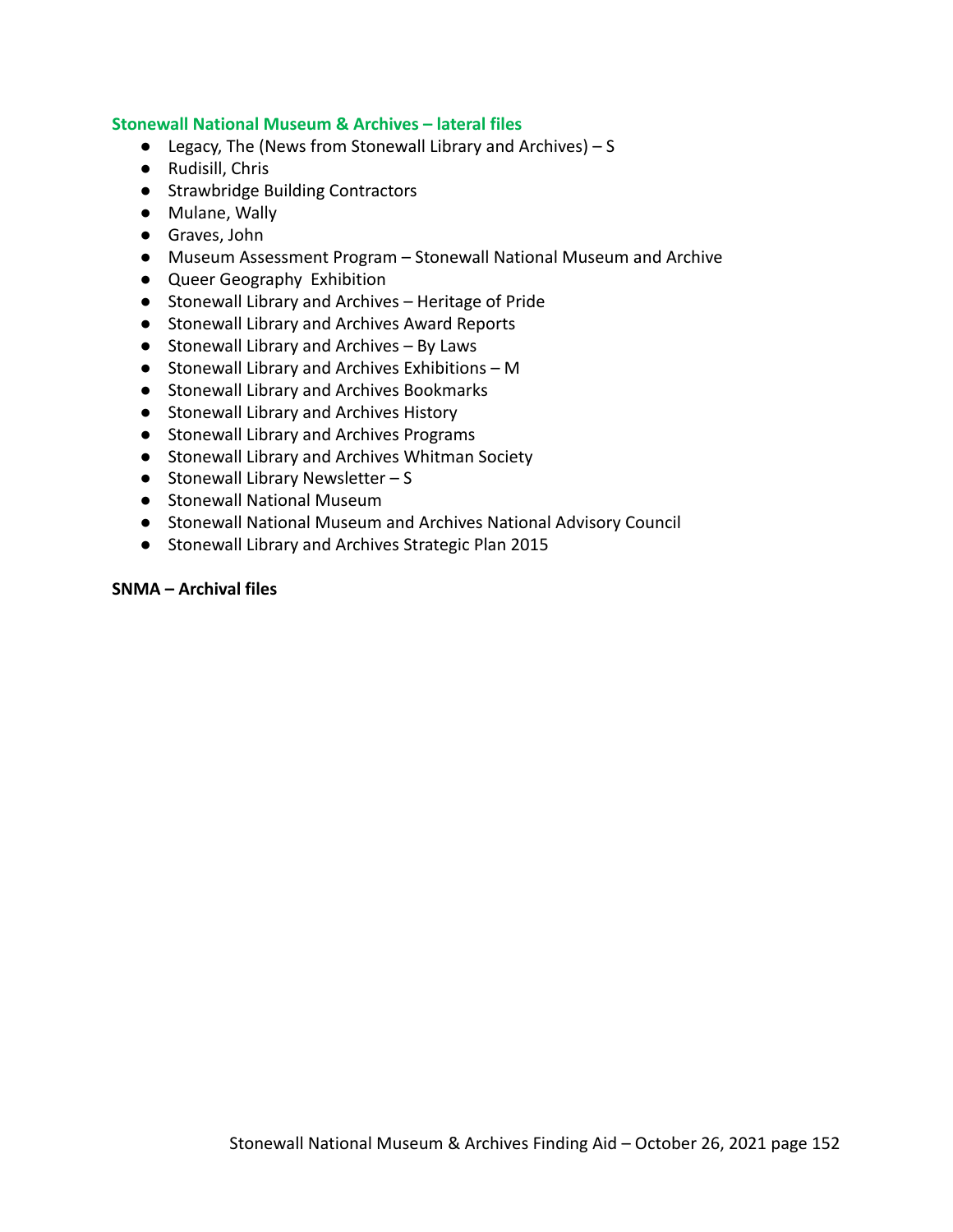# **Theater/dance/television/film - serials**

*Playbill* (1950 to present) Magazine for theatregoers [Archive](https://www.playbill.com/vault) (1946 to present)

*Theater Arts* (1950-1960) Theater magazine focusing on news, craft, and criticism, [Archive](https://catalog.hathitrust.org/Record/008888331) (1916-1923)

# **Theatre/dance/television/film – archival files**

Dennis Cole Archive Performing Arts/Theatre Playbills (Dance, Theatre, Rainbow, Fort Lauderdale, Wilton Manors, Miami Dade, Florida, other locations, NYC)

Les Ballets Trocadero de Monte Carlo Film festivals Flamingo Freedom Band

# **Theatre/dance/film/television – lateral files**

- Alliance for Gay and Lesbian Artists in the Entertainment Industry
- Arcade, A Gay Perspective on the World of Entertainment
- Brokeback Mountain
- Broward Center for the Performing Arts
- Caldwell Theatre Company, Boca Raton
- Casino script
- Clancy, Dan
- Chorus Line, A
- Dilettante The Renaissance Man Magazine of the Art, Entertainment & Eros S
- Fales, Stephen
- $\bullet$  Gay Theatre Alliance Newsletter S
- $\bullet$  Gay Video Guide S
- Golden Girls, The
- Heaven
- Hedwig
- Here! Magazine S
- Holsclaw, Doug
- Hollywood Playhouse
- Island City Stage, Wilton Manors, FL
- Jacob's Pillow
- Lesbian & Gay Male Theater Resources
- Lesbian + Gay Art + Culture Resource Directory
- Let the Games Begin Foundation, Inc.
- MC Film Festival
- Miami Gay & Lesbian Film Festival (MGLFF) Newsletter S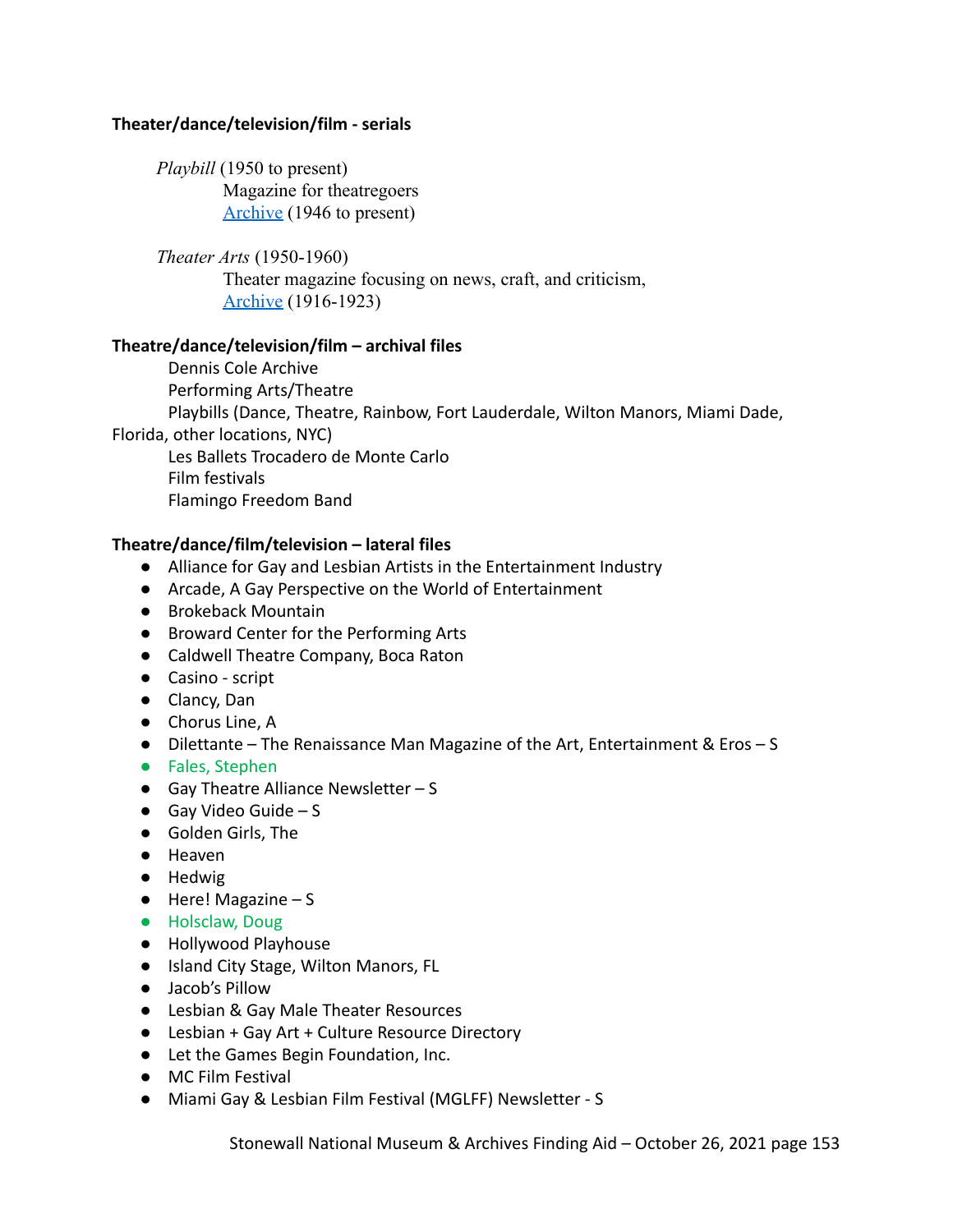- Motion Pictures Catalogue
- New Festival, The (New York International Festival of Lesbian and Gay Film)
- New York Gay Film Festival
- NOTB Productions
- Outfest, The Los Angeles Gay & Lesbian Film Festival
- Over the Hill and Under the Rainbow M
- Patrick, Robert
- Performing Arts Dance
- Public Theater
- Rising Action Theater
- Ross, Charles
- Ross, Michael
- Ross, Sandy
- Ryker, Ken
- San Francisco Bay Area Gay & Lesbian Serials
- Sendak, Maurice
- Shafer, Dirk M
- Shaiman, Marc Hairspray
- Sherman, Martin
- Simonson, Douglas M
- Snow, K. Mitchell
- Sol Theatre Project, Fort Lauderdale, FL
- South of Nowhere
- Stine, Dale
- Tampa Bay Arts, Inc.
- Tampa International Gay & Lesbian Film Festival
- Television Programs
- Theater New York
- $\bullet$  Theater Playbills Mis.
- Theater Queer Theater
- Theater Reviews
- Theater, Rhinoceros San Francisco, CA
- $\bullet$  Tony Awards (2009-2011) M
- Touch
- Waters, John
- Water Bearer Films
- Weinberg, Tom Wilson M
- Wilde, Oscar
- Williams, Paul
- Williams, Tennessee
- Wilson, Doric
- Woodlawn, Holly

# **See also:**

## **Leaders**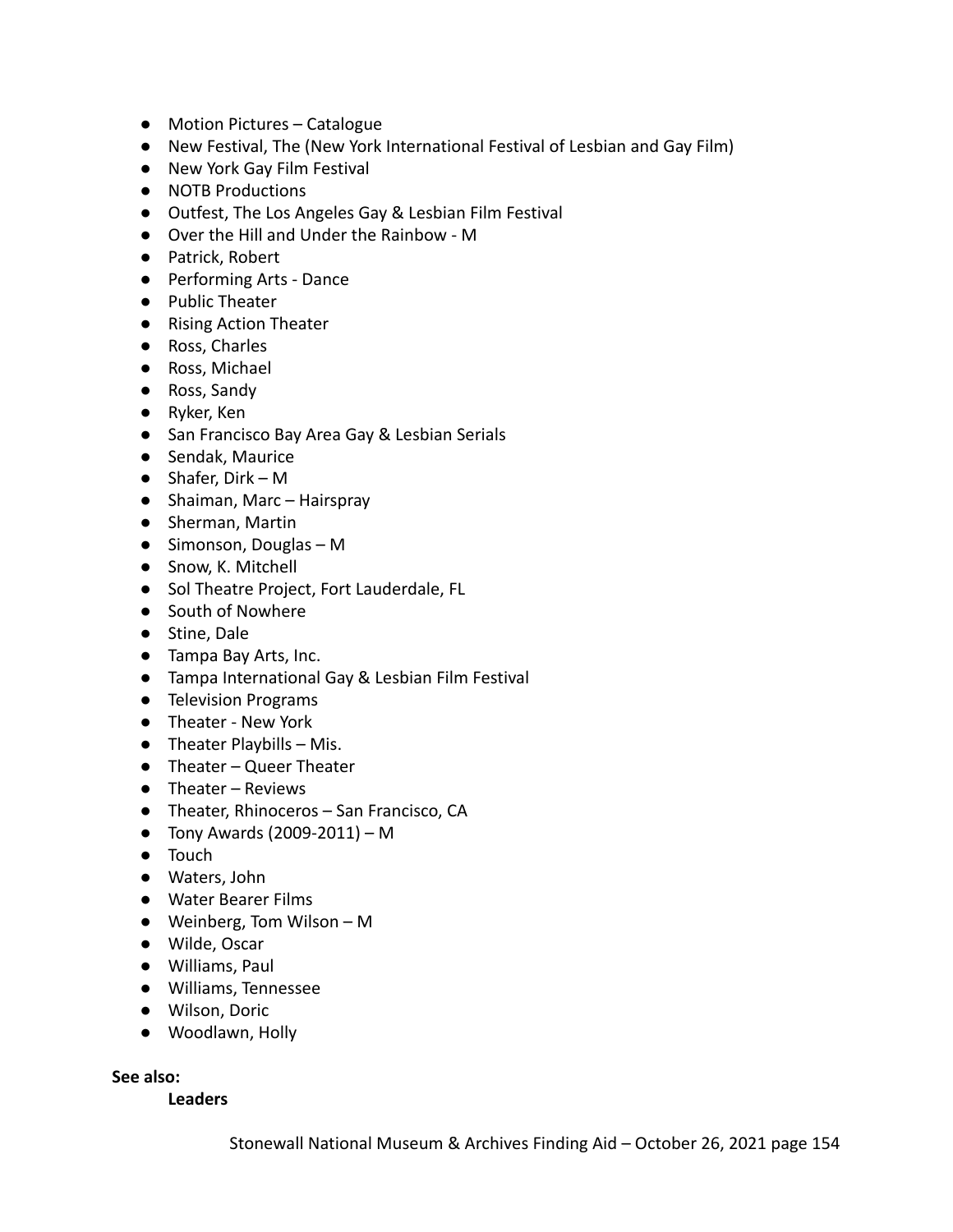**Literary Music Performers**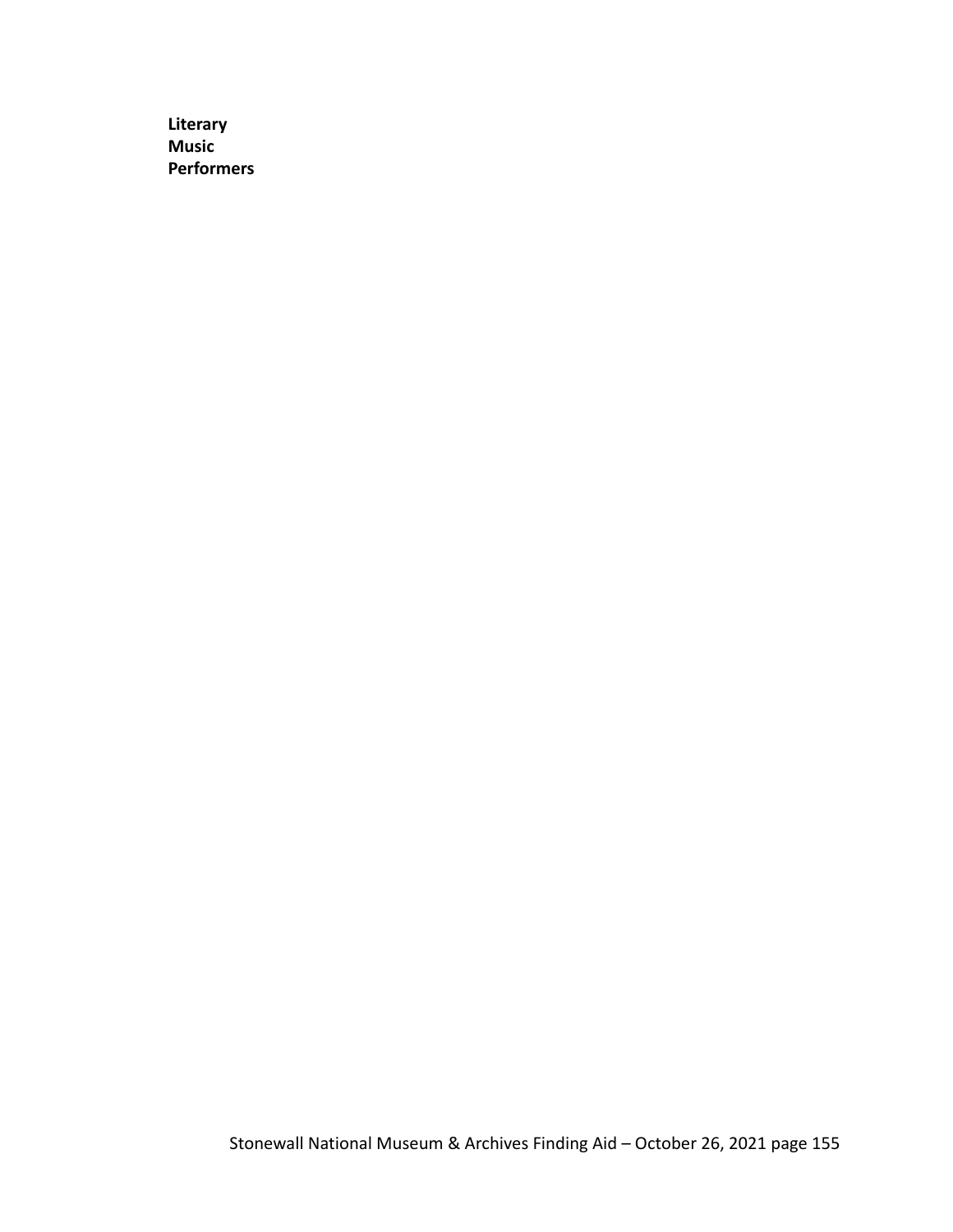# **Transgender - serials**

*Chrysalis Quarterly* (1991-1997)

Transgender magazine with articles, interviews, literature, and resources [Archive](https://www.digitaltransgenderarchive.net/catalog?f%5Bcollection_name_ssim%5D%5B%5D=Chrysalis+Quarterly&sort=dta_sortable_date_dtsi+asc%2C+title_primary_ssort+asc) (1991-1998)

## *Drag* (1972-1978)

Magazine with articles, editorials, and photographs related to drag and cross-dressing [Archive](https://www.digitaltransgenderarchive.net/catalog?f%5Bcollection_name_ssim%5D%5B%5D=Drag&sort=dta_sortable_date_dtsi+asc%2C+title_primary_ssort+asc) (1971-1983)

*Girl Talk* (2000-2004)

Transgender lifestyle and cultural magazine with photographs and articles

*Simply Gorgeous (2003)*

*Transgender Tapestry* (1983-1987)

Magazine centered on trans identities, politics, culture, and health [Archive](https://www.digitaltransgenderarchive.net/catalog?f%5Bcollection_name_ssim%5D%5B%5D=Transgender+Tapestry&sort=dta_sortable_date_dtsi+asc%2C+title_primary_ssort+asc) (1979-2008)

*The Queen – Boys will be Girls* (1983)

# **Transgender – lateral files**

- AEGIS Transition Series S
- BGB Belle View S
- Broward County Public Schools
- Chatter, The S
- Domestic Violence
- $\bullet$  FTM Magazine and Newsletter S
- Gay, Lesbian, Bisexual and Transgender Newsletter S
- International Journal of Transgenderism
- Jenner, Bruce, Caitlin
- Jennings, Jazz
- Jorgensen, Christine
- Narinesingh, Rajee
- National Center for Transgender Equality
- IP, Trans Male Quarterly S
- Public Perceptions of Transgender People
- Queer Tansexions of Race, Nation and Gender
- $\bullet$  Renaissance News S
- $\bullet$  Renaissance News and Views  $S$
- Richards, Renee
- $\bullet$  Serenity S
- $\bullet$  Taffeta S
- Trans Con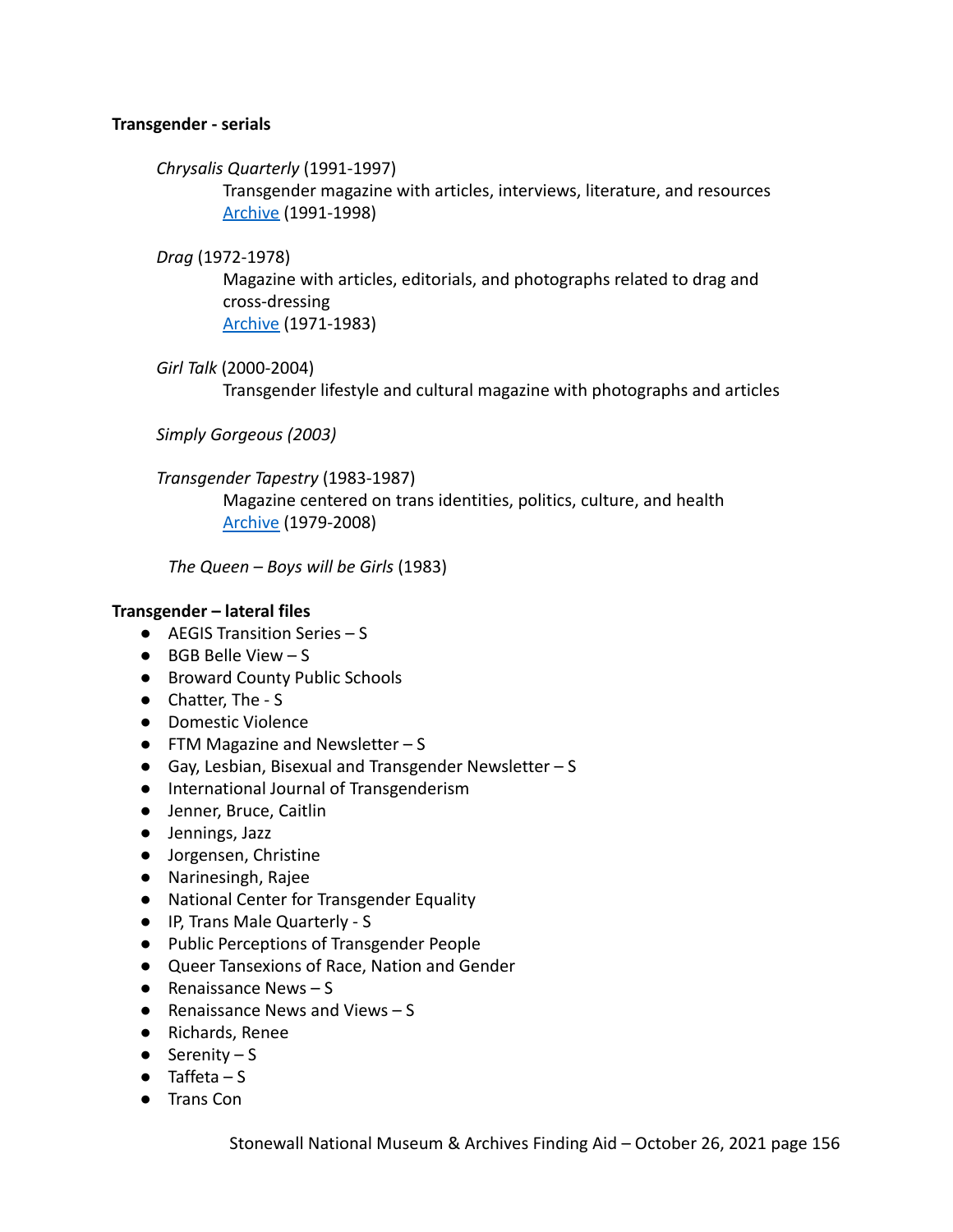- Transgender, Personal Account
- Transgender Couples
- Transgender in the Military
- Transgender Models
- Transgender People
- Transgender People Crimes Against
- Transgender Rights
- Transgender Rights Florida
- Transgender Youth
- Transgender Health Conference, Philadelphia, PA
- Transformation, The Magazine Created for Men who Enjoy Being Women S
- Transexual Action Organization (Moonshadow) S
- $\bullet$  Transsexual New Telegraph S
- $\bullet$  Transvestia S
- TV Gender Journal
- TV/TS News (for Transsexuals and Tranvestites)
- United Coalition/Coalition Unida
- Who's Who & Resource Guide to the Transgender Community -
- Your SOFFA Voice S

### **See also:**

**Drag Gender Youth**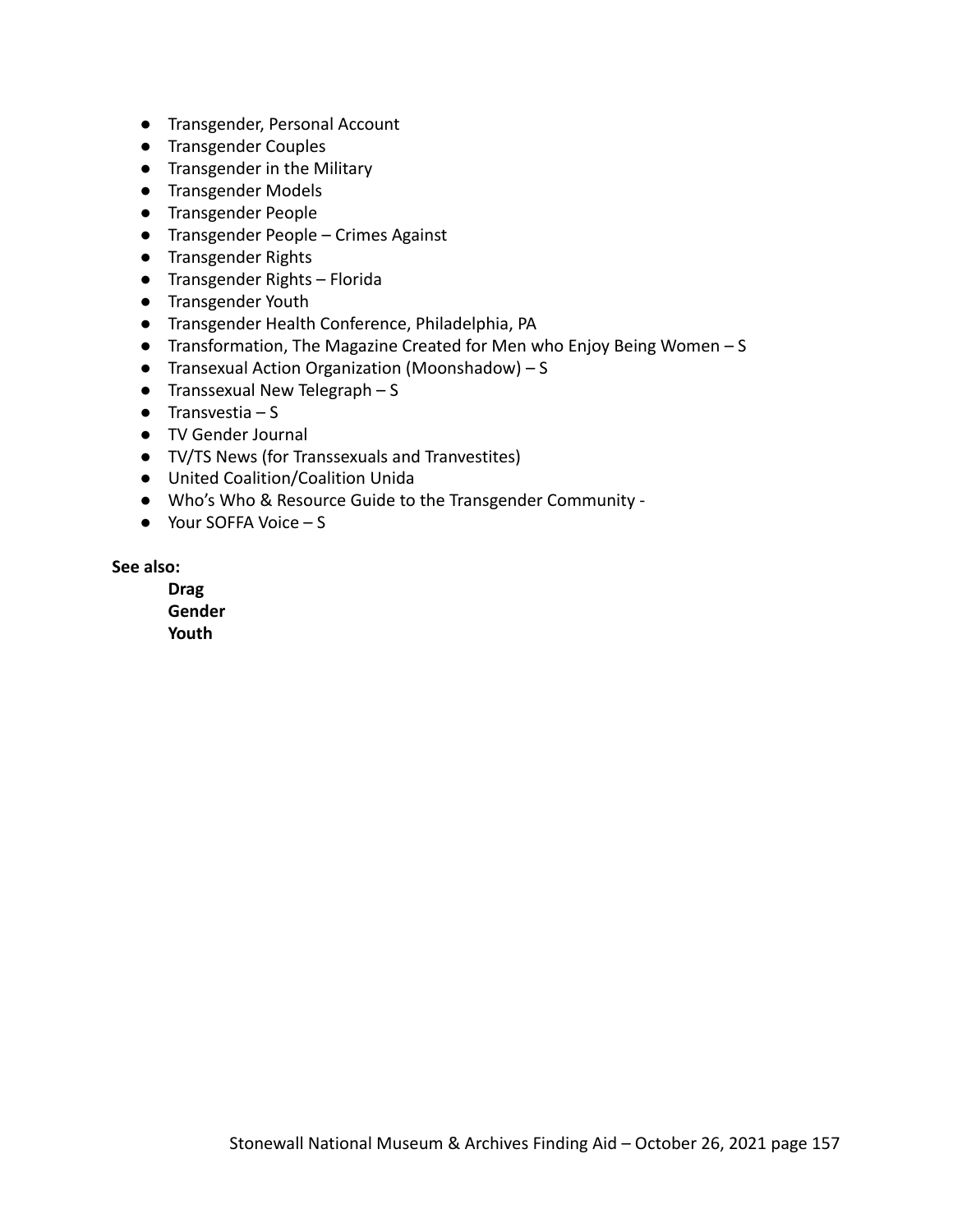# **Travel/Directories - serials**

*Bob Damron Address Book (*1968-1998)

Travel guide for gay men, with listings of bars, clubs, and businesses [Archive](https://search.alexanderstreet.com/browse/archive-material?ff%5B0%5D=archive_collection_provenance_facet%3ABob%20Damron%20Papers) \*

*Ciao* (1973-1979)

Gay travel magazine with guides, erotic stories, and photographs

- *Destinations* (2006-2007) Quarterly gay travel magazine
- *Fun Maps* (1994 to present) Travel guide for gay and lesbian tourists
- *Our World* (1989-2003) International gay and lesbian travel magazine

*Out and About* (1993-2004) Monthly international travel magazine for gay men and lesbians

*Out Traveler* (2003 to present) LGBT travel magazine

*Passport* (1989-2016) Gay travel and lifestyle magazine

*Spartacus International Gay Guide* (1974-1978) Travel guide for gay men, with listings of bars, clubs, and businesses

### **Travel/directories – archival files**

Gay business directories Travel guides Accommodations by location Fun Maps Gay Travel Guides Gay Travel International Gay Travel USA

### **Travel/Directories/Guides/Phonebooks – lateral files**

- Lesbian, Gay, Bisexual & Transgender Services and Resources, NY City
- South Florida's Gay and Lesbian Yellow Pages
- Copenhagen Gay Life
- Cruise, Book of Maps
- Directories, Business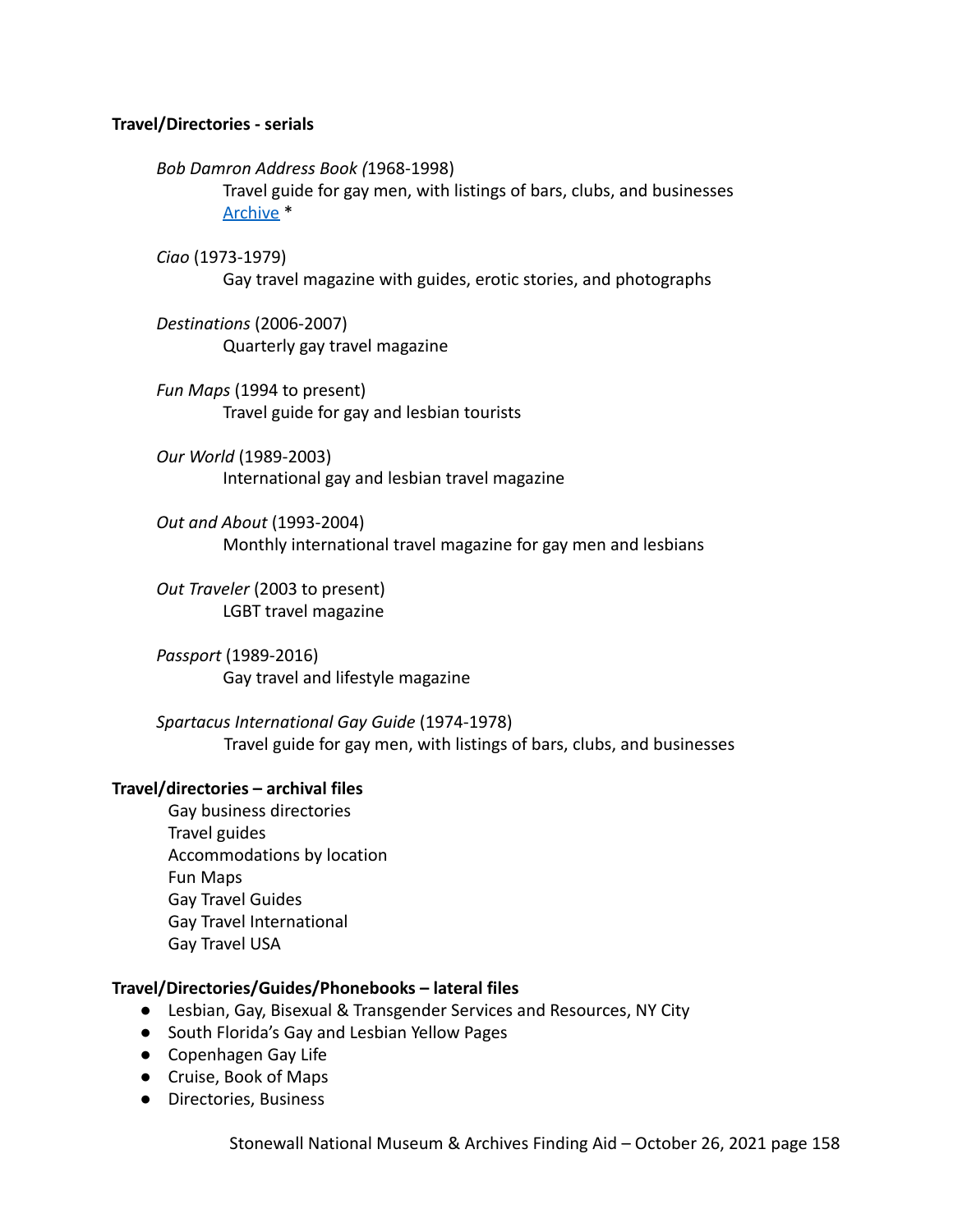- Directory of Homosexual Organizations and Publications S
- Eyes on Magazine, Montreal Gay Destination
- $\bullet$  Florida Buycott Handbook, The  $-$  S
- Gay and Lesbian Yellow Pages, New Orleans, 1999
- Gay Areas Telephone Directory, San Francisco, CA
- Gay Business Directories
- Gay Travel (research)
- South Florida's Gay and Lesbian Yellow Pages
- Greater Fort Lauderdale Convention and Visitors Center
- Greater Gotham Business Council (GGBC) New York, NY
- Greater Philadelphia Lavender Pages
- Greater Seattle Business Association Guide and Directory
- Index, Toronto, ONT, Canada S
- InterACTION, San Francisco, CA
- In The Loop, South Florida
- In The Life S
- Lambda Directory, Virginia
- Lambda Update, Florida
- Lavender Baedeker The (California)
- $\bullet$  Lavender Pages, The (Wilton Manors, FL) S
- Lifestyle Club, The Services Directory (Fort Lauderdale, FL) S
- Monk S
- $\bullet$  New Buzz, The South Florida S
- Outing Travelogue S
- Rainbow Carpet Lodging and Hospitality Alliance Fort Lauderdale, FL
- Resources, Services and Directories
- Robert's Directory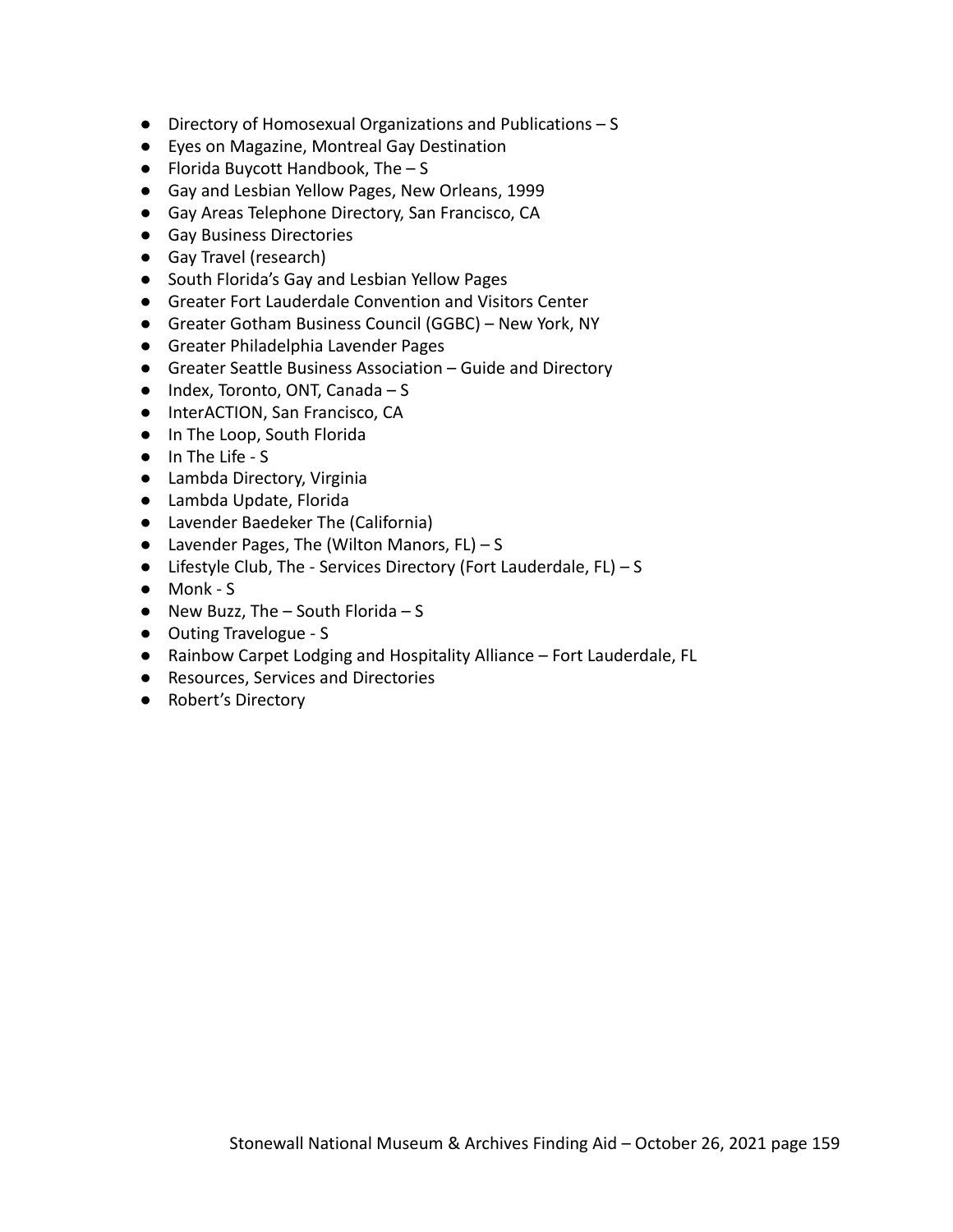- Atlantis All-Inclusive Vacations- S
- Gay Friendly Canada
- Chaz Ruhes' Travel Series M
- Coda International Tours, Inc.
- Community Marketing, Tourism
- Family Abroad Global Travel for Gay Men and Women
- Fort Lauderdale Gay Travel Guide
- Gay Maine
- Gay Travel News S
- International Gay & Lesbian Travel Association (IGLTA)
- $\bullet$  My Gay World  $-S$
- Orlando Gay Travel Guide
- $\bullet$  Out & About S
- Out & About Calendar S
- OutCity, North West
- OUT Tours
- $\bullet$  One the Wild Side S
- Pink Pages,
- RSVP Travel Productions, Inc. M
- South Florida Gay News, The Guide
- Swift Information Services, Fort Lauderdale, FL
- Taking Flight
- Tourism, South Florida
- Travel Guide Lesbian
- Travel America
- Travel, Gay Cruises
- Window Washington, DC

#### **See also:**

**Cities/states Florida**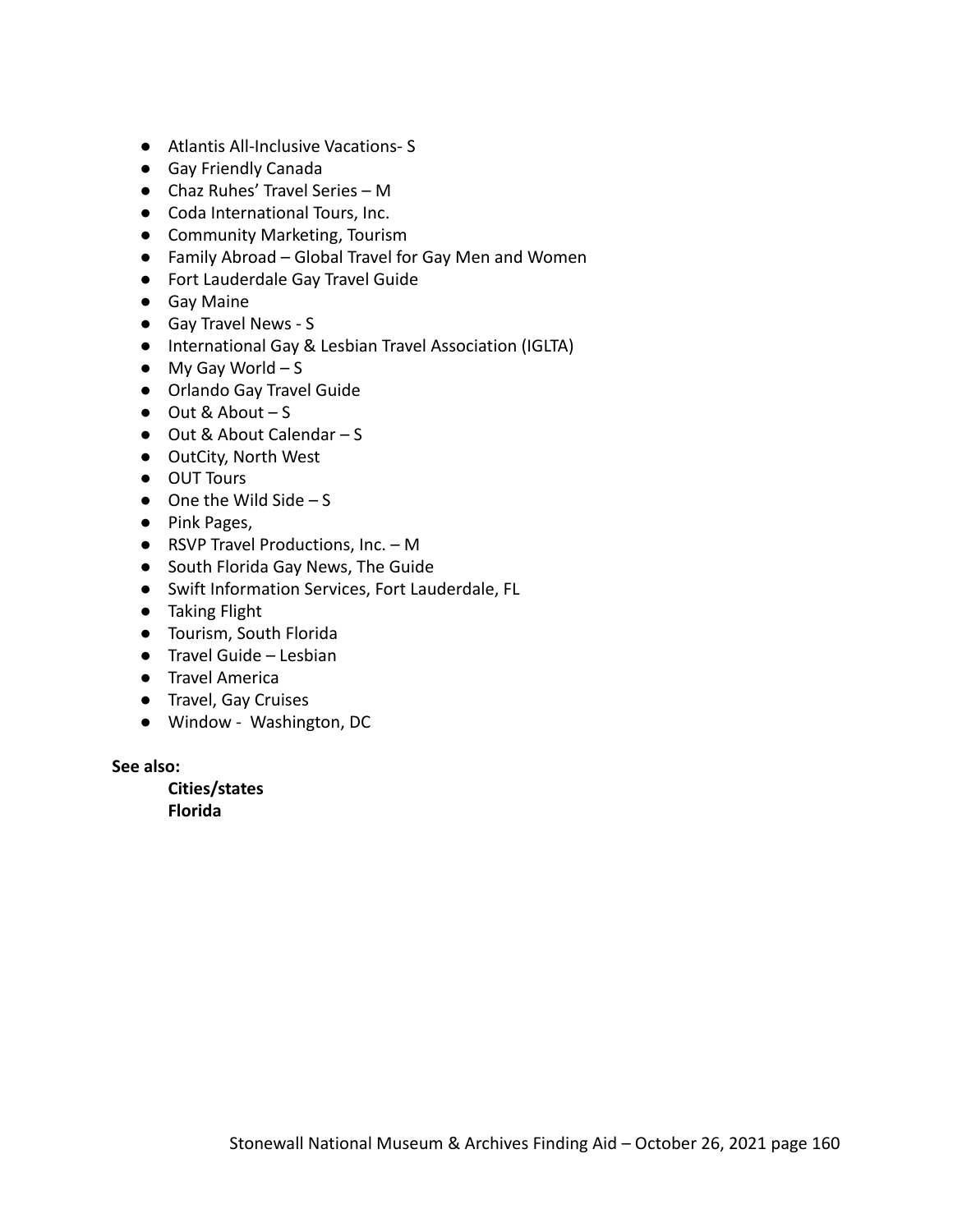## **Youth – archival files**

Gay Straight Alliance Gay Students/bullying Gay Youth Gay Youth (abuse) Gay Youth Florida Gay Youth Health Issues **GLSEN** Coming Out video tapes PFLAG Scouts and Scouting Kaleidoscope Youth Coalition

# **Youth – lateral files**

- Alliance for GLBTQ Youth, News from The Alliance for GLBTQ Youth S
- $\bullet$  Also Out Youth S
- Asher, Irwin Jay What are the Perceptions of Five Gay and Lesbian Youth as to the factors that cause them to attempt to commit suicide
- Broward Gay and Lesbian Youth Group
- The Child Assault Prevention Project of South Florida
- The Gay Teenager
- Gay Youth Counselling
- $\bullet$  GLBT Youth of Miami S
- Houston Area Teen Coalition of Homosexuals (HATCH) S
- $\bullet$  IO (Insideout Youth Magazine) S
- Jacksonville Area Sexual Minority Youth Network (JASMYN)
- M Project (Wilton Manors, FL)
- Massachusetts Governor's Commission on Gay and lesbian Youth
- National Youth Advocacy Coalition (NYAC)
- Out With It, Gay and Straight Teens Write about Homosexuality
- Out Youth Broward S
- Pridelines
- Nicholas, Ray
- Sexual Minority Youth Assistance League (SMYAL) S
- Shaved Heart
- $\bullet$  Suicide Youth
- Trevor Project, The Trevor News
- Womac, Albin
- YES Institute Miami
- YGA (Young Gay America) Magazine
- Youth in the Margins
- Youth Magazine S

**See also:**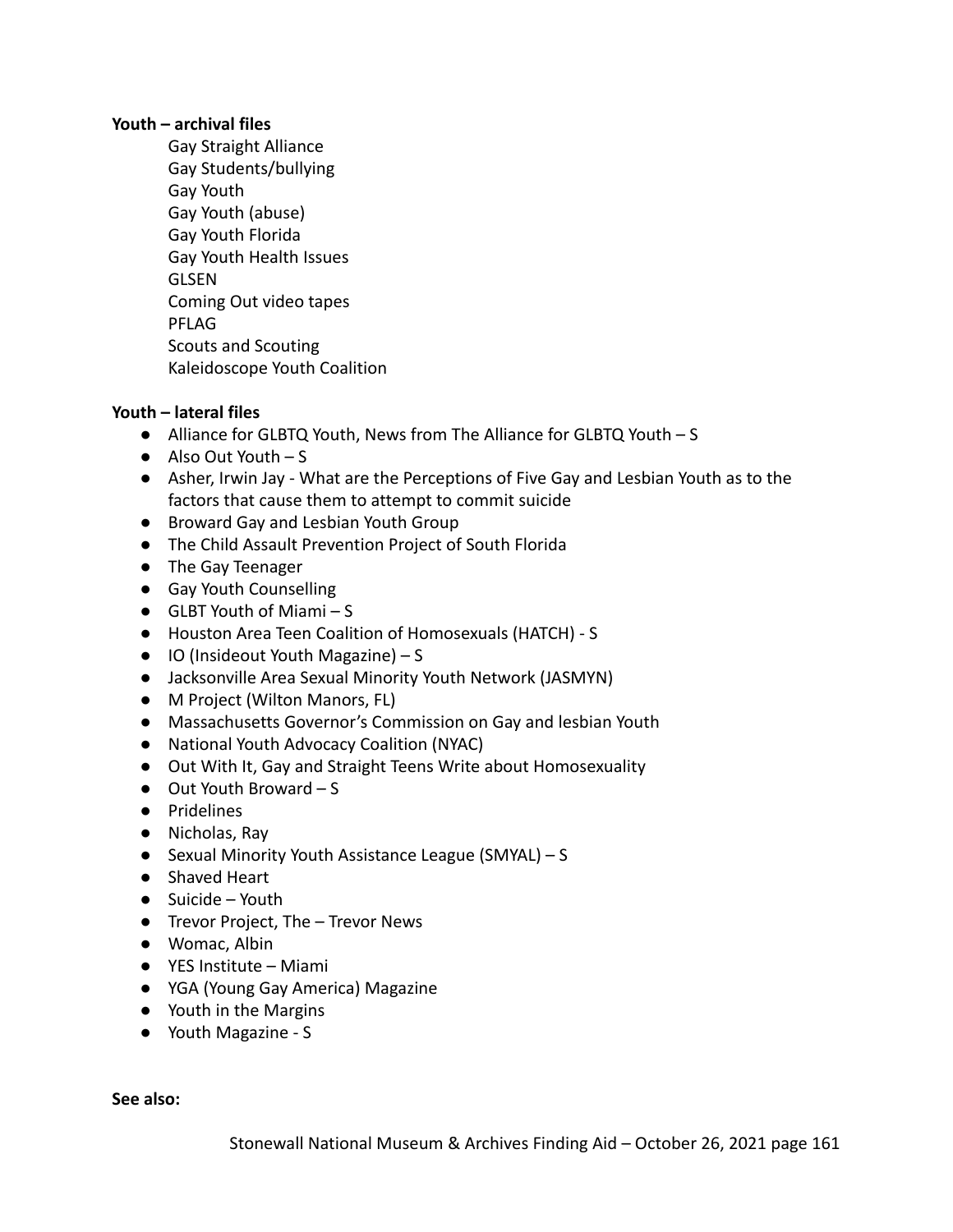**Cities/states Coming out Family/parenting Transgender**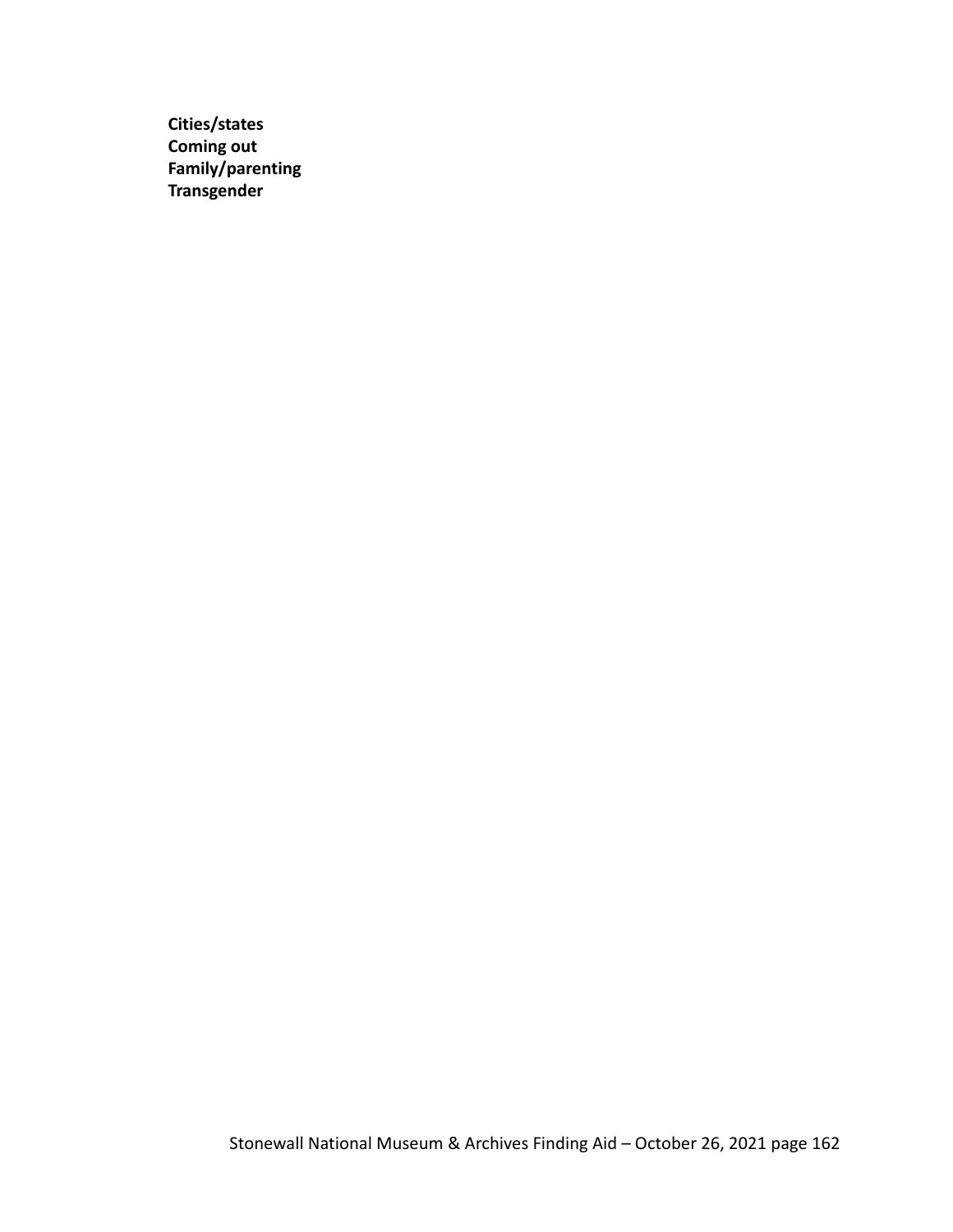# **Flat Files:**

# **Collections:**

**Anita Bryant: 2E**: Stop Anita! Tell Anita You're Against Discrimination: Vote June 7 (Miami Victory Campaign) 2 shopping bags

**Frank Kameny: 1L:** Echo conference 1965, Kameny Committee for Congress (2 copies), 'America the land of opportunity for homosexuals too', 'Governor Wallace met with…' (2 copies), 'Private Sexual Conduct…' (2 copies), 'Homosexuals ask for equality' (2 copies), 'Homosexual citizens want…' (2 copies- 1 damaged), 'Homosexual American Unrecognized…', 'No longer suitable…', Echo conference signed, Assortment of pickets (signed), 'Gay is Good' signed, Signed Frank Kameny Poster about ECHO

**Marlin Beach Hotel: 1N:** Marlin Beach Hotel poster (2 copies—1 matted), 'Where the Boys Are' poster, special edition article in *Scoop* on Marlin (April 15, 1992), architectural site plans, This is a gay bar. If homosexuals or homosexuality offend you... Stay Out! sign, large format photograph of façade

**Galleys: 3E:** The Lower Manhattan Dormitory Effect (Stories)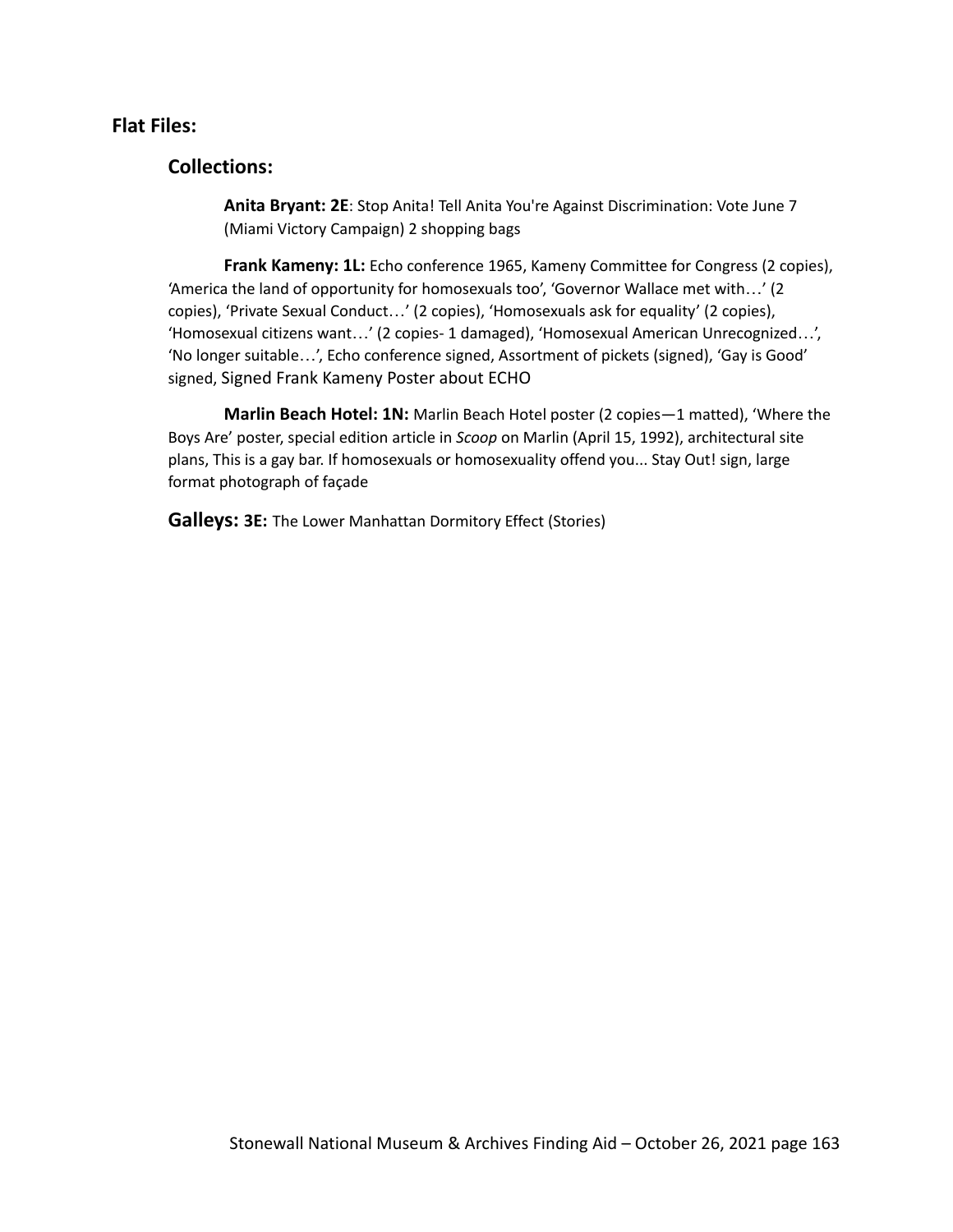# **Fine Art:**

**Drawings/Paintings/Prints/Sculpture: 1B- 1E:** Robert Nathans paintings (3) prints (4) drawings (9), Paul Cadmus 'Two Boys on a Beach' and 'Youth with Kite', Leslie Joseph Powell 1938 untitled drawing of two male figures (Paoletti Collection), Anderson and Low print, Beth van Hoesen 'The Nude Man', Portrait of Barbara, Kirk Bruce 'The Four Seasons' drawing, Sakall "Bleeker Street", Sakall "His Coat", Sakall "Harly Girl", Sakall "Isn't She Pretty"/ "Sophie", Sakall "Ms. NM", untitled M. Artin, For Free Guide, Write Provincetown Business Guild [possibly Ron Fowler], untitled/unsigned drawing of African American, untitled/unsigned drawing of standing male figure, drawing and poster of Asian male Douglas Simonson, Nora Spelefer drawing, John S. Kimchi three pastel drawings 2004, 'Robert Napolitano' by Rob Hugh Rosen 2003 pastel drawing, Genevieve print, Sharon "Forget the Carbs", Ron Griswold 'Figure in Green and Gold' (Paoletti Collection), Lon Michaels untitled "Key West Still Life" painting, James Fetterman drawing 1977 (Paoletti collection), Cornelius McCarthy untitled pastel drawing (Paoletti collection), Larry Miller untitled drawing of male bust (Paoletti Collection), John Coppola 'Front Runner' woodcut, John O'Reilly 'Degas in Boston' collage, Paul Anos mixed media drawing of two naked men, Simonson untitled male nude drawing, Black cat press print, P. Jay Strom drawing of a naked Mr. Peanut and a red M&M, Angela Wilkins drawing, Sharon Kusha print, Ira C. Smith drawing of bound and hooded man, RC Bailey untitled head of man drawing, (7) Magnum print series Bizarre Productions (1968), Shephard Fairey 'Love Unites' print, drawing can't read name, pastel can't read name, two untitled drawings (RH ? 1995), Dganit Ana Greier 'The Pleasers', Dganit Ana Greier 'Les Chansons de Bilitis', Dganit Ana Greier 'Les Chansons de Bilitis' II, Portrait of profile male head Paoletti collection, pastel drawing in black, white and cream of male face 1967 by Flogan?, The Hun drawing, Kenn Duncan print 57/150, (3) Vanyi drawings, Jack Balas 'Honolulu Drawing', (3) Patrick Angus drawings, Simonson untitled African American nude drawing, (2) Paoletti drawings 'The Backstreet Bar', Kathy Whaley Ammon 'The Kiss' drawing, Mario Raul Garcia ("Zapata") 'Medusa Smith' intaglio , Mario Raul Garcia ("Zapata") 'Adam' etching, (3) Paul Williams 'Elliot' wood head sculptures, 20th Century artist 'Sexy Male Portrait' drawing, Trevor Southey 'Torso' 29/100 drawing, Trevor Southey ink and wash drawing 1989, Trevor Southey 'W' drawing, Peter Flinsch 'telling beard stories' drawing, Peter Flinsch Temple of Zeus drawing, Michael Kerwin untitled mixed-media drawing 1999, pastel bust portrait of blonde man with blue eyes signed Doucet '78, Frederick Remington Mexican miners at work print 124/1950 (13x17), Olaf Odegaard drawing, Dermot Meagher 'Renato and Brian' drawing, Matt Cott (sp?) 1/25 print, George Stavrinos drawing, 1 drawing artist unknown, Pavel Tchelitchew drawing, Fernando Reyes charcoal and white chalk drawing (model Chris Matthews, 7/14/07, Accession # DR13-07-2007), Pride: Film Fest Fort Lauderdale (1999) Nathans, Eddy Varekamp ceramic bowl (in box on rolling shelf)

**Midge Battelle: 4D:** Midge Battelle 'Dancing, Dyke Drag Brunch, Provincetown' 1995, Midge Battelle 'Buzz and Julie, Dyke Drag Brunch, Provincetown' 1996, Midge Battelle 'Julie, Susan and Sarah, Dyke Drag Brunch, Provincetown' 1995, Midge Battelle 'Gretchen and Denise, Dyke Drag Brunch, Provincetown' 1996, Midge Battelle 'Ronnie and Patty, Dyke Drag Brunch' 1995, Midge Battelle 'Self Portrait, Dyke Drag Brunch, Provincetown', 1995, Midge Battelle, 'At the Love Shake; After Dyke Drag Brunch, Provincetown' Midge Battelle, 'Julie, Dyke Drag Brunch, Provincetown', 1996, Midge Battelle, 'Gretchen and Patty, Dyke Drag Brunch, Provincetown', 1995, Midge Battelle 'Susan, Denise and Julie, Dyke Drag Brunch' 1995, Midge Battelle 'At Bubala's, Dyke Drag Brunch, Provincetown', 1995, Midge Battelle 'Gretchen, Dyke Drag Brunch,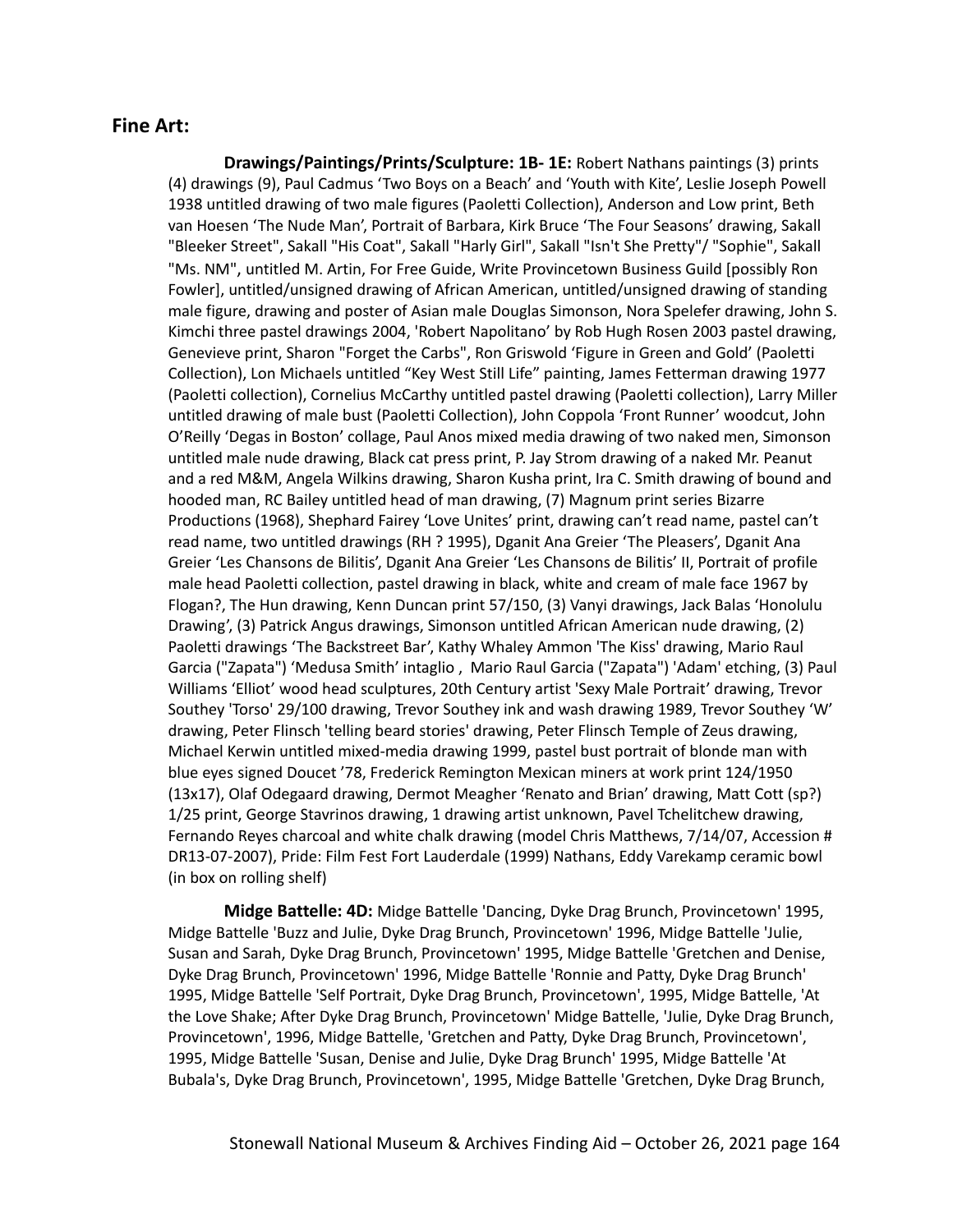Provincetown', 1995, Midge Battelle 'Denise, Dyke Drag Brunch, Provincetown' 1996, Midge Battelle 'String of Pearls, Dyke Drag Brunch' 1995

**Photography: 2I, 3C, 4G-H:** Connie Imboden, George Stavrinos, Ruffy B. Lim 'Solitude', 'Untitled' R/M; A/P, Margarethe Cammermeger, Rick Waidell, Richard & Terry Buffington (1996, 1999), Tee Jay Johnston 1978, 'Untitled'- Nude backside, Peter Ayomin 'Beginning', Giovanni 'Bathroom #1", 'Untitled' frontal nude, 'Untitled', Dennis Dean 'On the Rocks', Dennis Dean 'Under Construction', K. Mitchell Snow 'Mike' (2000), K. Mitchell Snow 'Tone' (2003), Gregory Maguire 'Witches' (2003), Martha Swope 'N.Y.C.', Onstage (1976), Annenberg Center (1978), Untitled (photo of group of men wearing tuxedos), Untitled (photo of group of men and women wearing tuxedos and pink tops), AIDS Memorial Quilt, certificate of authenticity (1996), Candle light AIDS memorial (1983), 'Untitled' (photograph of man and woman), 'Untitled' (matted photograph of woman and boy), 'Untitled' (large photograph of woman and 2 boys), 'Untitled' (photograph of woman applying pink lipstick), Matthew Clowney, Jose A. Villarrubia, Lorry Salcedo-Mitrani 'El Sueno' (2015), J. Lucian Scott (2012), pair of 'Untitled' (carnival masks), Michelangelo Il David, 'Untitled' (Rodin sculpture), pair 'Solo-Flex Man' (1970), Kenny and Quentin, Kenn Duncan 'Ivan', Robert J. Aroya 'Self Portrait', Robert J. Aroya 'Untitled' 16 photos, Giuliano Camilleri 10 'Untitled' photos of Miguel Balboa, Anderson and Low 'Y' (Charles L. Ross collection), S. Thomson 4 versions of male nude couples, Daguerreotype Accession 7.5.7.5.445, Provincetown Spirit Mask Project (Midge Battelle- curator, Dan Cleary, Jim Rann, Ken Russo, Mark Anthony Bulman, Tom McCue, Victor D'Lugin, Pasquale Natale, Wayne Hampton AIDS Photography Exhibit (Untitled photo collage, Untitled photo collage (#121), 3 untitled photos, Wayne Hampton photo collage (1989), Wayne Hampton photo collage 1984), Daniel Nicole H. 'Harvey Milk in front of his Castro St. Camera Store' 1977, Larson 4 Untitled photographs, George Platt Lynes 'Orpheus (Nicolas Magallanes and Francisco Moncion)', Dennis Dean 'Peachie', Carl Van Vechten, Truman 'Body Body II', Tee Jay Johnston 'In Deep Thought' 1984, AIDS photograph matted 1992, David King 'Diana Ross concert Central Park N.Y.C. 1984, Jack Love 2012, 4 women turn of the century photo, collection of photographs of works of art by Michelangelo and Luca Signorelli, Dennis Dean 'Don't Fence Me In', "Pompano Bill" Calcaterra "Nature Boy", "Pompano Bill" Calcaterra "Golden Boy", 2 untitled and undated drag/carnival with white wigs photographs, 5 Lorenzo Gomez photograph collection, Photograph of man with army pants and hat by Ric Brown `98, Ohm Phanphiroj "Hiding", 1997, Ohm Phanphiroj "Staircase with Bottle" 1997, Ohm Phanphiroj untitled two men hugging, Ohm Phanphiroj untitled club scene with men kissing in background, Ohm Phanphiroj untitled man seated on stool, Ohm Phanphiorj untitled topless man

**Sean: 4J:** 'Nine at a Time', Untitled drawing, 'Zero Gravity Grabass', Colossus of Roads., Centerfold P.24-.25, Hard Hat Sex, Center Spread, 'Wishing you a very,' The Zodiac Art Calendar, 'I'm Coming', 'Take him home, and you'll find out he is actually five feet, eleven and a half inches!', 'That's the trouble with the styles today, it's harder and harder to tell who's what!', 'They all want flesh colored condoms!', 'Please let it be the tour director', 'Another visiting niece I suppose...', 'Well, if it isn't my old debutante chum,' 'Ours is not your typical May-October relationship.', 'Damnit Frieda, you've got to stop reading junk mail invitations without putting on your glasses!', 'Just how long has it been since we've gone to the levi-leather bars??', 'Chaste him away?', Set of Christmas drawings, untitled alphabet, Todd

**Joel Starkey: 2Q: Folder 1:** Porno in F Minor 10-17-73 (1/25, 2/25, 3/25), Porno in F Minor 2003-09-04, Porno in F Minor 2003-09-05, Porno in F Minor 2003-09-06, Porno in F Minor

Stonewall National Museum & Archives Finding Aid – October 26, 2021 page 165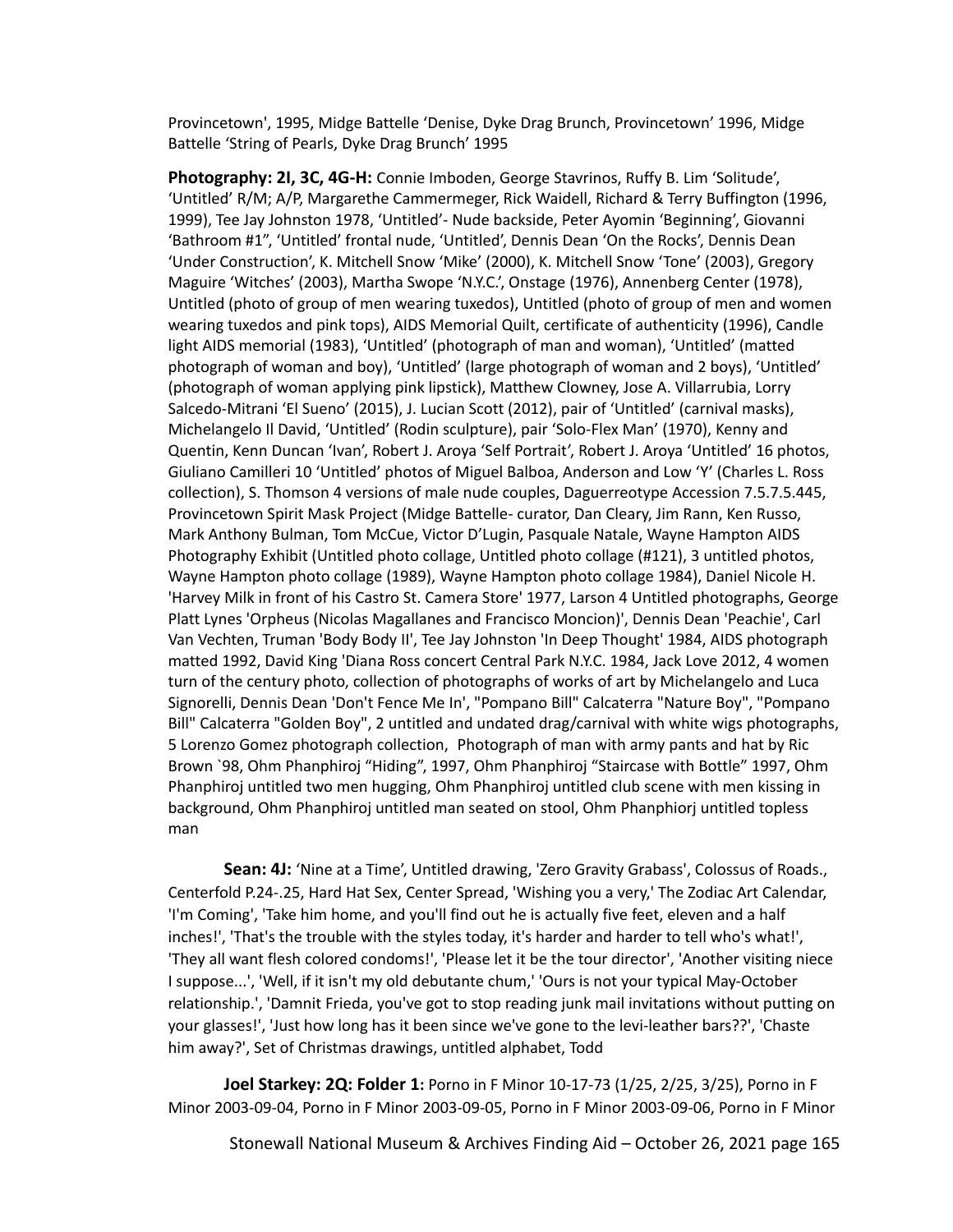2003-09-07, Porno in F Minor 2003-09-08, Untitled 2003-09-03, Untitled 2003-09-37, Untitled 2003-09-39, Yellow on Yellow Looks Better 1/50 11/73, Yellow on Yellow Looks Better 2003-09-09, Yellow on Yellow Looks Better 2003-09-10, Yellow on Yellow Looks Better 2/50 11/73, Yellow on Yellow Looks Better 3/50 11/73, Star Bright 2/47 10/17/73, Star Bright 3/47 10/17/73, Untitled 2003-09-40

**Folder 2:** Anarchy and Revolution Conversing 2/25 12/73, Anarchy and Revolution Conversing #2 3/25 12/73, Anarchy and Revolution Conversing 3/25 12/73, Anarchy and Revolution Conversing 2/25 11/73, Anarchy and Revolution Conversing 2003-09-28, Untitled 2003-09-29, Untitled 2003-09-30, Untitled 2003-09-31, Untitled 2003-09-32, Untitled 2003-09-34, Untitled 2003-09-35, Untitled 2003-09-36

**Folder 3:** Better Blatant Than Latent, Better Blatant Than Latent 1/30 11/73, Better Blatant Than Latent 2/30 11/73, Untitled 2003-09-02, Untitled 2003-09-20, Untitled 2003-09-21, Untitled 2003-09-22, Untitled 2003-09-27, Untitled 2/2 12/73, Untitled 3/2 (?) 12/73, A Spectacle of Shapes, Spots and Dots 2003-09-11, A Spectacle of Shapes, Spots and Dots 2003-09-12, A Spectacle of Shapes, Spots and Dots 2003-09-13, A Spectacle of Shapes, Spots and Dots 2003-09-14, A Spectacle of Shapes, Spots and Dots 2003-09-15, A Spectacle of Shapes, Spots and Dots 2003-09-16, A Spectacle of Shapes, Spots and Dots, 2003-2009-17, A Spectacle of Shapes, Spots and Dots, 1/13 11/73 2003-09-19, A Spectacle of Shapes, Spots and Dots 2/13 11/73, A Spectacle of Shapes, Spots and Dots 3/13 11/73 2003-09-18, Directional Futzoid 1/100 12/73, Directional Futzoid 2003-09-23, Directional Futzoid 3/100 12/73, Directional Futzoid 2003-09-24, Directional Futzoid 2003-09-25, Expressionistic Abstraction with a Tit of Fantasy and a Tat of Dada 2003-09-01, Expressionist Abstraction with a Tit of Fancy and a Tat of Dad 3/25 11/73, Yellow on Yellow 2/50 11/73, Yellow on Yellow... 3/50 11/73, Yellow and Yellow with Raggedy Shaggy Edges, flaming Red Suns, and Lavender Futzoids Gone Berserk in Linear Format 1/50 11/73

**Orlando (Pulse) (on top of flat files):** Orlando Pulse Collection 4 banners, Orlando Pulse cardboard posterboard, Love Wins poster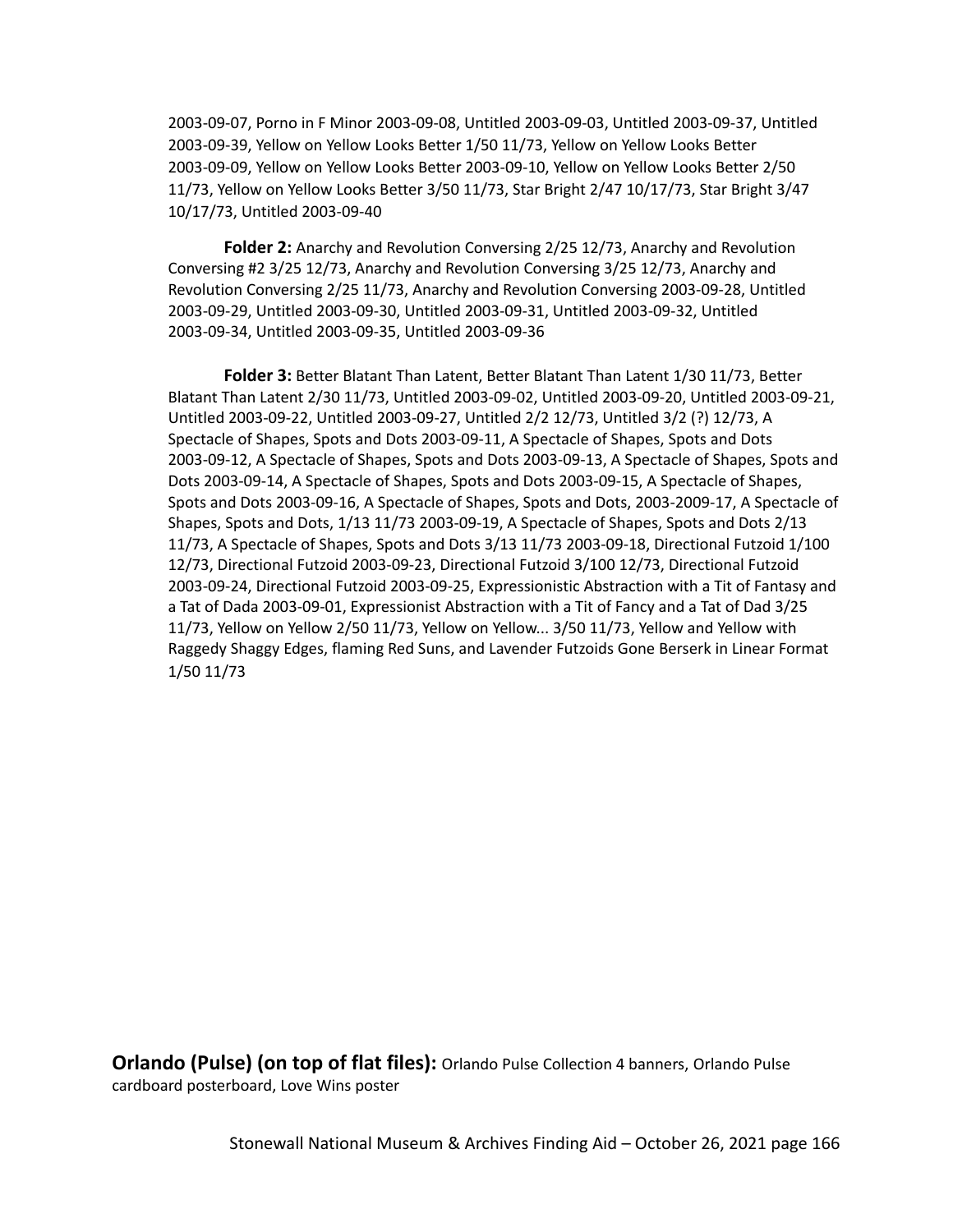**Posters:**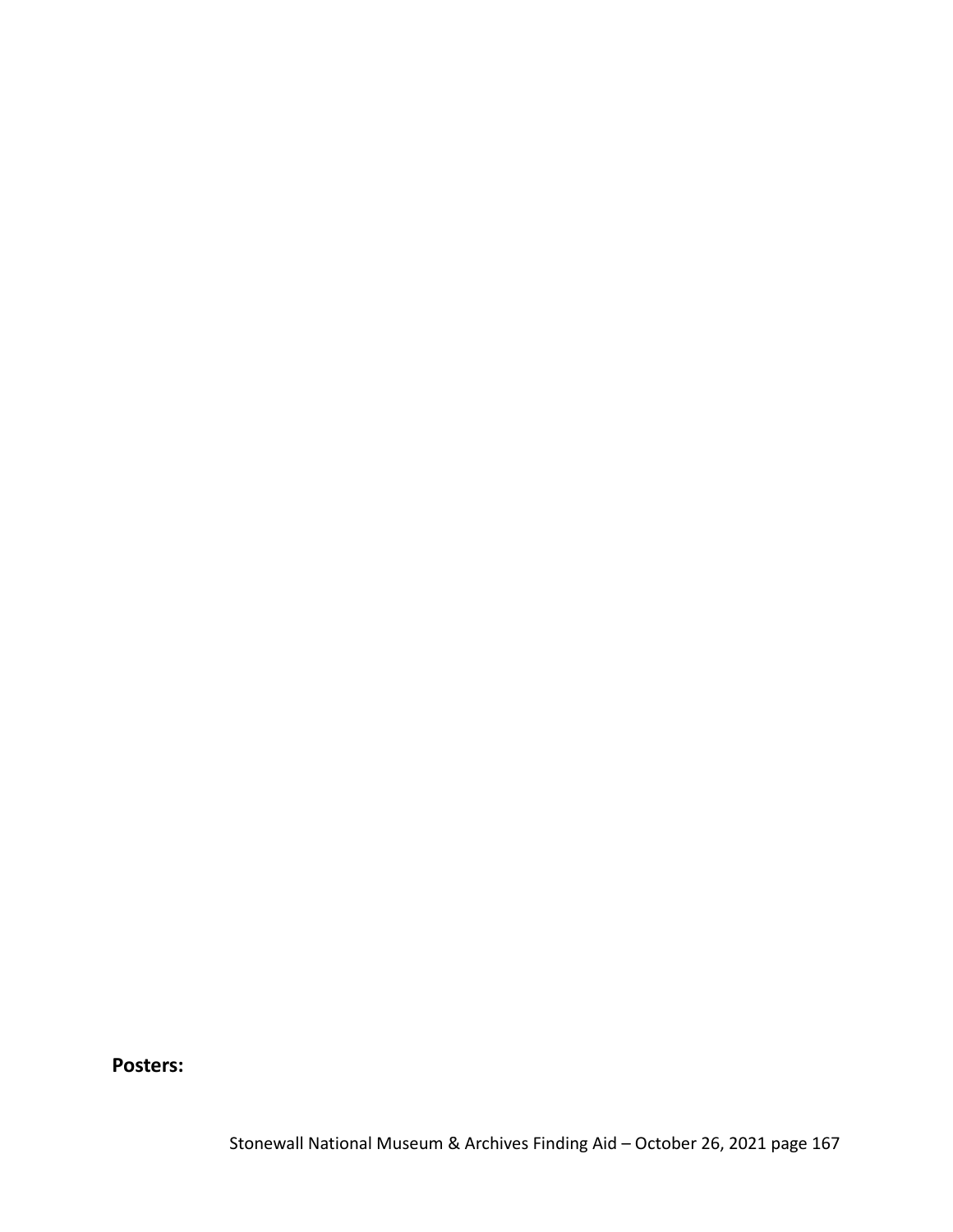**AIDS: 2A-B:** Dance on Washington: a benefit for AMFAR, The South Florida Names Project, Status: Fearless (2 copies), Ringling & Barnum Benefit to fight AIDS, AIDS Memorial Quilt, The National AIDS Memorial Quilt, The Names Project: A National AIDS Memorial, The AIDS Memorial Quilt, The Names Project, 'I wanted to get high not die' (4 copies), 'Show him how to use his head', 'When he's heels over head', International AIDS candlelight memorial, 'Safe sex is hot sex', 'Lifeguard' Deutsche AIDS, Do Ask, Do Tell, Project Response: providing services to HIV/AIDS impacted communities, Memorial quilt, Washington, D.C. 1987 by Mark McKenna, The South Florida Names Project: AIDS Memorial Quilt 1988, Health Crises Network: Play to Win, AIDS Vancouver SIDA Conference 1996 (2 languages), L.A. Cares: the AIDS project (3 versions), AID for AIDS, Safe Sex: Are you man enough? Aid for AIDS: Actor Burt Lancaster Reminds you... Art Against Aids: Gran Fury Buys Add, The Core Program: Safer Sex Posters (7 versions), "memorial" for actor John Megna died of AIDS played Dill in To Kill a Mockingbird, United Colors of Benetton bus advertisement stop AIDS (on top of flat files), Auf Geht's Deutsche AIDS, Silence = Death vote, 'Don't give him anything but love', AmFar statistic poster, Kansas City Symphony AIDS poster, World AIDS Day (2003, 2004), Discover the options, AIDS watch (3 copies), Interfaith AIDS Memorial Service, A benefit for positive resource center, World AIDS Day (2010), World AIDS Day (2004), World AIDS Day (2005), Florida AIDS Walk, Kansas City Gala 1988: We're proud. We're strong. We're united. We're here. (Pink Triangle Political coalition), 'The Truth' article, Cardinal O'Connor poster, Act up conference (2 copies)

**AIDS Events: 2C-D:** A Gala Night: Benefit, 'We are all living with AIDS' Oak Lawn Community Services, The Dance Party, Duane Michael's Memorial, World AIDS Day (1999) (2 copies), Gay Men's Sex Project, AmFar AIDS Research (1994), Center One, San Francisco poster, Deutsche AIDS, Oak Lawn Community Services, American Red Cross, America has AIDS, End AIDS, Nitro of GLCC (4 versions), Aries, AIDs conference (1995), 'No on Quarantine' (2 copies), Broward Health AIDS, The Smart Ride Southern most AIDS/HIV Ride 2 Miami to Key West (Nov 2004), An Evening with the Arts, A concerted effort against AIDS (1990), Dance on Manhattan II: A Benefit for Broadway Cares/ Equity Fights AIDS (1996), Project Response, Deutsche AIDs: Blasen O.K., Deutsche AIDS: Mister Leather International 1987, Deutsche AIDS: Auf Geht's, The Names Project AIDS Memorial Quilt 1996 poster, World AIDS Day: Walk For Life (2000), AIDS Walk Miami (1991), Climb for the Cure (1993), Northwest AIDS Foundation (3 versions), Stonewall National Museum and Archives: AIDS Walk (2006), Pink Umbrellas A Remembrance, The Morey Years: CenterOne 1996-1999 photo collage

**Art: 1A:** Tom Bianchi (1999), Dominique Issermann, David Morgan 'The Wrestler' (1993), Phil Prentice 'Wrestlers at Rest', Herb Ritts 'Fred' 1984, 'Fred with Tyres' 1984, 'Dan & Fred' 1984, 'Neith with Tumblewood' 1986, 'Male Nude on Log' 1987, 'Waterfall IV' 1988, 'Big guns Dance on Manhattan' 1994, 'Dance on Los Angeles' 1995, 'Work' 1997, 1998, Michael Roberts 'Boy on Wood', Charles Roff: Reflection (1976), Charles Roff: Charlie's Beach (1988), Naomi Stanley, David Vance 'Eye Pleasures' (1988), (5) Raymond Vino 'The Blue Door Collection', Mark Whalberg Calvin Klein white briefs, Mark Whalberg Calvin Klein black briefs, Carey Winfrey at Gallery Prints 'The Brief Encounter' (Bruce Weber), Gary Hatcher (1983), Michael Eisenblatter 'Amsterdam', V.C. Arimondi 'Boot II', Try it...you'll like it (1972), Oak Lawn Community Services: 'Gay Romances', Milou Hermes, Tom of Finland "The Pits" 1982, Tom of Finland Foundation (1990), Keith Haring 'The Language of Oppression' (#259), Keith Haring 'Safe Sex' (1987), Keith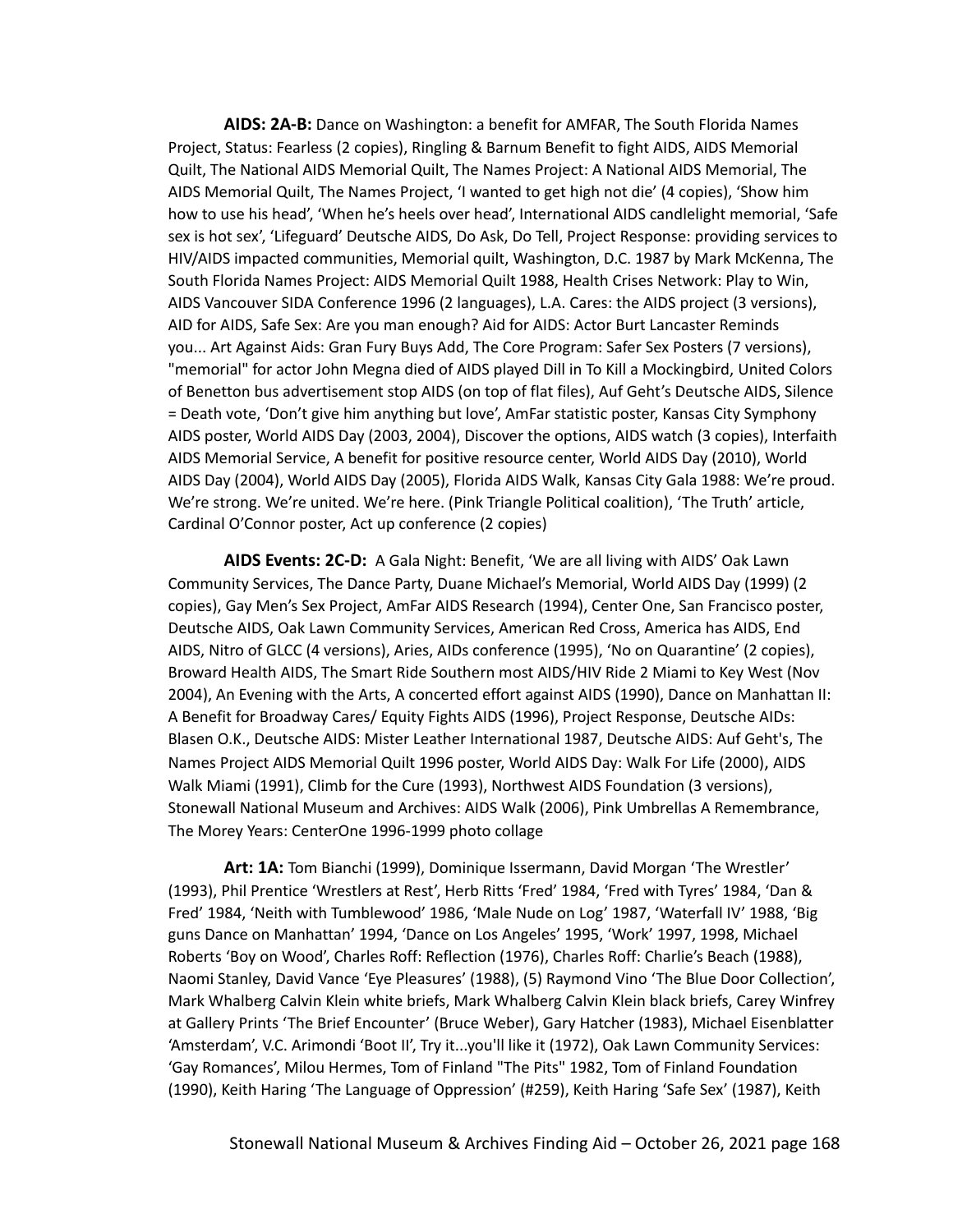Haring 'National Coming Out Day' (1988), Zach Pig Poppers, George Stavrinos, Steven Underhill, Howard Roffman, Soho Gallery, John Robert Holbrook, Beauty of Black Men 1995 (2 versions), Apollo by Aaron Jones & Lis DeMarco 1984, George Stavrinos Cine Arts Ball 1980, George Stavrinos American Institute of Graphic Arts 1989, Ira C. Smith (3 versions), Heart of Hope, 2016, by Jorge L. Barrios: The Broward County 2016 United States Conference on AIDS at 20th Annual Conference to Greater Fort Lauderdale, Human Rights Campaign Fund: Dare to Dream, Dare to Be. Atlanta by Callahan McDonaugh (May 21, 1988)

**Chorus Groups: 2F:** The Gay Men's Chorus of South Fl (1988), The Gay Men's Chorus of South Fl (1993), The First National Gay Choral Festival (1983), My Kind of Town (1988), The Gay Men's Chorus of Washington (1990), The Gay Men's Chorus of Washington (1989), Going on the Road (1989), Gay Men's Chorus of Washington (1989), Gay Men's Chorus of Washington (1991), Spring Airs (1985), Von Trapped (2014), Together… at last! (1984), Making Spirits Bright (1985), Gay Men's Chorus of Washington, Hooray for Hollywood (1988), Strike the Harp and Join the Chorus (1987), Out on the Town (1987) (2 copies), Gay Men's Chorus of Washington, D.C. (1987), Pops Goes the Chorus (1985), GALA choruses Festival II (1986), Hollynear (1979), Pump up the Volume!, Kenton College Chamber Singers, Chicago Gay Men's Chorus, A Benefit for Chicago Gay Men's Chorus, The Gay Men's Chorus of South Fl (1995), United We Stand (1995), The Gay Men's Chorus of South Fl (1994), Pride for Five, International Harmonies: A Benefit Concert, The Gay Men's Chorus of SF, There was a time… (1990), The Gay Men's Chorus of South Fl, South Florida Gay Men's Chorus (1986), Where the boys are (2000), Naked Man (2000), Merry Christmas, darling (1999), Holiday Flourish (1996), Singing in Celebration (1996), Life as a Cabaret!, Pride Concert (1994), GW.CSF Pride Concert (1994), Make a Joyful Noise (1986), In Concert! (2012), Ring them Bells, Home for the Holidays, Singular Sensation (2011), The Morning After Tour, Lily Tomlin (2002), It's All Just Make Boylieve, Encore and More (1997), Holiday Dreams, Sage (2003), To Broadway and Bach (1988), Over the Rainbow (1994), the Gay Men's Chorus of South Florida, A Little Christmas Music (1994), South Florida Choral Arts presents The Gay Men's Chorus, The LAMBDA Chorale: Our Love is Soaring, South Florida Lambda Chorale 2008 signed photograph, United We Stand (1995), Fort Lauderdale Gay Men's Chorus and the Lambda Chorale photograph 1987

**Erotic: 1F:** Action Male Magazine, Victor Cody, Colt Studio, Drummer (1977), L'Escorte: un film de Denis Langlois (1997), Stryker Productions, 'Untitled' Zach (1977—2 copies), Dirk Benedict, Dyno-Mike, Brian Boitano 1988, The Academy, Tom of Finland posterbook

**Events (conferences, expos, galas): 3B, 4A:** Sage Women's Collages (2), NLGJA 5th Annual Convention: Making Waves, TransPower poster, South Florida Gay Community's Carnival & Auction: Give a kid a smile., St Louis Celebration of Lesbian and Gay Pride 1981, San Diego Lambda Pride: Parade, Rally and Festival, Hot'Lanta River Expo 1993 poster, Winter Gayla 1997, Feel the Heat: HotLanta River Expo 1986, HotLanta: River Expo 1993, HotLanta River Expo 1992, Hotlanta River Expo Presents: Platinum, HotLanta River Expo 1991, Mr. HotLanta 1989, HotLanta River Expo 1988, HotLanta River Expo: Dream the Future 1990, Games, Gods and Goddesses: HotLanta River Expo 1995, HotLanta River Expo 1988, HotLanta River Expo 1993, Water Colours: HotLanta River Expo 1994, Wigstock 1990, Big Red Top 2000, Red C, Fantasy Fest: Key West 1980, Walking Dead on the Drive, Carnival of Darkness: Mr. Leather New York 1996, Fort Lauderdale:

Stonewall National Museum & Archives Finding Aid – October 26, 2021 page 169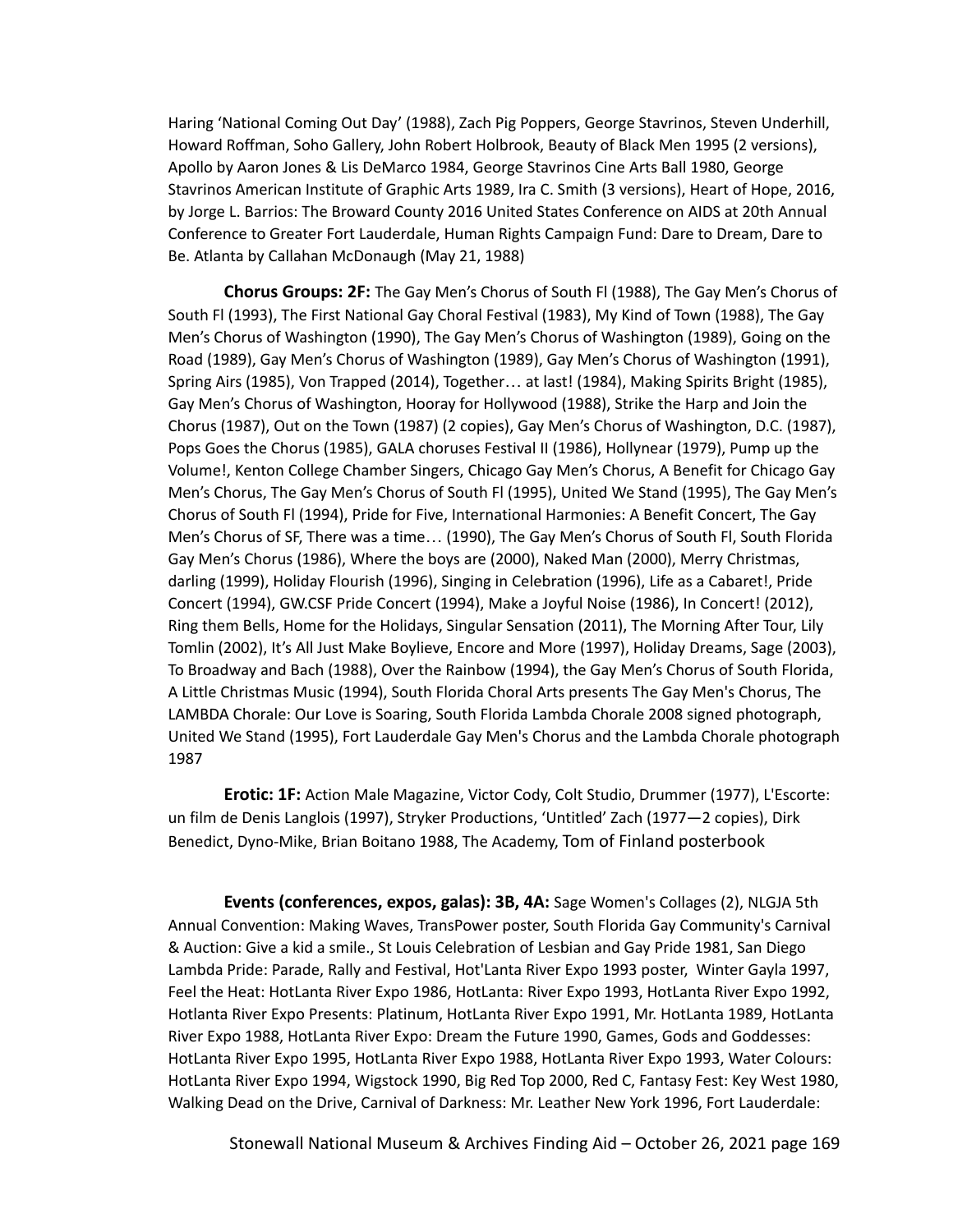Leathermen's Academy 2010, Hotspots! Community in Unity 2016, Stars of the Rainbow 2011, Fort Lauderdale: Beach Bear Weekend 2016, Andre Mizrahi honors Jojo Ebony with the Humanitarian Award 2015, Second Annual Human Rights Campaign Fund Dinner 1983, The Leather Masked Ball III 2008, Arts United Presents Art Explosion 2004, Arts United Presents Art Explosion 2007, Artopia III: An Annual GLBX Fundraiser 2016, Artists Open Studio, YMCA: Gay Prom, Kaleidoscope Youth Coalition presents: Somewhere over the Rainbow 1997, Unity in the Community: Potluck Picnic, Mardi Gras 2000, Beach Bear Weekend, The Fifth International Gay & Lesbian Expo 1997, International Swimming Hall of Fame: The Golden Homecoming 2009, Out in the Tropics: South Florida's first Gay, Lesbian, Bisexual & Transgender Contemporary Performing Arts Festival 2010, Winter Party Week: Miami Fiesta 2003, Where the Bears Are 2008, Wicked Manors Block Party 2007, Southeastern Conference for Lesbians and Gay Men 1989, Gay Bowling, Gay Skate, The Ultra Lounge: Cowboy Weekend (2 versions), National Gay Liberation Conference, Southern Womyn's Festival 2000, The Southern Womyn's Festival 2001, The Third Annual Dance on Manhattan: A Benefit for GMHC 1997, The Fourth Annual Dance on Manhattan: A Benefit of GMHC 1998, The Florida Keys Celebrates Gilbert Baker: Sea to Sea Rainbow Flag 2003, A Tupperware Fundraiser with Dixie Longate, International Mr. Leather 1991, International Mr. Leather 2003, International Mr. Leather 1998, Celebrate Your Body: An Evening of Body Gazing, Joining Hearts Presents: Turbulence 1994, From the Big Apple to the Big Orange: Historic Gay Freedom Riders, An Ecumenical Service for Human Rights... (and 1 autographed/matted program), Encuentro del Orgullo LGBT, Benefit Golf Outing, Wine Tasting at Apropos Art Gallery/ Men Talk (2 versions), The Creative Power Foundation Presents: Fantasyman, aqua girl 2002, aqua girl 2003, An Evening of Music Art & Poetry: Alix Olson, Ft. Lauderdale Bella Tour, A Womans Work: Celebrating our History, Our Culture, Girls in Wonderland, Ultra and Pandora Present: Bang, The First Wives Fight Club, M Power: The best in independent female talent, Reveille: A Benefit for Body Positive Resource Center, Hotspots! 2012: A Day in the Life of Wilton Manors, ArtsUnited Presents: Art Explosion, The Victory Party, ArtsUnited: Annual Membership Meeting 2003, Semi-Annual Convention of the International Association of Gay/Lesbian Country-Western Dance Clubs (3 signs- Spring Break: Hoedown and Top Ten Reasons You'll Wish You Were Here), Stars of the Rainbow, Stars of the Rainbow Awards Ceremony, GLCC Women's Program: Treading Water, G.L.C.C. presents Unity in the Community Dance, What's Happening: Gay Days 2011, Handball Express Party: Are You Sick Enough for Hospital 2 1981, Mardi Gras (New Orleans 1984): The Royal Heiney, Mark Segal, 'Gay Talk'- The Nation's 1st Two-Way Gay Talk Radio Show, the '99 rally in Tallahassee, Resurrection: to benefit Community Healthcare/Centerone, Inc., Nasty Pants: Underwear Party of the Year 1992, Key West: Close to Perfect - Far From Normal, Celebration of Culinary Flavor from Across North America 1995, South Florida Gay Community's 10th Annual Carnival & Auction, 5th Annual Castro St Fair 1978, Equality Forum: Gay Pioneers at Independence Hall (July 4, 1965), Gay Men's Health Crisis Inc. Presents: The World's Toughest Rodeo (Oct 1, 1983)

**Exhibitions (National/International): 1G:** Drawings: George Stavrinos 1981, Pierre & Giles (Farm Boy Pissing): Fotomuseum im Munchner (1997), Michael Mathias Prechtl (Mad Ludwig in Drag): Munchner Stadtmuseum (1986), Tatistcheff New York (1981), 'Delmas: Howe: A Rodeo Pantheon': Leslie-Lohman Gallery, 'Japanese Male Erotic Art': Daniel's Gallery, Great American Lesbian Art Show: 'GALAS', 'Charles Henri Ford': Robert Samuel Gallery 1980, 'Becoming Visible: The Legacy of Stonewall' (NY Public Library 1994), Dramatic Portraits: George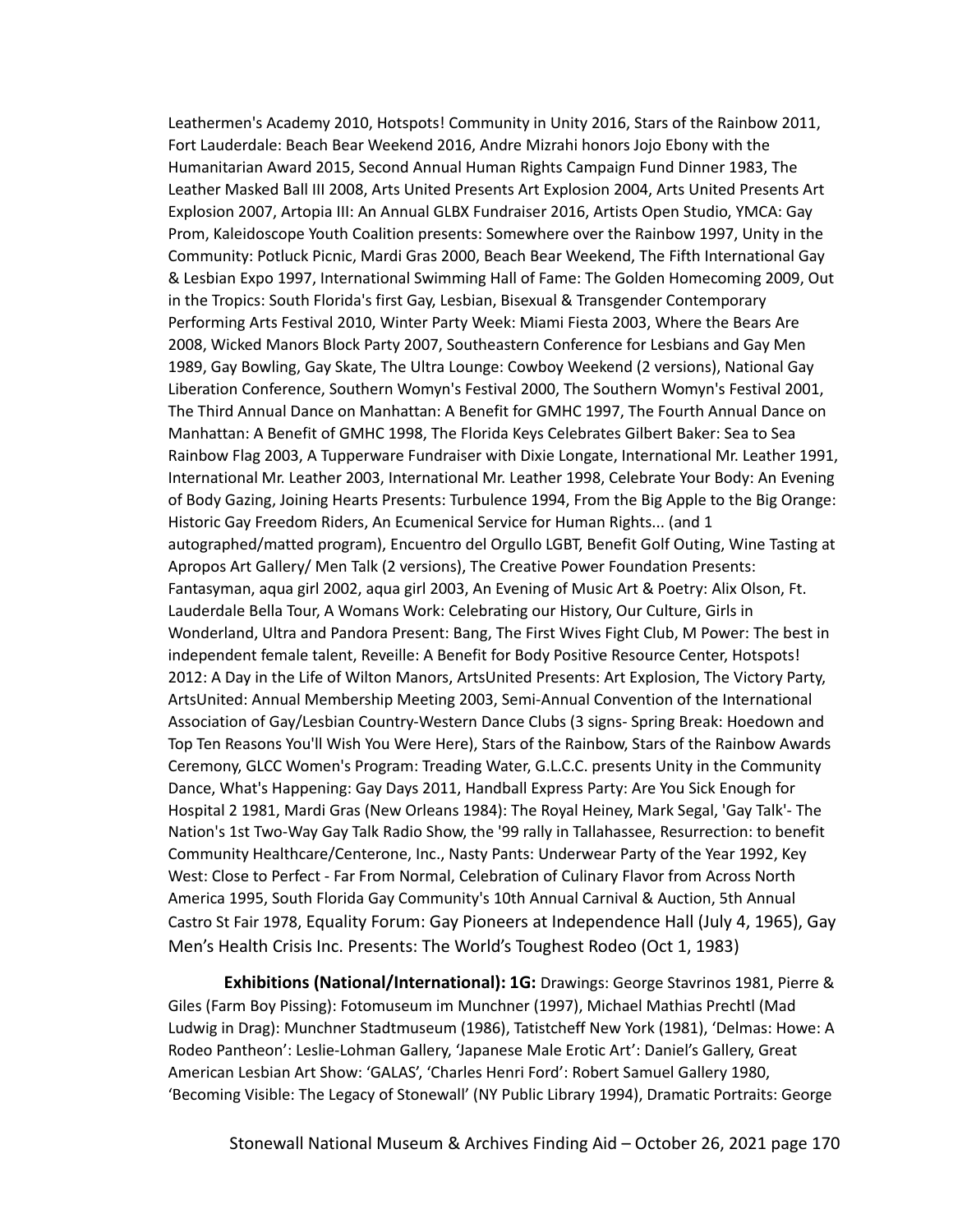Dureau, Artists Open Studio: The Second in a Series, 1969: The Year of Gay Liberation, BigTomPresents: Cards (Artists Open Studio, "Bodies of Art"), Pierre & Gilles 2001, Herbert List: Retrospective 2000-2001, Circolo culturale 1988, Bruce Weber: An Exhibition at Fahey/Klein Gallery 1991, Silkscreen poster orange on black image of Medusa adapted from an ancient amphora of Boeotia in the Louvre collection

**Film: 1H-1I:** Parting Glances, Love! Valour! Compassion!, A Film on the Art, Life and Times of Tom of Finland, Leaving Metropolis, Cynara: Poetry in Motion, Audit, The Delta, The Trip, Maurice, Joan Rivers: A Piece of Work, Mango Souffle, Mrs. Doubtfire, My Own Private Idaho, Nico and Dani, Normal, Notorious C.H.O., Apartment Zero, Latin Boys Go to Hell, Ma Vie En Rose, Por un Hombre en tu Vida/Put a Man in Your Life, Sagitario, Valentin, Varuh Meje: Guardian of the Frontier (2 sizes), Y Tu Mama Tambien, Eden's Curve, Edward II, Ed Wood, Franchesca Page, Friends and Family, I Love You Baby, It's Pat, Jeffrey, Kiss Me Guido, La Cage aux Folles, Lisistrata, Los Novios Bulgaros/Bulgarian Lovers, Love Story in a Public Restroom, Man of the Year, All About My Father, All Over the Guy, All the Queen's Men, Amancio, The Ballad of Little Jo, The Birdcage, Boys Life 3, A Very Natural Thing, Meeting Magdalene, Claire of the Moon, The Fluffer, Lie Down with Dogs, It's a Miracle, Another Stake Out, Queer as Folk, The Celluloid Closet, Changes, A Chorus Line, Coffee Desserts Lightfare, Could be Worse, Desert Hearts, Die Reisen ach Kafiristan: The Journey of Kafiristan, Girls will be Girls, Jeffrey, Querelle de Brest, A Star is Born, Mommie Dearest, Stonewall: Where Pride Began, Girl King, Hard Fat, Head on, Hedwig and the Angry Inch, I Love You Phillip Morris, Butch Camp, The Iron Ladies, Kevin's Room, Making Love, No Secret Anymore!: The Times of Del Martin & Phyllis, O Beautiful, Tongues Untied, Un Mondo D'Amore/A World of Love, Bear City, Billy's Hollywood Screen Kiss, Brokeback Mountain, The Deep End, Edie and Thea: A Very Long Engagement, The Event, Nico and Dani, Butch Camp, Queens & Cowboys: A Straight Year on the Gay Rodeo (Gateway Theater, Ft. Laud) 2014, The Adventures of Priscilla: Queen of the Desert Flag, Vito Russo, Paul Cadmus, Wolfe Video: The Hottest Dates are on Your Couch!, Johanna D. and Melissa Hellman 1996, Bohemian Rhapsody documentary

**Film/Television Festivals: 1J**: Tampa Pride Film Festival (1993), Miami Gay and Lesbian Film Festival (2001), Miami Gay and Lesbian Film Festival (2002), Miami Gay and Lesbian Film Festival (2003), Miami Gay and Lesbian Film Festival (2012), Fort Lauderdale Gay and Lesbian Film Festival (2009), Fort Lauderdale Film Festival, Planet Q, Queer as Folk

**Gay Games/Athletes: 1K:** Gay Games Amsterdam (1998), 'Friendship through Culture and Sports', Gay Games IV (1994), World Out Games Miami 2017, Greg Louganus poster, The Celebration of Women in Sports: Martina Navratilova (signed), Florida Storm Soccer: Silver Medal at Chicago Gay Games 2006

**Health: 4B:** Body Positive Resource Center Miami: I wanted to get high (3 versions), Community Health Fair: Mind. Body. Spirit., Mautner Project: How about a delicious lesbian kiss?, National LGBT Tobacco Control Network: 1-800 Quit Now, QuiltLine: Be your Butch Femme Lipstick Lesbian Out Loud and Proud Dancing Queen Smoke-Free Self., Proud to Quit Smoking: Learning to care for myself., Proud to Quit Smoking: Loving ourselves...supporting each other, Proud to Quit Smoking: Quitting is a big production..., Proud to Quit Smoking: Smoking isn't fashionable, Smoking is the number-one killer in the gay & lesbian community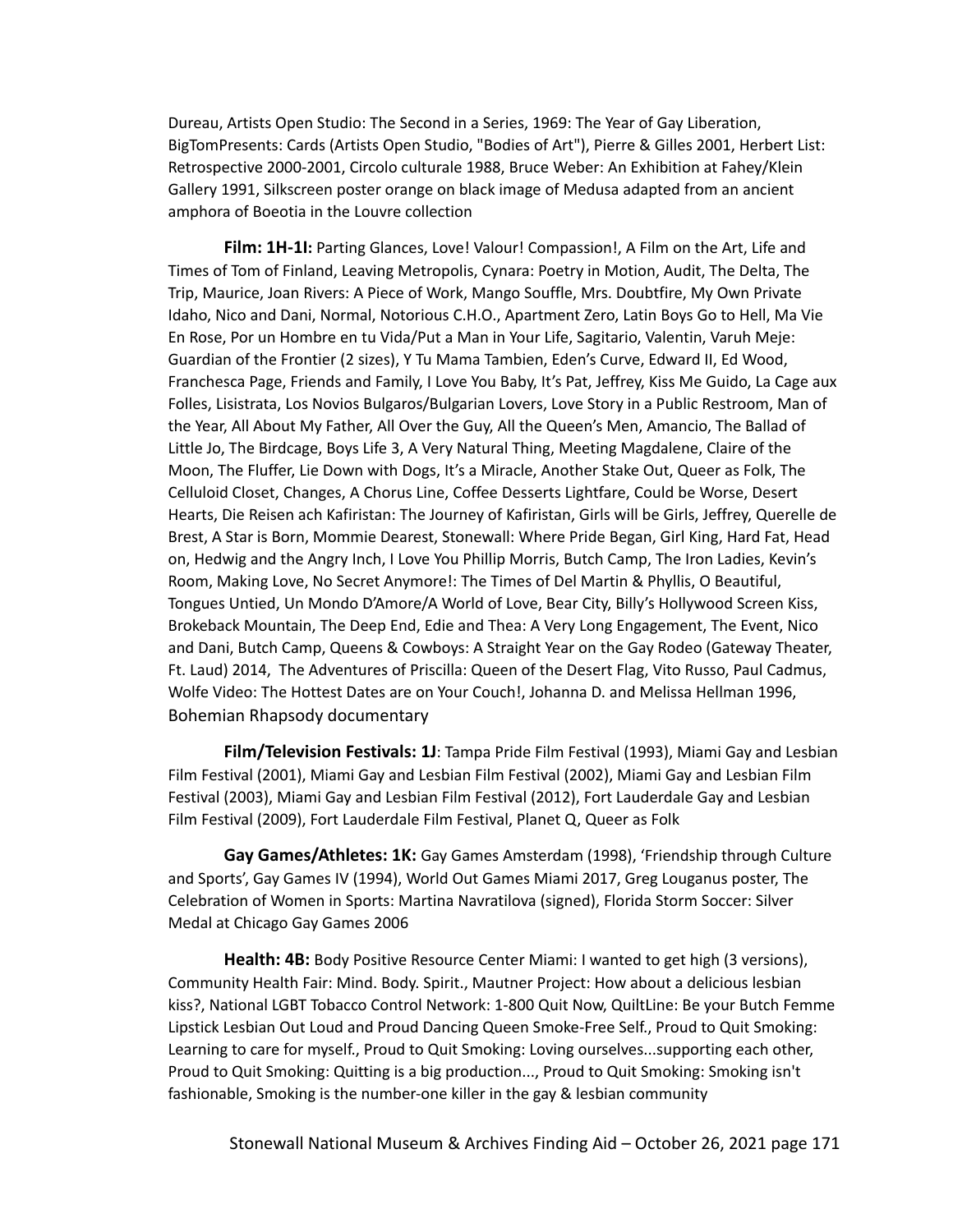**History: 4C:** Pastor Martin Niemoller: opposite ion 1990, San Francisco Examiner: Gay in America a 16-day special report 1989, The Pink Triangle 1995, Ten Million People were Murdered in the Nazi Death Camps, Gay Liberation 1970, Badges of Hate, Lesbian & Gay Pride History Month, Stonewall Uprising 1969-2019: History Unerased, Stand For Zandra Rolon and Deborah Johnson: History Unerased, National Coming Out Day, History Unerased: LGBT Champions!, Unfortunately, History has set the record a little too straight: National Coming Out Day 1988

**Literature: 1M:** promotional poster for a book called Wilton Manors (signed), The Personal was Political, Gay & Lesbian Literary Arts Festival (2009), Midnight in Savannah, Inside Out: a novel by Juliet Carrera, The Secret Life of Humphrey Bogart: The Early Years (1899-1931), The Faggots and Their Friends B/W Revolutions by Larry Mitchell, Writer's Pride, Blessed: Memoirs of Earl E. Toner, Echelon's End, National Lesbian & Gay Book Month, Lonely Hunters by James T. Sears: An Oral History of Lesbian and Gay Southern Life, 1948-1968, Particular Voices: Portraits of Gay & Lesbian Writers, My Red Blood: Alix Dobkin, ACLU Book Censor poster, Karen Dale Wolman: Rites of First Blood, The New San Francisco Friday Section: The Chronicle, The Culture of Desire, 'Mama Day' Gloria Naylor, Frontiers Man, Bear: A Men's Magazine, Vanquish Ignorance: Xena for America's Libraries 1997, Share a Story, the Legacy: Gabrielle for America's Libraries 1997, Hurston: Great Minds Meet at the Library 1991, Garson: Great Minds Meet at the Library

**Marriage Equality: 2G:** Drew Lienonen and Juan Guerrero photo, 'It is so ordered' signed, Equality Florida: Love Wins, 'It's our time to tie the knot poster' (2015), Love Can't Wait (2015), Human Rights Campaign: Love Wins!, Yes on 1: Marriage matters to all families (2 versions), Rhode Islanders United for Marriage, National Organization for Women: Equal Marriage sign, I am a Rhode Islander: United for Marriage, Rhode Island Blows: Pass Marriage Equality Now 2011, Freedom to Marry: Love Must Win, National Engagement Party: Freedom to Marry, Equality California: 'I Do', Statement and photograph of Nathan Klarfeld & Raphael Klarfeld

**Music Festivals/Concerts/Bars/Clubs: 2H:** Unicorn (June 19), American Breed Rodeo, Hans Gerd Mehrteus (1981), Foreplay Dance Party, The Institute for the Musical Arts: The Slammin' Babes (brochure, schedule, and two signed photographs), Bubbly Tunes: Das Wright and Rick Mitchell, Liberty and Justice for all Dance Party, Celebrate the Stonewall Revolution Dance Party, BigTomPresents: Fresh, BigTomPresents: Tribal Experience, BigTomPresents: Boyz on the Bay, BigTomPresents: Fresh, BigTomPresents: Underworld, BigTomPresents: Winter Fresh, BigTomPresents: Boyz on the Bay, BigTomPresents: Fresh Under Construction, BigTomPresents: Fresh Meat, BigTomPresents Fresh: Glow, BigTomPresents: Boyz on the Bay, BigTomPresents Fresh: The Military Ball, BigTomPresents: Disco (June & August), BigTomPresents: Fresh, BigTomPresents: The Redball, BigTomPresents: Hawaiian Odyssey, BigTomPresents: Wet, BigTomPresents: Military Maneuvers, BigTomPresents: Mardi Fresh Gras (2 different dates), BigTomPresents: The Black Party (Sep & Oct), BigTomPresents: Winter Fresh, BigTomPresents: Fresh, BigTomPresents: Body, BigTomPresents: Boot Camp, BigTomPresents: Replay, BigTomPresents: Tribal Fresh, Jim Moss Presents: Folsom, Boot Camp, Rising Rhythm Presents: Black Ball 1999, BigTomPresents: Body, BigTomPresents: Cards (Fresh: From Paradise, The Aloha White Party, After Hours (2 different dates), Sisters Saturday Night Mass Salvation Party, Gloss: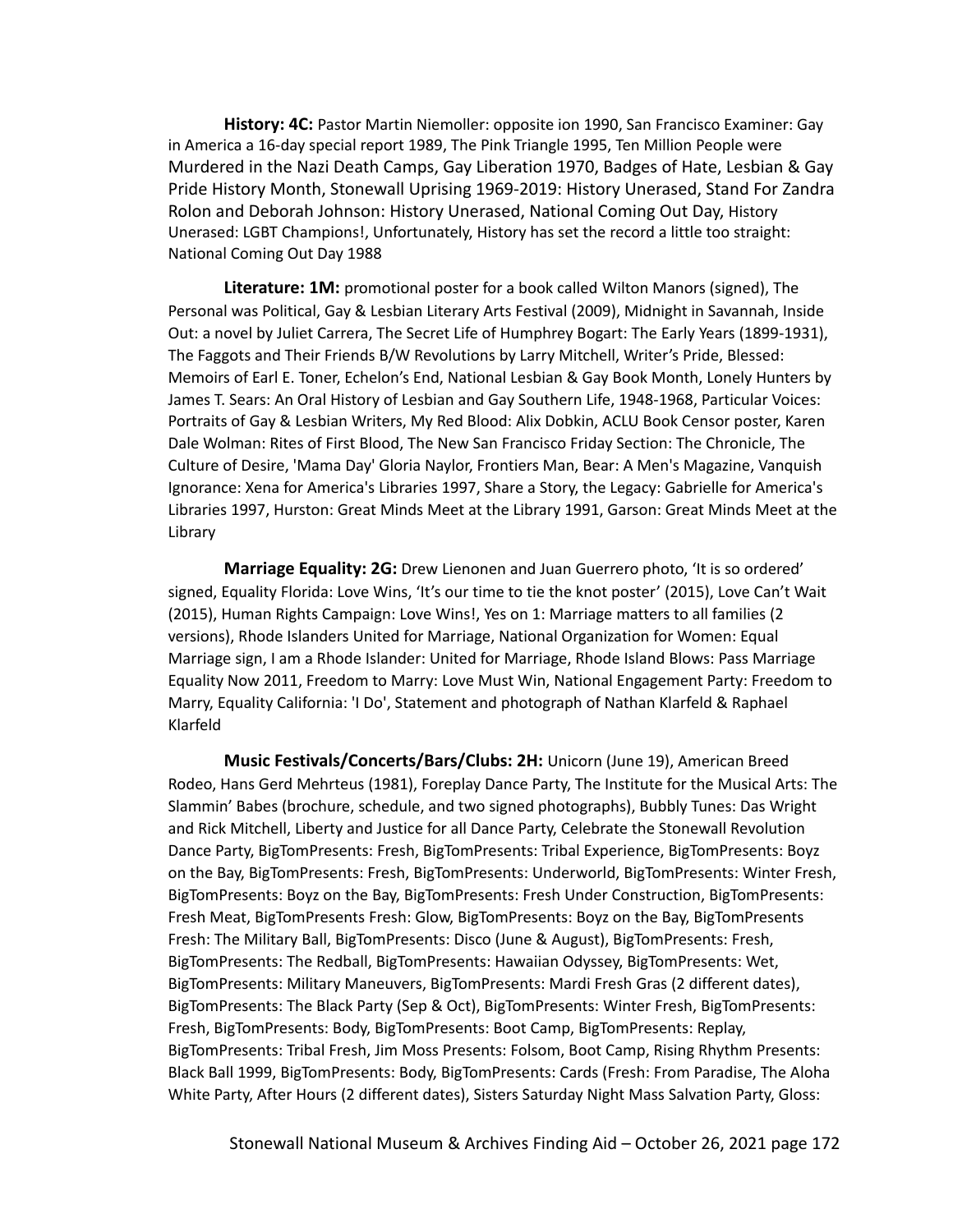Grand Opening, Bar & Disco: C.C. Construction Co., Gold Coast, Why Not, The Eagle's Nest (2 versions), Men's Bar, Triangle Denver, Tool Box Denver, Bar Rocks Patio, The Leather Masked Ball III, The Leather Masked Ball IV, The Brig: A Liberating Experience, The Cave, The Stables, Georgie's Alibi, Tacky's: Dance Cruise Bar, last dance, Eagle NYC, Cosmopolitan: Cathode Ray Club, Pleasure Chest stick, River Club: Grace Jones 1983, Diamonds in the Rough, Night People, Ramrod: 'It Makes Me Hot' Seven Nights a Week, Griff's: The Griffin Lives... (2 versions), Swap Meat, The Jungle Los Angeles, Keep on Dancin': Remembering Mel Cheren with the Music of The Paradise Garage, BigTomPresents: Boys on the Bay 4, BigTomPresents: Boys on the Bay 5, Red C, Red House Saloon, Red Fetish, The Los Angeles Tool Co., real.life.basic negative, BC negative, East Side Sauna, Inn Leather Guesthouse: Fort Lauderdale (2 versions), The Lure (Rex signed), The Spike 1980, Greg's blue dot Christopher Makaos, San Francisco Eagle Yopari 1981, The Eagle's Nest C. Arnett 1970, DC Eagle, Tom's Bar, The Hollywood Spa: A Private Man's Bath (2 versions), The Detour Los Angeles, The Edge 1995, Pretty Poison signed poster, Heaven or Hell concert, A Stonewall Celebration! Concert, Flaming Freedom Band: Pridefest concert Feb 7, Flamingo Freedom Band: Our First Christmas Together concert, Flamingo Freedom Band: The Key West Business Guild Concert (1988), Flamingo Freedom Band: Naked Man (2000), Flamingo Freedom Band: 15 Years of Harmony, The Village People: Macho Man, Tackys bar wooden sign, Bus Stop bar plastic sign, Cupid's Cabaret 'GoodBuy Party' marquee sign (June 30)

**Oversize: 1O:** American Foundation for AIDS Research Liz Taylor, Cabaret (1&2--damaged/fragile), Harlow's 1966 by Jerry McDaniel poster (on top of flat files) Human Rights Campaign Fund: Dare to Dream, Dare to be. Atlanta (May 21, 1988) (on top of flat files)

**Politics: 2J:** 1980 Presidential Primaries, 1993 March on Washington for Lesbian, Gay, and Bi Equal Rights and Liberation (2 copies), The March on Washington (1987), GLAAD/LA Gay and Lesbian Alliance Against Defamation (1993), Civil Rights: The 1993 March on Washington, Come Out: Freedom Festival (1995), Be part of history (1994), Florida United Against Discrimination, 'I am part of the lesbian and gay civil rights movement (1991), Broward County: Lesbian, Gay, Bisexual and Transgender Protections, VoteNoon2.com, Gay Activists Alliance: Someone in your life is gay (1978), Dallas March on Washington (1993), Human Rights Campaign: Gay and Lesbian Equality (2 copies), Equality Florida: Love Wins, Lambda legal defense and education fund: Liberty for all, Lambda legal: Ready to fight, 'March for Women's Lives', March on Washington 1993 drawing, Marching for Freedom, March for Women's Equality (1989), 'LAMBDA legal will never stop fighting for you.', Lambda Legal: making the case for equality, LEAP/the Living Earth Art Project: A Capitol Kiss, Socialist Worker: Out proud and fighting for LGBT liberation, Say No 2: Turn it Over., Say No 2: Go All the Way Down, Amnesty International Presents: Tsitsi Tiripano U.S. Speaking Tour, Equality Now 2019, Broward Crime Stoppers, President Obama: Embrace pro-LGBT reforms, NOT anti-gay bigots, Pray for Tolerance 'March for Truth' 1998, Standing on the Side of Love, Equality Across America, End Discrimination!: Civil Rights for Lesbians and Gay Men (2 sizes), Another March for Women's lives 1986, National March for Women's Lives, Mobilize for Women's Lives!, National Organization for Women: Forums by Women 1993, National Organization for Women: Tenth Florida State Conference 1984, Celebrating 20 Years of Progress for Woman 1986, Florida Now Conference: Here by Choice 1989, 'We Hate Gay People. We Voted Against Civil Unions.', Trantalis Advances to Run-off in Ft. Lauderdale City Commission Race, National Day of Mourning 1986, March on Washington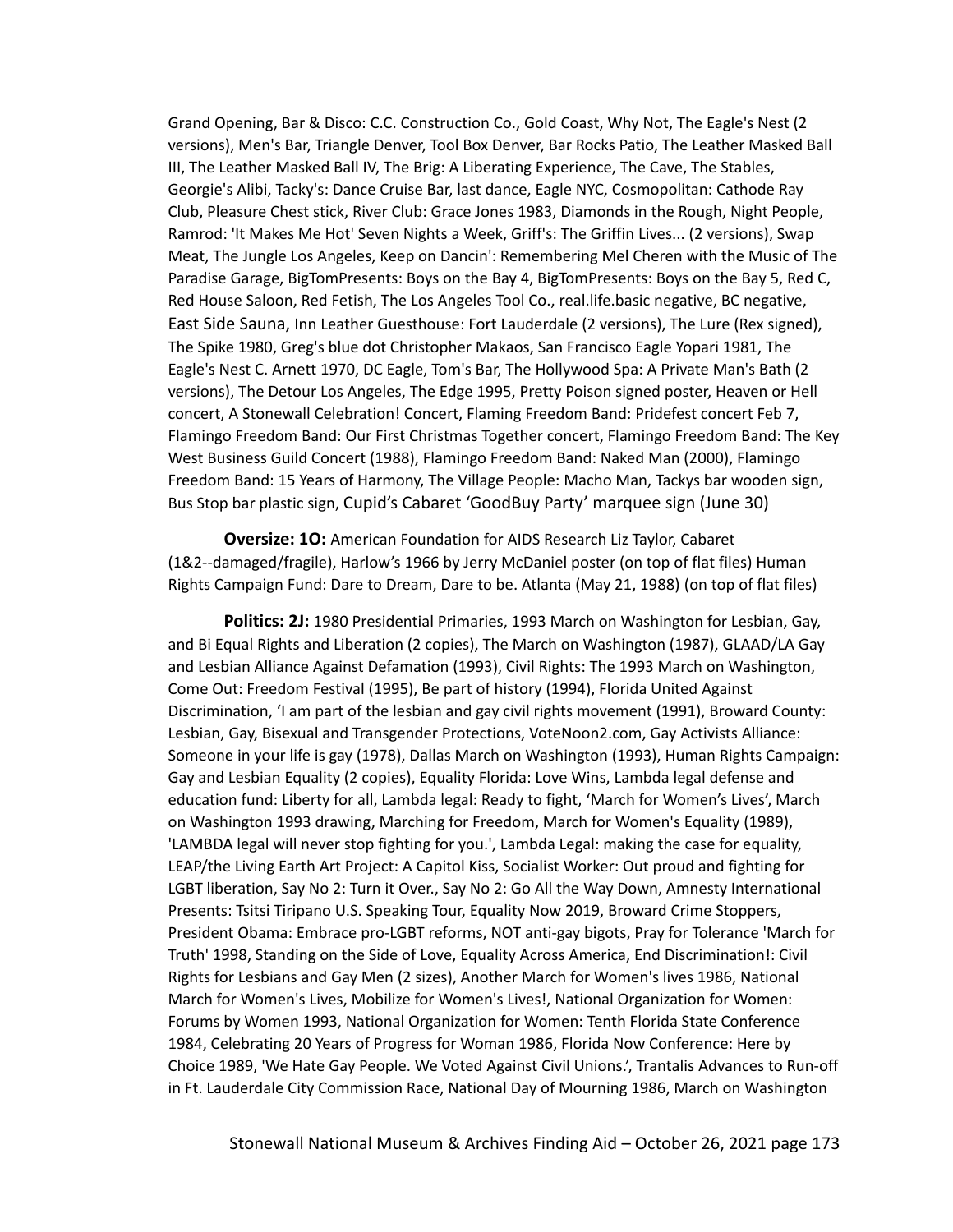for Lesbian Gay Rights, March on Washington for Lesbian and Gay Rights 1987, National Organization for Women: Equality Now, We the Women: National Organization for Women 1987, National Organization for Women: Southeast Regional Florida State Conference 1986, Si su hijo fuego 'gay' Lo Amaria Menos?// If your friend were gay? Would you turn away? Someone you know is gay., GLAAD: the Gay and Lesbian Alliance Against Defamation, National Gay and Lesbian Task Force: Tell the Census, Queers Count!, LABDA Legal Defense and Education Fund: Liberty For All, Shitface Meets Shithead: Flushing Out the Shit of America, Love Always Wins: #WeStandWithOrlando, LEAP- The Living Earth Art Project 1993, United Service Organizations 'They're Giving a lot...' Hayden, Dean Trantalis poster, Barney Frank signed poster, Save Dade Needs Your Support poster, Campaign for Military Service: I Want you! To End the Military Ban poster, Gore and Lieberman 2000 photo and ephemera collage

**Pride: 2M:** Gay Pride in Miami Memorial Service (1977) (2 copies), Stonewall pride Friday Night Party, Gay and Lesbian Pride: South Florida (1987), FTM Productions: Pride Weekend Events, Pride Ft. Lauderdale (1999), Space Coast Pride 2010, 4<sup>th</sup> Annual St Pete pride Walk (2006), Kansas City Pride (1989), 'Out Night Out': Stonewall Pride Party, Pride: NYC's Annual Gay and Lesbian Pride Festival (1994), Stonewall Street Festival and Pride Parade (2010), Stonewall Street Festival and Pride Parade (2011), Stonewall: Pride in Paradise, Gay and Lesbian Pride Month (1994), Gay and lesbian Pride Month Proclamation (2000), The Ohio Lesbian and Gay Freedom March, S.C. Gay and Lesbian Pride (1996), Ft. Lauderdale Pride Fest (1999), S.C. Gay and Lesbian Pride: A Weekend Festival (1996), Andy Zeffer Pride: Party or Protest (2006), Stonewall Street Festival and Parade (2002), Stonewall Street Festival (2006), Super Pride Fest of the Palm Beaches, Diverse Minority Pride (2007), The 1982 Gay Pride Festival, South Florida: Gay Pride Celebration (1983), Gay Pride Festival (1983), South Florida: Pride Fest (1988), Space Coast Pride (2011), 'Celebrate Your Lifestyle' at the 1982 Gay Pride Festival, Alive with pride in 1985 (2 copies), South Florida Gay Pride Week (1986—2 copies), Columbus, Ohio: Stonewall Gay and Lesbian Nights March & Awareness Week, Celebrate Orgullo (2 versions), Stonewall: Street Festival and Parade (2011), Pride Fest (1998), A Victory of the Human Spirit: Gay Pride Festival (1984), Cruise the Intercoastal: 1986 Gay Pride Celebration, LGBT Pride (2011), Purpose & Pride, framed Gay and Lesbian Pride Week 1990, Pride: Our Mission, Gay Pride Day Organizing Committee: Award of Merit (June 1978), LAMBDA conference and business Expo: to Pathways Pride 1995, Space Coast Pride 2010, Space Coast Pride Logo Design Contest, Space Coast Pride 2011, Space Coast Pride Benefit, Space Coast Pride Benefit, FTM Productions Presents: Pride Weekend Events, South Florida Pride Fest 1988 by Ali, South Florida Gay Pride 1983, South Florida Gay and Lesbian Pride Committee 1990, Gay Pride Parade 1981. Pride Fest 1988 (South Florida), Pride of '86: Remembering the Past Creating the Future, LAMBDA Pride Parade 1982: Proud, Diversified, United

**Products/Merchandising: 4I:** Kellogg's All Together Cereal Box, Keith Haring products, 'Another Satisfied Customer': Leather Shop, Saint Laurent: Miami Design District, Manhattan Catalogue, The Pleasure Chest: Sex Hardware, 2 (x)ist Underwear Add David Morgan

**Provincetown: 2O:** Provincetown illustration Janina Lamb (1985), Shore Leave II, Pump!, Paoletti (1998), Papa/Provincetown Theater, Eugene O'Neill and his circle of friends (1988), Men in Skirt Day, Rio (1979), Splash Weekend (1996), Aquarius (1996), House and Garden

Stonewall National Museum & Archives Finding Aid – October 26, 2021 page 174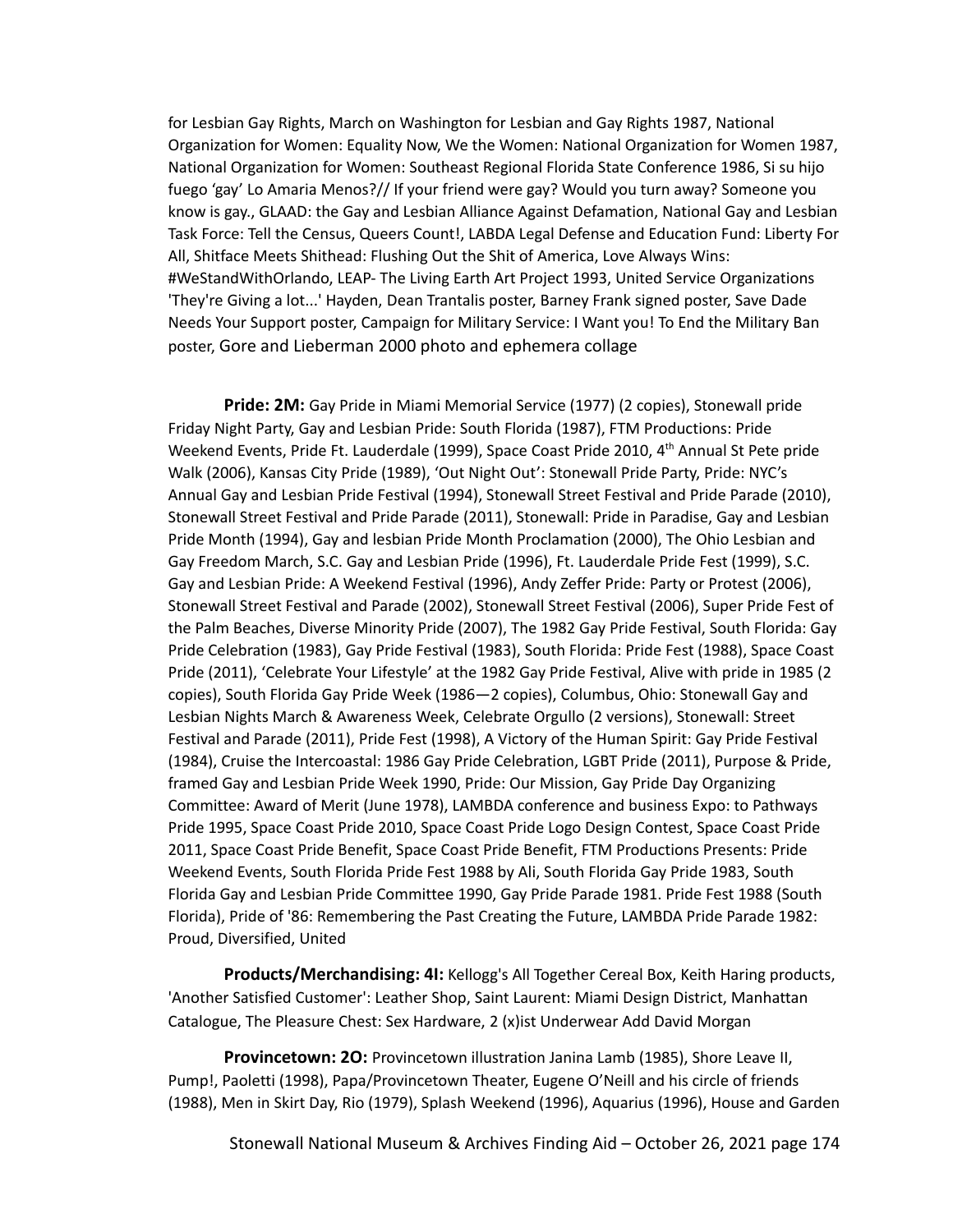Tour, Carnival in Provincetown (1980), The Night that made love shack famous, Lifeguard, Carnival 85, Leonard Paoletti (1980), Another American, The Rushes, Carnival Gay (1990), Carnival (1993), Full Moon Party, Sleaze (1983), Benefit (1986), Easter Weekend at the Atlantic House (1987), Glamour and Glitter (1987), A. House Long Johns (1994), Tattoo (1989), Atlantic House, The Untouchables, The T.A.G. Tea, Backstreet (1985), Backstreet presents Gods (1992), Backstreet Presents Pink & Blue (1985), Backstreet Presents Black Party (1992), The Culture Read (1991), Club Purgatory (2002), It's Only at the Crown, Shore Leave, Locker Room, Debutante Ball (1993), Hollywood Party (1996), Carnival Costume Ball (1986), The Ninth Annual Debutante Ball (1995), Slow Dancing, Debutante Ball (1987), Coveted Tiara (1991), Debutante Ball (1994), Debutante Ball (1996), Crowne and Anchor (1991), Wigs and Heels, Put on your party dress, Backstreet, Towels, tricks, trollops (1991), Puttin' out all week long, All the rage!, The Turn of the screw (1994), Wet Dreams, Recruits, Fifth of July (1993), Jennifer Holliday, John Epperson in Lypsinka's (1994), Sex, Remistre, Boys Behind Bars, A Night at the Baths, The Boat Slip, Get on the Love Shack's A List, Fridays Teaze, Muscle Bound! Get Ripped, Saturday Night, Torso, The Night that Made Love Shack Famous, Boys Behind Bars, Tool Box, Teaze, Blow Out, Bound and Gagged, Backstreet, Backstreet the Bar (1983), Boys in Beads (1991), Beads of Sweat (1994), Whew (1994), Love Shack: Blow Out, The Backstreet Bar, Carnival in Provincetown (1980), The Wet and Wild Party, The Art of Illusion (1986), A-House: Cod Fish Ball (1991), A-House: Benefit (1991), A-House: Hookers Ball (1991), A-House: White Party, A-House: Bandana (1991), Backstreet: The Bar (1983), Backstreet: Pink and Blue Ball (1987), Leonard Paoletti: Attitudes (1980), David and Roselyn at Town Hall, The Dance Gallery: A Special Evening (1986), A-House: Brief Encounter, A-House: Red Party (1991), A-House: Trash (1983), A-House: P.W.A. Coalition (1991), A-House: White Party (1983), A-House: Military Ball, A-House: Neon (1989), A-House: Entre Nous Chains (1991), A-House: Summer of Love, A-House: Macho Bar, A-House: Jeans, A-House: Big Daddy, A-House: Queen of the Nile (1987), A-House: Halloween (1989), A-House: Halloween, A-House: The Masked Ball (1986), A-House: Benefit Provincetown Animal Shelter, A-House: Shorts (1992), A-House: Jeans, A-House: The Black Party, A-House: Mad Max Party (1986), A-House: Naughty Nightie (1991), A-House: Red Party (1992), A-House: Boots (1992), A-House: Heat (1992), A-House: Black Party, A-House: Entre Nous Leather, A-House: Sitcom Mom, A-House: Muscles, A-House: Macho Bar, A-House: Cod Fish Bar (1992), A-House: Leather (1992), A-House, Black Party, A-House: Naughty Nightie, A-House, Jeans (1992), A-House: Cave Gals, A-House: Halloween Madness, A-House: Chains (1992), A-House: A.F.A. Follies (1991), A-House: Red Party (1985), A-House: Jeans, Barbara E. Cohen, Conrad Harding photo collage of Paul Christo, Paul Christo collage 1986

**The Saint: 2P:** Saint Saturday Night calendar poster, Christmas Party Night 1982, Rites Part I, Rights Part II, Rites III: The Black Party (2 copies), Rites IV: The Black Party (2 copies), The Saint: The Last Party, The White Party 1984, Halloween at The Saint 1983 (2 copies), After the Circus 1983, The Saint Halloween Party 1982, Night People 1982, The White Party 1985, Rites IV: The Black Party (1985), The Saint: Night People, The White Party 1983 (2 copies), The Saint: The Land of Make Believe 1983, Rites XI: The Black Party 1988, Lucha Especial: The Black Party 2005, Rites XIX: Black Party 1998, The Saint: The White Party 1998, Rites XVIII: The Black Party 1997, The Saint: The White Party 1997, The Saint: New Years Eve 1996, Rights XVII: The Black Party, The Saint: The White Party 1996, All Saints Eve, Rites XVI: The Black Party, The Saint: The White Party 1995, New Year's Eve 1994, The Saint: The White Party 1994, The Saint: Halloween 1994, Rites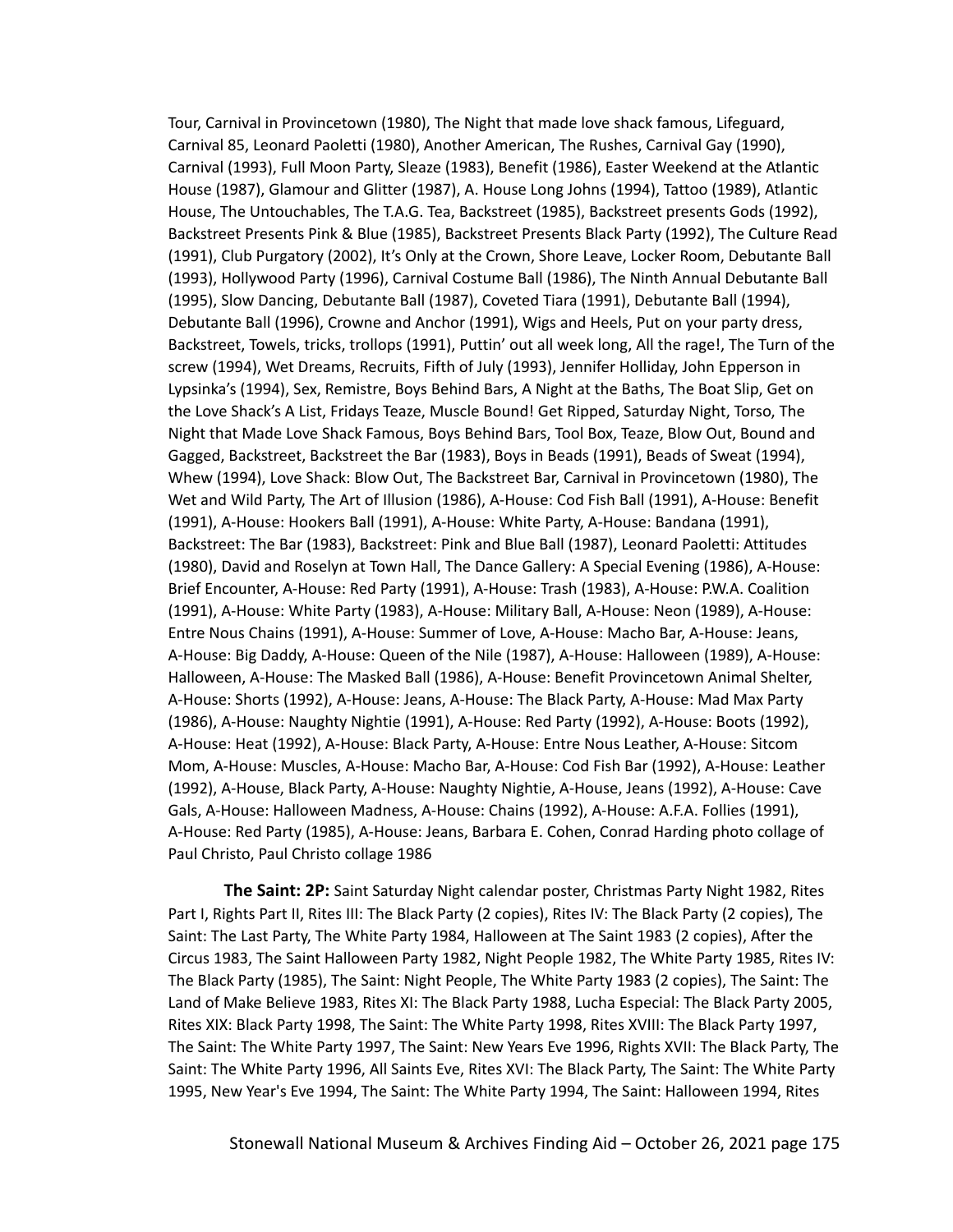XV: The Black Party 1994, New Year's Eve 1993, Rites XIV: The Black Party 1993, The Saint: Halloween 1993, The Saint: The White Party 1993, New Year's Eve 1992, The Saint: Halloween 1992, The Saint: A Midsummer Night's Dream 1992, The Sleaze Ball 1992, Rites XIII: The Black Party 1992, The Saint: The White Party 1992, New Year's Eve 1991, The Saint: Halloween 1991, The Saint: The Black Party 1991, The Saint: The White Party 1991, One More Time 1990, The Saint: The Black Party 1990, The Saint: New Year's Eve 1990, The Saint: Halloween 1990, The Saint: The White Party 1990, New Year's Eve 1989, Halloween 1989, Rites X: The Black Party 1989, The Saint: The White Party 1989, New Year's Eve 1988, Halloween 1988, Saint Marks Baths, The Saint at Large New Year's Eve 1991, The Saint at Large Rites XIII 1992 Bastille, The Saint at large The White Party 1992

**Theater: 2S:** Larry Kramer's The Normal Heart, Doric Wilson's Street Theater, Hedwig and the Angry Inch, Broadway Boys and Briefs, Outlandish: A Comedy Series with a Twist, 2017 Icon Awards, A Gentle Reminder: Coco's Guide to a Somewhat Happy Life, Pam Ann: Touch Trolley Run to Galley, Straight Outta Chattanooga, Say You Love Satan, Judy Garland as performed by Tommy Femia, Take Me Out, Six Dance Lessons in Six Weeks, Penis' Responses to the Vagina Monologues, The First Step: Diary of a Sex Addict, Held Over!!!: Gay Amnesia, Zanna Don't!: A Musical Fairy Tale, Outlandish: A Fort Lauderdale Performance Series (2 different dates), The Radicalization of Rolfe, Mr. Parker, Shorts Gone Wild, Under a Big Top, Buyer & Cellar, A Star is Bored: Varla Jean Merman, Margaret Cho, Air Otic 2020, Pam Ann, Coco Peru: Have you Heard, Schmoozing with Fran Drescher, Leslie Jordan Exposed, 11-A Hope Tower, Bent, Miss Saigon, Les Miserables, Fame: The Musical, En Garde Arts Presents: Stonewall, Applause, Evita, Get used to it!, In Concert: Tom Wilson Weinberg, Bruhs & Gean, Vampire Lesbians of Sodom, As Fate Would Have it, Private Lives, Ballroom, Carousel, Follies: A Broadway Legend, Sobechanskaya Dances, Oklahoma, The Normal Heart, Divine, Ted Shawn and his Men Dancers, Tubstrip, P.S. Your Cat is Dead! (2 versions), Bette Davis, Trick, A Chorus Line, Judas, Gross Indecency, Hairspray, Dracula, Son, What Every Woman Knows, La Cage Aux Folles, Big River: The Adventures of Huckleberry Finn, The Club, Vince Price as Oscar Wilde in Diversions & Delights, M. Butterfly, Craig Russell: A Man and His Women (3 versions), A Meeting by the River, La Cage Aux Folles, Starlight Express, The Krewe of Celestial Knights: Second Annual Presentation, Mr. Pat Waters: Club My-O-My, The World's Most Beautiful Boys in Women's Attire, United We Stand, Not in My Town, The Search for Signs of Intelligent Life in the Universe, Going for Gold: Many Lands...One Community at Broward Center for the Performing Arts

**Travel 4L:** Nebraska... State of Affairs, Folsom Street Hotel, Best Gay Resort: Royal Palms, Places of Interest: Gay Map Guide USA & Canada 1983, Spartacus: International Gay Guide 19th Edition, Places of Interest to Women: Women's Guide USA & Canada 1983, The Philbeach Hotel: Wilde About Oscar Garden Restaurant, GLCC Fort Lauderdale Community Value Card, Spartacus International Gay Guide 1992/93

**Youth Initiatives: 2T:** Youth Empowerment & Support: You Are Welcome Here!, GLSEN: Make Your School A Safe Space., GLSEN: Teach Respect, Not Duck & Cover, Together, National Gay Community: We can Give These Kids a Chance, Teaching Tolerance, Youth Pride Inc: National LGBT Tobacco Control Network, GLSEN: Bigotry in our Schools is Wrong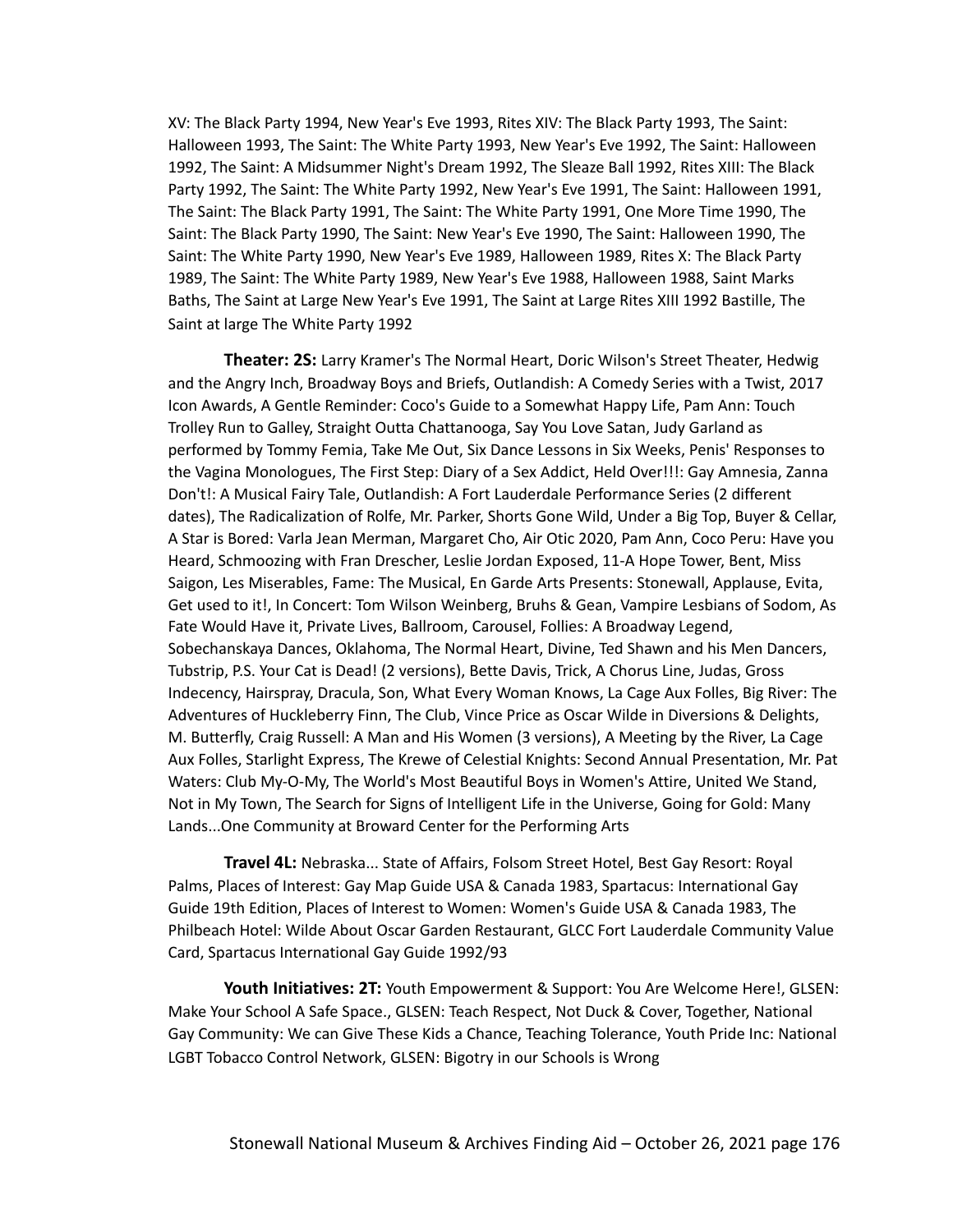**Proclamations: 2N:** In Recognition of June 2019 as LGBTQ+ Pride Month, Mayor Beam Furr Broward Country 2018, Mayor Marty Kiar Broward County 2016, Governor Arnold Schwarzenegger: Los Angeles Gay and Lesbian Center 2009, Renee M. Shrout: LGBT Pride and Equality Month, Mayor Dean Trantalis: In Recognition of Pride Month 2018, Requested by Commissioner Tim Ryan Broward County 2020, Mayor Dean J. Trantalis: In Recognition of June 2020 as LGBTQ+ Pride Month, World AIDS Day, 1993, Requested by Board of County Commissioners of Broward County 1999, State of Florida Executive Department 'Florida AIDS Ride Days' 1996, Mayor Gary Resnick: Lesbian, Gay, Bisexual and Transgender Pride Month, 2009, Mayor Gary Resnick: Pompano Bill Day, Mayor Gary Resnick: LGBT History Month, Vice Mayor: LGBT+ Pride Month 2018, Mayor Gary Resnick: We Do Too Day 2013, Vice Mayor: Justin S. Flippen: LGBT + Pride Month 2018, Mayor Justin S. Flippen: LGBT+ History Month, Mayor Justin S. Flippen: LGBT+ Pride Month, Certificate of Appreciation 2001, Theodore E. Deutch: Proceedings and debates of the 115th Congress, Office of the Mayor City of New York, Barack Obama: Lesbian, Gay, Bisexual, and Transgender Pride Month 2011 and two signed photographs, Barack Obama: Lesbian, Gay, Bisexual and Transgender Pride Month 2015, Mayor Manuel A. Diaz: Miami Gay and Lesbian Film Festival Day 2002, Dr. Barbara M. Carey-Shuler: Miami Gay & Lesbian Film Festival 2001, Mayor Alex Penelas: Winter Party Weekend 2000, Mayor Alex Penelas: Miami Gay and Lesbian Film Festival Day 2000, Mayor David Dermer: Miami Gay & Lesbian Film Festival 2002, Mayor Neisen O. Kasdin: Certificate of Appreciation 1999, Mayor Seymour Gelber: Gay Men's Chorus 1996, City of Miami Beach Proclamation (Mayor Neisen O. Kasdin): Winter Party 2000, Mayor Neisen O. Kasdin: Miami Gay & Lesbian Film Festival, Barack Obama: Lesbian, Gay, Bisexual, and Transgender Pride Month 2012, Lesbian, Gay, Bisexual, and Transgender Pride Month 2015, Dianne Feinstein: National LGBT Center Awareness Day 2009, Mayor Jed Shank: LGBT Pride and Equality Month 2015, Requested by Mayor Tim Ryan Broward County 2015, Mayor Gary Resnick: LGBTQ Pride Month and Saturday, June 20th as Stonewall Pride Day, Mayor Gary Resnick: LGBT History Month 2016, Mayor Gary Resnick: LGBTQ Pride Month and Saturday, June 18th, as Stonewall Pride Day 2016, Mayor John P. Seiler: In Recognition of Marriage Equality Landmark Decision 2015, Mayor Gary Resnick: Victory for Equality in Marriage Day 2014, Requested by Mayor Tim Ryan Broward County 2015, Dean Trantalis: Marriage Equality Day 2015, Requested by Mayor Tim Ryan Broward County 2015, Requested by The Board of County Commissioners Broward County 2015, Requested by Mayor Tim Ryan Broward County 2015, Requested by Mayor Tim Ryan Broward County 2015, Mayor Gary Resnick: LGBT History Month 2015, The School Board of Broward County: Resolution in Support of National Day of Silence, April 17, 2009, The School Board of Broward County 2008: Resolution opposing 'Florida Marriage Protection Amendment', Requested by Broward County Board of Commissioners, Transgender Day of Remembrance 2011: Mayor Gary Resnick, Mayor John P. Seiler: Stonewall Library & Archives Day 2009, Mayor John P. Seiler: Stonewall National Museum & Archives Day 2013, Mayor Gary Resnick: LGBTQ Awareness in Schools Day 2013, Mayor Gary Resnick: LGBT History Month 2013, Mayor John P. Seiler: In Recognition of Pride Month June 2017, Requested by Vice-Mayor Martin David Kiar and Commissioner Beam Furr Broward County 2014, Barack Obama: Lesbian, Gay, Bisexual, and Transgender Pride Month, 2015, Barack Obama: Lesbian, Gay, Bisexual, and Transgender Pride Month 2012, Barack Obama: Lesbian, Gay, Bisexual, and Transgender Pride Month 2012, Barack Obama: Lesbian, Gay, Bisexual and Transgender Pride Month 2012, Barack Obama: Lesbian, Gay, Bisexual, and Transgender Pride Month, 2012, Barack Obama: Lesbian, Gay, Bisexual, and Transgender Pride Month 2012, Requested by Commissioner Ken Keechl Broward County 2007, Chairman Frank A. Barbieri, Jr. 2012 LGBT History Month, Requested by Commissioner Ken Keechl Commissioner, John E. Rodstrom, Jr., Commissioner Suzanne Gunzburger Broward County 2008, Requested by Vice Mayor Ken Keechl Broward County 2009, Mayor Gary Resnick: LGBTQ Pride Month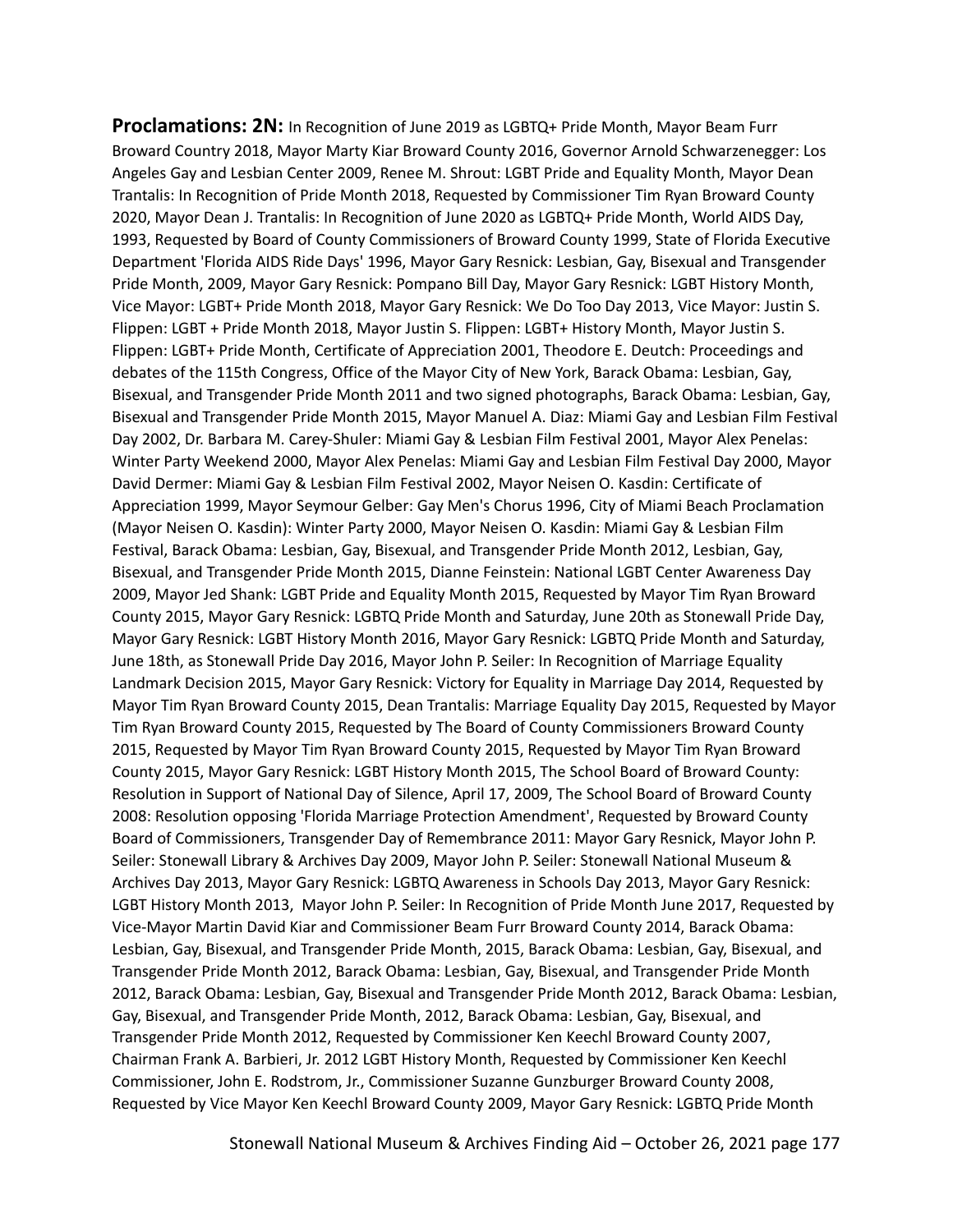and Saturday, June 17th, as Stonewall Pride Day, Mayor Jeri Muoio: Palm Beach County Human Rights Council Day, Mayor Seymour Gelber: Body Positive 1993, Council of the District of Columbia: Gay Activists Alliance Cade Spencer Ware Memorial Recognition Resolution of 1986, Gay and Lesbian Activists Alliance 25th Anniversary Recognition Resolution of 1996, Gay and Lesbian Activists Alliance Day Recognition Resolution of 1997, Gay and Lesbian Activists Alliance Day Recognition Resolution of 1998, Gay and Lesbian Activists Alliance 28th Anniversary Recognition Resolution of 1999, Gay and Lesbian Activists Alliance 34th Anniversary Recognition Resolution of 2005, Gay and Lesbian Activists Alliance 36th Anniversary Recognition Resolution of 2007, Gay and Lesbian Activists Alliance 41st Anniversary Recognition Resolution of 2012, Gay and Lesbian Activists Alliance 42nd Anniversary Recognition Resolution of 2013, Gay and Lesbian Activists Alliance 43rd Anniversary Recognition Resolution of 2014, Gay and Lesbian Activists Alliance 44th Anniversary Recognition Resolution of 2015, Gay and Lesbian Activists Alliance 45th Anniversary Recognition Resolution of 2016, Gay and Lesbian Activists Alliance 47th Anniversary Recognition Resolution of 2018

# **Signs:**

**Politics (campaign/protest): 2K-2L:** Americans for Equality, Obama Pride, LGBT for H, DNC Day of Pride 2010, Vote Dean Trantalis 2018, Say No to Discrimination, Re-elect Robert W. Lee, Senator Maria Sachs, 'Gay marriage is an oxymoron.'// 'Gays can change but unless I'm Michael Jackson...' Allen West May (2011), Support Civil Rights for Lesbians and Gays, Gay and Lesbian Education Fund (1991), LGBT families for Immigration reform… Immigration Equality, 10 LGBT flags, Repeal DADT, No on 1: Protect Maine Equality, Vote No on 2 (2 copies), Say NO 2, Love trumps hate, LGBT for OBAMA, H Florida, Annise Parker for mayor, Adriane Reesey 2008,

Stonewall National Museum & Archives Finding Aid – October 26, 2021 page 178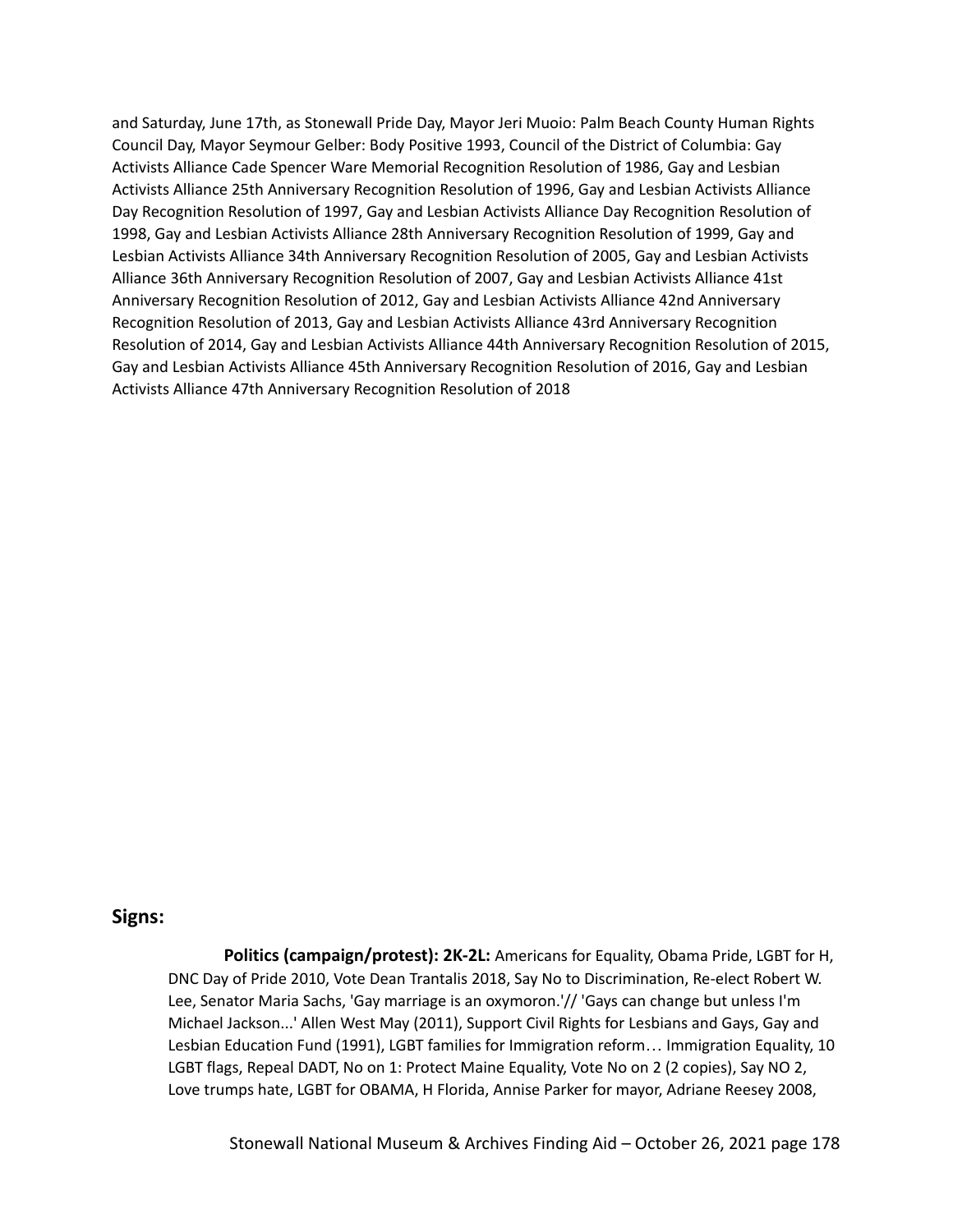National Equality March: End the Harm from Religion-based Bigotry and Prejudice, Florida Red & Blue: 'Supporting the Rights of All Floridians, LGBT for Charlie, Americans for Equality, Gore 2000, Antonio State Representative, H, I am an LGBT American for H, LGBT for H, 13th St: Edie Windsor Way, Vote No on 2, Zev Lowe 'Queer Muslim Solidarity' (2016), Eve Shapiro 'Jewish Queer Mourning Without Islamaphobia' (2016), Jim Stork for Mayor of Wilton Manors, Keep Wilton Manors Commissioner Julie Carson, Mark LaFontaine: Democrat for Florida House Dist.92, Vote No. on Amendment #1, Say No to Discrimination!, Dean Trantalis: Ft. Lauderdale's Choice for City Commissioner, "Domestic Partners", Rev Kennedy: I'm a Bigot..., Allen West 'Wasserman Schultz is vile, despicable, not a lady, deserves no respect from me.' (2011), Allen West 'We should censor these American news agencies.' (2010), Allen West 'Multiculturalism will grow on steroids and make America subservient to it.' (2011), Allen West 'Homosexuality breaks down the military.' (2010), Allen West 'We must be willing to recognize (Muslim infiltration) as that enemy.' (2011), Allen West 'Beating children with belts enabled us to raise men of character & integrity.' (2011), Allen West 'I'm even more focused on making sure that this liberal, left wing, vile, despicable machine is soundly brought to its knees.' (2010), Allen West 'This is it. I'm going to count to five again, and if you don't give me what I want, I'm going to kill you.' (2004), Allen West 'I must confess, when I see anyone with an Obama 2012 bumper sticker, I recognize them as a threat to the gene pool.' (2011), Stonewall New York neon sign, Biden/Harris sign

**Stonewall National Museum & Archives: 2R:** sets of site/architectural plans, 3 aerial photos of location 12/04/1989, Letter from Smith Aerial Photography to Grant Ford, One In Ten & The Rainbow History Project present Pride Party or Protest?, manila folder of mechanical, fire safety site plans, Gala 2006 DVD, Stonewall Library & Archives: What Do We Need?, Within Reach: Stonewall book signing, Blake Little 'Archetype': Stonewall Museum, Days Without Sunshine: Stonewall National Museum & Archives, Bring a Top Home for the Holidays to benefit PWAC 2002, Stonewall Library & Archives Heritage Gala 2007, Turn the Beat Around: Disco 1974-1982 (2009), Where the Gays are Fifty Years in Fort Lauderdale, To a T, Preserve our history (2 versions), The Harlem Renaissance As Gay As It Was Black, He's a Rebel, 30th Anniversary Kickoff (Jan 16, 2003) sign, Garden Party sign 2003, Lips for Stonewall, A Queer Geography: 1975-2013 LGBT Maps, Arts United presents: David Leddick 2002, Stonewall Library & Archives presents James Earl Hardy 2002, A Few Degrees South of Everywhere: A Poetic Journey in the Clouds with James Goodson 2002, Building Broward's Pride: Celebrating October as National Gay &

Stonewall National Museum & Archives Finding Aid – October 26, 2021 page 179